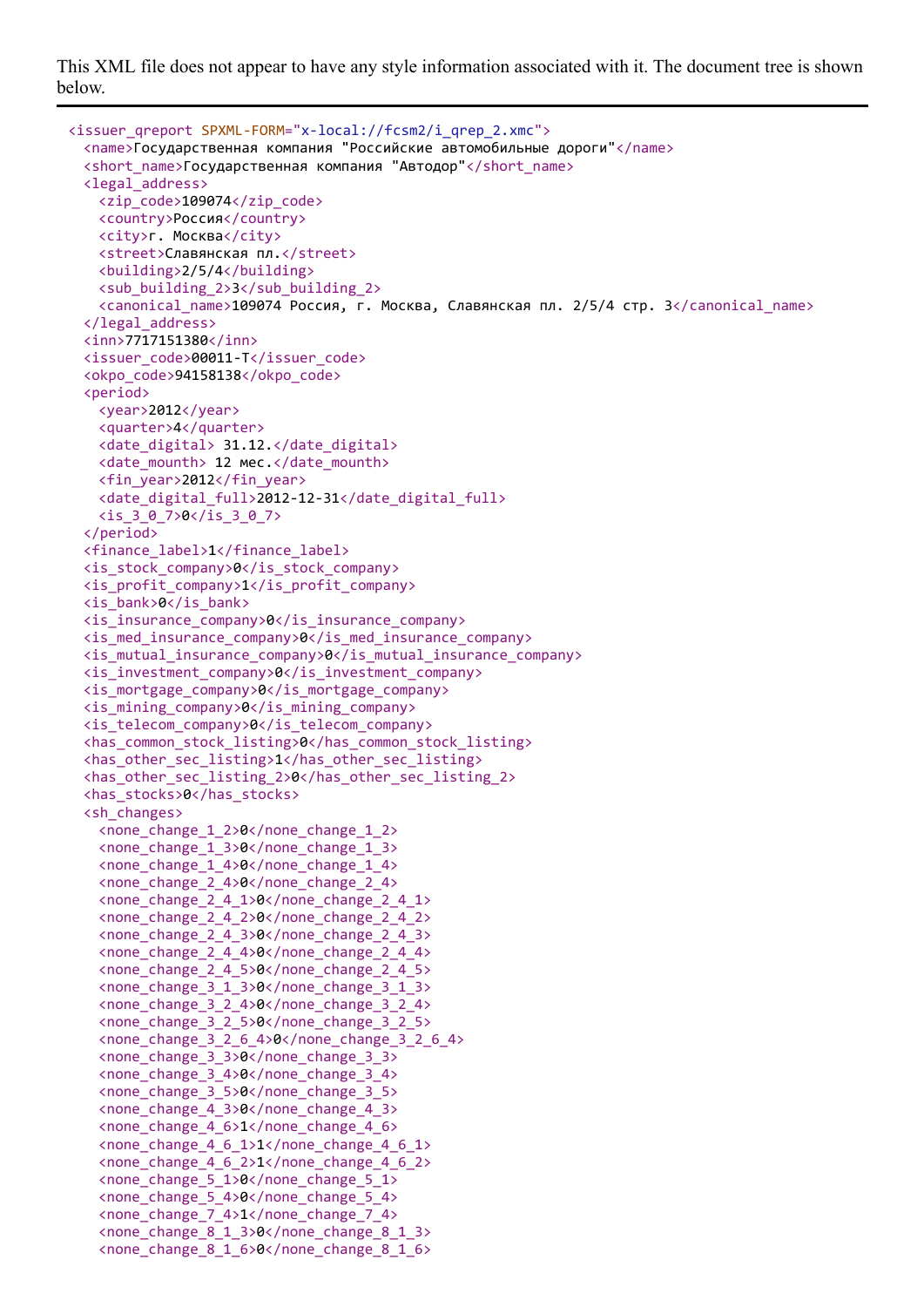```
<none_change_8_2>0</none_change_8_2>
  <none_change_8_3_1>0</none_change_8_3_1>
  <none_change_8_3_2>0</none_change_8_3_2>
  <none_change_8_5>0</none_change_8_5>
  <none_change_8_6>0</none_change_8_6>
  <none_change_8_7>0</none_change_8_7>
</sh_changes>
<qrep_reasons>
  <has_prosps>1</has_prosps>
  <has_public_offerings>1</has_public_offerings>
  <has_public_priv>0</has_public_priv>
  <has_ex_bonds>0</has_ex_bonds>
  <is_voluntary>0</is_voluntary>
</qrep_reasons>
<approval>
  <none>1</none>
</approval>
<management_company>0</management_company>
<financial_organization>0</financial_organization>
<signature>
  <date>2013-02-12</date>
  <position>Председатель правления</position>
  <fullname>С.В. Кельбах</fullname>
</signature>
<signature3>
  <manager_company>0</manager_company>
  <manager_company_2>0</manager_company_2>
</signature3>
<signature2>
  <date>2013-02-12</date>
  <position>Главный бухгалтер</position>
  <fullname>Д.С. Иванов</fullname>
</signature2>
<signature4>
  <financier>0</financier>
  <financier_2>0</financier_2>
  <position>Главный бухгалтер</position>
</signature4>
<contact_person>
  <lastname>Шипулин</lastname>
  <firstname>Александр</firstname>
  <middlename>Сергеевич</middlename>
  <position>Главный специалист отдела по работе с ценными бумагами и заемными
  средствами</position>
  <phone>(495) 727-1195</phone>
  <fax>(495) 784-6804</fax>
  <email>id@russianhighways.ru</email>
  <email_none>0</email_none>
</contact_person>
<info_web>www.russianhighways.ru, http://www.e-disclosure.ru/portal/company.aspx?
id=27572 </info_web>
<y5q_periods>
  \langle a \rangle 4 \langle a \rangle</y5q_periods>
<gov_short>
  <bod>
   <members>
     <member>
       <lastname>Акимов</lastname>
       <firstname>Андрей</firstname>
       <middlename>Игоревич</middlename>
       <is_head>1</is_head>
       <fullname_head_flag>Акимов Андрей Игоревич (председатель)</fullname_head_flag>
       <birth_year>1953</birth_year>
     </member>
     <member>
       <lastname>Белозеров</lastname>
       <firstname>Олег</firstname>
       <middlename>Валентинович</middlename>
```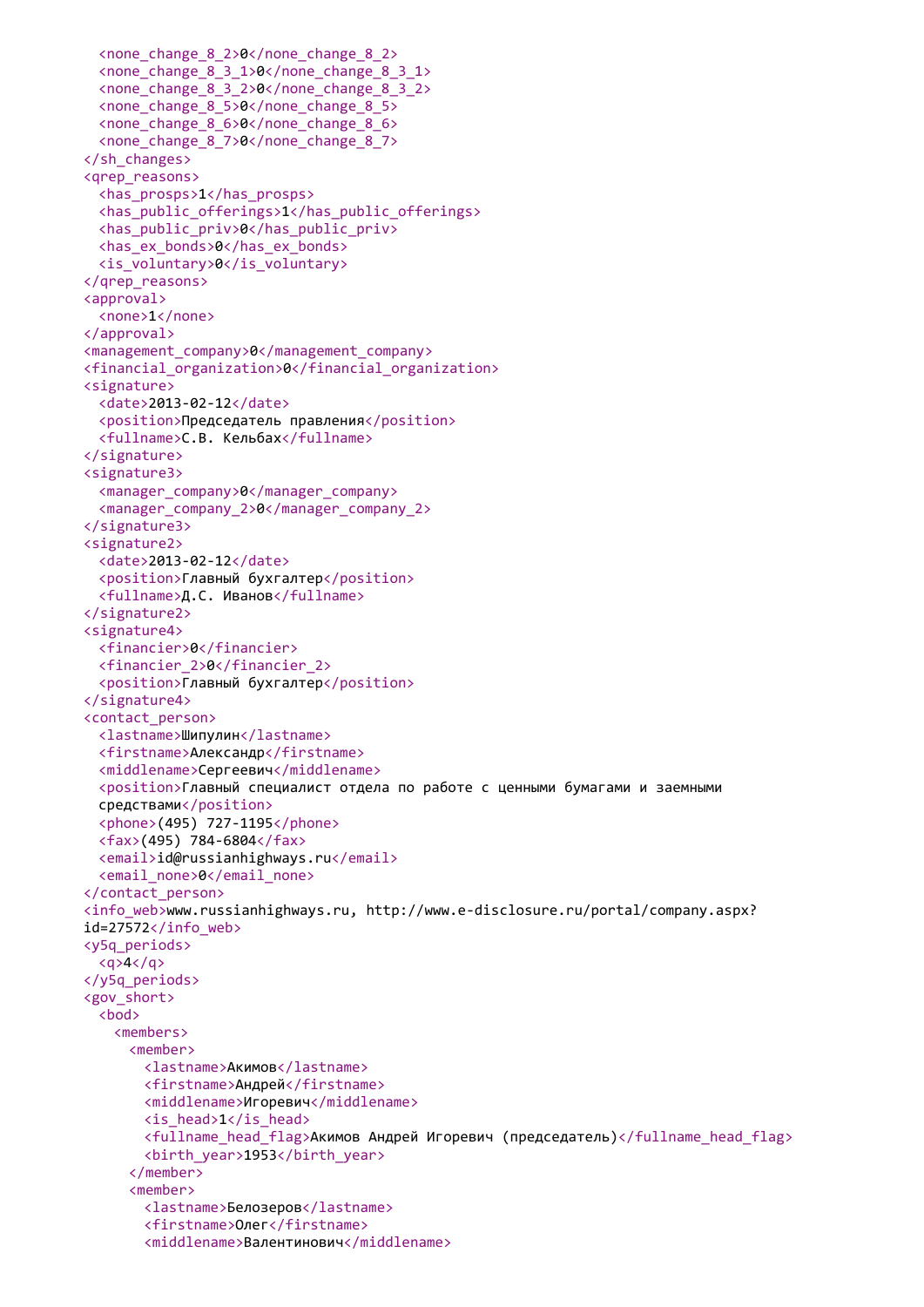```
<is_head>0</is_head>
 <fullname_head_flag>Белозеров Олег Валентинович</fullname_head_flag>
 <birth_year>1969</birth_year>
</member>
<member>
 <lastname>Чабунин</lastname>
 <firstname>Анатолий</firstname>
 <middlename>Михайлович</middlename>
 <is_head>0</is_head>
 <fullname_head_flag>Чабунин Анатолий Михайлович</fullname_head_flag>
 <birth_year>1960</birth_year>
</member>
<member>
 <lastname>Соколов</lastname>
 <firstname>Максим</firstname>
 <middlename>Юрьевич</middlename>
 <is_head>0</is_head>
 <fullname_head_flag>Соколов Максим Юрьевич</fullname_head_flag>
 <birth_year>1968</birth_year>
</member>
<member>
 <lastname>Новак</lastname>
 <firstname>Александр</firstname>
 <middlename>Валентинович</middlename>
 <is_head>0</is_head>
 <fullname_head_flag>Новак Александр Валентинович</fullname_head_flag>
 <birth_year>1971</birth_year>
</member>
<member>
 <lastname>Савельев</lastname>
 <firstname>Олег</firstname>
 <middlename>Генрихович</middlename>
 <is_head>0</is_head>
 <fullname_head_flag>Савельев Олег Генрихович</fullname_head_flag>
 <birth_year>1965</birth_year>
</member>
<member>
 <lastname>Бесхмельницын</lastname>
 <firstname>Михаил</firstname>
 <middlename>Иванович</middlename>
 <is_head>0</is_head>
 <fullname_head_flag>Бесхмельницын Михаил Иванович</fullname_head_flag>
 <birth_year>1956</birth_year>
</member>
<member>
 <lastname>Бушмин</lastname>
 <firstname>Евгений</firstname>
 <middlename>Викторович</middlename>
 <is_head>0</is_head>
 <fullname_head_flag>Бушмин Евгений Викторович</fullname_head_flag>
 <birth_year>1958</birth_year>
</member>
<member>
 <lastname>Еремеев</lastname>
 <firstname>Олег</firstname>
 <middlename>Витальевич</middlename>
 <is_head>0</is_head>
 <fullname_head_flag>Еремеев Олег Витальевич</fullname_head_flag>
 <birth_year>1963</birth_year>
</member>
<member>
 <lastname>Шаккум</lastname>
 <firstname>Мартин</firstname>
 <middlename>Люцианович</middlename>
 <is_head>0</is_head>
 <fullname_head_flag>Шаккум Мартин Люцианович</fullname_head_flag>
 <birth_year>1951</birth_year>
</member>
<member>
```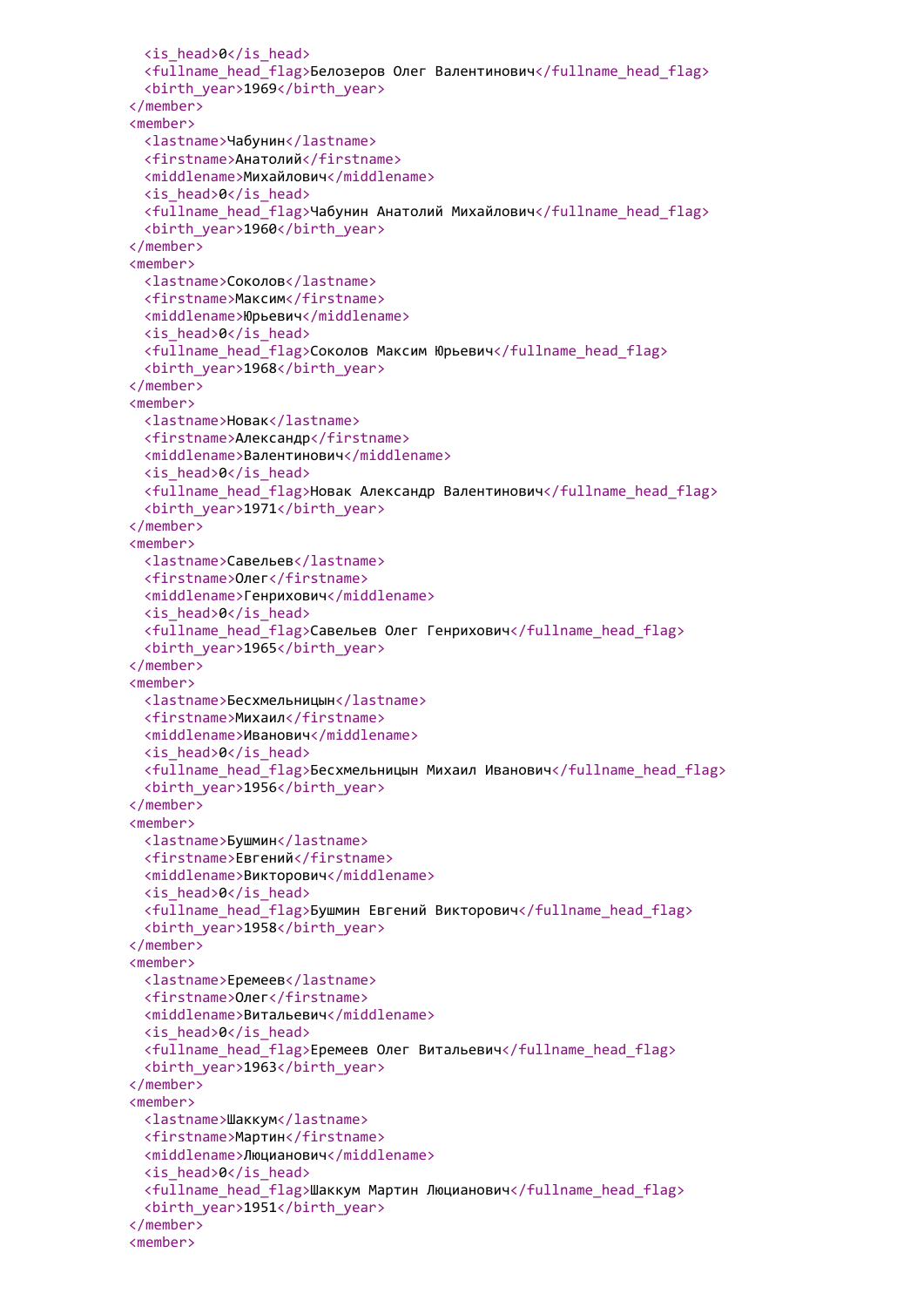```
<lastname>Тен</lastname>
     <firstname>Сергей</firstname>
     <middlename>Юрьевич</middlename>
     <is_head>0</is_head>
     <fullname_head_flag>Тен Сергей Юрьевич</fullname_head_flag>
     <birth_year>1976</birth_year>
   </member>
   <member>
     <lastname>Кельбах</lastname>
     <firstname>Сергей</firstname>
     <middlename>Валентинович</middlename>
     <is_head>0</is_head>
     <fullname_head_flag>Кельбах Сергей Валентинович</fullname_head_flag>
     <birth_year>1959</birth_year>
   </member>
 </members>
</bod>
<ceo>
 <is_ext_org>0</is_ext_org>
 <is_ext_person>0</is_ext_person>
 <member>
   <lastname>Кельбах</lastname>
   <firstname>Сергей</firstname>
   <middlename>Валентинович</middlename>
   <fullname>Кельбах Сергей Валентинович</fullname>
   <birth_year>1959</birth_year>
 </member>
</ceo>
<gb>
 <members>
   <member>
     <lastname>Кельбах</lastname>
     <firstname>Сергей</firstname>
     <middlename>Валентинович</middlename>
     \langleis head>1\langleis head>
     <fullname_head_flag>Кельбах Сергей Валентинович (председатель)</fullname_head_flag>
     <birth_year>1959</birth_year>
   </member>
   <member>
     <lastname>Урманов</lastname>
     <firstname>Игорь</firstname>
     <middlename>Александрович</middlename>
     <is_head>0</is_head>
     <fullname_head_flag>Урманов Игорь Александрович</fullname_head_flag>
     <birth_year>1955</birth_year>
   </member>
   <member>
     <lastname>Носов</lastname>
     <firstname>Александр</firstname>
     <middlename>Геннадьевич</middlename>
     <is_head>0</is_head>
     <fullname_head_flag>Носов Александр Геннадьевич</fullname_head_flag>
     <birth_year>1970</birth_year>
   </member>
   <member>
     <lastname>Калашников</lastname>
     <firstname>Андрей</firstname>
     <middlename>Юрьевич</middlename>
     <is_head>0</is_head>
     <fullname_head_flag>Калашников Андрей Юрьевич</fullname_head_flag>
     <birth_year>1958</birth_year>
   </member>
   <member>
     <lastname>Целковнев</lastname>
     <firstname>Александр</firstname>
     <middlename>Иванович</middlename>
     <is_head>0</is_head>
     <fullname_head_flag>Целковнев Александр Иванович</fullname_head_flag>
     <birth_year>1960</birth_year>
```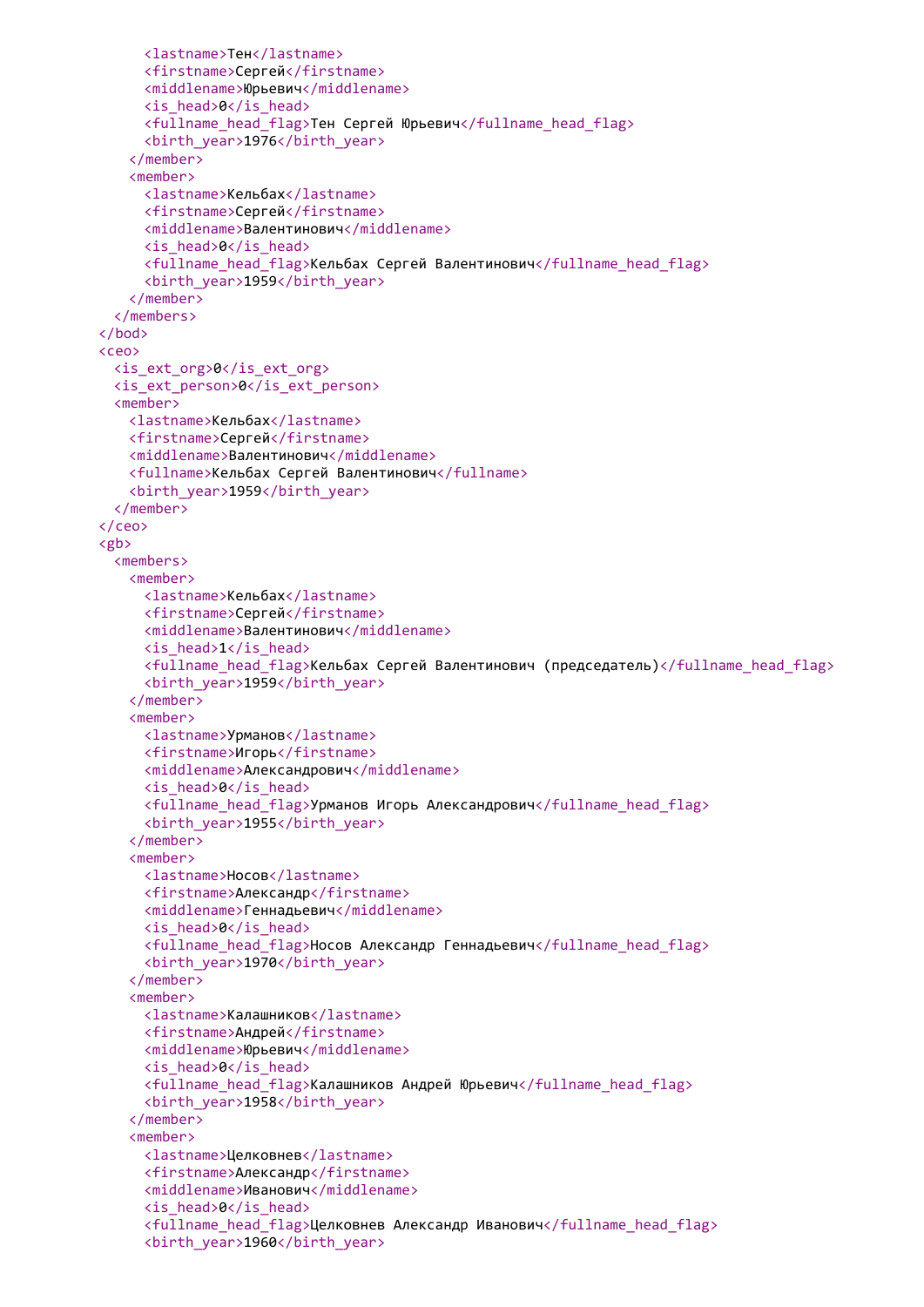```
</member>
     <member>
       <lastname>Журавлев</lastname>
       <firstname>Андрей</firstname>
       <middlename>Александрович</middlename>
       <is_head>0</is_head>
       <fullname_head_flag>Журавлев Андрей Александрович</fullname_head_flag>
       <birth_year>1970</birth_year>
     </member>
     <member>
       <lastname>Зуев</lastname>
       <firstname>Игорь</firstname>
       <middlename>Николаевич</middlename>
       <is_head>0</is_head>
       <fullname head flag>Зуев Игорь Николаевич</fullname head flag>
       <birth_year>1947</birth_year>
     </member>
     <member>
       <lastname>Попов</lastname>
       <firstname>Константин</firstname>
       <middlename>Игоревич</middlename>
       <is_head>0</is_head>
       <fullname_head_flag>Попов Константин Игоревич</fullname_head_flag>
       <birth_year>1982</birth_year>
     </member>
   </members>
 \langle/gb>
</gov_short>
<bank_accounts>
 <none_change_1>0</none_change_1>
 <bank_account>
   <bank>
     <name>Акционерный коммерческий Сберегательный банк Российской Федерации (открытое
     акционерное общество), Мещанское отделение №7811</name>
     <short name>Мещанское отделение №7811 Сбербанка России ОАО</short name>
     <legal_address>107045, г. Москва, ул. Сретенка, 17, стр. 1-2</legal_address>
     <inn>7707083893</inn>
     <bic>044525225</bic>
   </bank>
   <no>40503810638090000002</no>
   <cno>30101810400000000225</cno>
   <type>Расчетный счет в валюте РФ</type>
 </bank_account>
 <bank_account>
   <bank>
     <name>"Газпромбанк" (Открытое акционерное общество)</name>
     <short name>ГПБ (ОАО)</short name>
     <legal_address>117420, г. Москва, ул. Наметкина, д. 16, корп. 1</legal_address>
     <inn>7744001497</inn>
     <bic>044525823</bic>
   </bank>
   <no>40503810392000003847</no>
   <cno>30101810200000000823</cno>
   <type>расчетный счет в рублях РФ</type>
 </bank_account>
 <bank_account>
   <bank>
     <name>Московский банк ОАО "Сбербанк России" 3809/01606 Сбербанка России ОАО</name>
     <short name>Московский банк ОАО "Сбербанк России" 3809/01606 Сбербанка России
     OAO</short_name>
     <legal_address>109544, г. Москва, ул. Большая Андроньевская, д.6</legal_address>
     <inn>7707083893</inn>
     <bic>044525225</bic>
   </bank>
   <no>40503978838090000003</no>
   <cno>30101810400000000225</cno>
   <type>банковский счет в евро</type>
 </bank_account>
 <bank_account>
```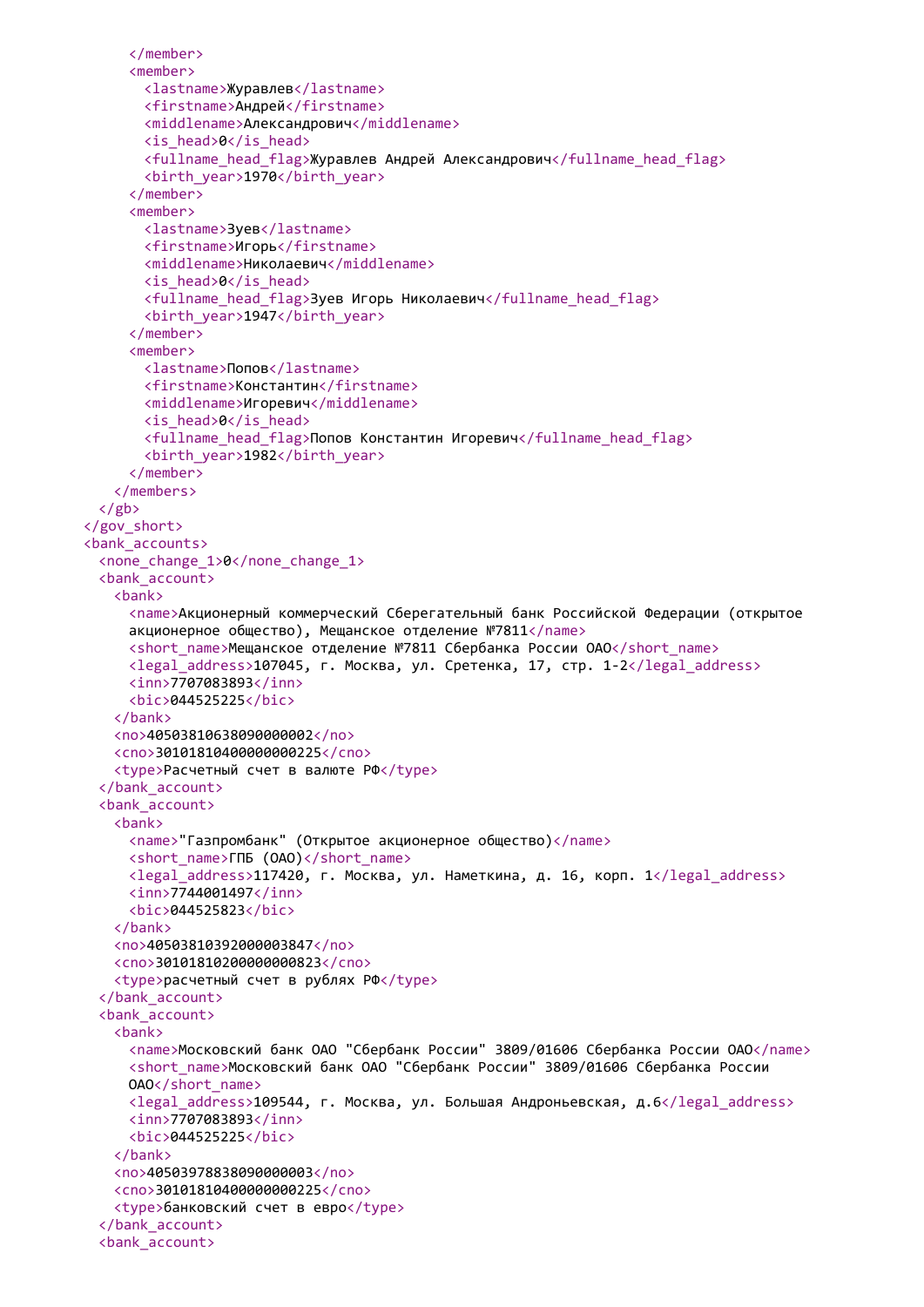```
<bank>
     <name>Московский банк ОАО "Сбербанк России" 3809/01606 Сбербанка России ОАО</name>
     <short_name>Московский банк ОАО "Сбербанк России" 3809/01606 Сбербанка России
     ОАО</short_name>
     <legal_address>109544, г. Москва, ул. Большая Андроньевская, д.6</legal_address>
     <inn>7707083893</inn>
     <bic>044525225</bic>
   </bank>
   <no>40821810538090066077</no>
   <cno>30101810400000000225</cno>
   <type>банковский счет в рублях РФ</type>
  </bank_account>
</bank_accounts>
<auditors>
  <none_change_1>0</none_change_1>
  <auditor>
   <entity_type>0</entity_type>
   <name>Общество с ограниченной ответственностью «РСМ Топ-Аудит»</name>
   <short name>ООО «РСМ Топ-Аудит»</short_name>
   <legal_address>119285, г. Москва, ул. Пудовкина, д.4</legal_address>
   <inn>7722020834</inn>
   <ogrn>1027700257540</ogrn>
   <phone>(495) 363-2848</phone>
   <fax>(495) 981-4121</fax>
   <email>mail@top-audit.ru</email>
   <email_none>0</email_none>
   <sr_memberships>
     <sr_membership>
       <org>
         <name>Саморегулируемая организация аудиторов Некоммерческое партнерство «Российская
         Коллегия Аудиторов»</name>
         <legal_address>
           <zip_code>107045</zip_code>
           <country>Россия</country>
           <city>г. Москва</city>
           <street>Колокольников переулок</street>
           <building>2/6</building>
           <canonical_name>107045 Россия, г. Москва, Колокольников переулок
           2/6</canonical_name>
         </legal_address>
       </org>
     </sr_membership>
   </sr_memberships>
   <periods>
     <period>
       <rus>2009</rus>
       <cons>2011</cons>
     </period>
     <period>
       <rus>2010</rus>
     </period>
     <period>
       \langle \text{rus}>2011\langle \text{/rus}\rangle</period>
   </periods>
   <intermed_inspect>0</intermed_inspect>
   <dep_factors>
     <issuer_shares>на дату окончания отчетного периода факты участия Общество с ограниченной
     ответственностью «РСМ Топ-Аудит» (далее – Аудитор) и его должностных лиц в уставном
     капитале Эмитента отсутствуют</issuer_shares>
     <leasing>на дату окончания отчетного квартала заемные средства Аудитору не
     предоставлялись</leasing>
     <business rel>на дату окончания отчетного квартала факты финансовой, имущественной,
     родственной или какой-либо иной заинтересованности Аудитора и должностных лиц Аудитора,
     превышающей отношения по договору с Государственной компанией «Автодор» на осуществление
     аудиторских услуг, а также какой-либо зависимости Аудитора от третьей стороны,
     собственников или руководителей Эмитента, иные факторы, которые могут оказать влияние на
     независимость аудитора от Эмитента, отсутствуют</business_rel>
```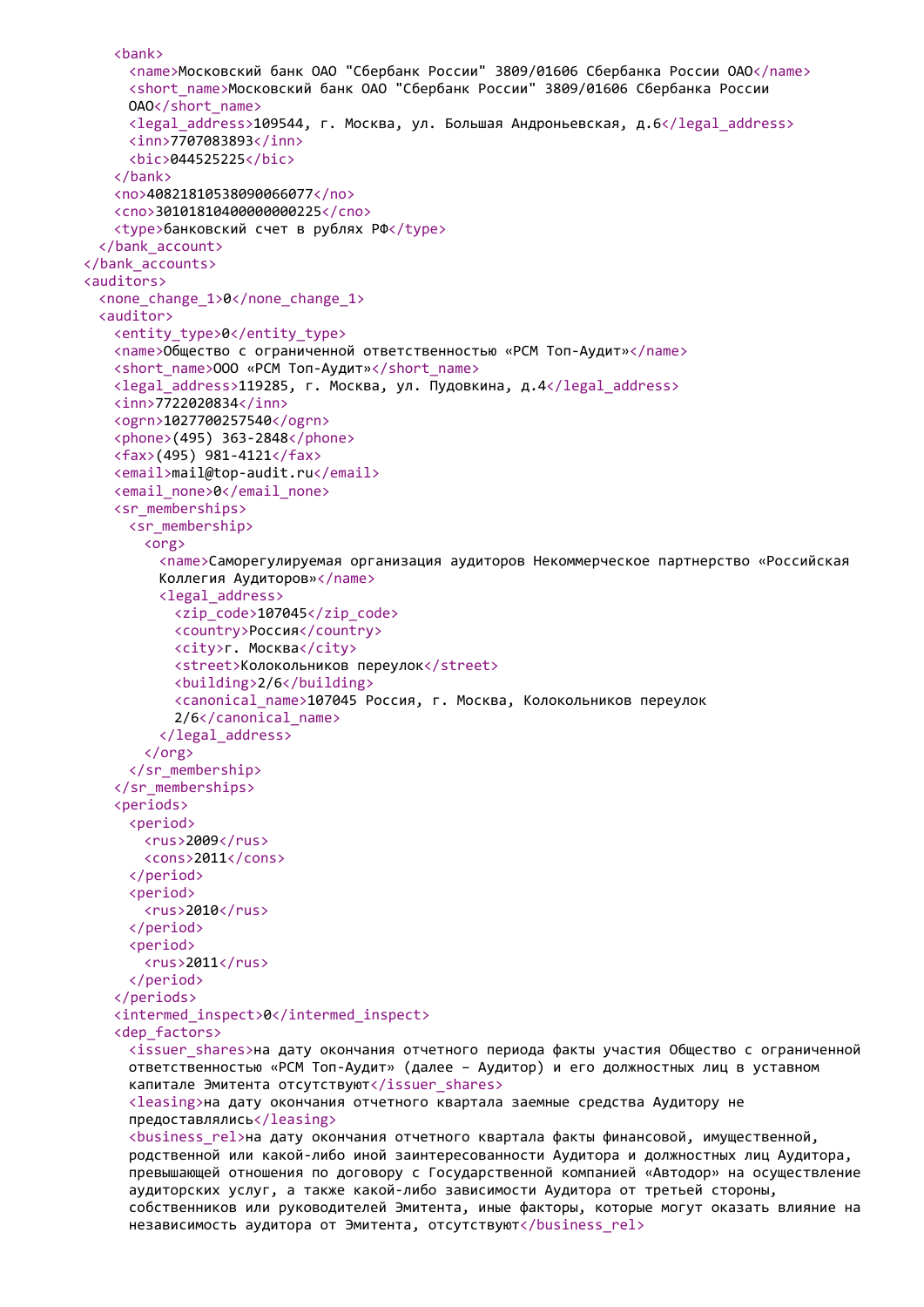<common\_empl>на дату окончания отчетного квартала факты совмещения должностными лицами Эмитента деятельности в Аудиторе отсутствуют</common\_empl>

<other>иных факторов, способных повлиять на независимость аудитора Эмитента, нет.</other> <reduce\_measures>Эмитент при выборе и организации работы с аудитором руководствуется действующим законодательством Российской Федерации, которое предусматривает проведение комплекса мер, направленных на снижение влияния указанных выше факторов. Общество с ограниченной ответственностью «РСМ Топ-Аудит» в части соблюдения статуса независимости аудитора руководствуется положениями статьи 8 Федерального закона от 30.12.2008 № 307-ФЗ «Об аудиторской деятельности», а также российским и международным кодексами профессиональной этики аудиторов.</reduce measures>

# </dep\_factors>

<selection\_proc>

<tender>В соответствии с п. 7 ст. 11 Федерального закона от 17.07.2009 N 145-ФЗ "О государственной компании "Российские автомобильные дороги" и о внесении изменений в отдельные законодательные акты Российской Федерации", правление Эмитента осуществляет на конкурсной основе отбор аудиторской организации. Открыте конкурсы на право заключить договор на проведение обязательного аудита бухгалтерской (финансовой) отчетности Государственной компании «Российские автомобильные дороги» за 2009, 2010, 2011, а также за 2012 - 2014 годы проведены в соответствии с: - Федеральным законом от 30.12.2008 № 307-ФЗ «Об аудиторской деятельности»; - Федеральным законом от 21.07.2005 № 94-ФЗ «О размещении заказов на поставки товаров, выполнение работ, оказание услуг для государственных и муниципальных нужд»; - Постановлением Правительства РФ от 10.09.2009 № 722 «Об утверждении Правил оценки заявок на участие в конкурсе на право заключить государственный или муниципальный контракт на поставки товаров, выполнение работ, оказание услуг для государственных или муниципальных нужд». Заявки, направленные для участия в конкурсе сопоставлялись в соответствии со следующими критериями: 1) цена договора. 2) качество услуг и квалификация участника конкурса. 3) объем предоставления гарантий качества услуг. </tender>

<subm proc>В соответствии с пп. 9 п. 1 ст. 9 Федерального закона от 17.07.2009 N 145-ФЗ "О государственной компании "Российские автомобильные дороги" и о внесении изменений в отдельные законодательные акты Российской Федерации", наблюдательный совет Эмитента утверждает аудиторскую организацию, выбранную на конкурсной основе, для проведения аудита ведения отчетности Эмитента. Победителем конкурса для целей проведения аудита бухгалтерской (финансовой) отчетности Эмитента за 2009, 2010, 2011 годы, признан ООО «РСМ Топ-Аудит». Кандидатура ООО «РСМ Топ-Аудит», утверждена Наблюдательным советом Эмитента (Протокол от «10» декабря 2010 г. № 14) Победителем конкурса для целей проведения аудита бухгалтерской (финансовой) отчетности Эмитента за 2012-2014 годы, признан ООО «РСМ Топ-Аудит». Кандидатура ООО «РСМ Топ-Аудит», утверждена наблюдательным советом Эмитента (Протокол от «03» октября 2012 года № 41) Вознаграждение аудиторской компании ООО «РСМ-Топ-Аудит» за проверку годовой бухгалтерской отчетности и консолидированной финансовой отчетности Государственной компании «Автодор» за 2012-2014 гг. составит 7 000 000 (семь миллионов) рублей.</subm\_proc>

#### </selection\_proc>

<spec\_tasks>Аудитором не проводились работы в рамках специальных аудиторских заданий</spec\_tasks>

<revenues>Размер вознаграждения аудитора определяется на основании процедуры тендера, проводимой Эмитентом и связанной с выбором аудитора. Стоимость работ устанавливается в договоре на оказание услуг по проведению аудита бухгалтерской (финансовой) отчетности Государственной компании "Автодор" в абсолютном выражении, с учетом НДС. Аудитору выплачено вознаграждение за аудит бухгалтерской отчетности в 2011 г., составленной в соответствии с правилами РСБУ, в размере 3 300 000 рублей.</revenues>

<exp\_payments>Отсроченные и просроченные платежи за оказанные аудитором услуги отсутствуют. </exp\_payments>

```
</auditor>
</auditors>
<appraisers>
  <none_change_1>0</none_change_1>
  <none>1</none>
</appraisers>
<consultants>
  <none>1</none>
</consultants>
<other_signers>
  <none>1</none>
</other_signers>
<fin_state>
  <rsbu>
   <fin_standart>1</fin_standart>
   <fin_unit>2</fin_unit>
```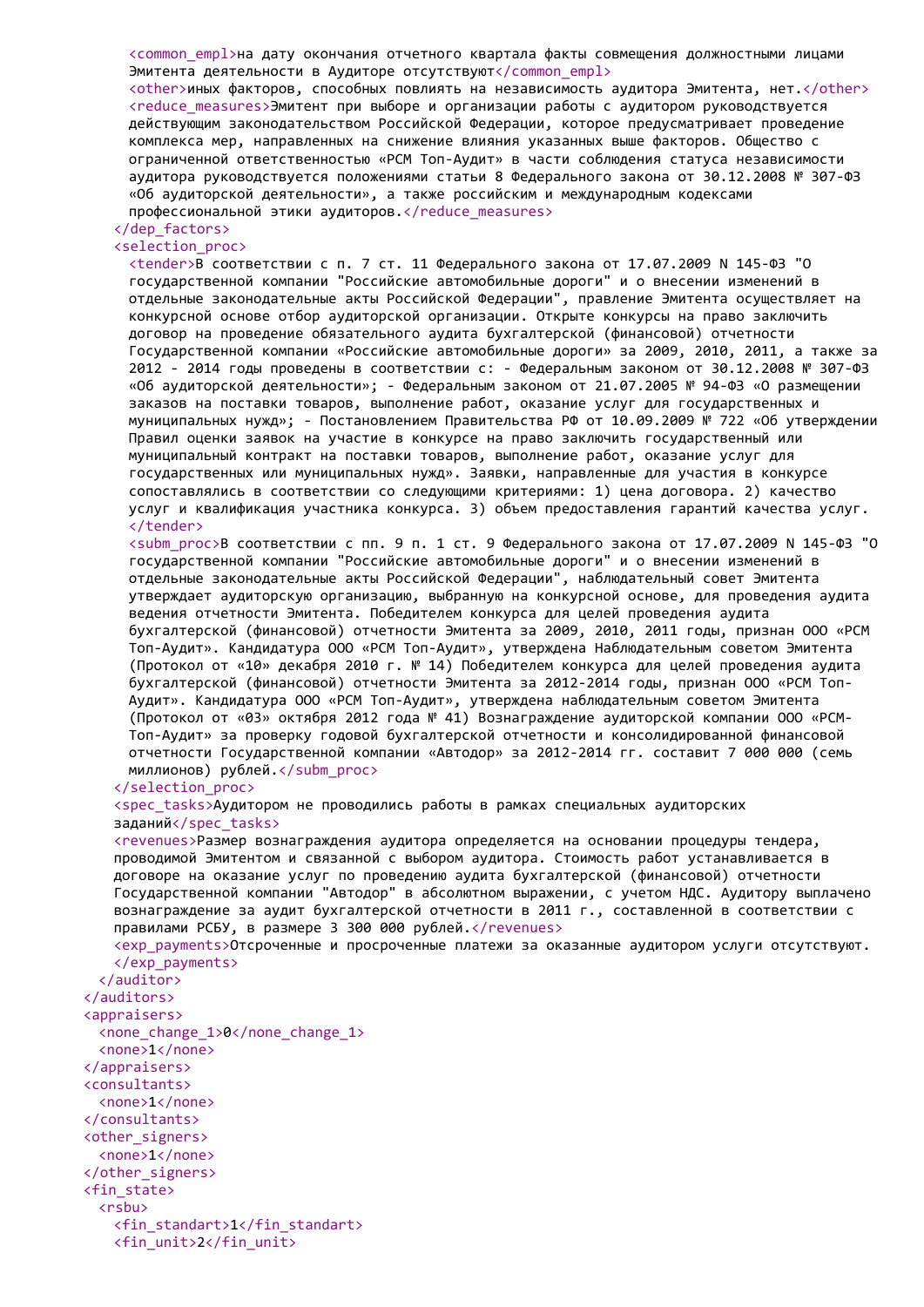```
\langle/rsbu\rangle<bank_rsbu>
   <scale>1000</scale>
  </bank_rsbu>
  <sv_rsbu>0</sv_rsbu>
  <svod_rsbu>
   <fin_standart>2</fin_standart>
   <fin_unit>2</fin_unit>
   <net_assets_0>
     <current_period>На __.__.____ г.</current_period>
     <past_period>На __.__.____ г.</past_period>
   </net_assets_0>
  </svod_rsbu>
  <non_add>0</non_add>
</fin_state>
<capitalization>
 <use_std_calc>1</use_std_calc>
  <scale>1000</scale>
</capitalization>
<accp>
  \langle v1 \rangle<scale>1000</scale>
   <INHERIT_1>
     <scale>1000</scale>
   </INHERIT_1>
  \langle/y1>
  \langlea>
   <scale>1000</scale>
   <INHERIT_1>
     <scale>1000</scale>
   </INHERIT_1>
  \langle/q>
</accp>
<loans_new>
 <none>1</none>
</loans_new>
<mgl<none>1</none>
 <scale>1000</scale>
\langle/mgl\rangle<misc_liabilities>
 <none>1</none>
</misc_liabilities>
<sec_risks>
  <none_change_1>0</none_change_1>
  <industry>
   <none_change_1>0</none_change_1>
   <desc>Внутренний рынок: К отраслевым рискам можно отнести риск вероятного получения дохода
   от объектов, переданных Эмитенту в доверительное управление, в объеме меньше планируемого
   вследствие снижения автомобильного трафика на платных участках автомобильных дорог,
   переданных Эмитенту в доверительное управление. В соответствии с Программой деятельности
   Государственной компании «Российские автомобильные дороги» на долгосрочный период (2010 –
   2019 годы) протяженность платных участков автомобильных дорог, сбор платы на которых
   осуществляет Государственная компания «Российские автомобильные дороги», составит 1133,9
   км.,(на основании Проекта Программы деятельности Эмитента на долгосрочный период (2010 –
   2020 гг.) (далее – Проект Программы) указанный показатель составит 1541,8 км, что позволит
   Эмитенту производить купонные выплаты, а также погасить номинальную стоимость облигационного
   займа в установленные сроки. Внешний рынок: Эмитент осуществляет свою деятельность на
   территории Российской Федерации, не имеет филиалов и представительств на территории
   иностранных государств, поэтому возможные изменения в отрасли на внешнем рынке не
   описываются. Риски, связанные с возможным изменением цен на сырье, услуги, используемые
   Эмитентом в своей деятельности (отдельно на внутреннем и внешнем рынках), и их влияние на
   деятельность эмитента и исполнение обязательств по ценным бумагам. Внутренний рынок: В целях
   оказания государственных услуг и выполнения иных полномочий в сфере дорожного хозяйства с
   использованием федерального имущества на основе доверительного управления, Эмитент
   осуществляет функции заказчика по договорам строительства, реконструкции, капитального
   ремонта и ремонта и, следовательно, не осуществляет закупки сырья или материалов. Договоры,
   составленные Эмитентом в рамках основной деятельности, заключаются с установлением
   фиксированной цены на осуществление работ/предоставление услуг. В случае изменения цен на
```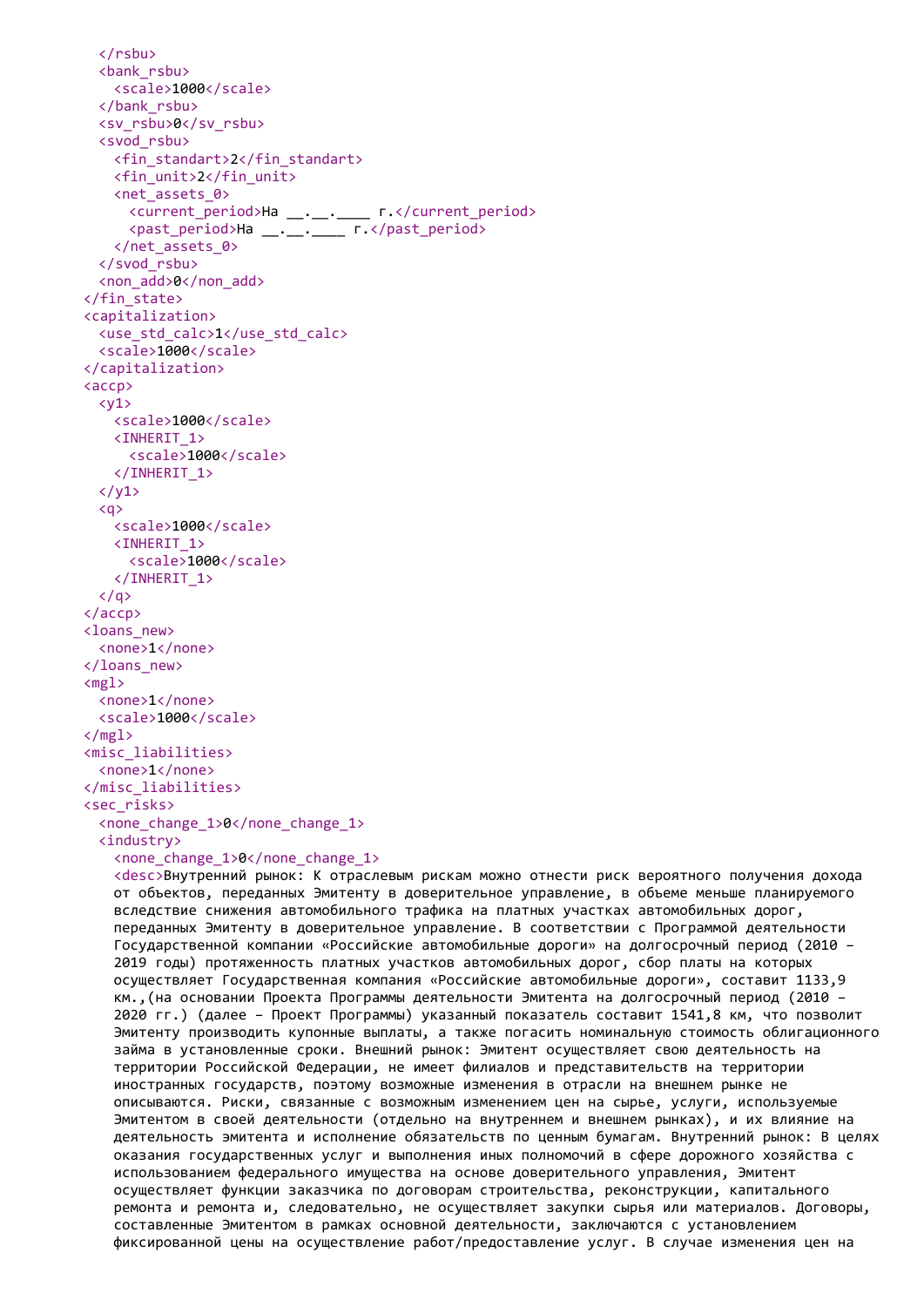основное сырье (материалы) цена таких договоров не будет изменяться. Влияние указанных рисков на деятельность Эмитента и исполнение им обязательств по ценным бумагам оценивается Эмитентом как незначительное. Внешний рынок: Эмитент осуществляет свою деятельность на территории Российской Федерации, не имеет филиалов и представительств на территории иностранных государств, поэтому возможные изменения цен на сырье и услуги на внешнем рынке не описываются. Риски, связанные с возможным изменением цен на продукцию и/или услуги эмитента (отдельно на внутреннем и внешнем рынках), их влияние на деятельность эмитента и исполнение обязательств по ценным бумагам: Внутренний рынок: Эмитент будет осуществлять купонные выплаты, а также выплаты в отношении номинальной стоимости облигаций за счет средств, полученных от сбора платы за проезд по автомобильным дорогам, находящимся в доверительном управлении Эмитента. Стоимость проезда по таким платным участкам тарифицирована и отличается в зависимости от категории транспорта. (в зависимости от габаритной высоты с учетом перевозимого груза и количества осей).На момент утверждения настоящего ежеквартального отчета размер платы за проезд по участку М-4 «Дон» в Московской области км 48,6 – км 71,3 варьируется от 10 до 120 руб. в зависимости от категории транспорта, а также времени суток. Размер платы по участку М-4 «Дон» в Липецкой области км 414,7 – км 464,3 варьируется от 50 до 240 руб. в зависимости от категории транспорта, а также времени суток.Такие тарифы подлежат индексации в соответствии с индексом потребительских цен. Объем выпуска облигаций серии 01 значительно меньше денежных средств, планируемых к получению Эмитентом от сбора платы на автомобильных дорогах Эмитента. В этой связи, влияние указанных рисков на деятельность Эмитента и исполнение им обязательств по ценным бумагам оценивается Эмитентом как незначительное. Внешний рынок: Эмитент осуществляет свою деятельность на территории Российской Федерации и не имеет филиалов и представительств на территории иностранных государств, поэтому не подвержен рискам на внешнем рынке. </desc> </industry>

#### <regional>

#### <none\_change\_1>0</none\_change\_1>

<desc>Страновые риски: К страновым рискам Эмитента относятся политические, экономические и социальные риски, присущие Российской Федерации. Поскольку деятельность эмитента относится к инфраструктурной отрасли экономики, страновые риски Эмитента полностью зависят от экономической и политической ситуации в Российской Федерации в целом и находятся вне контроля Эмитента. Эмитент осуществляет свою деятельность в нескольких регионах Российской Федерации. Экономика России не защищена от рыночных спадов и замедления экономического развития в других странах мира, а также от масштабных экономических кризисов, подобных мировому финансовому кризису. Финансовые проблемы или обостренное восприятие рисков инвестирования в страны с развивающейся экономикой могут снизить объем иностранных инвестиций в Россию и оказать отрицательное воздействие на российскую экономику. Кроме того, поскольку Россия производит и экспортирует большие объемы природного газа и нефти, российская экономика особо уязвима перед изменениями мировых цен на природный газ и нефть, а падение цен природного газа и нефти может замедлить развитие российской экономики. При этом, большая приверженность проведению структурных экономических реформ, способных стимулировать более значительный приток инвестиций в реальную экономику и, таким образом, обеспечить экономический рост в долгосрочной перспективе, а также другие институциональные реформы могут оказать позитивное влияние на оценки суверенного рейтинга России. 27 июня 2012 года ведущее рейтинговое агентство Standard & Poor's повысило краткосрочный суверенный рейтинг России в иностранной валюте на одну ступень – с уровня А-3 до А-2. Применимо к облигациям это соответствует уровням надежности – "средний" и "выше среднего". Решение повысить краткосрочный суверенный рейтинг России объясняется несколькими возможными причинами. В частности, в последнее время российский рынок, рубль, демонстрировали устойчивость. Долгосрочный рейтинг по обязательствам в иностранной валюте подтвержден на уровне "BBB". От группы надежных кредитов, имеющих рейтинг А, Россию отделяют две ступени. Прогноз по рейтингу оставлен стабильным. Долгосрочный рейтинг по обязательствам в национальной валюте составляет BBB+. Политические риски: В соответствии с изменениями политической и экономической конъюнктуры, и в целях совершенствования банковской, судебной, налоговой, административной и законодательной систем, Правительство Российской Федерации проводит ряд последовательных реформ, направленных на стабилизацию современной российской экономики и ее интеграцию в мировую систему. В связи с прошедшими в 2011 г. парламентскими выборами и президентскими выборами 2012 г. эксперты пока не ожидают каких-либо существенных изменений в фундаментальной расстановке политических сил, способных оказать дестабилизирующее давление на сложившуюся систему политического устройства РФ. Таким образом, влияние политических рисков оценивается, как незначительное. Следует отметить, что Правительство России оказывает влияние на деятельность Эмитента посредством принятия законодательных и регулятивных мер, что может повлиять на финансовое положение и результаты деятельности Эмитента. Региональные риски: Эмитент оценивает политическую ситуацию в регионах присутствия как стабильную и прогнозируемую. Эмитент осуществляет свою деятельность в регионах с достаточно развитой инфраструктурой и минимально подвержен рискам, связанным с прекращением транспортного сообщения в связи с удаленностью и/или труднодоступностью. Риски, связанные с возможными военными конфликтами, введением чрезвычайного положения и забастовками в стране (странах) и регионе, в которых Эмитент зарегистрирован в качестве налогоплательщика и/или осуществляет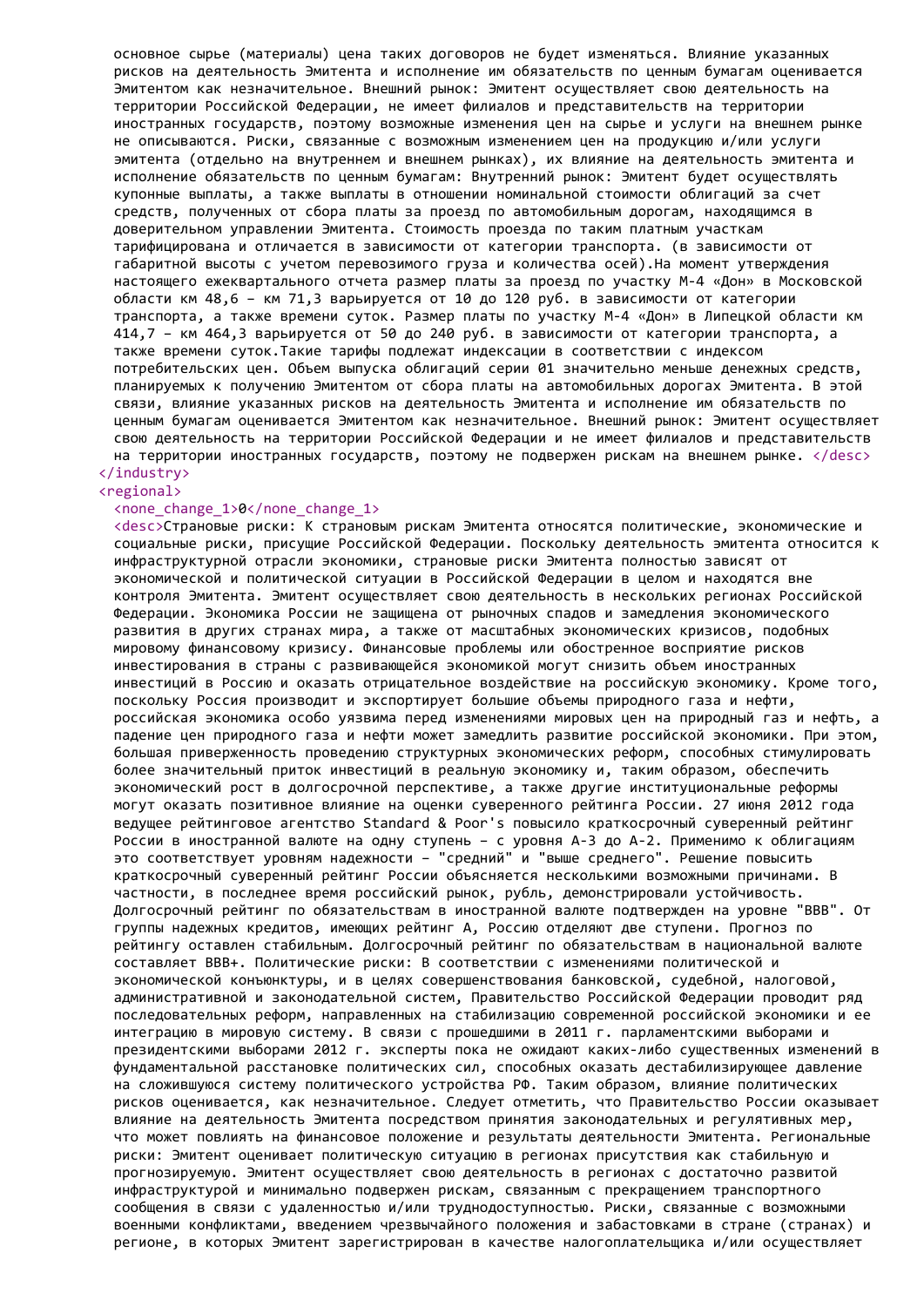основную деятельность: Отдельные проявления терроризма могут привести к негативным политическим, социальным и экономическим последствиям, что может спровоцировать введения чрезвычайного положения в регионах деятельности Эмитента. Кроме того, в регионах деятельности Эмитента существует некоторая вероятность возникновения внутренних конфликтов (забастовок и народных волнений) из-за разницы социального уровня и качества жизни населения. В данный момент, вероятность военных конфликтов, введения чрезвычайного положения, забастовок в ближайшее время Эмитентом не прогнозируется. Отрицательных изменений ситуации в регионах, которые могут негативно повлиять на деятельность и экономическое положение Эмитента, в ближайшее время Эмитентом не прогнозируется. Риски, связанные с географическими особенностями страны (стран) и региона, в которых Эмитент зарегистрирован в качестве налогоплательщика и/или осуществляет основную деятельность, в том числе повышенная опасность стихийных бедствий, возможное прекращение транспортного сообщения в связи с удаленностью и/или труднодоступностью и т.п. Регионы деятельности Эмитента характеризуется отсутствием повышенной опасности стихийных бедствий, имеет устойчивый климат и, в основном, не подвержен природным катаклизмам. Однако последствия возможных аварий и катастроф на транспорте и дорожных сетях, в коммунальных системах жизнеобеспечения большого города и существенных объектах экономики может значительно ограничить возможности Эмитента, привести к наступлению форс-мажорных обстоятельств и невыполнению Эмитентом принятых на себя обязательств. Риск стихийных бедствий, возможного прекращения транспортного сообщения и других региональных факторов минимален. Учитывая все вышеизложенные обстоятельства, можно сделать вывод о том, что макроэкономическая среда регионов благоприятным образом сказывается на деятельности Эмитента и позволяет говорить об отсутствии специфических региональных рисков. Предполагаемые действия эмитента на случай отрицательного влияния изменения ситуации в стране (странах) и регионе на его деятельность: В случае возникновения одного или нескольких из перечисленных выше рисков Эмитент предпримет все возможные меры по минимизации негативных последствий. Однако, необходимо отметить, что предварительная разработка адекватных соответствующим событиям мер затруднена неопределенностью развития ситуации, и параметры проводимых мероприятий будут в большей степени зависеть от особенностей создавшейся ситуации в каждом конкретном случае. Параметры мероприятий, предпринимаемых Эмитентом при неблагоприятных тенденциях будут зависеть от особенностей создавшейся ситуации в каждом конкретном случае. Эмитент не может гарантировать, что действия, направленные на преодоление возникших негативных изменений, смогут привести к исправлению ситуации, поскольку описанные факторы находятся вне контроля Государственной компании. </desc> </regional>

#### <financial>

#### <none\_change\_1>0</none\_change\_1>

<desc>Эмитент подвержен влиянию следующих финансовых рисков: риск изменения процентных ставок; валютные риски; риск инфляции. Риски изменения процентных ставок (процентный риск) – это риск, связанный с изменением процентных ставок, в основном по банковским кредитам, так как в случае увеличения процентных ставок возрастают затраты по обслуживанию заемных средств с переменными ставками и новым заимствованиям. Для целей финансирования Программы деятельности Государственной компании «Российские автомобильные дороги» на долгосрочный период (2010-2019 годы) Государственная компания намерена привлечь существенный объем заимствований, что непосредственно скажется на влиянии процентного риска на деятельность Эмитента. Негативное изменение конъюнктуры финансового рынка (значительное увеличение процентных ставок) приведет к увеличению затрат Эмитента на обслуживание заемных средств. В целях снижения последствий возникновения указанного риска, Эмитент планирует обеспечить диверсификацию источников внебюджетного финансирования Программы деятельности Государственной компании «Российские автомобильные дороги» на долгосрочный период (2010-2019 годы). Выбор инструмента финансирования и сроков кредитования будет определяться в зависимости от текущей рыночной конъюнктуры. Подверженность финансового состояния эмитента, его ликвидности, источников финансирования, результатов деятельности и т.п. изменению валютного курса (валютные риски). Эмитент практически не подвержен рискам неблагоприятного изменения валютных курсов, так как имущество Эмитента, сформированное за счет имущественного взноса Российской Федерации, государственные субсидии на строительство и доверительное управление автомобильными дорогами Эмитента, а также доходы от деятельности Эмитента номинированы в рублях,основная часть расходов, осуществляемых Эмитентом также номинирована в валюте Российской Федерации рублях. Таким образом, финансовое состояние Эмитента и его ликвидность практически не зависят от изменения валютных курсов. Предполагаемые действия эмитента на случай отрицательного влияния изменения валютного курса и процентных ставок на деятельность эмитента. Для уменьшения валютных рисков и рисков изменения процентных ставок, если они возникнут, Эмитент будет осуществлять следующие действия для снижения негативных последствий данного влияния: • оптимизация портфеля заимствований с учетом изменившихся рыночных индикаторов; • предпочтение инструментов с фиксированной ставкой на уровне, приемлемом для Эмитента; • включение в кредитное соглашение условий, обеспечивающих возможности управления процентным риском для Эмитента, в том числе ограничений на повышение процентной ставки, возможность расторжения договора в одностороннем порядке Эмитентом без комиссии; • соотнесение валюты заимствования с валютой денежных потоков, за счет которых предполагается обслуживание заимствования; • приоритет прямых заимствований в валюте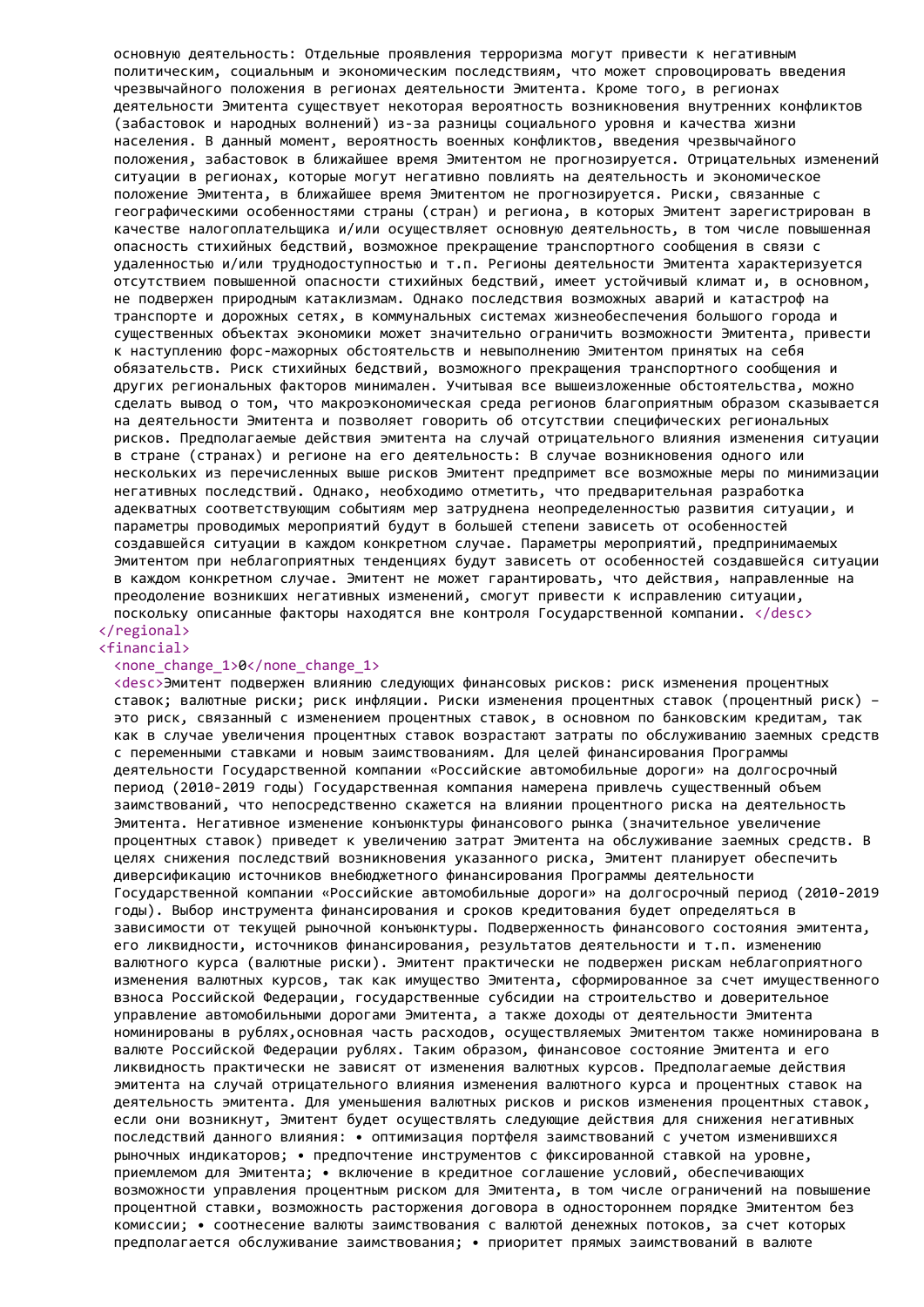Российской Федерации; • хеджирование валютных рисков в случае осуществления заимствования в валюте, отличной от валюты Российской Федерации. Влияние инфляции на выплаты по ценным бумагам, критические, по мнению Эмитента, значения инфляции, а также предполагаемые действия Эмитента по уменьшению указанного риска: Негативные изменения денежно-кредитной политики в стране, повышение процентных ставок, а также значительный рост темпов инфляции могут привести к росту затрат Эмитента (расходов по операционной деятельности и прочим целевым расходам) Эмитента и, следовательно, отрицательно сказаться на финансовых результатах деятельности Эмитента. По официальным данным за последние пять лет инфляция в России имеет тенденцию к снижению. При этом, тарифы за проезд по платным участкам автомобильных дорог, находящимся в доверительном управлении Эмитента, подлежат индексации в соответствии с индексом потребительских цен, что в существенной степени нивелирует влияние рисков изменения денежно-кредитной политики. В случае роста инфляции, Эмитент планирует осуществлять индексацию тарифа, взымаемого за проезд по платным участкам автомобильных дорог, переданных Эмитенту в доверительное управление. Принимая во внимание уровень потенциальной доходности деятельности, по мнению Эмитента, критическое значение инфляции, при которой у Эмитента возникнут трудности, составляет не менее 20% годовых. Риски увеличения стоимости обслуживания облигационного займа Эмитент оценивает как незначительные. Указывается, какие из показателей финансовой отчетности эмитента наиболее подвержены изменению в результате влияния указанных финансовых рисков. В том числе указываются риски, вероятность их возникновения и характер изменений в отчетности. Риск Вероятность возникновения Показатели финансовой отчетности, наиболее подверженные изменению в результате влияния указанных финансовых рисков Характер изменений в отчетности Рост ставок по кредитам банков средняя Бухгалтерский баланс (форма 1): 1) Кредиторская задолженность (прочие кредиторы) – стр. 1520 Отчет о прибылях и убытках (форма 2): 1) Проценты к уплате – стр. 2330 2) Чистая прибыль стр. 2400 Снижение прибыли Валютный риск низкая Бухгалтерский баланс (форма 1): 1) Дебиторская задолженность – стр. 1230 2) Кредиторская задолженность – стр.1520 3) Денежные средства – стр.1250 Отчет о прибылях и убытках (форма 2): 1) Прочие доходы и расходы – стр. 2340 и 2350 2) Чистая прибыль - стр. 2400 Рост затрат на капитальные вложения Инфляционные риски низкая Отчет о прибылях и убытках (форма2): 1) Прочие расходы – стр. 2350 2) Себестоимость проданных товаров, продукции, работ, услуг – стр. 2120 3) Проценты к уплате – стр. 2330 4) Чистая прибыль - стр. 2400 Уменьшение прибыли, увеличение кредиторской задолженности. Риск ликвидности низкая Бухгалтерский баланс (форма 1): 1) Дебиторская задолженность – стр. 1230 2) Денежные средства – стр.1250 Отчет о прибылях и убытках (форма 2): 1) Прочие доходы и расходы – стр. 2340 и 2350 2) Чистая прибыль - стр. 2400 Снижение прибыли</desc>

#### </financial>

#### <legal>

#### <none\_change\_1>0</none\_change\_1>

<desc>Правовые риски, связанные с деятельностью эмитента для рынка, в том числе: Риски, связанные с изменением валютного регулирования: Внутренний рынок: Закон о валютном регулировании не содержит ухудшающих положение Эмитента факторов, поскольку положения указанного закона являются элементами валютного администрирования в Российской Федерации. Изменение валютного регулирования зависит от состояния внешнего и внутреннего валютных рынков. Риск изменения валютного регулирования на внутреннем рынке не оказывает существенного влияния на деятельность Эмитента. Цены на услуги Эмитента устанавливаются в рублях, все обязательства Эмитента выражены в валюте Российской Федерации. Таким образом, можно сказать, что влияние данного вида рисков на Эмитента крайне незначительно. Внешний рынок: Эмитент не является участником внешнеэкономической деятельности и не осуществляет экспорт продукции, работ и услуг. Соответственно, отсутствуют риски правового характера в отношении операций, связанных с такой деятельностью. Риски, связанные с изменением налогового законодательства: Внутренний рынок: Анализ последних тенденций развития налогового законодательства в Российской Федерации не позволяет сделать однозначных выводов об общем направлении движения налоговых реформ. Пока можно лишь отметить, что в целом последние законодательные инициативы органов государственной власти были направлены на снижение налогового бремени и создание более гибкой системы налоговых норм. Упомянутые факторы позволяют заключить, что налоговая система РФ становится более стабильной, деятельность хозяйствующих субъектов в РФ с точки зрения налоговых последствий - более предсказуемой. Российское законодательство в области налогообложения в отдельных случаях допускает достаточно широкое толкование. В последние годы действия налоговых органов однозначно дали понять, что зачастую не все моменты, допускающие двойственное толкование, толкуются представителями налоговых органов в пользу налогоплательщика. С этим могут быть связаны дополнительные риски практически для любого хозяйствующего субъекта в Российской Федерации. Кроме того, нельзя исключать возможности увеличения государством налоговой нагрузки плательщиков, вызванной изменением отдельных элементов налогообложения, отменой налоговых льгот, повышением пошлин и др. За отчетный период в налоговое законодательство не вносились изменения, которые могли существенно повлиять на деятельность Эмитента. Эмитентом в полной мере соблюдается действующее российское налоговое законодательство, и руководство Эмитента считает вероятность возникновения у Эмитента непредвиденных налоговых и иных обязательств (в том числе по начислению соответствующих штрафов и пеней) в будущем,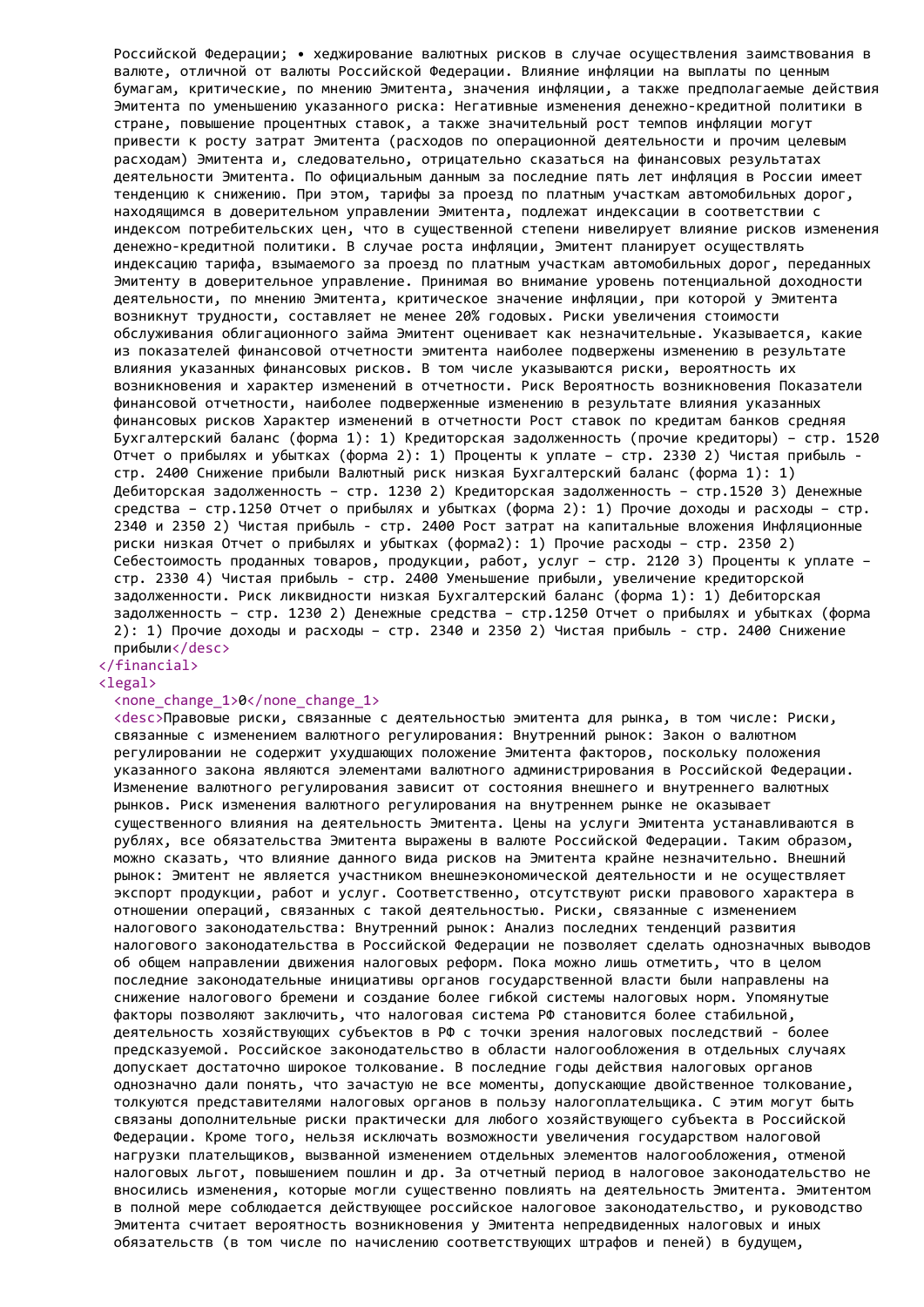незначительной. Эмитент осуществляет постоянный мониторинг изменений, вносимых в налоговое законодательство, оценивает и прогнозирует степень возможного влияния таких изменений на его деятельность и учитывает их в своей деятельности. Внешний рынок: Эмитент не является участником внешнеэкономической деятельности и не осуществляет экспорт продукции, работ и услуг. Соответственно, отсутствуют риски правового характера в отношении операций, связанных с такой деятельностью. Риски, связанные с изменением правил таможенного контроля и пошлин: Внутренний рынок: Эмитент осуществляет свою деятельность на территории Российской Федерации. Таким образом, риск, связанный с изменением правил таможенного контроля и пошлин на внешнем и внутреннем рынках, не распространяется на Эмитента. Внешний рынок: Эмитент не является участником внешнеэкономической деятельности и не осуществляет экспорт продукции, работ и услуг. Соответственно, отсутствуют риски правового характера в отношении операций, связанных с такой деятельностью. Риски, связанные с изменением требований по лицензированию основной деятельности эмитента либо лицензированию прав пользования объектами, нахождение которых в обороте ограничено (включая природные ресурсы): Внутренний рынок: Основная деятельность Эмитента не подлежит лицензированию. Эмитент не осуществляет каких-либо видов деятельности, подлежащих лицензированию, и не использует в своей деятельности объекты, оборот которых ограничен. Соответственно рискам, связанным с лицензированием основной деятельности, Эмитент не подвержен. В случае изменения требований по лицензированию деятельности Эмитента либо лицензированию прав пользования объектами, нахождение которых в обороте ограничено, Эмитент примет необходимые меры для получения соответствующих лицензий и разрешений. Внешний рынок: Эмитент не является участником внешнеэкономической деятельности и не осуществляет экспорт продукции, работ и услуг. Соответственно, отсутствуют риски правового характера в отношении операций, связанных с такой деятельностью. Риски, связанные с изменением судебной практики по вопросам, связанным с деятельностью Эмитента (в том числе по вопросам лицензирования), которые могут негативно сказаться на результатах его деятельности, а также на результаты текущих судебных процессов, в которых участвует Эмитент: Внутренний рынок: Эмитент не участвовал и в настоящее время не участвует в судебных процессах, которые могут существенным образом отразиться на его финансово-хозяйственной деятельности. Возможность изменения судебной практики, связанной с деятельностью Эмитента, рассматривается как незначительная и не окажет существенного влияния на его деятельность. В случае изменения судебной практики по вопросам, связанным с деятельностью Эмитента, Эмитент намерен планировать свою финансовохозяйственную деятельность с учетом этих изменений. Для надлежащего правового обеспечения деятельности Эмитента и минимизации правовых рисков осуществляется постоянный мониторинг нормативных актов, регулирующих деятельность эмитента, а также судебной практики, касающейся толкования и применения данных актов при рассмотрении конкретных споров или обобщении правоприменительной практики. При этом мониторинг проводится не только по уже вступившим в силу нормативным актам, но и по проектам нормативных актов, которые будут приняты в будущем. По результатам такого мониторинга могут быть приняты меры для снижения негативных последствий вступления в силу того или иного нормативного акта. Внешний рынок: Эмитент не является участником внешнеэкономической деятельности и не осуществляет экспорт продукции, работ и услуг. Соответственно, отсутствуют риски правового характера в отношении операций, связанных с такой деятельностью.</desc>

### </legal> <activity>

#### <none\_change\_1>0</none\_change\_1>

<desc>Риски, свойственные исключительно Эмитенту, в том числе: Риски, связанные с текущими судебными процессами, в которых участвует Эмитент: В настоящее время Эмитент не участвует в текущих судебных процессах, которые могут существенным образом отразиться на его финансовохозяйственной деятельности. Риски, связанные с отсутствием возможности продлить действие лицензии Эмитента на ведение определенного вида деятельности либо на использование объектов, нахождение которых в обороте ограничено (включая природные ресурсы): Основная деятельность Эмитента не подлежит лицензированию. Эмитент не осуществляет каких-либо видов деятельности, подлежащих лицензированию, и не использует в своей деятельности объекты, оборот которых ограничен. Соответственно рискам, связанным с лицензированием основной деятельности, Эмитент не подвержен. Риски, связанные с возможной ответственностью Эмитента по долгам третьих лиц, в том числе дочерних обществ Эмитента: Риски, связанные с возможной ответственностью Эмитента по долгам третьих лиц, в том числе дочерних обществ Эмитента, оцениваются как незначительные. Риски, связанные с возможностью потери потребителей, на оборот с которыми приходится не менее чем 10 процентов общей выручки от продажи продукции (работ, услуг) Эмитента: Эмитент получает доход от управления имуществом, переданным ему в доверительное управление. Риски, связанные с возможностью потери потребителей, на оборот с которыми приходится не менее чем 10 процентов общей выручки от продажи продукции (работ, услуг) Эмитента, отсутствуют.</desc> </activity>

## </sec\_risks>

#### <name\_info>

<full\_name\_date>2009-07-17</full\_name\_date> <short\_name\_date>2009-07-17</short\_name\_date> <has\_several\_short\_name>0</has\_several\_short\_name>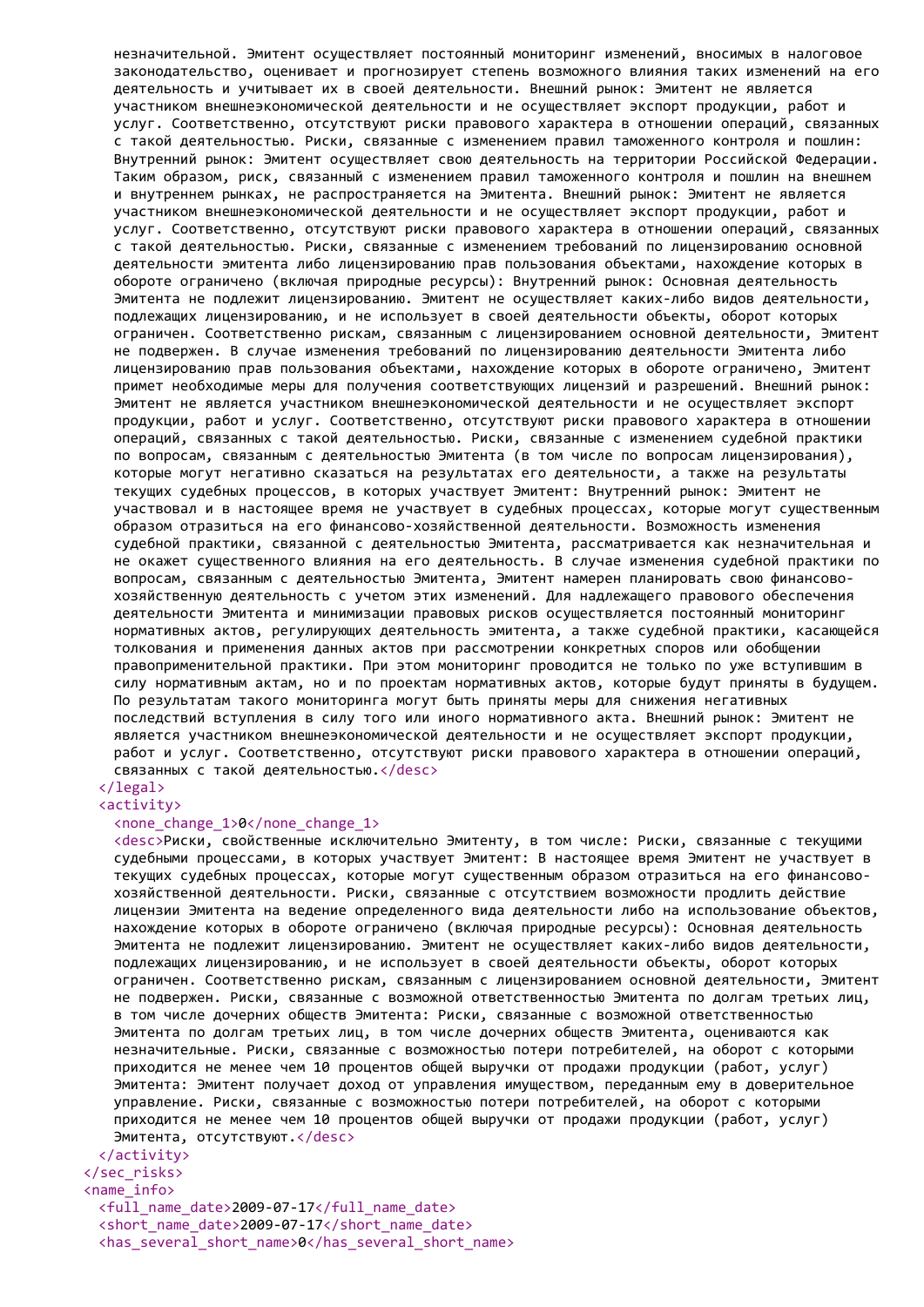#### <has\_similar\_org>1</has\_similar\_org> <similar\_org>

<name>Название Адрес Регион Общество с ограниченной ответственностью "АВТОДОР" 119313, Москва г, Ленинский пр-кт, 95 г. Москва Общество с ограниченной ответственностью "АВТОДОР" 119119, Москва г, Ленинский пр-кт, 42, 1-2-3 г. Москва Общество с ограниченной ответственностью "АВТОДОР" 127550, Москва г, Дмитровское ш, 39, 1 г. Москва Общество с ограниченной ответственностью "АвтоДор" 198095, Санкт-Петербург Город, Стачек Проспект, 15, Литер А, пом. 5-Н г. Санкт-Петербург Общество с ограниченной ответственностью "Автодор" 191014, Санкт-Петербург Город, Литейный Проспект, 55 г. Санкт-Петербург Общество с ограниченной ответственностью "Автодор" 184420, Мурманская Область, Никель Поселок городского типа, Сидоровича Улица, 16, 231 Мурманская обл. Общество с ограниченной ответственностью "АвтоДор" 606440, Нижегородская Область, Бор, Чайковского Улица, 18, 87 Нижегородская обл. Общество с ограниченной ответственностью "АВТОДОР" 105066, Москва Город, Басманная Нов. Улица, 28, стр.1, пом.VII г.Москва Общество с ограниченной ответственностью "АвтоДор" 413840, Саратовская Область, Балаково Город, Степная Улица, 43, 41 Саратовская обл. Общество с ограниченной ответственностью "Автодор" 630091, Новосибирск Город, Мичурина Улица, 12а Новосибирская обл. Общество с ограниченной ответственностью "АВТОДОР" 171963, Тверская Область, Бежецкий Район, Житищи Деревня, Солнечная Улица, 10, 1 Тверская обл. Общество с ограниченной ответственностью "АвтоДор" 300013, Тула Город, Сойфера Улица, 14, офис 2 Тульская обл. Общество с ограниченной ответственностью "Автодор" 630111, Новосибирск Город, Кропоткина Улица, 271 Новосибирская обл. Общество с ограниченной ответственностью "Автодор" 440000, Пенза Город, Володарского Улица, 71 "А" Пензенская обл. Общество с ограниченной ответственностью "Автодор" 630091, Новосибирск Город, Советская Улица, 52 Новосибирская обл. Общество с ограниченной ответственностью "Автодор" 644024, Омск Город, Маршала Жукова Улица, дом 75 Омская обл. Общество с ограниченной ответственностью "АвтоДор" 461040, Оренбургская Область, Бузулук Город, Покровская Улица, дом 38 Оренбургская обл. Общество с ограниченной ответственностью "Автодор" 125459, Москва г, Яна Райниса б-р, 23 г. Москва Общество с ограниченной ответственностью "АВТОДОР" 127282, Москва г, Заревый проезд, 10 г. Москва Открытое акционерное общество "Автодор" 650055, Кемерово Город, Федоровского Улица, 5 Кемеровская обл. Общество с ограниченной ответственностью "Автодор" 680015, Хабаровск Город, Темниковский Переулок, 4 Хабаровский край Общество с ограниченной ответственностью "Автодор" 663090, Красноярский Край, Дивногорск Город, Комсомольская Улица, 15, 21 Красноярский край Общество с ограниченной ответственностью "Автодор" 423811, Татарстан Республика, Набережные Челны Город, Шамиля Усманова Улица, 129, 71 Татарская респ. Общество с ограниченной ответственностью "Автодор" 640014, Курганская обл, Курган г, Промышленная ул, 33 Курганская обл. Общество с ограниченной ответственностью "АвтоДор" 462419, Оренбургская обл, Орск г, Ленина пр-кт, 18А, 4 Оренбургская обл. Общество с ограниченной ответственностью "АВТОДОР" 119454, Москва Город, Вернадского Проспект, 24 А г. Москва Общество с ограниченной ответственностью "АвтоДор" 153021, Иваново г, Красных Зорь ул, 34, Лит.А1.А2.А5.А6., оф.12 Ивановская обл. Общество с ограниченной ответственностью "Автодор" 680038, Хабаровск Город, Дзержинского Улица, 89, 9 Хабаровский край Общество с ограниченной ответственностью "Автодор" 630511, Новосибирская Область, Новосибирский Район, МО Криводановского сельсовета промышленная зона с. Криводановка Село, Производственная Улица, 7, офис 7 Новосибирская обл. Общество с ограниченной ответственностью "Автодор" 630091, Новосибирск Город, Фрунзе Улица, 19 Новосибирская обл. Общество с ограниченной ответственностью "Автодор" 197342, Санкт-Петербург г, Белоостровская ул, 22 г. Санкт-Петербург Общество с ограниченной ответственностью "АВТОДОР" 629307, Ямало-Ненецкий АО, Новый Уренгой г, Губкина ул, 11, 200 Ямало-Ненецкий АО Общество с ограниченной ответственностью "АВТОДОР" 193079, Санкт-Петербург г, Новоселов ул, 8, литер А г. Санкт-Петербург Общество с ограниченной ответственностью "Автодор" 115088, Москва г, Угрешская ул, 14, СТР.4 г. Москва Общество с ограниченной ответственностью "Автодор" 192241, Санкт-Петербург г, Пражская ул, 35, Литер А, помещение 17-Н г. Санкт-Петербург Общество с ограниченной ответственностью "Автодор" 197198, Санкт-Петербург г, Большой ПС пр-кт, 18, лит. А, пом. 16-Н г. Санкт-Петербург Общество с ограниченной ответственностью "Автодор" 628600, Ханты-Мансийский Автономный округ - Югра АО, Нижневартовск г, Кузоваткина Западный промышленный узел ул, 51, панель 2 Ханты-Мансийский АО Общество с ограниченной ответственностью "Автодор" 426076, Удмуртская Респ, Ижевск г, Ленина ул, 42 Удмуртская Респ. Общество с ограниченной ответственностью "АвтоДор" 428000, Чебоксары г, Константина Иванова ул, 91, 210 Чувашская Респ. </name> <comment>Для избежания смешения указанных наименований необходимо обращать внимание на

организационно-правовую форму и полное и сокращенное наименование юридического лица, в том числе, на использование заглавных и прописных букв, а также на место нахождения, ИНН и ОГРН. Для собственной идентификации Эмитент в официальных документах использует ИНН, ОГРН и место нахождения.</comment>

</similar\_org> <is\_trade\_mark>0</is\_trade\_mark> <prev\_names> <none>1</none> </prev\_names>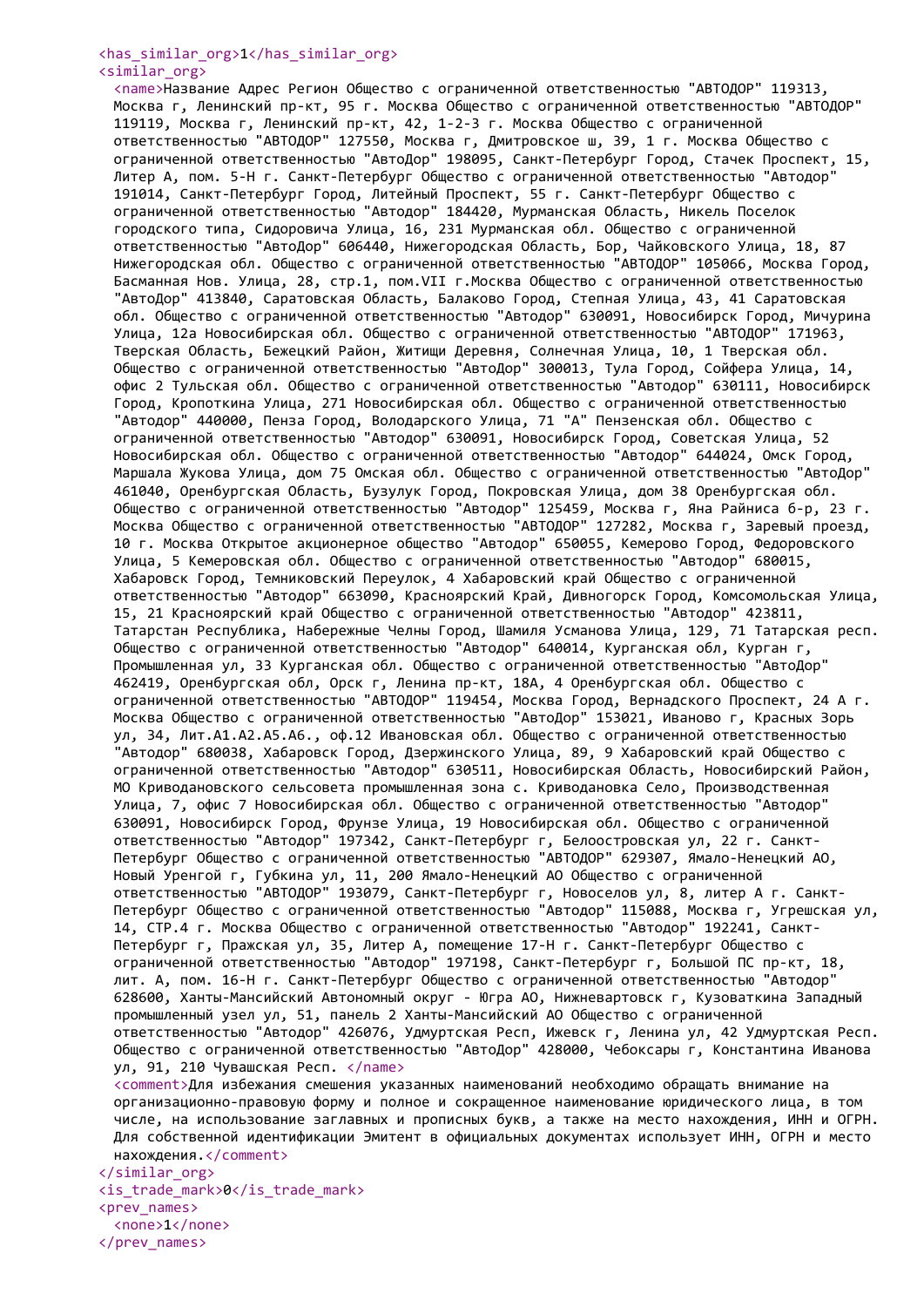```
</name_info>
<reg>
  <has_old>0</has_old>
  <no>1097799013652</no>
  <date>2009-08-14</date>
  <org>Управление Федеральной налоговой службы по г. Москве.</org>
\langle/reg\rangle
```
<history>

## <none\_change\_1>0</none\_change\_1>

## <indefinite>1</indefinite>

<history>Государственная компания «Российские автомобильные дороги» (Автодор») создана в виде некоммерческой организации на основании федерального закона N 145-ФЗ "О государственной компании "Российские автомобильные дороги" и о внесении изменений в отдельные законодательные акты Российской Федерации" от 17.07.2009 года. Принятие Федерального закона "О Государственной компании "Российские автомобильные дороги" и о внесении изменений в отдельные законодательные акты Российской Федерации" было вызвано необходимостью создания эффективного инструмента для достижения следующих целей: - формирование опорной сети скоростных автомобильных дорог федерального значения с высоким транспортно-эксплуатационным состоянием и высоким уровнем безопасности и экологичности; - повышение качества услуг, предоставляемых пользователям автомобильных дорог федерального значения, в том числе за счет улучшения технических характеристик дорог, увеличения их пропускной способности, а также за счет повышения уровня безопасности движения и качества сервисного обслуживания на дорогах; повышение эффективности управления дорожным хозяйством и улучшение результативности работы дорожных предприятий, в том числе путем стимулирования внедрения новых материалов, оборудования и передовых технологий для снижения удельных затрат выполнения дорожных работ, улучшения их качества и роста производительности труда; - переход к этапу динамичного развития сети автомобильных дорог, отвечающему потребностям экономики и населения страны, в том числе за счет формирования национальной сети автомагистралей и скоростных автомобильных дорог, связывающих основные хозяйственные центры страны. Цели создания эмитента: В соответствии со ст. 4 Федерального закона "О Государственной компании "Российские автомобильные дороги" и о внесении изменений в отдельные законодательные акты Российской Федерации": 1. Государственная компания создается и действует в целях оказания государственных услуг и выполнения иных полномочий в сфере дорожного хозяйства с использованием федерального имущества на основе доверительного управления, а также в целях поддержания в надлежащем состоянии и развития сети автомобильных дорог Государственной компании, увеличения их пропускной способности, обеспечения движения по ним, повышения качества услуг, оказываемых пользователям автомобильными дорогами Государственной компании, развития объектов дорожного сервиса, размещаемых в границах полос отвода и придорожных полос автомобильных дорог Государственной компании. 2. Выполнение целей деятельности Государственной компании обеспечивается путем осуществления видов деятельности, предусмотренных настоящим Федеральным законом, и достижения целевых показателей программы деятельности Государственной компании на долгосрочный период, установленных в порядке, предусмотренном настоящим Федеральным законом. Миссия Государственной компании «Автодор»: • Формирование инфраструктурной базы модернизации экономики, перехода к инновационной (постиндустриальной) модели развития общества. • Обеспечение сокращения бюджетных расходов за счет повышения эффективности дорожной деятельности и формирования внебюджетной базы финансирования отрасли • Обеспечение комплексной структурной реформы дорожной отрасли и российской экономики в целом через повышение эффективности управления, формирование новых рынков и форм экономической деятельности. Стратегические цели: • Формирование опорной сети скоростных автомобильных дорог федерального значения • Привлечение частного капитала, создание финансовых инструментов по мобилизации инвестиционных средств • Извлечение дополнительных доходов от эксплуатации и использования имущества дорог Стратегические задачи: • Разработка и внедрение новых форм долгосрочных контрактных отношений • Гармонизация инвестиционных циклов за счет привлечения частных инвестиций Виды деятельности Государственной компании «Автодор» • Управление инвестиционными проектами Государственной компании, в том числе осуществляемыми на принципах государственно-частного партнерства; • Осуществление функций заказчика при выполнении инженерных изысканий для подготовки проектной документации, осуществлении строительства, реконструкции, капитального ремонта, ремонта и содержания автомобильных дорог Государственной компании; • Обеспечение необходимого уровня качества услуг (комфортабельность, безопасность, скорость), оказываемых пользователям автомобильными дорогами Государственной компании и связанных с проездом и обслуживанием данных пользователей; • Организация дорожного движения, в том числе управление транспортными потоками; • Заключение концессионных соглашений в отношении автомобильных дорог Государственной компании на создание, реконструкцию, капитальный ремонт, содержание таких автомобильных дорог или их участков, а также на содержание объектов дорожного сервиса в границах полос отвода и придорожных полос автомобильных дорог Государственной компании; • Мониторинг состояния объектов дорожного сервиса в границах полос отвода и придорожных полос автомобильных дорог Государственной компании, а также определение потребностей в строительстве и реконструкции автомобильных дорог Государственной компании и указанных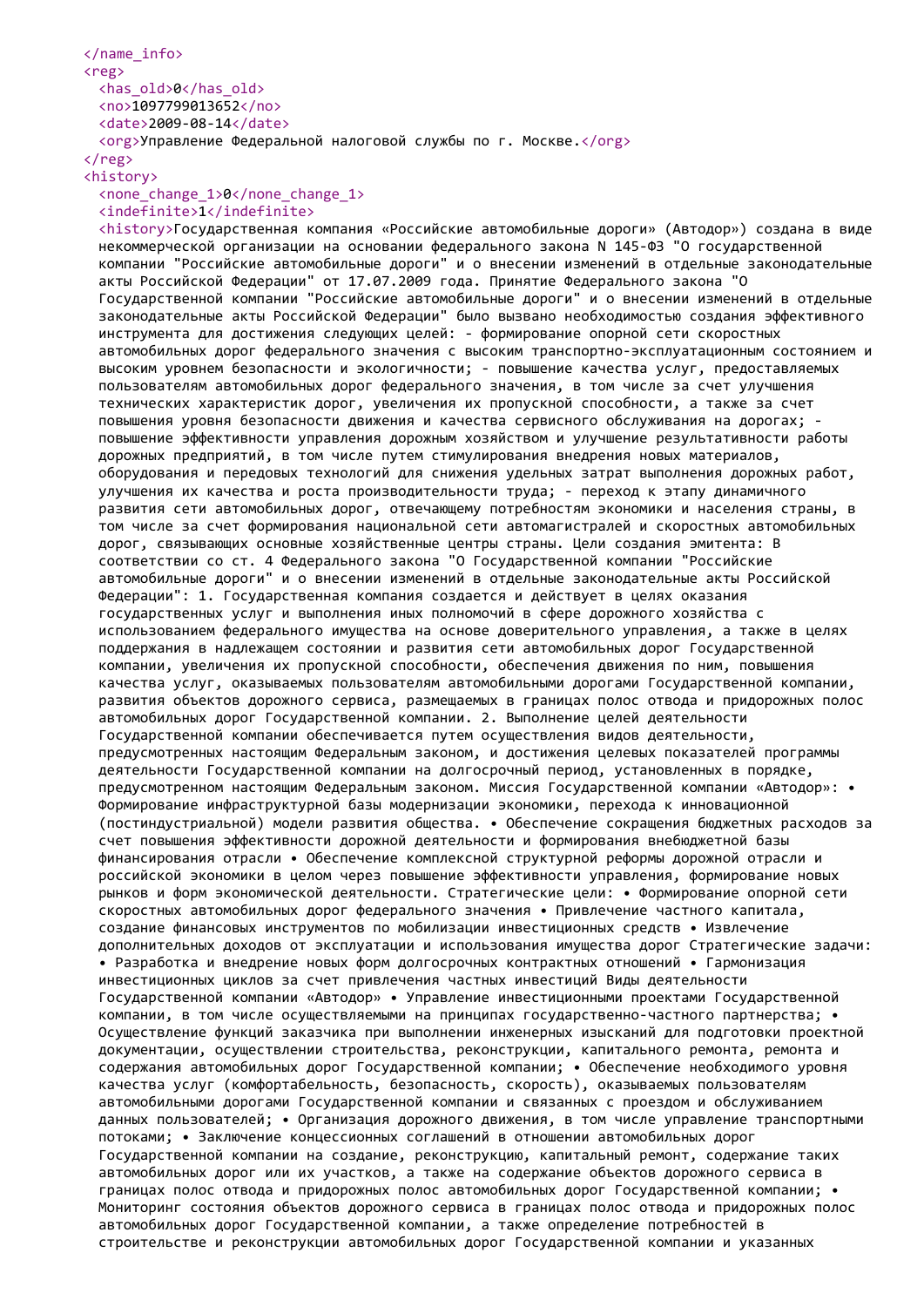объектов дорожного сервиса. Распоряжением Правительства РФ от 14 ноября 2011 г. N 1989-р, утверждена Программа деятельности Государственной компании "Российские автомобильные дороги" на долгосрочный период (2010 - 2019 годы) (Далее – Программа). Настоящая Программа определяет основные направления, индикаторы и целевые показатели развития Государственной компании "Российские автомобильные дороги" на долгосрочный период и включает в себя основные мероприятия по строительству и реконструкции, ремонту и содержанию автомобильных дорог, находящихся в доверительном управлении Государственной компании, определяет очередность и сроки их реализации, необходимый объем работ, источники финансирования, а также содержит показатели и целевые индикаторы ожидаемых результатов деятельности Государственной компании на 2010 - 2019 годы. Целевые показатели Программы соотносятся с целевыми показателями подпрограммы «Автомобильные дороги» федеральной целевой программы «Развитие транспортной системы России (2010 - 2015 годы)», утвержденной постановлением Правительства Российской Федерации от 5 декабря 2001 г. № 848, с учетом продления этой программы до 2019 года. Для достижения поставленных целей Эмитент реализует следующие мероприятия: - проведение комплекса работ по строительству и реконструкции автомагистралей и скоростных автомобильных дорог, связывающих гг. Москву и Санкт-Петербург, центральные регионы России с морскими портами Балтийского и Черного морей, а также обеспечивающих выход на дорожную сеть Республики Белоруссия и Украины; - поэтапное формирование новых международных автодорожных маршрутов; проведение работ по проектированию, подготовке территории, строительству и реконструкции приоритетных участков автомобильных дорог общего пользования для организации их эксплуатации на платной основе; - обеспечение соответствия транспортно-эксплуатационного состояния автомобильных дорог, находящихся в доверительном управлении Государственной компании, нормативным требованиям; - создание многофункциональных зон дорожного сервиса (зон комплексного обслуживания пользователей и размещения объектов дорожного сервиса, включающих площадки отдыха, специально отведенные места для курения, туалетные комнаты, заправочные станции, автомойки, ремонтные мастерские, объекты общественного питания и торговли, мотели, пункты медицинской помощи и другие зоны, обеспечивающие комплекс услуг для пользователей автомобильных дорог, включая услуги по обслуживанию и ремонту автомобилей, питанию, отдыху и прочие услуги) исходя из прогнозируемого роста интенсивности дорожного движения на автомобильных дорогах, находящихся в доверительном управлении Государственной компании. В настоящее время Эмитент динамично развивается, в рамках утверждённых направлений деятельности и планомерно реализует инвестиционные проекты, определенные Программой деятельности на долгосрочный период. Иная информация о деятельности эмитента, имеющая значение для принятия решения о приобретении ценных бумаг эмитента: отсутствует.</history> </history> <ceo\_address> <zip\_code>109074</zip\_code> <country>Россия</country> <city>город Москва</city> <street>Славянская площадь</street> <building>2/5/4</building> <sub\_building\_2>3</sub\_building\_2> <canonical\_name>109074 Россия, город Москва, Славянская площадь 2/5/4 стр. 3</canonical\_name> </ceo\_address> <has\_other\_adress>0</has\_other\_adress> <postal\_address> <country>Россия</country> </postal\_address> <phone>(495) 727-11-95</phone> <fax>(495) 784-68-04</fax> <email>id@russianhighways.ru</email> <email\_none>0</email\_none> <web>www.russianhighways.ru, http://www.e-disclosure.ru/portal/company.aspx?id=27572</web> <has\_inv\_division>0</has\_inv\_division> <sep\_offices\_changes> <changes\_none>1</changes\_none> </sep\_offices\_changes> <okvd\_codes> <primary\_activity>75.11.8</primary\_activity> <has\_other\_codes>0</has\_other\_codes> </okvd\_codes> <main\_activity> <products> <scale>1000</scale> </products> <has\_abroad\_areas>0</has\_abroad\_areas> <abroad\_areas> <scale>1000</scale> </abroad\_areas>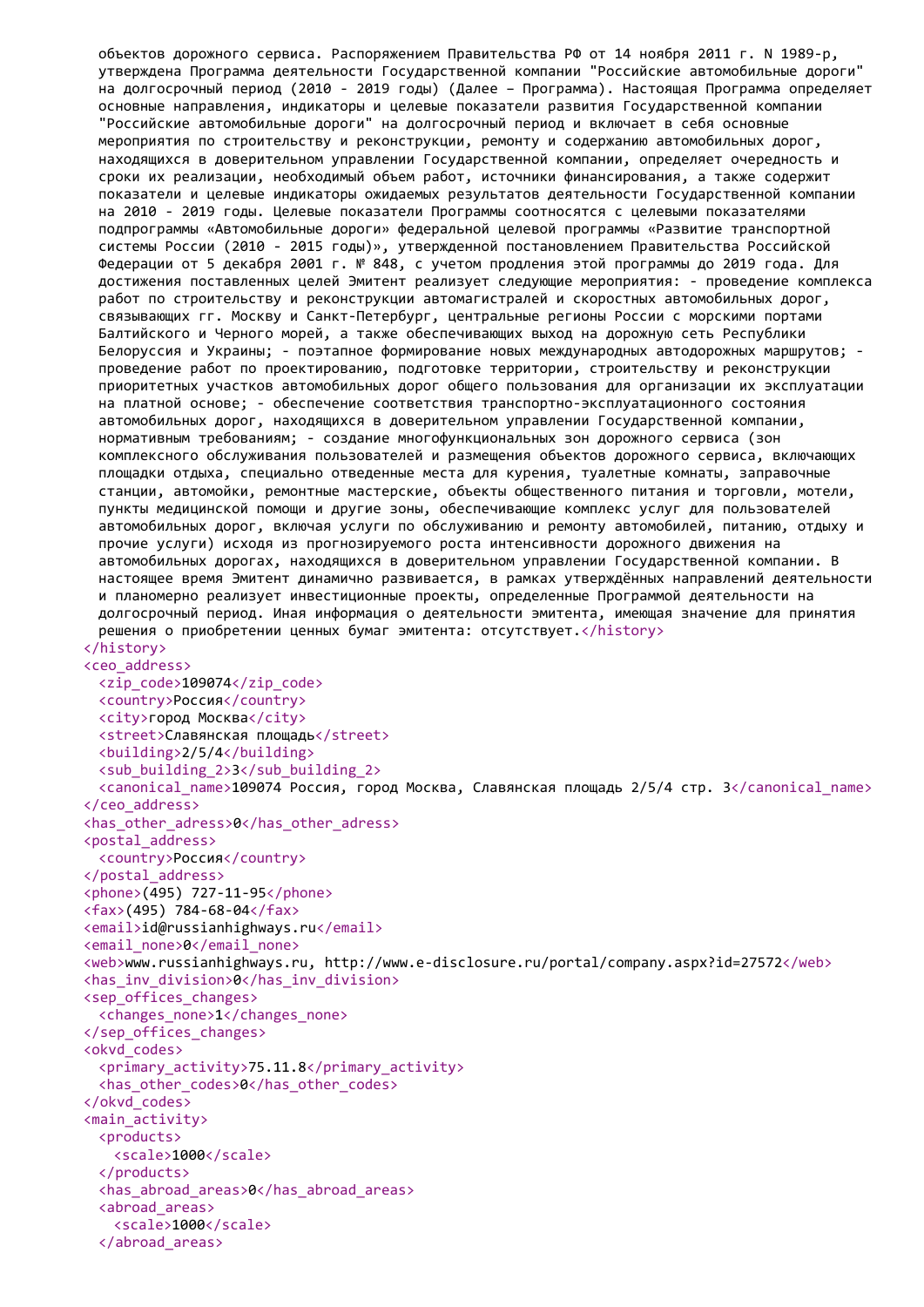```
<cost_structure>
    <other_info>
      <string_1> амортизация по нематериальным активам, %</string_1>
    </other_info>
    <other_info2>
      \langlestring 2> вознаграждения за рационализаторские предложения, %\langle/string 2>
    </other_info2>
    <other_info3>
      <string_3> обязательные страховые платежи, %</string_3>
    </other_info3>
    <other_info4>
      <string_4> представительские расходы, %</string_4>
    </other_info4>
    <other_info5>
      <string_5> иное, %</string_5>
    </other_info5>
  </cost_structure>
</main_activity>
<suppliers>
  \langle y1 \rangle<none>0</none>
  \langle/y1>
  \langlea>
    <none>0</none>
  \langle/a>
</suppliers>
<markets>
```
<none\_change\_1>0</none\_change\_1>

<desc>Общая протяженность автомобильных дорог в мире составляет более 31 млн км, из которых 3% приходится на Россию. Эмитент осуществляет доверительное управление автомобильными дорогами общего пользования федерального значения, используемыми на платной основе, а также автомобильными дорогами общего пользования федерального значения, содержащими платные участки. Комплексное и системное развитие дорожной инфраструктуры во многом зависит от возможности привлечения средств частных инвесторов на основе применения механизма государственно-частного партнерства (ГЧП). Применительно к дорожному хозяйству использование ГЧП, как правило, заключается в осуществлении комплекса мероприятий, направленных на привлечение управленческих, финансовых и других ресурсов частного сектора экономики для развития дорог общего пользования и дорожных объектов путем передачи коммерческим организациям на взаимовыгодной основе ряда государственных функций в части строительства, ремонта и содержания дорог. Окупаемость инвестиций осуществляется за счет передачи государственного имущества в длительное управление частным инвесторам и организации эксплуатации автомобильных дорог и дорожных объектов на платной основе. Механизм ГЧП динамично развивается и успешно применяется в области дорожной инфраструктуры многих стран мира, обеспечивая создание и расширение сети платных автомагистралей и скоростных автомобильных дорог. Платные автодороги имеют большое значение для экономики стран, зачастую они являются основой дорожной сети и обеспечивают значительные объемы грузоперевозок по наиболее важным направлениям. В настоящее время наибольшую протяженность сети платных автомобильных дорог имеют Китайская Народная Республика, Германия, Франция, Япония, США, Мексика и Италия. Наиболее высокими темпами развивается сеть платных автомобильных дорог в Китайской Народной Республике, протяженность которых достигла 133 тыс. км (60 тыс. км приходится на скоростные автомобильные дороги). Многие новые не скоростные, но достаточно важные национальные автомобильные дороги, также строятся как платные дороги. В настоящее время в Китае вводится 6 - 8 тыс. км. платных скоростных автомагистралей в год, а объем инвестиций в их строительство ежегодно составляет 17 - 18 млрд. долларов США. Опыт развития сети платных автомобильных дорог в других странах показал их важное значение для социальноэкономического развития и повышения инвестиционной активности. Строительство платных автомобильных дорог позволило привлечь существенные объемы частных инвестиций в дорожное хозяйство, создать транспортную инфраструктуру, обеспечивающую высокое качество услуг пользователям автомобильных дорог, существенно снизить затраты времени на передвижения, транспортные расходы и ущерб от дорожно-транспортных происшествий. Со строительством платных автомобильных дорог значительное развитие получили территории, находящиеся в зоне их тяготения, существенно возросла ценность земельных участков, имеющих удобный выход на сеть автомагистралей. За счет развития придорожного сервиса и создания новых предприятий повысился уровень занятости населения, проживающего на таких территориях, и возросли налоговые поступления в бюджетную систему страны. Формирование сети автомагистралей и скоростных автомобильных дорог, обеспечивающих перевозки с требуемыми показателями скорости, надежности, безопасности и ценовой доступности для потребителей, что в свою очередь, будет способствовать созданию условий для стабильного экономического роста России и улучшения качества жизни населения. Потребность в создании автомагистралей и скоростных автомобильных дорог в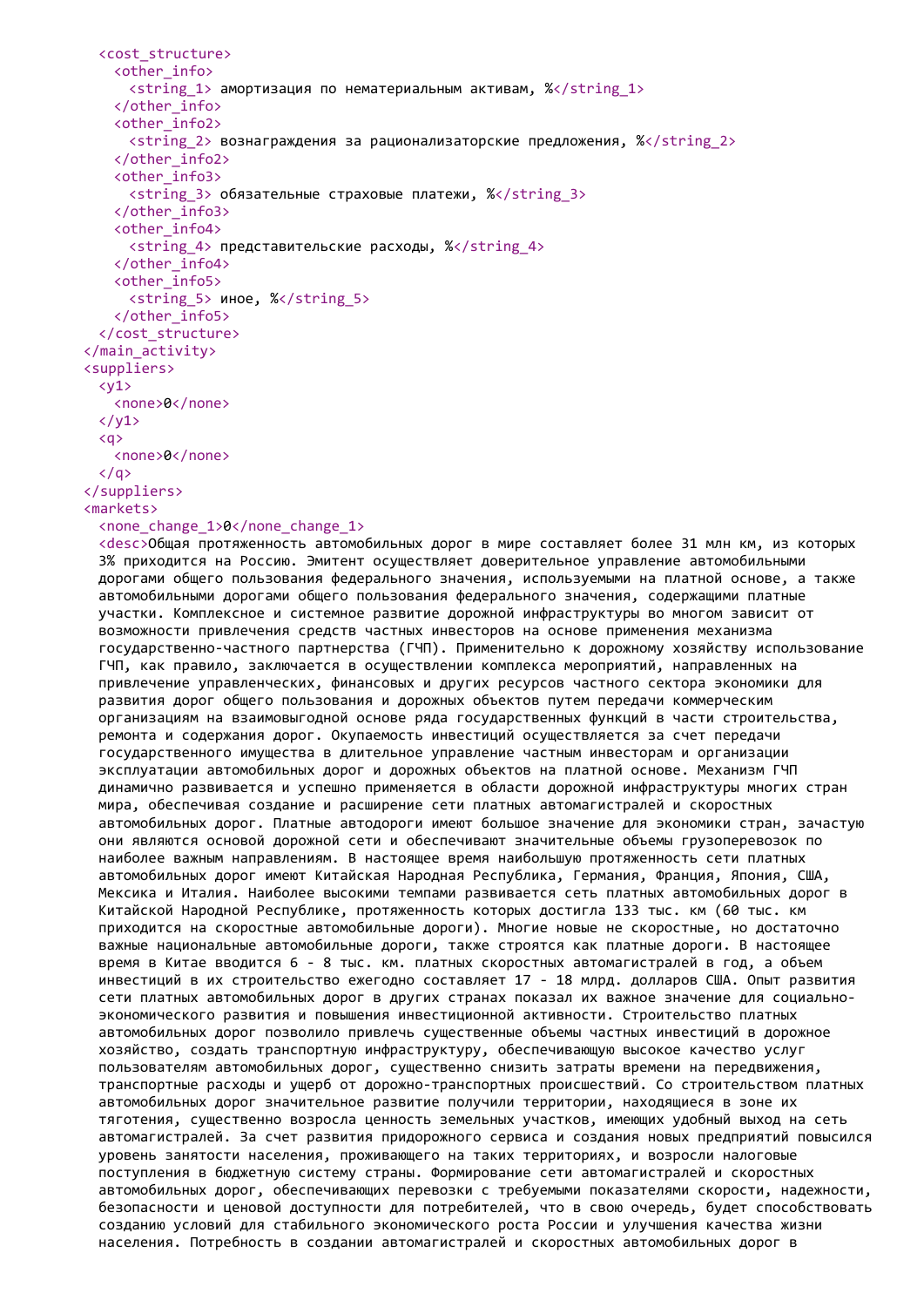Российской Федерации уже сейчас составляет свыше 9 тыс. км. Согласно Транспортной стратегии Российской Федерации этот показатель должен быть достигнут к 2030 году (к 2020 году планируется построить в Российской Федерации только 3 тыс. км). Показатели Транспортной стратегии Российской Федерации корректируются с учетом изменения экономической и социальной ситуации в стране. В случае сохранения тенденции относительно равномерного роста экономики России, сформировавшейся за последние годы, плановые данные Транспортной стратегии, наиболее вероятно, могут быть скорректированы в сторону увеличения и, соответственно, услуги Эмитента будут востребованы, при этом прогнозируется увеличение объема и расширение географии оказания услуг, создание трансконтинентальных транспортных магистралей, что окажет положительное влияние на экономику страны.</desc>

<neg\_factors>- общая экономическая ситуация в России; - увеличение процентных ставок на долговом рынке, вызванное финансовым кризисом; - уменьшение сроков заимствований на долговом рынке, вызванное финансовым кризисом. Эмитент планирует провести анализ факторов и принять соответствующие меры в каждом конкретном случае для совершения действий, способствующих уменьшению их влияния.</neg\_factors>

```
</markets>
```

```
<licenses>
```

```
<none_change_1>0</none_change_1>
 <none>1</none>
</licenses>
<spec_insurance>
 <collected_premium>
   <scale>1000</scale>
 </collected_premium>
 <risks_amount>
   <scale>1000</scale>
 </risks_amount>
 <payments>
   <scale>1000</scale>
 </payments>
 <investments>
   <amount>
     <scale>1000</scale>
   </amount>
 </investments>
 <reserves>
```

```
<scale>1000</scale>
</reserves>
```
</spec\_insurance> <activity\_plans>

<none\_change\_1>0</none\_change\_1>

<desc>Основные задачи и планы деятельности Эмитента сформулированы и утверждены в Программе деятельности Государственной компании «Российские автомобильные дороги» на долгосрочный период (2010-2019 годы), утвержденной Распоряжением Правительства Российской Федерации от 14.11.2011 № 1989-р. В числе основных реализуемых Государственной компанией «Автодор» инвестиционных проектов следует отметить: 1) Реконструкция федеральной автомобильной дороги М-1 «Беларусь» км 33 – км 456. Указанный проект стоимостью 180,9 млрд. руб. планируется реализовать в рамках контракта жизненного цикла (Availability payments). Объем частного финансирования по проекту составит 35% от общей стоимости проекта. Срок контракта 30 лет. 2) Строительство скоростной автомобильной дороги М-11 «Москва – Санкт-Петербург». Для реализации инвестиционного проекта по участку М-11 км 58 – км 149 будет заключен контракта жизненного цикла (Availability payments). В 2013 - 2014 гг. планируется провести концессионный конкурс. Работы по указанному участку планируется осуществить с 2014 по 2017 гг. Стоимость проекта составит 59,5 млрд. руб. Объем частного финансирования составит 40%. Для реализации инвестиционного проекта по участку М-11 км 543 – км 684 планируется заключить концессионное соглашение (Direct toll). Конкурс на реализацию указанного инвестиционного проекта состоится в 2013 году, а сам проект будет реализован в период с 2014 по 2017 гг. Стоимость проекта составит 108,6 млрд. руб. Объем частного финансирования составит 25%. 3) Строительство и реконструкция федеральной автомобильной дороги M-4 «Дон». По участку км 21 – км 225 (стоимость реализации 6,96 млрд. руб.) планируется заключить операторский контракт (O&M contract), по участку км 633 – км 715 (стоимость реализации 30,4 млрд. руб.) будет заключен контракт жизненного цикла (Availability payments), а по участку км 1091 – км 1319 (стоимость реализации 12,9 млрд. руб.) планируется заключить операторское соглашение. 4) Строительство нового выхода с МКАД на федеральную автомобильную дорогу М-7 «Волга» (обход гг. Балашиха и Ногинск). Общая стоимость проекта составит 64,6 млрд. руб. из которых 50% составит частное финансирование. Проект будет реализован путем заключения концессионного соглашения (Direct toll). 5) Строительство Центральной кольцевой автомобильной дороги в Московской области (ЦКАД). Общая протяженность всех участков ЦКАД - 521 км. В первую очередь планируется ввести 3 пусковых комплекса протяжённостью 276,3 км. Пусковой комплекс №3 (от М-11 «Москва – Санкт-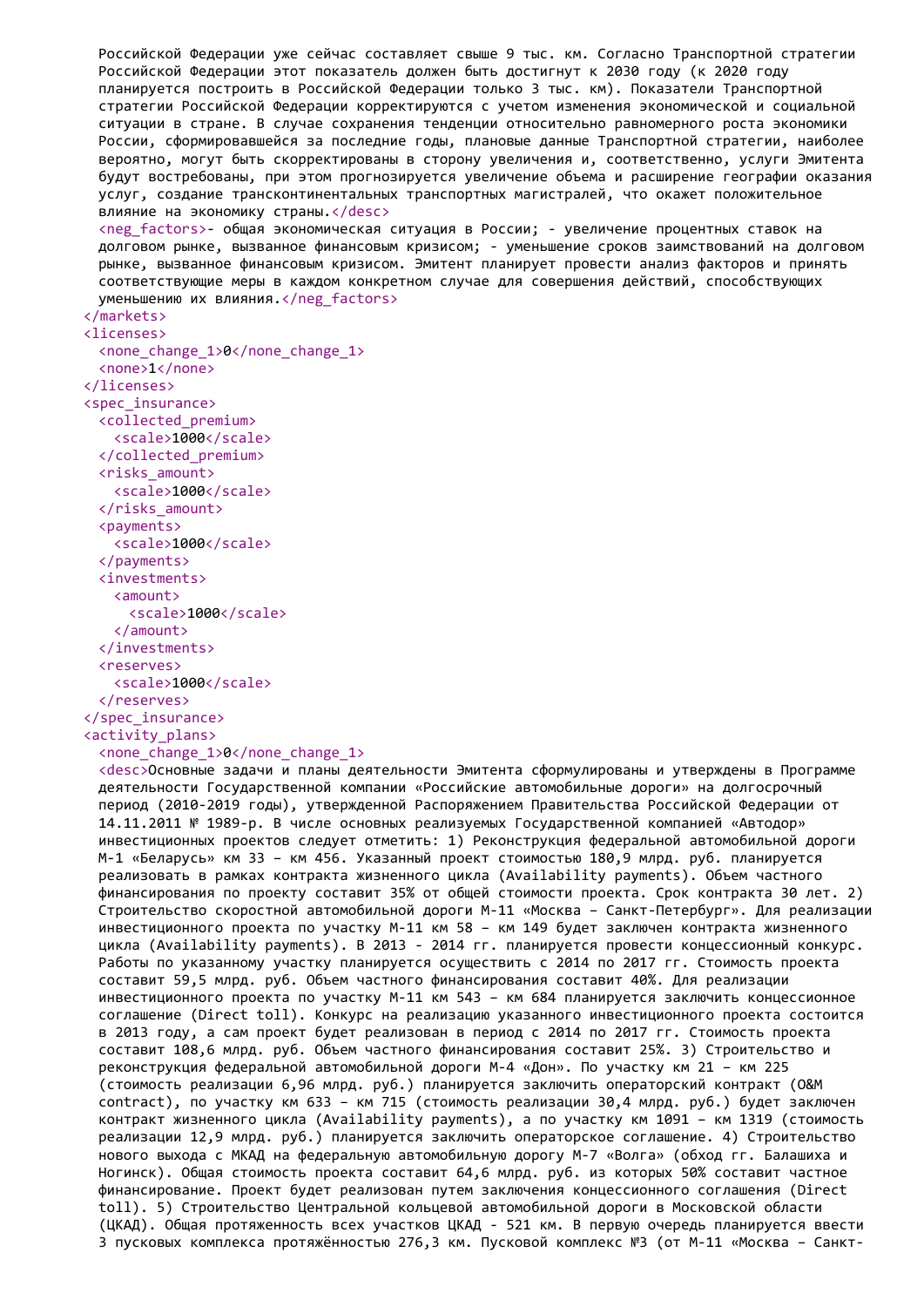```
Петербург» до М-7 «Волга») со стоимостью реализации 67,0 млрд. руб., пусковой комплекс №4 (
 от М-7 «Волга» до М-4 «Дон») со стоимостью реализации 63,4 млрд.руб. и пусковой комплекс №1
  (от М-4 «Дон» до М-1 «Беларусь») со стоимостью реализации – 68,9 млрд. руб. Проект
 планируется реализовать в рамках контракта жизненного цикла (Availability payments).</desc>
</activity_plans>
<base_groups>
  <none_change_1>0</none_change_1>
  <none>1</none>
  <has_other_imp>0</has_other_imp>
</base_groups>
<sub_orgs>
  <none_change_1>0</none_change_1>
  <sub_org>
   <name>Общество с ограниченной ответственностью «Автодор - Платежные Системы»</name>
   <short name>ООО «Автодор - ПС»</short name>
   <legal_address>
     <zip_code>109012</zip_code>
     <country>Россия</country>
     <city>город Москва</city>
     <street>Новая площадь</street>
     <building>10</building>
     <appt>32</appt>
     <canonical_name>109012 Россия, город Москва, Новая площадь 10 оф. 32</canonical_name>
   </legal_address>
   <inn>7709874971</inn>
   <ogrn>1117746252227</ogrn>
   <base>Стопроцентная доля участия Эмитента в уставном капитале подконтрольной
   организации</base>
   <reason>право назначать (избирать) единоличный исполнительный орган подконтрольной эмитенту
   организации</reason>
   <type_cont>1</type_cont>
   <issuer_share>100</issuer_share>
   <share>0</share>
   <desc>Предметом уставной деятельности Общества является: - сбор платы за проезд по платным
   автомобильным дорогам (участкам автомобильных дорог); - оптовая/розничная торговля
   электронными приборами (средствами оплаты проезда); - обслуживание систем взимания платы за
   проезд по платным автомобильным дорогам (участкам автомобильных дорог); - деятельность по
   разработке, созданию, облуживанию и управлению интеллектуальными транспортными системами
   (ИТС); - инвестиционная деятельность в целях реализации целей деятельности Общества; -
   деятельность по определению взаимных обязательств (клиринг); - иная деятельность в
   соответствии с видами деятельности Государственной компании «Российские автомобильные
   дороги», установленными ФЗ-145.</desc>
   <bod>
     <none>1</none>
   </bod>
   <ceo>
     <is_ext_org>0</is_ext_org>
     <member>
       <lastname>Дерингер</lastname>
       <firstname>Дмитрий</firstname>
       <middlename>Иванович</middlename>
       <fullname>Дерингер Дмитрий Иванович</fullname>
       <share>0</share>
       <share_common>0</share_common>
     </member>
     <ext_ceo_org>
       <is_foreign_entity>0</is_foreign_entity>
     </ext_ceo_org>
   </ceo>
   <gb>
     <none>1</none>
   </gb>
  </sub_org>
</sub_orgs>
<fixed_assets>
  \langle y1 \rangle<scale>1000</scale>
  \langle/y1>
  \langle q \rangle
```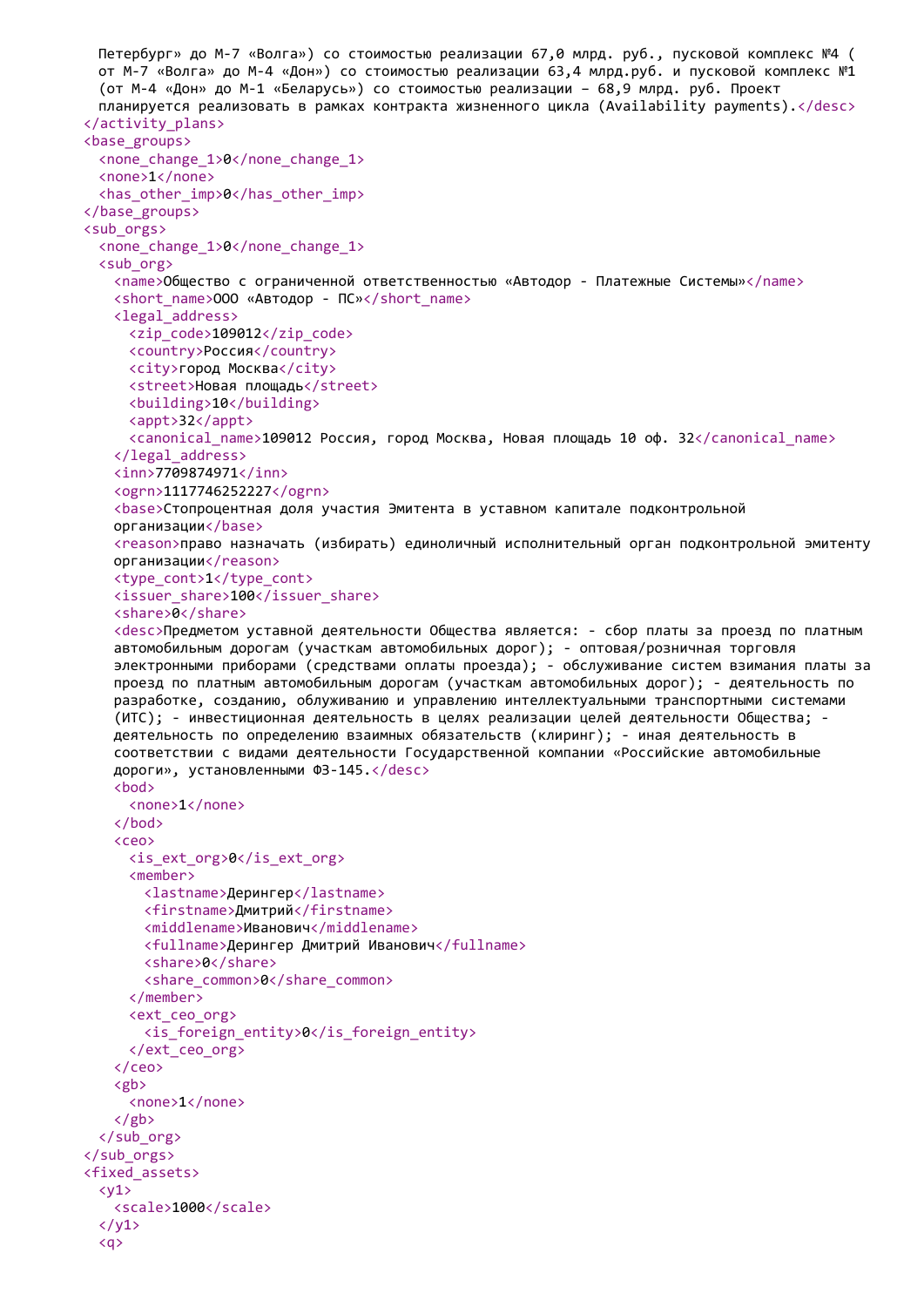```
<scale>1000</scale>
  \langle/q>
  <appraise_none>0</appraise_none>
 <scale>1000</scale>
</fixed_assets>
<income_state>
 <rsbu>
   <fin standart>1</fin standart>
   <fin_unit>1000</fin_unit>
  </rsbu>
  <sv_rsbu>0</sv_rsbu>
  <svod_rsbu>
   <fin_standart>2</fin_standart>
   <fin_unit>1000</fin_unit>
   <net_assets_0>
     <current_period>На __.__.____ г.</current_period>
     <past_period>На __.__.____ г.</past_period>
   </net_assets_0>
  </svod_rsbu>
  <non_add>0</non_add>
  <non_opinion_bd>0</non_opinion_bd>
  <separate_opinion_be>0</separate_opinion_be>
</income_state>
<liquidity>
 <rsbu>
   <fin_standart>1</fin_standart>
   <fin_unit>1000</fin_unit>
  </rsbu>
  <sv_rsbu>0</sv_rsbu>
  <svod_rsbu>
   <fin_standart>2</fin_standart>
   <fin_unit>1000</fin_unit>
   <net_assets_0>
     <current_period>На __.__.____ г.</current_period>
     <past_period>На __.__.____ г.</past_period>
   </net_assets_0>
  </svod_rsbu>
  <non_add>0</non_add>
  <non_opinion_bd>0</non_opinion_bd>
  <separate_opinion_be>0</separate_opinion_be>
</liquidity>
<fin_invesments>
  \langle y1 \rangle<has_self_inc>0</has_self_inc>
   <has_reserve>0</has_reserve>
   <has_fault_inv>0</has_fault_inv>
  \langle/y1>
  <q>
   <has_self_inc>0</has_self_inc>
   <has_reserve>0</has_reserve>
   <has_fault_inv>0</has_fault_inv>
 \langle/a>
</fin_invesments>
<intangible_assets>
  \langle v1 \rangle<scale>1000</scale>
   <has_capital_payment>0</has_capital_payment>
   <has_free_acquisition>0</has_free_acquisition>
  \langle/y1>
  \langlea>
   <scale>1000</scale>
   <has_capital_payment>0</has_capital_payment>
   <has_free_acquisition>0</has_free_acquisition>
 \langle/q>
</intangible_assets>
<activity_prospect>
  <none_change_2>1</none_change_2>
  <desc>В 2009 г. в России на автомобильных дорогах федерального и регионального значения было
  введено в эксплуатацию в общей сложности 3004 км новых дорожных участков, что более чем в 1,4
```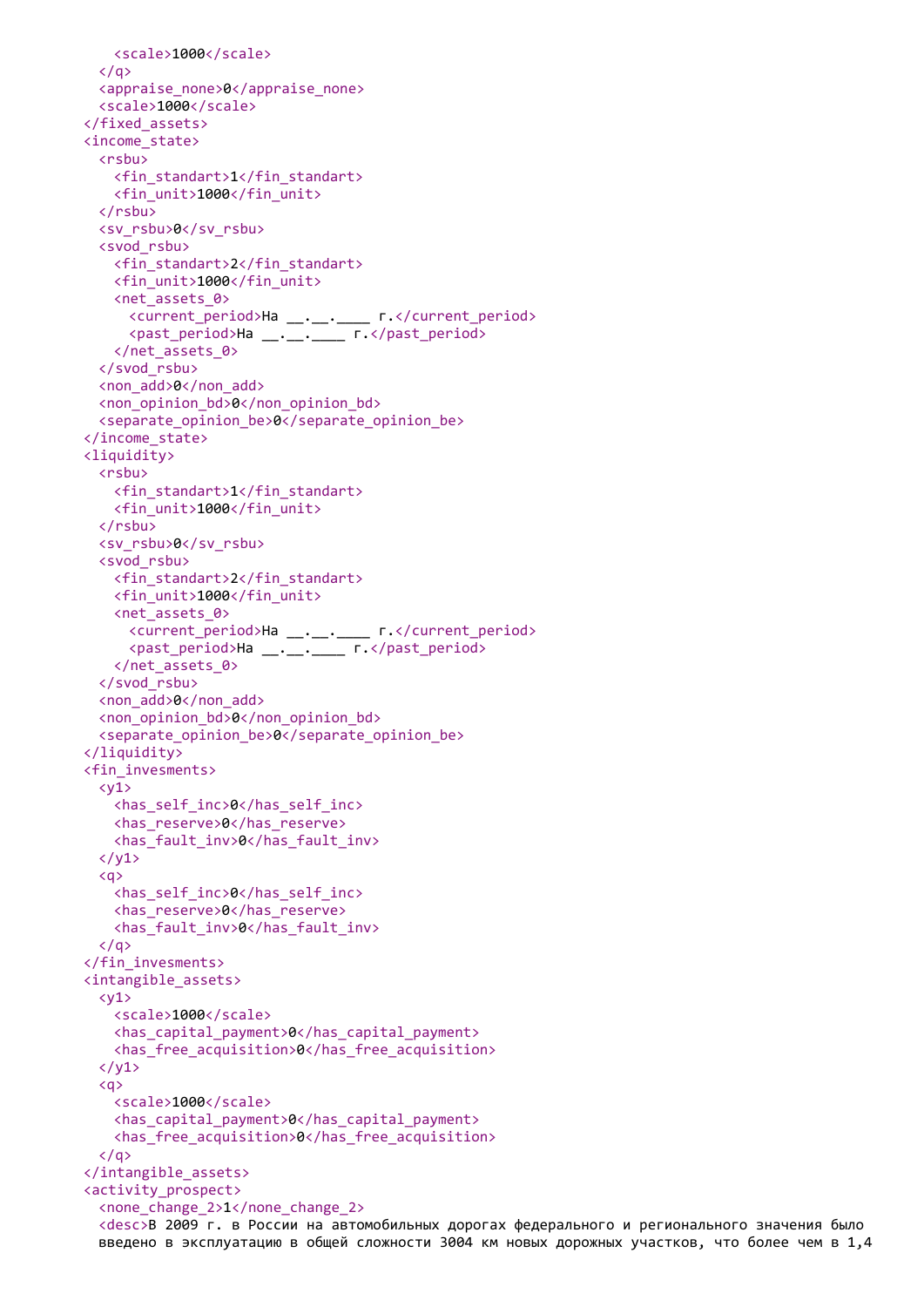раза превысило объемы строительства и реконструкции дорог в 2008 г. В 2009 году на автомобильных дорогах федерального значения после ремонта (в т.ч. капитального) введены в эксплуатацию участки общей протяженностью 4550 км, что на 22% больше задания подпрограммы. Завершены капитальный ремонт и ремонт искусственных сооружений на федеральных дорогах общей длиной 17962,7 м, что на 44% больше, чем в 2008 г. Объем ассигнований из федерального бюджета на дорожное хозяйство в 2009 г. составил 342,9 млрд. руб., из которых 104,3 млрд. руб. субсидии, выделенные для дорожных нужд бюджетам субъектов Российской Федерации. Российская транспортная инфраструктура в целом находится в неудовлетворительном состоянии, которое еще более ухудшается из-за недостаточного объема капиталовложений в содержание и ремонт. Вследствие ограниченного уровня возмещения затрат в транспортном секторе основная часть транспортной инфраструктуры (капитальные расходы) финансируется непосредственно за счет капитальных трансфертов из государственного бюджета. Тогда как расходы на предоставление услуг в железнодорожной отрасли, морских портах и аэропортах преимущественно финансируются за счет сборов с пользователей, дорожное хозяйство почти исключительно зависит от государственного финансирования. В период с 2000 по 2010 г. доля финансирования дорожного хозяйства в процентах от ВВП снизилась с 2,9 до 0,9 процента. При этом резко сократился объем реконструкции и нового строительства объектов дорожной инфраструктуры. В период с 2000 по 2010 г. ввод в эксплуатацию вновь построенных федеральных дорог сократился с 900 до 350-400 км в год, а территориальных дорог – с 5 900 до 1 000 км в год. Хотя качество транспортной инфраструктуры в России значительно отличается в зависимости от вида транспорта, дорожная инфраструктура, по имеющимся оценкам, изношена в наибольшей степени. Из 50 000 километров федеральных автомобильных дорог нормативным требованиям соответствуют менее одной трети дорог, состояние которых можно считать хорошим или удовлетворительным. Остальные дороги находятся в неудовлетворительном состоянии. В 2010 году на автомобильных дорогах федерального значения, находящихся в ведении РОСАВТОДОРА, доля протяженности дорог, соответствующих нормативным требования транспортно- эксплуатационным показателям, составила 38,63 % общей протяженности, доля протяженности дорог, обслуживающих движение в режиме перегрузки, составила 26,23% общей протяженности. Объем ассигнований на дорожное хозяйство из федерального бюджета в 2010 году был установлен в размере 284,7 млрд. рублей. Без учета средств Инвестиционного фонда Российской Федерации, которые не могли быть использованы по независящим причинам. Объем финансирования строительства и реконструкции федеральных автомобильных дорог по подпрограмме «Автомобильные дороги» федеральной целевой программы «Развитие транспортной системы России (2010-2015 годы)» составил 132,05 млрд. рублей, что в сопоставимых ценах на 3,8 % меньше, чем в 2009 году. Были введены в эксплуатацию участки федеральных дорог общей протяженностью 365,7 км. Кроме того, были завершены участки второй стадии строительства общей протяженностью 560,4 км. Введены в эксплуатацию 7940 пог. м искусственных сооружений. За счет средств Инвестиционного фонда Российской Федерации в соответствии с условиями заключенных в установленном порядке государственных контрактов осуществлялись мероприятия по подготовке территории строительства платных дорог «Новый выход на Московскую кольцевую автомобильную дорогу с федеральной автомобильной дороги М-1«Беларусь» Москва – Минск» и «Скоростная автомобильная дорога Москва – Санкт-Петербург на участке 15-й км 58-й км». Эти подготовительные работы включали в себя, переустройство линий газоснабжения и нефтепроводов сетей теплоснабжения, водоснабжения, канализации и очистных сооружений, перенос кабельных и воздушных линий электропередач, линейных сооружений связи, археологические исследования, выполнение комплекса землеустроительных работ и т. д. Объем субсидий бюджетам субъектов Российской Федерации, в 2010 году, составил 61,4 млрд. рублей, которые, направлялись на реализацию федеральных целевых программ (32 млрд. рублей) на капитальный ремонт и ремонт автомобильных дорог и улиц в административных центрах субъектов Российской Федерации (16,5 млрд. рублей), на строительство и реконструкцию Западного скоростного диаметра в г. Санкт-Петербурге и автомобильной дороги Саяногорск – Майнская ГЭС – Черемушки в Республике Хакасия (7,8 млрд. рублей), на реализацию за счет средств Инвестиционного фонда Российской Федерации комплексных региональных проектов развития промышленного комплекса г. Новомосковск в Тульской области и Нижнего Приангарья в Красноярском крае (5,1 млрд. рублей). В субъектах Российской Федерации осуществлен ввод в эксплуатацию 907 км автомобильных дорог и 7544 пог. м искусственных сооружений. Из этих объемов ввода в эксплуатацию за счет субсидий из федерального бюджета было построено и реконструировано 447 км, или более 49 % общего объема ввода в эксплуатацию региональных дорог. Хотя спад в экономике вносит серьёзные коррективы, проблемы, стоящие перед отраслью, в любом случае требуют своего разрешения. Одной из наиболее болезненных тем, затрагивающей очень многих россиян, является то, что наиболее загруженные федеральные автодороги на значительном протяжении проходят по территории городов и других населённых пунктов. Это вызывает проблемы не только со скоростью доставки грузов, но и с экологией, безопасностью жизни населения. В Московском и Санкт-Петербургском транспортных узлах, в других крупных городах эти проблемы привели транспортные системы на грань остановки. В Сибирском, Дальневосточном, в значительной части Северо-Западного, Приволжского и Уральского федеральных округов низкий уровень обеспеченности автомобильными дорогами уже явно сдерживает социальноэкономическое развитие. На территории, не имеющей выхода на сеть автомобильных дорог общего пользования, проживает почти 2 млн. человек. При этом около 40 тысяч населённых пунктов не обеспечены круглогодичной связью с дорожной сетью общего пользования по автомобильным дорогам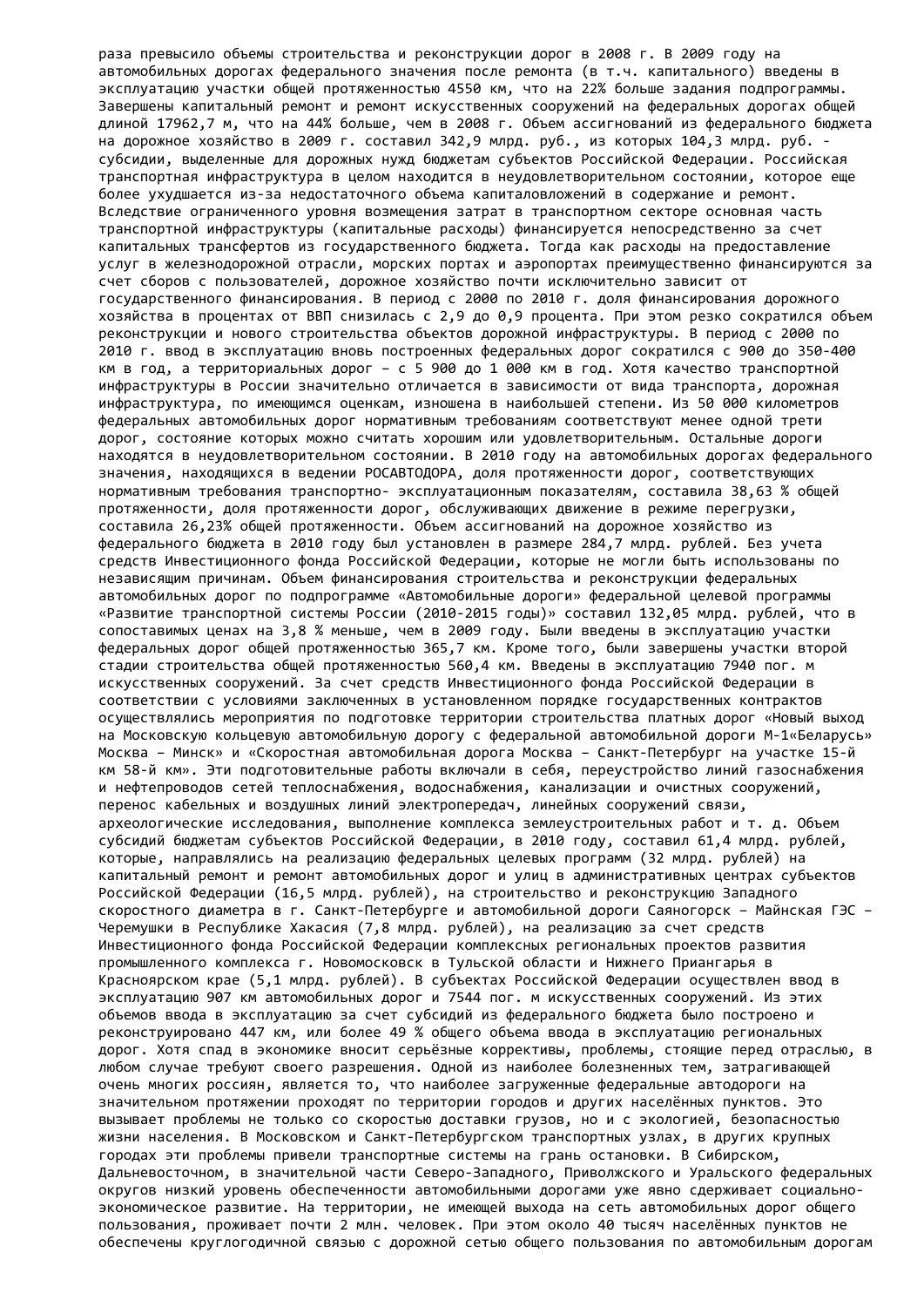с твёрдым покрытием. Велика и степень износа дорожных конструкций. Свыше трети протяжённости федеральных дорог требует восстановления и увеличения прочности проезжей части. Каждое пятое искусственное сооружение на федеральных дорогах находится в неудовлетворительном состоянии. Основным инструментом решения поставленных задач является подпрограмма «Автомобильные дороги» Федеральной целевой программы «Модернизация транспортной системы России (2002—2010 годы), «Развитие транспортной системы России (2010-2015 годы)». На решение этих задач направлены также ещё девять федеральных целевых программ и подпрограмм, по которым Федеральное дорожное агентство определено государственным заказчиком. В их числе — ФЦП «Экономическое и социальное развитие Дальнего Востока и Забайкалья на период до 2013 года», ФЦП «Юг России (2008—2012 годы)», программа строительства олимпийских объектов и развития города Сочи как горноклиматического курорта, ФЦП «Повышение безопасности дорожного движения в 2006—2012 гг.» и другие. В результате принятия Федерального закона от 17.07.2009 № 145-ФЗ «О государственной компании "Российские автомобильные дороги" и о внесении изменений в отдельные законодательные акты Российской Федерации» создана государственная компания «Российские автомобильные дороги». Применение названного Закона и функционирование данной госкомпании позволит создать более совершенную систему управления дорожным хозяйством. Госкомпания создана в форме специального вида некоммерческой организации. Сферой её деятельности является доверительное управление автомобильными дорогами федерального значения, включая земельные участки в границах полос отвода и придорожных полос. При этом имеются механизмы привлечения внебюджетных средств, в том числе на основе концессионных соглашений. Платные дороги передаются в доверительное управление госкомпании. В 2011 году были введены в эксплуатацию участки федеральных автомобильных дорог общей протяженностью 233 км. В составе введенных дорог в 2011 году преобладали многополосные участки дорог I категории, сложные транспортные развязки с большой протяженностью съездов. В результате, если перевести введенную в эксплуатацию площадь покрытия в однополосное исчисление, общая протяженность таких введенных в эксплуатацию полос составила в 2011 году 1441 км. В 2011 году объем ассигнований на дорожное хозяйство из федерального бюджета был установлен в размере 312,7 млрд рублей. Кроме автомобильных дорог, завершены строительство и реконструкция 4708 пог. м. искусственных сооружений. В 2011 году завершено строительство ряда важных для экономики страны и населения регионов объектов, таких как третий пусковой комплекс обхода г. Нальчика на дороге М-29 «Кавказ», второй этап северного обхода г. Новосибирска, обхода г. Уссурийска на дороге М-60 «Уссури». На дороге М-7 «Волга» на территории Республики Татарстан введен в эксплуатацию мост через р. Вятка длиной 643 пог. м. 7 декабря 2011 года было открыто рабочее движение по двум съездам транспортной развязки «Адлерское кольцо». 10 января 2012 года одностороннее движение было открыто по самой длинной эстакаде этой транспортной развязки. Кроме того, Упрдором «Кубань» в 2011 году было завершено строительство подъезда к автомобильному пункту пропуска на границе с Республикой Абхазия на дороге М-27 Джубга – Сочи. Объем субсидий бюджетам субъектов Российской Федерации составлял в 2011 году 62,77 млрд рублей. На региональных дорогах были введены в эксплуатацию 1005 км автомобильных дорог, что на 11 % больше, чем в 2010 году, в том числе 8573 пог. метров искусственных сооружений (на 14 % больше, чем в 2010 году). Из этих объемов за счет субсидий из федерального бюджета было построено и реконструировано 603 км, или около 60 % общего объема ввода в эксплуатацию региональных дорог. За счет субсидий, предоставленных на строительство и реконструкцию подъездов с твердым покрытием к сельским населенным пунктам, осуществлялись работы на дорогах общей протяженностью 544 км, введены в эксплуатацию подъезды к 210 населенным пунктам с общей численностью населения около 85 тыс человек. За счет субсидий, выделенных на капитальный ремонт и ремонт автомобильных дорог административных центров субъектов Российской Федерации, отремонтировано 8,6 млн кв. м улично-дорожной сети. В пересчете на протяженность улиц, приведенных к одной полосе движения, это составляет 3459 км городских дорог. За счет бюджетных кредитов, предоставленных на строительство, реконструкцию, капитальный ремонт и ремонт автомобильных дорог в общем объеме 50,85 млрд рублей, осуществлялись работы на 686 км дорог, 31 тысяче пог. м искусственных сооружений. Основные факторы, оказывающие влияние на состояние отрасли: • развитие конкурентного рынка транспортных услуг; • доступность транспортных услуг для населения; • увеличение удельного веса внутрироссийских перевозок и перевозок готовой продукции в общем транспортном балансе страны; • расширение номенклатуры и повышение качества транспортных услуг на основе применения современных транспортных, логистических и инфокоммуникационных технологий, развитие новых форм организации транспортного процесса и взаимодействия между видами транспорта; • повышение производительности труда и энергоэффективности на транспорте; • активизацию деятельности отечественных организаций транспорта на мировом рынке транспортных услуг, транснационализацию их деятельности, превращение России в крупнейшего экспортера транспортных услуг; •интеграцию транспортной системы России в евразийское транспортное пространство, развитие многовекторных транспортных связей с мировыми экономическими центрами; • транспортное обеспечение новых центров социально-экономического развития страны; • высокую территориальную мобильность населения; • повышение инновационной активности транспортных компаний, кардинальное обновление транспортных и технических средств с учетом развития отечественного транспортного машиностроения, усиление роли научно-технического обеспечения в развитии транспортной отрасли; • рост уровня профессиональной подготовки и квалификации работников транспорта, улучшение их материального и социального обеспечения, создание безопасных условий труда; •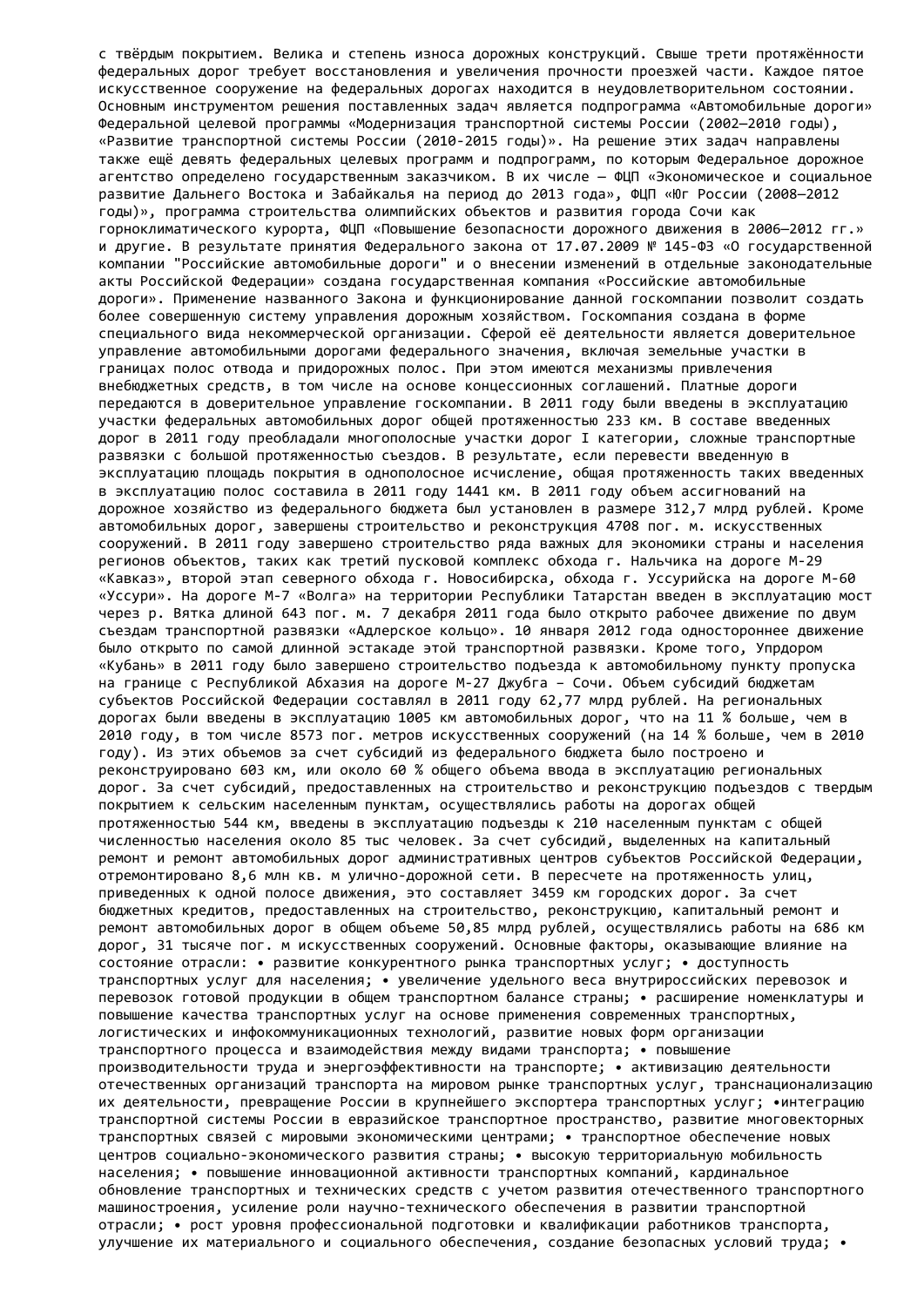обеспечение надежности и безопасности функционирования транспортной системы, в том числе в сфере экологии, снижение количества аварий и катастроф, травматизма и смертности в транспортных происшествиях; •разработку и применение эффективных механизмов государственного регулирования функционирования и развития транспорта; • улучшение инвестиционного климата в транспортной отрасли. Общая оценка результатов деятельности эмитента в данной отрасли. Оценка соответствия результатов деятельности эмитента тенденциям развития отрасли. Причины, обосновывающие полученные результаты деятельности (удовлетворительные и неудовлетворительные, по мнению эмитента, результаты). По итогам работы за 2011 год: - Государственной компании "Автодор" передана в доверительное управление федеральная автомобильная дорога М-3 "Украина" протяженностью 432,6 км; - Государственная компания выступила в роли заказчика работ по проектированию, строительству, реконструкции, содержанию и ремонту автомобильных дорог, находящихся в ее доверительном управлении, а также концедента по объектам, в отношении которых заключены концессионные соглашения; - на автомобильных дорогах М-4 "Дон" и М-1 "Беларусь" завершено строительство и реконструкция 117,6 км автомобильных дорог; - прирост протяженности автомобильных дорог Государственной компании, на которых устранены ограничения по пропускной способности, составил 173,8 км.; - протяженность автомобильных дорог, соответствующих нормативным требованиям к транспортно-эксплуатационным показателям на конец 2011 года составила 1 307 км; - количество дорожно-транспортных происшествий на автомобильных дорогах Государственной компании за 2011 год снизилось на 10% по отношению к аналогичному периоду прошлого года; - заключены инвестиционные договоры на создание 19 многофункциональных зон дорожного сервиса в целях повышения качества услуг, предоставляемых пользователям автомобильных дорог; - запущены механизмы привлечения частных инвестиций в создание сети платных автомобильных дорог и внедрения инноваций на всех этапах выполнения дорожных работ. Деятельность Государственной компании в 2011 году способствовала росту скорости движения транспортных потоков, повышению качества, надежности и безопасности перевозок грузов и пассажиров, снижению затрат времени и транспортных расходов пользователей автомобильных дорог, улучшению транспортной доступности регионов Российской Федерации. В своей деятельности Государственная компания «Автодор» руководствуется принципами устойчивого развития, разработанными и постоянно развивающимися Организацией Объеденных Наций. Государственная компания «Автодор» и Европейский Банк Реконструкции и Развития подписали Меморандум о взаимопонимании в отношении сотрудничества в области стратегических инициатив в дорожной отрасли Российской Федерации. Одним из ключевых аспектов заключенного Меморандума является оказание технического содействия ЕБРР Государственной компании «Автодор» в деле развития системы социального и экологического менеджмента в соответствии с международной практикой. Такая система, среди прочего, будет включать разработку экологической и социальной политики и стандартов деятельности Государственной компании «Автодор». В 2011 году Государственная компания «Автодор» приступила к разработке «Зеленых стандартов» линейных объектов, гармонизированного с системой добровольной сертификации объектов недвижимости. После разработки и апробации «Зеленых стандартов» Государственная компания «Автодор» будет использовать их при строительстве и реконструкции автомобильных дорог. В Государственной компании «Автодор» большое внимание уделяют оценке воздействия автомобильных дорог на окружающую среду и природоохранным мероприятиям. С этой целью в 2011 году был создан Комитет по общественному экологическому контролю над реализацией проектов строительства скоростных автомобильных дорог. В работе комитета принимают участие представители общественных экологических организаций, ведущие научные эксперты Российской Федерации в области экологии и защиты окружающей среды, а также представители законодательной ветви власти. Цель работы комитета – контроль за соблюдением природоохранных норм на всех стадиях реализации проектов строительства дорог, включая эксплуатацию, а также построение диалога с Гражданским обществом. В 2011 году была разработана Программа инновационного развития Государственной компании «Автодор» на период 2011-2015 годы, определяющая основные направления и целевые показатели инновационного развития Государственной компании «Автодор». В суммарной протяженности автомобильных дорог общего пользования федерального значения доля дорог Государственной компании «Автодор» составляет около 5%, однако протяженность строящихся и реконструируемых участков автомобильных дорог Государственной компании - более четверти всех строящихся и реконструируемых в этот же период автомобильных дорог общего пользования федерального значения. В период действия Программы инновационного развития протяженность автомобильных дорог, находящихся в доверительном управлении Государственной компании «Автодор», увеличится от 1967 км дорог в 2011 году до 2698,7 км дорог в 2015 году. Достижение поставленных перед Государственной компанией целей сдерживается несовершенством ряда норм действующего российского законодательства, в том числе, в области земельного, бюджетного и градостроительного законодательства, не всегда в достаточной степени учитывающего специфику проектов государственно-частного партнерства. Развитие института государственно-частного партнерства требует создания и закрепления механизмов долгосрочного бюджетного планирования с горизонтами, соответствующими срокам реализации долгосрочных инвестиционных проектов, а именно 25 – 30 лет. Предлагаемым механизмом могли бы стать долгосрочные целевые программы (например, долгосрочная целевая программа Государственной компании), закрепляющая соответствующие планируемые расходные обязательства бюджета, снабженные необходимыми гарантиями для инвесторов, участвующих в реализации таких долгосрочных инвестиционных проектов. Внедрение этого механизма требует локальных, точечных изменений концессионного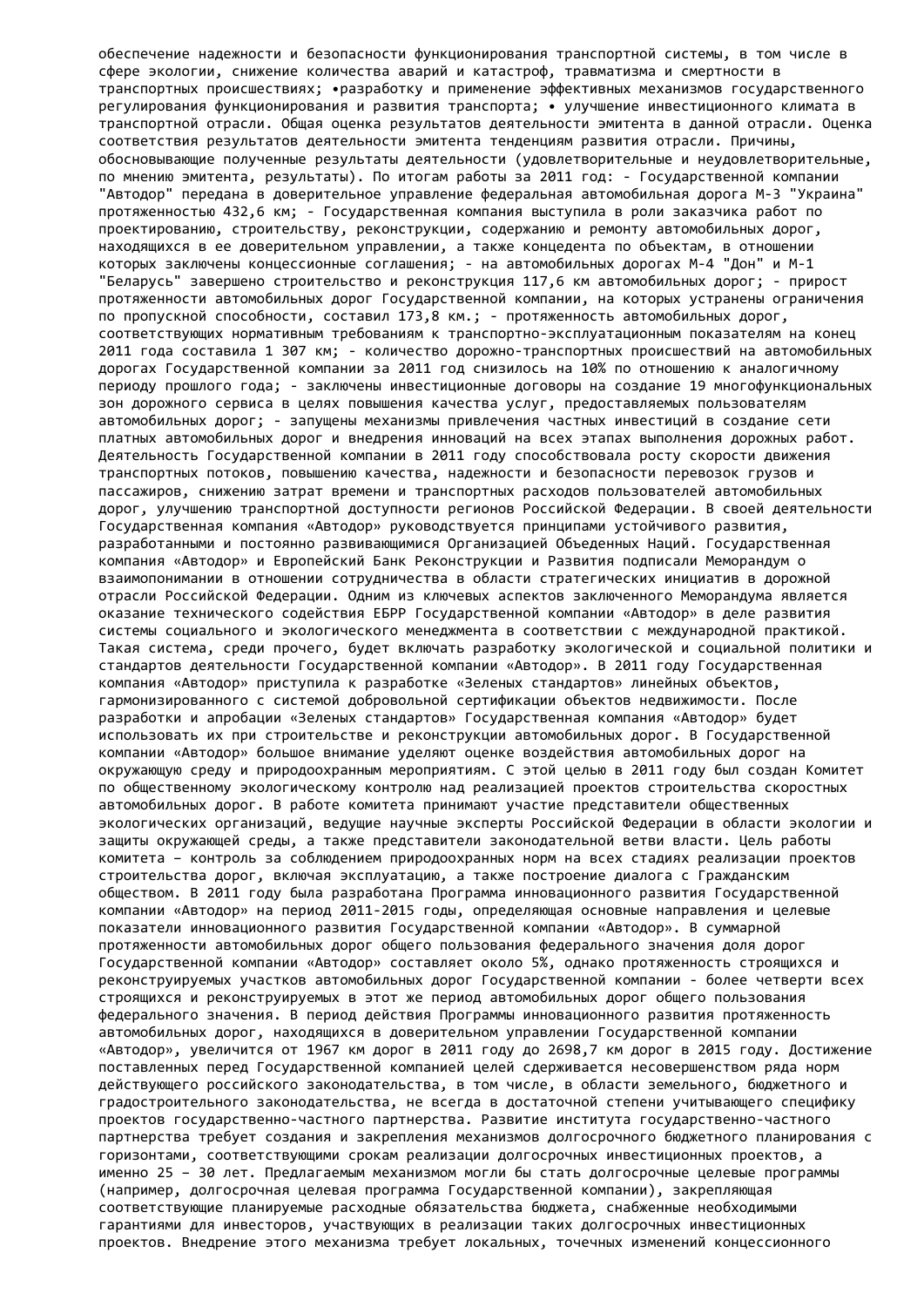законодательства. По мнению Эмитента, его результаты деятельности удовлетворительные. Мнение каждого из органов управления эмитента относительно упомянутых причин и/или степени их влияния на показатели финансово-хозяйственной деятельности эмитента и аргументация, объясняющая их позицию. Мнения органов управления Эмитента относительно упомянутых причин и/ или степени их влияния на показатели финансово-хозяйственной деятельности Эмитента совпадают. Особое мнение члена совета директоров (наблюдательного совета) эмитента или члена коллегиального исполнительного органа эмитента относительно упомянутых причин и/или степени их влияния на показатели финансово-хозяйственной деятельности эмитента, отраженное в протоколе собрания (заседания) совета директоров (наблюдательного совета) эмитента или коллегиального исполнительного органа, на котором рассматривались соответствующие вопросы, и аргументация, объясняющая его позицию. Члены наблюдательного совета и коллегиального исполнительного органа Эмитента имеют одинаковое мнение относительно упомянутых причин и/или степени их влияния на показатели финансово-хозяйственной деятельности Эмитента. </desc> <conditions>

#### $\langle$  none\_change\_1>1 $\langle$ /none\_change\_1>

<desc>На деятельность Эмитента будут оказывать влияние следующие факторы: - рост трафика и объема грузоперевозок - изменения стоимости бензина - рост народонаселения - развитие прилегающих к автодороге территорий - рост благосостояния населения Приведенные выше факторы будут оказывать действие в течение срока (сроков) обращения облигаций и/или иных обязательств Эмитента. Действия, предпринимаемые эмитентом, и действия, которые эмитент планирует предпринять в будущем для эффективного использования данных факторов и условий: Для эффективного использования данных факторов Эмитентом будет проводиться взвешенная политика, позволяющая максимизировать доход, получаемый от доверительного управления имуществом. Способы, применяемые эмитентом, и способы, которые эмитент планирует использовать в будущем для снижения негативного эффекта факторов и условий, влияющих на деятельность эмитента: Эмитент не имеет возможности влияния на указанные факторы, однако, Эмитент в любое время может пересмотреть политику, позволяющую максимизировать доход, получаемый от доверительного управления имуществом. Существенные события/факторы, которые могут в наибольшей степени негативно повлиять на возможность получения эмитентом в будущем таких же или более высоких результатов, по сравнению с результатами, полученными за последний отчетный период. Вероятность наступления таких событий (возникновения факторов): Резкое снижение доходов населения (вероятность низкая в ближайшие пять – семь лет); строительство новых бесплатных автомобильных дорог (вероятность низкая в ближайшие пять – семь лет); изменение законодательства в области платных дорог, которые могут привести к ограничению доходов. Существенные события/факторы, которые могут улучшить результаты деятельности эмитента, и вероятность их наступления, а также продолжительность их действия: Рост ВВП Российской Федерации выше прогнозов Министерства экономического развития Российской Федерации (вероятность средняя). Рост трафика выше плановых показателей (вероятность высокая). Приведенные выше события/факторы будут оказывать действие в течение срока (сроков) обращения облигаций и/или иных обязательств Эмитента. </desc>

# </conditions>

## <competitors>

## $\langle$  none change  $1$ >1 $\langle$ /none change  $1$ >

<desc>Эмитент осуществляет деятельность по доверительному управлению только теми автомобильными дорогами, которые передаются Правительством Российской Федерации в доверительное управление Эмитенту в соответствии с актами приемки-передачи. В этой связи Эмитент на дату утверждения ежеквартального отчета не имеет явных конкурентов на территории РФ. Деятельность за пределами РФ не осуществляется. Перечень факторов конкурентоспособности Эмитента не описывается по вышеуказанным причинам.</desc>

## </competitors>

#### </activity\_prospect>

#### <gov\_structure>

### <none\_change\_1>0</none\_change\_1>

<desc>Органами управления Эмитента в соответствии с п. 1 ст. 7 Федерального закона "О государственной компании "Российские автомобильные дороги" и о внесении изменений в отдельные законодательные акты Российской Федерации" от 17.07.2009 N 145-ФЗ являются: - наблюдательный совет Эмитента, - правление Эмитента и - председатель правления Эмитента. Наблюдательный совет Эмитента В соответствии со ст.9 Федерального закона от 17.07.2009 N 145-ФЗ "О государственной компании "Российские автомобильные дороги" и о внесении изменений в отдельные законодательные акты Российской Федерации": 1) одобряет проект программы деятельности Государственной компании на долгосрочный период для представления в Правительство Российской Федерации для утверждения; 2) утверждает финансовый план Государственной компании, разработанный в соответствии с программой деятельности Государственной компании на долгосрочный период; 3) утверждает порядок использования средств, связанных с доверительным управлением; 4) утверждает порядок использования средств, связанных с собственной деятельностью Государственной компании; 5) утверждает порядок использования привлеченного финансирования; 5.1) принимает решения о размещении эмиссионных ценных бумаг Государственной компании и утверждает решения об их выпуске (дополнительном выпуске); 6) утверждает размер поступления средств в фонд Государственной компании, направления и порядок их использования;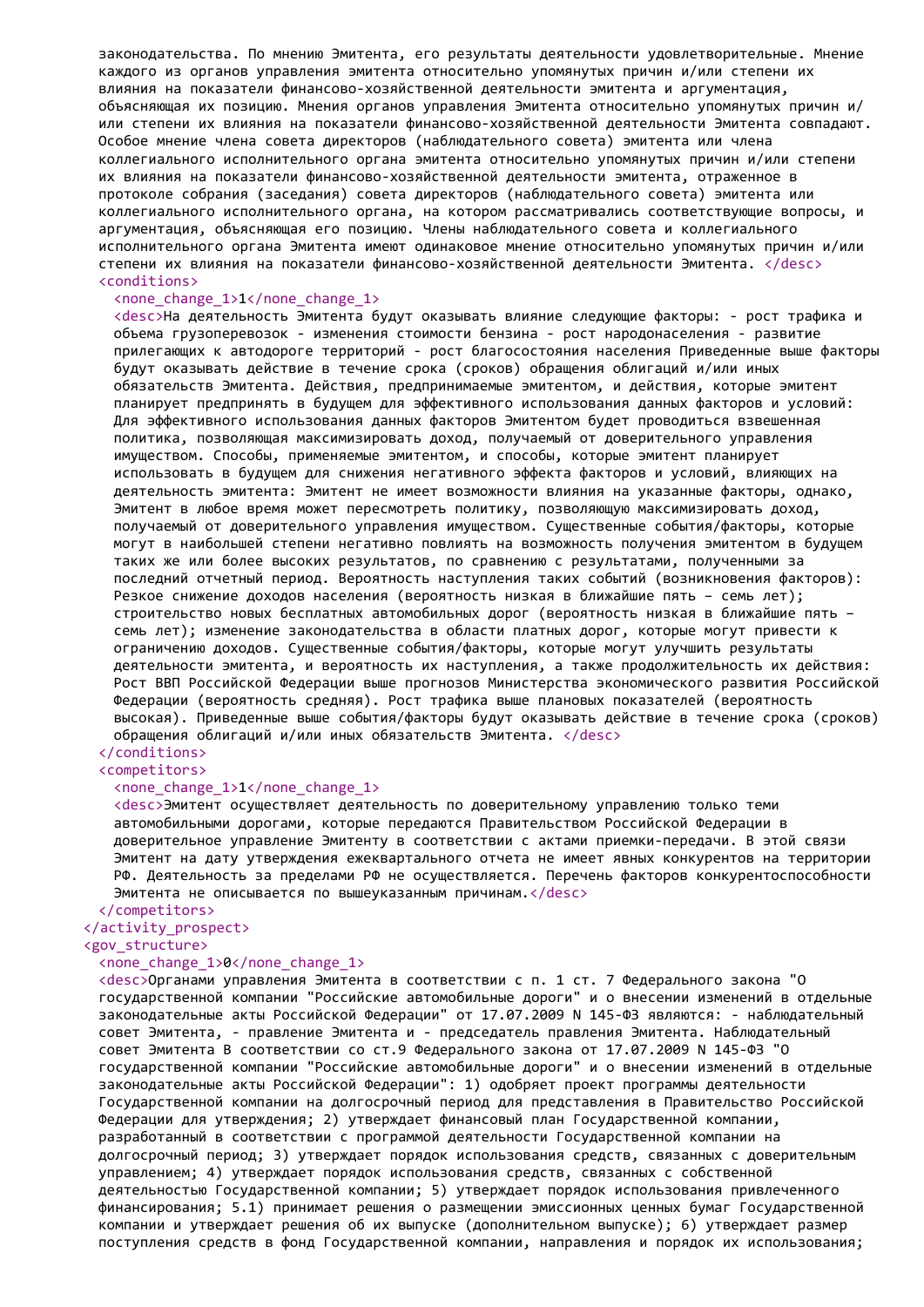7) представляет Регламент Государственной компании в Правительство Российской Федерации для утверждения; 8) одобряет годовой отчет о выполнении программы деятельности Государственной компании на долгосрочный период и направляет его в федеральный орган исполнительной власти, осуществляющий функции по выработке государственной политики и нормативно-правовому регулированию в сфере транспорта, для представления в Правительство Российской Федерации для утверждения; 9) утверждает аудиторскую организацию, отобранную на конкурсной основе, для проведения аудита отчетности Государственной компании; 10) утверждает положение о ревизионной комиссии Государственной компании, принимает решения о назначении на должность и о досрочном освобождении от должности членов ревизионной комиссии и ее председателя; 11) принимает решения об участии Государственной компании в российских организациях, в том числе в уставных капиталах хозяйственных обществ и других организаций, и определяет условия такого участия, а также принимает решения о создании Государственной компанией коммерческих и некоммерческих организаций; 12) принимает решения о заключении сделки или нескольких взаимосвязанных сделок, связанных с приобретением, отчуждением либо возможностью отчуждения Государственной компанией объектов недвижимого имущества, а также одобряет совершение крупных сделок и сделок, в совершении которых имеется заинтересованность; 13) определяет порядок осуществления Государственной компанией инвестиций в иностранные организации; 14) назначает на должность и освобождает от должности по представлению председателя правления Государственной компании членов правления Государственной компании; 15) утверждает положение о правлении Государственной компании; 16) заключает трудовой договор с председателем правления Государственной компании; 17) утверждает порядок назначения членов научно-технического совета Государственной компании; 18) осуществляет иные предусмотренные настоящим Федеральным законом и Федеральным законом от 12 января 1996 года N 7-ФЗ «О некоммерческих организациях» полномочия. Правление Эмитента В соответствии со ст. 11Федерального закона от 17.07.2009 N 145-ФЗ "О государственной компании "Российские автомобильные дороги" и о внесении изменений в отдельные законодательные акты Российской Федерации": 1) представляет для утверждения в наблюдательный совет Государственной компании предложения об основных направлениях деятельности Государственной компании на очередной год и о финансово-экономических показателях такой деятельности; 2) определяет позицию акционера - Государственной компании по вопросам деятельности акционерных обществ, акции которых находятся в собственности Государственной компании, за исключением позиции по вопросам, относящимся к компетенции наблюдательного совета Государственной компании; 3) разрабатывает проект программы деятельности Государственной компании на долгосрочный период и проект финансового плана Государственной компании и представляет их для одобрения в наблюдательный совет Государственной компании; 3.1) утверждает проспект ценных бумаг Государственной компании; 4) подготавливает предложения о создании филиалов Государственной компании, об открытии ее представительств и о создании Государственной компанией коммерческих и некоммерческих организаций; 5) осуществляет подготовку годового отчета о выполнении программы деятельности Государственной компании на долгосрочный период и представляет его для одобрения в наблюдательный совет Государственной компании; 6) утверждает годовую бухгалтерскую отчетность организаций, созданных Государственной компанией; 7) осуществляет на конкурсной основе отбор аудиторской организации; 8) осуществляет иные возложенные на правление Государственной компании решениями наблюдательного совета Государственной компании полномочия. Председатель Правления Эмитента В соответствии со ст.13Федерального закона от 17.07.2009 N 145-ФЗ "О государственной компании "Российские автомобильные дороги" и о внесении изменений в отдельные законодательные акты Российской Федерации": 1) действует от имени Государственной компании и представляет без доверенности ее интересы в отношениях с федеральными органами государственной власти, органами государственной власти субъектов Российской Федерации, органами местного самоуправления, российскими, иностранными, международными организациями; 2) возглавляет правление Государственной компании и организует реализацию решений наблюдательного совета Государственной компании, решений правления Государственной компании; 3) издает приказы, распоряжения, правила, инструкции и положения по вопросам деятельности Государственной компании; 4) представляет финансовый план Государственной компании в наблюдательный совет Государственной компании для утверждения; 4.1) представляет предложения о размещении эмиссионных ценных бумаг Государственной компании и проект решения об их выпуске (дополнительном выпуске) в наблюдательный совет Государственной компании; 4.2) подписывает решения о выпуске (дополнительном выпуске) эмиссионных ценных бумаг Государственной компании, проспекты ценных бумаг Государственной компании на основании решений наблюдательного совета Государственной компании и отчеты (уведомления) об итогах их эмиссии; 5) утверждает директивы представителям Государственной компании в советах директоров (наблюдательных советах) акционерных обществ, акции которых находятся в собственности Государственной компании; 6) назначает на должность и освобождает от должности своих заместителей, которые работают в Государственной компании на постоянной основе и могут являться членами правления Государственной компании; 7) распределяет обязанности между своими заместителями; 8) утверждает штатное расписание Государственной компании, определяет правила внутреннего трудового распорядка (права и обязанности работников Государственной компании, размер и форму оплаты их труда в соответствии с системой оплаты труда, утвержденной наблюдательным советом Государственной компании); 9) утверждает организационную структуру Государственной компании; 10) представляет в наблюдательный совет Государственной компании предложения о назначении на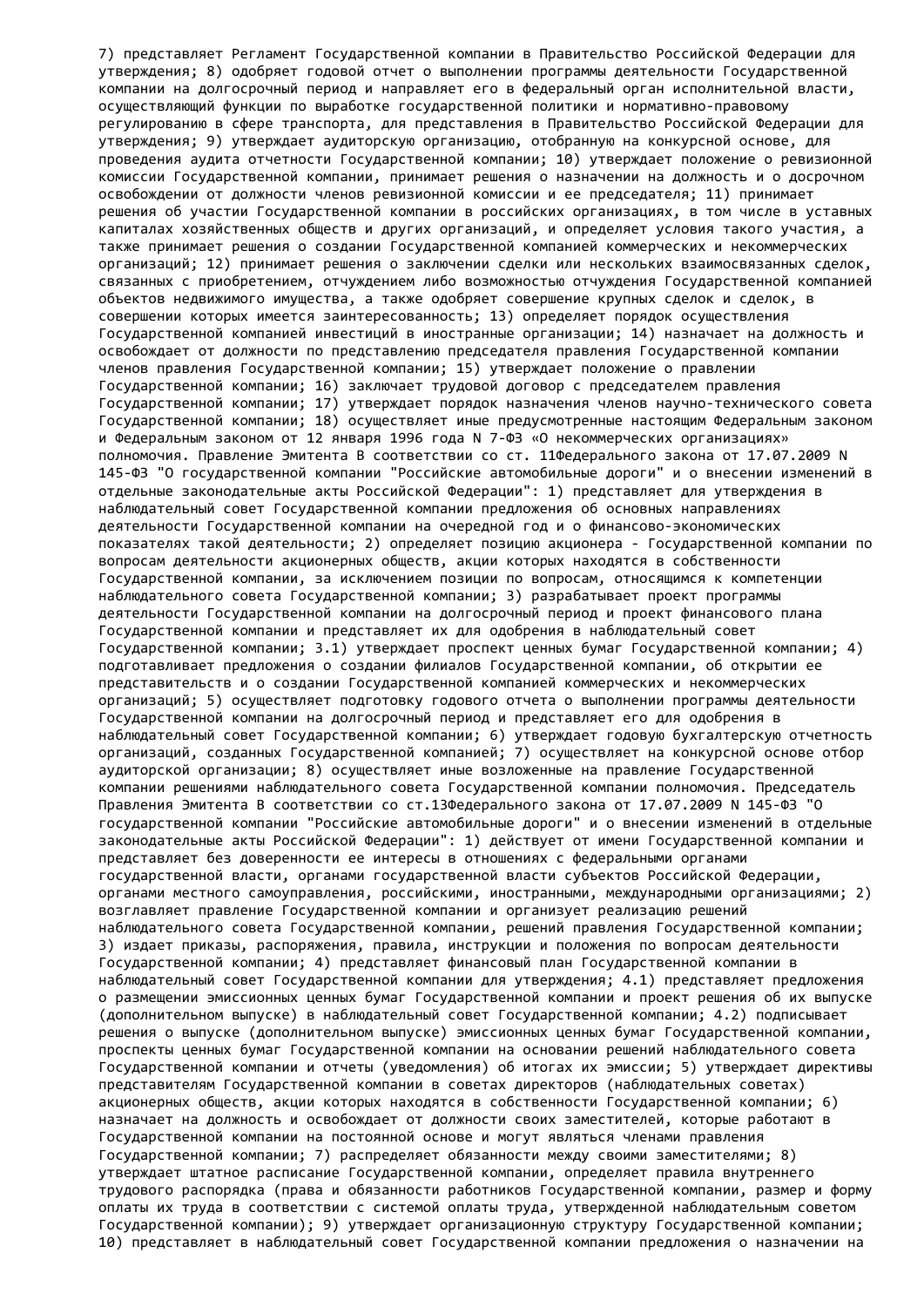```
должность и об освобождении от должности членов правления Государственной компании; 11)
 назначает на должность и освобождает от должности работников Государственной компании в
 соответствии с трудовым законодательством; 12) выдает доверенности, открывает лицевые счета в
 Федеральном казначействе, иные счета в банках и других кредитных организациях в порядке,
 установленном законодательством Российской Федерации; 13) утверждает положение о научно-
 техническом совете Государственной компании и его персональный состав; 14) принимает решения
 о создании филиалов Государственной компании, об открытии ее представительств и утверждает
 положения об указанных филиалах, представительствах; 15) представляет в наблюдательный совет
 Государственной компании годовой отчет о выполнении программы деятельности Государственной
 компании на долгосрочный период; 16) принимает решения по иным вопросам деятельности
 Государственной компании, за исключением вопросов, отнесенных к полномочиям наблюдательного
 совета Государственной компании, полномочиям правления Государственной компании. Указываются
 сведения о наличии внутренних документов эмитента, регулирующих деятельность его органов: 1.
 Положение о наблюдательном совете Государственной компании «Российские автомобильные дороги»,
 утверждено решением наблюдательного совета (протокол заседания наблюдательного совета от
 25.11.2009 № 2). 2. Положение о правлении Государственной компании «Российские автомобильные
 дороги», утверждено решением наблюдательного совета (протокол заседания наблюдательного
 совета от 29.12.2009 № 4). 3. Положение о ревизионной комиссии Государственной компании
 «Российские автомобильные дороги», утверждено решением наблюдательного совета (протокол
 заседания наблюдательного совета от 29.12.2009 № 4).</desc>
 <has_corp_code>0</has_corp_code>
 <has_charter_changes>0</has_charter_changes>
</gov_structure>
<bod>
 <members>
   <member>
     <lastname>Акимов</lastname>
     <firstname>Андрей</firstname>
     <middlename>Игоревич</middlename>
     <is_head>1</is_head>
     <birth_year>1953</birth_year>
     <education>Высшее. Московский финансовый институт, 1975 год</education>
     <share_none>1</share_none>
     <share_stock_options>
       <common>0</common>
       <preferred>0</preferred>
     </share_stock_options>
     <share stock options none>эмитент не выпускал опционов</share stock options none>
     <aff_shares>
       <none>1</none>
     </aff_shares>
     <relations>
       <none>1</none>
     </relations>
     <legal_resp>
       <none>1</none>
     </legal_resp>
     <fault_orgs>
       <none>1</none>
     </fault_orgs>
     <prev_iob>
       <start_date>01.2003</start_date>
       <end date>н.в.</end date>
       <org>
         <name>"Газпромбанк" (Открытое акционерное общество)</name>
       \zeta/org\zeta<position>Председатель Правления</position>
     </prev_job>
     <prev_job>
       <start_date>06.2009</start_date>
       <end date>н.в.</end date>
       <org>
         <name>Gazprombank (Switzerland) Ltd.</name>
       </org>
       <position>Председатель Наблюдательного совета</position>
     </prev_job>
     <prev_job>
       <start_date>04.2011</start_date>
       <end_date>н.в.</end_date>
```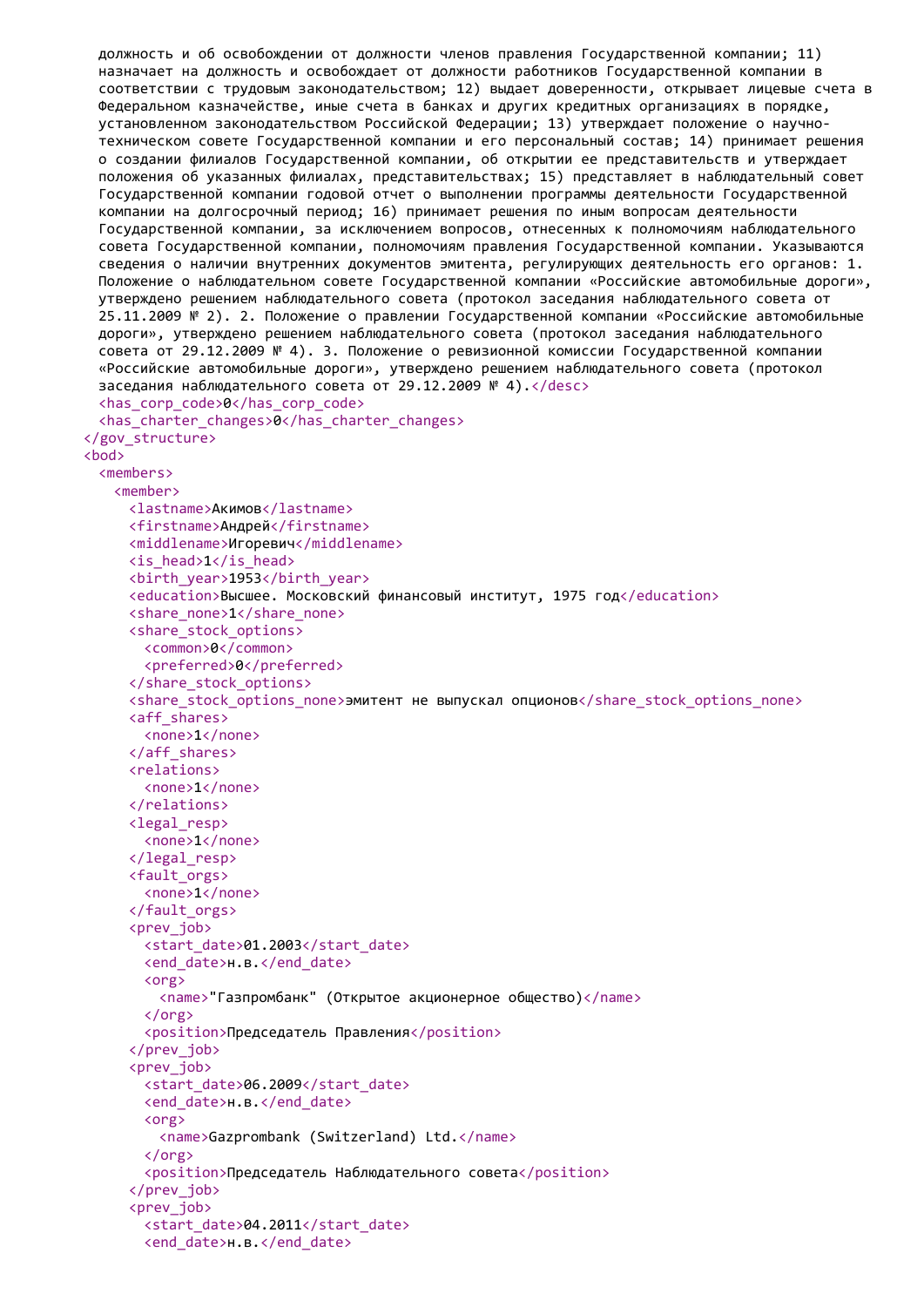```
<org>
     <name>ООО «Конгресс-Центр «Константиновский»,</name>
   </org>
   <position>Член Совета директоров</position>
 </prev_job>
 <prev_job>
   <start_date>04.2011</start_date>
   <end date>н.в.</end date>
   <org>
     <name>Открытое акционерное общество «НОВАТЭК»</name>
   </org>
   <position>Член Совета директоров</position>
 </prev_job>
 <prev_job>
   <start_date>05.2011</start_date>
   <end date>н.в.</end date>
   <org>
     <name>Carbon Trade & Finanсe SICAR S.A.</name>
   </org>
   <position>Член Совета директоров</position>
 </prev_job>
 <prev_job>
   <start_date>06.2011</start_date>
   <end date>н.в.</end date>
   <org>
     <name>"Газпромбанк" (Открытое акционерное общество)</name>
   </org>
   <position>Заместитель Председателя Совета Директоров</position>
 </prev_job>
 <prev_job>
   <start_date>06.2011</start_date>
   <end_date>н.в.</end_date>
   <org>
     <name>Открытое акционерное общество «Газпром»</name>
   </org>
   <position>Член Совета директоров</position>
 </prev_job>
 <prev_job>
   <start_date>09.2011</start_date>
   <end date>н.в.</end date>
   <org>
     <name>Открытое акционерное общество «РОСНЕФТЕГАЗ»</name>
   </org>
   <position>Председатель Совета директоров</position>
 </prev_job>
 <prev_job>
   <start_date>12.2011</start_date>
   <end date>н.в.</end date>
   <org>
     <name>Государственная компания «Российские автомобильные дороги»</name>
   </org>
   <position>Председатель наблюдательного совета</position>
 </prev_job>
</member>
<member>
 <lastname>Белозеров</lastname>
 <firstname>Олег</firstname>
 <middlename>Валентинович</middlename>
 <is_head>0</is_head>
 <birth_year>1969</birth_year>
 <education>Высшее Санкт-Петербургский государственный университет экономики и финансов,
 экономист, 1992 г.; Российская академия государственной службы при Президенте Российской
 Федерации, экономист, 2005 г. Кандидат экономических наук.</education>
 <share_none>1</share_none>
 <share_stock_options>
   <common>0</common>
   <preferred>0</preferred>
 </share_stock_options>
 <share_stock_options_none>эмитент не выпускал опционов</share_stock_options_none>
```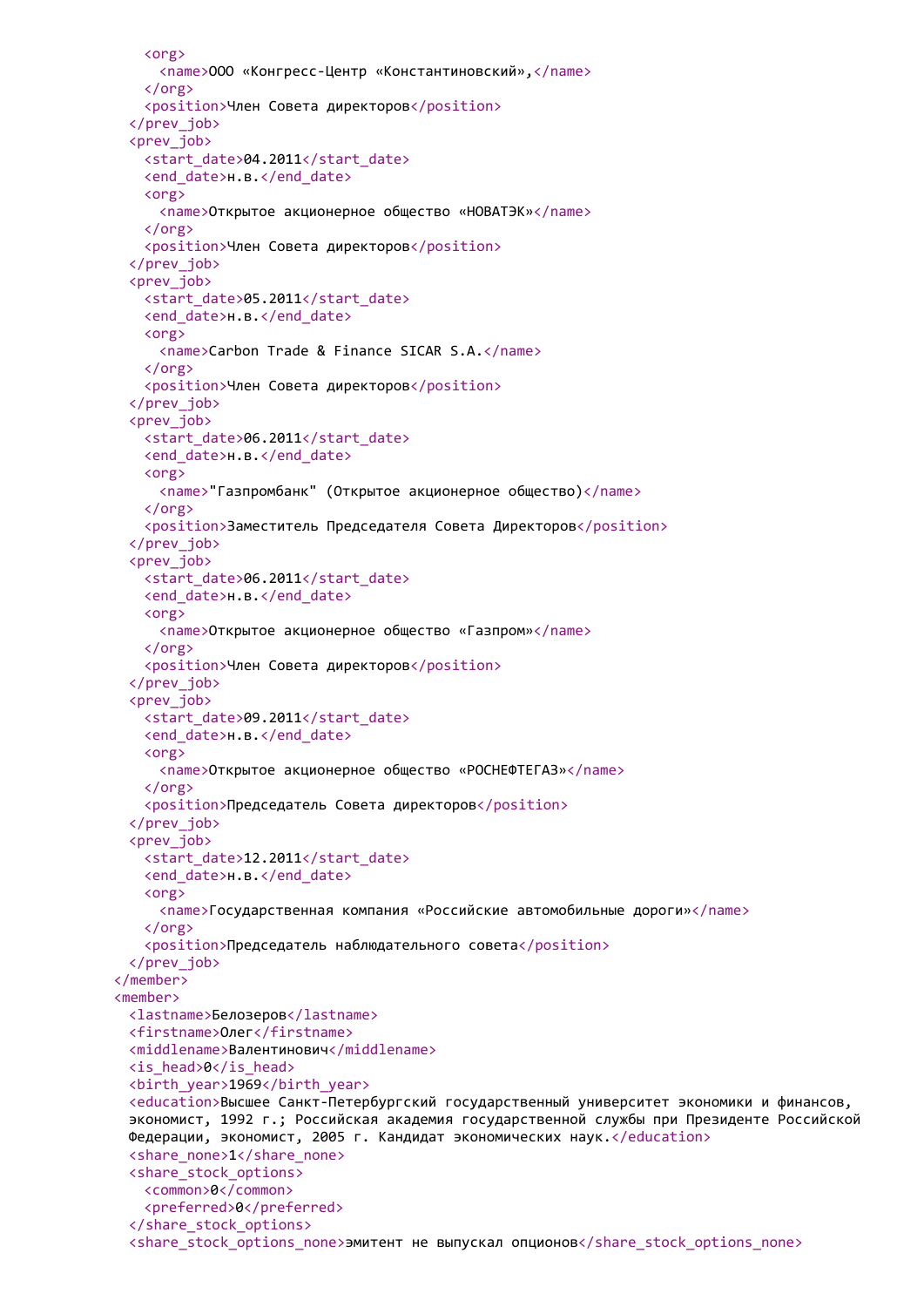```
<aff_shares>
   <none>1</none>
 </aff_shares>
 <relations>
   <none>1</none>
 </relations>
 <legal_resp>
   <none>1</none>
 </legal_resp>
 <fault_orgs>
   <none>1</none>
 </fault_orgs>
 <prev_job>
   <start_date>2004</start_date>
   <end_date>2009</end_date>
   <org>
     <name>Федеральное дорожное агентство</name>
   </org>
   <position>Руководитель</position>
 </prev_job>
 <prev_job>
   <start date>2009</start date>
   <end date>н.в.</end date>
   <org>
     <name>Министерство транспорта Российской Федерации</name>
   </org>
   <position>Заместитель Министра транспорта Российской Федерации</position>
 </prev_job>
 <prev_job>
   <start_date>10.2009</start_date>
   <end date>н.в.</end date>
   <org>
     <name>Государственная компания "Российские автомобильные дороги"</name>
   </org>
   <position>Член наблюдательного совета</position>
 </prev_job>
</member>
<member>
 <lastname>Чабунин</lastname>
 <firstname>Анатолий</firstname>
 <middlename>Михайлович</middlename>
 <is_head>0</is_head>
 <birth_year>1960</birth_year>
 <education>Высшее Новосибирский институт народного хозяйства, 1990 год</education>
 <share_none>1</share_none>
 <share_stock_options>
   <common>0</common>
   <preferred>0</preferred>
 </share_stock_options>
 <share_stock_options_none>эмитент не выпускал опционов</share_stock_options_none>
 <relations>
   <none>1</none>
 </relations>
 <legal_resp>
   <none>1</none>
 </legal_resp>
 <fault_orgs>
   <none>1</none>
 </fault_orgs>
 <prev_iob>
   <start_date>2005</start_date>
   <end date>2009</end date>
   <org>
     <name>Федеральное дорожное агентство</name>
   </org>
   <position>Заместитель руководителя</position>
 </prev_job>
 <prev_job>
   <start_date>03.2009</start_date>
```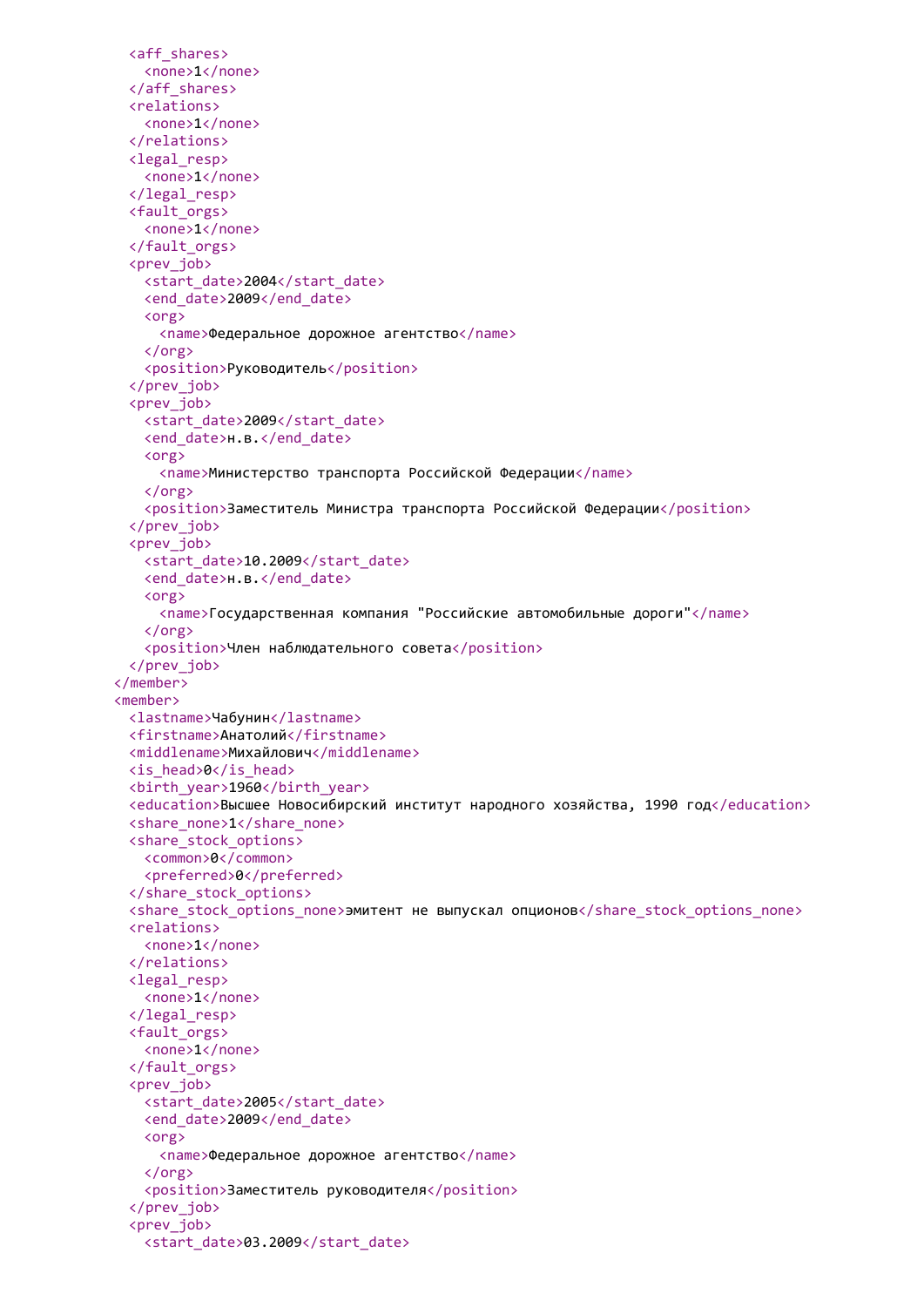```
<end_date>н.в.</end_date>
   <org>
     <name>Федеральное дорожное агентство</name>
   </org>
   <position>Руководитель</position>
 </prev_job>
 <prev_job>
   <start_date>12.2011</start_date>
   <end_date>н.в.</end_date>
   <org>
     <name>Государственная компания "Российские автомобильные дороги"</name>
   </org>
   <position>Член Наблюдательного совета</position>
 </prev_job>
</member>
<member>
 <lastname>Соколов</lastname>
 <firstname>Максим</firstname>
 <middlename>Юрьевич</middlename>
 <is_head>0</is_head>
 <birth_year>1968</birth_year>
 <education>Высшее. Санкт-Петербургский государственный университет, 1991 год</education>
 <share_none>1</share_none>
 <share_stock_options>
   <common>0</common>
   <preferred>0</preferred>
 </share_stock_options>
 <share stock options none>эмитент не выпускал опционов</share stock options none>
 <aff_shares>
   <none>1</none>
 </aff_shares>
 <relations>
   <none>1</none>
 </relations>
 <legal_resp>
   <none>1</none>
 </legal_resp>
 <fault_orgs>
   <none>1</none>
 </fault_orgs>
 <prev_job>
   <start_date>01.2004</start_date>
   <end_date>10.2009</end_date>
   <org>
     <name>Правительство Санкт-Петербурга</name>
   </org>
   <position>Председатель Комитета по инвестициям и стратегическим проектам</position>
 </prev_job>
 <prev_job>
   <start_date>10.2009</start_date>
   <end_date>12.2009</end_date>
   <org>
     <name>Правительство Санкт-Петербурга</name>
   \zeta/org\zeta<position>Председатель Комитета экономического развития, промышленной политики и
   торговли</position>
 </prev_job>
 <prev_iob>
   <start_date>12.2009</start_date>
   <end date>05.2012</end date>
   <org>
     <name>Правительство Российской Федерации</name>
   </org>
   <position>Директор Департамента промышленности и инфраструктуры</position>
 </prev_job>
 <prev_job>
   <start_date>02.2010</start_date>
   <end_date>н.в.</end_date>
   <org>
```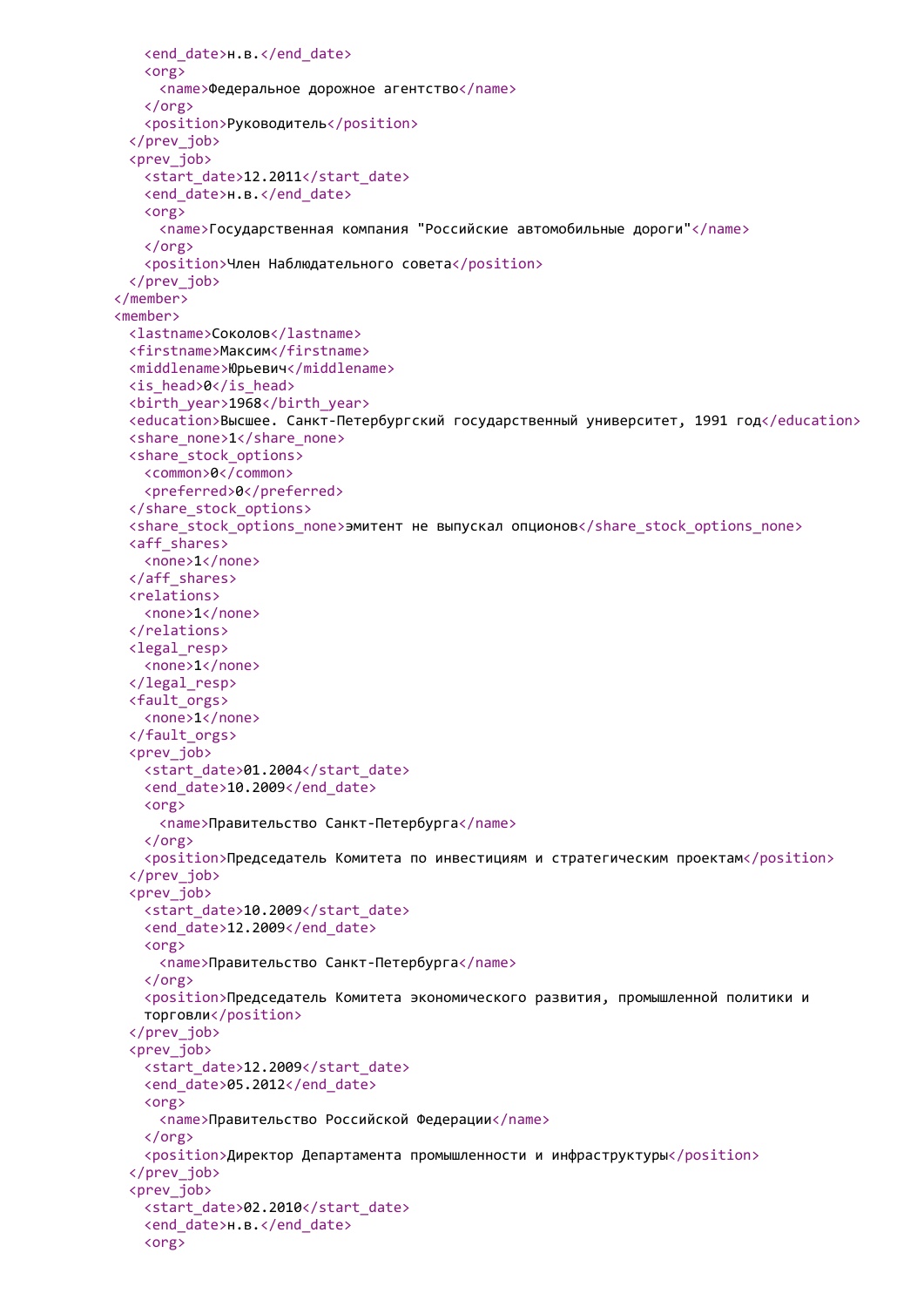```
<name>Государственная корпорация "Олимпстрой"</name>
   </org>
   <position>Член Наблюдательного совета</position>
 </prev_job>
 <prev_job>
   <start_date>01.2011</start_date>
   <end_date>н.в.</end_date>
   <org>
     <name>Государственная компания "Российские автомобильные дороги"</name>
   </org>
   <position>Член Наблюдательного совета</position>
 </prev_job>
 <prev_job>
   <start_date>05.2012</start_date>
   <end_date>н.в.</end_date>
   <org>
     <name>Министерство транспорта Российской Федерации</name>
   </org>
   <position>Министр транспорта Российской Федерации</position>
 </prev_job>
</member>
<member>
 <lastname>Новак</lastname>
 <firstname>Александр</firstname>
 <middlename>Валентинович</middlename>
 <is_head>0</is_head>
 <birth_year>1971</birth_year>
 <education>Высшее. Норильский индустриальный институт, 1993 год</education>
 <share_none>1</share_none>
 <share_stock_options>
   <common>0</common>
   <preferred>0</preferred>
 </share_stock_options>
 <share stock options none>эмитент не выпускал опционов</share stock options none>
 <aff_shares>
   <none>1</none>
 </aff_shares>
 <relations>
   <none>1</none>
 </relations>
 <legal_resp>
   <none>1</none>
 </legal_resp>
 <fault_orgs>
   <none>1</none>
 </fault_orgs>
 <prev_job>
   <start_date>07.2007</start_date>
   <end_date>07.2008</end_date>
   <org>
     <name>Совет администрации, г. Красноярск</name>
   \langle/org\rangle<position>Первый заместитель Губернатора Красноярского края</position>
 </prev_job>
 <prev_iob>
   <start_date>07.2008</start_date>
   <end_date>09.2008</end_date>
   <org>
     <name>Правительство Красноярского края, г. Красноярск</name>
   </org>
   <position>Первый заместитель Губернатора Красноярского края - Председатель Правительства
   Красноярского края</position>
 </prev_job>
 <prev_job>
   <start_date>09.2008</start_date>
   <end_date>05.2012</end_date>
   <org>
     <name>Министерство финансов Российской Федерации</name>
   </org>
```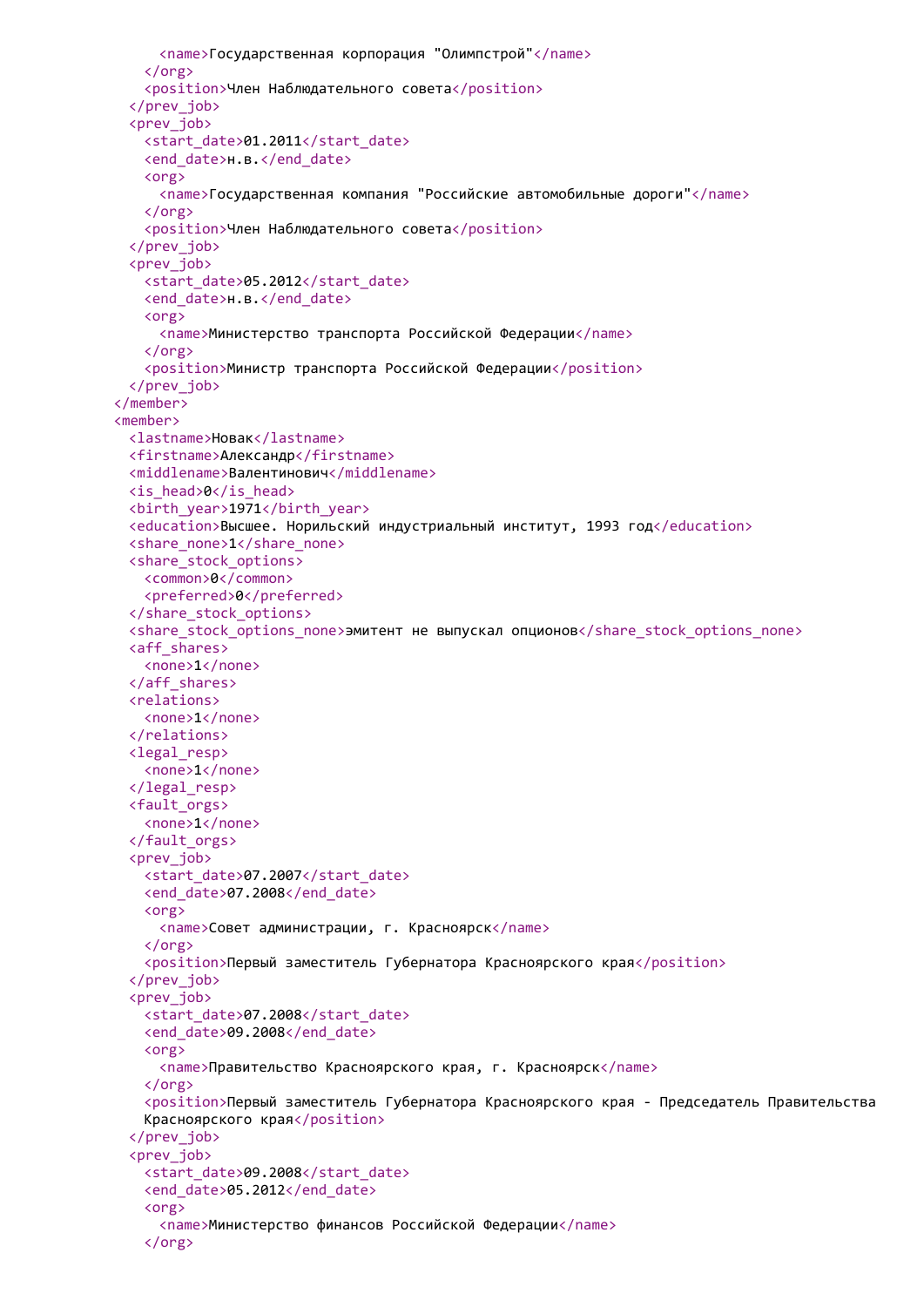```
<position>Заместитель Министра финансов Российской Федерации</position>
 </prev_job>
 <prev_job>
   <start_date>10.2008</start_date>
   <end_date>н.в.</end_date>
   <org>
     <name>Министерство финансов Российской Федерации</name>
   </org>
   <position>Член коллегии Министерства финансов Российской Федерации</position>
 </prev_job>
 <prev_job>
   <start_date>01.2009</start_date>
   <end date>н.в.</end date>
   <org>
     <name>Государственная корпорация "Олимпстрой"</name>
   </org>
   <position>Член Наблюдательного совета</position>
 </prev_job>
 <prev_job>
   <start_date>06.2010</start_date>
   <end date>н.в.</end date>
   <org>
     <name>"Объединенная строительная корпорация" (ОАО "ОАК")</name>
   </org>
   <position>Член Совета директоров</position>
 </prev_job>
 <prev_job>
   <start_date>10.2009</start_date>
   <end date>н.в.</end date>
   <org>
     <name>Государственная компания "Российские автомобильные дороги"</name>
   </org>
   <position>Член Наблюдательного совета</position>
 </prev_job>
 <prev_job>
   <start_date>05.2012</start_date>
   <end_date>н.в.</end_date>
   <org>
     <name>Министерство энергетики Российской Федерации</name>
   </org>
   <position>Министр энергетики Российской Федерации</position>
 </prev_job>
</member>
<member>
 <lastname>Савельев</lastname>
 <firstname>Олег</firstname>
 <middlename>Генрихович</middlename>
 <is_head>0</is_head>
 <birth_year>1965</birth_year>
 <education>Высшее. Ленинградский политехнический институт, 1988 год</education>
 <share_none>1</share_none>
 <share_stock_options>
   <common>0</common>
   <preferred>0</preferred>
 </share_stock_options>
 <share_stock_options_none>эмитент не выпускал опционов</share_stock_options_none>
 <aff_shares>
   <none>1</none>
 </aff_shares>
 <relations>
   <none>1</none>
 </relations>
 <legal_resp>
   <none>1</none>
 </legal_resp>
 <fault_orgs>
   <none>1</none>
 </fault_orgs>
 <prev_job>
```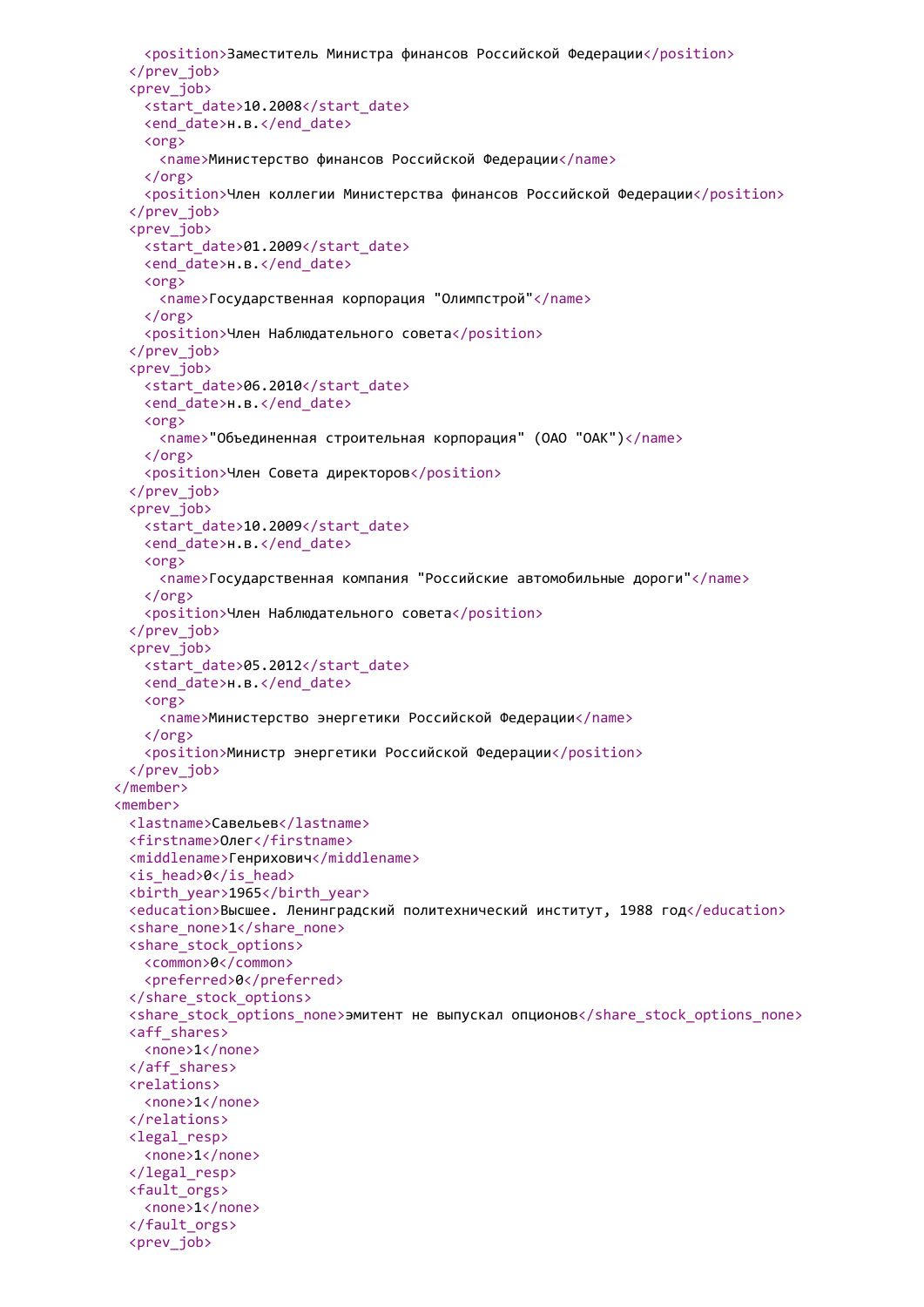```
<start_date>05.2005</start_date>
   <end_date>08.2008</end_date>
   <org>
     <name>Фонд "Центр стратегических разработок"</name>
   </org>
   <position>Руководитель исследовательской группы</position>
 </prev_job>
 <prev_job>
   <start_date>08.2008</start_date>
   <end_date>н.в.</end_date>
   <org>
     <name>Министерство экономического развития Российской Федерации</name>
   </org>
   <position>Заместитель министра экономического развития Российской Федерации</position>
 </prev_job>
 <prev_job>
   <start_date>10.2009</start_date>
   <end date>н.в.</end date>
   <org>
     <name>Государственная компания "Российские автомобильные дороги"</name>
   </org>
   <position>Член Наблюдательного совета</position>
 </prev_job>
</member>
<member>
 <lastname>Бесхмельницын</lastname>
 <firstname>Михаил</firstname>
 <middlename>Иванович</middlename>
 <is_head>0</is_head>
 <birth_year>1956</birth_year>
 <education>Высшее. Воронежский сельскохозяйственный институт им К.Д. Глинки, 1980 год;
 Академия общественных наук при ЦК КПСС, 1988 год; Академия права и управления, 2004 год.
 </education>
 <share_none>1</share_none>
 <share_stock_options>
   <common>0</common>
   <preferred>0</preferred>
 </share_stock_options>
 <share stock options none>эмитент не выпускал опционов</share stock options none>
 <aff_shares>
   <none>1</none>
 </aff_shares>
 <relations>
   <none>1</none>
 </relations>
 <legal_resp>
   <none>1</none>
 </legal_resp>
 <fault_orgs>
   <none>1</none>
 </fault_orgs>
 <prev_iob>
   <start_date>04.1995</start_date>
   <end date>н.в.</end date>
   <org>
     <name>Счетная палата Российской Федерации</name>
   </org>
   <position>Аудитор Счетной палаты Российской Федерации</position>
 </prev_job>
 <prev_iob>
   <start_date>06.1998</start_date>
   <end date>н.в.</end date>
   <org>
     <name>Межведомственный комитет по координации деятельности в области дорожного
     хозяйства</name>
   </org>
   <position>Член Совета</position>
 </prev_job>
 <prev_job>
```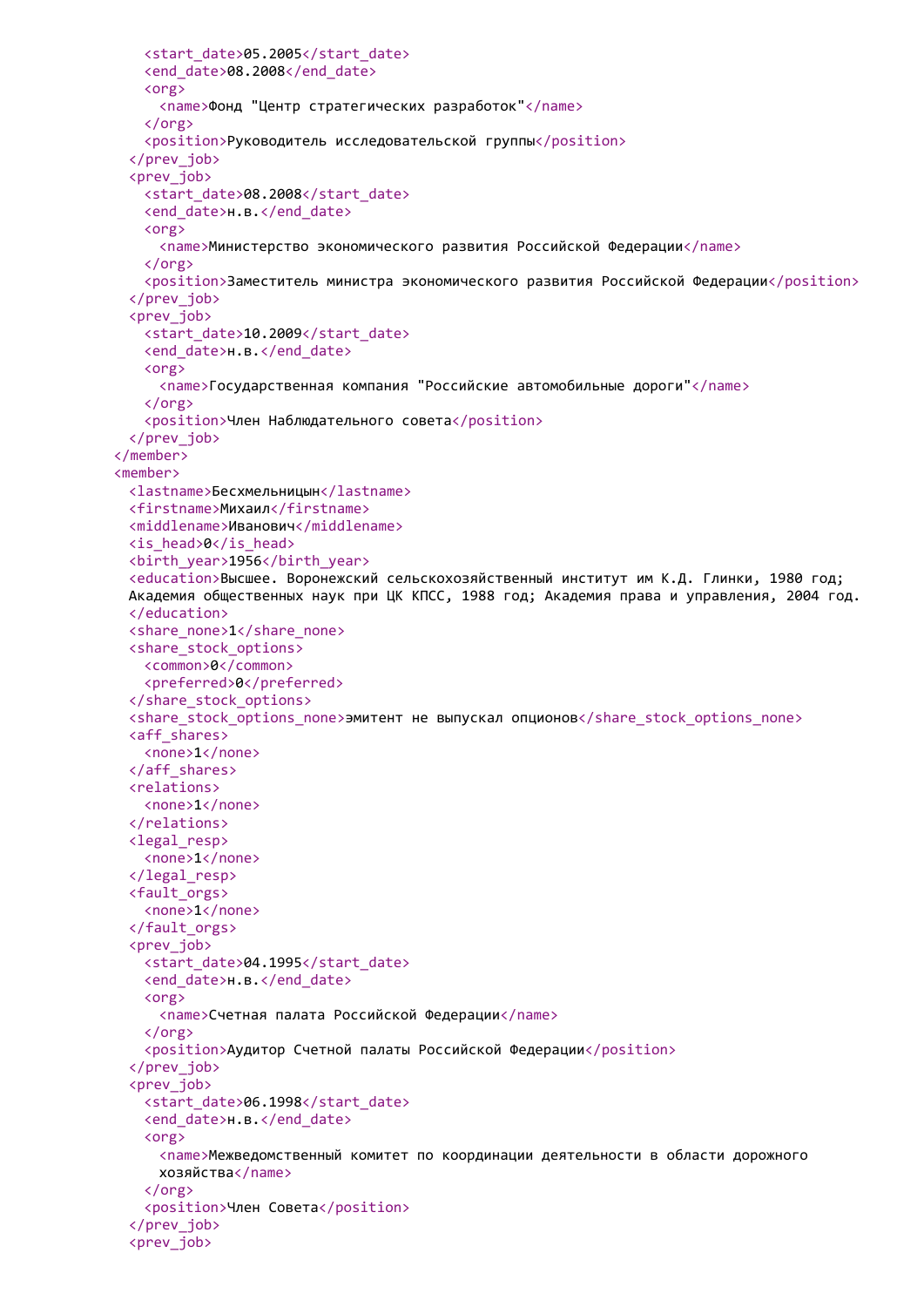```
<start_date>2008</start_date>
   <end_date>н.в.</end_date>
   <org>
     <name>Государственная корпорация "Олимпстрой"</name>
   </org>
   <position>Руководитель ревизионной комиссии</position>
 </prev_job>
 <prev_job>
   <start_date>02.2009</start_date>
   <end_date>н.в.</end_date>
   <org>
     <name>Контрольное управление Президента Российской Федерации</name>
   </org>
   <position>Член рабочей группы по контролю за строительством олимпийских объектов при
   Контрольном управлении Президента Российской Федерации</position>
 </prev_job>
 <prev_job>
   <start_date>10.2009</start_date>
   <end date>н.в.</end date>
   <org>
     <name>Государственная компания "Российские автомобильные дороги"</name>
   </org>
   <position>Член Наблюдательного совета</position>
 </prev_job>
</member>
<member>
 <lastname>Бушмин</lastname>
 <firstname>Евгений</firstname>
 <middlename>Викторович</middlename>
 <is_head>0</is_head>
 <birth_year>1958</birth_year>
 <education>Высшее. Горьковский государственный университет им. Н.И. Лобачевского, 1980
 год</education>
 <share_none>1</share_none>
 <share_stock_options>
   <common>0</common>
   <preferred>0</preferred>
 </share_stock_options>
 <share stock options none>эмитент не выпускал опционов</share stock options none>
 <aff_shares>
   <none>1</none>
 </aff_shares>
 <relations>
   <none>1</none>
 </relations>
 <legal_resp>
   <none>1</none>
 </legal_resp>
 <fault_orgs>
   <none>1</none>
 </fault_orgs>
 <prev_iob>
   <start_date>2001</start_date>
   <end date>н.в.</end date>
   <org>
     <name>Совет Федерации Федерального Собрания Российской Федерации</name>
   </org>
   <position>Член Совета Федерации Федерального Собрания Российской Федерации</position>
 </prev_job>
 <prev_iob>
   <start_date>2002</start_date>
   <end date>н.в.</end date>
   <org>
     <name>Совет Федерации Федерального Собрания Российской Федерации</name>
   </org>
   <position>Председатель комитета Совета Федерации Федерального Собрания Российской
   Федерации по бюджету</position>
 </prev_job>
 <prev_job>
```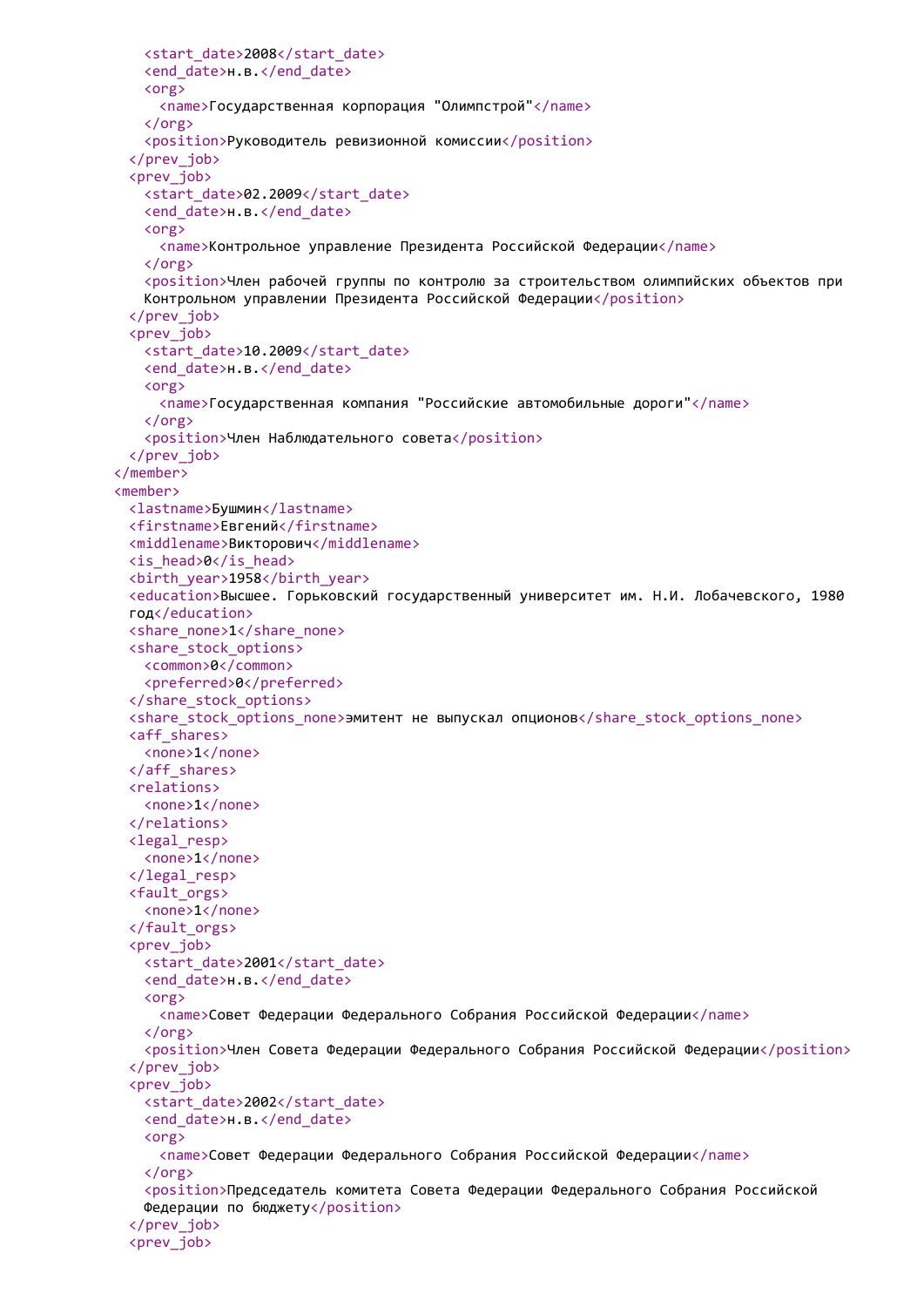```
<start_date>2003</start_date>
   <end_date>н.в.</end_date>
   <org>
     <name>Совет Федерации Федерального Собрания Российской Федерации</name>
   </org>
   <position>Член комиссии Совета Федерации Федерального Собрания Российской Федерации по
   вопросам развития институтов гражданского общества</position>
 </prev_job>
 <prev_job>
   <start_date>2003</start_date>
   <end_date>н.в.</end_date>
   <org>
     <name>Правительство Российской Федерации</name>
   </org>
   <position>Член Правительственной комиссии по бюджетным проектировкам на очередной
   финансовый год и плановый период</position>
 </prev_job>
 <prev_job>
   <start_date>2003</start_date>
   <end date>н.в.</end date>
   <org>
     <name>Правительство Российской Федерации</name>
   </org>
   <position>Член Правительственной комиссии по эффективности расходования бюджетных
   средств</position>
 </prev_job>
 <prev_job>
   <start_date>2003</start_date>
   <end date>н.в.</end date>
   <org>
     <name>Министерство финансов Российской Федерации</name>
   </org>
   <position>Член коллегии Министерства финансов Российской Федерации</position>
 </prev_job>
 <prev_job>
   <start_date>2009</start_date>
   <end_date>н.в.</end_date>
   <org>
     <name>Государственная компания «Российские автомобильные дороги»</name>
   </org>
   <position>Член Наблюдательного совета</position>
 </prev_job>
</member>
<member>
 <lastname>Еремеев</lastname>
 <firstname>Олег</firstname>
 <middlename>Витальевич</middlename>
 <is_head>0</is_head>
 <birth_year>1963</birth_year>
 <education>Высшее. Московский государственный университет имени М.В.Ломоносова, 1985
 год</education>
 <share_none>1</share_none>
 <share_stock_options>
   <common>0</common>
   <preferred>0</preferred>
 </share_stock_options>
 <share_stock_options_none>эмитент не выпускал опционов</share_stock_options_none>
 <aff_shares>
   <none>1</none>
 </aff_shares>
 <relations>
   <none>1</none>
 </relations>
 <legal_resp>
   <none>1</none>
 </legal_resp>
 <fault_orgs>
   <none>1</none>
 </fault_orgs>
```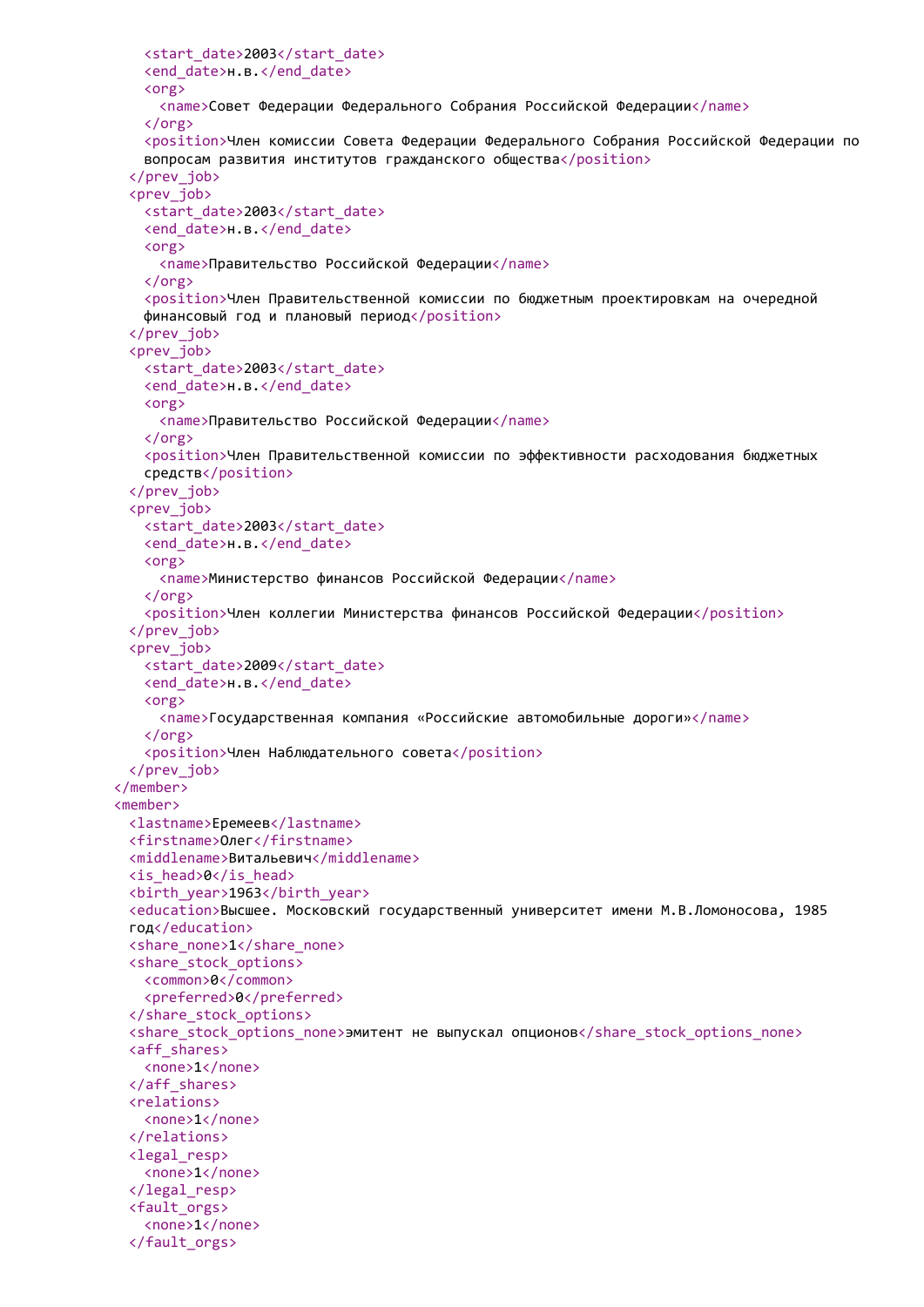```
<prev_job>
 <start_date>12.2003</start_date>
 <end_date>12.2007</end_date>
 <org>
   <name>Государственная Дума Федерального Собрания Российской Федерации</name>
 </org>
 <position>Депутат Государственной Думы Федерального Собрания Российской Федерации
 четвертого созыва, заместитель председателя Комитета Государственной Думы по труду и
 социальной политике</position>
</prev_job>
<prev_job>
 <start_date>01.2008</start_date>
 <end_date>12.2008</end_date>
 <org>
   <name>Общероссийская общественная организация "Российский союз промышленников и
   предпринимателей"</name>
 </org>
 <position>Советник президента</position>
</prev_job>
<prev_job>
 <start_date>01.2009</start_date>
 <end date>01.2011</end date>
 <org>
   <name>Некоммерческое партнерство "Координационный Совет объединений работодателей
   России"</name>
 </org>
 <position>Советник</position>
</prev_job>
<prev_job>
 <start_date>03.2010</start_date>
 <end date>01.2011</end date>
 <org>
   <name>Рязанская областная Дума</name>
 </org>
 <position>Депутат Рязанской областной Думы пятого созыва на непостоянной
 основе</position>
</prev_job>
<prev_job>
 <start_date>01.2011</start_date>
 <end date>н.в.</end date>
 <org>
   <name>Совет Федерации Федерального Собрания Российской Федерации</name>
 </org>
 <position>Член Совета Федерации Федерального Собрания Российской Федерации от Рязанской
 области - представитель в Совете Федерации Федерального Собрания Российской Федерации от
 законодательного (представительного) органа государственной власти Рязанской
 области</position>
</prev_job>
<prev_job>
 <start_date>02.2011</start_date>
 <end_date>11.2011</end_date>
 <org>
   <name>Совет Федерации Федерального Собрания Российской Федерации</name>
 \zeta/org\zeta<position>Член Комитета Совета Федерации Федерального Собрания Российской Федерации по
 промышленной политике</position>
</prev_job>
<prev_iob>
 <start_date>11.2011</start_date>
 <end date>11.2011</end date>
 <org>
   <name>Совет Федерации Федерального Собрания Российской Федерации</name>
 \langle/org\rangle<position>Член Комитета Совета Федерации Федерального Собрания Российской Федерации по
 экономической политике</position>
</prev_job>
<prev_job>
 <start_date>11.2011</start_date>
 <end_date>н.в.</end_date>
```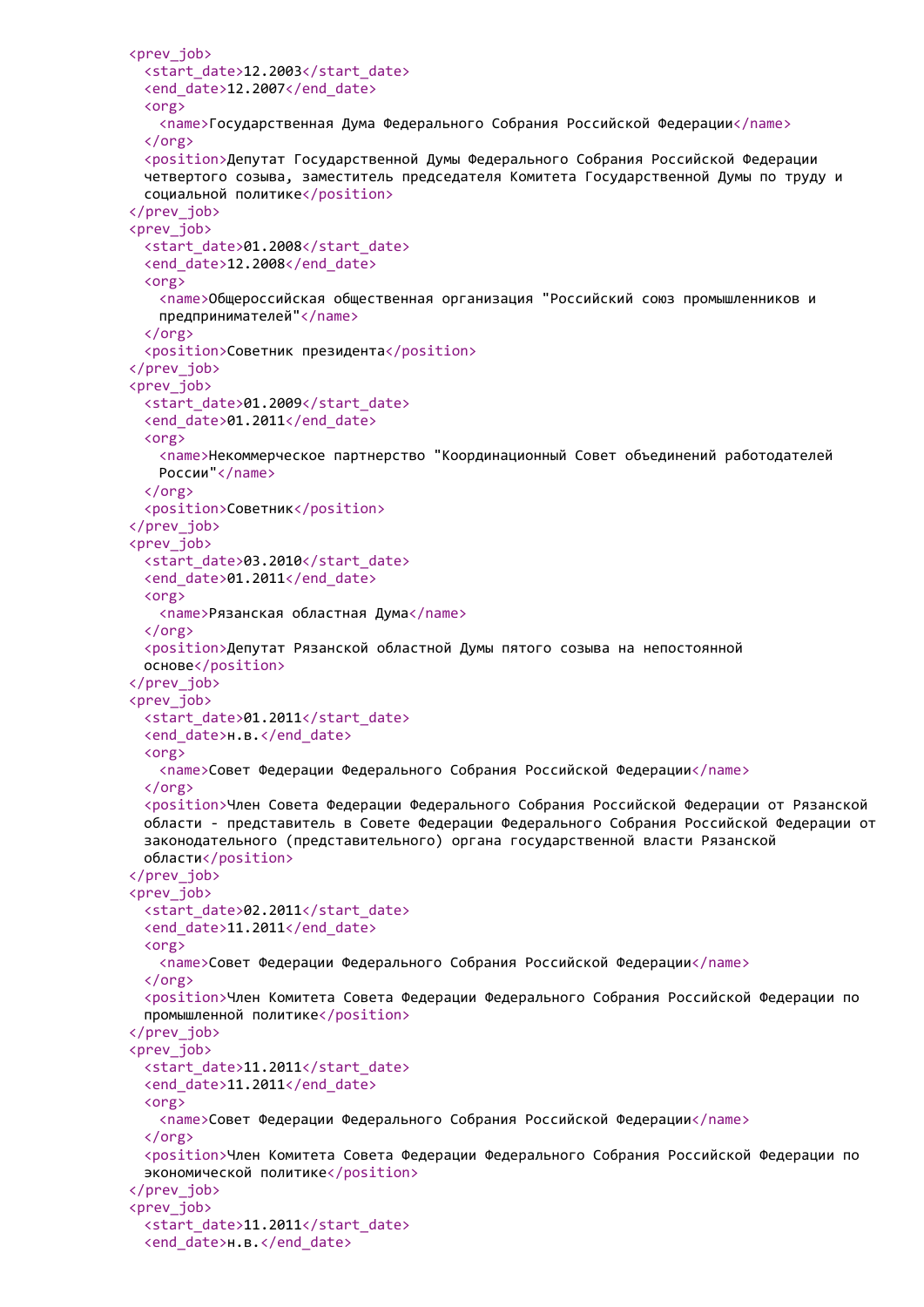```
<org>
     <name>Совет Федерации Федерального Собрания Российской Федерации</name>
   </org>
   <position>Заместитель председателя Комитета Совета Федерации Федерального Собрания
   Российской Федерации по экономической политике</position>
 </prev_job>
 <prev_job>
   <start_date>12.2011</start_date>
   <end_date>н.в.</end_date>
   <org>
     <name>Государственная компания «Российские автомобильные дороги»</name>
   </org>
   <position>Член наблюдательного совета</position>
 </prev_job>
</member>
<member>
 <lastname>Шаккум</lastname>
 <firstname>Мартин</firstname>
 <middlename>Люцианович</middlename>
 <is_head>0</is_head>
 <birth_year>1951</birth_year>
 <education>Высшее. Калининградское высшее военно-инженерное училище; Всесоюзный заочный
 инженерно-строительный институт.</education>
 <share_none>1</share_none>
 <share_stock_options>
   <common>0</common>
   <preferred>0</preferred>
 </share_stock_options>
 <share stock options none>эмитент не выпускал опционов</share stock options none>
 <aff_shares>
   <none>1</none>
 </aff_shares>
 <relations>
   <none>1</none>
 </relations>
 <legal_resp>
   <none>1</none>
 </legal_resp>
 <fault_orgs>
   <none>1</none>
 </fault_orgs>
 <prev_job>
   <start_date>04.2002</start_date>
   <end date>12.2007</end date>
   <org>
     <name>Государственная Дума Федерального Собрания Российской Федерации</name>
   \langle/org\rangle<position>Председатель Комитета по промышленности, строительству и наукоемким
   технологиям</position>
 </prev_job>
 <prev_iob>
   <start_date>12.2007</start_date>
   <end date>н.в.</end date>
   <org>
     <name>Государственная Дума Федерального Собрания Российской Федерации</name>
   \zeta/org\zeta<position>Председатель Комитета по строительству и земельным отношениям</position>
 </prev_job>
 <prev_job>
   <start_date>10.2007</start_date>
   <end date>н.в.</end date>
   <org>
     <name>Государственная корпорация «Фонд содействия реформированию жилищно-коммунального
     хозяйства»</name>
   </org>
   <position>Член Наблюдательного совета</position>
 </prev_job>
 <prev_job>
   <start_date>08.2008</start_date>
```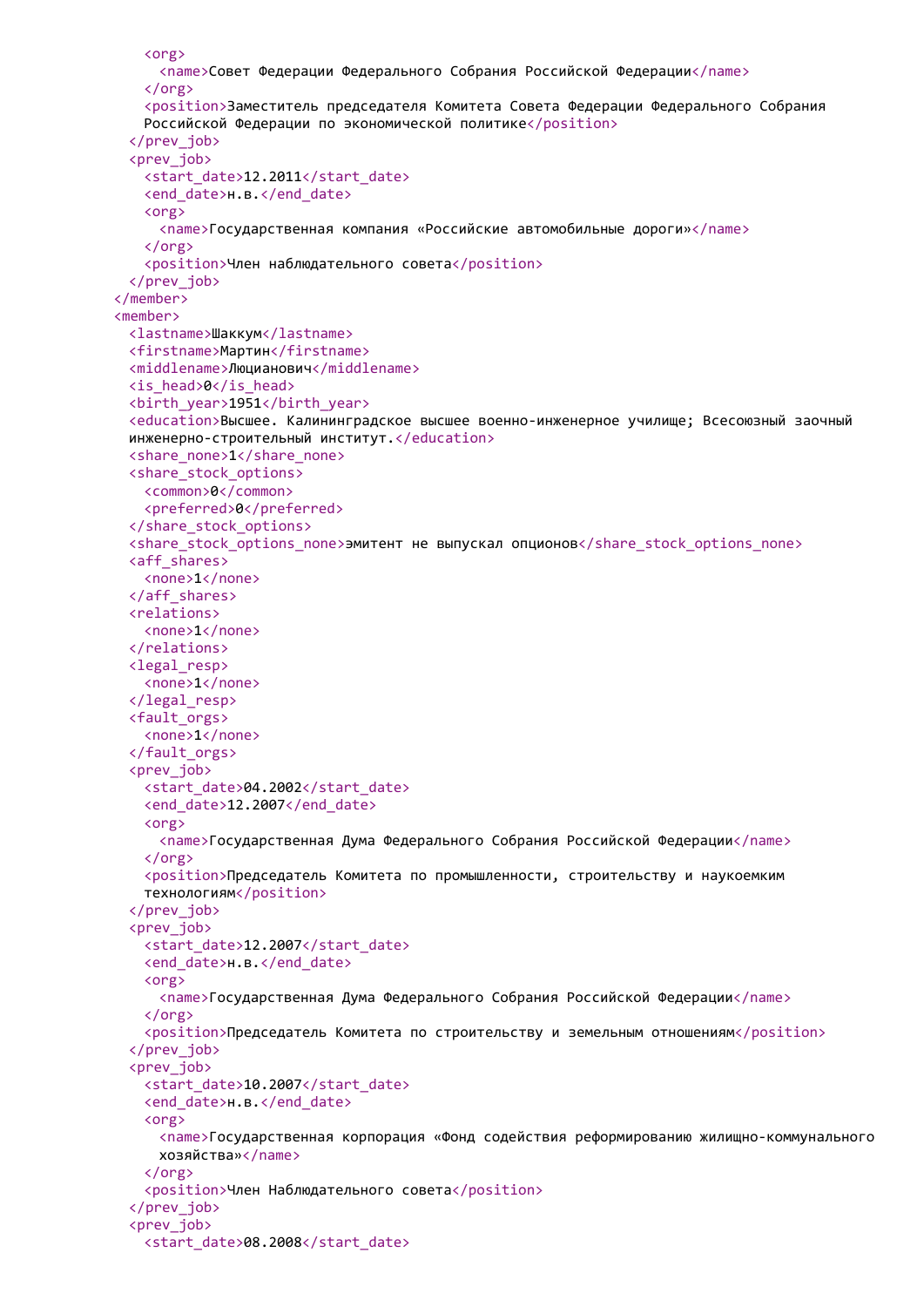```
<end_date>н.в.</end_date>
   <org>
     <name>Федеральный фонд содействия развитию жилищного строительства</name>
   </org>
   <position>Член Попечительского совета</position>
 </prev_job>
 <prev_job>
   <start_date>10.2009</start_date>
   <end_date>н.в.</end_date>
   <org>
     <name>Государственная компания «Российские автомобильные дороги»</name>
   </org>
   <position>Член Наблюдательного совета</position>
 </prev_job>
</member>
<member>
 <lastname>Тен</lastname>
 <firstname>Сергей</firstname>
 <middlename>Юрьевич</middlename>
 <is_head>0</is_head>
 <birth_year>1976</birth_year>
 <education>Высшее. Московская государственная юридическая академия, 1997 год; Академия
 народного хозяйства при Правительстве РФ (АНХ), MBA, 2005 год.</education>
 <share_none>1</share_none>
 <share_stock_options>
   <common>0</common>
   <preferred>0</preferred>
 </share_stock_options>
 <share stock options none>эмитент не выпускал опционов</share stock options none>
 <aff_shares>
   <none>1</none>
 </aff_shares>
 <relations>
   <none>1</none>
 </relations>
 <legal_resp>
   <none>1</none>
 </legal_resp>
 <fault_orgs>
   <none>1</none>
 </fault_orgs>
 <prev_job>
   <start_date>08.2003</start_date>
   <end date>12.2011</end date>
   <org>
     <name>Закрытое акционерное общество "Труд", г. Иркутск</name>
   \langle/org\rangle<position>Генеральный директор</position>
 </prev_job>
 <prev_iob>
   <start_date>12.2011</start_date>
   <end date>н.в.</end date>
   <org>
     <name>Государственная Дума Федерального Собрания Российской Федерации</name>
   \langle/\rangle<position>Депутат Государственной Думы Федерального Собрания Российской Федерации
   шестого созыва</position>
 </prev_job>
 <prev_job>
   <start_date>12.2011</start_date>
   <end date>н.в.</end date>
   <org>
     <name>Государственная компания «Российские автомобильные дороги</name>
   </org>
   <position>Член Наблюдательного совета</position>
 </prev_job>
 <prev_job>
   <start_date>12.2011</start_date>
   <end_date>н.в.</end_date>
```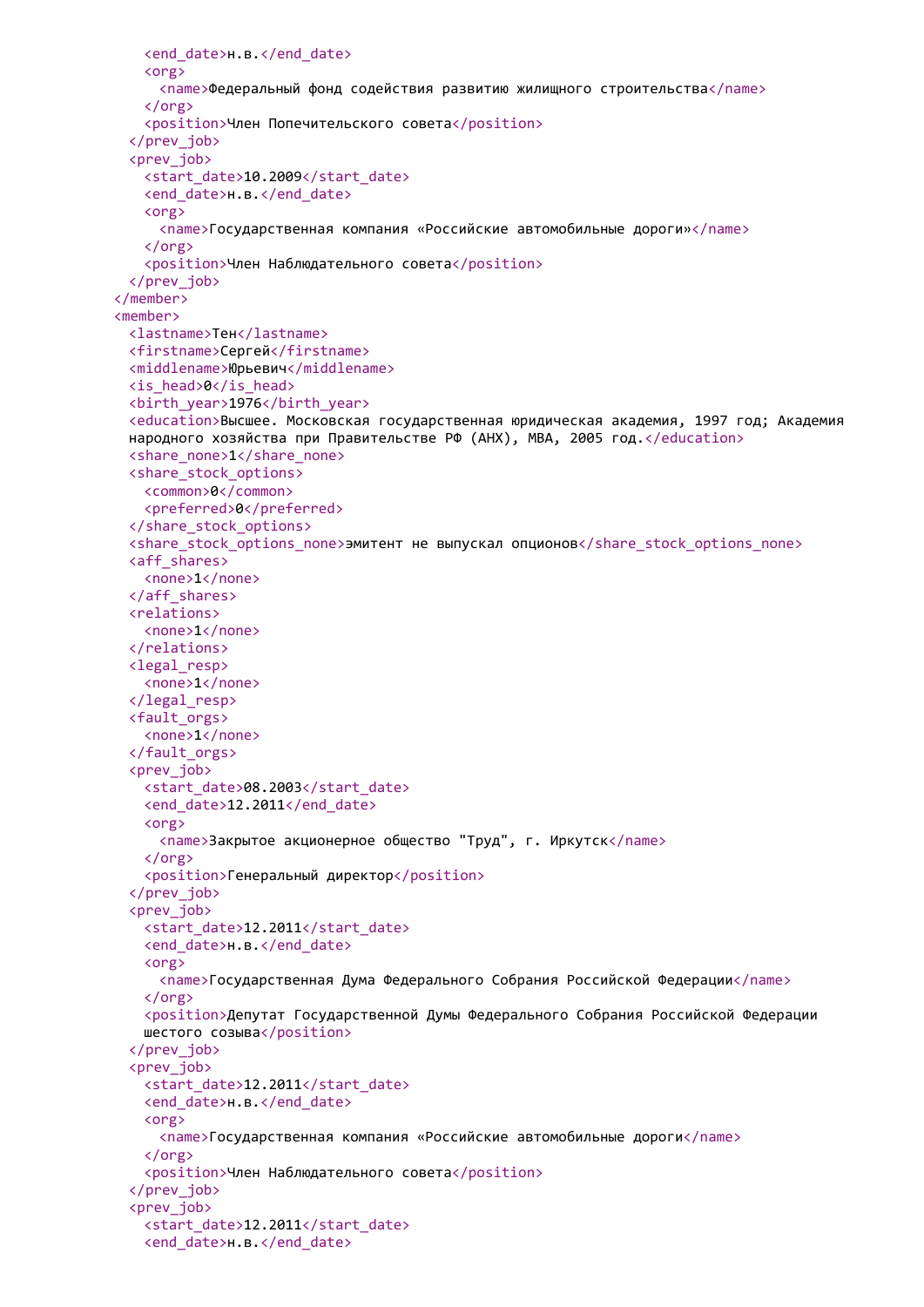```
<org>
     <name>Государственная Дума Федерального Собрания Российской Федерации</name>
   </org>
   <position>Заместитель председателя комитета Государственной Думы Федерального Собрания
   Российской Федерации по транспорту</position>
 </prev_job>
</member>
<member>
 <lastname>Кельбах</lastname>
 <firstname>Сергей</firstname>
 <middlename>Валентинович</middlename>
 <is_head>0</is_head>
 <birth_year>1959</birth_year>
 <education>Высшее. Ленинградский инженерно-строительный институт, 1985 г.; Академия
 народного хозяйства при Правительстве Российской Федерации, Российско-немецкая высшая
 школа управления, магистр управления, 1994 г.</education>
 <share_none>1</share_none>
 <share_stock_options>
   <common>0</common>
   <preferred>0</preferred>
 </share_stock_options>
 <share_stock_options_none>эмитент не выпускал опционов</share_stock_options_none>
 <aff_shares>
   <none>1</none>
 </aff_shares>
 <relations>
   <none>1</none>
 </relations>
 <legal_resp>
   <none>1</none>
 </legal_resp>
 <fault_orgs>
   <none>1</none>
 </fault_orgs>
 <prev_job>
   <start_date>05.2007</start_date>
   <end_date>12.2008</end_date>
   <org>
     <name>Комитет по благоустройству и дорожному хозяйству, г. Санкт-Петербург</name>
   </org>
   <position>Советник председателя комитета, заместитель председателя комитета по
   благоустройству и дорожному хозяйству</position>
 </prev_job>
 <prev_job>
   <start_date>12.2008</start_date>
   <end date>12.2009</end date>
   <org>
     <name>Федеральное дорожное агентство ФГУ «Дороги России»</name>
   \langle/org\rangle<position>Генеральный директор</position>
 </prev_job>
 <prev_iob>
   <start_date>01.2010</start_date>
   <end_date>12.2011</end_date>
   <org>
     <name>Государственная компания «Российские автомобильные дороги»</name>
   \zeta/org\zeta<position>Член правления – первый заместитель председателя правления по инвестиционно-
   финансовым вопросам.</position>
 </prev_job>
 <prev_iob>
   <start_date>12.2011</start_date>
   <end date>н.в.</end date>
   <org>
     <name>Государственная компания «Российские автомобильные дороги»</name>
   </org>
   <position>Председатель правления, член Наблюдательного совета</position>
 </prev_job>
</member>
```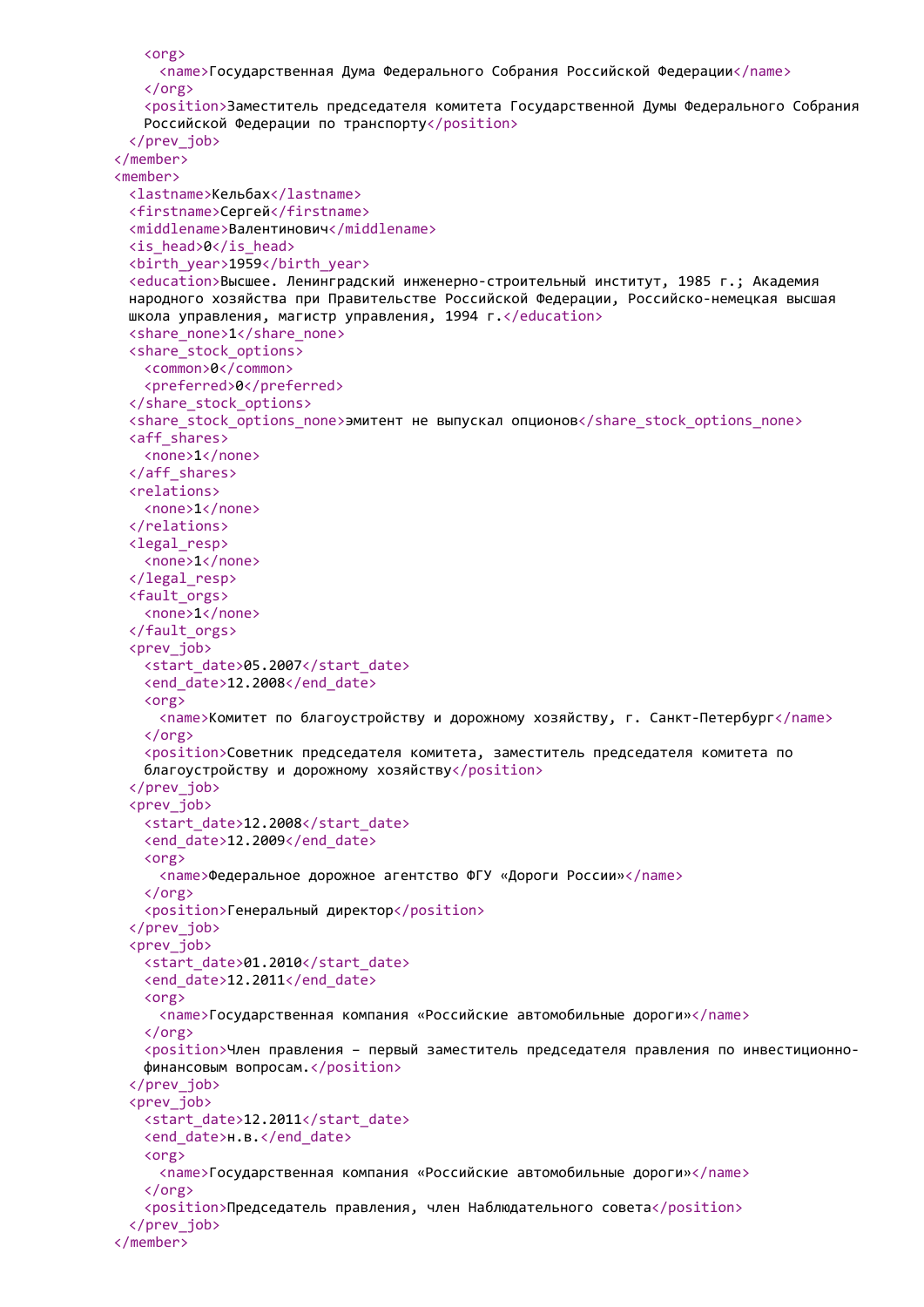```
</members>
</bod>
<ceo>
  <is_ext_org>0</is_ext_org>
  <is_ext_person>0</is_ext_person>
  <lastname>Кельбах</lastname>
  <firstname>Сергей</firstname>
  <middlename>Валентинович</middlename>
  <is_head>0</is_head>
  <birth_year>1959</birth_year>
  <education>Высшее. Ленинградский инженерно-строительный институт, 1985 г.; Академия народного
  хозяйства при Правительстве Российской Федерации, Российско-немецкая высшая школа управления,
 1994 г. </education>
  <share_none>1</share_none>
  <share_stock_options>
   <common>0</common>
   <preferred>0</preferred>
  </share_stock_options>
  <share stock options none>эмитент не выпускал опционов</share stock options none>
  <aff_shares>
   <none>1</none>
  </aff_shares>
  <relations>
   <none>1</none>
  </relations>
  <legal_resp>
   <none>1</none>
  </legal_resp>
  <fault_orgs>
   <none>1</none>
  </fault_orgs>
  <ext_ceo_org>
   <email_none>0</email_none>
   <ceo>
     \langle is ext org 2>0\langle is ext org 2>
     <is_head>0</is_head>
     <share_none>0</share_none>
     <share_stock_options>
       <common>0</common>
       <preferred>0</preferred>
     </share_stock_options>
     <share_stock_options_none>эмитент не выпускал опционов</share_stock_options_none>
     <ext_ceo_org_2>
       <email_none>0</email_none>
       <ceo>
         <is_head>0</is_head>
         <share_none>0</share_none>
         <share_stock_options>
           <common>0</common>
           <preferred>0</preferred>
         </share_stock_options>
         <share_stock_options_none>эмитент не выпускал опционов</share_stock_options_none>
       </ceo>
     </ext_ceo_org_2>
   </ceo>
  </ext_ceo_org>
  <ext_ceo_person>
   <is_head>0</is_head>
   <share_none>0</share_none>
   <share_stock_options>
     <common>0</common>
     <preferred>0</preferred>
   </share_stock_options>
   <share_stock_options_none>эмитент не выпускал опционов</share_stock_options_none>
  </ext_ceo_person>
  <prev_job>
   <start_date>05.2007</start_date>
   <end_date>12.2008</end_date>
   <org>
```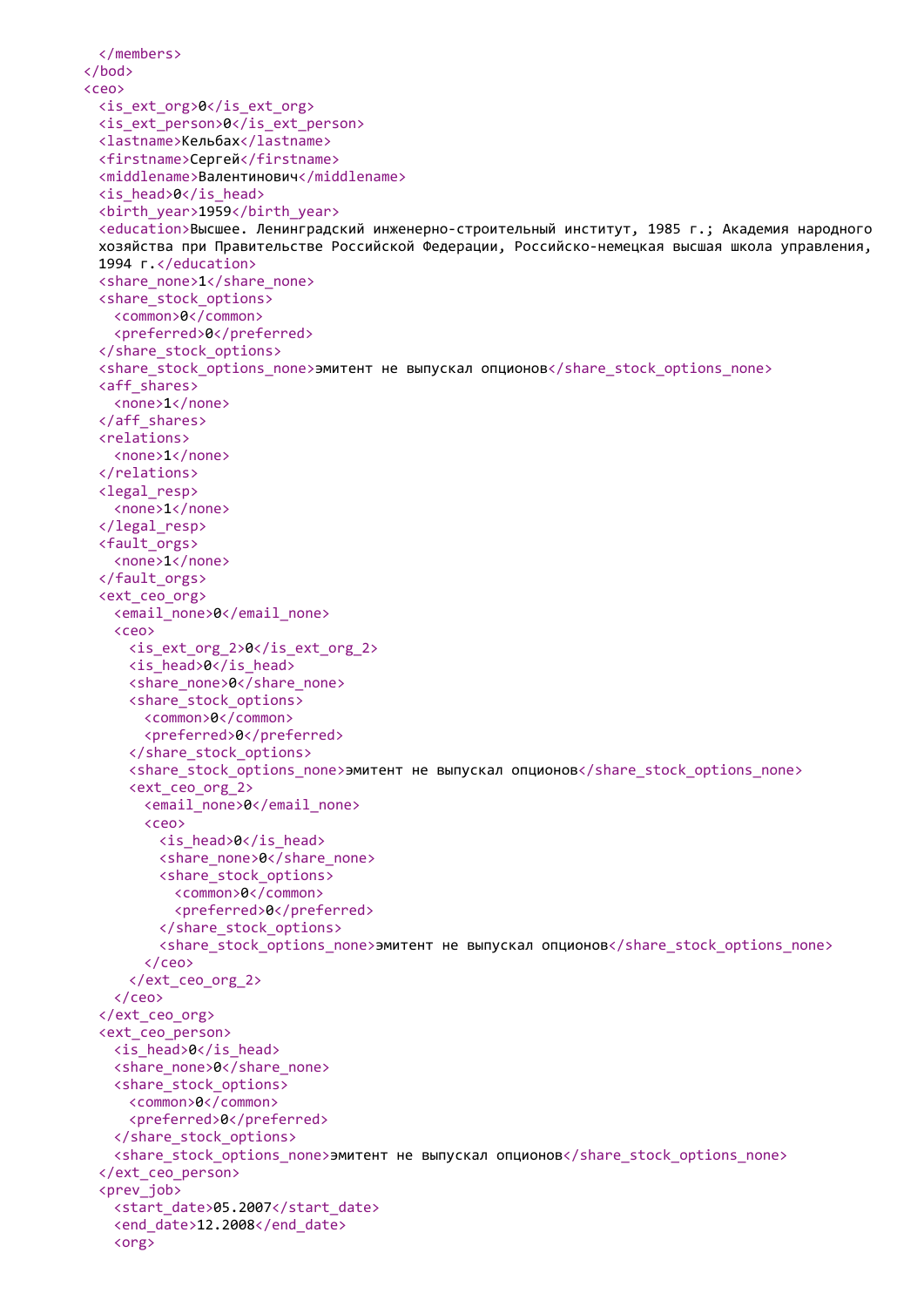```
<name>Комитет по благоустройству и дорожному хозяйству, г. Санкт-Петербург</name>
   </org>
   <position>Советник председателя комитета, заместитель председателя комитета по
   благоустройству и дорожному хозяйству</position>
 </prev_job>
 <prev_job>
   <start_date>12.2008</start_date>
   <end_date>12.2009</end_date>
   <org>
     <name>Федеральное дорожное агентство ФГУ «Дороги России»</name>
   </org>
   <position>Генеральный директор</position>
 </prev_job>
 <prev_iob>
   <start_date>01.2010</start_date>
   <end date>12.2011</end date>
   <org>
     <name>Государственная компания «Российские автомобильные дороги»</name>
   </org>
   <position>Член правления – первый заместитель председателя правления по инвестиционно-
   финансовым вопросам.</position>
 </prev_job>
 <prev_job>
   <start_date>12.2011</start_date>
   <end_date>н.в.</end_date>
   <org>
     <name>Государственная компания «Российские автомобильные дороги»</name>
   </org>
   <position>Председатель правления, член Наблюдательного совета</position>
 </prev_job>
</ceo>
<gb>
 <members>
   <member>
     <lastname>Кельбах</lastname>
     <firstname>Сергей</firstname>
     <middlename>Валентинович</middlename>
     <is_head>1</is_head>
     <birth_year>1959</birth_year>
     <education>Высшее. Ленинградский инженерно-строительный институт, 1985 г.; Академия
     народного хозяйства при Правительстве Российской Федерации, Российско-немецкая высшая
     школа управления, магистр управления, 1994 г.</education>
     <share_none>1</share_none>
     <share_stock_options>
       <common>0</common>
       <preferred>0</preferred>
     </share_stock_options>
     <share stock options none>эмитент не выпускал опционов</share stock options none>
     <aff_shares>
       <none>1</none>
     </aff_shares>
     <relations>
       <none>1</none>
     </relations>
     <legal_resp>
       <none>1</none>
     </legal_resp>
     <fault_orgs>
       <none>1</none>
     </fault_orgs>
     <prev_iob>
       <start_date>05.2007</start_date>
       <end date>12.2008</end date>
       <org>
         <name>Комитет по благоустройству и дорожному хозяйству, г. Санкт-Петербург</name>
       </org>
       <position>Советник председателя комитета, заместитель председателя комитета по
       благоустройству и дорожному хозяйству</position>
     </prev_job>
```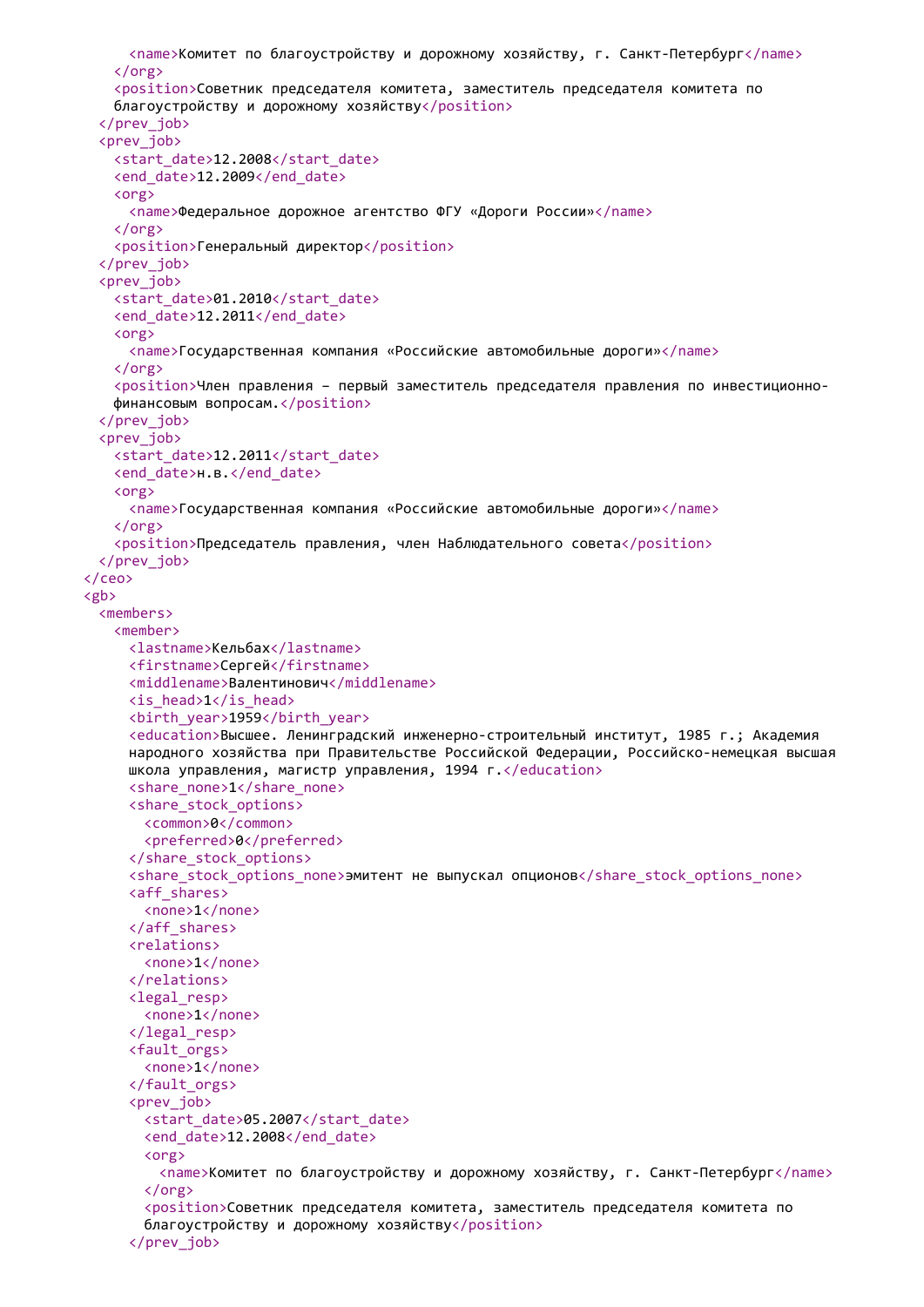```
<prev_job>
   <start_date>12.2008</start_date>
   <end_date>12.2009</end_date>
   <org>
     <name>Федеральное дорожное агентство ФГУ «Дороги России»</name>
   </org>
   <position>Генеральный директор</position>
 </prev_job>
 <prev_job>
   <start_date>01.2010</start_date>
   <end_date>12.2011</end_date>
   <org>
     <name>Государственная компания «Российские автомобильные дороги»</name>
   </org>
   <position>Член правления – первый заместитель председателя правления по инвестиционно-
   финансовым вопросам.</position>
 </prev_job>
 <prev_job>
   <start_date>12.2011</start_date>
   <end date>н.в.</end date>
   <org>
     <name>Государственная компания «Российские автомобильные дороги»</name>
   </org>
   <position>Председатель правления, член Наблюдательного совета</position>
 </prev_job>
</member>
<member>
 <lastname>Урманов</lastname>
 <firstname>Игорь</firstname>
 <middlename>Александрович</middlename>
 <is_head>0</is_head>
 <birth_year>1955</birth_year>
 <education>Высшее. Томский инженерно-строительный институт, инженер путей сообщения, 1977
 г.</education>
 <share_none>1</share_none>
 <share_stock_options>
   <common>0</common>
   <preferred>0</preferred>
 </share_stock_options>
 <share stock options none>эмитент не выпускал опционов</share stock options none>
 <aff_shares>
   <none>1</none>
 </aff_shares>
 <relations>
   <none>1</none>
 </relations>
 <legal_resp>
   <none>1</none>
 </legal_resp>
 <fault_orgs>
   <none>1</none>
 </fault_orgs>
 <prev_iob>
   <start_date>10.2006</start_date>
   <end_date>12.2009</end_date>
   <org>
     <name>ОАО «МОСТОТРЕСТ»</name>
   </org>
   <position>Заместитель генерального директора по маркетингу</position>
 </prev_job>
 <prev_iob>
   <start_date>12.2009</start_date>
   <end_date>12.2009</end_date>
   <org>
     <name>Государственная компания «Российские автомобильные дороги»</name>
   </org>
   <position>Первый заместитель председателя Правления</position>
 </prev_job>
 <prev_job>
```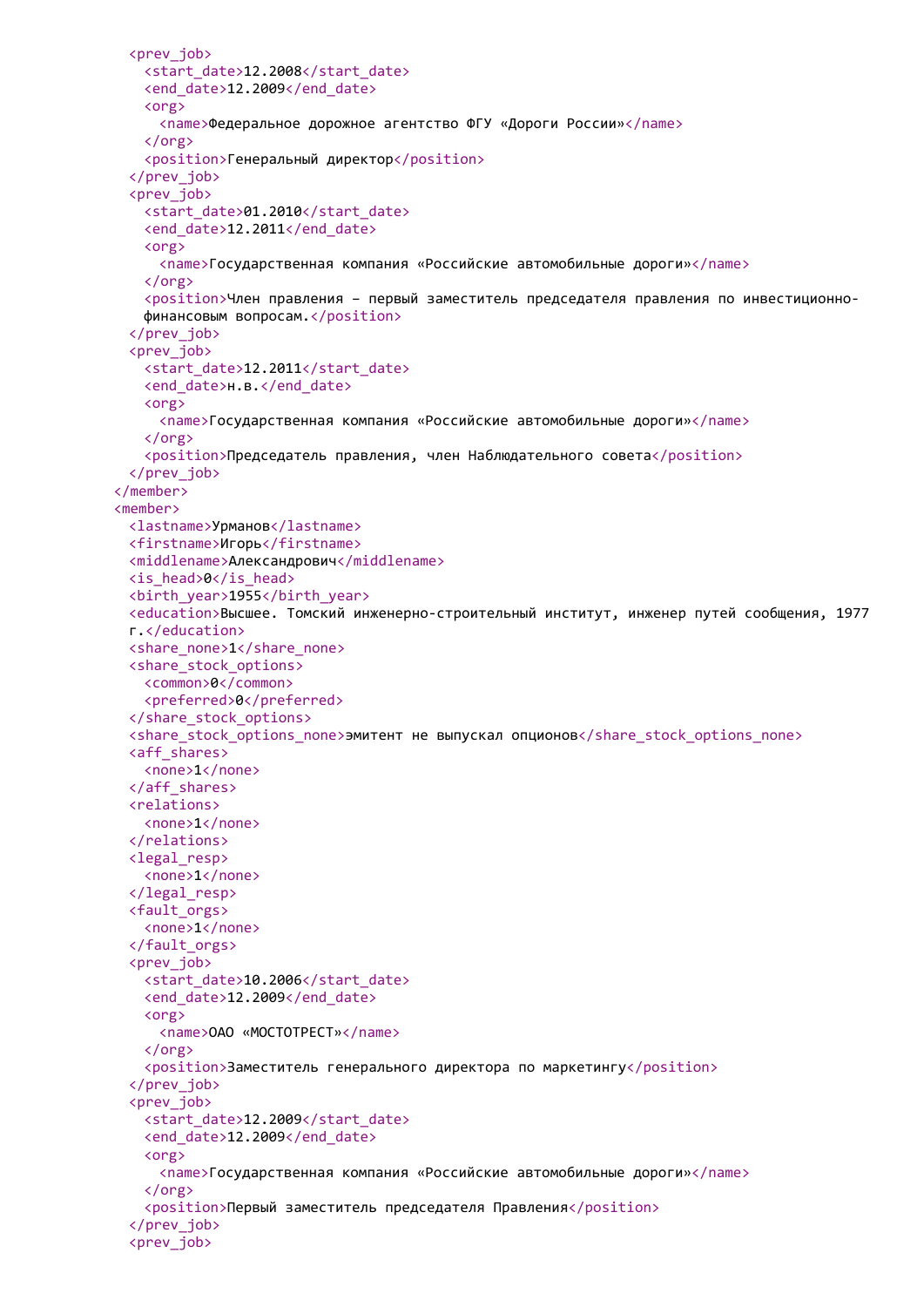```
<start_date>01.2010</start_date>
   <end_date>04.2012</end_date>
   <org>
     <name>Государственная компания «Российские автомобильные дороги»</name>
   </org>
   <position>Член Правления – первый заместитель председателя правления по производственно-
   техническим вопросам.</position>
 </prev_job>
 <prev_job>
   <start_date>04.2012</start_date>
   <end_date>н.в.</end_date>
   <org>
     <name>Государственная компания «Российские автомобильные дороги»</name>
   </org>
   <position>Член правления - первый заместитель председателя правления по технической
   политике</position>
 </prev_job>
</member>
<member>
 <lastname>Носов</lastname>
 <firstname>Александр</firstname>
 <middlename>Геннадьевич</middlename>
 <is_head>0</is_head>
 <birth_year>1970</birth_year>
 <education>Высшее. Московский государственный университет им. М.В. Ломоносова, философский
 факультет, 1993 г.</education>
 <share_none>1</share_none>
 <share_stock_options>
   <common>0</common>
   <preferred>0</preferred>
 </share_stock_options>
 <share_stock_options_none>эмитент не выпускал опционов</share_stock_options_none>
 <aff_shares>
   <none>1</none>
 </aff_shares>
 <relations>
   <none>1</none>
 </relations>
 <legal_resp>
   <none>1</none>
 </legal_resp>
 <fault_orgs>
   <none>1</none>
 </fault_orgs>
 <prev_job>
   <start_date>08.2005</start_date>
   <end date>03.2010</end date>
   <org>
     <name>ФГУ «Дороги России»</name>
   \langle/org\rangle<position>Первый заместитель генерального директора</position>
 </prev_job>
 <prev_iob>
   <start_date>03.2010</start_date>
   <end_date>04.2012</end_date>
   <org>
     <name>Государственная компания «Российские автомобильные дороги»</name>
   </org>
   <position>Член Правления – заместитель председателя правления по инвестиционной
   политике</position>
 </prev_job>
 <prev_iob>
   <start_date>04.2012</start_date>
   <end_date>н.в.</end_date>
   <org>
     <name>Государственная компания «Российские автомобильные дороги»</name>
   </org>
   <position>Член правления – заместитель председателя правления по инвестиционной политике
   и корпоративному развитию</position>
```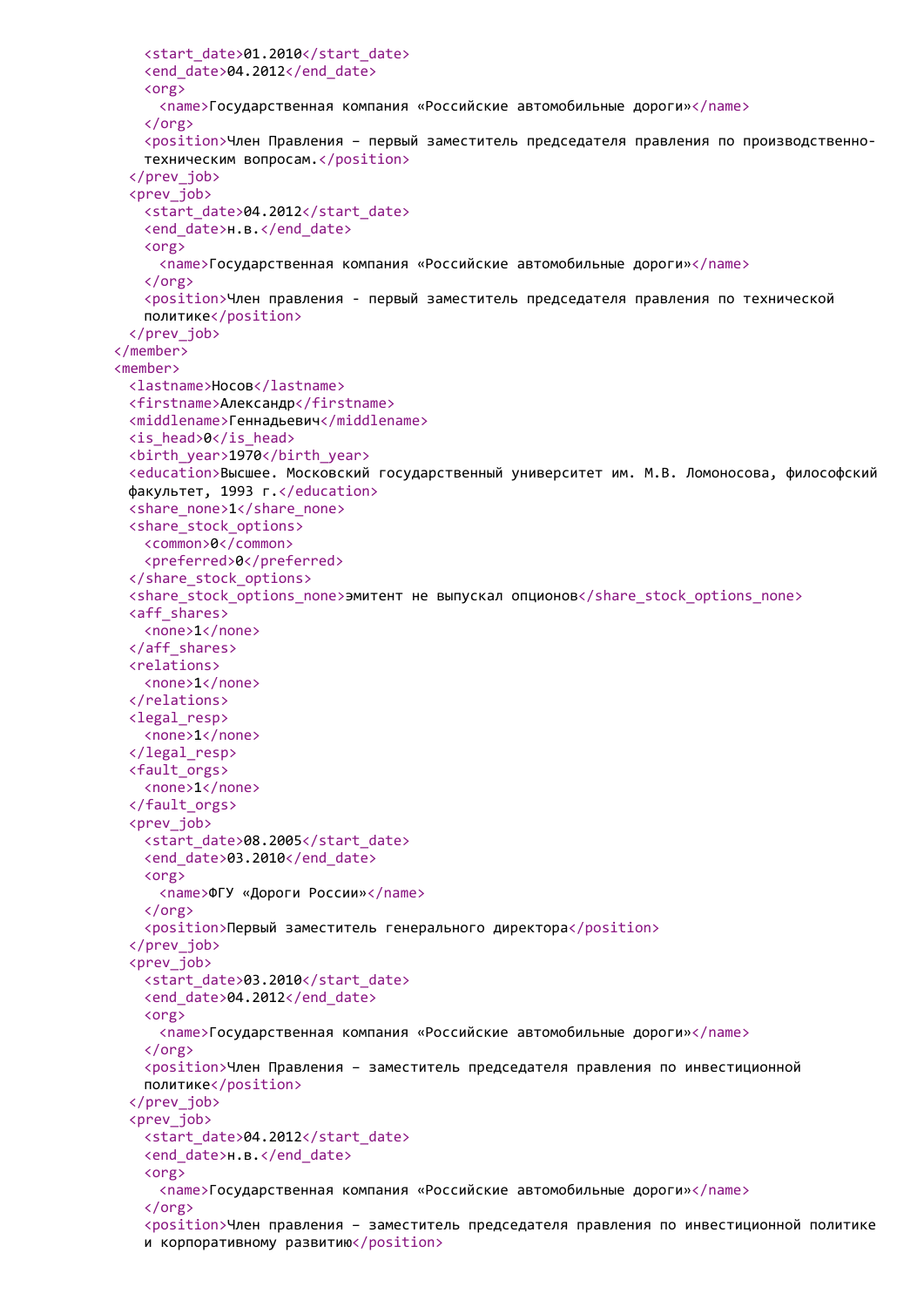```
</prev_job>
</member>
<member>
 <lastname>Калашников</lastname>
 <firstname>Андрей</firstname>
 <middlename>Юрьевич</middlename>
 <is_head>0</is_head>
 <birth_year>1958</birth_year>
 <education>Высшее Московский институт управления им. Орджоникидзе, 1981 г.</education>
 <share_none>1</share_none>
 <share_stock_options>
   <common>0</common>
   <preferred>0</preferred>
 </share_stock_options>
 <share_stock_options_none>эмитент не выпускал опционов</share_stock_options_none>
 <aff_shares>
   <none>1</none>
 </aff_shares>
 <relations>
   <none>1</none>
 </relations>
 <legal_resp>
   <none>1</none>
 </legal_resp>
 <fault_orgs>
   <none>1</none>
 </fault_orgs>
 <prev_job>
   <start_date>01.2007</start_date>
   <end_date>02.2009</end_date>
   <org>
     <name>ООО «Группа Валка»</name>
   </org>
   <position>Заместитель генерального директора</position>
 </prev_job>
 <prev_job>
   <start_date>02.2009</start_date>
   <end date>12.2009</end date>
   <org>
     <name>ОАО «Атомный энергопромышленный комплекс»</name>
   </org>
   <position>Заместитель директора департамента инвестиционной политики, заместитель
   директора департамента экономического прогнозирования, ценообразования и бюджетного
   планирования</position>
 </prev_job>
 <prev_job>
   <start_date>01.2010</start_date>
   <end_date>04.2012</end_date>
   <org>
     <name>Государственная компания «Российские автомобильные дороги»</name>
   </org>
   <position>Член Правления – заместитель председателя правления по экономике и
   финансам</position>
 </prev_job>
 <prev_iob>
   <start_date>02.2010</start_date>
   <end_date>02.2010</end_date>
   <org>
     <name>Государственная компания «Российские автомобильные дороги»</name>
   \langle/\rangle<position>Директор департамента экономики и финансов</position>
 </prev_job>
 <prev_iob>
   <start_date>04.2012</start_date>
   <end_date>н.в.</end_date>
   <org>
     <name>Государственная компания «Российские автомобильные дороги»</name>
   </org>
```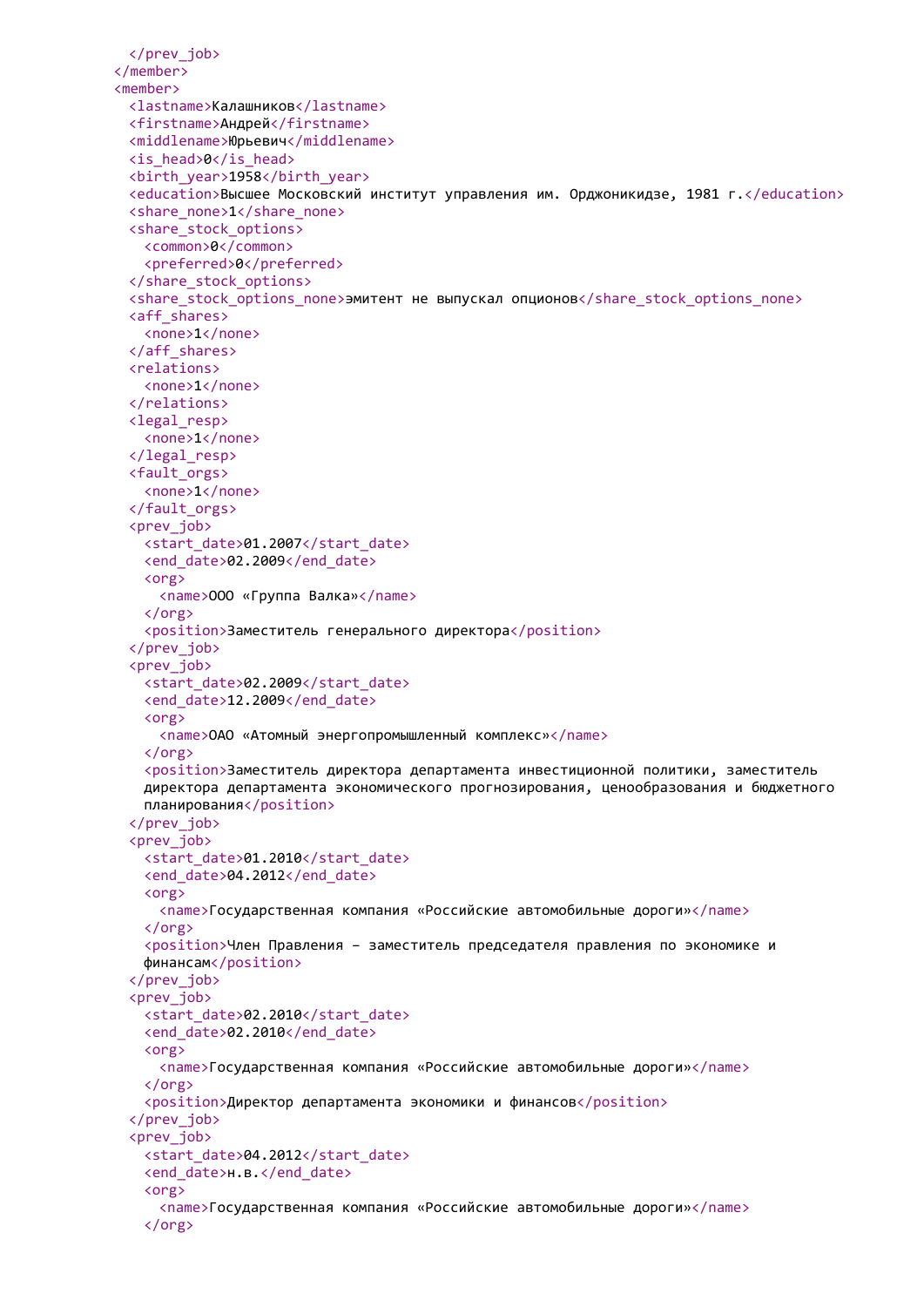```
<position>Член правления – заместитель председателя правления по финансово-экономической
   политике</position>
 </prev_job>
</member>
<member>
 <lastname>Целковнев</lastname>
 <firstname>Александр</firstname>
 <middlename>Иванович</middlename>
 <is_head>0</is_head>
 <birth_year>1960</birth_year>
 <education>Высшее Воронежский инженерно-строительный институт, 1987 г.</education>
 <share_none>1</share_none>
 <share_stock_options>
   <common>0</common>
   <preferred>0</preferred>
 </share_stock_options>
 <share_stock_options_none>эмитент не выпускал опционов</share_stock_options_none>
 <aff_shares>
   <none>1</none>
 </aff_shares>
 <relations>
   <none>1</none>
 </relations>
 <legal_resp>
   <none>1</none>
 </legal_resp>
 <fault_orgs>
   <none>1</none>
 </fault_orgs>
 <prev_job>
   <start date>01.2005</start date>
   <end_date>02.2010</end_date>
   <org>
     <name>ФГУ «Федеральное управление автомобильных дорог «Черноземье»</name>
   </org>
   <position>Заместитель начальника управления –начальник отдела эксплуатации и сохранности
   автомобильных дорог, главный инженер</position>
 </prev_job>
 <prev_job>
   <start_date>02.2010</start_date>
   <end date>04.2012</end date>
   <org>
     <name>Государственная компания «Российские автомобильные дороги»</name>
   </org>
   <position>Член правления – заместитель председателя правления по доверительному
   управлению; директор департамента эксплуатации и безопасности дорожного
   движения</position>
 </prev_job>
 <prev_job>
   <start_date>04.2012</start_date>
   <end date>н.в.</end date>
   <org>
     <name>Государственная компания «Российские автомобильные дороги»</name>
   \zeta/org\zeta<position>Член правления – заместитель председателя правления по эксплуатации и
   безопасности дорожного движения</position>
 </prev_job>
</member>
<member>
 <lastname>Журавлев</lastname>
 <firstname>Андрей</firstname>
 <middlename>Александрович</middlename>
 <is_head>0</is_head>
 <birth_year>1970</birth_year>
 <education>Высшее Московский государственный университет экономики, статистики и
 информатики, экономист, 1998 г.</education>
 <share_none>1</share_none>
 <share_stock_options>
   <common>0</common>
```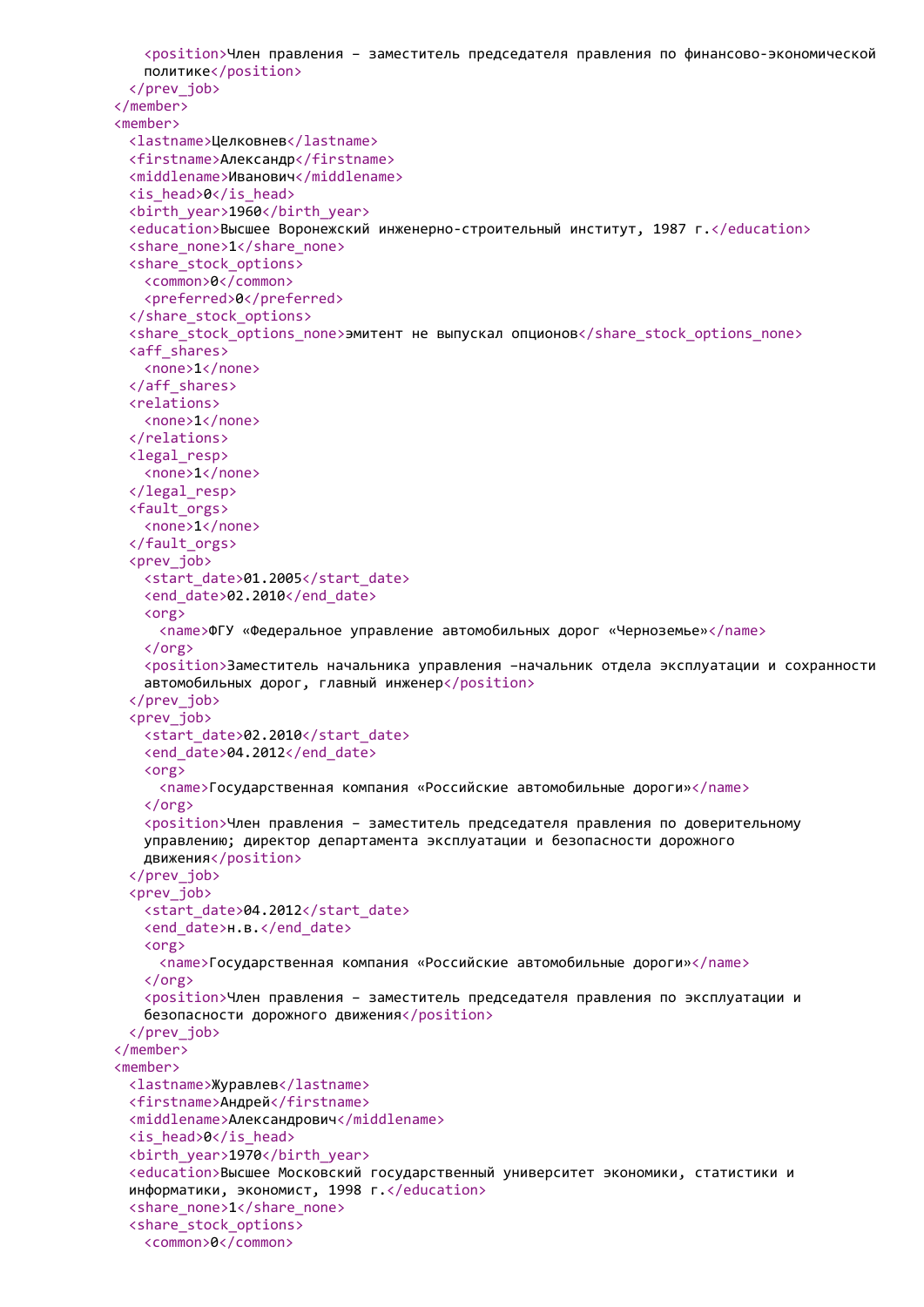```
<preferred>0</preferred>
 </share_stock_options>
 <share_stock_options_none>эмитент не выпускал опционов</share_stock_options_none>
 <aff_shares>
   <none>1</none>
 </aff_shares>
 <relations>
   <none>1</none>
 </relations>
 <legal_resp>
   <none>1</none>
 </legal_resp>
 <fault_orgs>
   <none>1</none>
 </fault_orgs>
 <prev_job>
   <start_date>12.2005</start_date>
   <end date>12.2010</end date>
   <org>
     <name>Федеральное дорожное агентство ФГУ «Дороги России»</name>
   </org>
   <position>Заместитель генерального директора, первый заместитель генерального директора,
   и.о. генерального директора</position>
 </prev_job>
 <prev_job>
   <start date>08.2010</start date>
   <end_date>04.2012</end_date>
   <org>
     <name>Государственная компания «Российские автомобильные дороги»</name>
   </org>
   <position>Член правления – заместитель председателя правления по имущественно-земельным
   вопросам.</position>
 </prev_job>
 <prev_job>
   <start_date>04.2012</start_date>
   <end_date>н.в.</end_date>
   <org>
     <name>Государственная компания «Российские автомобильные дороги»</name>
   </org>
   <position>Член правления - заместитель председателя правления по проектному управлению и
   имущественным вопросам</position>
 </prev_job>
</member>
<member>
 <lastname>Зуев</lastname>
 <firstname>Игорь</firstname>
 <middlename>Николаевич</middlename>
 <is_head>0</is_head>
 <birth_year>1947</birth_year>
 <education>Высшее профессиональное. -Ленинградский государственный университет им. А.А.
 Жданова, 1978г; -Санкт-Петербургский университет МВД России, 2002г. </education>
 <share_none>1</share_none>
 <share_stock_options>
   <common>0</common>
   <preferred>0</preferred>
 </share_stock_options>
 <share_stock_options_none>эмитент не выпускал опционов</share_stock_options_none>
 <aff_shares>
   <none>1</none>
 </aff_shares>
 <relations>
   <none>1</none>
 </relations>
 <legal_resp>
   <none>1</none>
 </legal_resp>
 <fault_orgs>
   <none>1</none>
 </fault_orgs>
```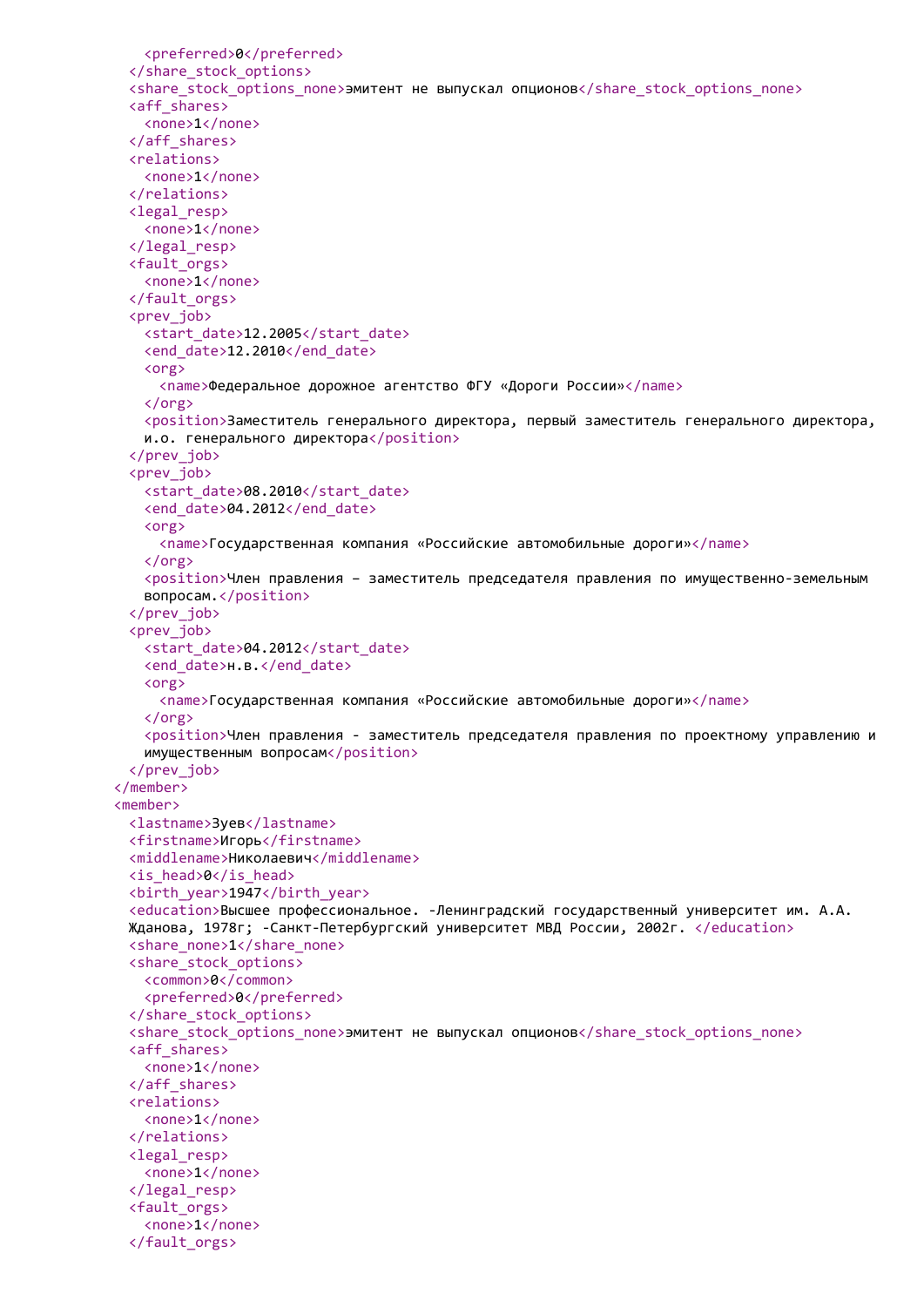```
<prev_job>
   <start_date>06.2007</start_date>
   <end_date>10.2011</end_date>
   <org>
     <name>Центральная избирательная комиссия Российской Федерации (ЦИК России)</name>
   </org>
   <position>Начальник отдела по вопросам государственной службы и кадров Управления
   документационного и кадрового обеспечения Аппарата ЦИК России, начальник Управления
   документационного и кадрового обеспечения, начальник Управления по вопросам
   государственной службы и кадров, заместитель руководителя Аппарата ЦИК России –
   начальник Управления государственной службы и кадров.</position>
 </prev_job>
 <prev_job>
   <start_date>10.2011</start_date>
   <end_date>07.2012</end_date>
   <org>
     <name>Администрация Губернатора Свердловской области</name>
   </org>
   <position>Заместитель Председателя Правительства Свердловской области- Постоянного
   представителя Губернатора Свердловской области при Президенте Российской Федерации.
   </position>
 </prev_job>
 <prev_job>
   <start_date>08.2012</start_date>
   <end_date>н.в.</end_date>
   <org>
     <name>Государственная компания «Российские автомобильные дороги»</name>
   </org>
   <position>Член правления - заместитель председателя правления по общим
   вопросам</position>
 </prev_job>
</member>
<member>
 <lastname>Попов</lastname>
 <firstname>Константин</firstname>
 <middlename>Игоревич</middlename>
 <is_head>0</is_head>
 <birth_year>1982</birth_year>
 <education>Высшее профессиональное. Санкт-Петербургский государственный университет,
 2004г</education>
 <share_none>1</share_none>
 <share_stock_options>
   <common>0</common>
   <preferred>0</preferred>
 </share_stock_options>
 <share stock options none>эмитент не выпускал опционов</share stock options none>
 <aff_shares>
   <none>1</none>
 </aff_shares>
 <relations>
   <none>1</none>
 </relations>
 <legal_resp>
   <none>1</none>
 </legal_resp>
 <fault_orgs>
   <none>1</none>
 </fault_orgs>
 <prev_job>
   <start_date>05.2005</start_date>
   <end_date>08.2012</end_date>
   <org>
     <name>Открытое акционерное общество "Западный скоростной диаметр"</name>
   \langle/org\rangle<position>Юрист, юрисконсульт, начальник отдела, директор по правовым
   вопросам</position>
 </prev_job>
 <prev_job>
   <start_date>08.2012</start_date>
```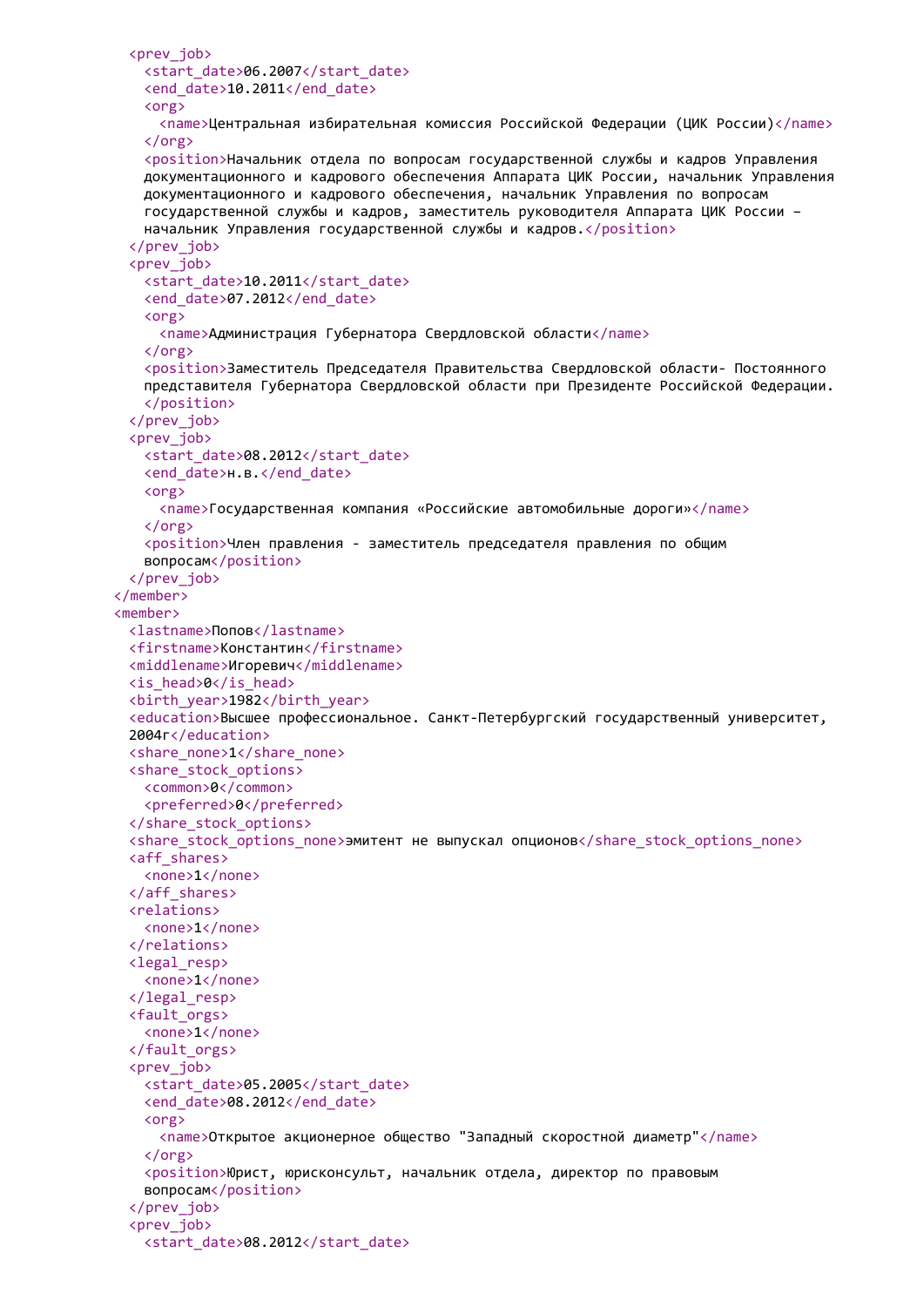```
<end_date>н.в.</end_date>
       <org>
         <name>Государственная компания "Российские автомобильные дороги"</name>
       </org>
       <position>Член правления - заместитель председателя правления по правовым
       вопросам</position>
     </prev_job>
   </member>
 </members>
\langle/gb>
<gov_wages>
  <bod_wages>
   <scale>1000</scale>
   <wages>
     <value_q>0</value_q>
   </wages>
   <salary>
     <value_q>0</value_q>
   </salary>
   <bonus>
     <value_q>0</value_q>
   </bonus>
   <commission>
     <value_q>0</value_q>
   </commission>
   <benefits>
     <value_q>0</value_q>
   </benefits>
   <compensations>
     <value_q>0</value_q>
   </compensations>
   <other>
     <value_q>0</value_q>
   </other>
   <total>
     <value_q>0</value_q>
   </total>
   <cur_agr>Такие соглашения отсутствуют.</cur_agr>
  </bod_wages>
  <ext_ceo_org_wages>
   <scale>1000</scale>
  </ext_ceo_org_wages>
  <ext_ceo_person_wages>
   <scale>1000</scale>
  </ext_ceo_person_wages>
  <gb_wages>
   <scale>1000</scale>
   <wages>
     <value_q>0</value_q>
   </wages>
   <salary>
     <value_q>25997</value_q>
   </salary>
   <bonus>
     <value_q>0</value_q>
   </bonus>
   <commission>
     <value_q>0</value_q>
   </commission>
   <benefits>
     <value_q>0</value_q>
   </benefits>
   <compensations>
     <value_q>0</value_q>
   </compensations>
   <other>
     <value_q>0</value_q>
   </other>
   <total>
```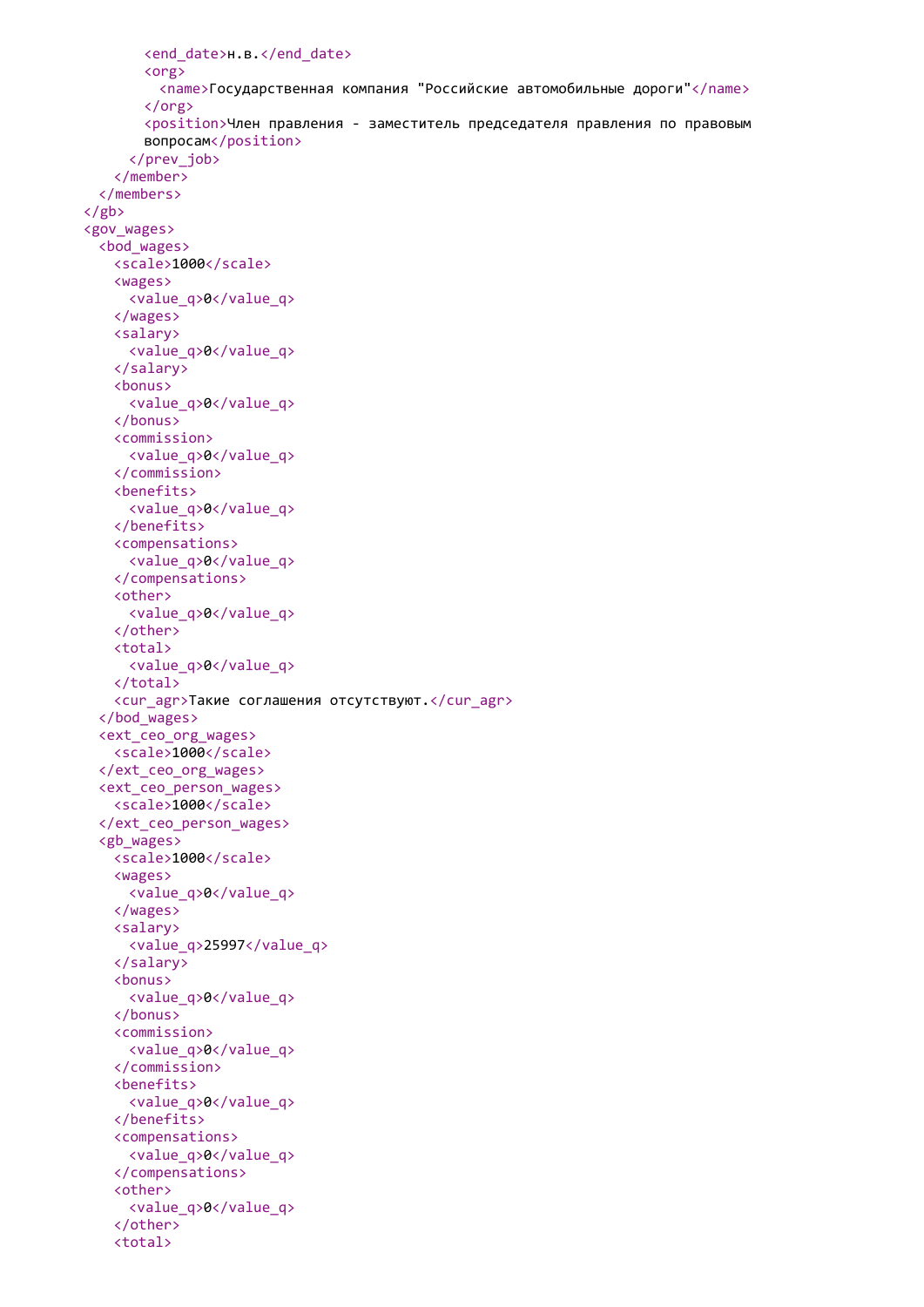```
<value_q>25997</value_q>
   </total>
   <cur_agr>Членам Правления Эмитента вознаграждения и компенсации не устанавливались, а оплата
   их труда производится в соответствии с занимаемой должностью на основании трудового
   договора.</cur_agr>
 </gb_wages>
 <invest_fund_wages>
   <scale>1000</scale>
 </invest_fund_wages>
</gov_wages>
```
<controlling\_unit\_structure> <none\_change\_1>0</none\_change\_1>

<desc>Органом внутреннего финансового контроля является ревизионная комиссия Эмитента. В соответствии со ст. 18 Федерального закона от 17.07.2009 N 145-ФЗ "О государственной компании "Российские автомобильные дороги" и о внесении изменений в отдельные законодательные акты Российской Федерации": 1) подтверждение достоверности данных, содержащихся в годовом отчете о выполнении программы деятельности Государственной компании на долгосрочный период; 2) проверка эффективности использования бюджетных средств, предоставленных Государственной компании; 3) проверка эффективности использования имущества Государственной компании, выявление причин непроизводственных расходов и потерь; 4) проверка выполнения мероприятий по устранению нарушений и недостатков, ранее выявленных ревизионной комиссией Государственной компании; 5) проверка соответствия решений по вопросам финансово-хозяйственной деятельности Государственной компании, принимаемых наблюдательным советом Государственной компании, председателем правления Государственной компании, правлением Государственной компании, настоящему Федеральному закону и иным нормативным правовым актам Российской Федерации; 6) контроль за эффективностью использования средств Государственной компании; 7) контроль за целевым использованием средств фонда Государственной компании; 8) подготовка рекомендаций наблюдательному совету Государственной компании и правлению Государственной компании по разработке финансового плана Государственной компании и его изменению; 9) иные отнесенные к компетенции ревизионной комиссии Государственной компании положением о ревизионной комиссии Государственной компании вопросы.</desc>

<has\_int\_audit>1</has\_int\_audit>

## <int\_audit>

<desc>В соответствии со ст. 20 Федерального закона от 17.07.2009 N 145-ФЗ "О государственной компании "Российские автомобильные дороги" и о внесении изменений в отдельные законодательные акты Российской Федерации" для осуществления внутреннего контроля в Эмитентом создается структурное подразделение внутреннего аудита. С 23.09.2010 до 01.04.2012 функционировал Отдел внутреннего контроля и аудита. С 01.04.2012 функционирует Управление внутреннего контроля и аудита. С 23.09.2010 по дату утверждения ежеквартального отчета, срок работы структурных подразделений, ответственных за внутренний контроль и аудитсоставляет 2 года 3 месяца. Ключевым сотрудником Управления внутреннего контроля и аудита является начальник Управления внутреннего контроля и аудита - Фомичева Ирина Владимировна.</desc> <functions>К компетенции структурного подразделения внутреннего аудита относится проведение проверок: 1) финансово-хозяйственной деятельности Государственной компании; 2) соблюдения установленного порядка ведения бухгалтерского учета и составления бухгалтерской отчетности в Государственной компании; 3) законности совершаемых Государственной компанией сделок; 4) эффективности использования имущества Государственной компании; 5) целевого использования средств фонда Государственной компании. Подотчетность службы внутреннего аудита: Управление внутреннего контроля и аудита подотчетно Председателю Правления Эмитента. Взаимодействие с исполнительными органами управления эмитента и советом директоров (наблюдательным советом) эмитента: По состоянию на отчетный период такое взаимодействие не регламентировано. </functions>

<ext\_comm>Взаимодействие службы внутреннего аудита и внешнего аудитора Эмитента не оговорены и юридически не закреплены. </ext comm>

```
</int_audit>
 <has_cl_doc>0</has_cl_doc>
</controlling_unit_structure>
<controlling_units>
 <controlling_unit>
   <name>Ревизионная комиссия</name>
   <members>
     <member>
       <lastname>Кузин</lastname>
       <firstname>Игорь</firstname>
       <middlename>Робертович</middlename>
       <is_head>1</is_head>
       <birth_year>1966</birth_year>
       <education>Высшее Воронежский государственный университет, 1988 г.</education>
       <share_none>1</share_none>
```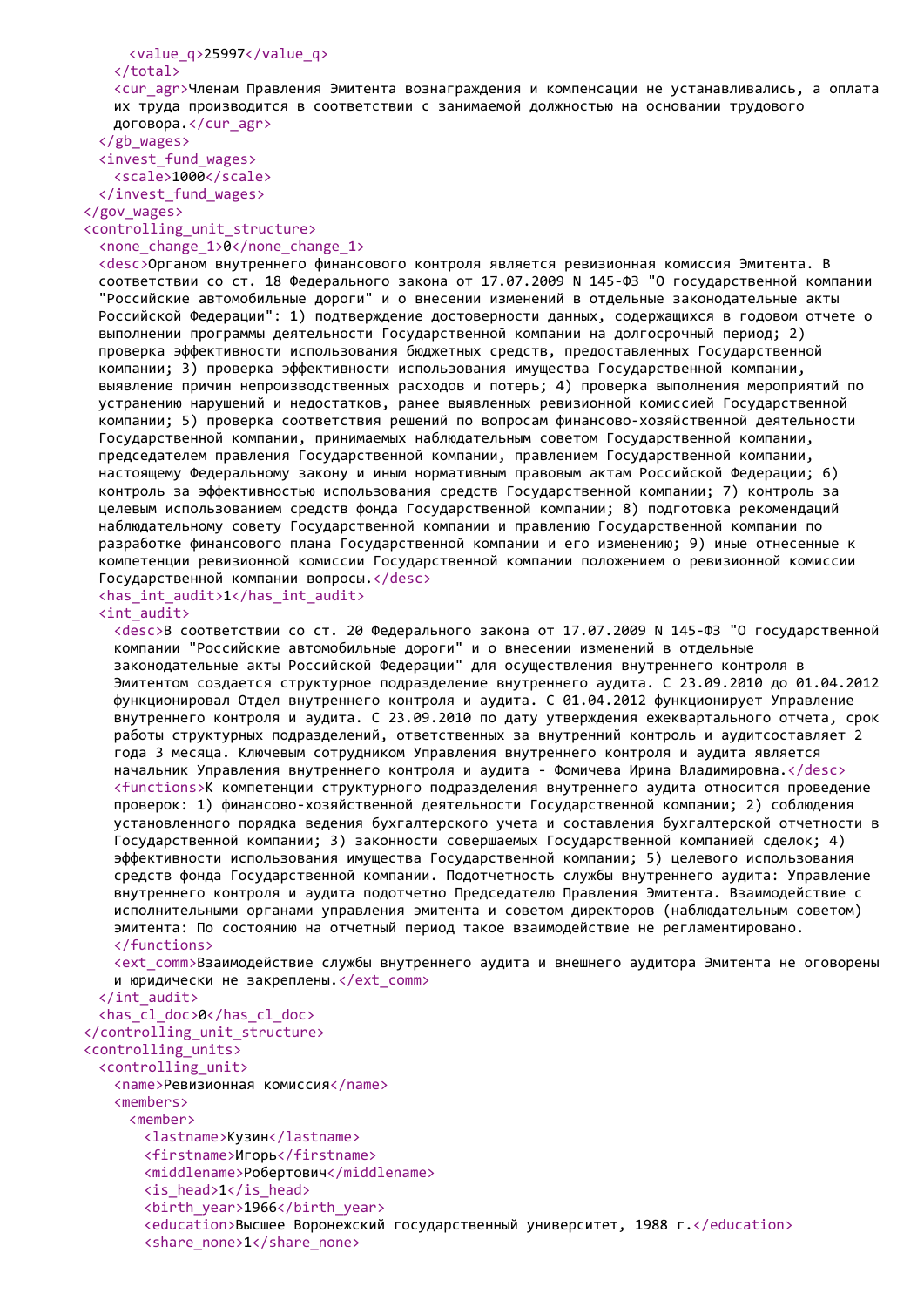```
<share_stock_options>
 <common>0</common>
  <preferred>0</preferred>
</share_stock_options>
<share_stock_options_none>эмитент не выпускал опционов</share_stock_options_none>
<aff_shares>
 <none>1</none>
</aff_shares>
<relations>
 <none>1</none>
</relations>
<legal_resp>
 <none>1</none>
</legal_resp>
<fault_orgs>
 <none>1</none>
</fault_orgs>
<prev_iob>
 <start_date>04.2003</start_date>
  <end date>12.2008</end date>
  <org>
   <name>Постоянное Представительство Совета администрации Красноярского края при
   Правительстве Российской Федерации</name>
  </org>
  <position>Заместитель руководителя Представительства, руководитель
 Представительства</position>
</prev_job>
<prev_job>
 <start_date>12.2008</start_date>
  <end_date>н.в.</end_date>
 <org>
   <name>Министерство финансов Российской Федерации</name>
 </org>
 <position>Заместитель директора департамента, директор департамента бюджетной политики
 в отраслях экономики</position>
</prev_job>
<prev_job>
 <start_date>03.2009</start_date>
 <end date>н.в.</end date>
 <org>
   <name>Правительственная комиссия по федеральной связи и информационным
   технологиям</name>
 </org>
 <position>Член Комиссии</position>
</prev_job>
<prev_job>
 <start_date>06.2009</start_date>
 <end date>н.в.</end date>
 <org>
   <name>Инвестиционная комиссия по проведению отбора инвестиционных проектов,
   претендующих на предоставление государственной поддержки за счет средств
   Инвестиционного фонда Российской Федерации</name>
  </org>
  <position>Член Комиссии</position>
</prev_job>
<prev_iob>
 <start_date>07.2009</start_date>
 <end date>н.в.</end date>
 <org>
   <name>НП «СФР» Сообщество финансистов России</name>
 </org>
 <position>Член НП «СФР»</position>
</prev_job>
<prev_iob>
 <start_date>08.2009</start_date>
  <end_date>н.в.</end_date>
  <org>
   <name>Попечительский совет Федерального фонда содействия жилищного
   строительства</name>
```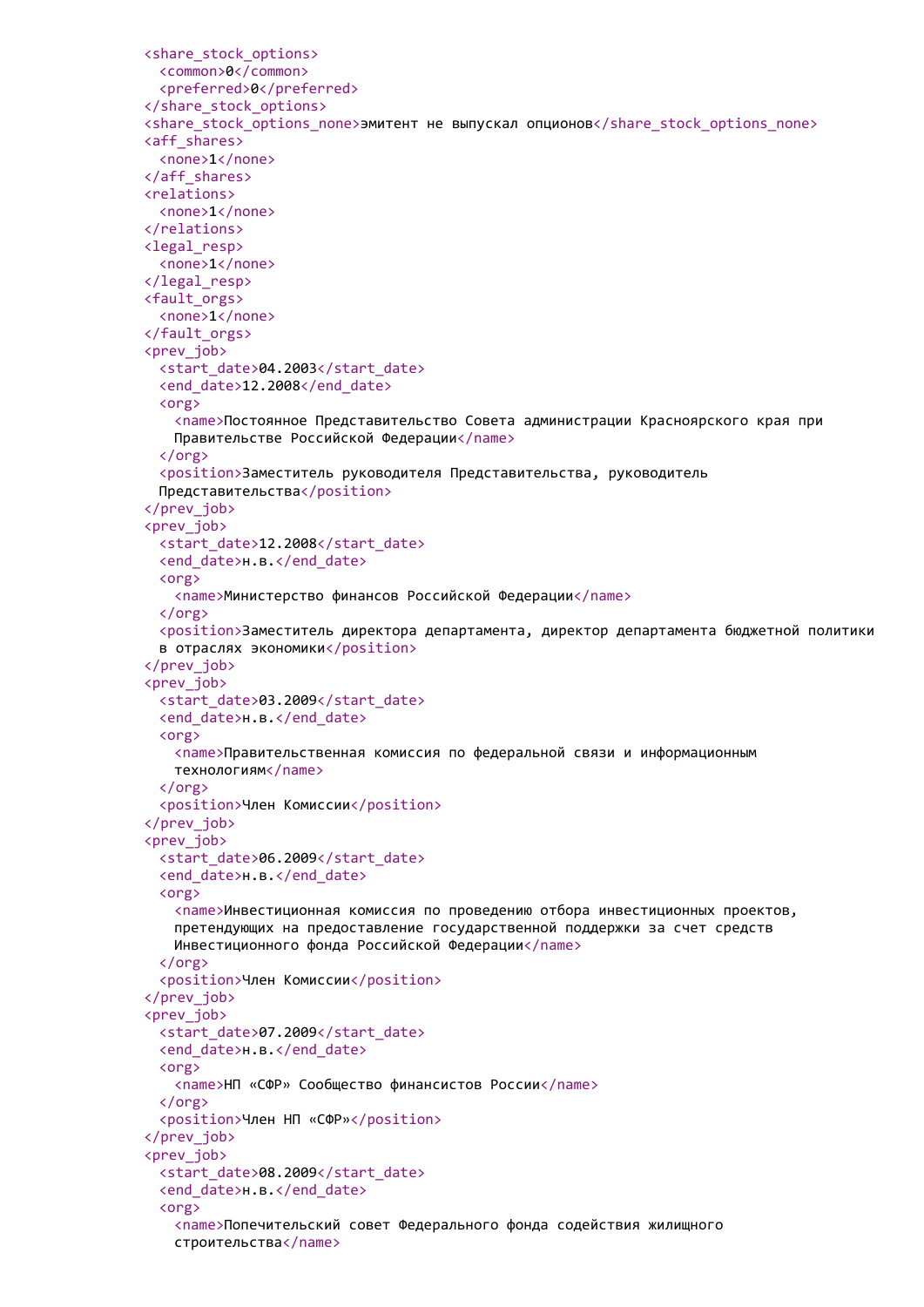```
</org>
   <position>Член Попечительского совета</position>
 </prev_job>
 <prev_job>
   <start_date>12.2009</start_date>
   <end date>н.в.</end date>
   <org>
     <name>Межведомственная группа по проверке обоснованности увеличения стоимости и
     сроков строительства завода по производству препаратов крови ФГУ «Приволжский
     окружной медицинский центр экспертизы качества препаратов крови и исследования
     фракционирования донорской плазмы Федеральной службы по надзору в сфере
     здравоохранения и социального развития»</name>
   </org>
   <position>Член Межведомственной группы</position>
 </prev_job>
 <prev_job>
   <start_date>04.2010</start_date>
   <end date>н.в.</end date>
   <org>
     <name>Правительственная комиссия по обеспечению российского присутствия на
     архипелаге Шпицберген</name>
   </org>
   <position>Член Правительственной комиссии</position>
 </prev_job>
 <prev_job>
   <start_date>03.2010</start_date>
   <end date>04.2010</end date>
   <org>
     <name>Государственная компания «Российские автомобильные дороги»</name>
   </org>
   <position>Член ревизионной комиссии</position>
 </prev_job>
 <prev_job>
   <start_date>04.2010</start_date>
   <end date>н.в.</end date>
   <org>
     <name>Государственная компания «Российские автомобильные дороги»</name>
   </org>
   <position>Председатель ревизионной комиссии</position>
 </prev_job>
</member>
<member>
 <lastname>Алафинов</lastname>
 <firstname>Иннокентий</firstname>
 <middlename>Сергеевич</middlename>
 <is_head>0</is_head>
 <birth_year>1976</birth_year>
 <education>Высшее. Российская экономическая академия им. Г.В. Плеханова, 1998 г.; City
 University of New York, 1999 г.</education>
 <share_none>1</share_none>
 <share_stock_options>
   <common>0</common>
   <preferred>0</preferred>
 </share_stock_options>
 <share_stock_options_none>эмитент не выпускал опционов</share_stock_options_none>
 <aff_shares>
   <none>1</none>
 </aff_shares>
 <relations>
   <none>1</none>
 </relations>
 <legal_resp>
   <none>1</none>
 </legal_resp>
 <fault_orgs>
   <none>1</none>
 </fault_orgs>
 <prev_job>
   <start_date>01.2005</start_date>
```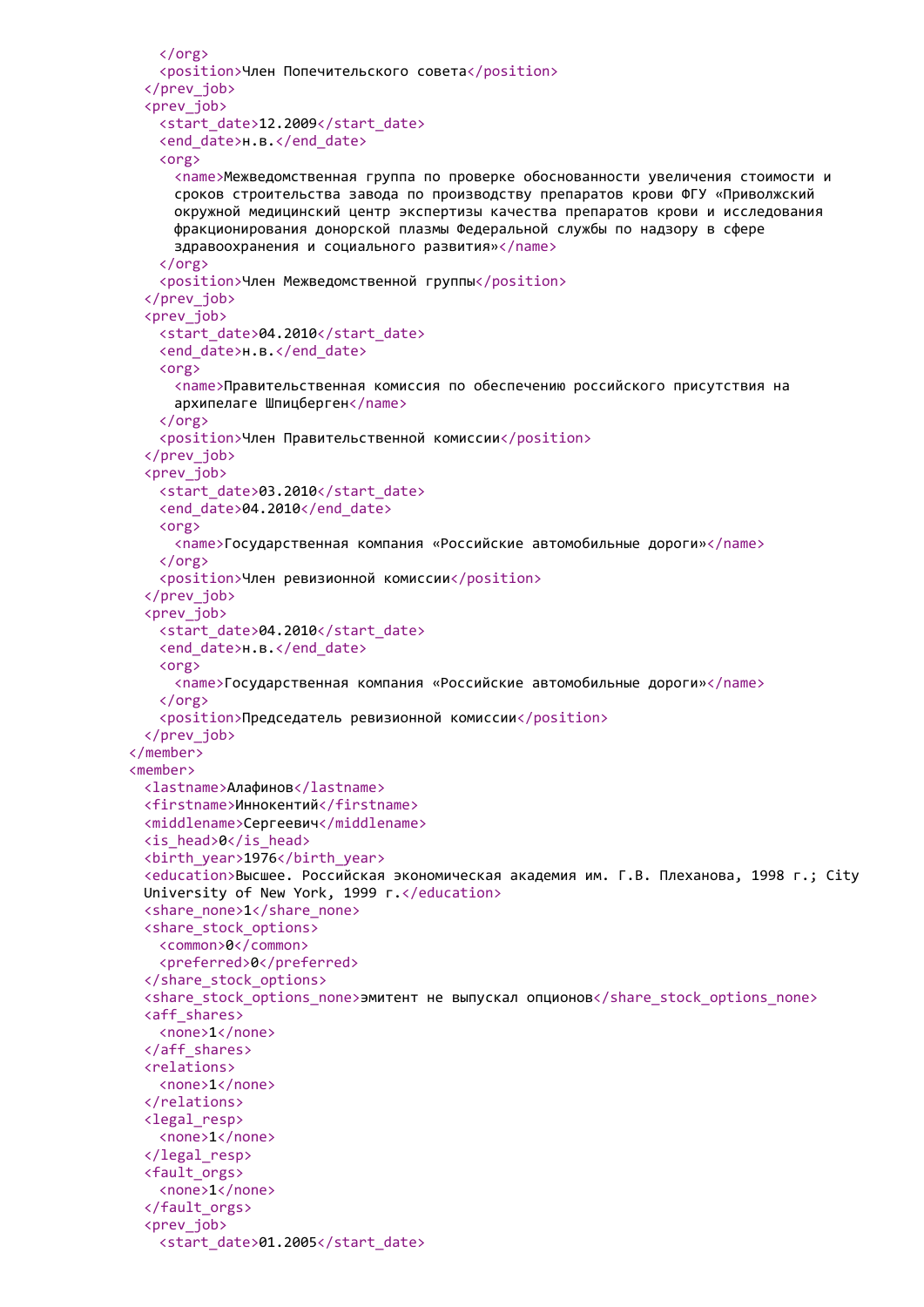```
<end_date>11.2007</end_date>
   <org>
     <name>Министерство финансов Российской Федерации</name>
   </org>
   <position>Начальник отдела бюджетной политики в области транспорта, дорожного
   хозяйства и связи Департамента бюджетной политики в отраслях экономики</position>
 </prev_job>
 <prev_job>
   <start_date>12.2007</start_date>
   <end_date>04.2009</end_date>
   <org>
     <name>Министерство финансов Российской Федерации</name>
   </org>
   <position>Заместитель директора Департамента бюджетной политики в отраслях
   экономики</position>
 </prev_job>
 <prev_job>
   <start_date>04.2009</start_date>
   <end date>н.в.</end date>
   <org>
     <name>Федеральное дорожное агентство</name>
   </org>
   <position>Заместитель руководителя</position>
 </prev_job>
 <prev_job>
   <start_date>03.2010</start_date>
   <end date>н.в.</end date>
   <org>
     <name>Государственная компания «Российские автомобильные дороги»</name>
   </org>
   <position>Член ревизионной комиссии</position>
 </prev_job>
</member>
<member>
 <lastname>Мандрон</lastname>
 <firstname>Ярослав</firstname>
 <middlename>Владимирович</middlename>
 <is_head>0</is_head>
 <birth_year>1983</birth_year>
 <education>Высшее. Государственный Университет Управления, 2005 Государственный
 Университет Управления, 2006</education>
 <share_none>1</share_none>
 <share_stock_options>
   <common>0</common>
   <preferred>0</preferred>
 </share_stock_options>
 <share stock options none>эмитент не выпускал опционов</share stock options none>
 <aff_shares>
   <none>1</none>
 </aff_shares>
 <relations>
   <none>1</none>
 </relations>
 <legal_resp>
   <none>1</none>
 </legal_resp>
 <fault_orgs>
   <none>1</none>
 </fault_orgs>
 <prev_iob>
   <start_date>01.2005</start_date>
   <end_date>08.2007</end_date>
   \langle org\rangle<name>Федеральное агентство по управлению федеральным имуществом</name>
   </org>
   <position>Специалист отдела транспорта и связи</position>
 </prev_job>
 <prev_job>
   <start_date>08.2007</start_date>
```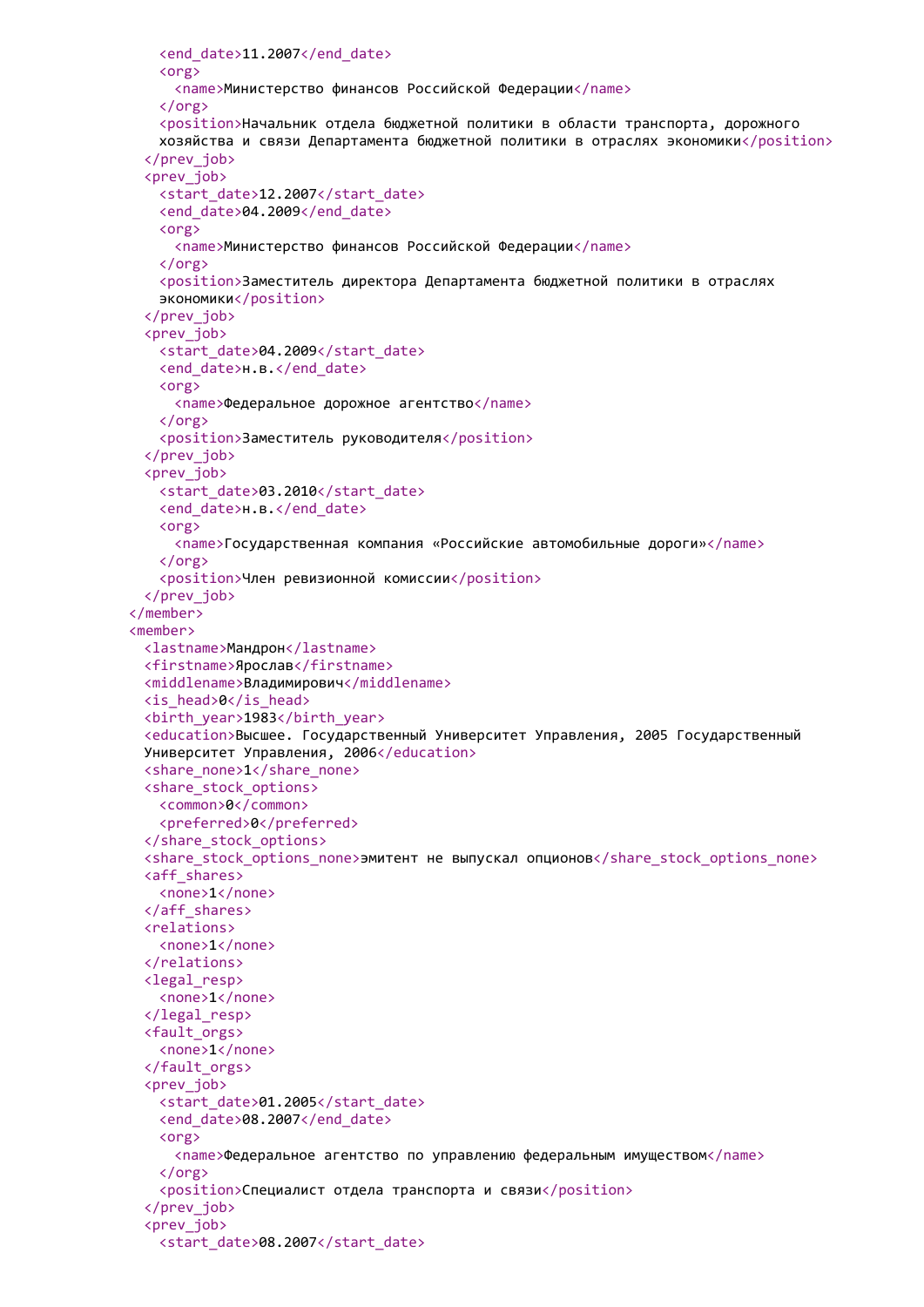```
<end_date>н.в.</end_date>
   <org>
     <name>Министерство экономического развития Российской Федерации</name>
   </org>
   <position>Советник, заместитель начальника отдела, начальник отдела реформирования
   транспорта и связи Департамента государственного регулирования тарифов,
   инфраструктурных реформ и энергоэффективности</position>
 </prev_job>
 <prev_job>
   <start_date>03.2010</start_date>
   <end_date>н.в.</end_date>
   <org>
     <name>Государственная компания «Российские автомобильные дороги»</name>
   </org>
   <position>Член ревизионной комиссии</position>
 </prev_job>
</member>
<member>
 <lastname>Галимов</lastname>
 <firstname>Николай</firstname>
 <middlename>Анасович</middlename>
 <is_head>0</is_head>
 <birth_year>1972</birth_year>
 <education>Высшее. Российская экономическая академия им. Г.В. Плеханова, 1994 г.;
 Академия труда и социальных отношений, 2000 г.</education>
 <share_none>1</share_none>
 <share_stock_options>
   <common>0</common>
   <preferred>0</preferred>
 </share_stock_options>
 <share stock options none>эмитент не выпускал опционов</share stock options none>
 <aff_shares>
   <none>1</none>
 </aff_shares>
 <relations>
   <none>1</none>
 </relations>
 <legal_resp>
   <none>1</none>
 </legal_resp>
 <fault_orgs>
   <none>1</none>
 </fault_orgs>
 <prev_job>
   <start_date>10.2004</start_date>
   <end date>02.2008</end date>
   <org>
     <name>Министерство транспорта Российской Федерации</name>
   \langle/org\rangle<position>Заместитель директора департамента экономики и финансов</position>
 </prev_job>
 <prev_iob>
   <start_date>02.2008</start_date>
   <end_date>06.2008</end_date>
   <org>
     <name>Министерство транспорта Российской Федерации</name>
   \zeta/org\zeta<position>И.о. директора департамента программ развития</position>
 </prev_job>
 <prev_iob>
   <start_date>06.2008</start_date>
   <end date>н.в.</end date>
   <org>
     <name>Министерство транспорта Российской Федерации</name>
   </org>
   <position>Заместитель директора департамента экономики и финансов</position>
 </prev_job>
 <prev_job>
   <start_date>03.2010</start_date>
```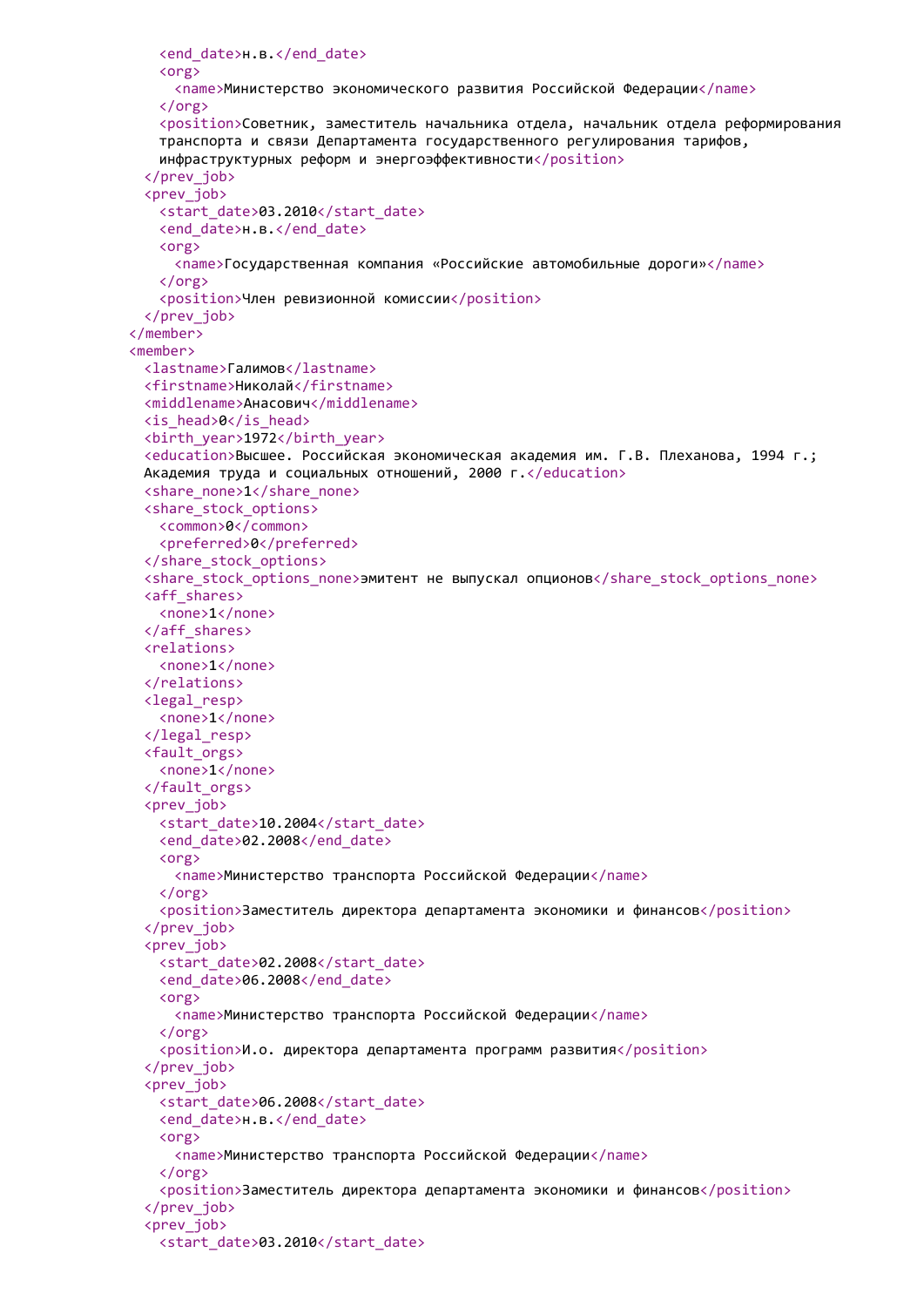```
<end_date>н.в.</end_date>
   <org>
     <name>Государственная компания «Российские автомобильные дороги»</name>
   </org>
   <position>Член ревизионной комиссии</position>
 </prev_job>
</member>
<member>
 <lastname>Филиппова</lastname>
 <firstname>Ольга</firstname>
 <middlename>Юрьевна</middlename>
 <is_head>0</is_head>
 <birth_year>1983</birth_year>
 <education>Высшее. Всероссийская государственная налоговая академия Министерства РФ по
 налогам и сборам, 2005 г.</education>
 <share_none>1</share_none>
 <share_stock_options>
   <common>0</common>
   <preferred>0</preferred>
 </share_stock_options>
 <share stock options none>эмитент не выпускал опционов</share stock options none>
 <aff_shares>
   <none>1</none>
 </aff_shares>
 <relations>
   <none>1</none>
 </relations>
 <legal_resp>
   <none>1</none>
 </legal_resp>
 <fault_orgs>
   <none>1</none>
 </fault_orgs>
 <prev_job>
   <start_date>08.2006</start_date>
   <end_date>08.2007</end_date>
   <org>
     <name>Федеральное агентство по управлению государственным имуществом</name>
   </org>
   <position>Специалист-эксперт отдела имущества организаций транспорта и связи
   Управления имущества организаций коммерческого сектора</position>
 </prev_job>
 <prev_job>
   <start_date>08.2007</start_date>
   <end date>09.2008</end date>
   <org>
     <name>Федеральное агентство по управлению государственным имуществом</name>
   \langle/org\rangle<position>Ведущий специалист-эксперт отдела имущества организаций транспорта и связи
   Управления имущества организаций коммерческого сектора</position>
 </prev_job>
 <prev_iob>
   <start_date>09.2008</start_date>
   <end date>н.в.</end date>
   <org>
     <name>Федеральное агентство по управлению государственным имуществом</name>
   \zeta/org\zeta<position>Консультант отдела наземного, водного транспорта и рыбного хозяйства
   Управления инфраструктурных отраслей и организаций военно-промышленного
   комплекса</position>
 </prev_job>
 <prev_iob>
   <start_date>03.2010</start_date>
   <end date>н.в.</end date>
   <org>
     <name>Государственная компания «Российские автомобильные дороги»</name>
   </org>
   <position>Член ревизионной комиссии</position>
 </prev_job>
```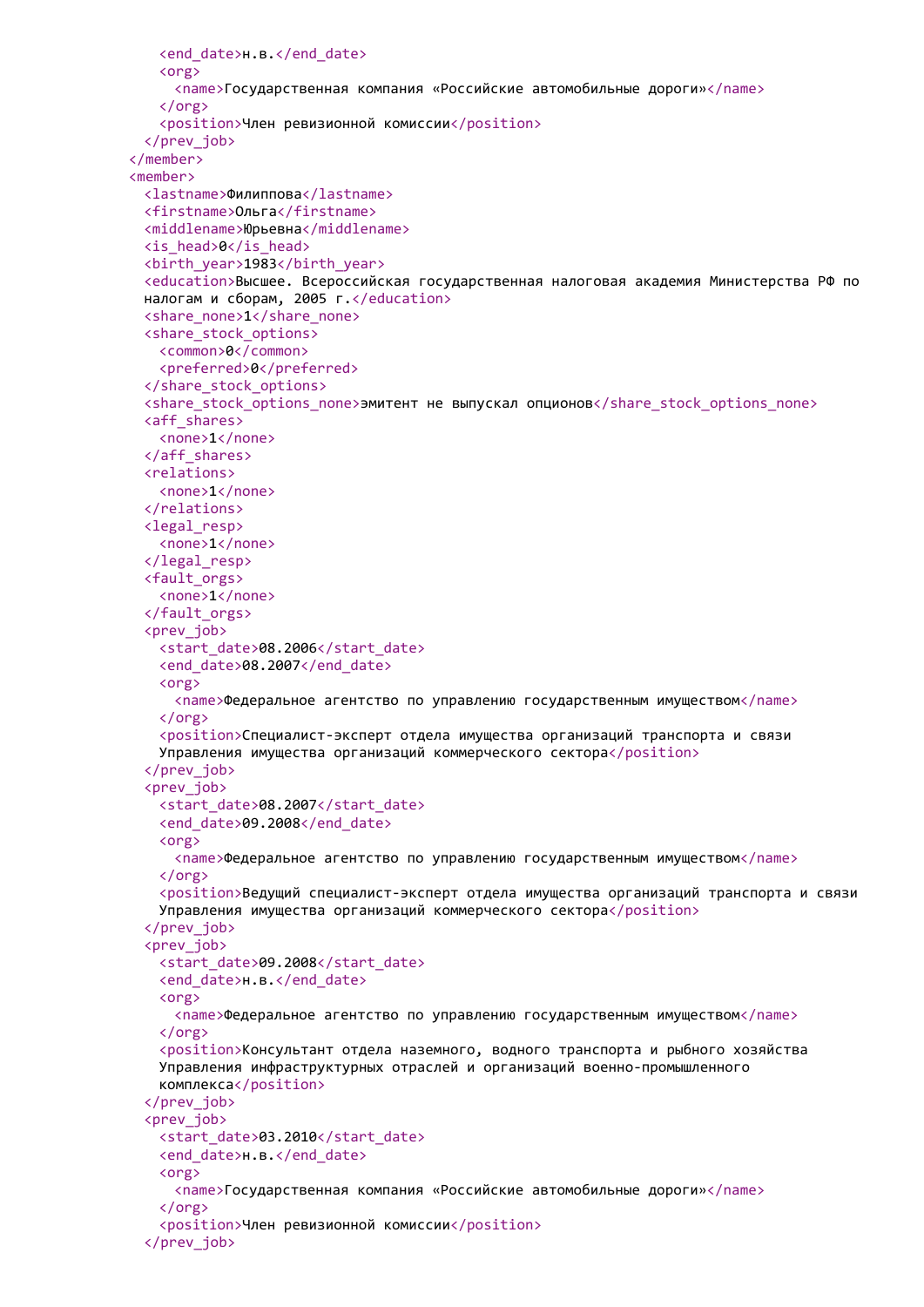```
</member>
 </members>
</controlling_unit>
<controlling_unit>
 <name>Управление внутреннего контроля и аудита</name>
 <members>
   <member>
     <lastname>Фомичева</lastname>
     <firstname>Ирина</firstname>
     <middlename>Владимировна</middlename>
     <is_head>0</is_head>
     <birth_year>1954</birth_year>
     <education>Высшее</education>
     <share_none>1</share_none>
     <share_stock_options>
       <common>0</common>
       <preferred>0</preferred>
     </share_stock_options>
     <share stock options none>эмитент не выпускал опционов</share stock options none>
     <aff_shares>
       <none>1</none>
     </aff_shares>
     <relations>
       <none>1</none>
     </relations>
     <legal_resp>
       <none>1</none>
     </legal_resp>
     <fault_orgs>
       <none>1</none>
     </fault_orgs>
     <prev_job>
       <start_date>05.2005</start_date>
       <end_date>06.2007</end_date>
       <org>
         <name>ООО "СУММА"</name>
       </org>
       <position>Заместитель генерального директора</position>
     </prev_job>
     <prev_job>
       <start_date>06.2007</start_date>
       <end_date>03.2008</end_date>
       <org>
         <name>ООО "Воздвиженка Групп"</name>
       </org>
       <position>Финансовый директор</position>
     </prev_job>
     <prev_job>
       <start_date>03.2008</start_date>
       <end_date>09.2010</end_date>
       <org>
         <name>ООО "Северо-западная концессионная компания"</name>
       </org>
       <position>Финансовый директор</position>
     </prev_job>
     <prev_iob>
       <start_date>09.2010</start_date>
       <end date>н.в.</end date>
       <org>
         <name>Государственная компания "Российские автомобильные дороги"</name>
       </org>
       <position>Начальник отдела внутреннего контроля и аудита</position>
     </prev_job>
   </member>
   <member>
     <lastname>Иевлева</lastname>
     <firstname>Ирина</firstname>
     <middlename>Владимировна</middlename>
     <is_head>0</is_head>
```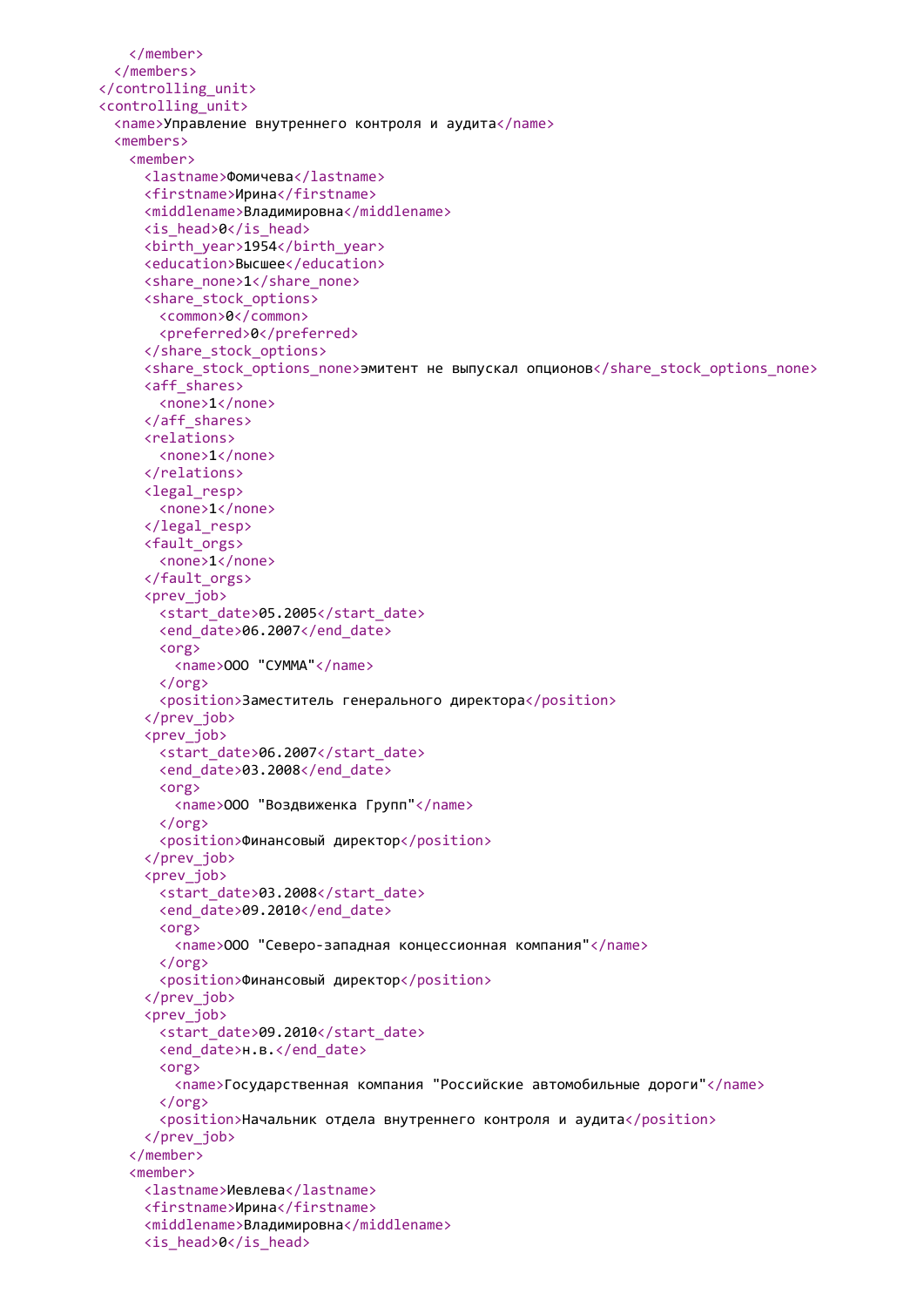```
<birth_year>1950</birth_year>
 <education>Высшее</education>
 <share_none>1</share_none>
 <share_stock_options>
   <common>0</common>
   <preferred>0</preferred>
 </share_stock_options>
 <share stock options none>эмитент не выпускал опционов</share stock options none>
 <aff_shares>
   <none>1</none>
 </aff_shares>
 <relations>
   <none>1</none>
 </relations>
 <legal_resp>
   <none>1</none>
 </legal_resp>
 <fault_orgs>
   <none>1</none>
 </fault_orgs>
 <prev_job>
   <start_date>11.2004</start_date>
   <end date>03.2011</end date>
   <org>
     <name>ХК "Сумма Капитал"</name>
   </org>
   <position>Заместитель директора департамента внутреннего аудита</position>
 </prev_job>
 <prev_job>
   <start_date>03.2011</start_date>
   <end date>н.в.</end date>
   <org>
     <name>Государственная компания "Российские автомобильные дороги"</name>
   </org>
   <position>Главный специалист отдела внутреннего контроля и аудита</position>
 </prev_job>
</member>
<member>
 <lastname>Козлитина</lastname>
 <firstname>Марина</firstname>
 <middlename>Александровна</middlename>
 <is_head>0</is_head>
 <birth_year>1957</birth_year>
 <education>Высшее</education>
 <share_none>1</share_none>
 <share_stock_options>
   <common>0</common>
   <preferred>0</preferred>
 </share_stock_options>
 <share_stock_options_none>эмитент не выпускал опционов</share_stock_options_none>
 <aff_shares>
   <none>1</none>
 </aff_shares>
 <relations>
   <none>1</none>
 </relations>
 <legal_resp>
   <none>1</none>
 </legal_resp>
 <fault_orgs>
   <none>1</none>
 </fault_orgs>
 <prev_iob>
   <start_date>01.2008</start_date>
   <end_date>11.2009</end_date>
   <org>
     <name>ОАО Завод "Красная Пресня"</name>
   </org>
   <position>Главный бухгалтер</position>
```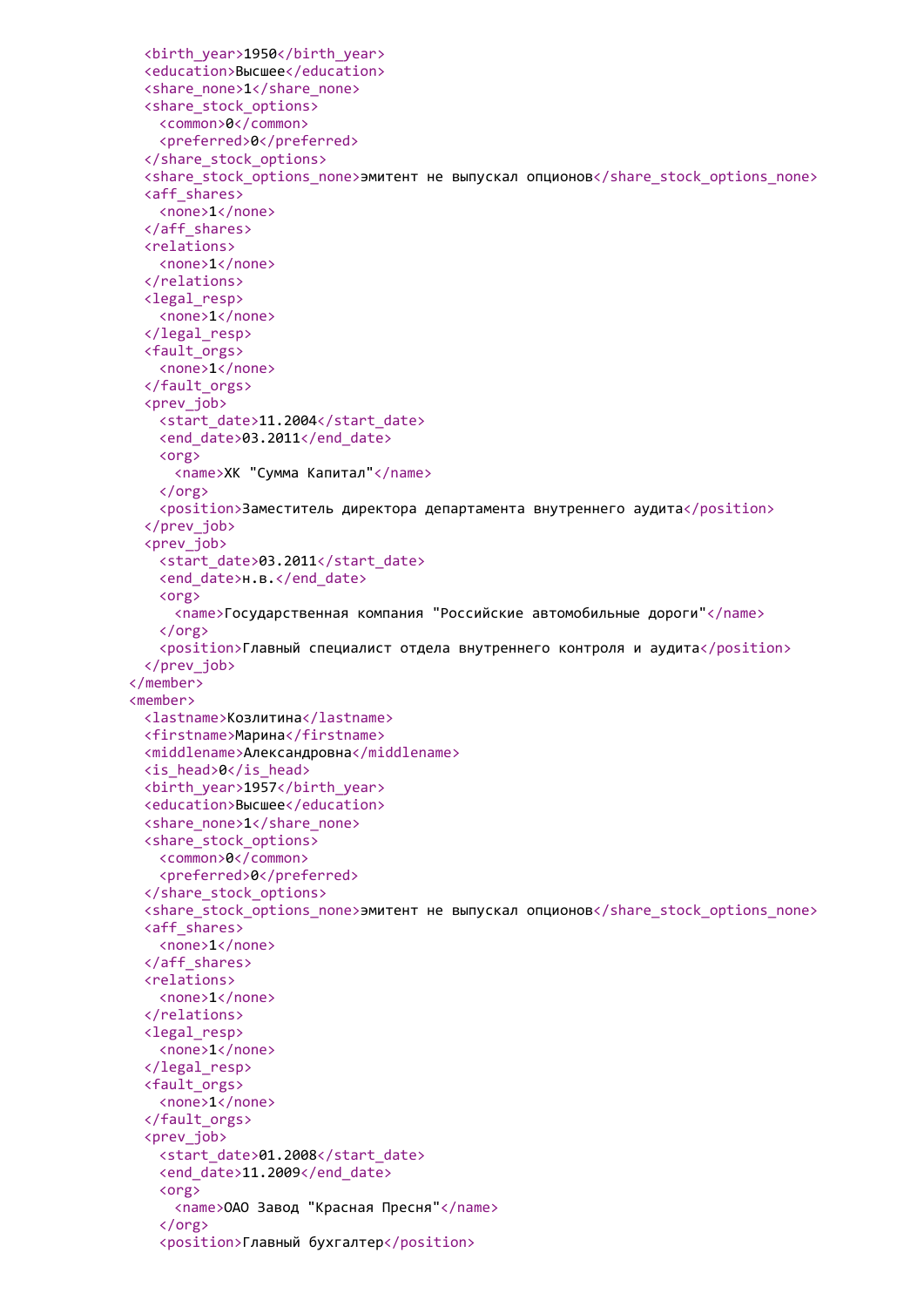```
</prev_job>
 <prev_job>
   <start_date>11.2009</start_date>
   <end_date>03.2010</end_date>
   <org>
     <name>Государственная компания "Российские автомобильные дороги"</name>
   </org>
   <position>Начальник отдела - главный бухгалтер отдела бухгалтерского учета</position>
 </prev_job>
 <prev_job>
   <start_date>03.2010</start_date>
   <end_date>08.2011</end_date>
   <org>
     <name>Государственная компания "Российские автомобильные дороги"</name>
   </org>
   <position>Главный бухгалтер бухгалтерии</position>
 </prev_job>
 <prev_job>
   <start_date>08.2011</start_date>
   <end date>н.в.</end date>
   <org>
     <name>Государственная компания "Российские автомобильные дороги"</name>
   </org>
   <position>Главный специалист отдела внутреннего контроля и аудита</position>
 </prev_job>
</member>
<member>
 <lastname>Седова</lastname>
 <firstname>Марина</firstname>
 <middlename>Валентиновна</middlename>
 <is_head>0</is_head>
 <birth_year>1962</birth_year>
 <education>Высшее</education>
 <share_none>1</share_none>
 <share_stock_options>
   <common>0</common>
   <preferred>0</preferred>
 </share_stock_options>
 <share stock options none>эмитент не выпускал опционов</share stock options none>
 <aff_shares>
   <none>1</none>
 </aff_shares>
 <relations>
   <none>1</none>
 </relations>
 <legal_resp>
   <none>1</none>
 </legal_resp>
 <fault_orgs>
   <none>1</none>
 </fault_orgs>
 <prev_iob>
   <start_date>02.2002</start_date>
   <end date>08.2010</end date>
   <org>
     <name>Контрольное Управление Президента Российской Федерации Администрации
     Российской Федерации</name>
   </org>
   <position>главный советник</position>
 </prev_job>
 <prev_iob>
   <start_date>08.2010</start_date>
   <end_date>04.2012</end_date>
   <org>
     <name>Государственная компания "Российские автомобильные дороги"</name>
   </org>
   <position>заместитель директора департамента экономики и финансов</position>
 </prev_job>
 <prev_job>
```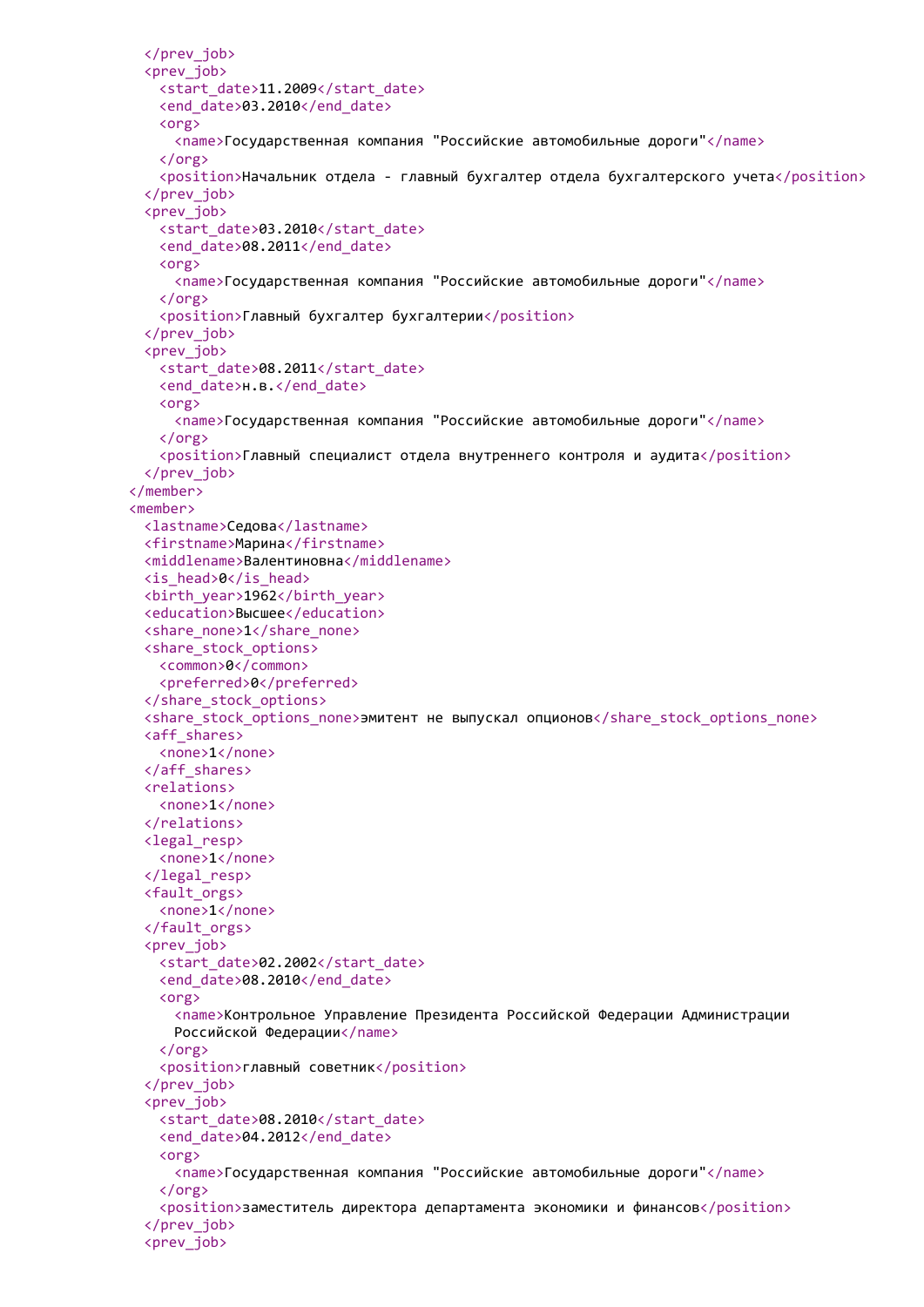```
<start_date>04.2012</start_date>
         <end_date>н.в.</end_date>
         <org>
           <name>Государственная компания "Российские автомобильные дороги"</name>
         </org>
         <position>заместитель начальника управления внутреннего контроля и аудита</position>
       </prev_job>
     </member>
   </members>
  </controlling_unit>
</controlling_units>
<controlling_unit_wages>
  <scale>1000</scale>
  <controlling_unit>
   <name>Ревизионная комиссия</name>
   <gb_wages>
     <scale>1000</scale>
     <wages>
       <value_q>0</value_q>
     </wages>
     <salary>
       <value_q>0</value_q>
     </salary>
     <bonus>
       <value_q>0</value_q>
     </bonus>
     <commission>
       <value_q>0</value_q>
     </commission>
     <benefits>
       <value_q>0</value_q>
     </benefits>
     <compensations>
       <value_q>0</value_q>
     </compensations>
     <other>
       <value_q>0</value_q>
     </other>
     <total>
       <value_q>0</value_q>
     </total>
     <cur_agr>Такие соглашения отсутствуют</cur_agr>
   </gb_wages>
  </controlling_unit>
  <controlling_unit>
   <name>Управление внутреннего контроля и аудита</name>
   <gb_wages>
     <scale>1000</scale>
     <wages>
       <value_q>0</value_q>
     </wages>
     <salary>
       <value_q>4616</value_q>
     </salary>
     <bonus>
       <value_q>1764</value_q>
     </bonus>
     <commission>
       <value_q>0</value_q>
     </commission>
     <benefits>
       <value_q>0</value_q>
     </benefits>
     <compensations>
       <value_q>0</value_q>
     </compensations>
     <other>
       <value_q>0</value_q>
```
</other>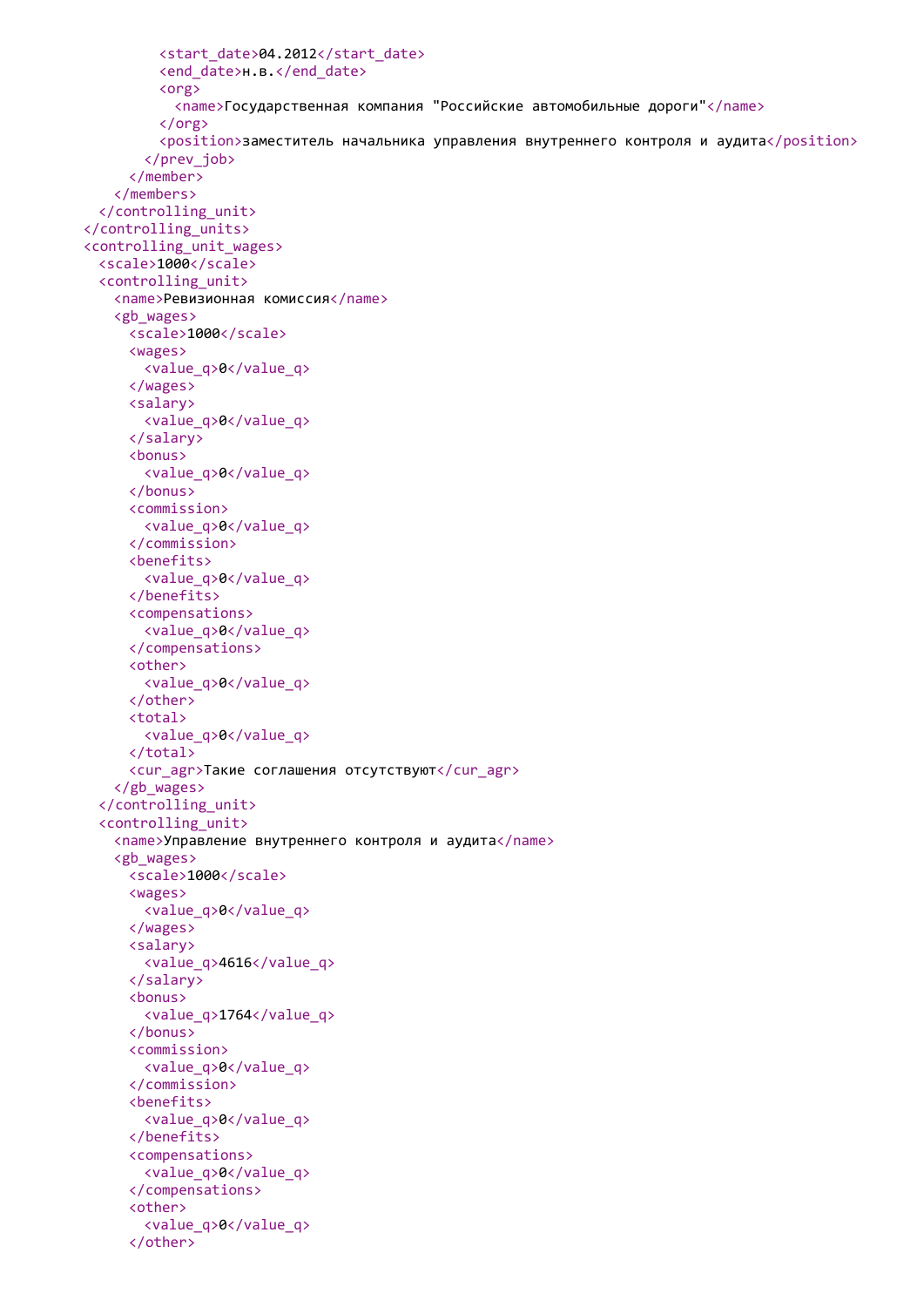```
<total>
       <value_q>6380</value_q>
     </total>
     <cur_agr>Указанные соглашения отсутствуют</cur_agr>
    </gb_wages>
 </controlling_unit>
</controlling_unit_wages>
<employees>
 <scale>1000</scale>
</employees>
<once_holder>0</once_holder>
<non_priv>0</non_priv>
<owners>
 <none>1</none>
</owners>
<gov_share>
 <federal>
   <none>1</none>
 </federal>
 <regional>
   <none>1</none>
  </regional>
  <golden_share>
   <none>1</none>
  </golden_share>
</gov_share>
<deals>
 <none>1</none>
 <scale>1000</scale>
</deals>
<accr>
  <y1>
   <scale_base_1>1000</scale_base_1>
 \langle/y1>
  <q>
   <scale_base_1>1000</scale_base_1>
  \langle/q>
</accr>
<type_okfs>12</type_okfs>
<type_okopf>89</type_okopf>
<a_acnt_report>
 <scale>1000</scale>
 <version>3</version>
  <has_equity>1</has_equity>
  <equity_04>
   <aux>
     <net_assets>
       <title>Чистые активы</title>
       <code>3600</code>
     </net_assets>
   </aux>
   <aux_insure>
     <net_assets>
       <title>Чистые активы</title>
       <code>6000</code>
     </net_assets>
   </aux_insure>
  </equity_04>
  <has_cash>1</has_cash>
  <has_app>1</has_app>
  <app_04>
   <has anoter form>1</has anoter form>
   \langleapp1\rangle<net_assets>
       <title>Нематериальные активы - всего</title>
       <code>5100</code>
       <period>за отчетный год</period>
     </net_assets>
     <net_assets_2>
```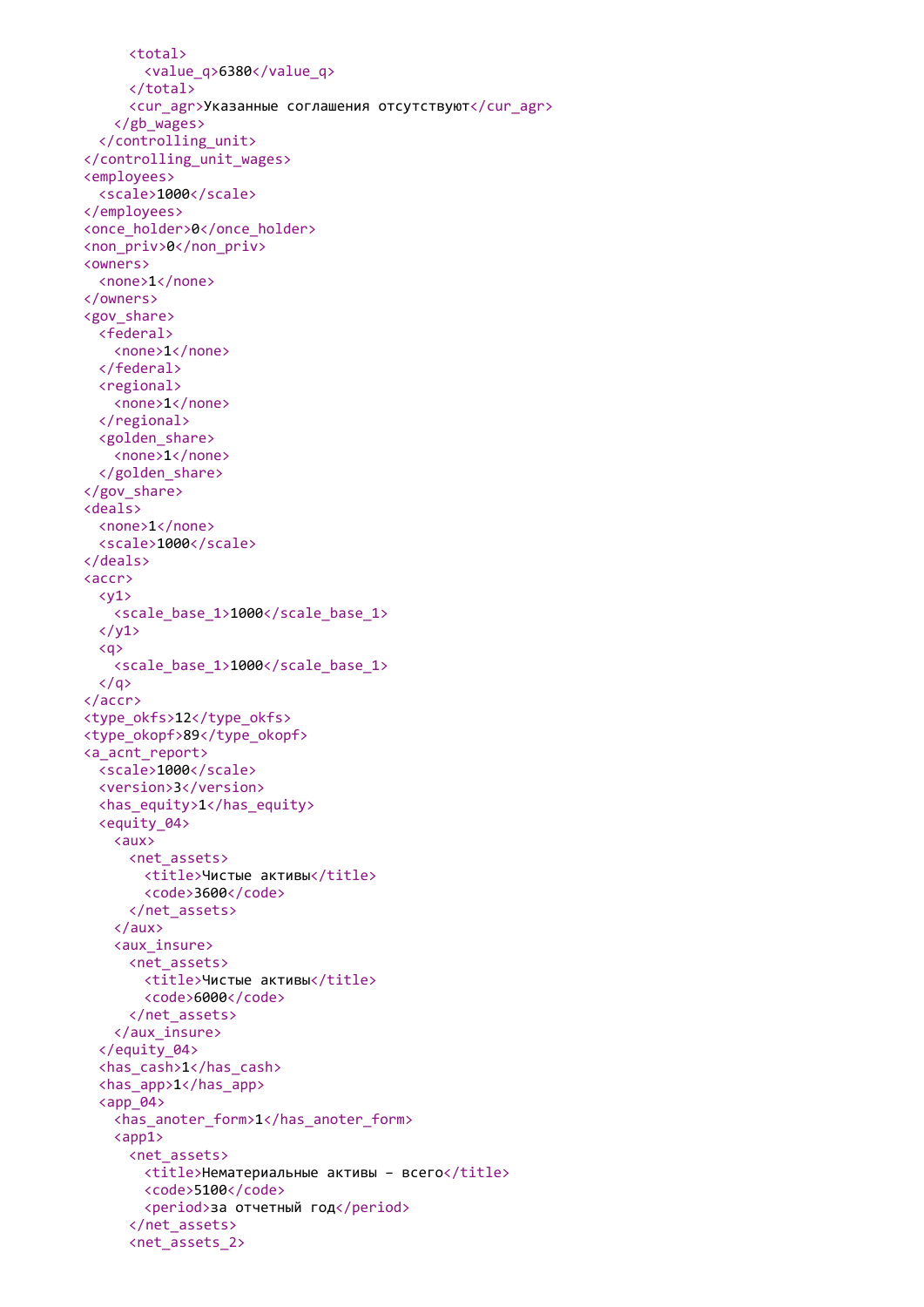```
<code>5110</code>
   <period>за предыдущий год</period>
 </net_assets_2>
 <net_assets_3>
   <title>в том числе:</title>
 </net_assets_3>
 <net_assets_4>
   <title>(вид нематериальных активов)</title>
   <period>за отчетный год</period>
 </net_assets_4>
 <net_assets_5>
   <period>за предыдущий год</period>
 </net_assets_5>
 <net_assets_6>
   <title>(вид нематериальных активов)</title>
   <period>за отчетный год</period>
 </net_assets_6>
 <net_assets_7>
   <period>за предыдущий год</period>
 </net_assets_7>
</app1>
\langle app1 \rangle<net assets>
   <title>Нематериальные активы - всего</title>
   <code>5100</code>
   <period>за отчетный год</period>
 </net_assets>
 <net_assets_2>
   <code>5110</code>
   <period>за предыдущий год</period>
 </net_assets_2>
 <net_assets_3>
   <title>в том числе:</title>
 </net_assets_3>
 <net_assets_4>
   <title>(вид нематериальных активов)</title>
   <period>за отчетный год</period>
 </net_assets_4>
 <net_assets_5>
   <period>за предыдущий год</period>
 </net_assets_5>
 <net_assets_6>
   <title>(вид нематериальных активов)</title>
   <period>за отчетный год</period>
 </net_assets_6>
 <net_assets_7>
   <period>за предыдущий год</period>
 </net_assets_7>
\langle app1 2>
\langleapp13\rangle<net_assets>
   <title>Нематериальные активы – всего</title>
   <code>5100</code>
   <period>за отчетный год</period>
 </net_assets>
 <net_assets_2>
   <code>5110</code>
   <period>за предыдущий год</period>
 </net_assets_2>
 <net_assets_3>
   <title>в том числе:</title>
 </net_assets_3>
 <net_assets_4>
   <title>(вид нематериальных активов)</title>
   <period>за отчетный год</period>
 </net_assets_4>
 <net_assets_5>
   <period>за предыдущий год</period>
 </net_assets_5>
```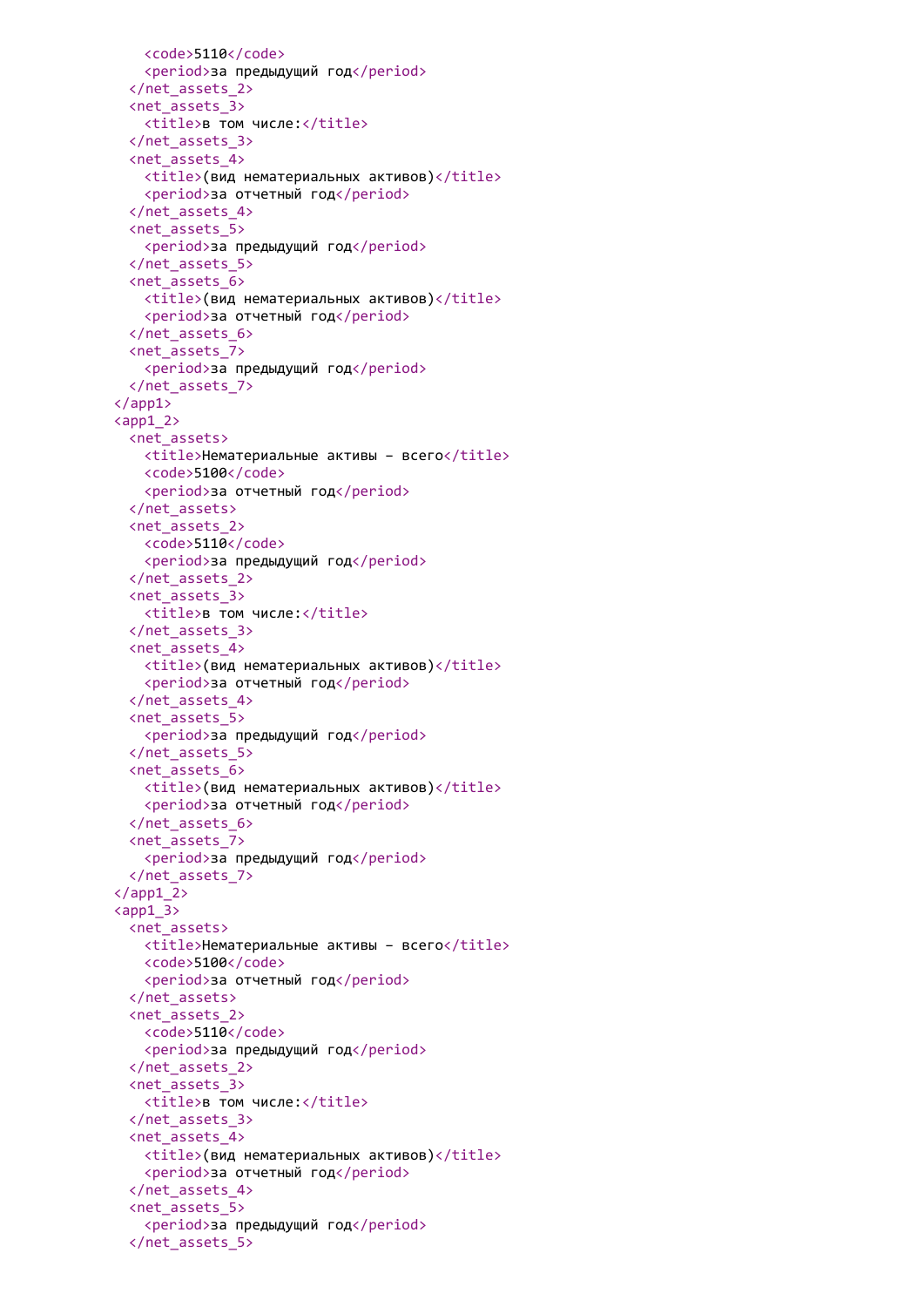```
<net_assets_6>
   <title>(вид нематериальных активов)</title>
   <period>за отчетный год</period>
 </net_assets_6>
 <net_assets_7>
   <period>за предыдущий год</period>
 </net_assets_7>
\langle app1_3>
<app3>
 <net_assets>
   <title>Bcero</title>
   <code>5120</code>
 </net_assets>
 <net_assets_3>
   <title>в том числе:</title>
 </net_assets_3>
 <net_assets_4>
   <title>(вид нематериальных активов)</title>
 </net_assets_4>
 <net_assets_5>
   <title>(вид нематериальных активов)</title>
 </net_assets_5>
</app3>
<app4>
 <net_assets>
   <title>Всего</title>
   <code>5130</code>
 </net_assets>
 <net_assets_3>
   <title>в том числе:</title>
 </net_assets_3>
 <net_assets_4>
   <title>(вид нематериальных активов)</title>
 </net_assets_4>
 <net_assets_5>
   <title>(вид нематериальных активов)</title>
 </net_assets_5>
</app4>
<app5>
 <net_assets>
   <title>НИОКР - всего</title>
   <code>5140</code>
   <period>за отчетный год</period>
 </net_assets>
 <net_assets_2>
   <code>5150</code>
   <period>за предыдущий год</period>
 </net_assets_2>
 <net_assets_3>
   <title>в том числе:</title>
 </net_assets_3>
 <net_assets_4>
   <title>(вид нематериальных активов)</title>
   <period>за отчетный год</period>
 </net_assets_4>
 <net_assets_5>
   <period>за предыдущий год</period>
 </net_assets_5>
 <net_assets_6>
   <title>(вид нематериальных активов)</title>
   <period>за отчетный год</period>
 </net_assets_6>
 <net_assets_7>
   <period>за предыдущий год</period>
 </net_assets_7>
</app5>
<app6>
 <net_assets>
   <title>НИОКР - всего</title>
```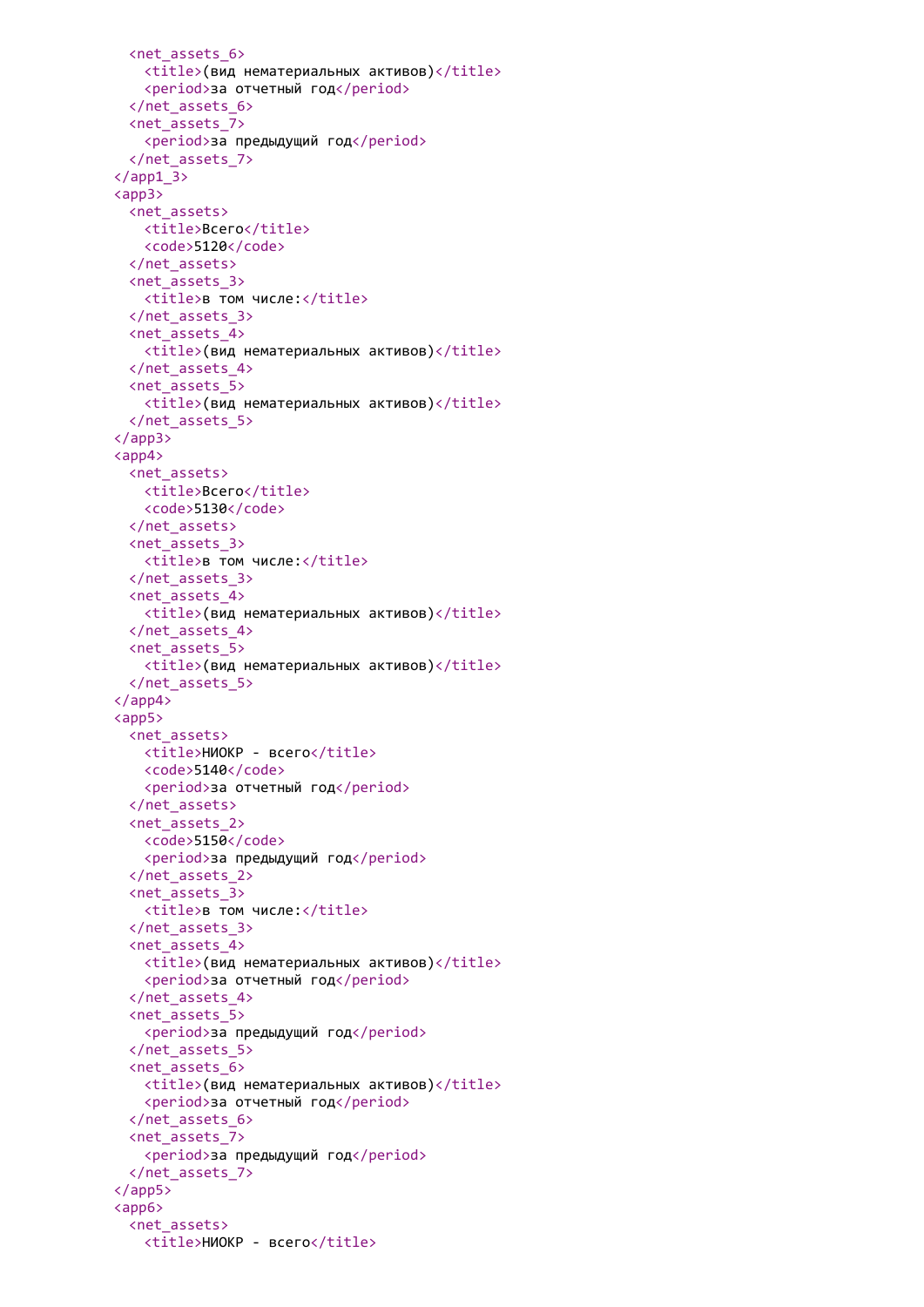```
<code>5140</code>
   <period>за отчетный год</period>
 </net_assets>
 <net_assets_2>
   <code>5150</code>
   <period>за предыдущий год</period>
 </net_assets_2>
 <net_assets_3>
   <title>в том числе:</title>
 </net_assets_3>
 <net_assets_4>
   <title>(объект, группа объектов)</title>
   <period>за отчетный год</period>
 </net_assets_4>
 <net_assets_5>
   <period>за предыдущий год</period>
 </net_assets_5>
</app6>
<app7>
 <net_assets>
   <title>Затраты по незаконченным исследованиям и разработкам – всего</title>
   <code>5160</code>
   <period>за отчетный год</period>
 </net_assets>
 <net_assets_2>
   <code>5170</code>
   <period>за предыдущий год</period>
 </net_assets_2>
 <net_assets_3>
   <title>в том числе:</title>
 </net_assets_3>
 <net_assets_4>
   <title>(объект, группа объектов)</title>
   <period>за отчетный год</period>
 </net_assets_4>
 <net_assets_5>
   <period>за предыдущий год</period>
 </net_assets_5>
 <net_assets_9>
   <title>Незаконченные операции по приобретению нематериальных активов – всего</title>
   <code>5180</code>
   <period>за предыдущий год</period>
 </net_assets_9>
 <net_assets_10>
   <code>5190</code>
   <period>за отчетный год</period>
 </net_assets_10>
 <net_assets_11>
   <title>в том числе:</title>
 </net_assets_11>
 <net_assets_12>
   <title>(объект, группа объектов)</title>
   <period>за предыдущий год</period>
 </net_assets_12>
 <net_assets_13>
   <period>за отчетный год</period>
 </net_assets_13>
 <net_assets_14>
   <title>(объект, группа объектов)</title>
   <period>за предыдущий год</period>
 </net_assets_14>
 <net_assets_15>
   <period>за отчетный год</period>
 </net_assets_15>
</app7>
<app8>
 <net assets>
   <title>Затраты по незаконченным исследованиям и разработкам – всего</title>
   <code>5160</code>
```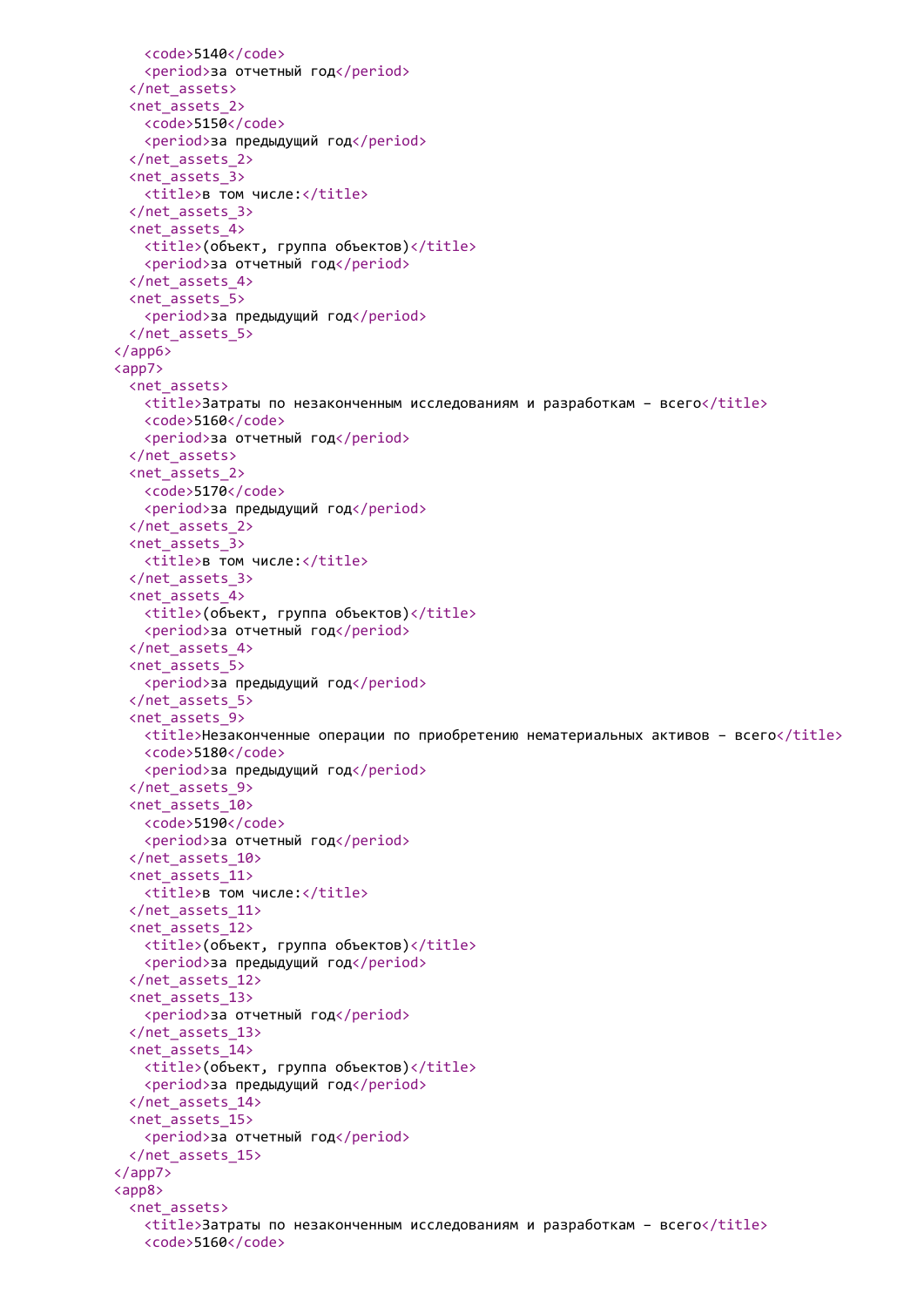```
<period>за отчетный год</period>
 </net_assets>
 <net_assets_2>
   <code>5170</code>
   <period>за предыдущий год</period>
 </net_assets_2>
 <net_assets_3>
   <title>в том числе:</title>
 </net_assets_3>
 <net_assets_4>
   <title>(объект, группа объектов)</title>
   <period>за отчетный год</period>
 </net_assets_4>
 <net_assets_5>
   <period>за предыдущий год</period>
 </net_assets_5>
 <net_assets_9>
   <title>Незаконченные операции по приобретению нематериальных активов – всего</title>
   <code>5180</code>
   <period>за предыдущий год</period>
 </net_assets_9>
 <net_assets_10>
   <code>5190</code>
   <period>за отчетный год</period>
 </net_assets_10>
 <net_assets_11>
   <title>в том числе:</title>
 </net_assets_11>
 <net_assets_12>
   <title>(объект, группа объектов)</title>
   <period>за предыдущий год</period>
 </net_assets_12>
 <net_assets_13>
   <period>за отчетный год</period>
 </net_assets_13>
 <net_assets_14>
   <title>(объект, группа объектов)</title>
   <period>за предыдущий год</period>
 </net_assets_14>
 <net_assets_15>
   <period>за отчетный год</period>
 </net_assets_15>
</app8>
<app9>
 <net_assets>
   <title>Основные средства (без учета доходных вложений в материальные ценности) -
   всего</title>
   <code>5200</code>
   <period>за отчетный год</period>
 </net_assets>
 <net_assets_2>
   <code>5210</code>
   <period>за предыдущий год</period>
 </net_assets_2>
 <net_assets_3>
   <title>в том числе:</title>
 </net_assets_3>
 <net_assets_4>
   <title>(группа основных средств)</title>
   <period>за отчетный год</period>
 </net_assets_4>
 <net_assets_5>
   <period>за предыдущий год</period>
 </net_assets_5>
 <net_assets_6>
   <title>(группа основных средств)</title>
   <period>за отчетный год</period>
 </net_assets_6>
 <net_assets_7>
```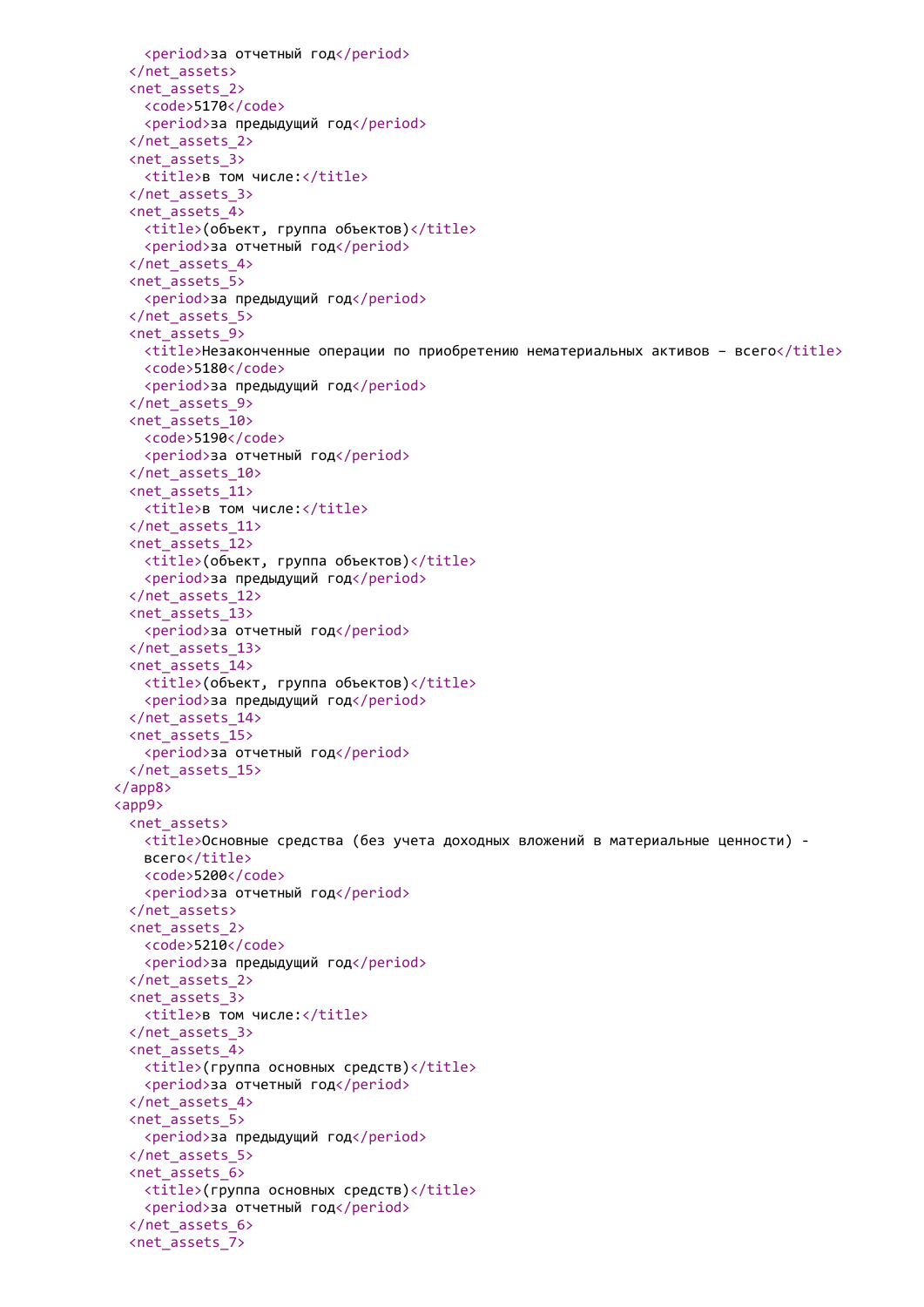```
<period>за предыдущий год</period>
 </net_assets_7>
 <net_assets_9>
   <title>Учтено в составе доходных вложений в материальные ценности - всего</title>
   <code>5220</code>
   <period>за предыдущий год</period>
 </net_assets_9>
 <net_assets_10>
   <code>5230</code>
   <period>за отчетный год</period>
 </net_assets_10>
 <net_assets_11>
   <title>в том числе:</title>
 </net_assets_11>
 <net_assets_12>
   <title>(группа объектов)</title>
   <period>за предыдущий год</period>
 </net_assets_12>
 <net_assets_13>
   <period>за отчетный год</period>
 </net_assets_13>
 <net_assets_14>
   <title>(группа объектов)</title>
   <period>за предыдущий год</period>
 </net_assets_14>
 <net_assets_15>
   <period>за отчетный год</period>
 </net_assets_15>
</app9>
<app10>
 <net_assets>
   <title>Основные средства (без учета доходных вложений в материальные ценности) -
   всего</title>
   <code>5200</code>
   <period>за отчетный год</period>
 </net_assets>
 <net_assets_2>
   <code>5210</code>
   <period>за предыдущий год</period>
 </net_assets_2>
 <net_assets_3>
   <title>в том числе:</title>
 </net_assets_3>
 <net_assets_4>
   <title>(группа основных средств)</title>
   <period>за отчетный год</period>
 </net_assets_4>
 <net_assets_5>
   <period>за предыдущий год</period>
 </net_assets_5>
 <net_assets_6>
   <title>(группа основных средств)</title>
   <period>за отчетный год</period>
 </net_assets_6>
 <net_assets_7>
   <period>за предыдущий год</period>
 </net_assets_7>
 <net_assets_9>
   \timestitle>Учтено в составе доходных вложений в материальные ценности - всего\times/title>
   <code>5220</code>
   <period>за предыдущий год</period>
 </net_assets_9>
 <net_assets_10>
   <code>5230</code>
   <period>за отчетный год</period>
 </net_assets_10>
 <net_assets_11>
   <title>в том числе:</title>
 </net_assets_11>
```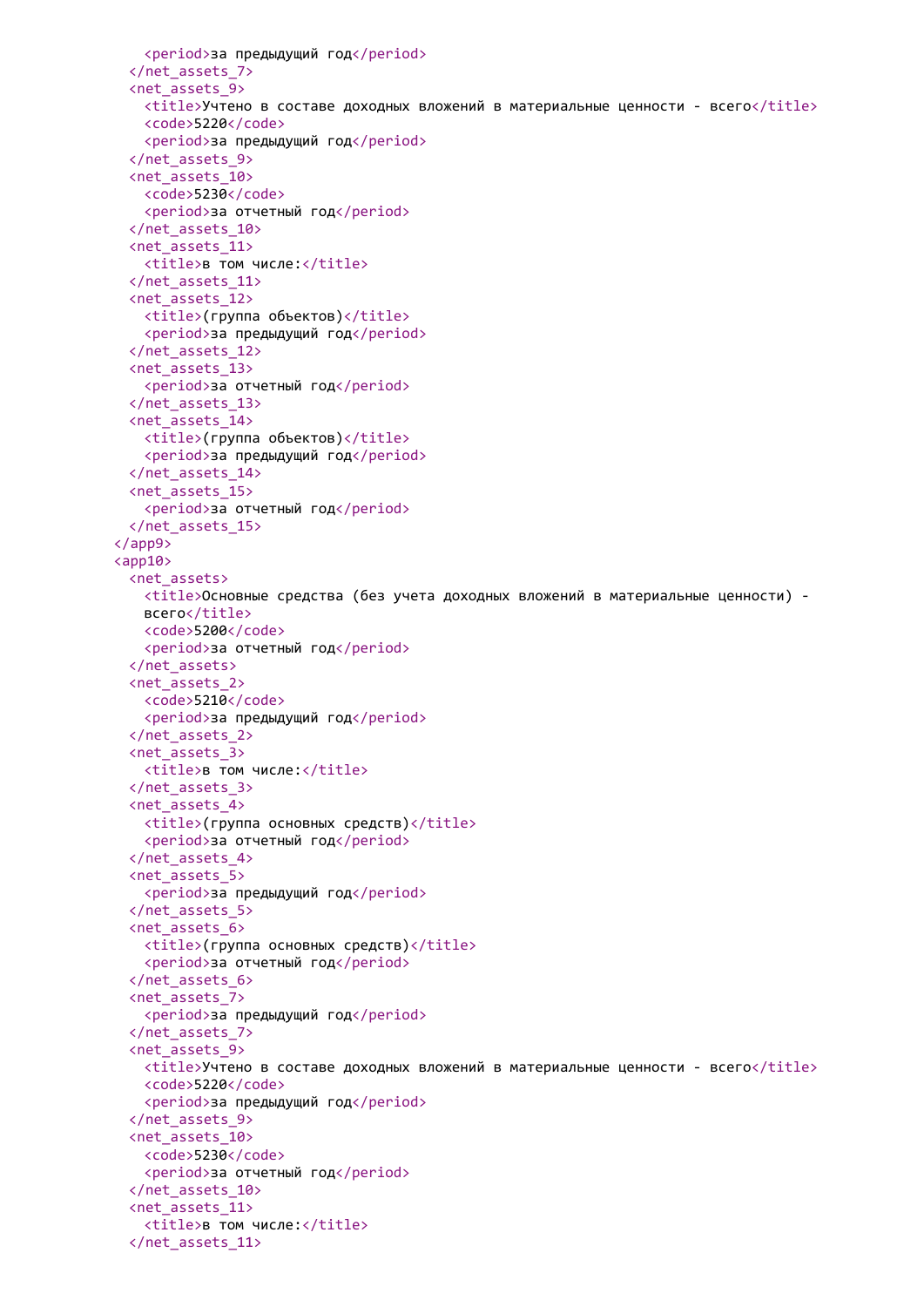```
<net_assets_12>
   <title>(группа объектов)</title>
   <period>за предыдущий год</period>
 </net_assets_12>
 <net_assets_13>
   <period>за отчетный год</period>
 </net_assets_13>
 <net_assets_14>
   <title>(группа объектов)</title>
   <period>за предыдущий год</period>
 </net_assets_14>
 <net_assets_15>
   <period>за отчетный год</period>
 </net_assets_15>
\langle app10>
\langleapp11>
 <net_assets>
   <title>Основные средства (без учета доходных вложений в материальные ценности) -
   всего</title>
   <code>5200</code>
   <period>за отчетный год</period>
 </net_assets>
 <net_assets_2>
   <code>5210</code>
   <period>за предыдущий год</period>
 </net_assets_2>
 <net_assets_3>
   <title>в том числе:</title>
 </net_assets_3>
 <net_assets_4>
   <title>(группа основных средств)</title>
   <period>за отчетный год</period>
 </net_assets_4>
 <net_assets_5>
   <period>за предыдущий год</period>
 </net_assets_5>
 <net_assets_6>
   <title>(группа основных средств)</title>
   <period>за отчетный год</period>
 </net_assets_6>
 <net_assets_7>
   <period>за предыдущий год</period>
 </net_assets_7>
 <net_assets_9>
   \timestitle>Учтено в составе доходных вложений в материальные ценности - всего\times/title>
   <code>5220</code>
   <period>за предыдущий год</period>
 </net_assets_9>
 <net_assets_10>
   <code>5230</code>
   <period>за отчетный год</period>
 </net_assets_10>
 <net_assets_11>
   <title>в том числе:</title>
 </net_assets_11>
 <net_assets_12>
   <title>(группа объектов)</title>
   <period>за предыдущий год</period>
 </net_assets_12>
 <net_assets_13>
   <period>за отчетный год</period>
 </net_assets_13>
 <net_assets_14>
   <title>(группа объектов)</title>
   <period>за предыдущий год</period>
 </net_assets_14>
 <net_assets_15>
   <period>за отчетный год</period>
 </net_assets_15>
```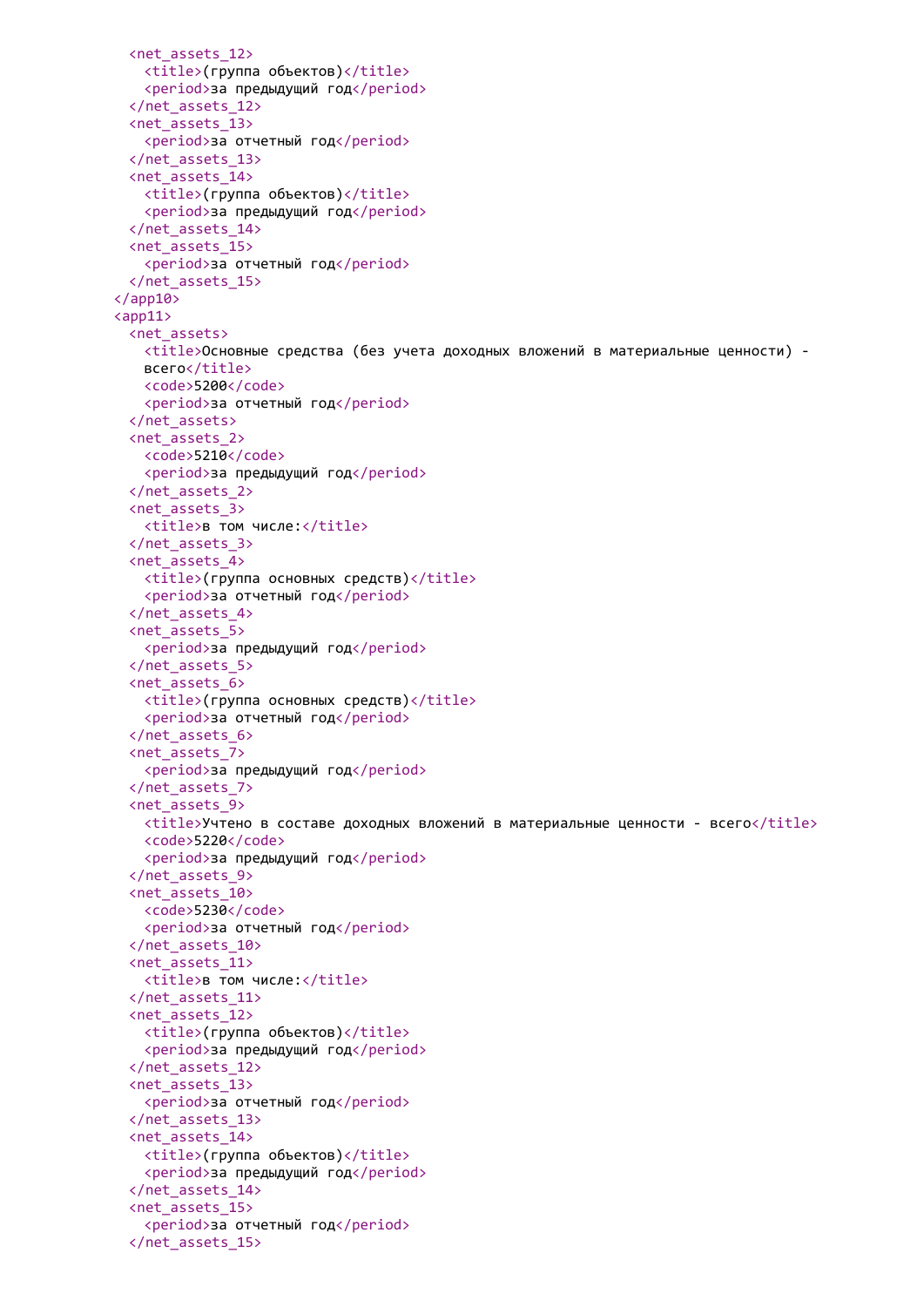```
\langle app11>
<app12>
 <net_assets>
   <title>Незавершенное строительство и незаконченные операции по приобретению,
   модернизации и т.п. основных средств - всего</title>
   <code>5240</code>
   <period>за отчетный год</period>
 </net_assets>
 <net_assets_2>
   <code>5250</code>
   <period>за предыдущий год</period>
 </net_assets_2>
 <net_assets_3>
   <title>в том числе:</title>
 </net_assets_3>
 <net_assets_4>
   <title>(группа объектов)</title>
   <period>за отчетный год</period>
 </net_assets_4>
 <net_assets_5>
   <period>за предыдущий год</period>
 </net_assets_5>
</app12>
<app13>
 <net_assets>
   <title>Незавершенное строительство и незаконченные операции по приобретению,
   модернизации и т.п. основных средств - всего</title>
   <code>5240</code>
   <period>за отчетный год</period>
 </net_assets>
 <net_assets_2>
   <code>5250</code>
   <period>за предыдущий год</period>
 </net_assets_2>
 <net_assets_3>
   <title>в том числе:</title>
 </net_assets_3>
 <net_assets_4>
   <title>(группа объектов)</title>
   <period>за отчетный год</period>
 </net_assets_4>
 <net_assets_5>
   <period>за предыдущий год</period>
 </net_assets_5>
 <net_assets_6>
   <title>(группа объектов)</title>
   <period>за отчетный год</period>
 </net_assets_6>
 <net_assets_7>
   <period>за предыдущий год</period>
 </net_assets_7>
</app13>
<app14>
 <net_assets>
   <title>Увеличение стоимости объектов основных средств в результате достройки,
   дооборудования, реконструкции – всего</title>
   <code>5260</code>
 </net_assets>
 <net_assets_3>
   <title>в том числе:</title>
 </net_assets_3>
 <net_assets_4>
   <title>(объект основных средств)</title>
 </net_assets_4>
 <net_assets_5>
   <title>(объект основных средств)</title>
 </net_assets_5>
 <net_assets_7>
```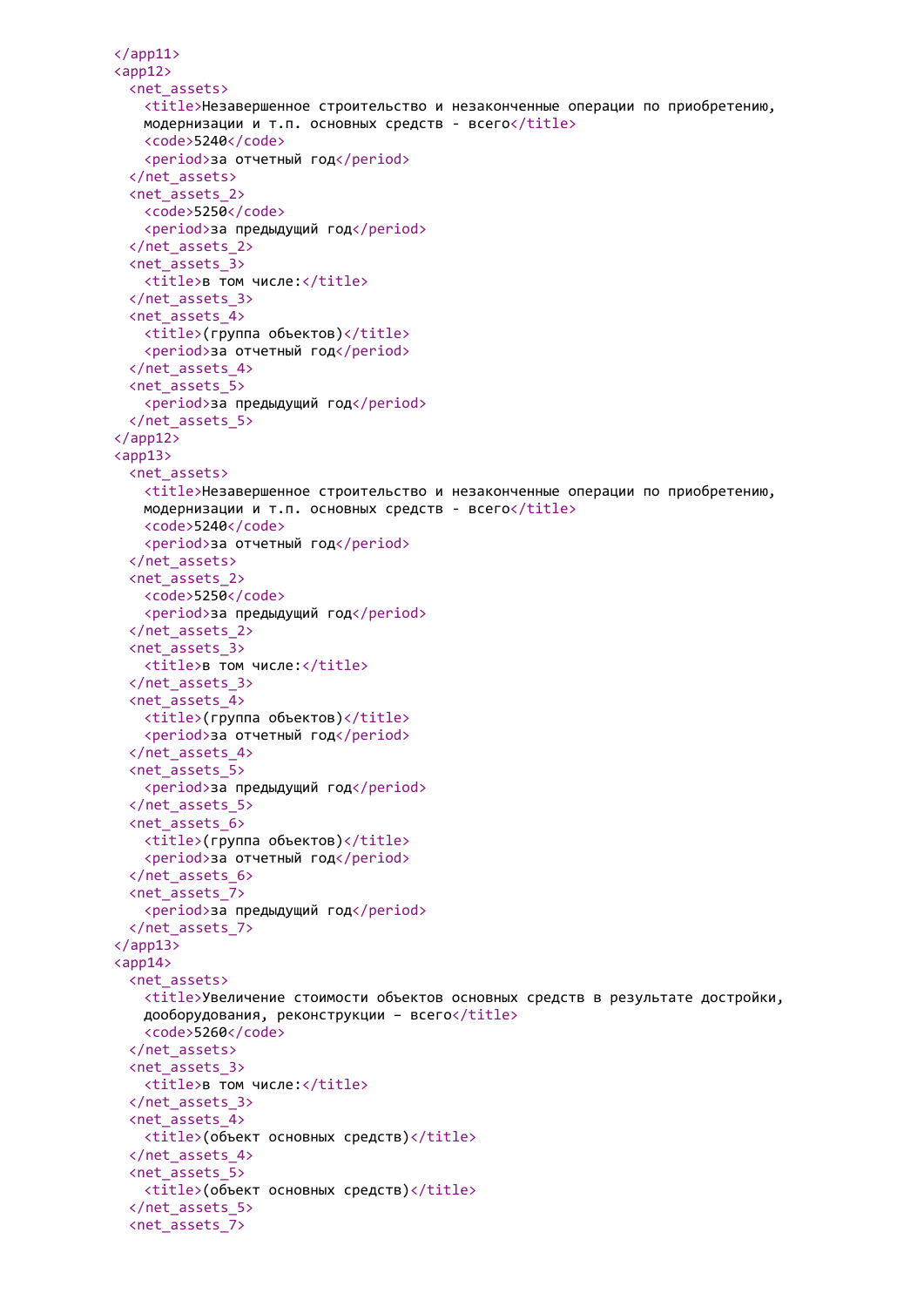```
<title>Уменьшение стоимости объектов основных средств в результате частичной ликвидации
   – всего:</title>
   <code>5270</code>
 </net_assets_7>
 <net_assets_8>
   <title>в том числе:</title>
 </net_assets_8>
 <net_assets_9>
   <title>(объект основных средств)</title>
 </net_assets_9>
 <net_assets_10>
   <title>(объект основных средств)</title>
 </net_assets_10>
</app14>
\langle app15 \rangle<net_assets>
   <title>Переданные в аренду основные средства, числящиеся на балансе</title>
   <code>5280</code>
 </net_assets>
 <net_assets_2>
   <title>Переданные в аренду основные средства, числящиеся за балансом</title>
   <code>5281</code>
 </net_assets_2>
 <net_assets_3>
   <title>Полученные в аренду основные средства, числящиеся на балансе</title>
   <code>5282</code>
 </net_assets_3>
 <net_assets_4>
   <title>Полученные в аренду основные средства, числящиеся за балансом</title>
   <code>5283</code>
 </net_assets_4>
 <net_assets_5>
   <title>Объекты недвижимости, принятые в эксплуатацию и фактически используемые,
   находящиеся в процессе государственной регистрации</title>
   <code>5284</code>
 </net_assets_5>
 <net_assets_6>
   <title>Основные средства, переведенные на консервацию</title>
   <code>5285</code>
 </net_assets_6>
 <net_assets_7>
   <title>Иное использование основных средств (залог и др.)</title>
   <code>5286</code>
 </net_assets_7>
\langle app15>
<app16>
 <net_assets>
   <title>Долгосрочные - всего</title>
   <code>5301</code>
   <period>за отчетный год</period>
 </net_assets>
 <net_assets_2>
   <code>5311</code>
   <period>за предыдущий год</period>
 </net_assets_2>
 <net_assets_3>
   <title>в том числе:</title>
 </net_assets_3>
 <net_assets_4>
   <title>(группа, вид)</title>
   <period>за отчетный год</period>
 </net_assets_4>
 <net_assets_5>
   <period>за предыдущий год</period>
 </net_assets_5>
 <net_assets_6>
   <title>(группа, вид)</title>
   <period>за отчетный год</period>
 </net_assets_6>
```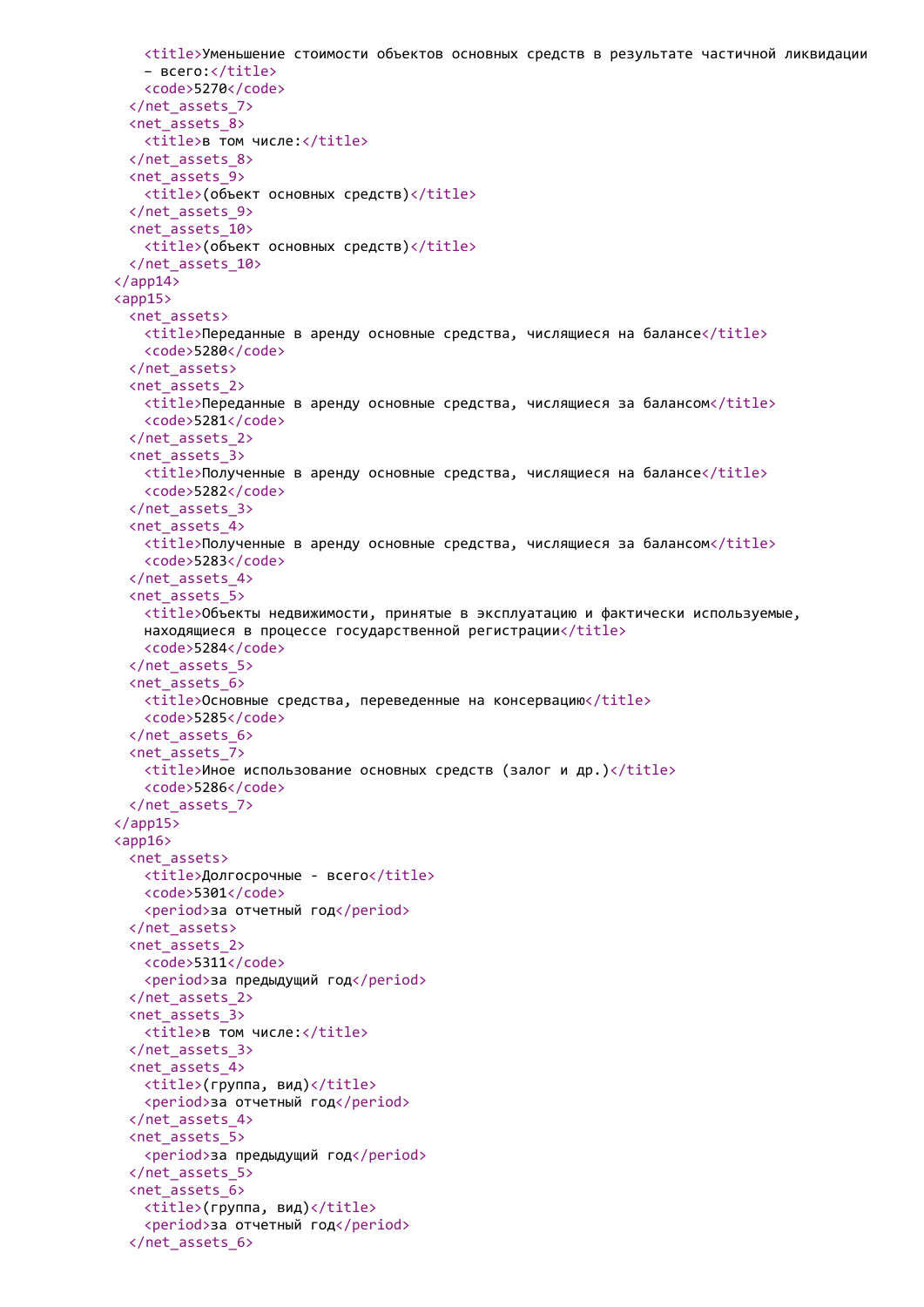```
<net_assets_7>
   <period>за предыдущий год</period>
 </net_assets_7>
 <net_assets_9>
   <title>Краткосрочные - всего</title>
   <code>5305</code>
   <period>за отчетный год</period>
 </net_assets_9>
 <net_assets_10>
   <code>5315</code>
   <period>за предыдущий год</period>
 </net_assets_10>
 <net_assets_11>
   <title>в том числе:</title>
 </net_assets_11>
 <net_assets_12>
   \langle \text{title} \rangle(группа, вид)</title>
   <period>за отчетный год</period>
 </net_assets_12>
 <net_assets_13>
   <period>за предыдущий год</period>
 </net_assets_13>
 <net_assets_15>
   <title>Финансовых вложений - итого</title>
   <code>5300</code>
   <period>за отчетный год</period>
 </net_assets_15>
 <net_assets_16>
   <code>5315</code>
   <period>за предыдущий год</period>
 </net_assets_16>
</app16>
<app17>
 <net_assets>
   <title>Долгосрочные - всего</title>
   <code>5301</code>
   <period>за отчетный год</period>
 </net_assets>
 <net_assets_2>
   <code>5311</code>
   <period>за предыдущий год</period>
 </net_assets_2>
 <net_assets_3>
   <title>в том числе:</title>
 </net_assets_3>
 <net_assets_4>
   <title>(группа, вид)</title>
   <period>за отчетный год</period>
 </net_assets_4>
 <net_assets_5>
   <period>за предыдущий год</period>
 </net_assets_5>
 <net_assets_7>
   <title>Краткосрочные - всего</title>
   <code>5305</code>
   <period>за отчетный год</period>
 </net_assets_7>
 <net_assets_8>
   <code>5315</code>
   <period>за предыдущий год</period>
 </net_assets_8>
 <net_assets_9>
   <title>в том числе:</title>
 </net_assets_9>
 <net_assets_10>
   <title>(группа, вид)</title>
   <period>за отчетный год</period>
 </net_assets_10>
 <net_assets_11>
```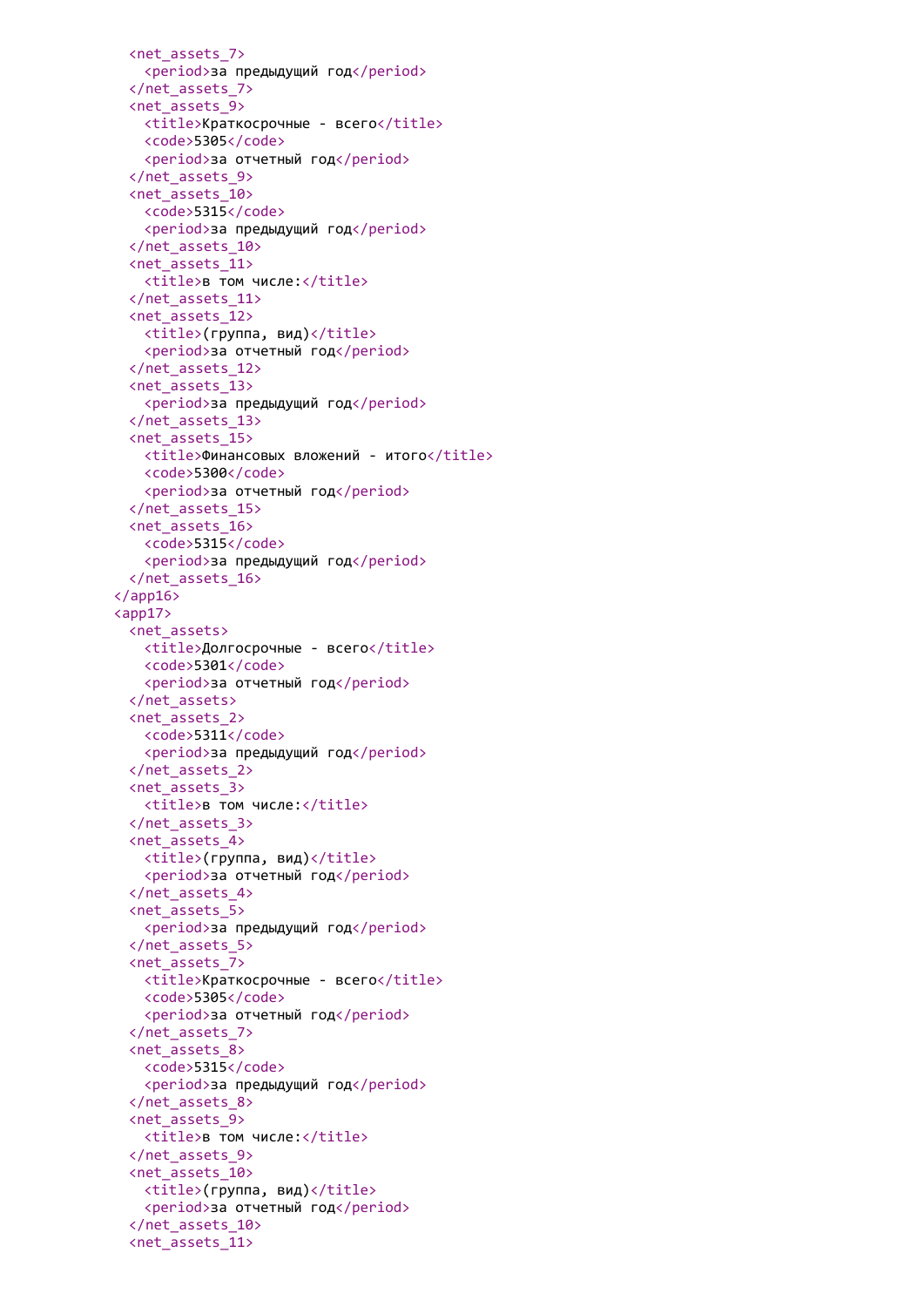```
<period>за предыдущий год</period>
 </net_assets_11>
 <net_assets_13>
   <title>Финансовых вложений - итого</title>
   <code>5300</code>
   <period>за отчетный год</period>
 </net_assets_13>
 <net_assets_14>
   <code>5310</code>
   <period>за предыдущий год</period>
 </net_assets_14>
</app17>
<app18>
 <net_assets>
   <title>Долгосрочные - всего</title>
   <code>5301</code>
   <period>за отчетный год</period>
 </net_assets>
 <net_assets_2>
   <code>5311</code>
   <period>за предыдущий год</period>
 </net_assets_2>
 <net_assets_3>
   <title>в том числе:</title>
 </net_assets_3>
 <net_assets_4>
   <title>(группа, вид)</title>
   <period>за отчетный год</period>
 </net_assets_4>
 <net_assets_5>
   <period>за предыдущий год</period>
 </net_assets_5>
 <net_assets_7>
   <title>Краткосрочные - всего</title>
   <code>5305</code>
   <period>за отчетный год</period>
 </net_assets_7>
 <net_assets_8>
   <code>5315</code>
   <period>за предыдущий год</period>
 </net_assets_8>
 <net_assets_9>
   <title>в том числе:</title>
 </net_assets_9>
 <net_assets_10>
   <title>(группа, вид)</title>
   <period>за отчетный год</period>
 </net_assets_10>
 <net_assets_11>
   <period>за предыдущий год</period>
 </net_assets_11>
 <net_assets_13>
   <title>Финансовых вложений - итого</title>
   <code>5300</code>
   <period>за отчетный год</period>
 </net_assets_13>
 <net_assets_14>
   <code>5310</code>
   <period>за предыдущий год</period>
 </net_assets_14>
</app18>
<app19>
 <net_assets>
   <title>Финансовые вложения, находящиеся в залоге - всего</title>
   <code>5320</code>
 </net_assets>
 <net_assets_2>
   <title>в том числе:</title>
 </net_assets_2>
```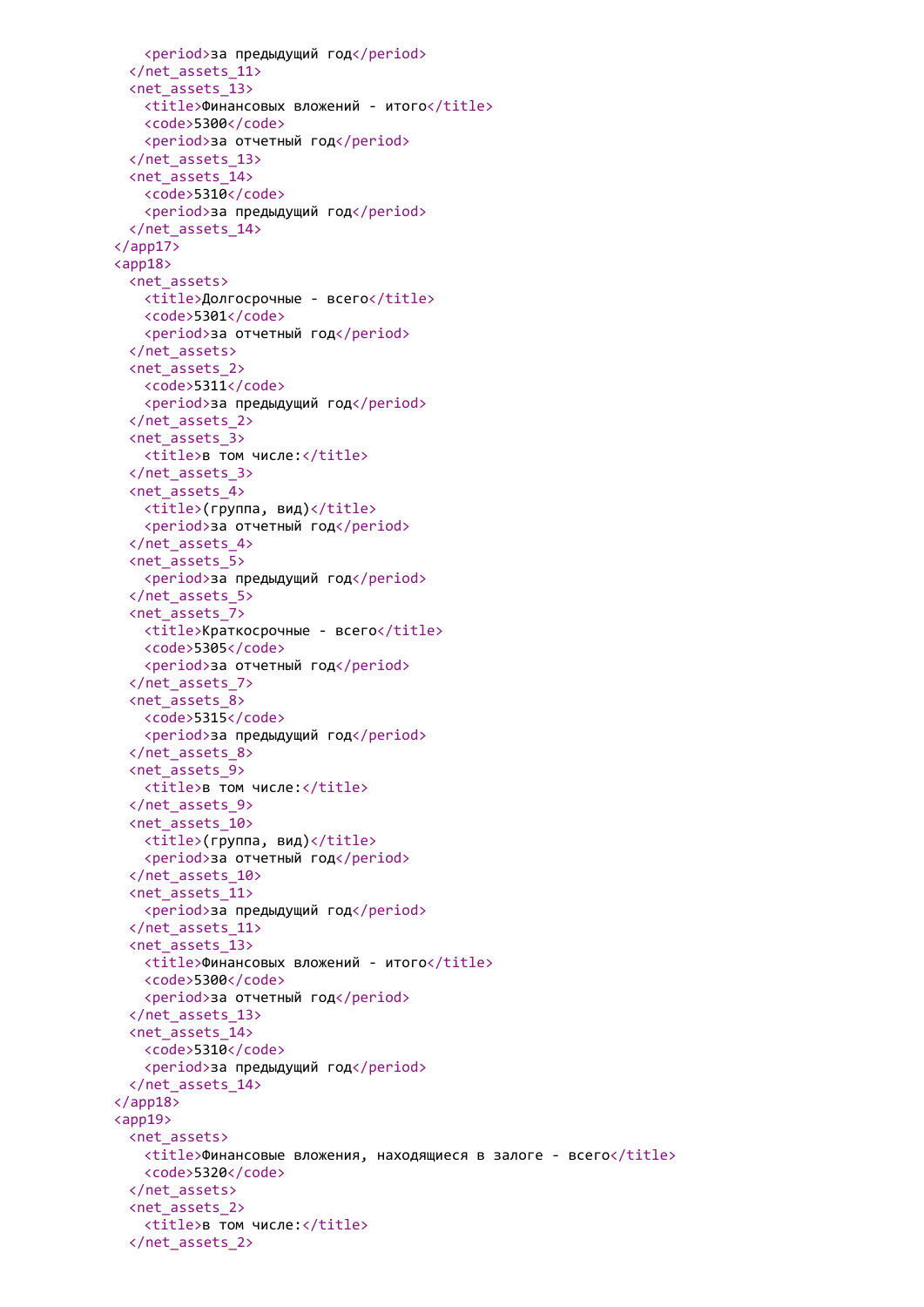```
<net_assets_4>
   <title>Финансовые вложения, переданные третьим лицам (кроме продажи) - всего</title>
   <code>5325</code>
 </net_assets_4>
 <net_assets_5>
   <title>в том числе:</title>
 </net_assets_5>
 <net_assets_7>
   <title>Иное использование финансовых вложений</title>
   <code>5329</code>
 </net_assets_7>
</app19>
<app20>
 <net_assets>
   <title>Запасы - всего</title>
   <code>5400</code>
   <period>за отчетный год</period>
 </net_assets>
 <net_assets_2>
   <code>5420</code>
   <period>за предыдущий год</period>
 </net_assets_2>
 <net_assets_3>
   <title>в том числе:</title>
 </net_assets_3>
 <net_assets_4>
   <title>(группа, вид)</title>
   <period>за отчетный год</period>
 </net_assets_4>
 <net_assets_5>
   <period>за предыдущий год</period>
 </net_assets_5>
 <net_assets_6>
   \langle \text{title} \rangle(группа, вид)</title>
   <period>за отчетный год</period>
 </net_assets_6>
 <net_assets_7>
   <period>за предыдущий год</period>
 </net_assets_7>
</app20>
<app21>
 <net_assets>
   <title>Запасы – всего</title>
   <code>5400</code>
   <period>за отчетный год</period>
 </net_assets>
 <net_assets_2>
   <code>5420</code>
   <period>за предыдущий год</period>
 </net_assets_2>
 <net_assets_3>
   <title>в том числе:</title>
 </net_assets_3>
 <net_assets_4>
   <title>(группа, вид)</title>
   <period>за отчетный год</period>
 </net_assets_4>
 <net_assets_5>
   <period>за предыдущий год</period>
 </net_assets_5>
 <net_assets_6>
   \langle \text{title} \rangle(группа, вид)</title>
   <period>за отчетный год</period>
 </net_assets_6>
 <net_assets_7>
   <period>за предыдущий год</period>
 </net_assets_7>
\langle app21>
<app22>
```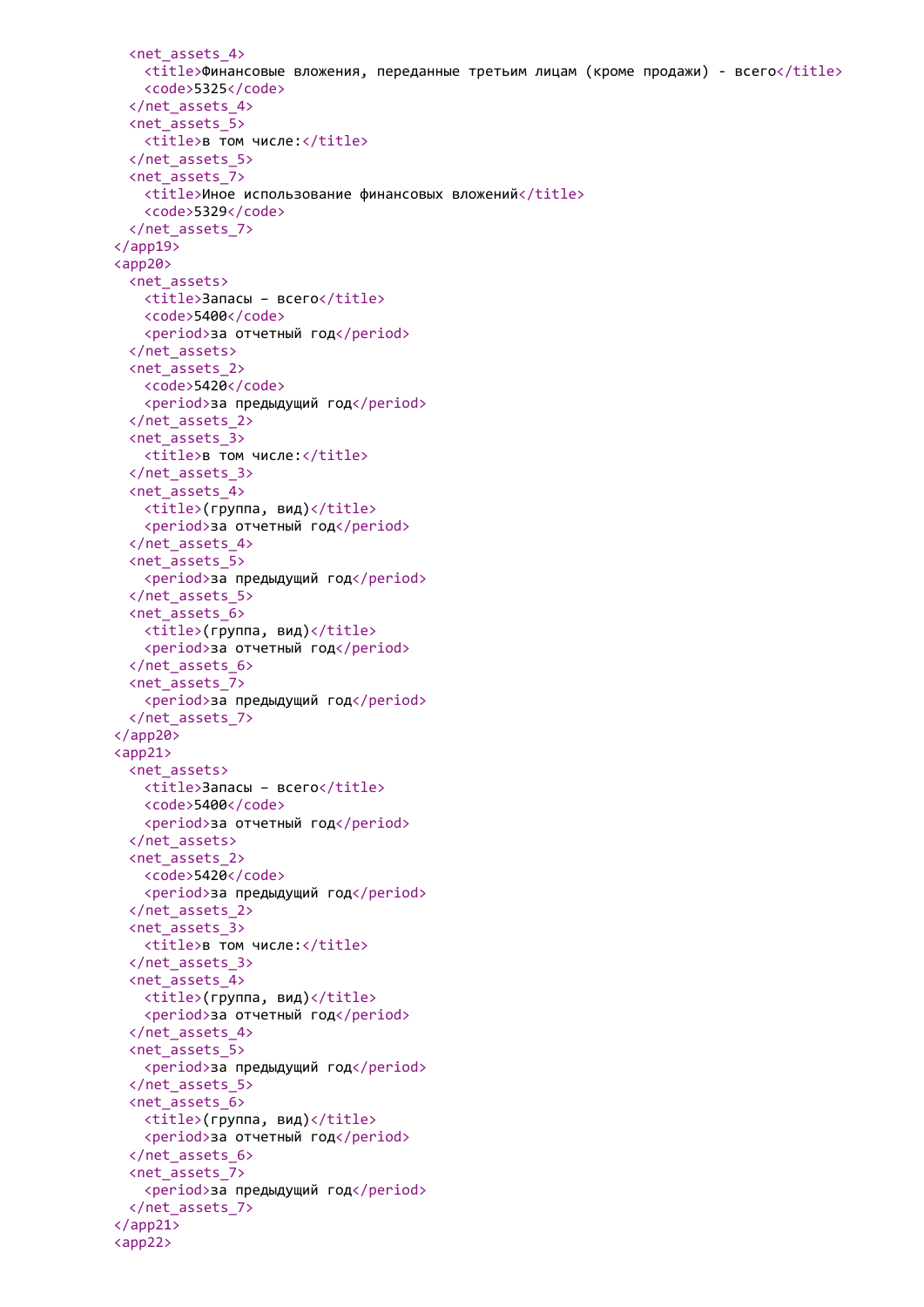```
<net_assets>
   <title>Запасы - всего</title>
   <code>5400</code>
   <period>за отчетный год</period>
 </net_assets>
 <net_assets_2>
   <code>5420</code>
   <period>за предыдущий год</period>
 </net_assets_2>
 <net_assets_3>
   <title>в том числе:</title>
 </net_assets_3>
 <net_assets_4>
   \langle \text{title} \rangle(группа, вид)</title>
   <period>за отчетный год</period>
 </net_assets_4>
 <net_assets_5>
   <period>за предыдущий год</period>
 </net_assets_5>
 <net_assets_6>
   \langle \text{title} \rangle(группа, вид)</title>
   <period>за отчетный год</period>
 </net_assets_6>
 <net_assets_7>
   <period>за предыдущий год</period>
 </net_assets_7>
</app22>
<app23>
 <net assets>
   <title>Запасы, не оплаченные на отчетную дату - всего</title>
   <code>5440</code>
 </net_assets>
 <net_assets_2>
   <title>в том числе:</title>
 </net_assets_2>
 <net_assets_4>
   <title>Запасы, находящиеся в залоге по договору - всего</title>
   <code>5445</code>
 </net_assets_4>
 <net_assets_5>
   <title>в том числе:</title>
 </net_assets_5>
</app23>
<app24>
 <net_assets>
   <title>Долгосрочная дебиторская задолженность – всего</title>
   <code>5501</code>
   <period>за отчетный год</period>
 </net_assets>
 <net_assets_2>
   <code>5521</code>
   <period>за предыдущий год</period>
 </net_assets_2>
 <net_assets_3>
   <title>в том числе:</title>
 </net_assets_3>
 <net_assets_4>
   <title>(вид)</title>
   <period>за отчетный год</period>
 </net_assets_4>
 <net_assets_5>
   <period>за предыдущий год</period>
 </net_assets_5>
 <net_assets_6>
   <title>(вид)</title>
   <period>за отчетный год</period>
 </net_assets_6>
 <net_assets_7>
   <period>за предыдущий год</period>
```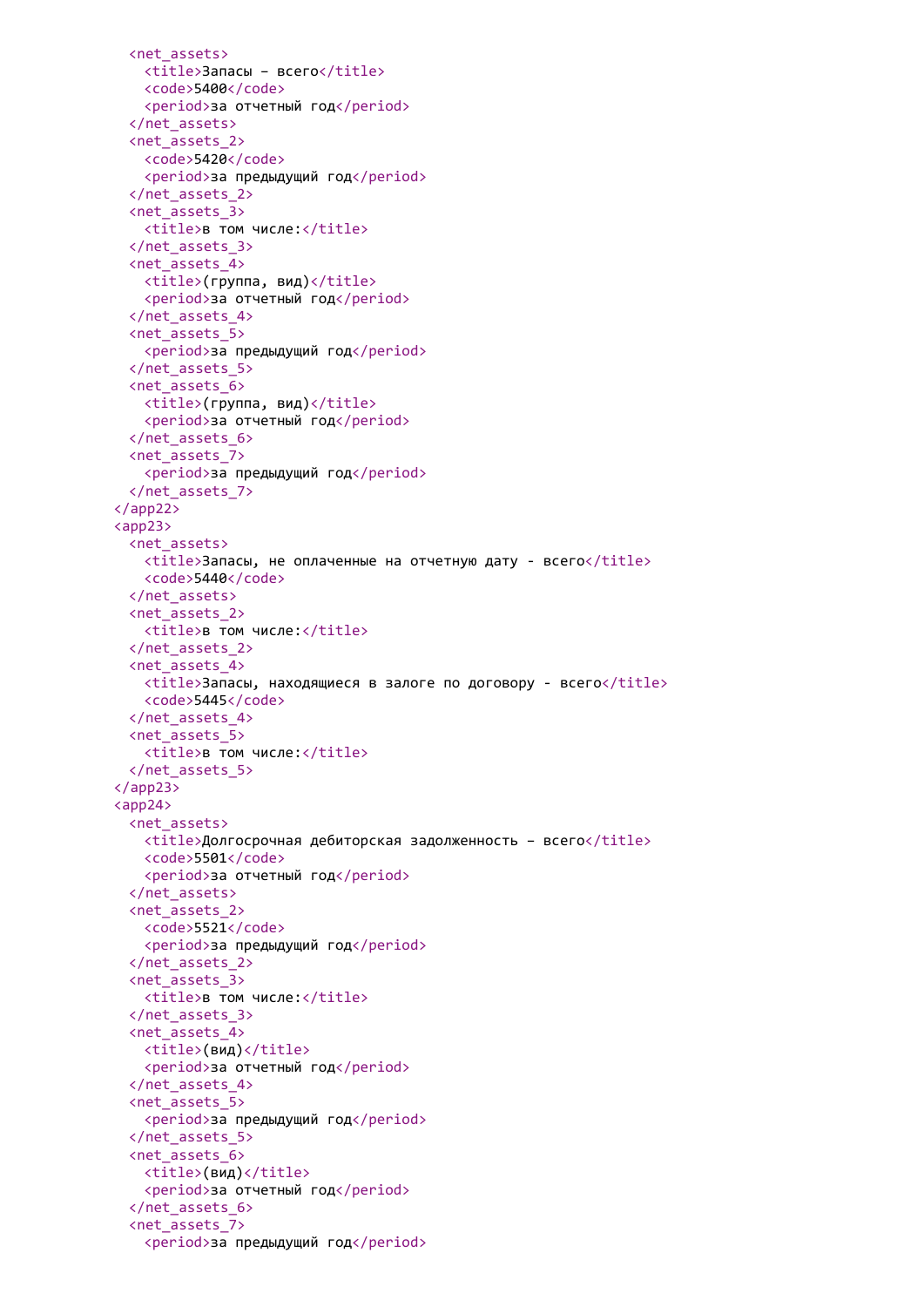```
</net_assets_7>
 <net_assets_9>
   \langletitle>Краткосрочная дебиторская задолженность – всего\langletitle>
   <code>5510</code>
   <period>за отчетный год</period>
 </net_assets_9>
 <net_assets_10>
   <code>5530</code>
   <period>за предыдущий год</period>
 </net_assets_10>
 <net_assets_11>
   <title>в том числе:</title>
 </net_assets_11>
 <net_assets_12>
   <title>(вид)</title>
   <period>за отчетный год</period>
 </net_assets_12>
 <net_assets_13>
   <period>за предыдущий год</period>
 </net_assets_13>
 <net_assets_14>
   <title>(вид)</title>
   <period>за отчетный год</period>
 </net_assets_14>
 <net_assets_15>
   <period>за предыдущий год</period>
 </net_assets_15>
 <net_assets_17>
   <title>Итого</title>
   <code>5500</code>
   <period>за отчетный год</period>
 </net_assets_17>
 <net_assets_18>
   <code>5520</code>
   <period>за предыдущий год</period>
 </net_assets_18>
</app24>
<app25>
 <net_assets>
   \langletitle>Долгосрочная дебиторская задолженность - всего\langletitle>
   <code>5501</code>
   <period>за отчетный год</period>
 </net_assets>
 <net_assets_2>
   <code>5521</code>
   <period>за предыдущий год</period>
 </net_assets_2>
 <net_assets_3>
   <title>в том числе:</title>
 </net_assets_3>
 <net_assets_4>
   <title>(вид)</title>
   <period>за отчетный год</period>
 </net_assets_4>
 <net_assets_5>
   <period>за предыдущий год</period>
 </net_assets_5>
 <net_assets_6>
   <title>(вид)</title>
   <period>за отчетный год</period>
 </net_assets_6>
 <net_assets_7>
   <period>за предыдущий год</period>
 </net_assets_7>
 <net_assets_9>
   <title>Краткосрочная дебиторская задолженность - всего</title>
   <code>5510</code>
   <period>за отчетный год</period>
 </net_assets_9>
```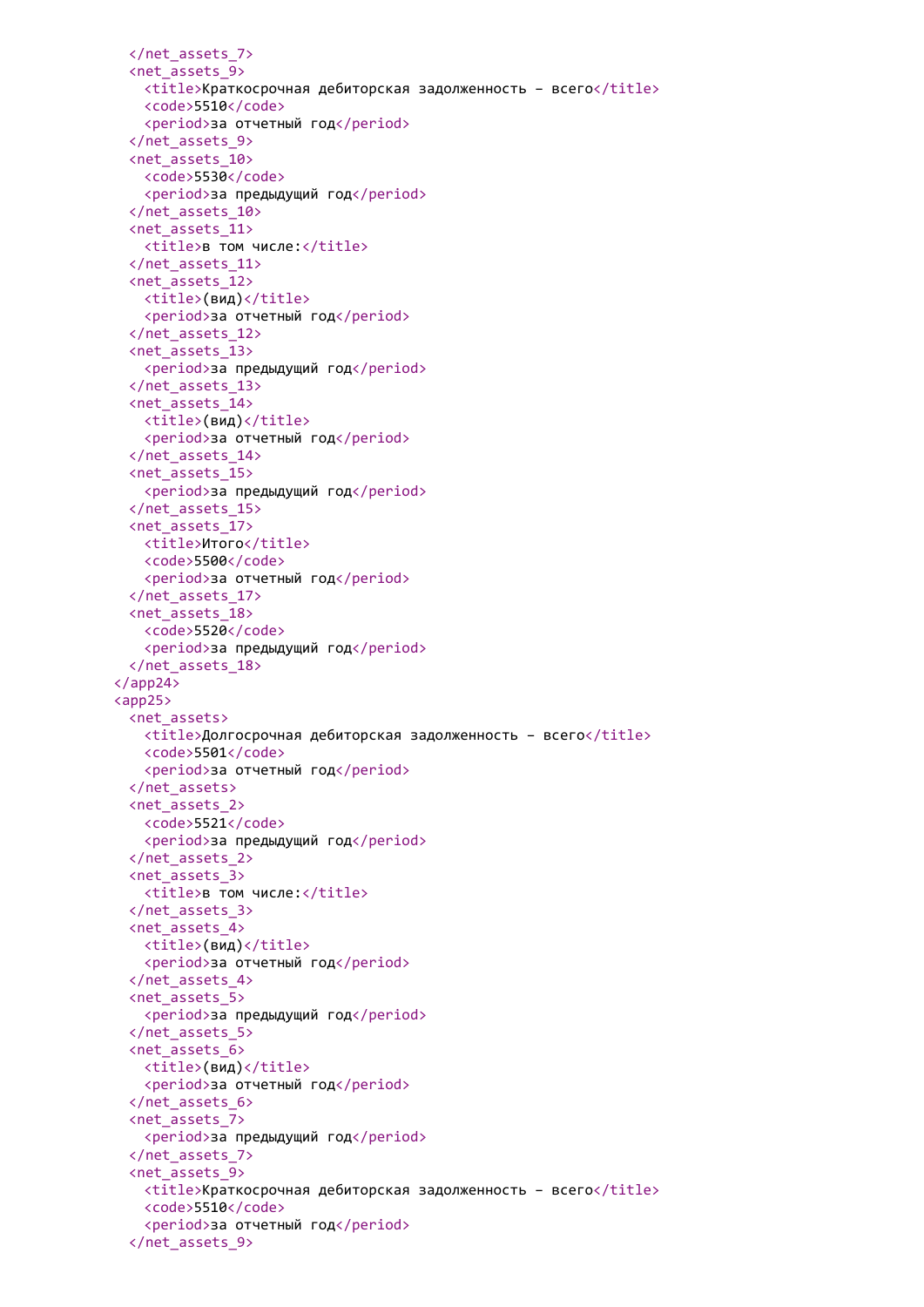```
<net_assets_10>
   <code>5530</code>
   <period>за предыдущий год</period>
 </net_assets_10>
 <net_assets_11>
   <title>в том числе:</title>
 </net_assets_11>
 <net_assets_12>
   <title>(вид)</title>
   <period>за отчетный год</period>
 </net_assets_12>
 <net_assets_13>
   <period>за предыдущий год</period>
 </net_assets_13>
 <net_assets_14>
   <title>(вид)</title>
   <period>за отчетный год</period>
 </net_assets_14>
 <net_assets_15>
   <period>за предыдущий год</period>
 </net_assets_15>
 <net_assets_17>
   <title>Итого</title>
   <code>5500</code>
   <period>за отчетный год</period>
 </net_assets_17>
 <net_assets_18>
   <code>5520</code>
   <period>за предыдущий год</period>
 </net_assets_18>
</app25>
<app26>
 <net_assets>
   <title>Долгосрочная дебиторская задолженность – всего</title>
   <code>5501</code>
   <period>за отчетный год</period>
 </net_assets>
 <net_assets_2>
   <code>5521</code>
   <period>за предыдущий год</period>
 </net_assets_2>
 <net_assets_3>
   <title>в том числе:</title>
 </net_assets_3>
 <net_assets_4>
   <title>(вид)</title>
   <period>за отчетный год</period>
 </net_assets_4>
 <net_assets_5>
   <period>за предыдущий год</period>
 </net_assets_5>
 <net_assets_6>
   <title>(вид)</title>
   <period>за отчетный год</period>
 </net_assets_6>
 <net_assets_7>
   <period>за предыдущий год</period>
 </net_assets_7>
 <net_assets_9>
   <title>Краткосрочная дебиторская задолженность – всего</title>
   <code>5510</code>
   <period>за отчетный год</period>
 </net_assets_9>
 <net_assets_10>
   <code>5530</code>
   <period>за предыдущий год</period>
 </net_assets_10>
 <net_assets_11>
   <title>в том числе:</title>
```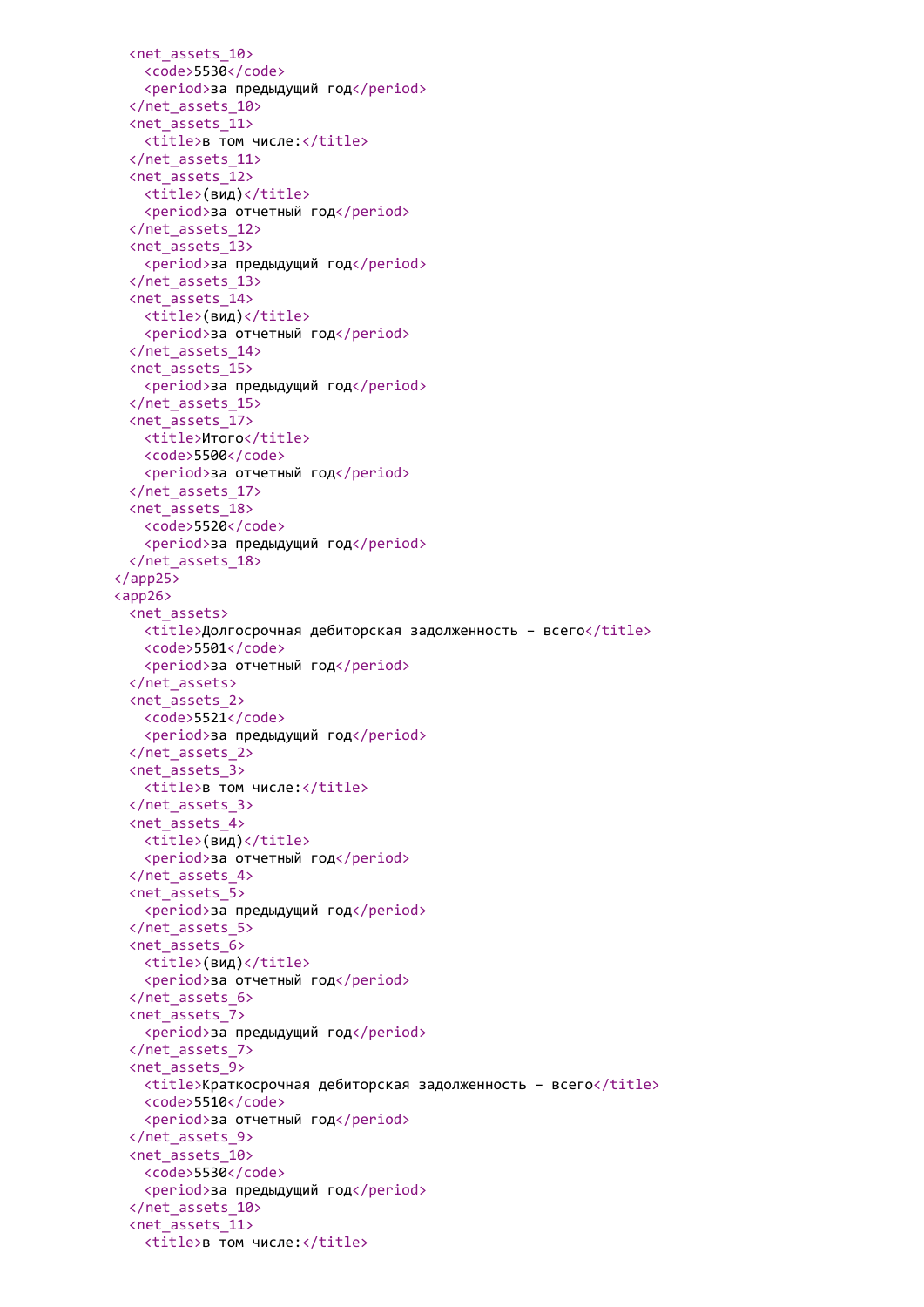```
</net_assets_11>
 <net_assets_12>
   <title>(вид)</title>
   <period>за отчетный год</period>
 </net_assets_12>
 <net_assets_13>
   <period>за предыдущий год</period>
 </net_assets_13>
 <net_assets_14>
   <title>(вид)</title>
   <period>за отчетный год</period>
 </net_assets_14>
 <net_assets_15>
   <period>за предыдущий год</period>
 </net_assets_15>
 <net_assets_17>
   <title>Итого</title>
   <code>5500</code>
   <period>за отчетный год</period>
 </net_assets_17>
 <net_assets_18>
   <code>5520</code>
   <period>за предыдущий год</period>
 </net_assets_18>
</app26>
<app27>
 <net assets>
   <title>Всего</title>
   <code>5540</code>
 </net_assets>
 <net_assets_2>
   <title>в том числе:</title>
 </net_assets_2>
</app27>
<app28>
 <net_assets>
   <title>Всего</title>
   <code>5540</code>
 </net_assets>
 <net_assets_2>
   <title>в том числе:</title>
 </net_assets_2>
</app28>
<app29>
 <net_assets>
   <title>Долгосрочная кредиторская задолженность – всего</title>
   <code>5551</code>
   <period>за отчетный год</period>
 </net_assets>
 <net_assets_2>
   <code>5571</code>
   <period>за предыдущий год</period>
 </net_assets_2>
 <net_assets_3>
   <title>в том числе:</title>
 </net_assets_3>
 <net_assets_4>
   <title>(вид)</title>
   <period>за отчетный год</period>
 </net_assets_4>
 <net_assets_5>
   <period>за предыдущий год</period>
 </net_assets_5>
 <net_assets_9>
   <title>Краткосрочная кредиторская задолженность - всего</title>
   <code>5560</code>
   <period>за отчетный год</period>
 </net_assets_9>
 <net_assets_10>
```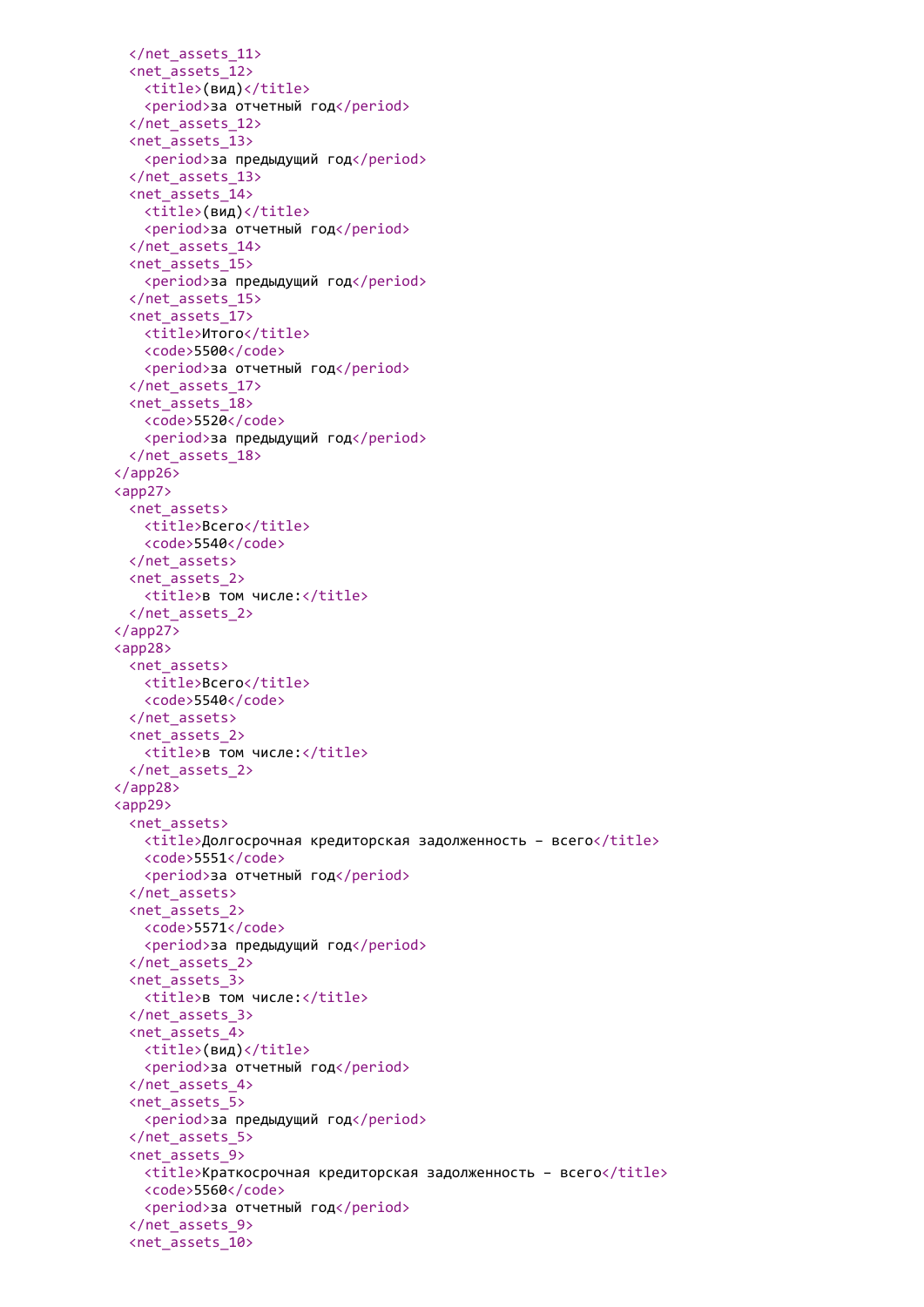```
<code>5580</code>
   <period>за предыдущий год</period>
 </net_assets_10>
 <net_assets_11>
   <title>в том числе:</title>
 </net_assets_11>
 <net_assets_12>
   <title>(вид)</title>
   <period>за отчетный год</period>
 </net_assets_12>
 <net_assets_13>
   <period>за предыдущий год</period>
 </net_assets_13>
 <net_assets_15>
   <title>Итого</title>
   <code>5550</code>
   <period>за отчетный год</period>
 </net_assets_15>
 <net_assets_16>
   <code>5570</code>
   <period>за предыдущий год</period>
 </net_assets_16>
</app29>
<app30>
 <net_assets>
   <title>Долгосрочная кредиторская задолженность – всего</title>
   <code>5551</code>
   <period>за отчетный год</period>
 </net_assets>
 <net_assets_2>
   <code>5571</code>
   <period>за предыдущий год</period>
 </net_assets_2>
 <net_assets_3>
   <title>в том числе:</title>
 </net_assets_3>
 <net_assets_4>
   <title>(вид)</title>
   <period>за отчетный год</period>
 </net_assets_4>
 <net_assets_5>
   <period>за предыдущий год</period>
 </net_assets_5>
 <net_assets_9>
   <title>Краткосрочная кредиторская задолженность - всего</title>
   <code>5560</code>
   <period>за отчетный год</period>
 </net_assets_9>
 <net_assets_10>
   <code>5580</code>
   <period>за предыдущий год</period>
 </net_assets_10>
 <net_assets_11>
   <title>в том числе:</title>
 </net_assets_11>
 <net_assets_12>
   <title>(вид)</title>
   <period>за отчетный год</period>
 </net_assets_12>
 <net_assets_13>
   <period>за предыдущий год</period>
 </net_assets_13>
 <net_assets_15>
   <title>Итого</title>
   <code>5550</code>
   <period>за отчетный год</period>
 </net_assets_15>
 <net_assets_16>
   <code>5570</code>
```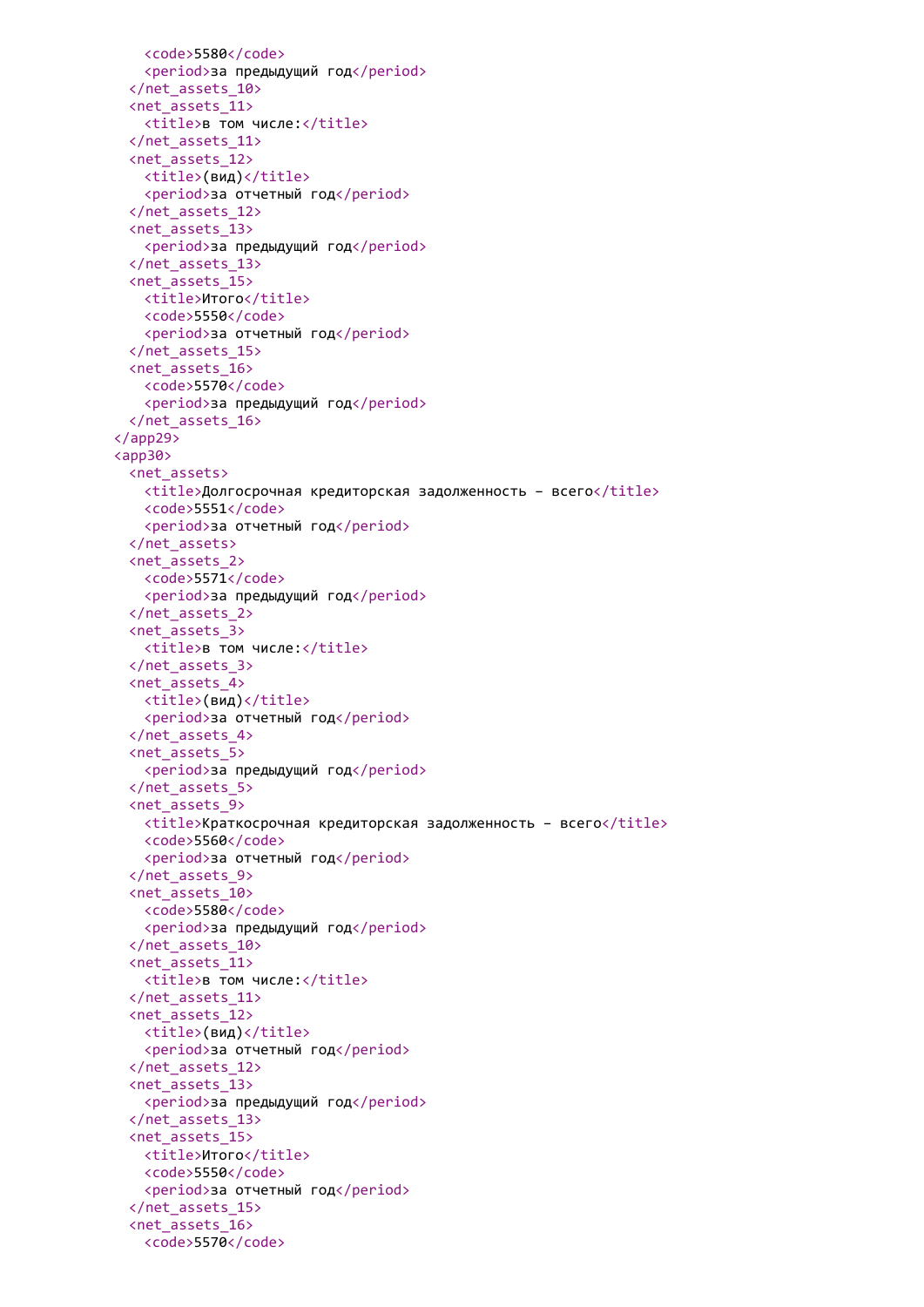```
<period>за предыдущий год</period>
 </net_assets_16>
</app30>
<app32>
 <net_assets>
   <title>Долгосрочная кредиторская задолженность – всего</title>
   <code>5551</code>
   <period>за отчетный год</period>
 </net_assets>
 <net_assets_2>
   <code>5571</code>
   <period>за предыдущий год</period>
 </net_assets_2>
 <net_assets_3>
   <title>в том числе:</title>
 </net_assets_3>
 <net_assets_4>
   <title>(вид)</title>
   <period>за отчетный год</period>
 </net_assets_4>
 <net_assets_5>
   <period>за предыдущий год</period>
 </net_assets_5>
 <net_assets_9>
   <title>Краткосрочная кредиторская задолженность – всего</title>
   <code>5560</code>
   <period>за отчетный год</period>
 </net_assets_9>
 <net_assets_10>
   <code>5580</code>
   <period>за предыдущий год</period>
 </net_assets_10>
 <net_assets_11>
   <title>в том числе:</title>
 </net_assets_11>
 <net_assets_12>
   <title>(вид)</title>
   <period>за отчетный год</period>
 </net_assets_12>
 <net_assets_13>
   <period>за предыдущий год</period>
 </net_assets_13>
 <net_assets_15>
   <title>Итого</title>
   <code>5550</code>
   <period>за отчетный год</period>
 </net_assets_15>
 <net_assets_16>
   <code>5570</code>
   <period>за предыдущий год</period>
 </net_assets_16>
</app32>
<app33>
 <net_assets>
   <title>Всего</title>
   <code>5590</code>
 </net_assets>
 <net_assets_2>
   <title>в том числе:</title>
 </net_assets_2>
</app33>
<app34>
 <net_assets>
   <title>Материальные затраты</title>
   <code>5610</code>
 </net_assets>
 <net_assets_2>
   <title>Расходы на оплату труда</title>
   <code>5620</code>
```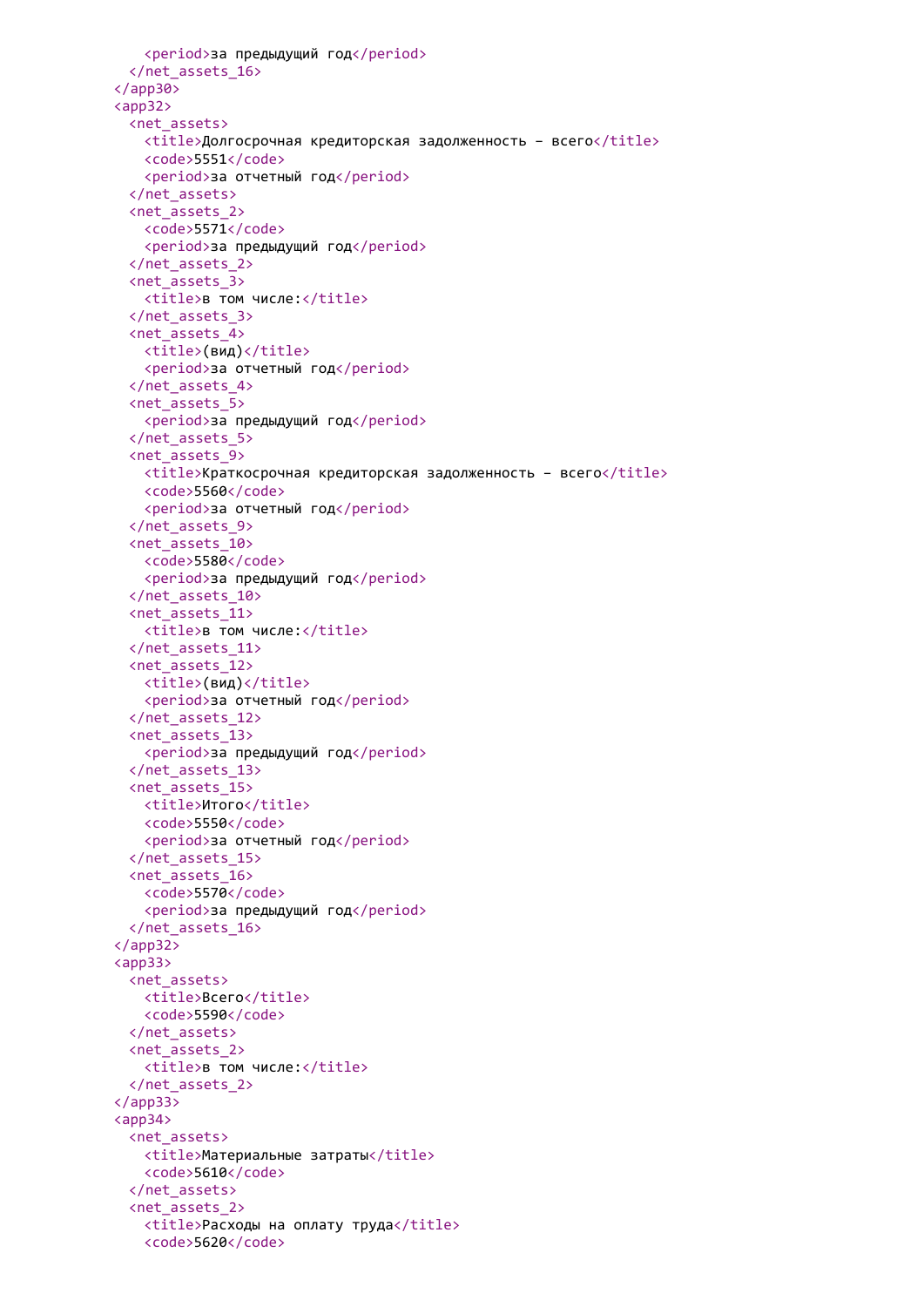```
</net_assets_2>
 <net_assets_3>
   <title>Отчисления на социальные нужды</title>
   <code>5630</code>
 </net_assets_3>
 <net_assets_4>
   <title>Амортизация</title>
   <code>5640</code>
 </net_assets_4>
 <net_assets_5>
   <title>Прочие затраты</title>
   <code>5650</code>
 </net_assets_5>
 <net_assets_6>
   <title>Итого по элементам</title>
   <code>5660</code>
 </net_assets_6>
 <net_assets_7>
   <title>Изменение остатков незавершенного производства, готовой продукции и др. (прирост
   [-]):\langle/title>
   <code>5670</code>
 </net_assets_7>
 <net_assets_8>
   <title>Изменение остатков незавершенного производства, готовой продукции и др.
   (yменьшение [+])</title>
   <code>5680</code>
 </net_assets_8>
 <net_assets_9>
   <title>Итого расходы по обычным видам деятельности</title>
   <code>5600</code>
 </net_assets_9>
</app34>
<app35>
 <net assets>
   <title>Оценочные обязательства - всего</title>
   <code>5700</code>
 </net_assets>
 <net_assets_3>
   <title>в том числе:</title>
 </net_assets_3>
</app35>
<app36>
 <net_assets>
   <title>Полученные - всего</title>
   <code>5800</code>
 </net_assets>
 <net_assets_2>
   <title>в том числе:</title>
 </net_assets_2>
 <net_assets_4>
   <title>Выданные – всего</title>
   <code>5810</code>
 </net_assets_4>
 <net_assets_5>
   <title>в том числе:</title>
 </net_assets_5>
</app36>
<app37>
 <net_assets>
   <title>Получено бюджетных средств - всего</title>
   <code>5900</code>
 </net_assets>
 <net_assets_2>
   <title>в том числе:</title>
 </net_assets_2>
 <net_assets_3>
   <title>на текущие расходы</title>
   <code>5901</code>
 </net_assets_3>
```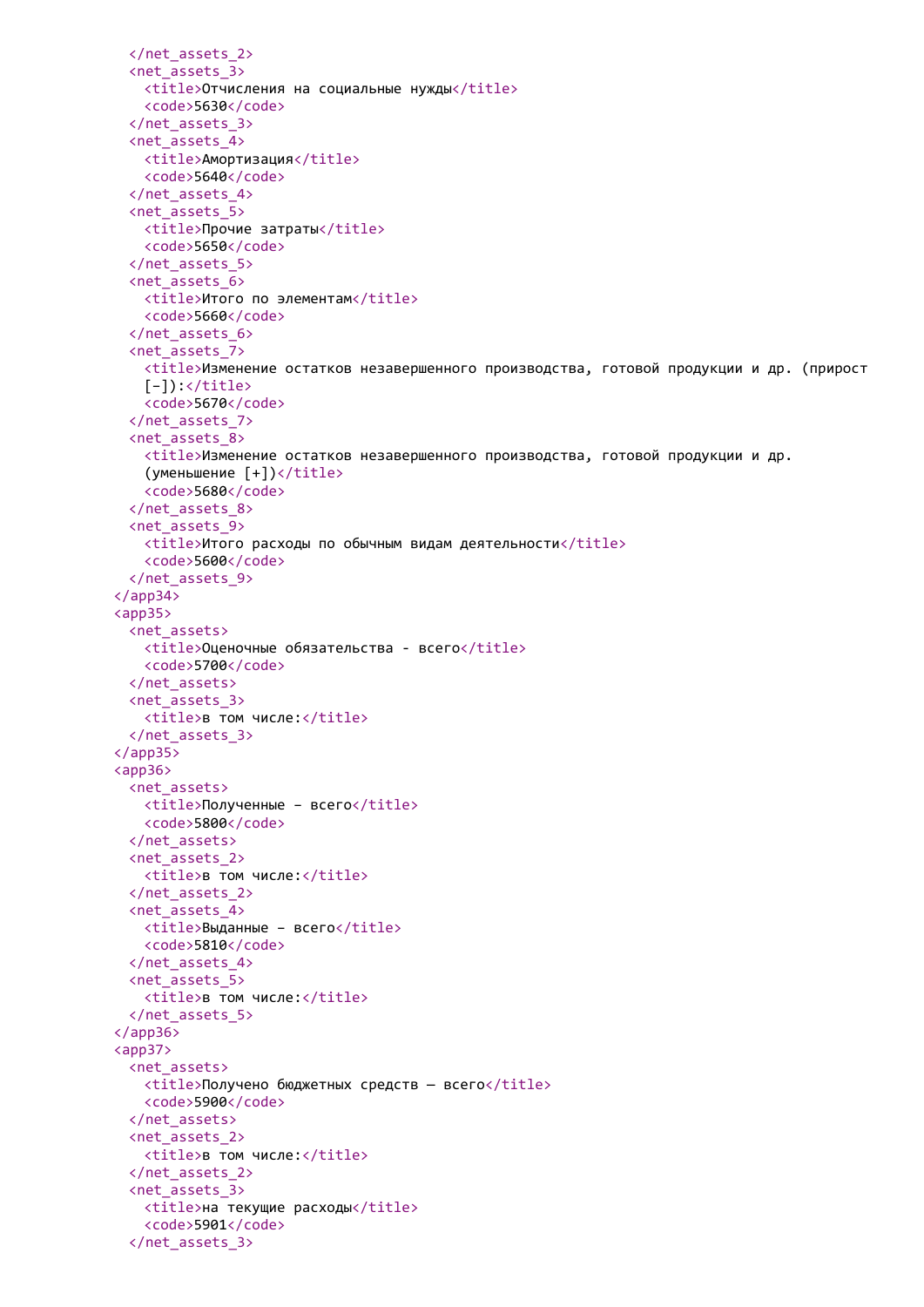```
<net_assets_4>
       <title>на вложения во внеоборотные активы</title>
       <code>5905</code>
     </net_assets_4>
     <net_assets_5>
       <title>Бюджетные кредиты - всего:</title>
     </net_assets_5>
     <net_assets_6>
       <title>за отчетный год</title>
       <code>5910</code>
     </net_assets_6>
     <net_assets_7>
       <title>за предыдущий год</title>
       <code>5920</code>
     </net_assets_7>
     <net_assets_8>
       <title>в том числе:</title>
     </net_assets_8>
   </app37>
   <type>0</type>
  \langle app 04\rangle<has_funds>1</has_funds>
  <has_info_letter>1</has_info_letter>
  <info_letter>
   <type>0</type>
  </info_letter>
  <has_audit_letter>1</has_audit_letter>
  <audit_letter>
   <type>0</type>
  </audit_letter>
</a_acnt_report>
<a_acnt_report_insur>
 <scale>1000</scale>
  <version>3</version>
  <has_equity>1</has_equity>
  <equity>
   <aux>
     <net_assets>
       <title>1) Чистые активы</title>
       <code>200</code>
     </net_assets>
   </aux>
  </equity>
  <has_cash>1</has_cash>
  <has_app>1</has_app>
  <app>
   <intangible_assets_depr>
     <total>
       <title>Амортизация нематериальных активов - всего</title>
     </total>
   </intangible_assets_depr>
   <sr>
     <total>
       <title>Всего</title>
       <code>310</code>
     </total>
     <incompleted>
       <title>СПРАВОЧНО. Сумма расходов по незаконченным научно-исследовательским, опытно-
       конструкторским и технологическим работам</title>
       <code>320</code>
     </incompleted>
     <wasted>
       <title>Сумма не давших положительных результатов расходов по научно-исследовательским,
       опытно-конструкторским и технологическим работам, отнесенных на внереализационные
       расходы</title>
       <code>340</code>
     </wasted>
   \langle/sr>
   <nat>
```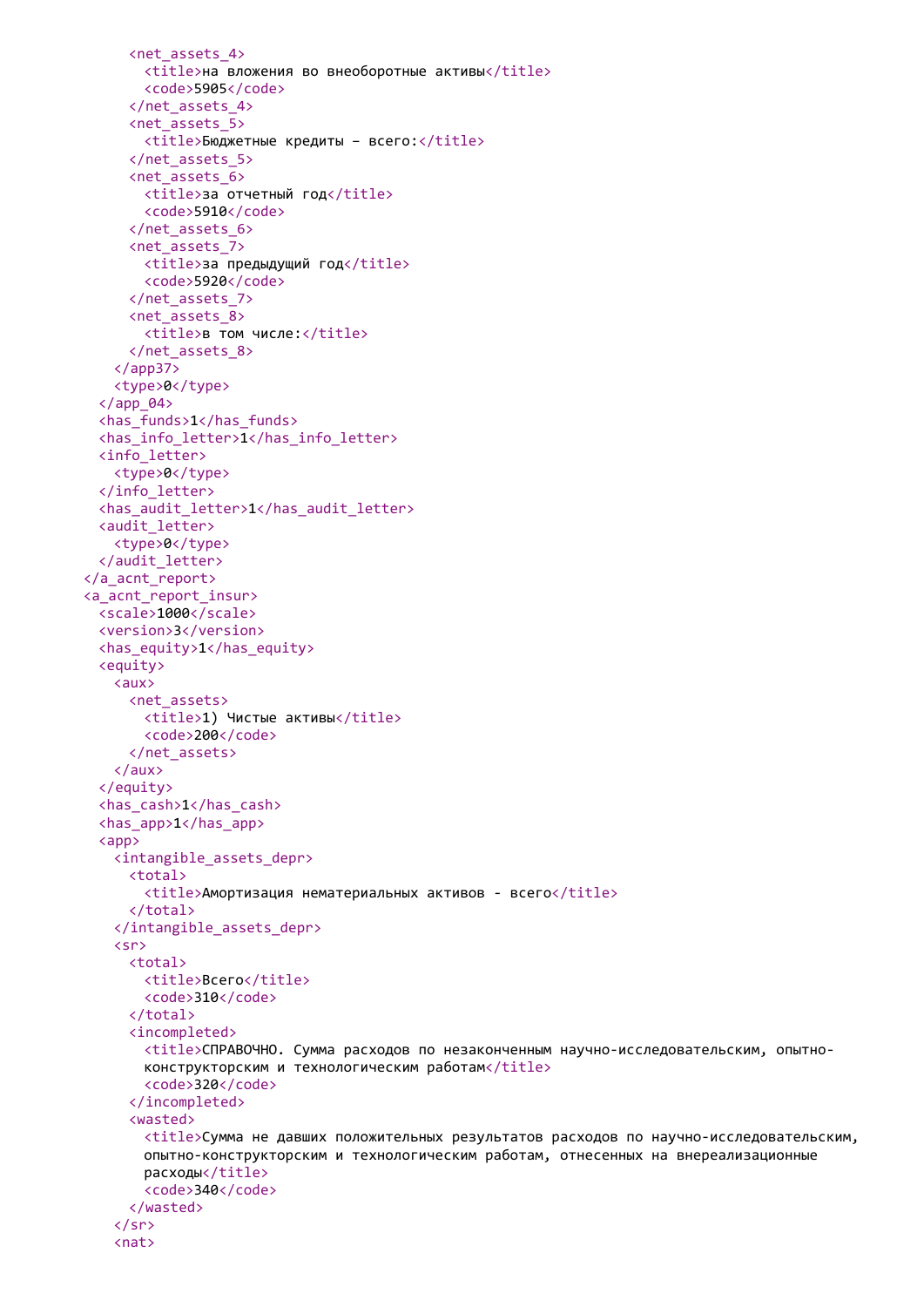```
<total>
       <title>Расходы на освоение природных ресурсов - всего</title>
       <code>410</code>
     </total>
     <incompleted>
       <title>Сумма расходов по участкам недр, не законченным поиском и оценкой месторождений,
       разведкой и (или) гидрогеологическими изысканиями и прочими аналогичными
       работами</title>
       <code>420</code>
     </incompleted>
     <wasted>
       <title>Сумма расходов на освоение природных ресурсов, отнесенных в отчетном периоде на
       внереализационные расходы как безрезультатные</title>
       <code>430</code>
     </wasted>
   </nat>
   <gs>
     <total>
       \langletitle>Получено в отчетном году бюджетных средств - всего\langletitle>
       <code>910</code>
     </total>
     <mr>
       <title>в том числе: МОБ резерв</title>
     \langle/mr\rangle<other>
       <title>целевое пособие - прочие</title>
     </other>
     <total_credits>
       <title>Бюджетные кредиты - всего</title>
       <code>920</code>
     </total_credits>
   \langle/gs>
  </app>
  <has_info_letter>1</has_info_letter>
  <info_letter>
   <type>0</type>
  </info_letter>
  <has_audit_letter>1</has_audit_letter>
  <audit_letter>
   <type>0</type>
  </audit_letter>
</a_acnt_report_insur>
<has a acnt report en>0</has a acnt report en>
<a_acnt_report_en>
 <fin_standart>2</fin_standart>
 <type>0</type>
</a_acnt_report_en>
<q_acnt_report>
 <scale>1000</scale>
 <version>3</version>
 <has_equity>1</has_equity>
  <equity_04>
   <aux>
     <net_assets>
       <title>Чистые активы</title>
       <code>3600</code>
     </net_assets>
   </aux>
   <aux_insure>
     <net_assets>
       <title>Чистые активы</title>
       <code>6000</code>
     </net_assets>
   </aux_insure>
  </equity_04>
 <has_cash>1</has_cash>
  <has_app>1</has_app>
  <app_04>
   <has_anoter_form>1</has_anoter_form>
```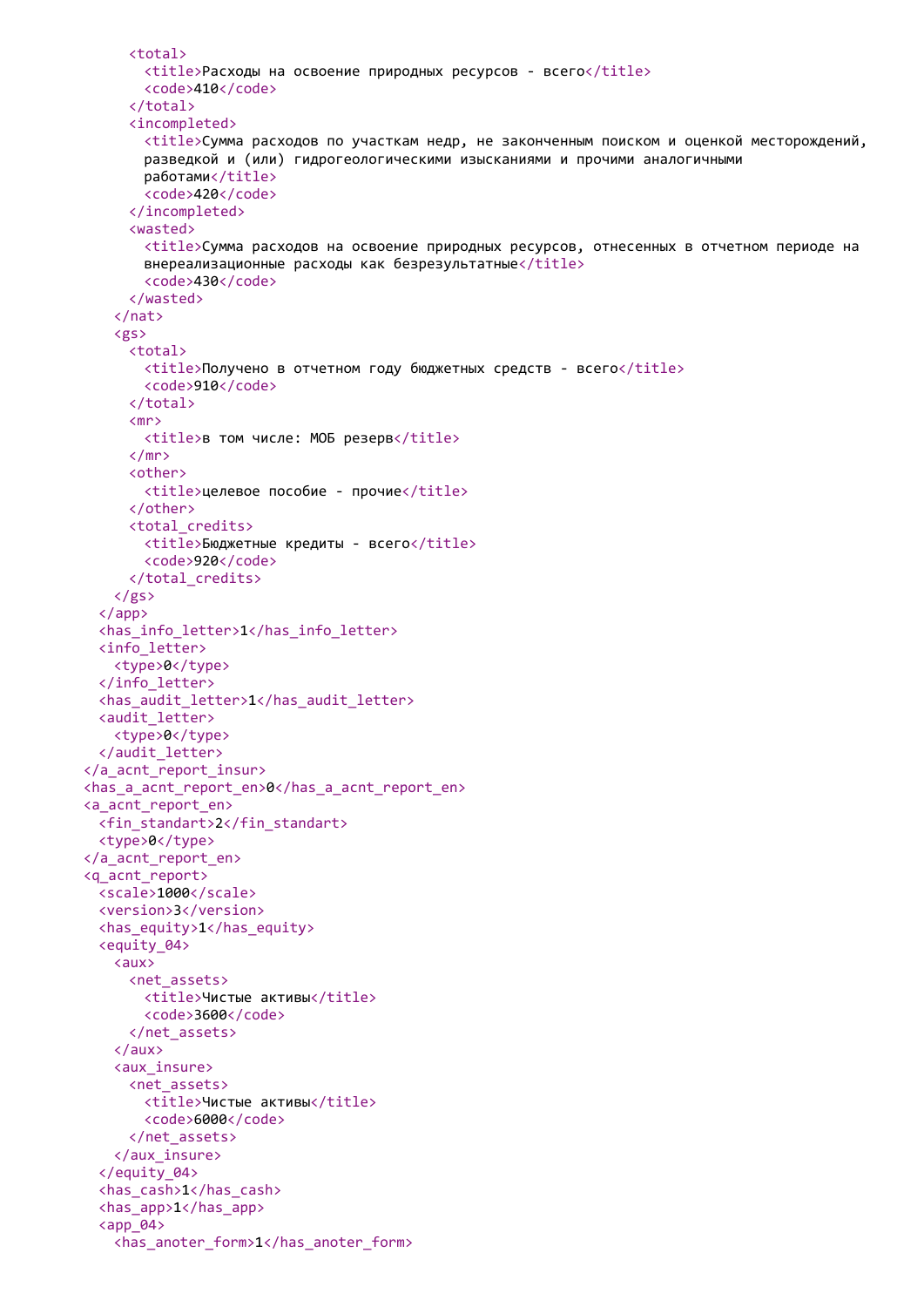```
\langle app1 \rangle<net_assets>
   <title>Нематериальные активы – всего</title>
   <code>5100</code>
   <period>за отчетный год</period>
 </net_assets>
 <net_assets_2>
   <code>5110</code>
   <period>за предыдущий год</period>
 </net_assets_2>
 <net_assets_3>
   <title>в том числе:</title>
 </net_assets_3>
 <net_assets_4>
   <title>(вид нематериальных активов)</title>
   <period>за отчетный год</period>
 </net_assets_4>
 <net_assets_5>
   <period>за предыдущий год</period>
 </net_assets_5>
 <net_assets_6>
   <title>(вид нематериальных активов)</title>
   <period>за отчетный год</period>
 </net_assets_6>
 <net_assets_7>
   <period>за предыдущий год</period>
 </net_assets_7>
</app1>
\langle app1 \rangle 2>
 <net_assets>
   <title>Нематериальные активы - всего</title>
   <code>5100</code>
   <period>за отчетный год</period>
 </net_assets>
 <net_assets_2>
   <code>5110</code>
   <period>за предыдущий год</period>
 </net_assets_2>
 <net_assets_3>
   <title>в том числе:</title>
 </net_assets_3>
 <net_assets_4>
   <title>(вид нематериальных активов)</title>
   <period>за отчетный год</period>
 </net_assets_4>
 <net_assets_5>
   <period>за предыдущий год</period>
 </net_assets_5>
 <net_assets_6>
   <title>(вид нематериальных активов)</title>
   <period>за отчетный год</period>
 </net_assets_6>
 <net_assets_7>
   <period>за предыдущий год</period>
 </net_assets_7>
\langle/app1_2>
\langleapp13\rangle<net_assets>
   <title>Нематериальные активы – всего</title>
   <code>5100</code>
   <period>за отчетный год</period>
 </net_assets>
 <net_assets_2>
   <code>5110</code>
   <period>за предыдущий год</period>
 </net_assets_2>
 <net_assets_3>
   <title>в том числе:</title>
 </net_assets_3>
```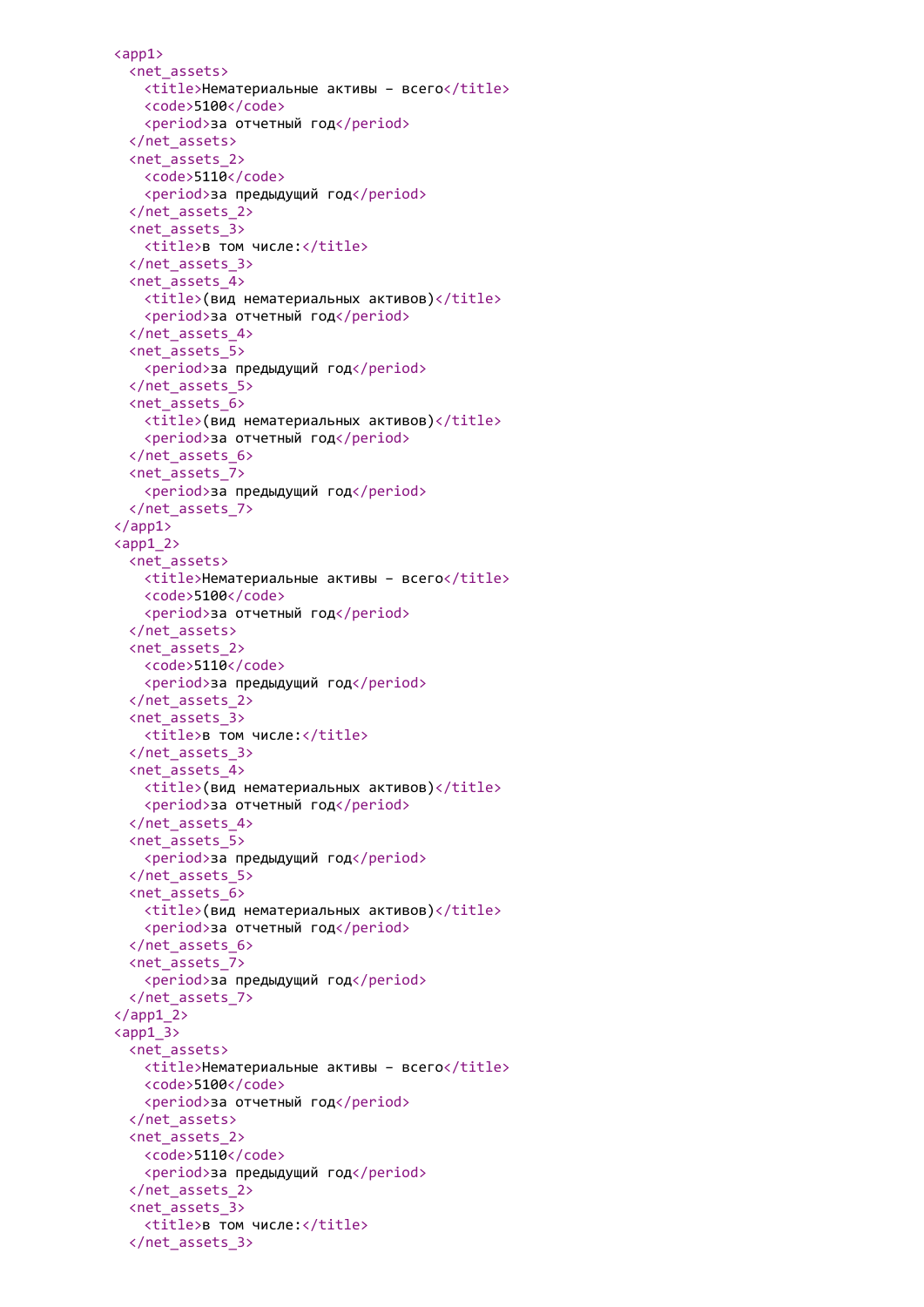```
<net_assets_4>
   <title>(вид нематериальных активов)</title>
   <period>за отчетный год</period>
 </net_assets_4>
 <net_assets_5>
   <period>за предыдущий год</period>
 </net_assets_5>
 <net_assets_6>
   <title>(вид нематериальных активов)</title>
   <period>за отчетный год</period>
 </net_assets_6>
 <net_assets_7>
   <period>за предыдущий год</period>
 </net_assets_7>
\langle app1_3>
<app3>
 <net_assets>
   <title>Всего</title>
   <code>5120</code>
 </net_assets>
 <net_assets_3>
   <title>в том числе:</title>
 </net_assets_3>
 <net_assets_4>
   <title>(вид нематериальных активов)</title>
 </net_assets_4>
 <net_assets_5>
   <title>(вид нематериальных активов)</title>
 </net_assets_5>
</app3>
<app4>
 <net_assets>
   <title>Bcero</title>
   <code>5130</code>
 </net_assets>
 <net_assets_3>
   <title>в том числе:</title>
 </net_assets_3>
 <net_assets_4>
   <title>(вид нематериальных активов)</title>
 </net_assets_4>
 <net_assets_5>
   <title>(вид нематериальных активов)</title>
 </net_assets_5>
</app4>
<app5>
 <net_assets>
   <title>НИОКР - всего</title>
   <code>5140</code>
   <period>за отчетный год</period>
 </net_assets>
 <net_assets_2>
   <code>5150</code>
   <period>за предыдущий год</period>
 </net_assets_2>
 <net_assets_3>
   <title>в том числе:</title>
 </net_assets_3>
 <net_assets_4>
   <title>(вид нематериальных активов)</title>
   <period>за отчетный год</period>
 </net_assets_4>
 <net_assets_5>
   <period>за предыдущий год</period>
 </net_assets_5>
 <net_assets_6>
   <title>(вид нематериальных активов)</title>
   <period>за отчетный год</period>
 </net_assets_6>
```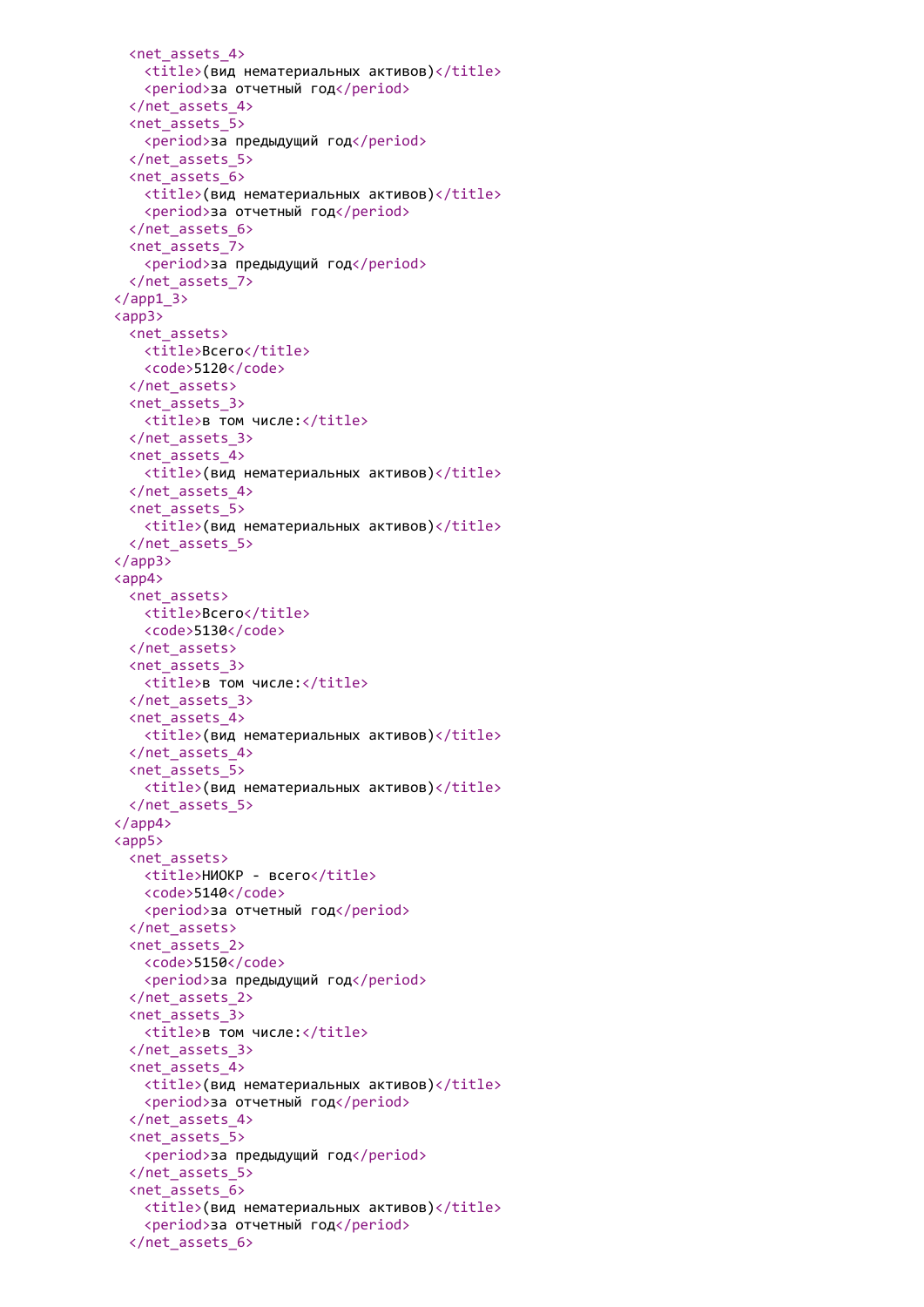```
<net_assets_7>
   <period>за предыдущий год</period>
 </net_assets_7>
</app5>
<app6>
 <net_assets>
   <title>НИОКР - всего</title>
   <code>5140</code>
   <period>за отчетный год</period>
 </net_assets>
 <net_assets_2>
   <code>5150</code>
   <period>за предыдущий год</period>
 </net_assets_2>
 <net_assets_3>
   <title>в том числе:</title>
 </net_assets_3>
 <net_assets_4>
   <title>(объект, группа объектов)</title>
   <period>за отчетный год</period>
 </net_assets_4>
 <net_assets_5>
   <period>за предыдущий год</period>
 </net_assets_5>
</app6>
<app7>
 <net assets>
   <title>Затраты по незаконченным исследованиям и разработкам – всего</title>
   <code>5160</code>
   <period>за отчетный год</period>
 </net_assets>
 <net_assets_2>
   <code>5170</code>
   <period>за предыдущий год</period>
 </net_assets_2>
 <net_assets_3>
   <title>в том числе:</title>
 </net_assets_3>
 <net_assets_4>
   <title>(объект, группа объектов)</title>
   <period>за отчетный год</period>
 </net_assets_4>
 <net_assets_5>
   <period>за предыдущий год</period>
 </net_assets_5>
 <net_assets_9>
   \timestitle>Незаконченные операции по приобретению нематериальных активов - всего\times/title>
   <code>5180</code>
   <period>за предыдущий год</period>
 </net_assets_9>
 <net_assets_10>
   <code>5190</code>
   <period>за отчетный год</period>
 </net_assets_10>
 <net_assets_11>
   <title>в том числе:</title>
 </net_assets_11>
 <net_assets_12>
   <title>(объект, группа объектов)</title>
   <period>за предыдущий год</period>
 </net_assets_12>
 <net_assets_13>
   <period>за отчетный год</period>
 </net_assets_13>
 <net_assets_14>
   <title>(объект, группа объектов)</title>
   <period>за предыдущий год</period>
 </net_assets_14>
 <net_assets_15>
```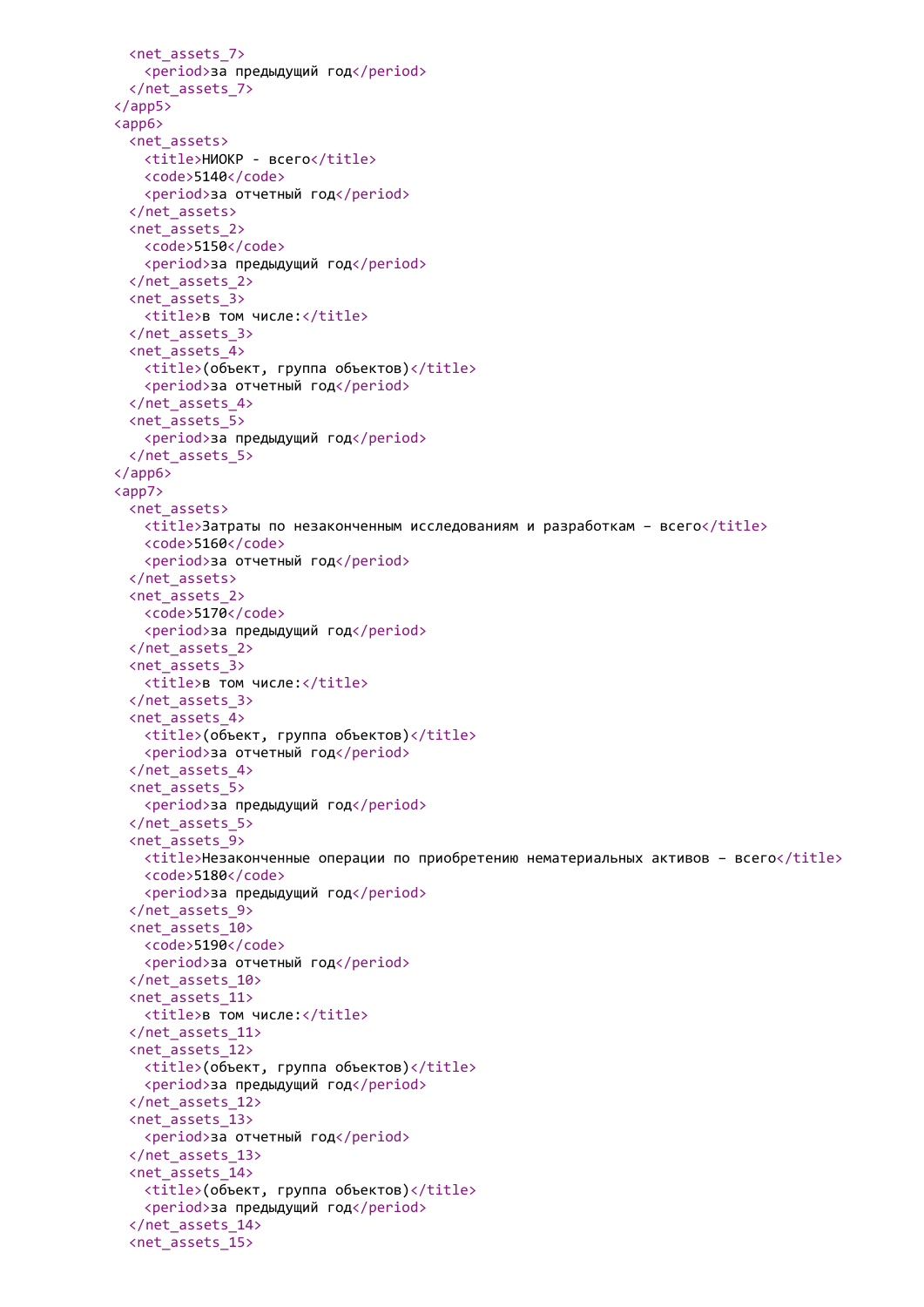```
<period>за отчетный год</period>
 </net_assets_15>
</app7>
<app8>
 <net_assets>
   <title>Затраты по незаконченным исследованиям и разработкам – всего</title>
   <code>5160</code>
   <period>за отчетный год</period>
 </net_assets>
 <net_assets_2>
   <code>5170</code>
   <period>за предыдущий год</period>
 </net_assets_2>
 <net_assets_3>
   <title>в том числе:</title>
 </net_assets_3>
 <net_assets_4>
   <title>(объект, группа объектов)</title>
   <period>за отчетный год</period>
 </net_assets_4>
 <net_assets_5>
   <period>за предыдущий год</period>
 </net_assets_5>
 <net_assets_9>
   <title>Незаконченные операции по приобретению нематериальных активов – всего</title>
   <code>5180</code>
   <period>за предыдущий год</period>
 </net_assets_9>
 <net_assets_10>
   <code>5190</code>
   <period>за отчетный год</period>
 </net_assets_10>
 <net_assets_11>
   <title>в том числе:</title>
 </net_assets_11>
 <net_assets_12>
   <title>(объект, группа объектов)</title>
   <period>за предыдущий год</period>
 </net_assets_12>
 <net_assets_13>
   <period>за отчетный год</period>
 </net_assets_13>
 <net_assets_14>
   <title>(объект, группа объектов)</title>
   <period>за предыдущий год</period>
 </net_assets_14>
 <net_assets_15>
   <period>за отчетный год</period>
 </net_assets_15>
</app8>
<app9>
 <net_assets>
   <title>Основные средства (без учета доходных вложений в материальные ценности) -
   всего</title>
   <code>5200</code>
   <period>за отчетный год</period>
 </net_assets>
 <net_assets_2>
   <code>5210</code>
   <period>за предыдущий год</period>
 </net_assets_2>
 <net_assets_3>
   <title>в том числе:</title>
 </net_assets_3>
 <net_assets_4>
   <title>(группа основных средств)</title>
   <period>за отчетный год</period>
 </net_assets_4>
 <net_assets_5>
```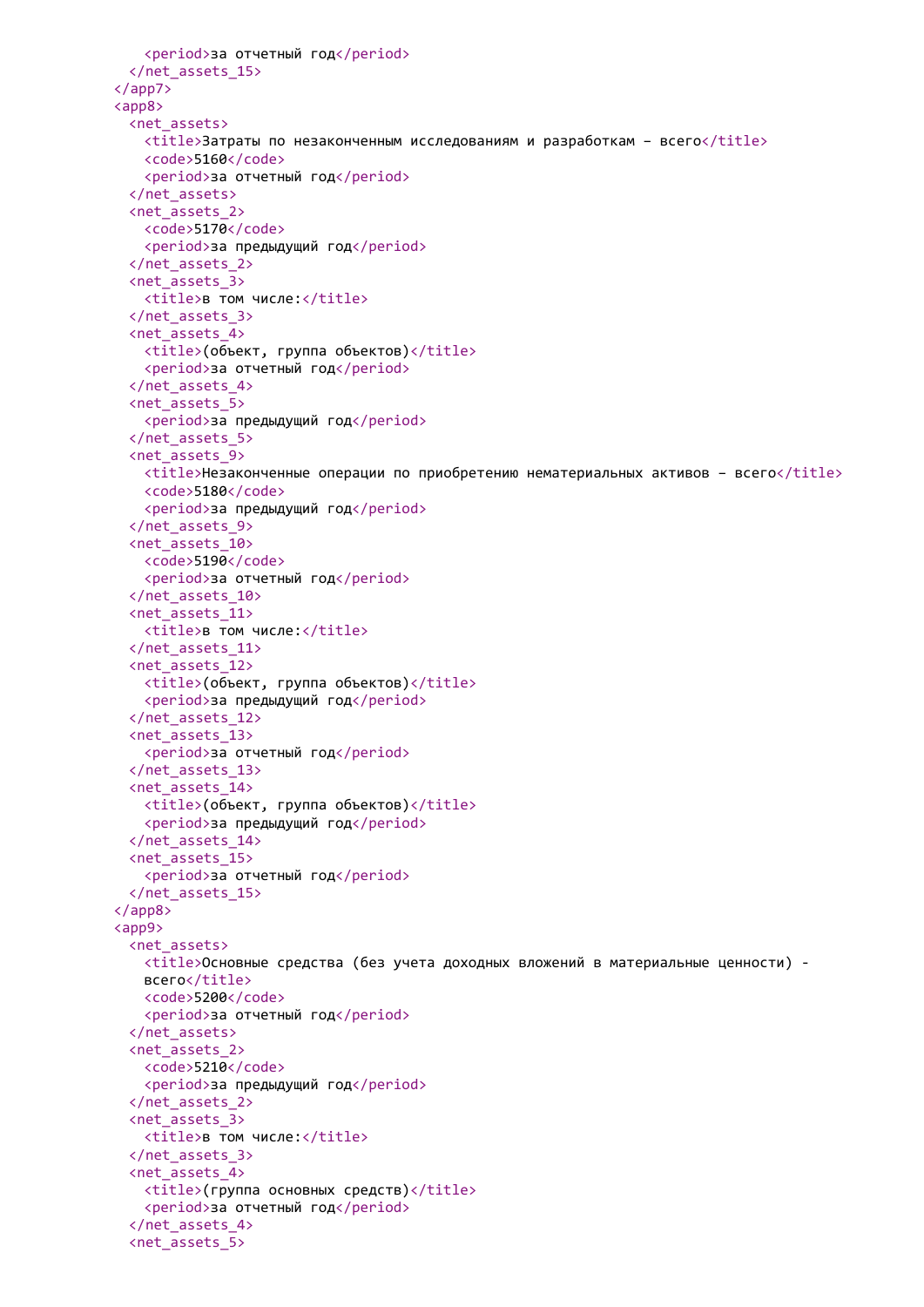```
<period>за предыдущий год</period>
 </net_assets_5>
 <net_assets_6>
   <title>(группа основных средств)</title>
   <period>за отчетный год</period>
 </net_assets_6>
 <net_assets_7>
   <period>за предыдущий год</period>
 </net_assets_7>
 <net_assets_9>
   <title>Учтено в составе доходных вложений в материальные ценности - всего</title>
   <code>5220</code>
   <period>за предыдущий год</period>
 </net_assets_9>
 <net_assets_10>
   <code>5230</code>
   <period>за отчетный год</period>
 </net_assets_10>
 <net_assets_11>
   <title>в том числе:</title>
 </net_assets_11>
 <net_assets_12>
   <title>(группа объектов)</title>
   <period>за предыдущий год</period>
 </net_assets_12>
 <net_assets_13>
   <period>за отчетный год</period>
 </net_assets_13>
 <net_assets_14>
   <title>(группа объектов)</title>
   <period>за предыдущий год</period>
 </net_assets_14>
 <net_assets_15>
   <period>за отчетный год</period>
 </net_assets_15>
</app9>
<app10>
 <net assets>
   <title>Основные средства (без учета доходных вложений в материальные ценности) -
   всего</title>
   <code>5200</code>
   <period>за отчетный год</period>
 </net_assets>
 <net_assets_2>
   <code>5210</code>
   <period>за предыдущий год</period>
 </net_assets_2>
 <net_assets_3>
   <title>в том числе:</title>
 </net_assets_3>
 <net_assets_4>
   <title>(группа основных средств)</title>
   <period>за отчетный год</period>
 </net_assets_4>
 <net_assets_5>
   <period>за предыдущий год</period>
 </net_assets_5>
 <net_assets_6>
   <title>(группа основных средств)</title>
   <period>за отчетный год</period>
 </net_assets_6>
 <net_assets_7>
   <period>за предыдущий год</period>
 </net_assets_7>
 <net_assets_9>
   <title>Учтено в составе доходных вложений в материальные ценности - всего</title>
   <code>5220</code>
   <period>за предыдущий год</period>
 </net_assets_9>
```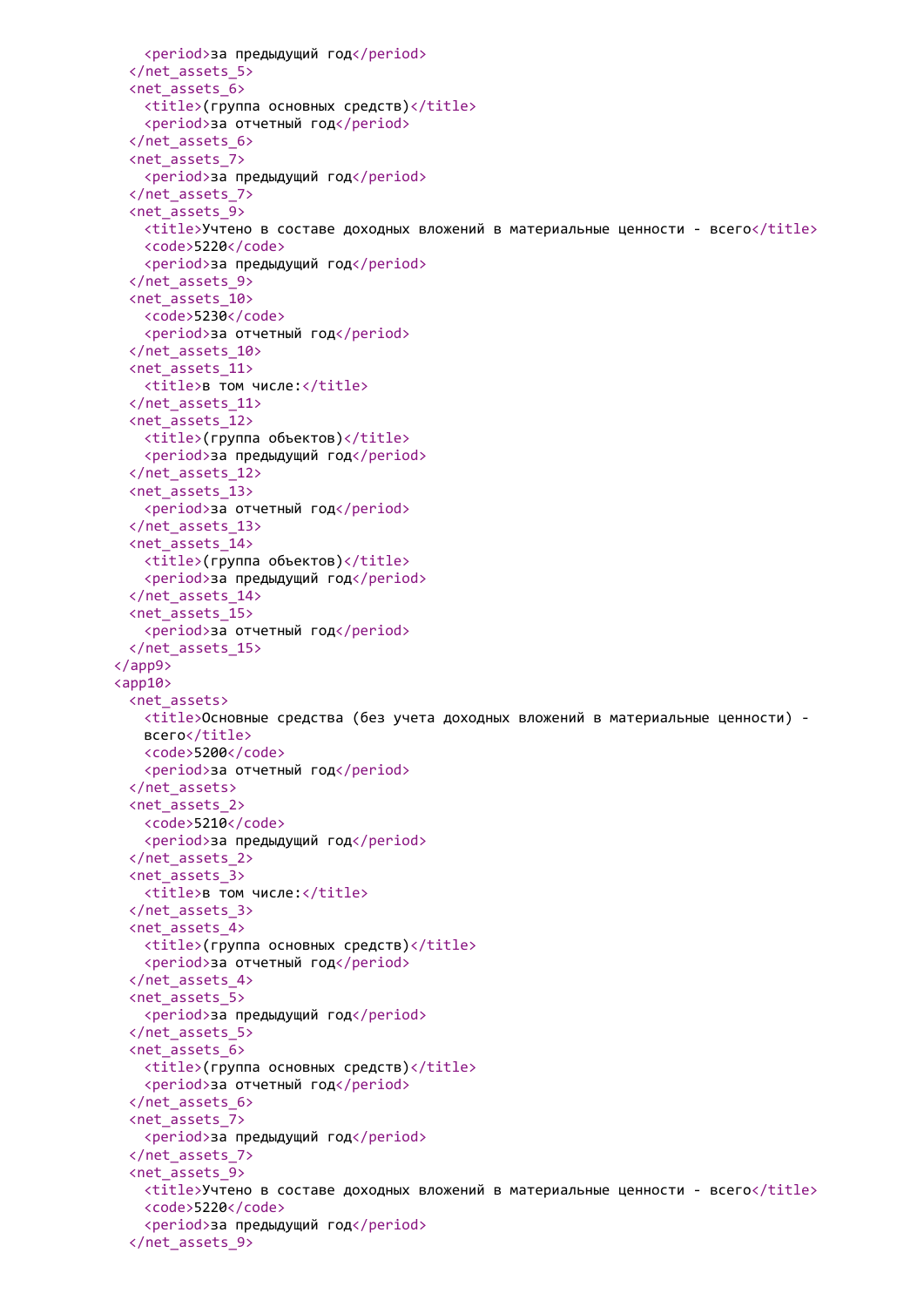```
<net_assets_10>
   <code>5230</code>
   <period>за отчетный год</period>
 </net_assets_10>
 <net_assets_11>
   <title>в том числе:</title>
 </net_assets_11>
 <net_assets_12>
   <title>(группа объектов)</title>
   <period>за предыдущий год</period>
 </net_assets_12>
 <net_assets_13>
   <period>за отчетный год</period>
 </net_assets_13>
 <net_assets_14>
   <title>(группа объектов)</title>
   <period>за предыдущий год</period>
 </net_assets_14>
 <net_assets_15>
   <period>за отчетный год</period>
 </net_assets_15>
\langle app10>
\langleapp11>
 <net_assets>
   <title>Основные средства (без учета доходных вложений в материальные ценности) -
   всего</title>
   <code>5200</code>
   <period>за отчетный год</period>
 </net_assets>
 <net_assets_2>
   <code>5210</code>
   <period>за предыдущий год</period>
 </net_assets_2>
 <net_assets_3>
   <title>в том числе:</title>
 </net_assets_3>
 <net_assets_4>
   <title>(группа основных средств)</title>
   <period>за отчетный год</period>
 </net_assets_4>
 <net_assets_5>
   <period>за предыдущий год</period>
 </net_assets_5>
 <net_assets_6>
   <title>(группа основных средств)</title>
   <period>за отчетный год</period>
 </net_assets_6>
 <net_assets_7>
   <period>за предыдущий год</period>
 </net_assets_7>
 <net_assets_9>
   \langletitle>Учтено в составе доходных вложений в материальные ценности - всего\langle/title>
   <code>5220</code>
   <period>за предыдущий год</period>
 </net_assets_9>
 <net_assets_10>
   <code>5230</code>
   <period>за отчетный год</period>
 </net_assets_10>
 <net_assets_11>
   <title>в том числе:</title>
 </net_assets_11>
 <net_assets_12>
   <title>(группа объектов)</title>
   <period>за предыдущий год</period>
 </net_assets_12>
 <net_assets_13>
   <period>за отчетный год</period>
 </net_assets_13>
```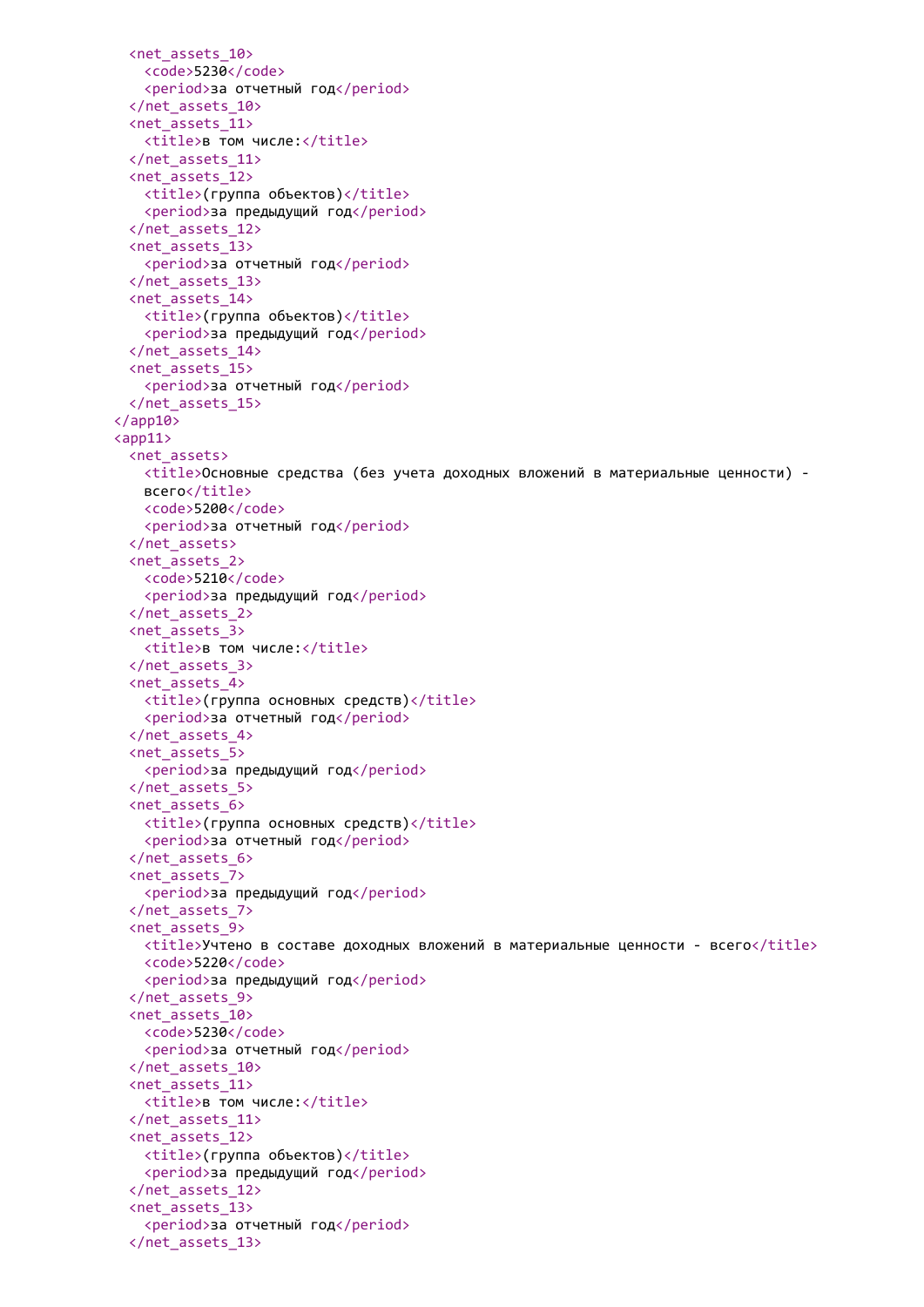```
<net_assets_14>
   <title>(группа объектов)</title>
   <period>за предыдущий год</period>
 </net_assets_14>
 <net_assets_15>
   <period>за отчетный год</period>
 </net_assets_15>
\langle app11>
<app12>
 <net_assets>
   <title>Незавершенное строительство и незаконченные операции по приобретению,
   модернизации и т.п. основных средств - всего</title>
   <code>5240</code>
   <period>за отчетный год</period>
 </net_assets>
 <net_assets_2>
   <code>5250</code>
   <period>за предыдущий год</period>
 </net_assets_2>
 <net_assets_3>
   <title>в том числе:</title>
 </net_assets_3>
 <net_assets_4>
   <title>(группа объектов)</title>
   <period>за отчетный год</period>
 </net_assets_4>
 <net_assets_5>
   <period>за предыдущий год</period>
 </net_assets_5>
</app12>
<app13>
 <net_assets>
   <title>Незавершенное строительство и незаконченные операции по приобретению,
   модернизации и т.п. основных средств - всего</title>
   <code>5240</code>
   <period>за отчетный год</period>
 </net_assets>
 <net_assets_2>
   <code>5250</code>
   <period>за предыдущий год</period>
 </net_assets_2>
 <net_assets_3>
   <title>в том числе:</title>
 </net_assets_3>
 <net_assets_4>
   <title>(группа объектов)</title>
   <period>за отчетный год</period>
 </net_assets_4>
 <net_assets_5>
   <period>за предыдущий год</period>
 </net_assets_5>
 <net_assets_6>
   <title>(группа объектов)</title>
   <period>за отчетный год</period>
 </net_assets_6>
 <net_assets_7>
   <period>за предыдущий год</period>
 </net_assets_7>
</app13>
\langleapp14\rangle<net_assets>
   <title>Увеличение стоимости объектов основных средств в результате достройки,
   дооборудования, реконструкции - всего</title>
   <code>5260</code>
 </net_assets>
 <net_assets_3>
   <title>в том числе:</title>
 </net_assets_3>
 <net_assets_4>
```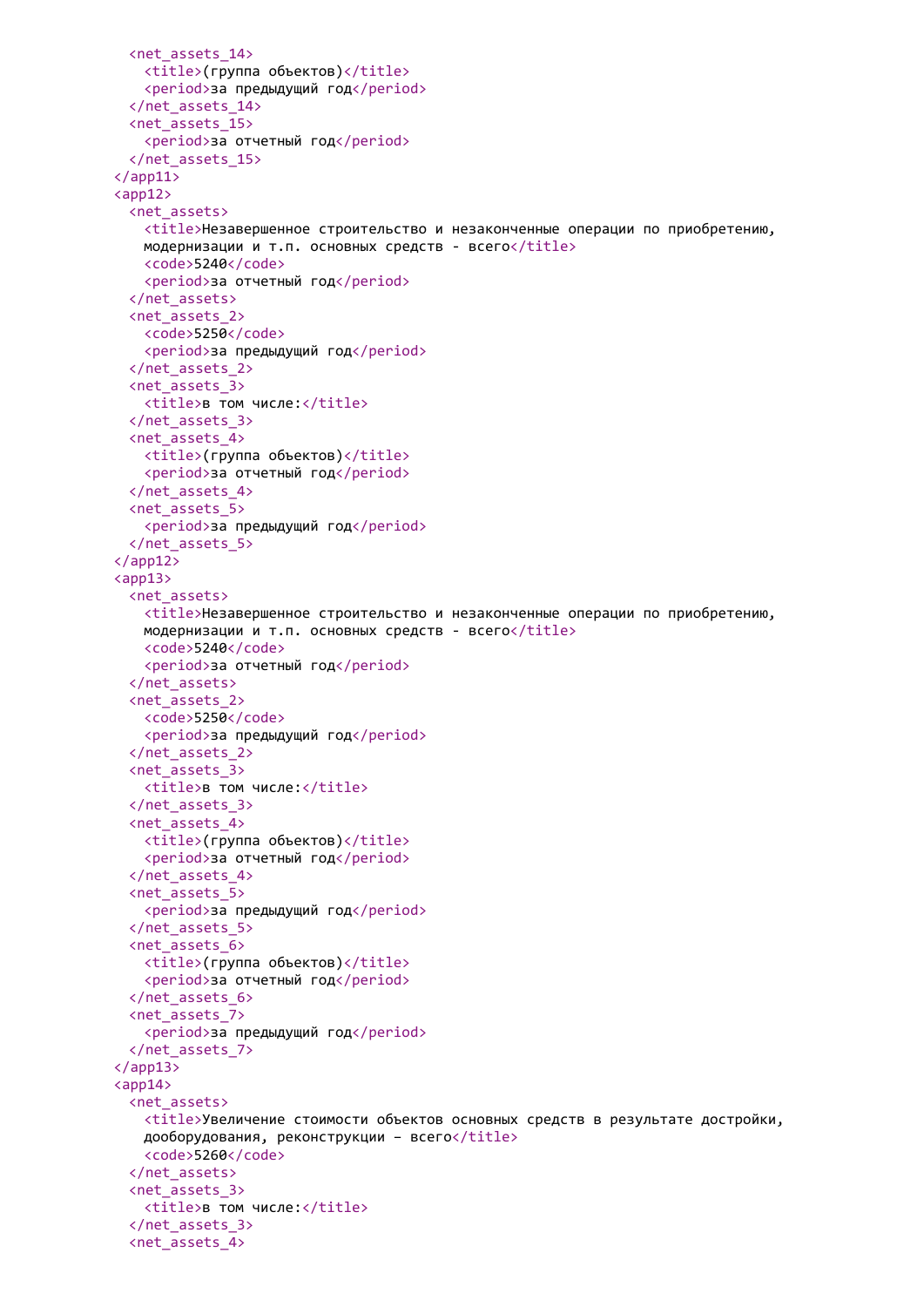```
<title>(объект основных средств)</title>
 </net_assets_4>
 <net_assets_5>
   <title>(объект основных средств)</title>
 </net_assets_5>
 <net_assets_7>
   <title>Уменьшение стоимости объектов основных средств в результате частичной ликвидации
   – всего:</title>
   <code>5270</code>
 </net_assets_7>
 <net_assets_8>
   <title>в том числе:</title>
 </net_assets_8>
 <net_assets_9>
   <title>(объект основных средств)</title>
 </net_assets_9>
 <net_assets_10>
   <title>(объект основных средств)</title>
 </net_assets_10>
</app14>
\langleapp15\rangle<net assets>
   \langletitle>Переданные в аренду основные средства, числящиеся на балансе\langletitle>
   <code>5280</code>
 </net_assets>
 <net_assets_2>
   <title>Переданные в аренду основные средства, числящиеся за балансом</title>
   <code>5281</code>
 </net_assets_2>
 <net_assets_3>
   <title>Полученные в аренду основные средства, числящиеся на балансе</title>
   <code>5282</code>
 </net_assets_3>
 <net_assets_4>
   <title>Полученные в аренду основные средства, числящиеся за балансом</title>
   <code>5283</code>
 </net_assets_4>
 <net_assets_5>
   <title>Объекты недвижимости, принятые в эксплуатацию и фактически используемые,
   находящиеся в процессе государственной регистрации</title>
   <code>5284</code>
 </net_assets_5>
 <net_assets_6>
   <title>Основные средства, переведенные на консервацию</title>
   <code>5285</code>
 </net_assets_6>
 <net_assets_7>
   \langletitle>Иное использование основных средств (залог и др.)\langle/title>
   <code>5286</code>
 </net_assets_7>
</app15>
\langleapp16\rangle<net_assets>
   <title>Долгосрочные - всего</title>
   <code>5301</code>
   <period>за отчетный год</period>
 </net_assets>
 <net_assets_2>
   <code>5311</code>
   <period>за предыдущий год</period>
 </net_assets_2>
 <net_assets_3>
   <title>в том числе:</title>
 </net_assets_3>
 <net_assets_4>
   <title>(группа, вид)</title>
   <period>за отчетный год</period>
 </net_assets_4>
 <net_assets_5>
```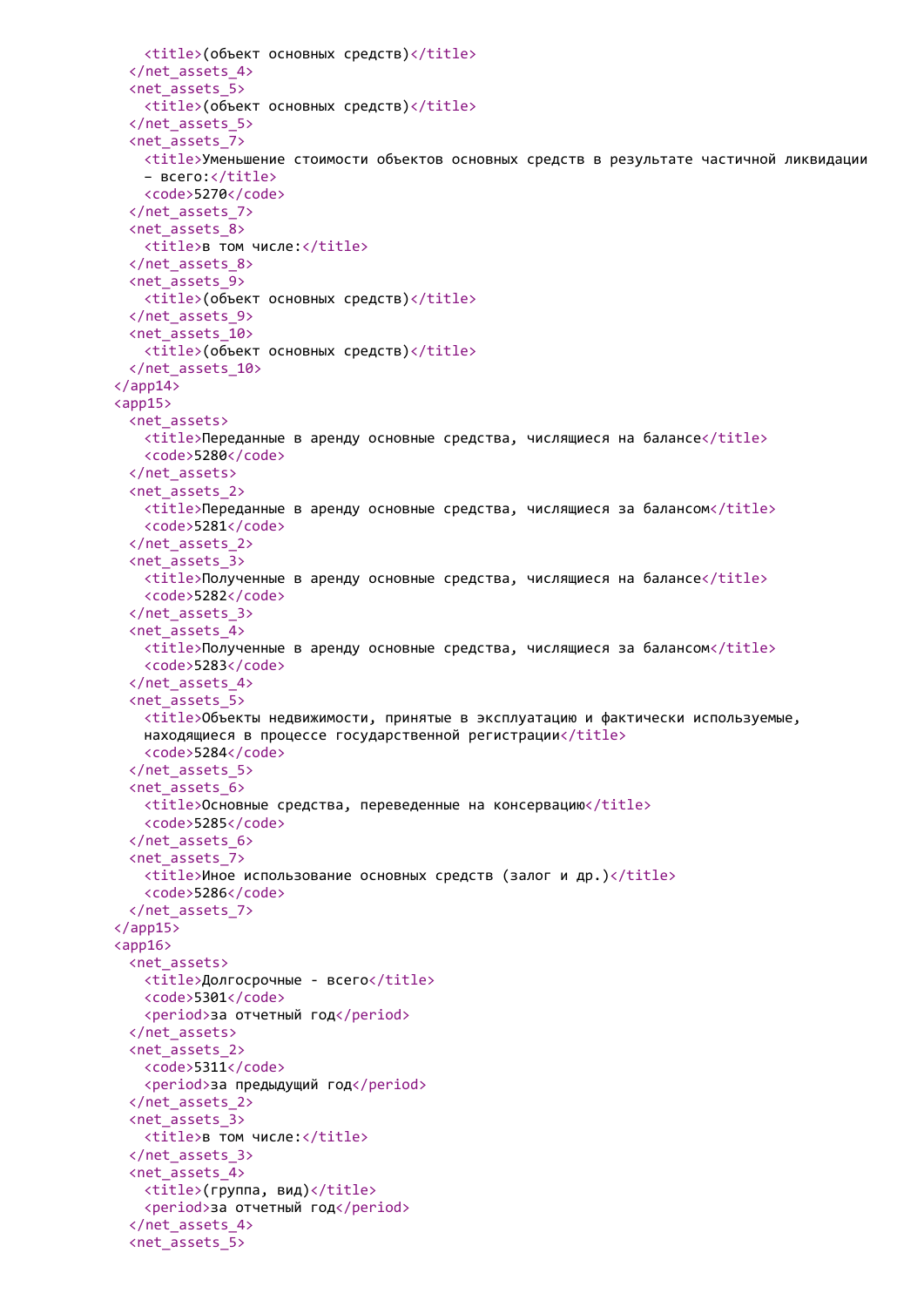```
<period>за предыдущий год</period>
 </net_assets_5>
 <net_assets_6>
   <title>(группа, вид)</title>
   <period>за отчетный год</period>
 </net_assets_6>
 <net_assets_7>
   <period>за предыдущий год</period>
 </net_assets_7>
 <net_assets_9>
   <title>Краткосрочные - всего</title>
   <code>5305</code>
   <period>за отчетный год</period>
 </net_assets_9>
 <net_assets_10>
   <code>5315</code>
   <period>за предыдущий год</period>
 </net_assets_10>
 <net_assets_11>
   <title>в том числе:</title>
 </net_assets_11>
 <net_assets_12>
   <title>(группа, вид)</title>
   <period>за отчетный год</period>
 </net_assets_12>
 <net_assets_13>
   <period>за предыдущий год</period>
 </net_assets_13>
 <net_assets_15>
   <title>Финансовых вложений - итого</title>
   <code>5300</code>
   <period>за отчетный год</period>
 </net_assets_15>
 <net_assets_16>
   <code>5315</code>
   <period>за предыдущий год</period>
 </net_assets_16>
</app16>
<app17>
 <net assets>
   <title>Долгосрочные - всего</title>
   <code>5301</code>
   <period>за отчетный год</period>
 </net_assets>
 <net_assets_2>
   <code>5311</code>
   <period>за предыдущий год</period>
 </net_assets_2>
 <net_assets_3>
   <title>в том числе:</title>
 </net_assets_3>
 <net_assets_4>
   <title>(группа, вид)</title>
   <period>за отчетный год</period>
 </net_assets_4>
 <net_assets_5>
   <period>за предыдущий год</period>
 </net_assets_5>
 <net_assets_7>
   <title>Краткосрочные - всего</title>
   <code>5305</code>
   <period>за отчетный год</period>
 </net_assets_7>
 <net_assets_8>
   <code>5315</code>
   <period>за предыдущий год</period>
 </net_assets_8>
 <net_assets_9>
   <title>в том числе:</title>
```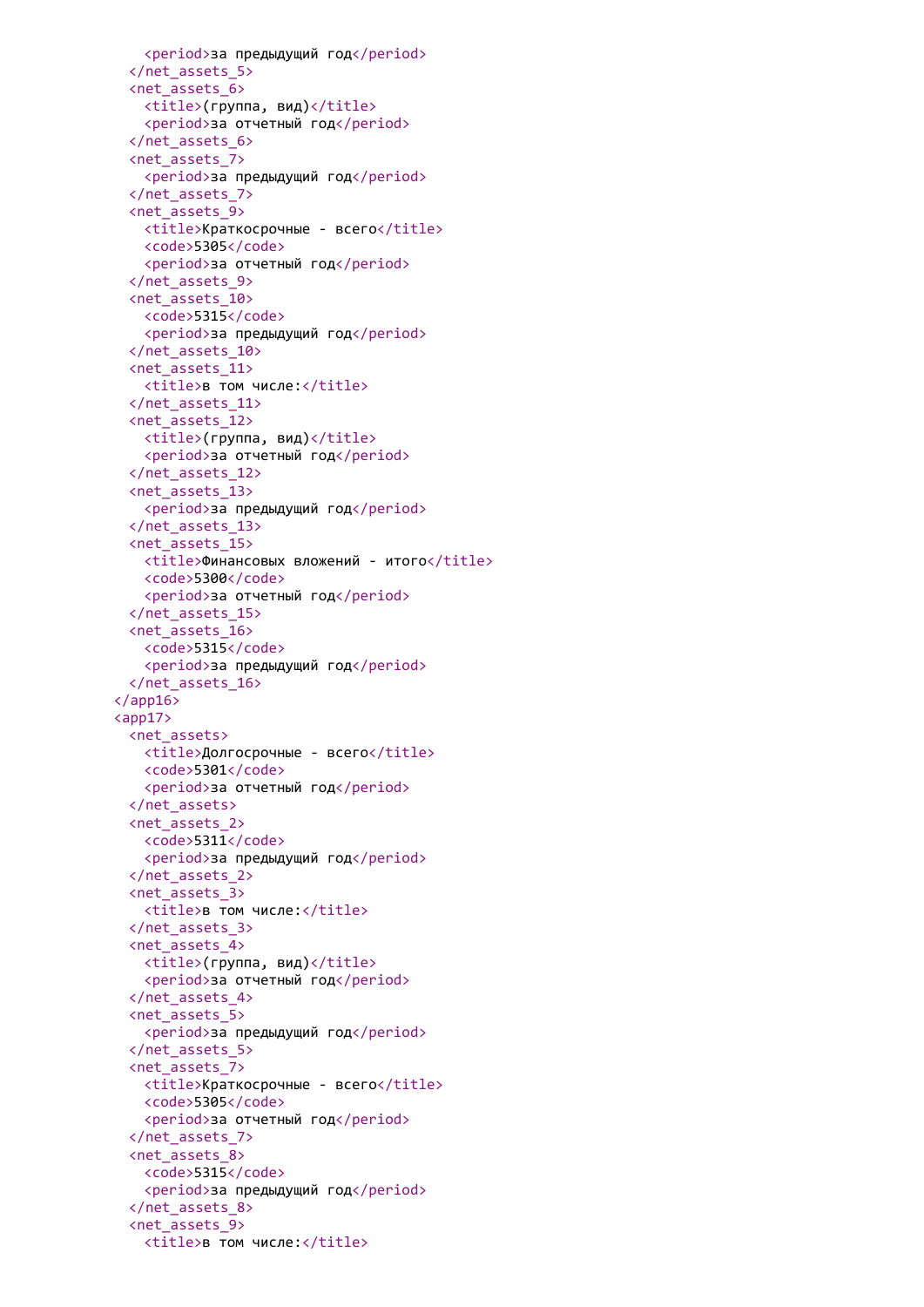```
</net_assets_9>
 <net_assets_10>
   <title>(группа, вид)</title>
   <period>за отчетный год</period>
 </net_assets_10>
 <net_assets_11>
   <period>за предыдущий год</period>
 </net_assets_11>
 <net_assets_13>
   <title>Финансовых вложений - итого</title>
   <code>5300</code>
   <period>за отчетный год</period>
 </net_assets_13>
 <net_assets_14>
   <code>5310</code>
   <period>за предыдущий год</period>
 </net_assets_14>
</app17>
<app18>
 <net_assets>
   <title>Долгосрочные - всего</title>
   <code>5301</code>
   <period>за отчетный год</period>
 </net_assets>
 <net_assets_2>
   <code>5311</code>
   <period>за предыдущий год</period>
 </net_assets_2>
 <net_assets_3>
   <title>в том числе:</title>
 </net_assets_3>
 <net_assets_4>
   \langle \text{title} \rangle(группа, вид)</title>
   <period>за отчетный год</period>
 </net_assets_4>
 <net_assets_5>
   <period>за предыдущий год</period>
 </net_assets_5>
 <net_assets_7>
   <title>Краткосрочные - всего</title>
   <code>5305</code>
   <period>за отчетный год</period>
 </net_assets_7>
 <net_assets_8>
   <code>5315</code>
   <period>за предыдущий год</period>
 </net_assets_8>
 <net_assets_9>
   <title>в том числе:</title>
 </net_assets_9>
 <net_assets_10>
   <title>(группа, вид)</title>
   <period>за отчетный год</period>
 </net_assets_10>
 <net_assets_11>
   <period>за предыдущий год</period>
 </net_assets_11>
 <net_assets_13>
   <title>Финансовых вложений - итого</title>
   <code>5300</code>
   <period>за отчетный год</period>
 </net_assets_13>
 <net_assets_14>
   <code>5310</code>
   <period>за предыдущий год</period>
 </net_assets_14>
</app18>
<app19>
 <net_assets>
```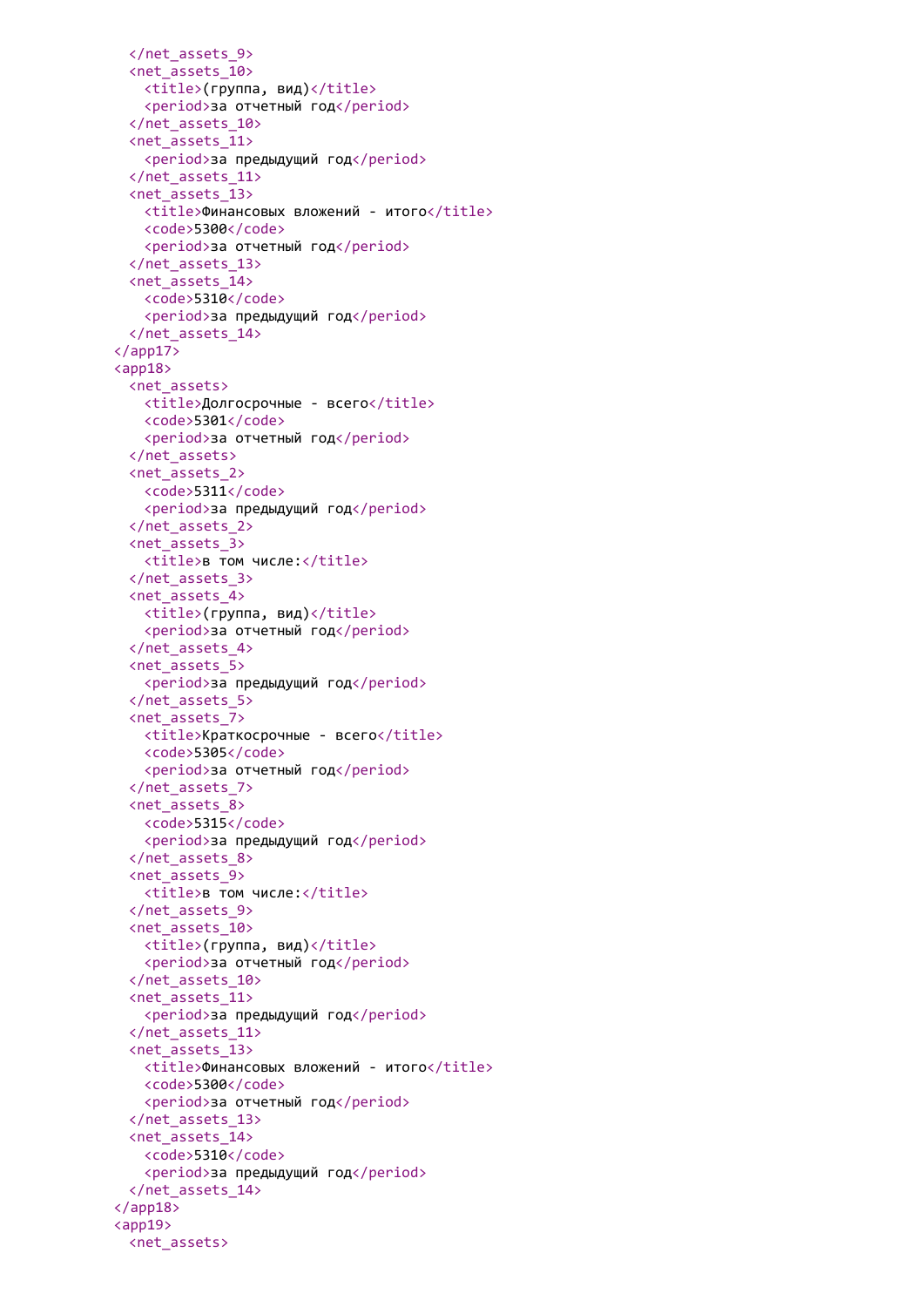```
\langletitle>Финансовые вложения, находящиеся в залоге - всего\langletitle>
   <code>5320</code>
 </net_assets>
 <net_assets_2>
   <title>в том числе:</title>
 </net_assets_2>
 <net_assets_4>
   <title>Финансовые вложения, переданные третьим лицам (кроме продажи) - всего</title>
   <code>5325</code>
 </net_assets_4>
 <net_assets_5>
   <title>в том числе:</title>
 </net_assets_5>
 <net_assets_7>
   <title>Иное использование финансовых вложений</title>
   <code>5329</code>
 </net_assets_7>
</app19>
<app20>
 <net_assets>
   <title>Запасы - всего</title>
   <code>5400</code>
   <period>за отчетный год</period>
 </net_assets>
 <net_assets_2>
   <code>5420</code>
   <period>за предыдущий год</period>
 </net_assets_2>
 <net_assets_3>
   <title>в том числе:</title>
 </net_assets_3>
 <net_assets_4>
   <title>(группа, вид)</title>
   <period>за отчетный год</period>
 </net_assets_4>
 <net_assets_5>
   <period>за предыдущий год</period>
 </net_assets_5>
 <net_assets_6>
   <title>(группа, вид)</title>
   <period>за отчетный год</period>
 </net_assets_6>
 <net_assets_7>
   <period>за предыдущий год</period>
 </net_assets_7>
</app20>
<app21>
 <net_assets>
   <title>Запасы – всего</title>
   <code>5400</code>
   <period>за отчетный год</period>
 </net_assets>
 <net_assets_2>
   <code>5420</code>
   <period>за предыдущий год</period>
 </net_assets_2>
 <net_assets_3>
   <title>в том числе:</title>
 </net_assets_3>
 <net_assets_4>
   <title>(группа, вид)</title>
   <period>за отчетный год</period>
 </net_assets_4>
 <net_assets_5>
   <period>за предыдущий год</period>
 </net_assets_5>
 <net_assets_6>
   \langle \text{title} \rangle(группа, вид)</title>
   <period>за отчетный год</period>
```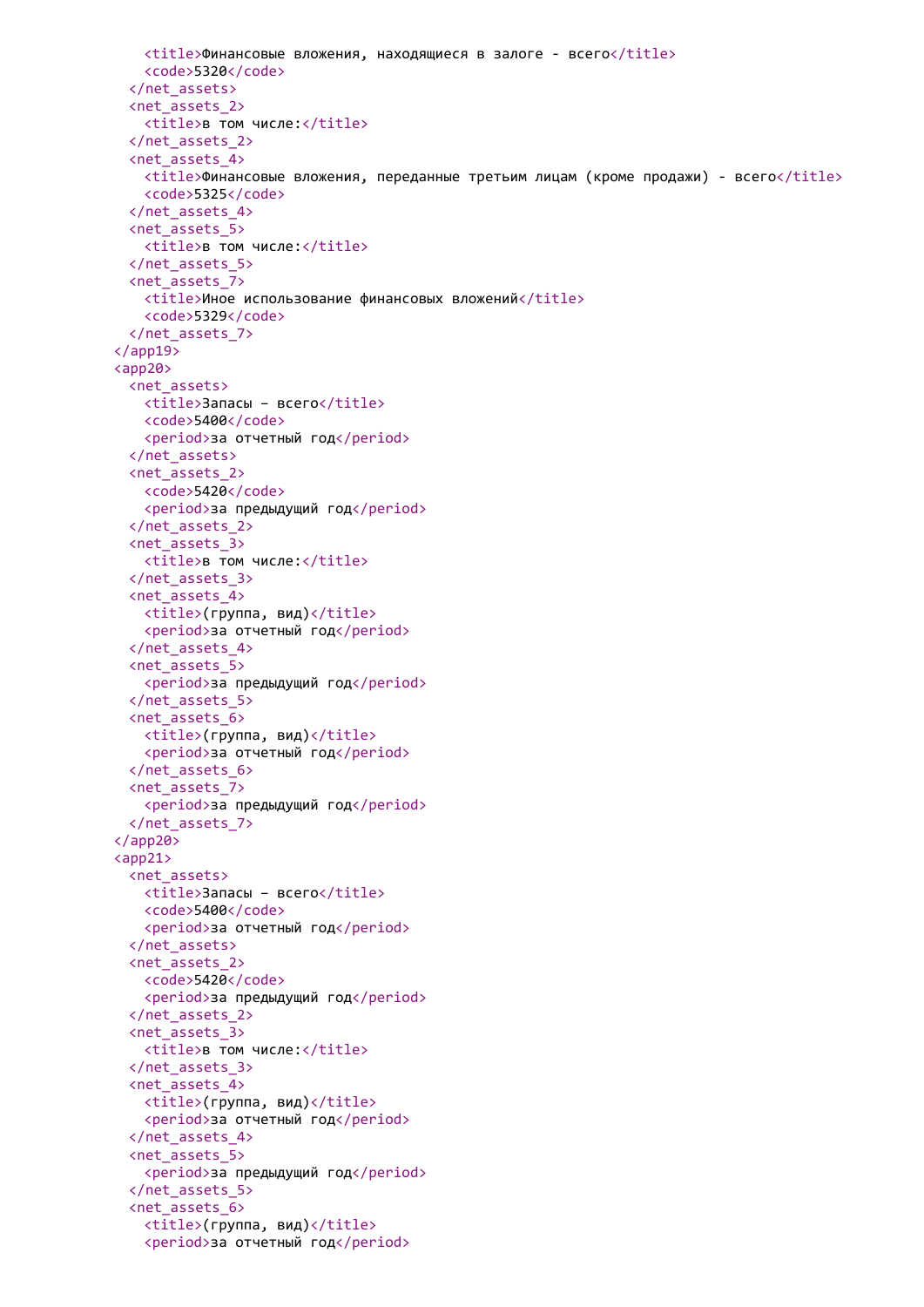```
</net_assets_6>
 <net_assets_7>
   <period>за предыдущий год</period>
 </net_assets_7>
</app21>
<app22>
 <net_assets>
   <title>Запасы - всего</title>
   <code>5400</code>
   <period>за отчетный год</period>
 </net_assets>
 <net_assets_2>
   <code>5420</code>
   <period>за предыдущий год</period>
 </net_assets_2>
 <net_assets_3>
   <title>в том числе:</title>
 </net_assets_3>
 <net_assets_4>
   \langle \text{title} \rangle(группа, вид)</title>
   <period>за отчетный год</period>
 </net_assets_4>
 <net_assets_5>
   <period>за предыдущий год</period>
 </net_assets_5>
 <net_assets_6>
   \langle \text{title} \rangle(группа, вид)</title>
   <period>за отчетный год</period>
 </net_assets_6>
 <net_assets_7>
   <period>за предыдущий год</period>
 </net_assets_7>
</app22>
<app23>
 <net_assets>
   <title>Запасы, не оплаченные на отчетную дату - всего</title>
   <code>5440</code>
 </net_assets>
 <net_assets_2>
   <title>в том числе:</title>
 </net_assets_2>
 <net_assets_4>
   <title>Запасы, находящиеся в залоге по договору - всего</title>
   <code>5445</code>
 </net_assets_4>
 <net_assets_5>
   <title>в том числе:</title>
 </net_assets_5>
</app23>
<app24>
 <net_assets>
   <title>Долгосрочная дебиторская задолженность – всего</title>
   <code>5501</code>
   <period>за отчетный год</period>
 </net_assets>
 <net_assets_2>
   <code>5521</code>
   <period>за предыдущий год</period>
 </net_assets_2>
 <net_assets_3>
   <title>в том числе:</title>
 </net_assets_3>
 <net_assets_4>
   <title>(вид)</title>
   <period>за отчетный год</period>
 </net_assets_4>
 <net_assets_5>
   <period>за предыдущий год</period>
 </net_assets_5>
```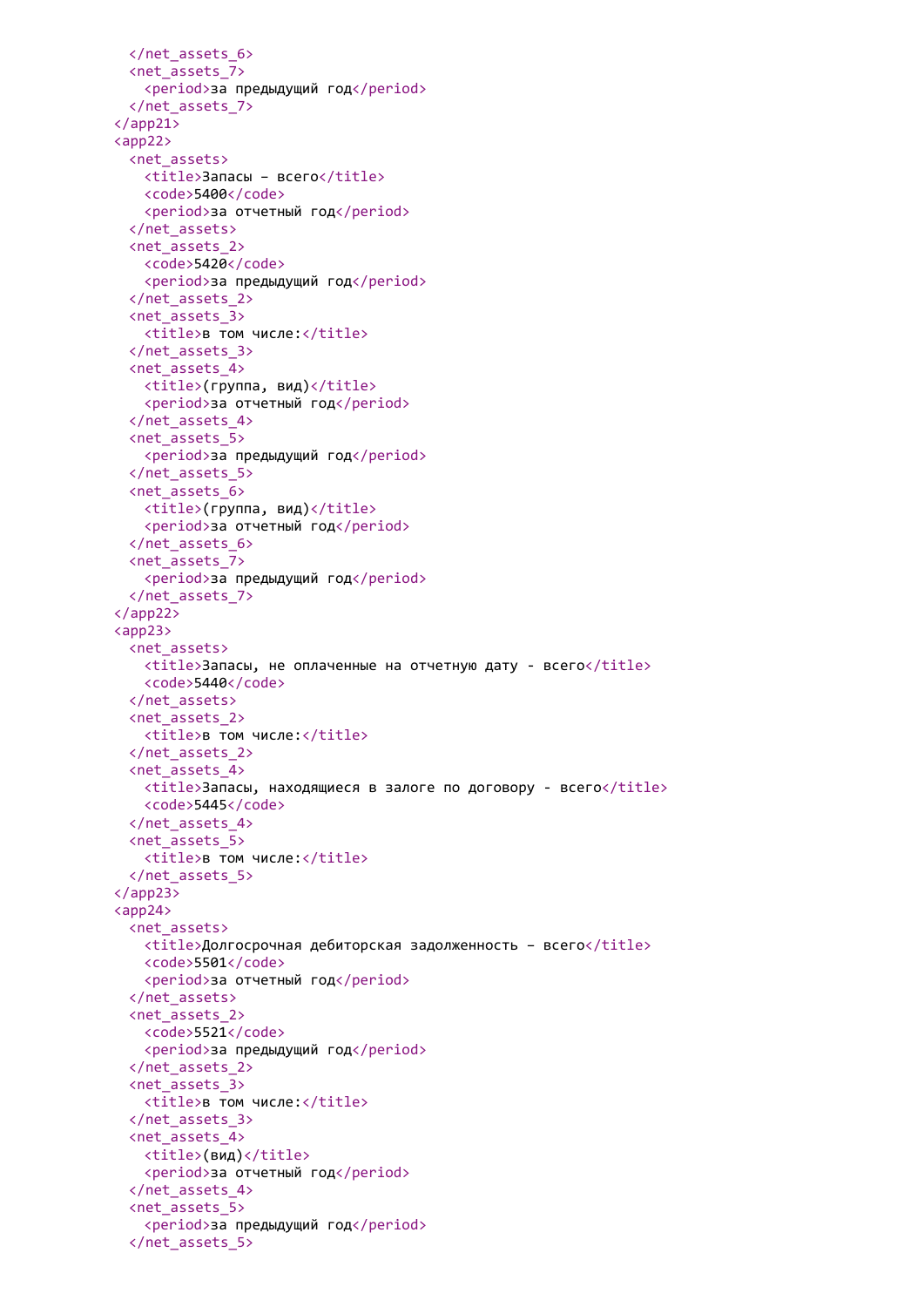```
<net_assets_6>
   <title>(вид)</title>
   <period>за отчетный год</period>
 </net_assets_6>
 <net_assets_7>
   <period>за предыдущий год</period>
 </net_assets_7>
 <net_assets_9>
   <title>Краткосрочная дебиторская задолженность - всего</title>
   <code>5510</code>
   <period>за отчетный год</period>
 </net_assets_9>
 <net_assets_10>
   <code>5530</code>
   <period>за предыдущий год</period>
 </net_assets_10>
 <net_assets_11>
   <title>в том числе:</title>
 </net_assets_11>
 <net_assets_12>
   <title>(вид)</title>
   <period>за отчетный год</period>
 </net_assets_12>
 <net_assets_13>
   <period>за предыдущий год</period>
 </net_assets_13>
 <net_assets_14>
   <title>(вид)</title>
   <period>за отчетный год</period>
 </net_assets_14>
 <net_assets_15>
   <period>за предыдущий год</period>
 </net_assets_15>
 <net_assets_17>
   <title>Итого</title>
   <code>5500</code>
   <period>за отчетный год</period>
 </net_assets_17>
 <net_assets_18>
   <code>5520</code>
   <period>за предыдущий год</period>
 </net_assets_18>
</app24>
<app25>
 <net_assets>
   <title>Долгосрочная дебиторская задолженность – всего</title>
   <code>5501</code>
   <period>за отчетный год</period>
 </net_assets>
 <net_assets_2>
   <code>5521</code>
   <period>за предыдущий год</period>
 </net_assets_2>
 <net_assets_3>
   <title>в том числе:</title>
 </net_assets_3>
 <net_assets_4>
   <title>(вид)</title>
   <period>за отчетный год</period>
 </net_assets_4>
 <net_assets_5>
   <period>за предыдущий год</period>
 </net_assets_5>
 <net_assets_6>
   <title>(вид)</title>
   <period>за отчетный год</period>
 </net_assets_6>
 <net_assets_7>
   <period>за предыдущий год</period>
```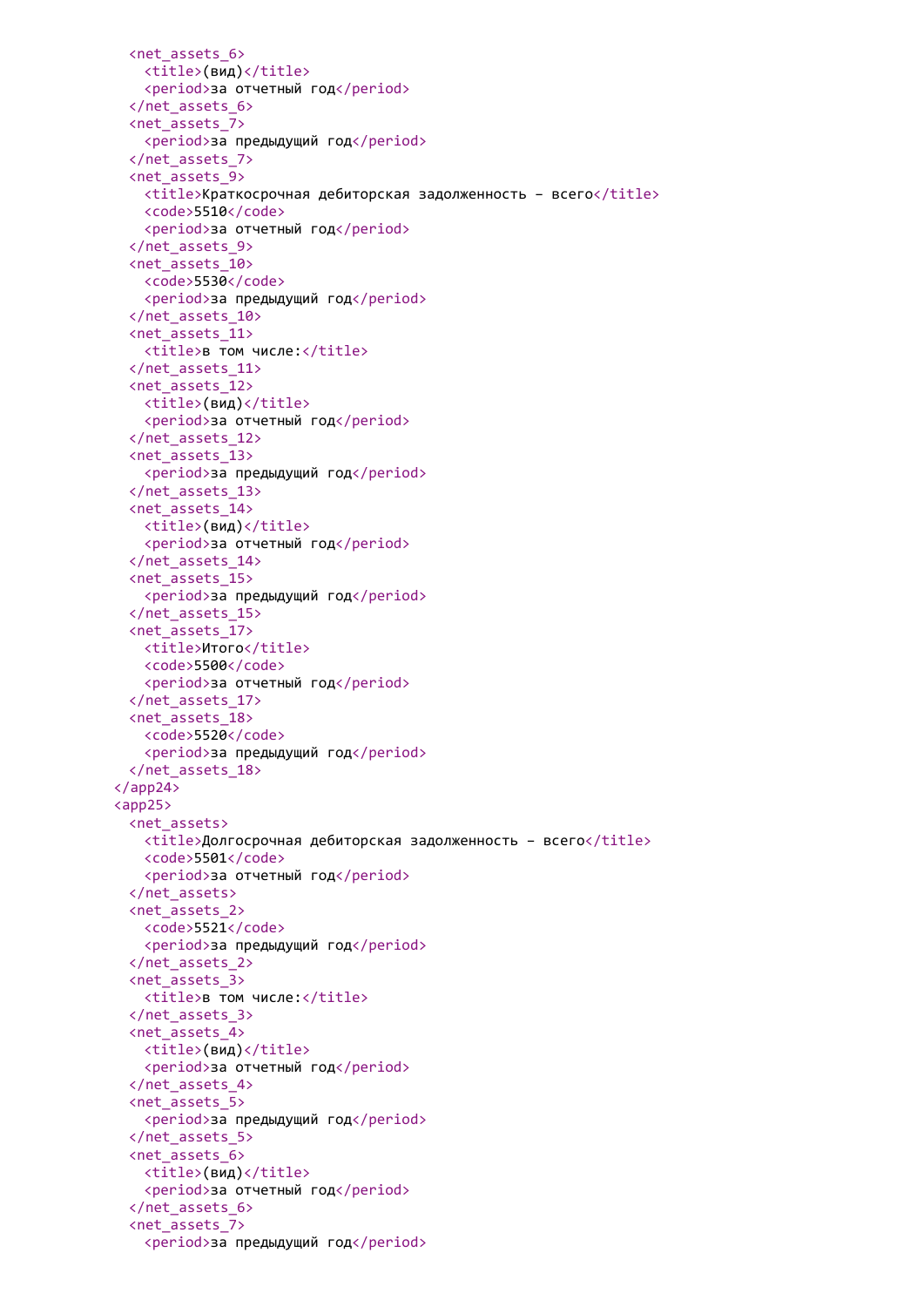```
</net_assets_7>
 <net_assets_9>
   <title>Краткосрочная дебиторская задолженность – всего</title>
   <code>5510</code>
   <period>за отчетный год</period>
 </net_assets_9>
 <net_assets_10>
   <code>5530</code>
   <period>за предыдущий год</period>
 </net_assets_10>
 <net_assets_11>
   <title>в том числе:</title>
 </net_assets_11>
 <net_assets_12>
   <title>(вид)</title>
   <period>за отчетный год</period>
 </net_assets_12>
 <net_assets_13>
   <period>за предыдущий год</period>
 </net_assets_13>
 <net_assets_14>
   <title>(вид)</title>
   <period>за отчетный год</period>
 </net_assets_14>
 <net_assets_15>
   <period>за предыдущий год</period>
 </net_assets_15>
 <net_assets_17>
   <title>Итого</title>
   <code>5500</code>
   <period>за отчетный год</period>
 </net_assets_17>
 <net_assets_18>
   <code>5520</code>
   <period>за предыдущий год</period>
 </net_assets_18>
</app25>
<app26>
 <net_assets>
   \langletitle>Долгосрочная дебиторская задолженность - всего\langletitle>
   <code>5501</code>
   <period>за отчетный год</period>
 </net_assets>
 <net_assets_2>
   <code>5521</code>
   <period>за предыдущий год</period>
 </net_assets_2>
 <net_assets_3>
   <title>в том числе:</title>
 </net_assets_3>
 <net_assets_4>
   <title>(вид)</title>
   <period>за отчетный год</period>
 </net_assets_4>
 <net_assets_5>
   <period>за предыдущий год</period>
 </net_assets_5>
 <net_assets_6>
   <title>(вид)</title>
   <period>за отчетный год</period>
 </net_assets_6>
 <net_assets_7>
   <period>за предыдущий год</period>
 </net_assets_7>
 <net_assets_9>
   <title>Краткосрочная дебиторская задолженность - всего</title>
   <code>5510</code>
   <period>за отчетный год</period>
 </net_assets_9>
```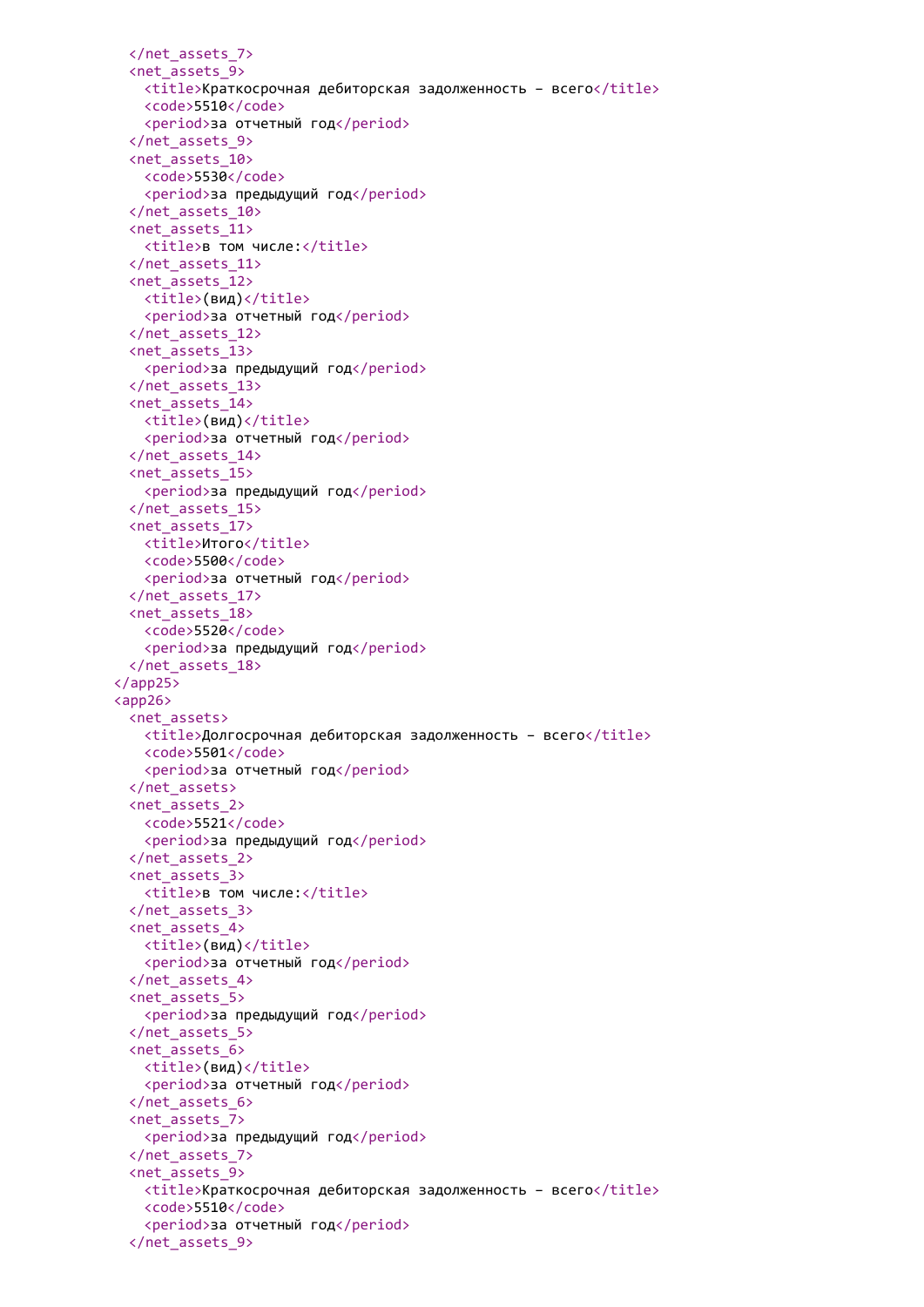```
<net_assets_10>
   <code>5530</code>
   <period>за предыдущий год</period>
 </net_assets_10>
 <net_assets_11>
   <title>в том числе:</title>
 </net_assets_11>
 <net_assets_12>
   <title>(вид)</title>
   <period>за отчетный год</period>
 </net_assets_12>
 <net_assets_13>
   <period>за предыдущий год</period>
 </net_assets_13>
 <net_assets_14>
   <title>(вид)</title>
   <period>за отчетный год</period>
 </net_assets_14>
 <net_assets_15>
   <period>за предыдущий год</period>
 </net_assets_15>
 <net_assets_17>
   <title>Итого</title>
   <code>5500</code>
   <period>за отчетный год</period>
 </net_assets_17>
 <net_assets_18>
   <code>5520</code>
   <period>за предыдущий год</period>
 </net_assets_18>
</app26>
<app27>
 <net assets>
   <title>Bcero</title>
   <code>5540</code>
 </net_assets>
 <net_assets_2>
   <title>в том числе:</title>
 </net_assets_2>
</app27>
<app28>
 <net_assets>
   <title>Bcero</title>
   <code>5540</code>
 </net_assets>
 <net_assets_2>
   <title>в том числе:</title>
 </net_assets_2>
</app28>
<app29>
 <net_assets>
   \langletitle>Долгосрочная кредиторская задолженность – всего\langletitle>
   <code>5551</code>
   <period>за отчетный год</period>
 </net_assets>
 <net_assets_2>
   <code>5571</code>
   <period>за предыдущий год</period>
 </net_assets_2>
 <net_assets_3>
   <title>в том числе:</title>
 </net_assets_3>
 <net_assets_4>
   <title>(вид)</title>
   <period>за отчетный год</period>
 </net_assets_4>
 <net_assets_5>
   <period>за предыдущий год</period>
 </net_assets_5>
```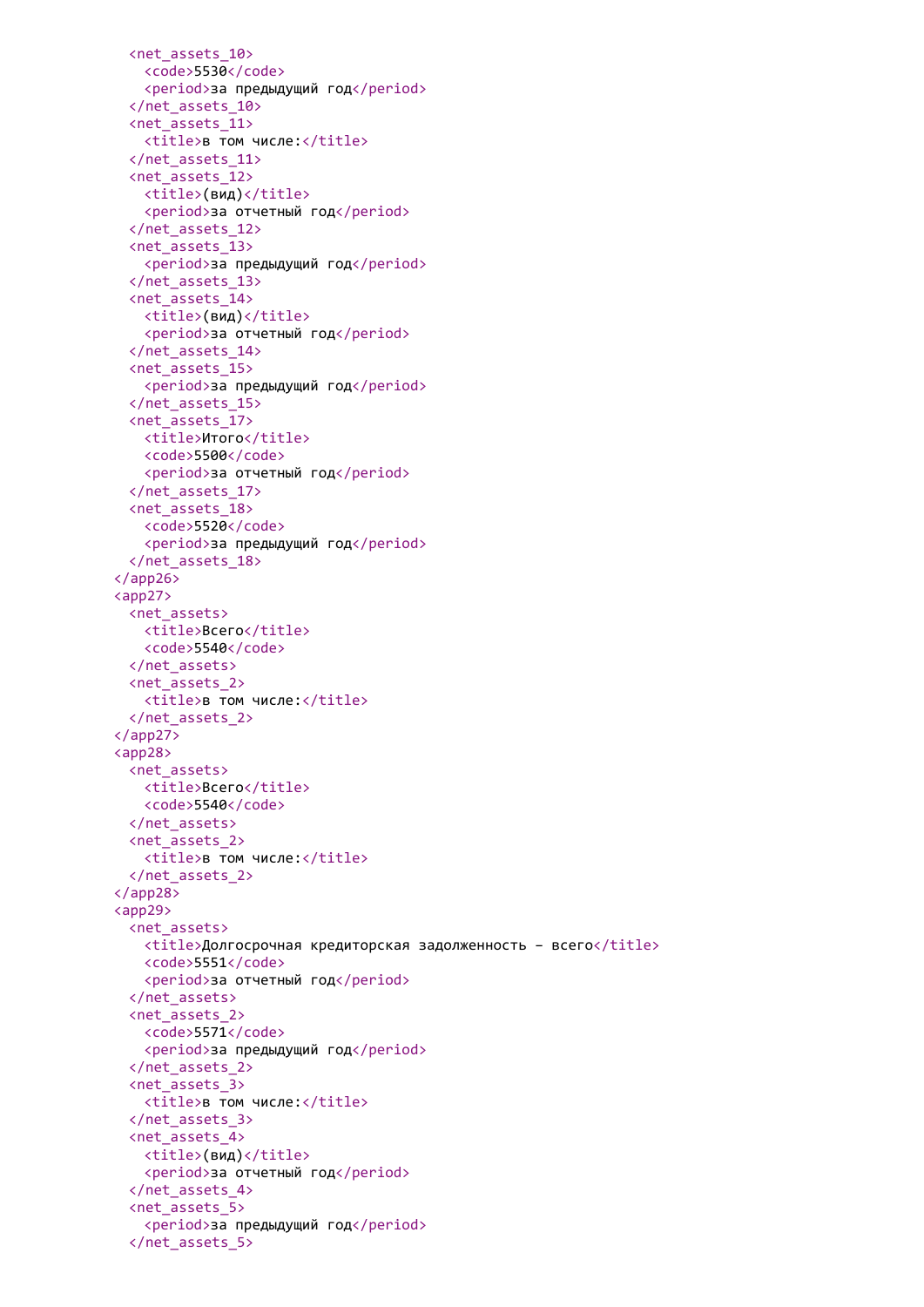```
<net_assets_9>
   <title>Краткосрочная кредиторская задолженность – всего</title>
   <code>5560</code>
   <period>за отчетный год</period>
 </net_assets_9>
 <net_assets_10>
   <code>5580</code>
   <period>за предыдущий год</period>
 </net_assets_10>
 <net_assets_11>
   <title>в том числе:</title>
 </net_assets_11>
 <net_assets_12>
   <title>(вид)</title>
   <period>за отчетный год</period>
 </net_assets_12>
 <net_assets_13>
   <period>за предыдущий год</period>
 </net_assets_13>
 <net_assets_15>
   <title>Итого</title>
   <code>5550</code>
   <period>за отчетный год</period>
 </net_assets_15>
 <net_assets_16>
   <code>5570</code>
   <period>за предыдущий год</period>
 </net_assets_16>
</app29>
<app31>
 <net assets>
   <title>Долгосрочная кредиторская задолженность – всего</title>
   <code>5551</code>
   <period>за отчетный год</period>
 </net_assets>
 <net_assets_2>
   <code>5571</code>
   <period>за предыдущий год</period>
 </net_assets_2>
 <net_assets_3>
   <title>в том числе:</title>
 </net_assets_3>
 <net_assets_4>
   <title>(вид)</title>
   <period>за отчетный год</period>
 </net_assets_4>
 <net_assets_5>
   <period>за предыдущий год</period>
 </net_assets_5>
 <net_assets_9>
   <title>Краткосрочная кредиторская задолженность – всего</title>
   <code>5560</code>
   <period>за отчетный год</period>
 </net_assets_9>
 <net_assets_10>
   <code>5580</code>
   <period>за предыдущий год</period>
 </net_assets_10>
 <net_assets_11>
   <title>в том числе:</title>
 </net_assets_11>
 <net_assets_12>
   <title>(вид)</title>
   <period>за отчетный год</period>
 </net_assets_12>
 <net_assets_13>
   <period>за предыдущий год</period>
 </net_assets_13>
 <net_assets_15>
```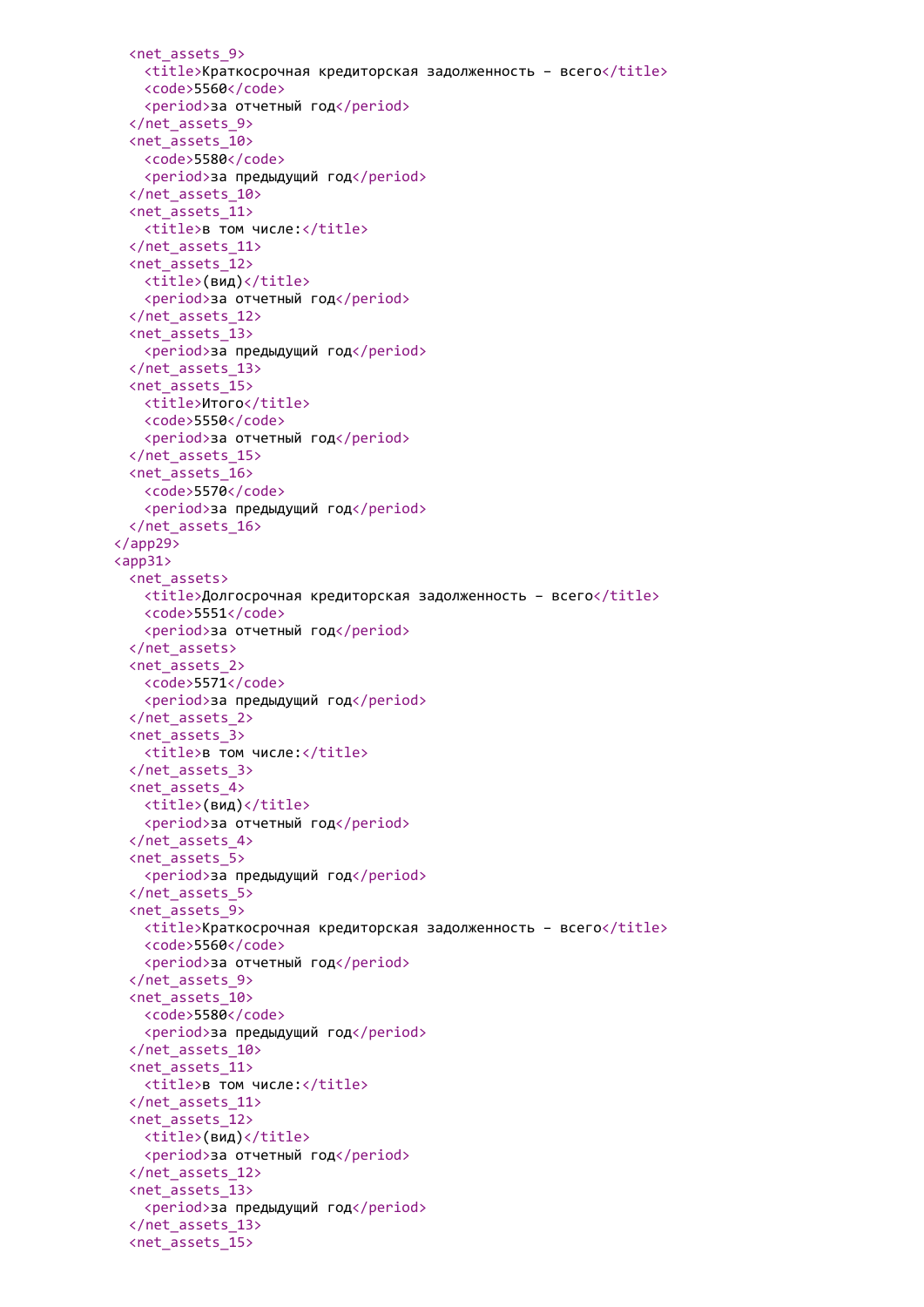```
<title>Итого</title>
   <code>5550</code>
   <period>за отчетный год</period>
 </net_assets_15>
 <net_assets_16>
   <code>5570</code>
   <period>за предыдущий год</period>
 </net_assets_16>
</app31>
<app32>
 <net_assets>
   <title>Долгосрочная кредиторская задолженность - всего</title>
   <code>5551</code>
   <period>за отчетный год</period>
 </net_assets>
 <net_assets_2>
   <code>5571</code>
   <period>за предыдущий год</period>
 </net_assets_2>
 <net_assets_3>
   <title>в том числе:</title>
 </net_assets_3>
 <net_assets_4>
   <title>(вид)</title>
   <period>за отчетный год</period>
 </net_assets_4>
 <net_assets_5>
   <period>за предыдущий год</period>
 </net_assets_5>
 <net_assets_9>
   <title>Краткосрочная кредиторская задолженность – всего</title>
   <code>5560</code>
   <period>за отчетный год</period>
 </net_assets_9>
 <net_assets_10>
   <code>5580</code>
   <period>за предыдущий год</period>
 </net_assets_10>
 <net_assets_11>
   <title>в том числе:</title>
 </net_assets_11>
 <net_assets_12>
   <title>(вид)</title>
   <period>за отчетный год</period>
 </net_assets_12>
 <net_assets_13>
   <period>за предыдущий год</period>
 </net_assets_13>
 <net_assets_15>
   <title>Итого</title>
   <code>5550</code>
   <period>за отчетный год</period>
 </net_assets_15>
 <net_assets_16>
   <code>5570</code>
   <period>за предыдущий год</period>
 </net_assets_16>
</app32>
<app33>
 <net_assets>
   <title>Всего</title>
   <code>5590</code>
 </net_assets>
 <net_assets_2>
   <title>в том числе:</title>
 </net_assets_2>
</app33>
<app34>
 <net_assets>
```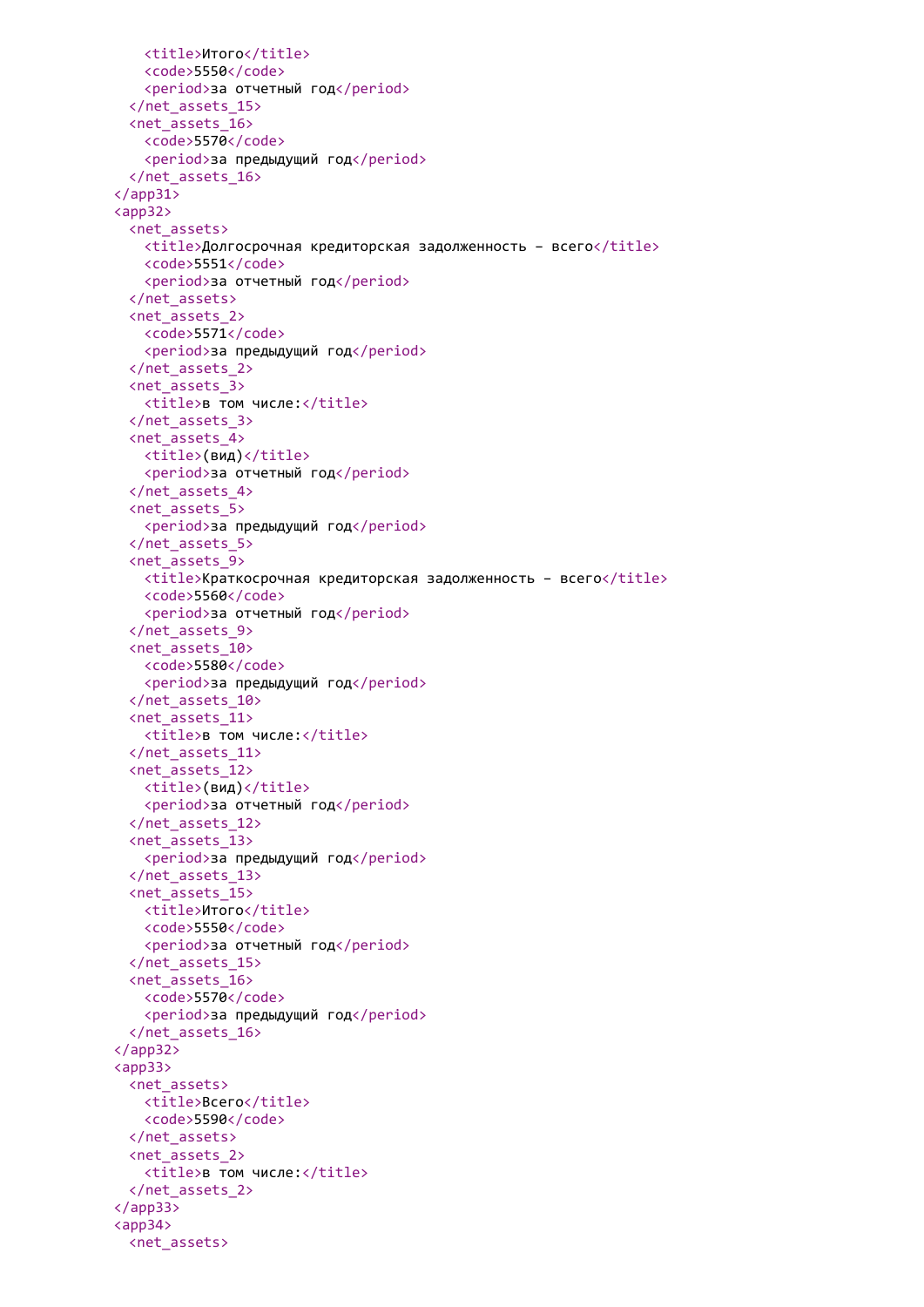```
<title>Материальные затраты</title>
   <code>5610</code>
 </net_assets>
 <net_assets_2>
   <title>Расходы на оплату труда</title>
   <code>5620</code>
 </net_assets_2>
 <net_assets_3>
   <title>Отчисления на социальные нужды</title>
   <code>5630</code>
 </net_assets_3>
 <net_assets_4>
   <title>Амортизация</title>
   <code>5640</code>
 </net_assets_4>
 <net_assets_5>
   <title>Прочие затраты</title>
   <code>5650</code>
 </net_assets_5>
 <net_assets_6>
   <title>Итого по элементам</title>
   <code>5660</code>
 </net_assets_6>
 <net_assets_7>
   <title>Изменение остатков незавершенного производства, готовой продукции и др. (прирост
   [-]):\langle/title>
   <code>5670</code>
 </net_assets_7>
 <net_assets_8>
   <title>Изменение остатков незавершенного производства, готовой продукции и др.
   (yменьшение [+]) </title>
   <code>5680</code>
 </net_assets_8>
 <net_assets_9>
   <title>Итого расходы по обычным видам деятельности</title>
   <code>5600</code>
 </net_assets_9>
</app34>
<app35>
 <net_assets>
   <title>Оценочные обязательства - всего</title>
   <code>5700</code>
 </net_assets>
 <net_assets_3>
   <title>в том числе:</title>
 </net_assets_3>
</app35>
<app36>
 <net_assets>
   <title>Полученные - всего</title>
   <code>5800</code>
 </net_assets>
 <net_assets_2>
   <title>в том числе:</title>
 </net_assets_2>
 <net_assets_4>
   <title>Выданные – всего</title>
   <code>5810</code>
 </net_assets_4>
 <net_assets_5>
   <title>в том числе:</title>
 </net_assets_5>
</app36>
<app37>
 <net_assets>
   <title>Получено бюджетных средств - всего</title>
   <code>5900</code>
 </net_assets>
 <net_assets_2>
```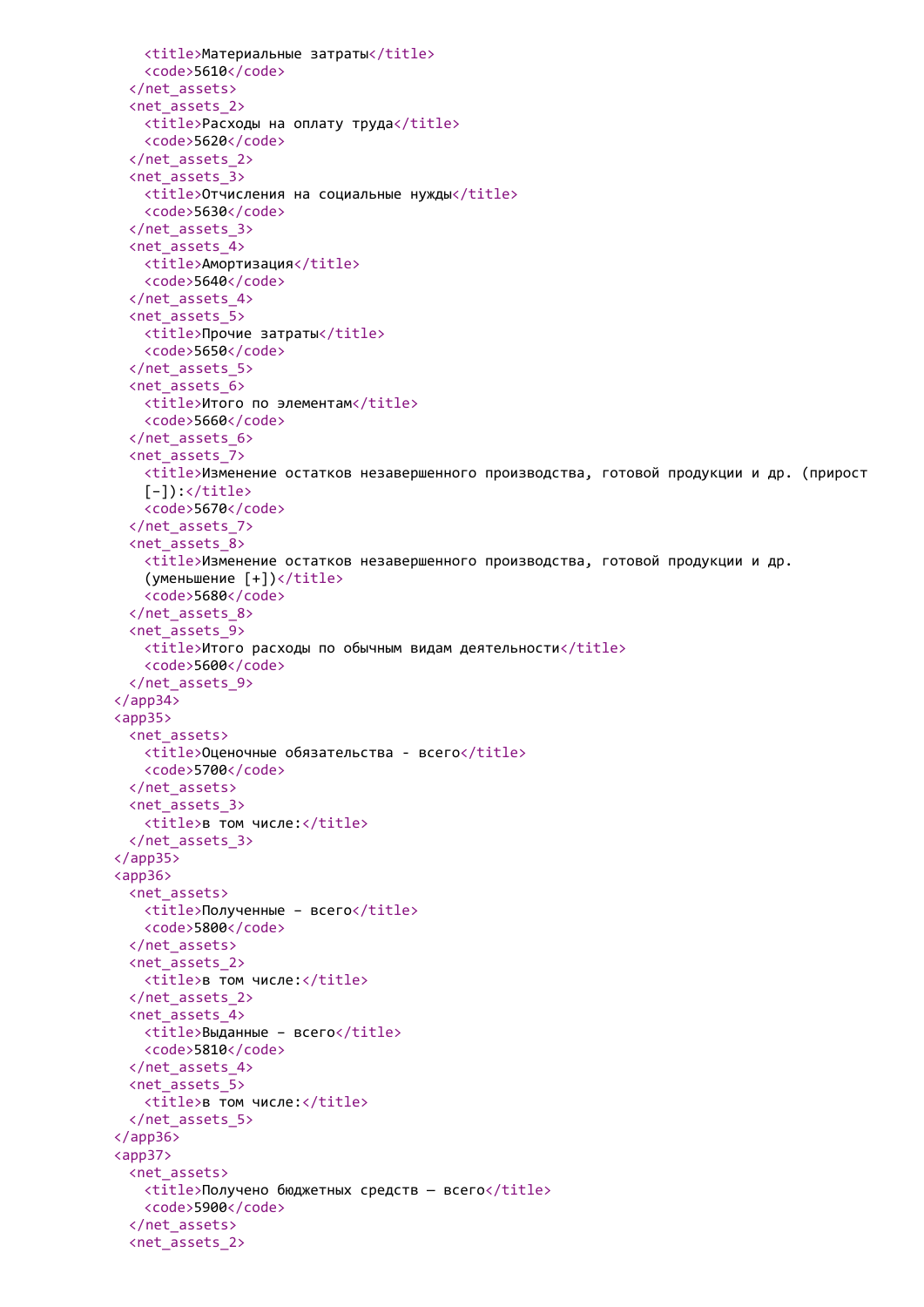```
<title>в том числе:</title>
     </net_assets_2>
     <net_assets_3>
       <title>на текущие расходы</title>
       <code>5901</code>
     </net_assets_3>
     <net_assets_4>
       <title>на вложения во внеоборотные активы</title>
       <code>5905</code>
     </net_assets_4>
     <net_assets_5>
       <title>Бюджетные кредиты - всего:</title>
     </net_assets_5>
     <net_assets_6>
       <title>за отчетный год</title>
       <code>5910</code>
     </net_assets_6>
     <net_assets_7>
       <title>за предыдущий год</title>
       <code>5920</code>
     </net_assets_7>
     <net_assets_8>
       <title>в том числе:</title>
     </net_assets_8>
   </app37>
   <type>0</type>
  \langle app 04\rangle<has_funds>1</has_funds>
  <has_info_letter>1</has_info_letter>
  <info_letter>
   <type>0</type>
  </info_letter>
  <has_audit_letter>1</has_audit_letter>
  <audit_letter>
   <type>0</type>
 </audit_letter>
</q_acnt_report>
<q_acnt_report_insur>
 <scale>1000</scale>
 <version>3</version>
 <has_equity>1</has_equity>
  <equity>
   <aux>
     <net_assets>
       <title>1) Чистые активы</title>
       <code>200</code>
     </net_assets>
   </aux>
  </equity>
  <has_cash>1</has_cash>
  <has_app>1</has_app>
  <app>
   <intangible_assets_depr>
     <total>
       <title>Амортизация нематериальных активов - всего</title>
     </total>
   </intangible_assets_depr>
   \langlesr>
     <total>
       <title>Всего</title>
       <code>310</code>
     </total>
     <incompleted>
       <title>СПРАВОЧНО. Сумма расходов по незаконченным научно-исследовательским, опытно-
       конструкторским и технологическим работам</title>
       <code>320</code>
     </incompleted>
     <wasted>
```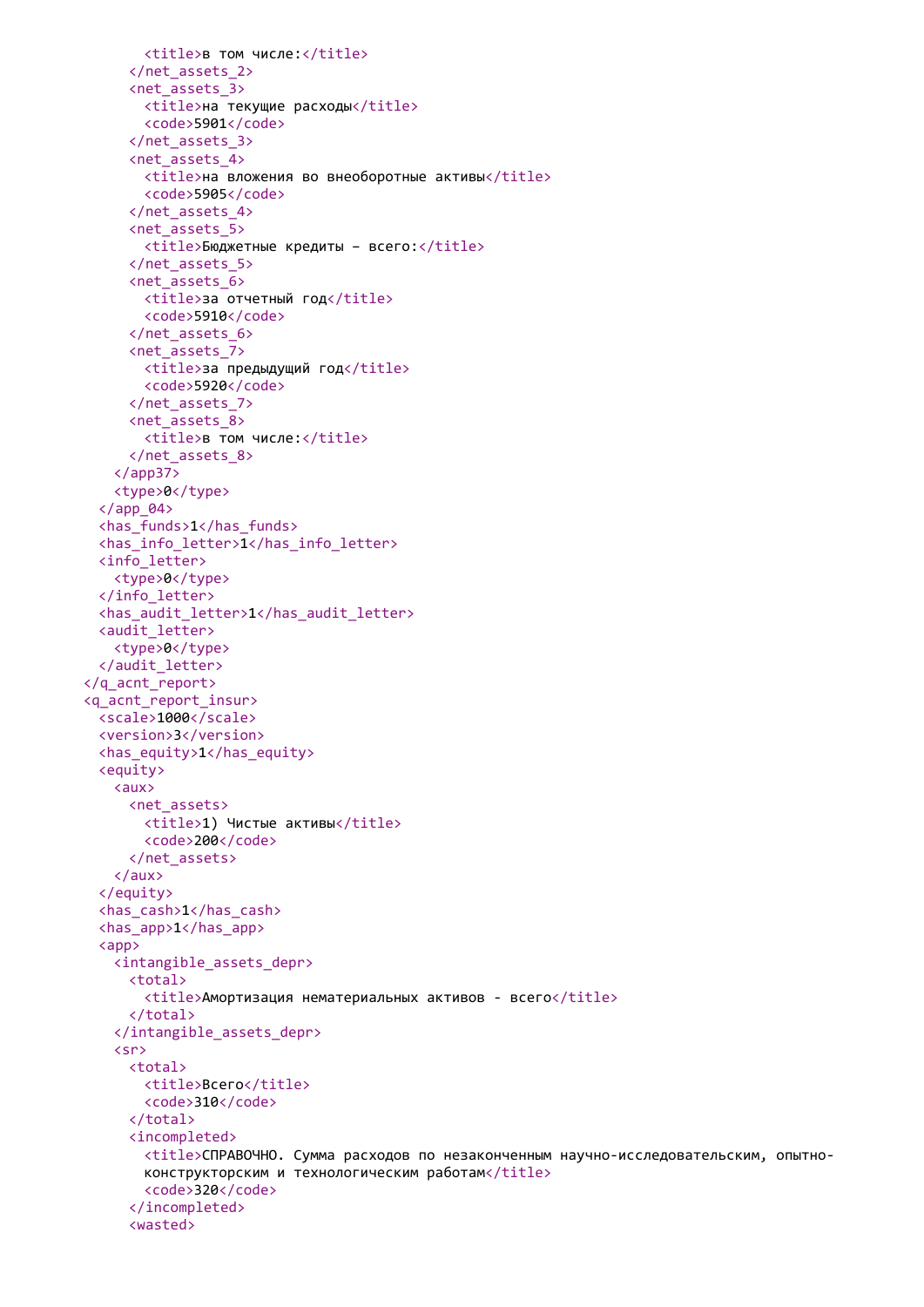```
<title>Сумма не давших положительных результатов расходов по научно-исследовательским,
       опытно-конструкторским и технологическим работам, отнесенных на внереализационные
       расходы</title>
       <code>340</code>
     </wasted>
   \langle/sr\rangle<nat>
     <total>
       <title>Расходы на освоение природных ресурсов - всего</title>
       <code>410</code>
     </total>
     <incompleted>
       <title>Сумма расходов по участкам недр, не законченным поиском и оценкой месторождений,
       разведкой и (или) гидрогеологическими изысканиями и прочими аналогичными
       работами</title>
       <code>420</code>
     </incompleted>
     <wasted>
       <title>Сумма расходов на освоение природных ресурсов, отнесенных в отчетном периоде на
       внереализационные расходы как безрезультатные</title>
       <code>430</code>
     </wasted>
   </nat>
   <gs>
     <total>
       <title>Получено в отчетном году бюджетных средств - всего</title>
       <code>910</code>
     </total>
     <mr>
       <title>в том числе: МОБ резерв</title>
     \langle/mr\rangle<other>
       <title>целевое пособие - прочие</title>
     </other>
     <total_credits>
       <title>Бюджетные кредиты - всего</title>
       <code>920</code>
     </total_credits>
   \langle/gs>
  </app>
  <has info letter>1</has info letter>
  <info_letter>
   <type>0</type>
  </info_letter>
  <has_audit_letter>1</has_audit_letter>
  <audit_letter>
   <type>0</type>
 </audit_letter>
</q_acnt_report_insur>
<has_q_acnt_report_en>0</has_q_acnt_report_en>
<q_acnt_report_en>
 <fin_standart>2</fin_standart>
  <type>0</type>
</q_acnt_report_en>
<pre_cons_acnt_report>0</pre_cons_acnt_report>
<pre_cons_acnt_report_was>0</pre_cons_acnt_report_was>
<cons_acnt_report_none>0</cons_acnt_report_none>
<has_cons_acnt_report_en_only>0</has_cons_acnt_report_en_only>
<cons_acnt_report_rus>0</cons_acnt_report_rus>
<pre_cons_acnt>
 <fin_standart>1</fin_standart>
  <cons_acnt_report_year>
   <scale>1000</scale>
   <version>3</version>
   <has_equity>1</has_equity>
   <equity_04>
     <aux>
       <net_assets>
         <title>Чистые активы</title>
```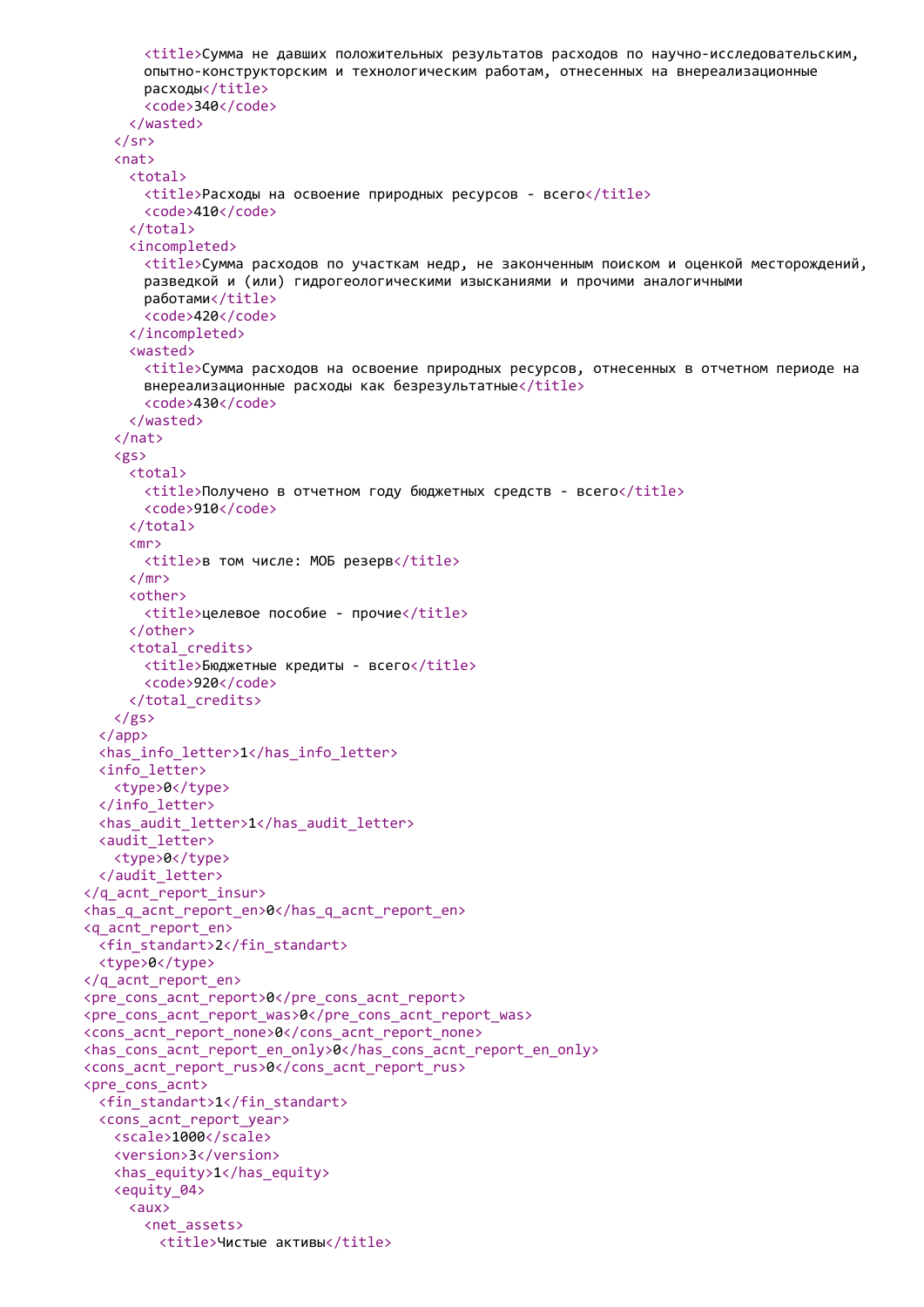```
<code>3600</code>
   </net_assets>
  </aux>
 <aux_insure>
   <net_assets>
     <title>Чистые активы</title>
     <code>6000</code>
   </net_assets>
  </aux_insure>
</equity_04>
<has_cash>1</has_cash>
<has_app>1</has_app>
<app_04>
 <has_anoter_form>1</has_anoter_form>
 \langle app1 \rangle<net_assets>
     <title>Нематериальные активы – всего</title>
     <code>5100</code>
     <period>за отчетный год</period>
   </net_assets>
   <net_assets_2>
     <code>5110</code>
     <period>за предыдущий год</period>
   </net_assets_2>
   <net_assets_3>
     <title>в том числе:</title>
   </net_assets_3>
   <net_assets_4>
     <title>(вид нематериальных активов)</title>
     <period>за отчетный год</period>
   </net_assets_4>
   <net_assets_5>
     <period>за предыдущий год</period>
   </net_assets_5>
   <net_assets_6>
     <title>(вид нематериальных активов)</title>
     <period>за отчетный год</period>
   </net_assets_6>
   <net_assets_7>
     <period>за предыдущий год</period>
   </net_assets_7>
  </app1>
  \langle app1 \rangle 2>
   <net_assets>
     <title>Нематериальные активы - всего</title>
     <code>5100</code>
     <period>за отчетный год</period>
   </net_assets>
   <net_assets_2>
     <code>5110</code>
     <period>за предыдущий год</period>
   </net_assets_2>
   <net_assets_3>
     <title>в том числе:</title>
   </net_assets_3>
   <net_assets_4>
     <title>(вид нематериальных активов)</title>
     <period>за отчетный год</period>
   </net_assets_4>
   <net_assets_5>
     <period>за предыдущий год</period>
   </net_assets_5>
   <net_assets_6>
     <title>(вид нематериальных активов)</title>
     <period>за отчетный год</period>
   </net_assets_6>
   <net_assets_7>
     <period>за предыдущий год</period>
   </net_assets_7>
```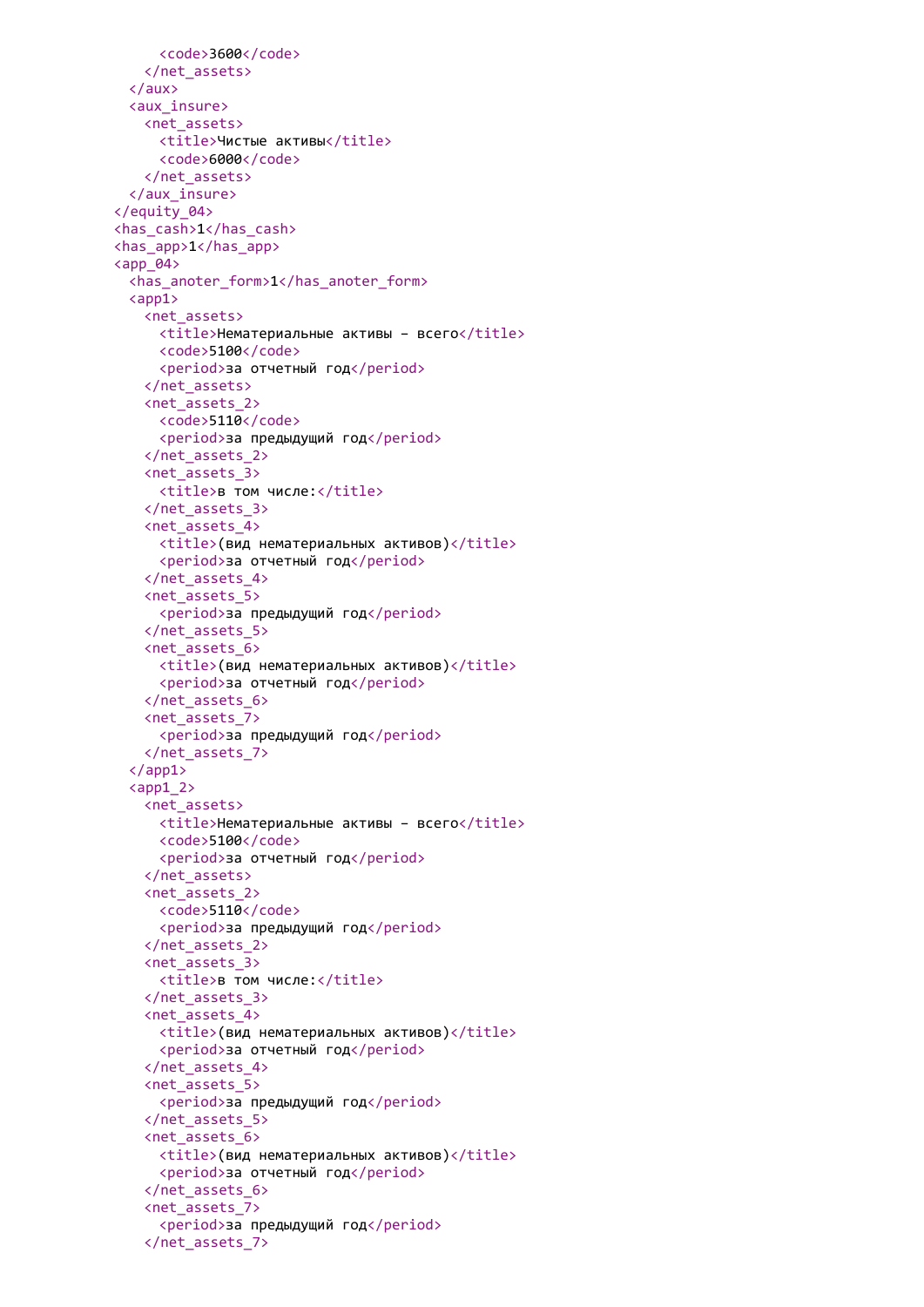```
\langle app1_2>
\langle app1_3 \rangle<net_assets>
   <title>Нематериальные активы – всего</title>
   <code>5100</code>
   <period>за отчетный год</period>
 </net_assets>
 <net_assets_2>
   <code>5110</code>
   <period>за предыдущий год</period>
 </net_assets_2>
 <net_assets_3>
   <title>в том числе:</title>
 </net_assets_3>
 <net_assets_4>
   <title>(вид нематериальных активов)</title>
   <period>за отчетный год</period>
 </net_assets_4>
 <net_assets_5>
   <period>за предыдущий год</period>
 </net_assets_5>
 <net_assets_6>
   <title>(вид нематериальных активов)</title>
   <period>за отчетный год</period>
 </net_assets_6>
 <net_assets_7>
   <period>за предыдущий год</period>
 </net_assets_7>
\langle app1 3><app3>
 <net_assets>
   <title>Всего</title>
   <code>5120</code>
 </net_assets>
 <net_assets_3>
   <title>в том числе:</title>
 </net_assets_3>
 <net_assets_4>
   <title>(вид нематериальных активов)</title>
 </net_assets_4>
 <net_assets_5>
   <title>(вид нематериальных активов)</title>
 </net_assets_5>
</app3>
<app4>
 <net_assets>
   <title>Bcero</title>
   <code>5130</code>
 </net_assets>
 <net_assets_3>
   <title>в том числе:</title>
 </net_assets_3>
 <net_assets_4>
   <title>(вид нематериальных активов)</title>
 </net_assets_4>
 <net_assets_5>
   <title>(вид нематериальных активов)</title>
 </net_assets_5>
</app4>
<app5>
 <net_assets>
   <title>НИОКР - всего</title>
   <code>5140</code>
   <period>за отчетный год</period>
 </net_assets>
 <net_assets_2>
   <code>5150</code>
   <period>за предыдущий год</period>
 </net_assets_2>
```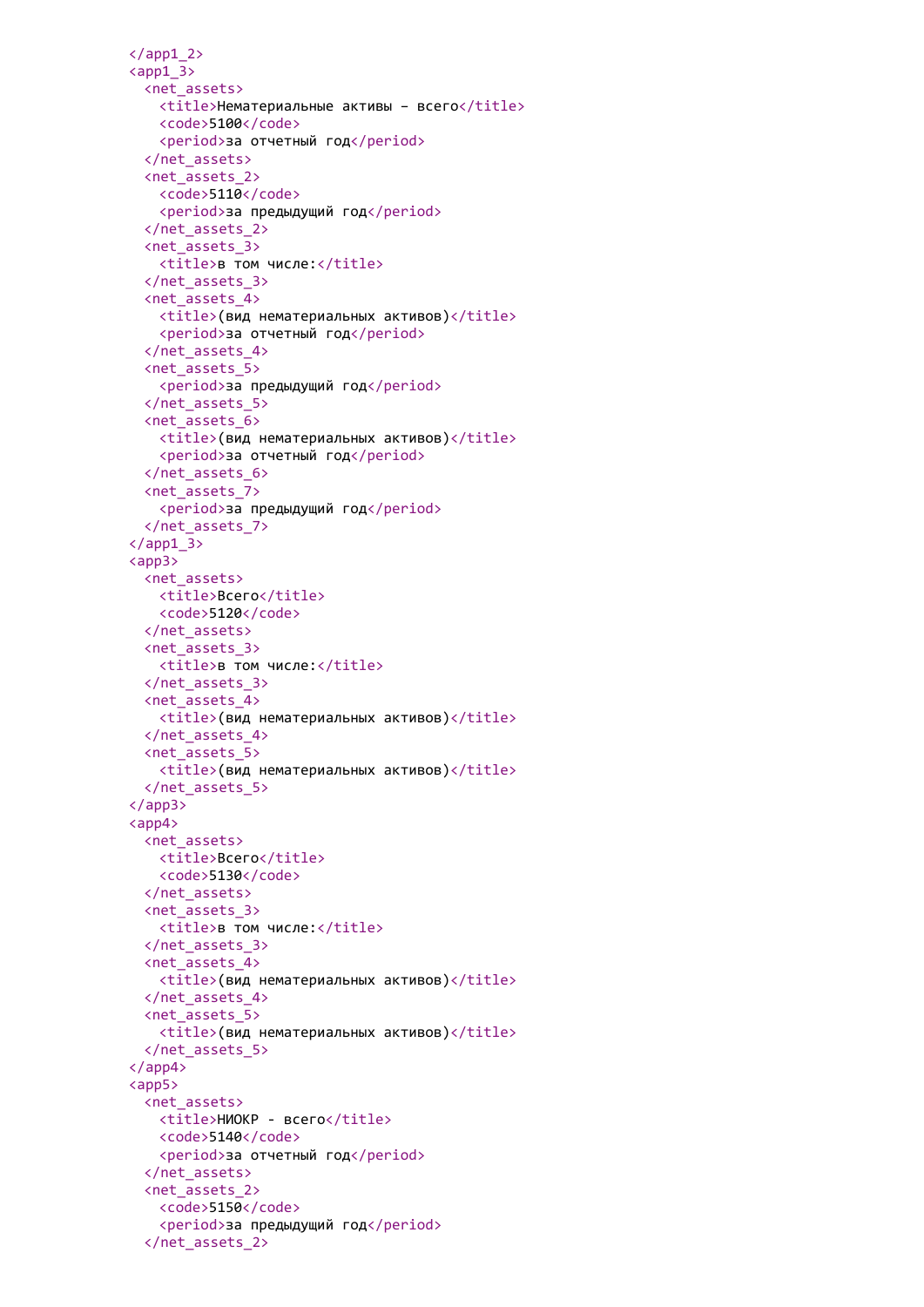```
<net_assets_3>
   <title>в том числе:</title>
 </net_assets_3>
 <net_assets_4>
   <title>(вид нематериальных активов)</title>
   <period>за отчетный год</period>
 </net_assets_4>
 <net_assets_5>
   <period>за предыдущий год</period>
 </net_assets_5>
 <net_assets_6>
   <title>(вид нематериальных активов)</title>
   <period>за отчетный год</period>
 </net_assets_6>
 <net_assets_7>
   <period>за предыдущий год</period>
 </net_assets_7>
</app5>
<app6>
 <net_assets>
   <title>НИОКР - всего</title>
   <code>5140</code>
   <period>за отчетный год</period>
 </net_assets>
 <net_assets_2>
   <code>5150</code>
   <period>за предыдущий год</period>
 </net_assets_2>
 <net_assets_3>
   <title>в том числе:</title>
 </net_assets_3>
 <net_assets_4>
   <title>(объект, группа объектов)</title>
   <period>за отчетный год</period>
 </net_assets_4>
 <net_assets_5>
   <period>за предыдущий год</period>
 </net_assets_5>
</app6>
<app7>
 <net_assets>
   <title>Затраты по незаконченным исследованиям и разработкам – всего</title>
   <code>5160</code>
   <period>за отчетный год</period>
 </net_assets>
 <net_assets_2>
   <code>5170</code>
   <period>за предыдущий год</period>
 </net_assets_2>
 <net_assets_3>
   <title>в том числе:</title>
 </net_assets_3>
 <net_assets_4>
   <title>(объект, группа объектов)</title>
   <period>за отчетный год</period>
 </net_assets_4>
 <net_assets_5>
   <period>за предыдущий год</period>
 </net_assets_5>
 <net_assets_9>
   \langletitle>Незаконченные операции по приобретению нематериальных активов – всего\langle/title>
   <code>5180</code>
   <period>за предыдущий год</period>
 </net_assets_9>
 <net_assets_10>
   <code>5190</code>
   <period>за отчетный год</period>
 </net_assets_10>
 <net_assets_11>
```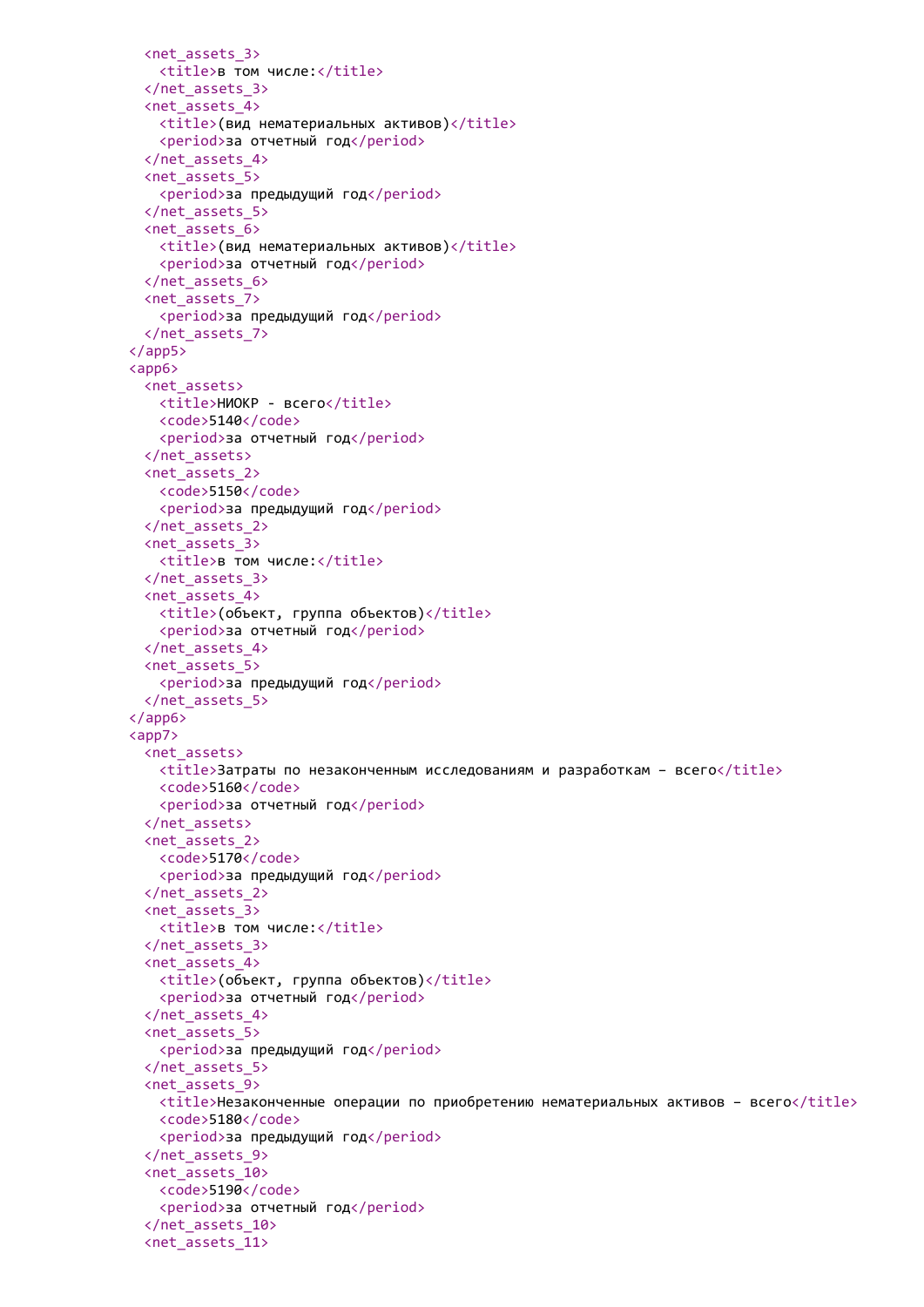```
<title>в том числе:</title>
 </net_assets_11>
 <net_assets_12>
   <title>(объект, группа объектов)</title>
   <period>за предыдущий год</period>
 </net_assets_12>
 <net_assets_13>
   <period>за отчетный год</period>
 </net_assets_13>
 <net_assets_14>
   <title>(объект, группа объектов)</title>
   <period>за предыдущий год</period>
 </net_assets_14>
 <net_assets_15>
   <period>за отчетный год</period>
 </net_assets_15>
</app7>
<app8>
 <net_assets>
   <title>Затраты по незаконченным исследованиям и разработкам – всего</title>
   <code>5160</code>
   <period>за отчетный год</period>
 </net_assets>
 <net_assets_2>
   <code>5170</code>
   <period>за предыдущий год</period>
 </net_assets_2>
 <net_assets_3>
   <title>в том числе:</title>
 </net_assets_3>
 <net_assets_4>
   <title>(объект, группа объектов)</title>
   <period>за отчетный год</period>
 </net_assets_4>
 <net_assets_5>
   <period>за предыдущий год</period>
 </net_assets_5>
 <net_assets_9>
   <title>Незаконченные операции по приобретению нематериальных активов – всего</title>
   <code>5180</code>
   <period>за предыдущий год</period>
 </net_assets_9>
 <net_assets_10>
   <code>5190</code>
   <period>за отчетный год</period>
 </net_assets_10>
 <net_assets_11>
   <title>в том числе:</title>
 </net_assets_11>
 <net_assets_12>
   <title>(объект, группа объектов)</title>
   <period>за предыдущий год</period>
 </net_assets_12>
 <net_assets_13>
   <period>за отчетный год</period>
 </net_assets_13>
 <net_assets_14>
   <title>(объект, группа объектов)</title>
   <period>за предыдущий год</period>
 </net_assets_14>
 <net_assets_15>
   <period>за отчетный год</period>
 </net_assets_15>
</app8>
<app9>
 <net_assets>
   <title>Основные средства (без учета доходных вложений в материальные ценности) -
   всего</title>
   <code>5200</code>
```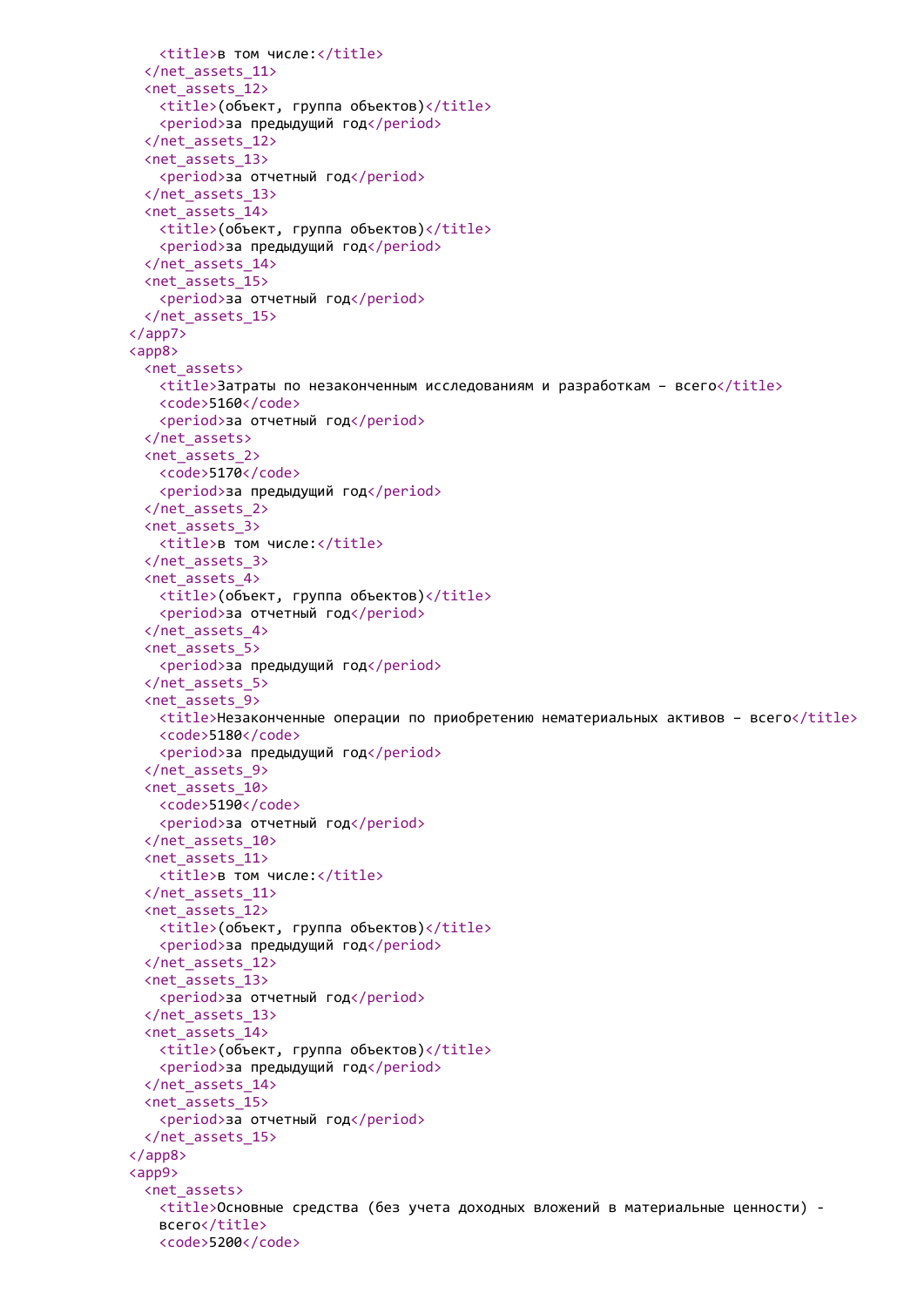```
<period>за отчетный год</period>
 </net_assets>
 <net_assets_2>
   <code>5210</code>
   <period>за предыдущий год</period>
 </net_assets_2>
 <net_assets_3>
   <title>в том числе:</title>
 </net_assets_3>
 <net_assets_4>
   <title>(группа основных средств)</title>
   <period>за отчетный год</period>
 </net_assets_4>
 <net_assets_5>
   <period>за предыдущий год</period>
 </net_assets_5>
 <net_assets_6>
   <title>(группа основных средств)</title>
   <period>за отчетный год</period>
 </net_assets_6>
 <net_assets_7>
   <period>за предыдущий год</period>
 </net_assets_7>
 <net_assets_9>
   <title>Учтено в составе доходных вложений в материальные ценности - всего</title>
   <code>5220</code>
   <period>за предыдущий год</period>
 </net_assets_9>
 <net_assets_10>
   <code>5230</code>
   <period>за отчетный год</period>
 </net_assets_10>
 <net_assets_11>
   <title>в том числе:</title>
 </net_assets_11>
 <net_assets_12>
   <title>(группа объектов)</title>
   <period>за предыдущий год</period>
 </net_assets_12>
 <net_assets_13>
   <period>за отчетный год</period>
 </net_assets_13>
 <net_assets_14>
   <title>(группа объектов)</title>
   <period>за предыдущий год</period>
 </net_assets_14>
 <net_assets_15>
   <period>за отчетный год</period>
 </net_assets_15>
</app9>
\langleapp10\rangle<net_assets>
   <title>Основные средства (без учета доходных вложений в материальные ценности) -
   всего</title>
   <code>5200</code>
   <period>за отчетный год</period>
 </net_assets>
 <net_assets_2>
   <code>5210</code>
   <period>за предыдущий год</period>
 </net_assets_2>
 <net_assets_3>
   <title>в том числе:</title>
 </net_assets_3>
 <net_assets_4>
   <title>(группа основных средств)</title>
   <period>за отчетный год</period>
 </net_assets_4>
 <net_assets_5>
```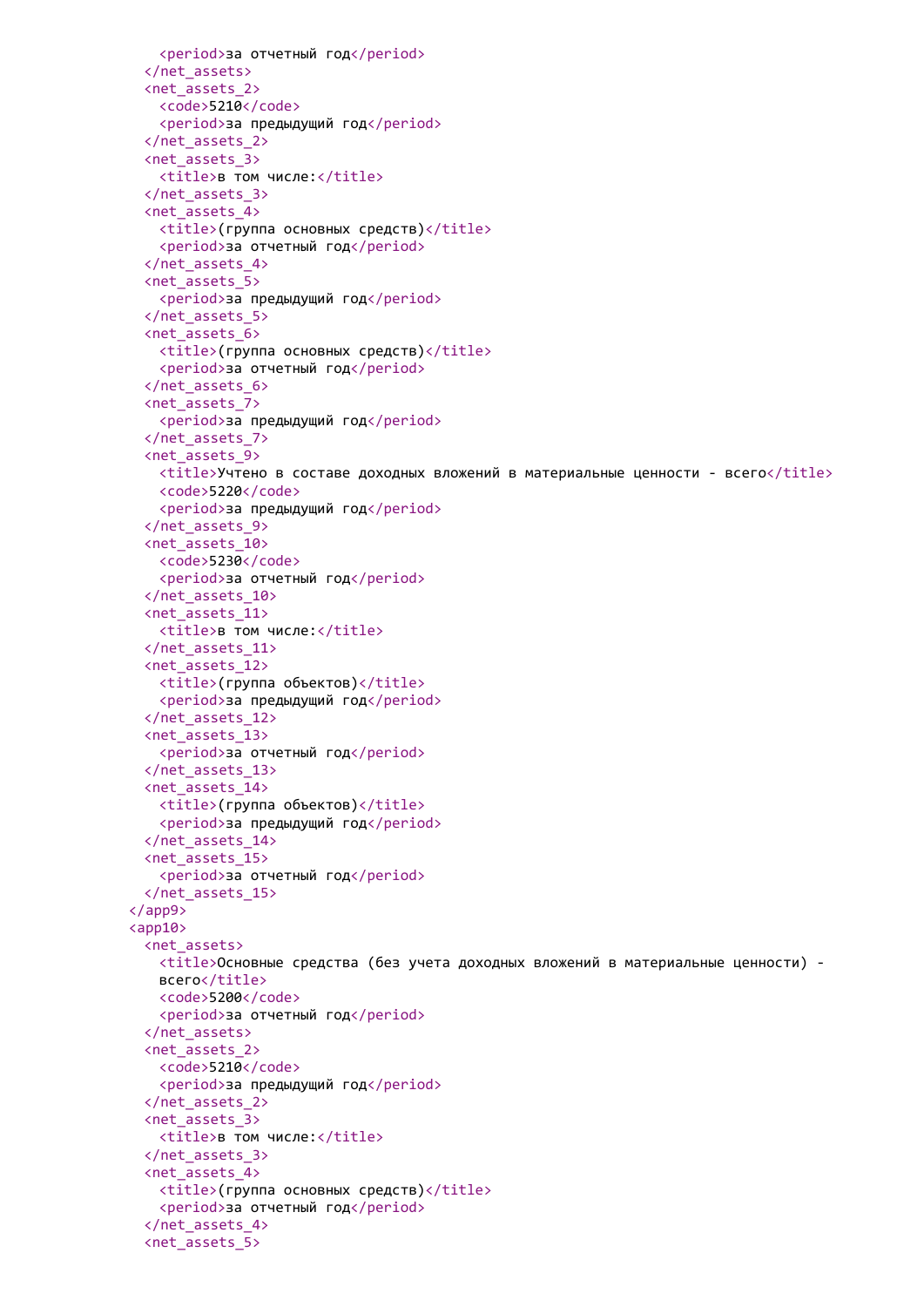```
<period>за предыдущий год</period>
 </net_assets_5>
 <net_assets_6>
   <title>(группа основных средств)</title>
   <period>за отчетный год</period>
 </net_assets_6>
 <net_assets_7>
   <period>за предыдущий год</period>
 </net_assets_7>
 <net_assets_9>
   <title>Учтено в составе доходных вложений в материальные ценности - всего</title>
   <code>5220</code>
   <period>за предыдущий год</period>
 </net_assets_9>
 <net_assets_10>
   <code>5230</code>
   <period>за отчетный год</period>
 </net_assets_10>
 <net_assets_11>
   <title>в том числе:</title>
 </net_assets_11>
 <net_assets_12>
   <title>(группа объектов)</title>
   <period>за предыдущий год</period>
 </net_assets_12>
 <net_assets_13>
   <period>за отчетный год</period>
 </net_assets_13>
 <net_assets_14>
   <title>(группа объектов)</title>
   <period>за предыдущий год</period>
 </net_assets_14>
 <net_assets_15>
   <period>за отчетный год</period>
 </net_assets_15>
\langle / app10>
<app11>
 <net_assets>
   <title>Основные средства (без учета доходных вложений в материальные ценности) -
   всего</title>
   <code>5200</code>
   <period>за отчетный год</period>
 </net_assets>
 <net_assets_2>
   <code>5210</code>
   <period>за предыдущий год</period>
 </net_assets_2>
 <net_assets_3>
   <title>в том числе:</title>
 </net_assets_3>
 <net_assets_4>
   <title>(группа основных средств)</title>
   <period>за отчетный год</period>
 </net_assets_4>
 <net_assets_5>
   <period>за предыдущий год</period>
 </net_assets_5>
 <net_assets_6>
   <title>(группа основных средств)</title>
   <period>за отчетный год</period>
 </net_assets_6>
 <net_assets_7>
   <period>за предыдущий год</period>
 </net_assets_7>
 <net_assets_9>
   <title>Учтено в составе доходных вложений в материальные ценности - всего</title>
   <code>5220</code>
   <period>за предыдущий год</period>
 </net_assets_9>
```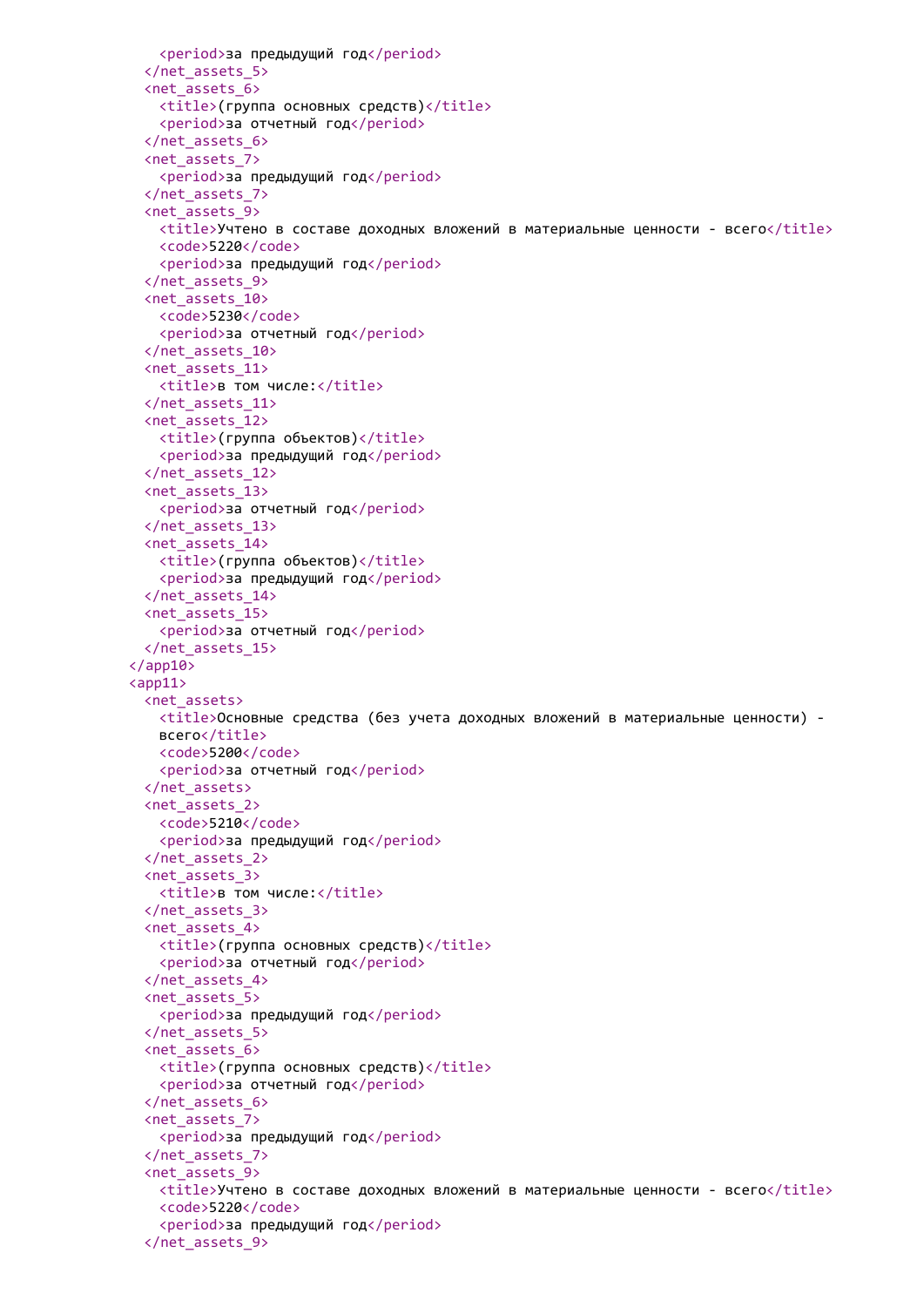```
<net_assets_10>
   <code>5230</code>
   <period>за отчетный год</period>
 </net_assets_10>
 <net_assets_11>
   <title>в том числе:</title>
 </net_assets_11>
 <net_assets_12>
   <title>(группа объектов)</title>
   <period>за предыдущий год</period>
 </net_assets_12>
 <net_assets_13>
   <period>за отчетный год</period>
 </net_assets_13>
 <net_assets_14>
   <title>(группа объектов)</title>
   <period>за предыдущий год</period>
 </net_assets_14>
 <net_assets_15>
   <period>за отчетный год</period>
 </net_assets_15>
\langle app11>
<app12>
 <net_assets>
   <title>Незавершенное строительство и незаконченные операции по приобретению,
   модернизации и т.п. основных средств - всего\langle\text{title}\rangle<code>5240</code>
   <period>за отчетный год</period>
 </net_assets>
 <net_assets_2>
   <code>5250</code>
   <period>за предыдущий год</period>
 </net_assets_2>
 <net_assets_3>
   <title>в том числе:</title>
 </net_assets_3>
 <net_assets_4>
   <title>(группа объектов)</title>
   <period>за отчетный год</period>
 </net_assets_4>
 <net_assets_5>
   <period>за предыдущий год</period>
 </net_assets_5>
\langle app12>
<app13>
 <net_assets>
   <title>Незавершенное строительство и незаконченные операции по приобретению,
   модернизации и т.п. основных средств - всего\langletitle>
   <code>5240</code>
   <period>за отчетный год</period>
 </net_assets>
 <net_assets_2>
   <code>5250</code>
   <period>за предыдущий год</period>
 </net_assets_2>
 <net_assets_3>
   <title>в том числе:</title>
 </net_assets_3>
 <net_assets_4>
   <title>(группа объектов)</title>
   <period>за отчетный год</period>
 </net_assets_4>
 <net_assets_5>
   <period>за предыдущий год</period>
 </net_assets_5>
 <net_assets_6>
   <title>(группа объектов)</title>
   <period>за отчетный год</period>
 </net_assets_6>
```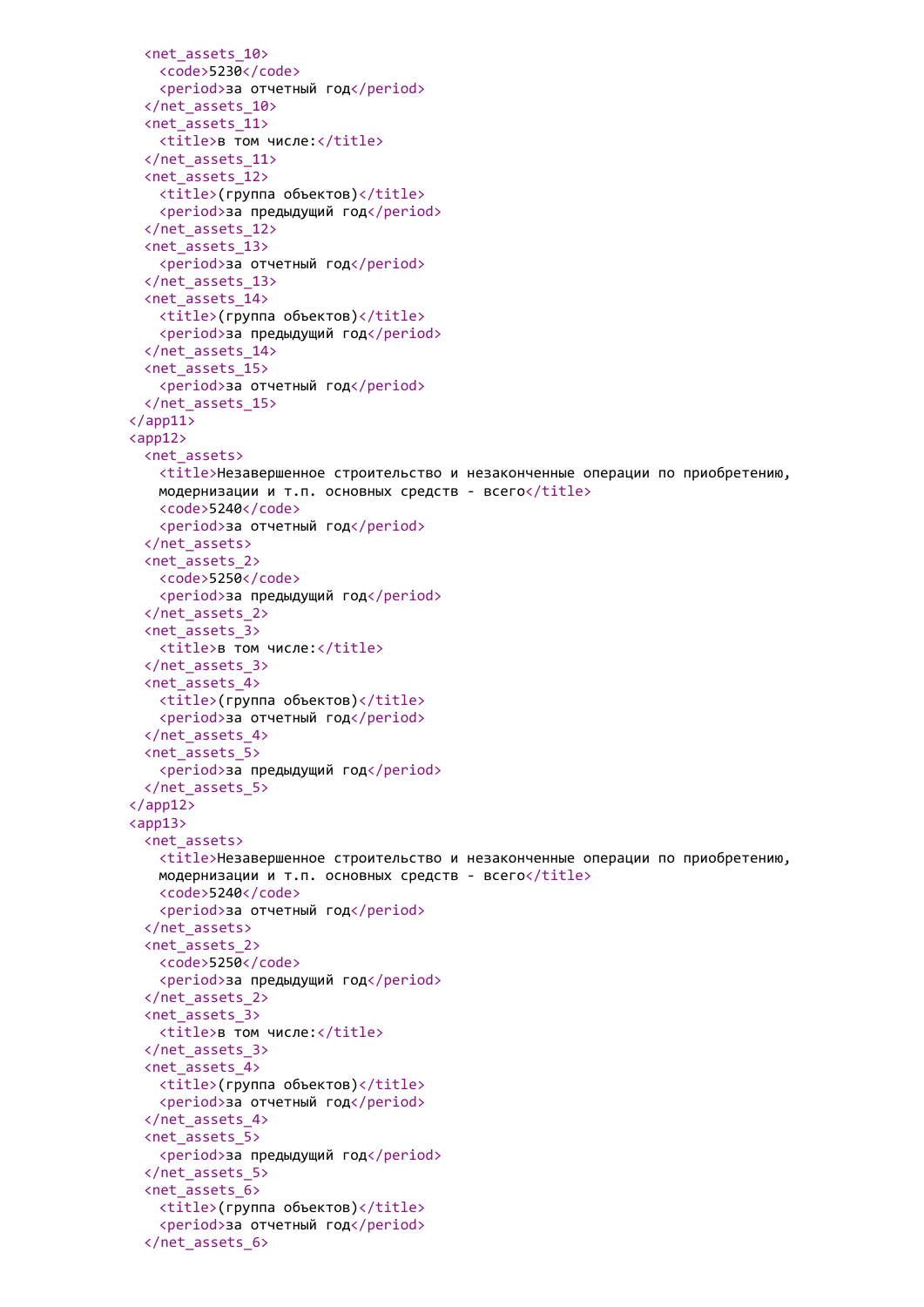```
<net_assets_7>
   <period>за предыдущий год</period>
 </net_assets_7>
</app13>
<app14>
 <net_assets>
   <title>Увеличение стоимости объектов основных средств в результате достройки,
   дооборудования, реконструкции - всего</title>
   <code>5260</code>
 </net_assets>
 <net_assets_3>
   <title>в том числе:</title>
 </net_assets_3>
 <net_assets_4>
   <title>(объект основных средств)</title>
 </net_assets_4>
 <net_assets_5>
   <title>(объект основных средств)</title>
 </net_assets_5>
 <net_assets_7>
   <title>Уменьшение стоимости объектов основных средств в результате частичной
   ликвидации – всего:\langletitle>
   <code>5270</code>
 </net_assets_7>
 <net_assets_8>
   <title>в том числе:</title>
 </net_assets_8>
 <net_assets_9>
   <title>(объект основных средств)</title>
 </net_assets_9>
 <net_assets_10>
   <title>(объект основных средств)</title>
 </net_assets_10>
\langle app14>
<app15>
 <net_assets>
   <title>Переданные в аренду основные средства, числящиеся на балансе</title>
   <code>5280</code>
 </net_assets>
 <net_assets_2>
   <title>Переданные в аренду основные средства, числящиеся за балансом</title>
   <code>5281</code>
 </net_assets_2>
 <net_assets_3>
   \langletitle>Полученные в аренду основные средства, числящиеся на балансе\langletitle>
   <code>5282</code>
 </net_assets_3>
 <net_assets_4>
   <title>Полученные в аренду основные средства, числящиеся за балансом</title>
   <code>5283</code>
 </net_assets_4>
 <net_assets_5>
   <title>Объекты недвижимости, принятые в эксплуатацию и фактически используемые,
   находящиеся в процессе государственной регистрации</title>
   <code>5284</code>
 </net_assets_5>
 <net_assets_6>
   <title>Основные средства, переведенные на консервацию</title>
   <code>5285</code>
 </net_assets_6>
 <net_assets_7>
   <title>Иное использование основных средств (залог и др.)</title>
   <code>5286</code>
 </net_assets_7>
</app15>
<app16>
 <net_assets>
   <title>Долгосрочные - всего</title>
   <code>5301</code>
```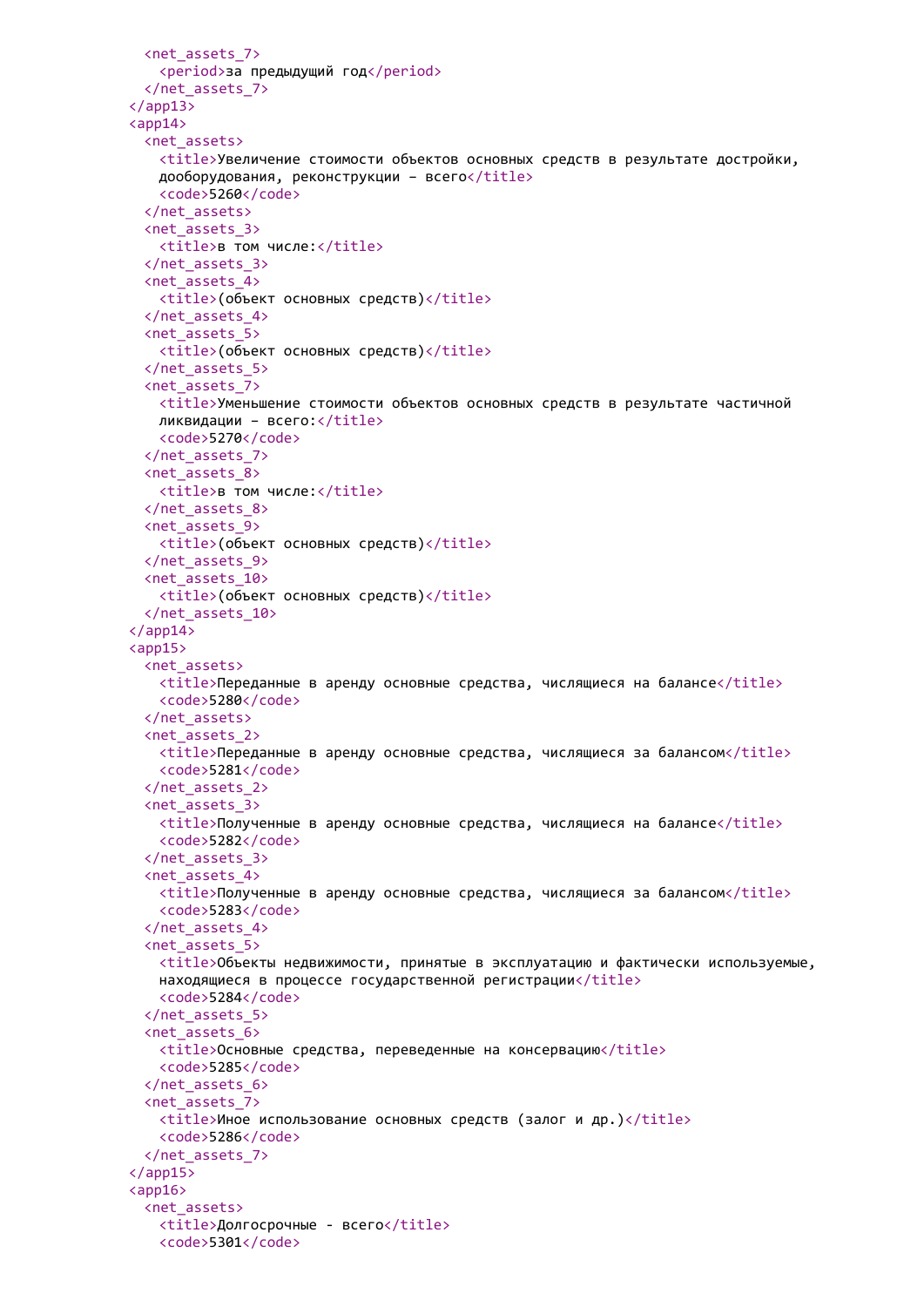```
<period>за отчетный год</period>
 </net_assets>
 <net_assets_2>
   <code>5311</code>
   <period>за предыдущий год</period>
 </net_assets_2>
 <net_assets_3>
   <title>в том числе:</title>
 </net_assets_3>
 <net_assets_4>
   <title>(группа, вид)</title>
   <period>за отчетный год</period>
 </net_assets_4>
 <net_assets_5>
   <period>за предыдущий год</period>
 </net_assets_5>
 <net_assets_6>
   \langle \text{title} \rangle(группа, вид)</title>
   <period>за отчетный год</period>
 </net_assets_6>
 <net_assets_7>
   <period>за предыдущий год</period>
 </net_assets_7>
 <net_assets_9>
   <title>Краткосрочные - всего</title>
   <code>5305</code>
   <period>за отчетный год</period>
 </net_assets_9>
 <net_assets_10>
   <code>5315</code>
   <period>за предыдущий год</period>
 </net_assets_10>
 <net_assets_11>
   <title>в том числе:</title>
 </net_assets_11>
 <net_assets_12>
   <title>(группа, вид)</title>
   <period>за отчетный год</period>
 </net_assets_12>
 <net_assets_13>
   <period>за предыдущий год</period>
 </net_assets_13>
 <net_assets_15>
   <title>Финансовых вложений - итого</title>
   <code>5300</code>
   <period>за отчетный год</period>
 </net_assets_15>
 <net_assets_16>
   <code>5315</code>
   <period>за предыдущий год</period>
 </net_assets_16>
</app16>
\langleapp17 \rangle<net_assets>
   <title>Долгосрочные - всего</title>
   <code>5301</code>
   <period>за отчетный год</period>
 </net_assets>
 <net_assets_2>
   <code>5311</code>
   <period>за предыдущий год</period>
 </net_assets_2>
 <net_assets_3>
   <title>в том числе:</title>
 </net_assets_3>
 <net_assets_4>
   <title>(группа, вид)</title>
   <period>за отчетный год</period>
 </net_assets_4>
```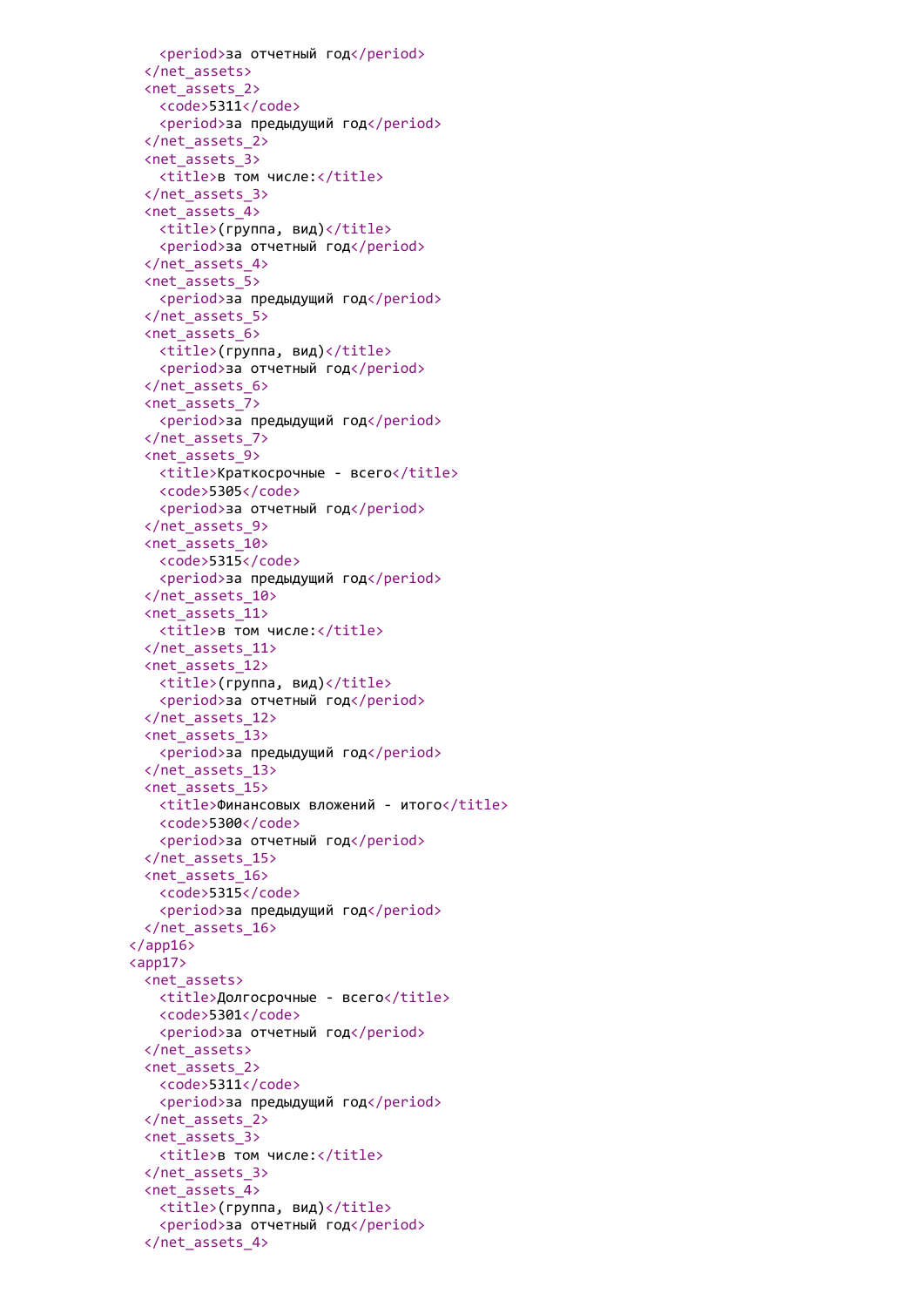```
<net_assets_5>
   <period>за предыдущий год</period>
 </net_assets_5>
 <net_assets_7>
   <title>Краткосрочные - всего</title>
   <code>5305</code>
   <period>за отчетный год</period>
 </net_assets_7>
 <net_assets_8>
   <code>5315</code>
   <period>за предыдущий год</period>
 </net_assets_8>
 <net_assets_9>
   <title>в том числе:</title>
 </net_assets_9>
 <net_assets_10>
   \langle \text{title} \rangle(группа, вид)</title>
   <period>за отчетный год</period>
 </net_assets_10>
 <net_assets_11>
   <period>за предыдущий год</period>
 </net_assets_11>
 <net_assets_13>
   <title>Финансовых вложений - итого</title>
   <code>5300</code>
   <period>за отчетный год</period>
 </net_assets_13>
 <net_assets_14>
   <code>5310</code>
   <period>за предыдущий год</period>
 </net_assets_14>
\langle/app17>
<app18>
 <net_assets>
   <title>Долгосрочные - всего</title>
   <code>5301</code>
   <period>за отчетный год</period>
 </net_assets>
 <net_assets_2>
   <code>5311</code>
   <period>за предыдущий год</period>
 </net_assets_2>
 <net_assets_3>
   <title>в том числе:</title>
 </net_assets_3>
 <net_assets_4>
   \langle \text{title} \rangle(группа, вид)</title>
   <period>за отчетный год</period>
 </net_assets_4>
 <net_assets_5>
   <period>за предыдущий год</period>
 </net_assets_5>
 <net_assets_7>
   <title>Краткосрочные - всего</title>
   <code>5305</code>
   <period>за отчетный год</period>
 </net_assets_7>
 <net_assets_8>
   <code>5315</code>
   <period>за предыдущий год</period>
 </net_assets_8>
 <net_assets_9>
   <title>в том числе:</title>
 </net_assets_9>
 <net_assets_10>
   <title>(группа, вид)</title>
   <period>за отчетный год</period>
 </net_assets_10>
 <net_assets_11>
```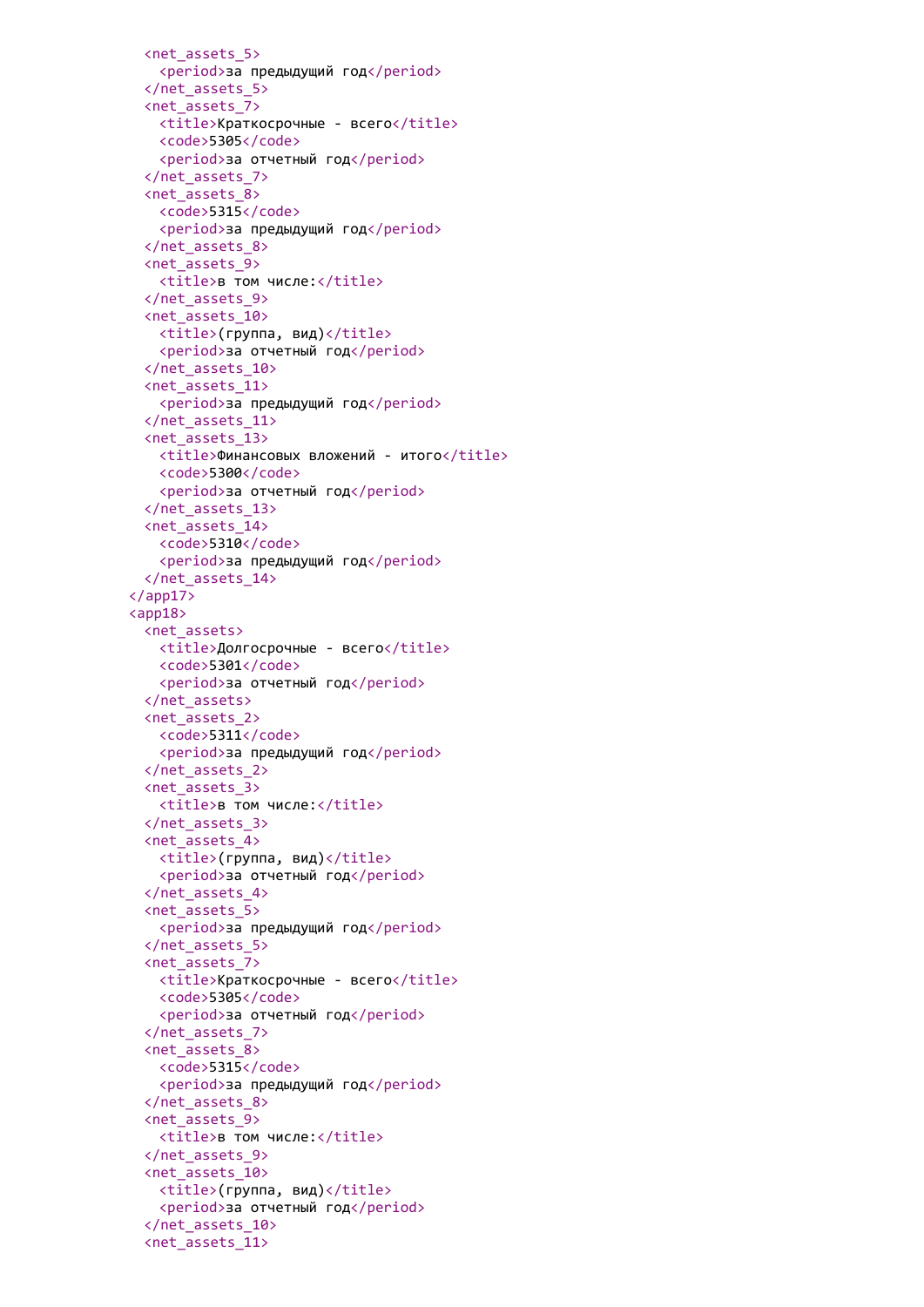```
<period>за предыдущий год</period>
 </net_assets_11>
 <net_assets_13>
   <title>Финансовых вложений - итого</title>
   <code>5300</code>
   <period>за отчетный год</period>
 </net_assets_13>
 <net_assets_14>
   <code>5310</code>
   <period>за предыдущий год</period>
 </net_assets_14>
</app18>
<app19>
 <net_assets>
   <title>Финансовые вложения, находящиеся в залоге - всего</title>
   <code>5320</code>
 </net_assets>
 <net_assets_2>
   <title>в том числе:</title>
 </net_assets_2>
 <net_assets_4>
   <title>Финансовые вложения, переданные третьим лицам (кроме продажи) - всего</title>
   <code>5325</code>
 </net_assets_4>
 <net_assets_5>
   <title>в том числе:</title>
 </net_assets_5>
 <net_assets_7>
   <title>Иное использование финансовых вложений</title>
   <code>5329</code>
 </net_assets_7>
</app19>
<app20>
 <net_assets>
   <title>Запасы - всего</title>
   <code>5400</code>
   <period>за отчетный год</period>
 </net_assets>
 <net_assets_2>
   <code>5420</code>
   <period>за предыдущий год</period>
 </net_assets_2>
 <net_assets_3>
   <title>в том числе:</title>
 </net_assets_3>
 <net_assets_4>
   <title>(группа, вид)</title>
   <period>за отчетный год</period>
 </net_assets_4>
 <net_assets_5>
   <period>за предыдущий год</period>
 </net_assets_5>
 <net_assets_6>
   <title>(группа, вид)</title>
   <period>за отчетный год</period>
 </net_assets_6>
 <net_assets_7>
   <period>за предыдущий год</period>
 </net_assets_7>
</app20>
\langleapp21\rangle<net_assets>
   <title>Запасы – всего</title>
   <code>5400</code>
   <period>за отчетный год</period>
 </net_assets>
 <net_assets_2>
   <code>5420</code>
   <period>за предыдущий год</period>
```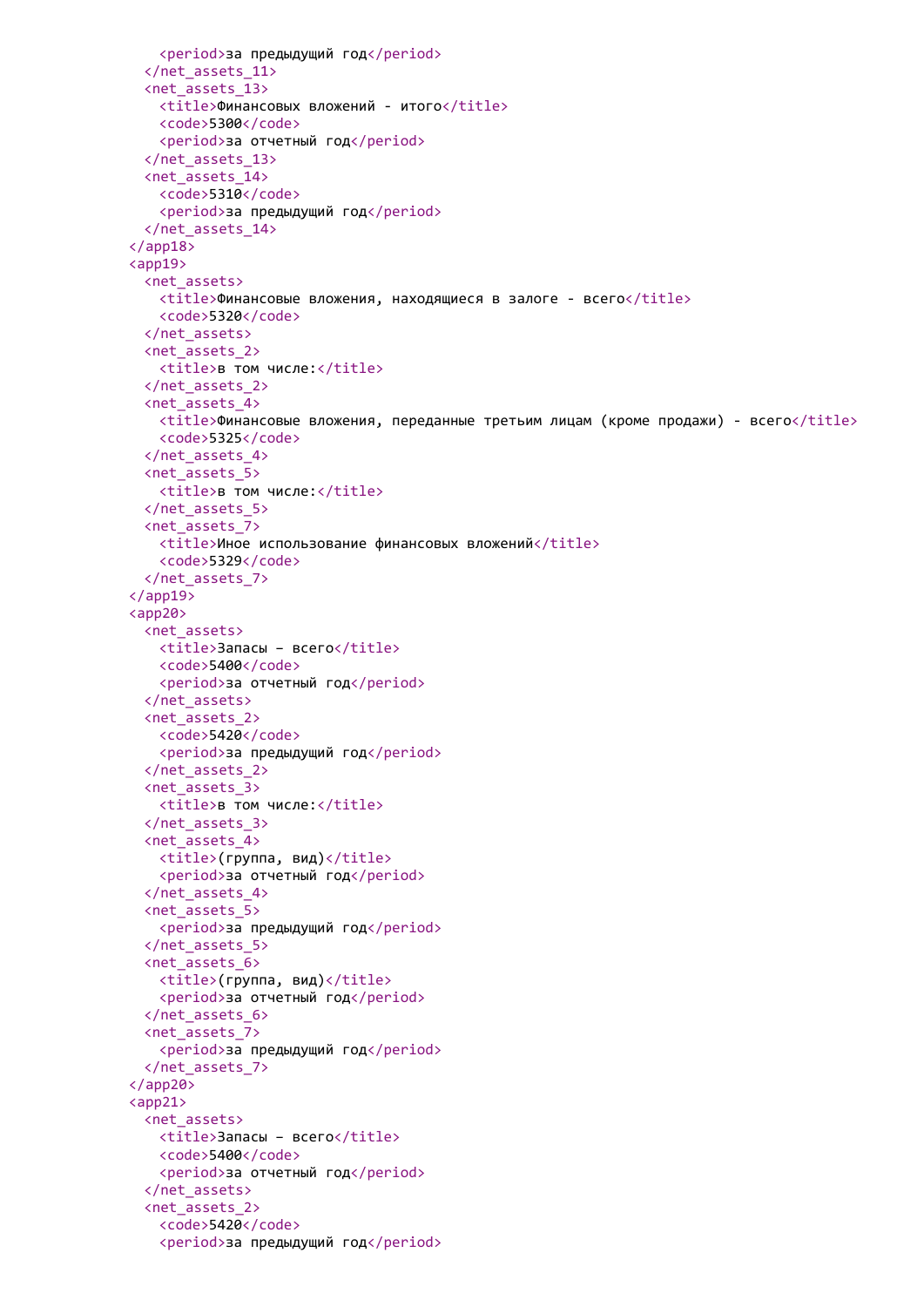```
</net_assets_2>
 <net_assets_3>
   <title>в том числе:</title>
 </net_assets_3>
 <net_assets_4>
   <title>(группа, вид)</title>
   <period>за отчетный год</period>
 </net_assets_4>
 <net_assets_5>
   <period>за предыдущий год</period>
 </net_assets_5>
 <net_assets_6>
   <title>(группа, вид)</title>
   <period>за отчетный год</period>
 </net_assets_6>
 <net_assets_7>
   <period>за предыдущий год</period>
 </net_assets_7>
</app21>
<app22>
 <net_assets>
   <title>Запасы - всего</title>
   <code>5400</code>
   <period>за отчетный год</period>
 </net_assets>
 <net_assets_2>
   <code>5420</code>
   <period>за предыдущий год</period>
 </net_assets_2>
 <net_assets_3>
   <title>в том числе:</title>
 </net_assets_3>
 <net_assets_4>
   \langle \text{title} \rangle(группа, вид)</title>
   <period>за отчетный год</period>
 </net_assets_4>
 <net_assets_5>
   <period>за предыдущий год</period>
 </net_assets_5>
 <net_assets_6>
   <title>(группа, вид)</title>
   <period>за отчетный год</period>
 </net_assets_6>
 <net_assets_7>
   <period>за предыдущий год</period>
 </net_assets_7>
</app22>
<app23>
 <net_assets>
   <title>Запасы, не оплаченные на отчетную дату - всего</title>
   <code>5440</code>
 </net_assets>
 <net_assets_2>
   <title>в том числе:</title>
 </net_assets_2>
 <net_assets_4>
   <title>Запасы, находящиеся в залоге по договору - всего</title>
   <code>5445</code>
 </net_assets_4>
 <net_assets_5>
   <title>в том числе:</title>
 </net_assets_5>
</app23>
<app24>
 <net_assets>
   <title>Долгосрочная дебиторская задолженность – всего</title>
   <code>5501</code>
   <period>за отчетный год</period>
 </net_assets>
```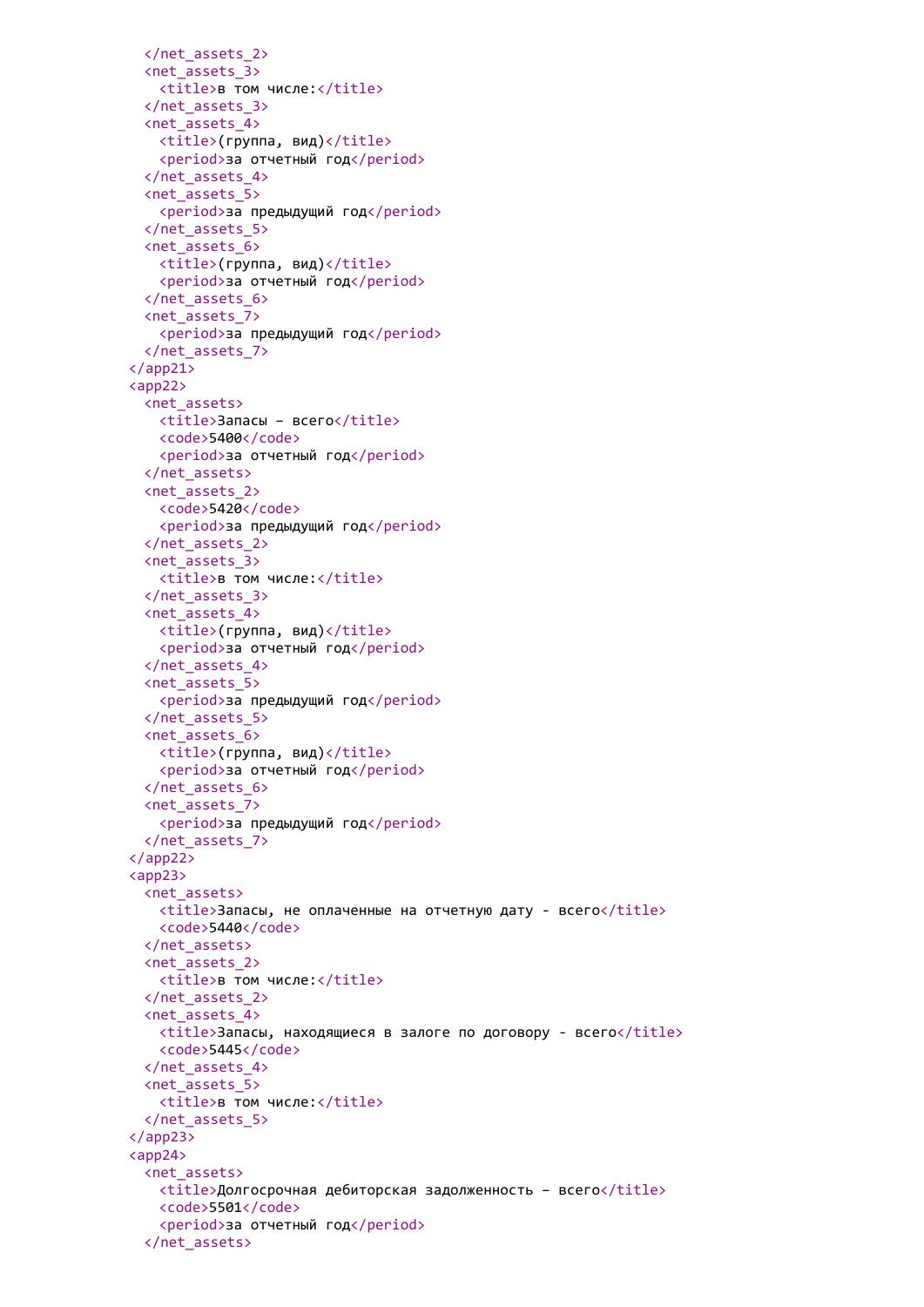```
<net_assets_2>
   <code>5521</code>
   <period>за предыдущий год</period>
 </net_assets_2>
 <net_assets_3>
   <title>в том числе:</title>
 </net_assets_3>
 <net_assets_4>
   <title>(вид)</title>
   <period>за отчетный год</period>
 </net_assets_4>
 <net_assets_5>
   <period>за предыдущий год</period>
 </net_assets_5>
 <net_assets_6>
   <title>(вид)</title>
   <period>за отчетный год</period>
 </net_assets_6>
 <net_assets_7>
   <period>за предыдущий год</period>
 </net_assets_7>
 <net_assets_9>
   <title>Краткосрочная дебиторская задолженность – всего</title>
   <code>5510</code>
   <period>за отчетный год</period>
 </net_assets_9>
 <net_assets_10>
   <code>5530</code>
   <period>за предыдущий год</period>
 </net_assets_10>
 <net_assets_11>
   <title>в том числе:</title>
 </net_assets_11>
 <net_assets_12>
   <title>(вид)</title>
   <period>за отчетный год</period>
 </net_assets_12>
 <net_assets_13>
   <period>за предыдущий год</period>
 </net_assets_13>
 <net_assets_14>
   <title>(вид)</title>
   <period>за отчетный год</period>
 </net_assets_14>
 <net_assets_15>
   <period>за предыдущий год</period>
 </net_assets_15>
 <net_assets_17>
   <title>Итого</title>
   <code>5500</code>
   <period>за отчетный год</period>
 </net_assets_17>
 <net_assets_18>
   <code>5520</code>
   <period>за предыдущий год</period>
 </net_assets_18>
</app24>
<app25>
 <net_assets>
   <title>Долгосрочная дебиторская задолженность – всего</title>
   <code>5501</code>
   <period>за отчетный год</period>
 </net_assets>
 <net_assets_2>
   <code>5521</code>
   <period>за предыдущий год</period>
 </net_assets_2>
 <net_assets_3>
   <title>в том числе:</title>
```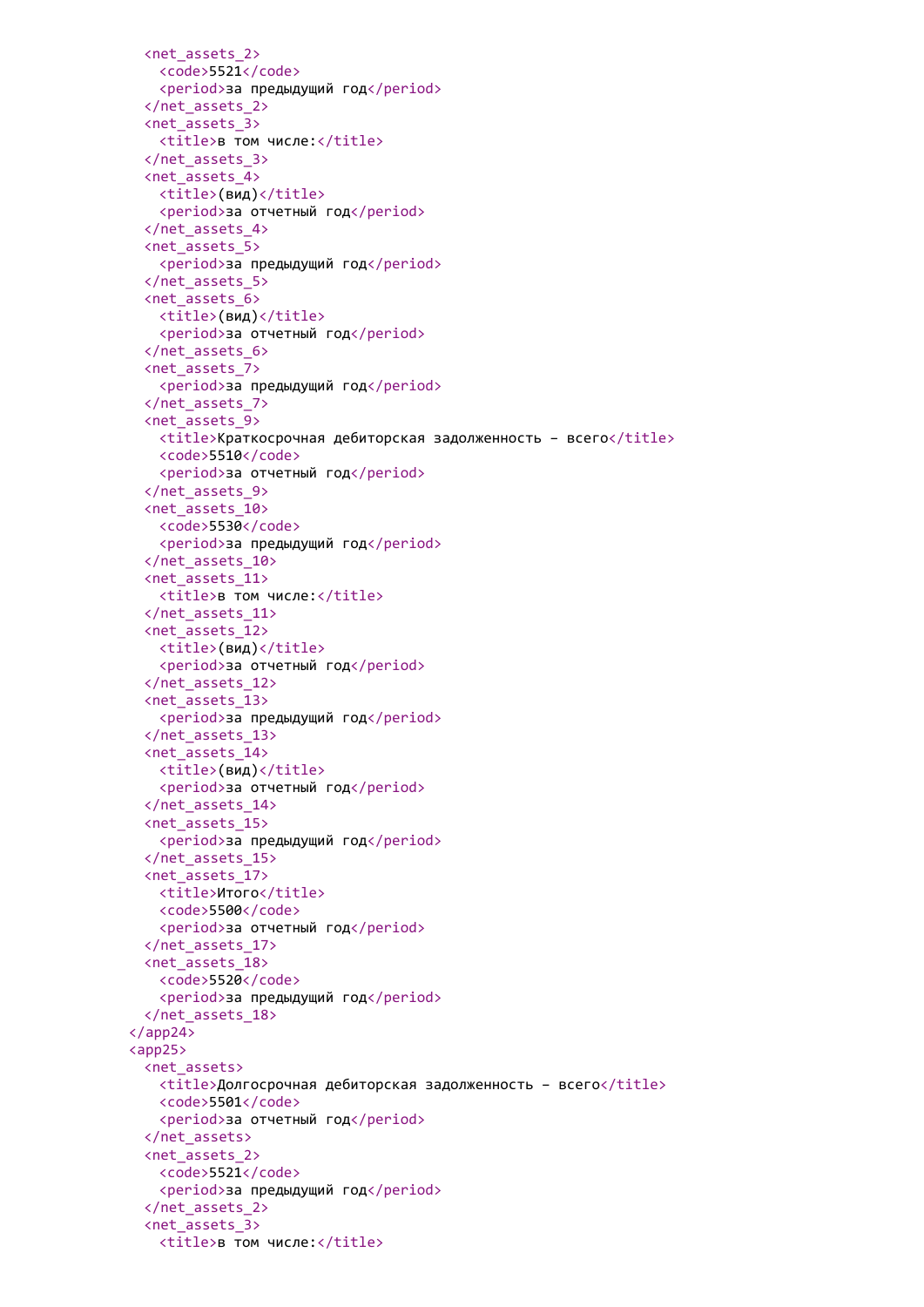```
</net_assets_3>
 <net_assets_4>
   <title>(вид)</title>
   <period>за отчетный год</period>
 </net_assets_4>
 <net_assets_5>
   <period>за предыдущий год</period>
 </net_assets_5>
 <net_assets_6>
   <title>(вид)</title>
   <period>за отчетный год</period>
 </net_assets_6>
 <net_assets_7>
   <period>за предыдущий год</period>
 </net_assets_7>
 <net_assets_9>
   <title>Краткосрочная дебиторская задолженность – всего</title>
   <code>5510</code>
   <period>за отчетный год</period>
 </net_assets_9>
 <net_assets_10>
   <code>5530</code>
   <period>за предыдущий год</period>
 </net_assets_10>
 <net_assets_11>
   <title>в том числе:</title>
 </net_assets_11>
 <net_assets_12>
   <title>(вид)</title>
   <period>за отчетный год</period>
 </net_assets_12>
 <net_assets_13>
   <period>за предыдущий год</period>
 </net_assets_13>
 <net_assets_14>
   <title>(вид)</title>
   <period>за отчетный год</period>
 </net_assets_14>
 <net_assets_15>
   <period>за предыдущий год</period>
 </net_assets_15>
 <net_assets_17>
   <title>Итого</title>
   <code>5500</code>
   <period>за отчетный год</period>
 </net_assets_17>
 <net_assets_18>
   <code>5520</code>
   <period>за предыдущий год</period>
 </net_assets_18>
</app25>
\langleapp26\rangle<net_assets>
   <title>Долгосрочная дебиторская задолженность – всего</title>
   <code>5501</code>
   <period>за отчетный год</period>
 </net_assets>
 <net_assets_2>
   <code>5521</code>
   <period>за предыдущий год</period>
 </net_assets_2>
 <net_assets_3>
   <title>в том числе:</title>
 </net_assets_3>
 <net_assets_4>
   <title>(вид)</title>
   <period>за отчетный год</period>
 </net_assets_4>
 <net_assets_5>
```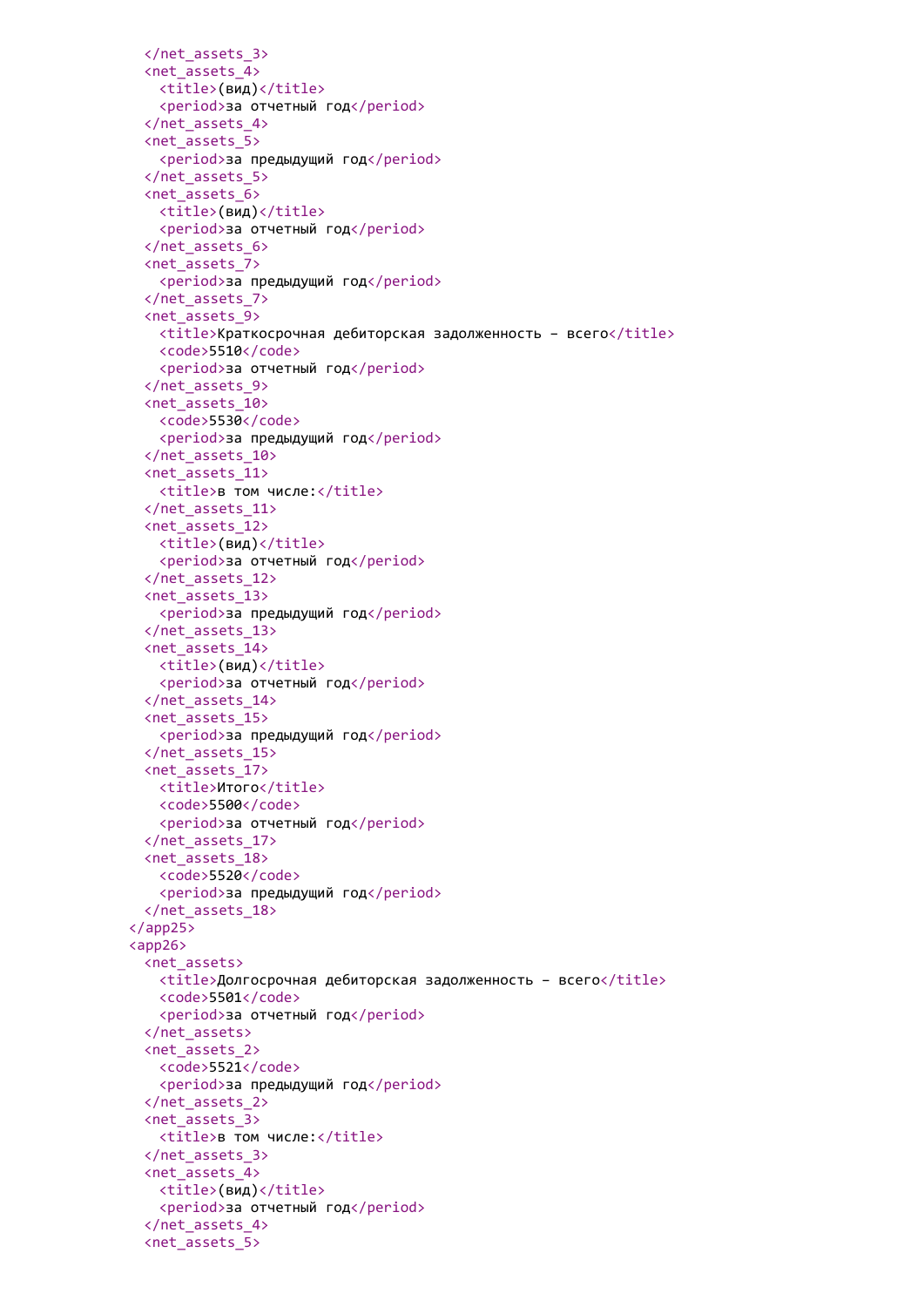```
<period>за предыдущий год</period>
  </net_assets_5>
  <net_assets_6>
   <title>(вид)</title>
   <period>за отчетный год</period>
  </net_assets_6>
  <net_assets_7>
   <period>за предыдущий год</period>
  </net_assets_7>
  <net_assets_9>
   <title>Краткосрочная дебиторская задолженность - всего</title>
   <code>5510</code>
   <period>за отчетный год</period>
  </net_assets_9>
  <net_assets_10>
   <code>5530</code>
   <period>за предыдущий год</period>
  </net_assets_10>
  <net_assets_11>
   <title>в том числе:</title>
  </net_assets_11>
  <net_assets_12>
   <title>(вид)</title>
   <period>за отчетный год</period>
  </net_assets_12>
  <net_assets_13>
   <period>за предыдущий год</period>
  </net_assets_13>
  <net_assets_14>
   <title>(вид)</title>
   <period>за отчетный год</period>
  </net_assets_14>
  <net_assets_15>
   <period>за предыдущий год</period>
  </net_assets_15>
  <net_assets_17>
   <title>Итого</title>
   <code>5500</code>
   <period>за отчетный год</period>
 </net_assets_17>
 <net_assets_18>
   <code>5520</code>
   <period>за предыдущий год</period>
  </net_assets_18>
</app26>
<app27>
 <net_assets>
   <title>Bcero</title>
   <code>5540</code>
 </net_assets>
 <net_assets_2>
   <title>в том числе:</title>
  </net_assets_2>
</app27>
<app28>
 <net_assets>
   <title>Всего</title>
   <code>5540</code>
 </net_assets>
 <net_assets_2>
   <title>в том числе:</title>
  </net_assets_2>
</app28>
<app29>
 <net_assets>
   <title>Долгосрочная кредиторская задолженность – всего</title>
   <code>5551</code>
   <period>за отчетный год</period>
  </net_assets>
```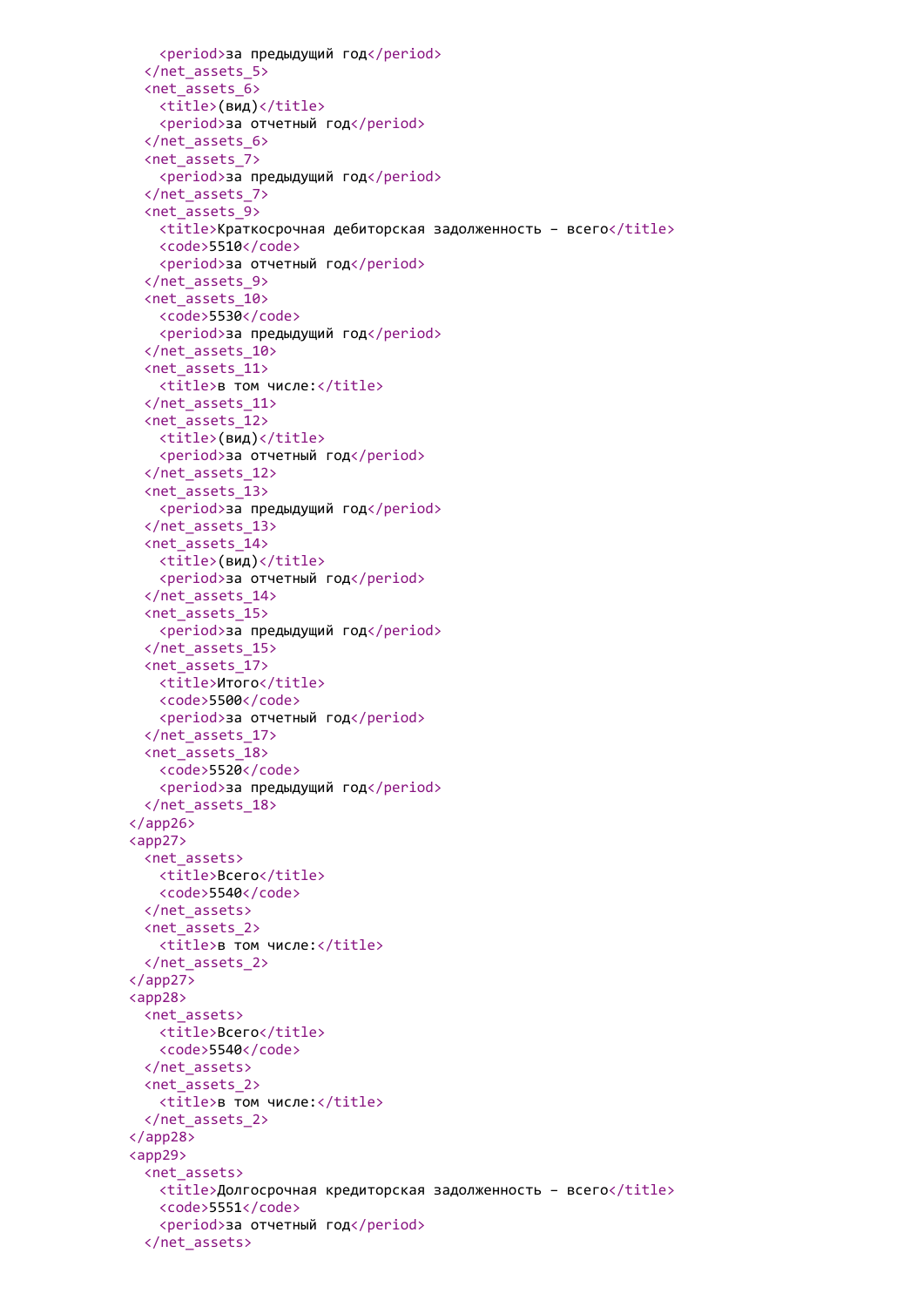```
<net_assets_2>
   <code>5571</code>
   <period>за предыдущий год</period>
 </net_assets_2>
 <net_assets_3>
   <title>в том числе:</title>
 </net_assets_3>
 <net_assets_4>
   <title>(вид)</title>
   <period>за отчетный год</period>
 </net_assets_4>
 <net_assets_5>
   <period>за предыдущий год</period>
 </net_assets_5>
 <net_assets_9>
   <title>Краткосрочная кредиторская задолженность - всего</title>
   <code>5560</code>
   <period>за отчетный год</period>
 </net_assets_9>
 <net_assets_10>
   <code>5580</code>
   <period>за предыдущий год</period>
 </net_assets_10>
 <net_assets_11>
   <title>в том числе:</title>
 </net_assets_11>
 <net_assets_12>
   <title>(вид)</title>
   <period>за отчетный год</period>
 </net_assets_12>
 <net_assets_13>
   <period>за предыдущий год</period>
 </net_assets_13>
 <net_assets_15>
   <title>Итого</title>
   <code>5550</code>
   <period>за отчетный год</period>
 </net_assets_15>
 <net_assets_16>
   <code>5570</code>
   <period>за предыдущий год</period>
 </net_assets_16>
</app29>
<app30>
 <net assets>
   <title>Долгосрочная кредиторская задолженность – всего</title>
   <code>5551</code>
   <period>за отчетный год</period>
 </net_assets>
 <net_assets_2>
   <code>5571</code>
   <period>за предыдущий год</period>
 </net_assets_2>
 <net_assets_3>
   <title>в том числе:</title>
 </net_assets_3>
 <net_assets_4>
   <title>(вид)</title>
   <period>за отчетный год</period>
 </net_assets_4>
 <net_assets_5>
   <period>за предыдущий год</period>
 </net_assets_5>
 <net_assets_9>
   <title>Краткосрочная кредиторская задолженность – всего</title>
   <code>5560</code>
   <period>за отчетный год</period>
 </net_assets_9>
 <net_assets_10>
```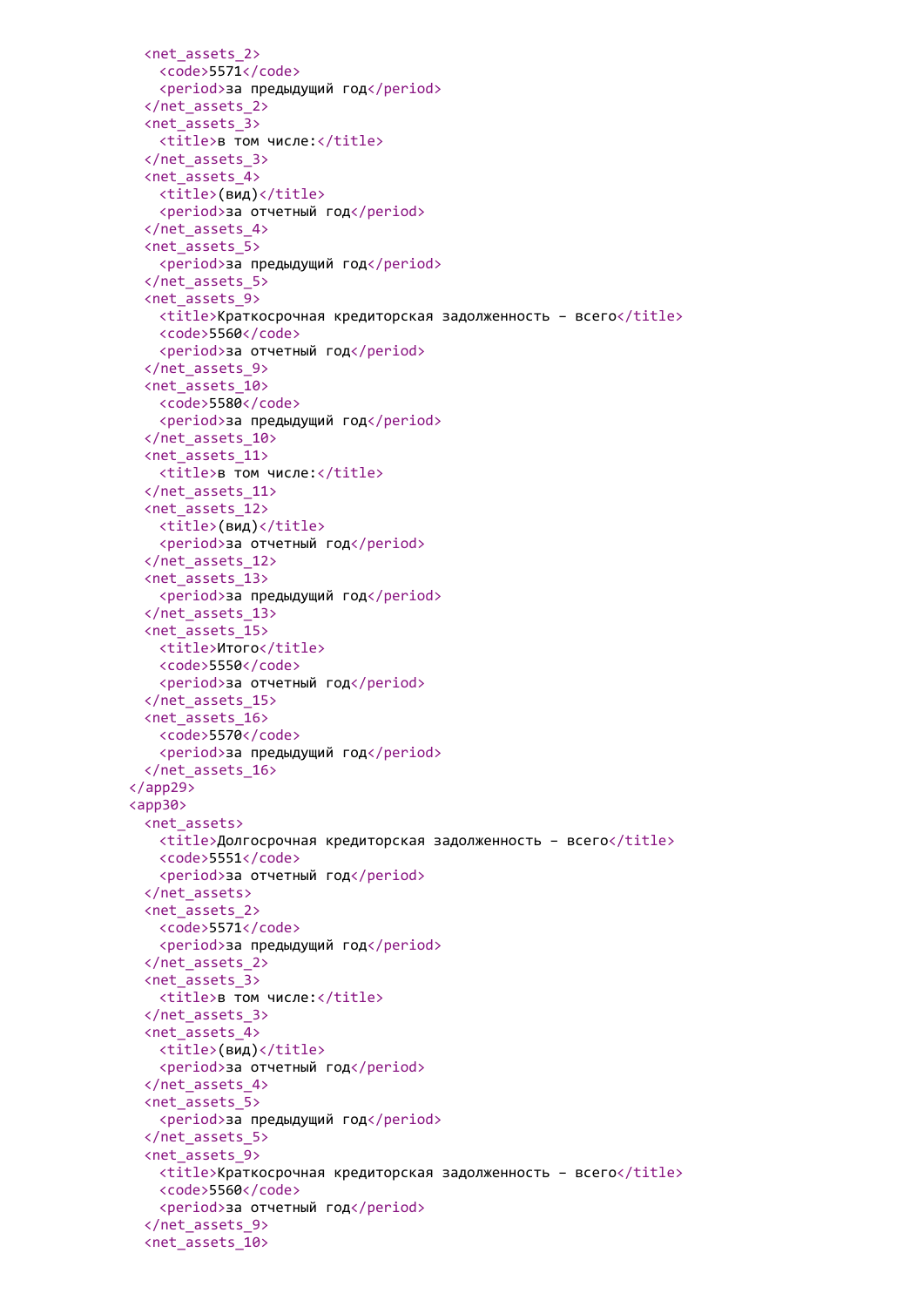```
<code>5580</code>
   <period>за предыдущий год</period>
 </net_assets_10>
 <net_assets_11>
   <title>в том числе:</title>
 </net_assets_11>
 <net_assets_12>
   <title>(вид)</title>
   <period>за отчетный год</period>
 </net_assets_12>
 <net_assets_13>
   <period>за предыдущий год</period>
 </net_assets_13>
 <net_assets_15>
   <title>Итого</title>
   <code>5550</code>
   <period>за отчетный год</period>
 </net_assets_15>
 <net_assets_16>
   <code>5570</code>
   <period>за предыдущий год</period>
 </net_assets_16>
</app30>
<app32>
 <net_assets>
   <title>Долгосрочная кредиторская задолженность – всего</title>
   <code>5551</code>
   <period>за отчетный год</period>
 </net_assets>
 <net_assets_2>
   <code>5571</code>
   <period>за предыдущий год</period>
 </net_assets_2>
 <net_assets_3>
   <title>в том числе:</title>
 </net_assets_3>
 <net_assets_4>
   <title>(вид)</title>
   <period>за отчетный год</period>
 </net_assets_4>
 <net_assets_5>
   <period>за предыдущий год</period>
 </net_assets_5>
 <net_assets_9>
   <title>Краткосрочная кредиторская задолженность - всего</title>
   <code>5560</code>
   <period>за отчетный год</period>
 </net_assets_9>
 <net_assets_10>
   <code>5580</code>
   <period>за предыдущий год</period>
 </net_assets_10>
 <net_assets_11>
   <title>в том числе:</title>
 </net_assets_11>
 <net_assets_12>
   <title>(вид)</title>
   <period>за отчетный год</period>
 </net_assets_12>
 <net_assets_13>
   <period>за предыдущий год</period>
 </net_assets_13>
 <net_assets_15>
   <title>Итого</title>
   <code>5550</code>
   <period>за отчетный год</period>
 </net_assets_15>
 <net_assets_16>
   <code>5570</code>
```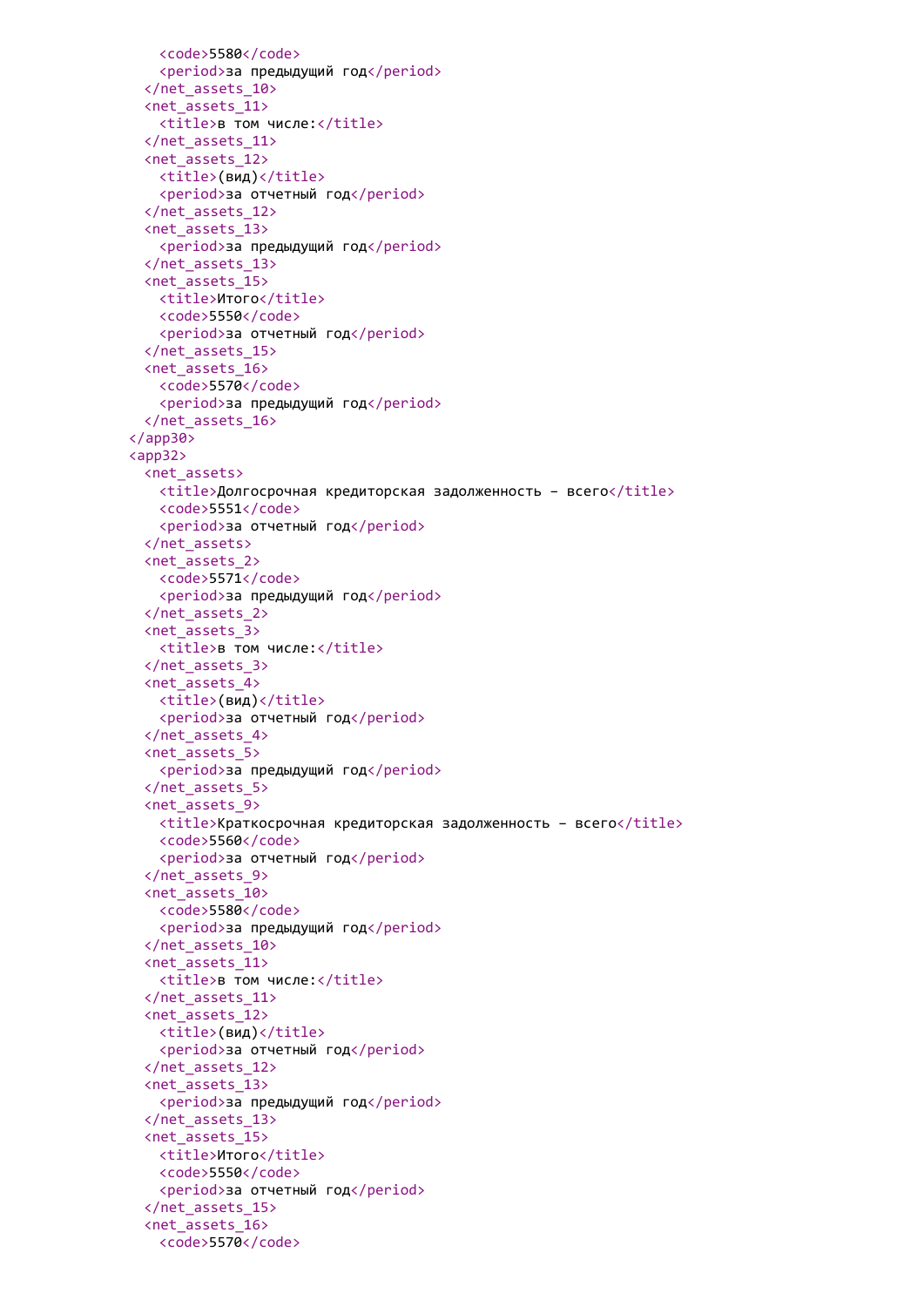```
<period>за предыдущий год</period>
 </net_assets_16>
</app32>
<app33>
 <net_assets>
   <title>Bcero</title>
   <code>5590</code>
 </net_assets>
 <net_assets_2>
   <title>в том числе:</title>
 </net_assets_2>
</app33>
<app34>
 <net_assets>
   <title>Материальные затраты</title>
   <code>5610</code>
 </net_assets>
 <net_assets_2>
   <title>Расходы на оплату труда</title>
   <code>5620</code>
 </net_assets_2>
 <net_assets_3>
   <title>Отчисления на социальные нужды</title>
   <code>5630</code>
 </net_assets_3>
 <net_assets_4>
   <title>Амортизация</title>
   <code>5640</code>
 </net_assets_4>
 <net_assets_5>
   <title>Прочие затраты</title>
   <code>5650</code>
 </net_assets_5>
 <net_assets_6>
   <title>Итого по элементам</title>
   <code>5660</code>
 </net_assets_6>
 <net_assets_7>
   <title>Изменение остатков незавершенного производства, готовой продукции и др.
   (np\mu pост [-]): \langle /title>
   <code>5670</code>
 </net_assets_7>
 <net_assets_8>
   <title>Изменение остатков незавершенного производства, готовой продукции и др.
   (yменьшение [+])</title>
   <code>5680</code>
 </net_assets_8>
 <net_assets_9>
   <title>Итого расходы по обычным видам деятельности</title>
   <code>5600</code>
 </net_assets_9>
</app34>
\langleapp35\rangle<net_assets>
   <title>Оценочные обязательства - всего</title>
   <code>5700</code>
 </net_assets>
 <net_assets_3>
   <title>в том числе:</title>
 </net_assets_3>
</app35>
\langleapp36 \rangle<net_assets>
   <title>Полученные - всего</title>
   <code>5800</code>
 </net_assets>
 <net_assets_2>
   <title>в том числе:</title>
 </net_assets_2>
```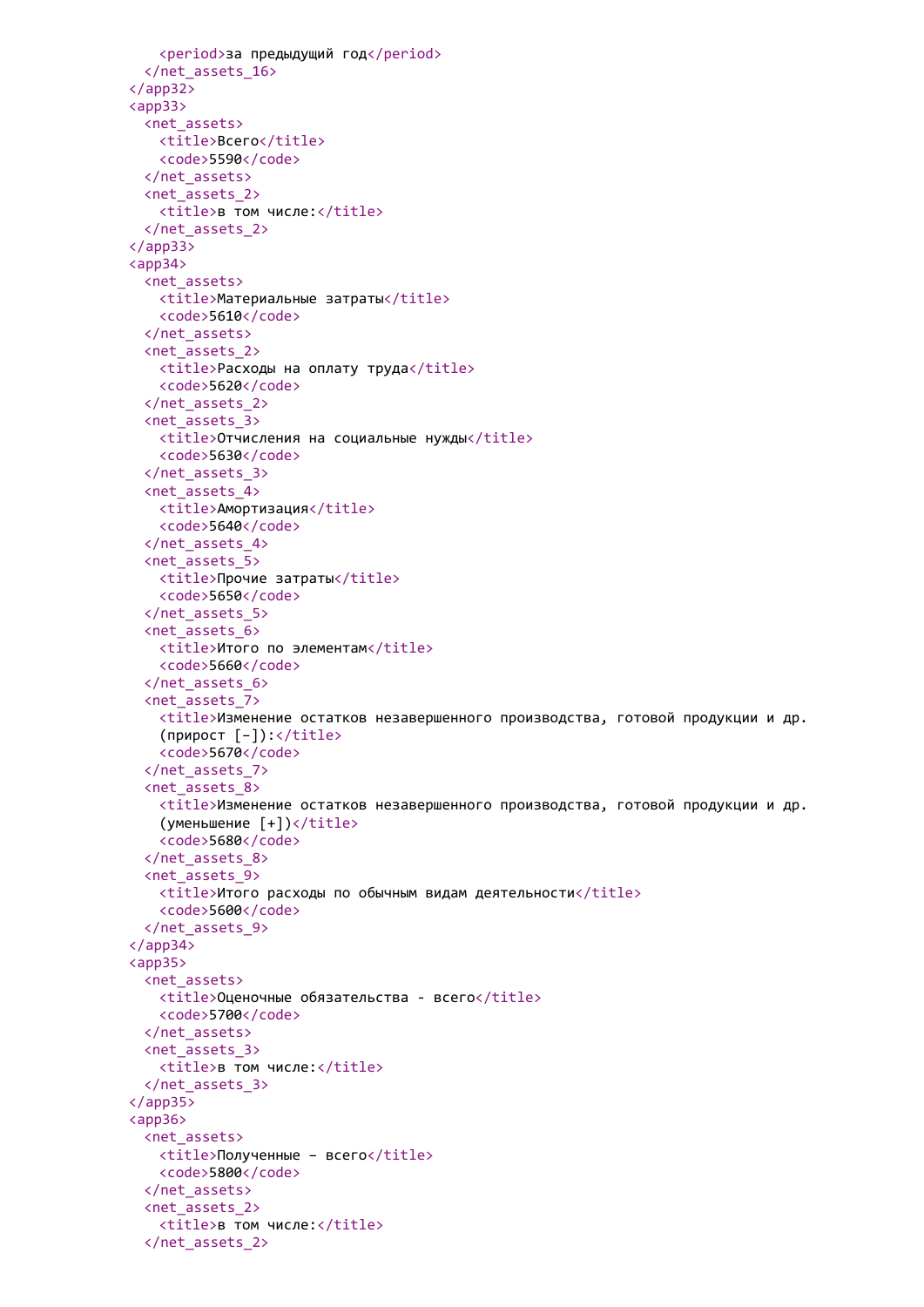```
<net_assets_4>
       <title>Выданные – всего</title>
       <code>5810</code>
     </net_assets_4>
     <net_assets_5>
       <title>в том числе:</title>
     </net_assets_5>
   </app36>
   <app37>
     <net_assets>
       <title>Получено бюджетных средств - всего</title>
       <code>5900</code>
     </net_assets>
     <net_assets_2>
       <title>в том числе:</title>
     </net_assets_2>
     <net_assets_3>
       <title>на текущие расходы</title>
       <code>5901</code>
     </net_assets_3>
     <net_assets_4>
       <title>на вложения во внеоборотные активы</title>
       <code>5905</code>
     </net_assets_4>
     <net_assets_5>
       <title>Бюджетные кредиты - всего:</title>
     </net_assets_5>
     <net_assets_6>
       <title>за отчетный год</title>
       <code>5910</code>
     </net_assets_6>
     <net_assets_7>
       <title>за предыдущий год</title>
       <code>5920</code>
     </net_assets_7>
     <net_assets_8>
       <title>в том числе:</title>
     </net_assets_8>
   </app37>
   <type>0</type>
 \langle app 04 \rangle<has_funds>1</has_funds>
 <has_info_letter>1</has_info_letter>
 <info_letter>
   <type>0</type>
 </info_letter>
 <has_audit_letter>1</has_audit_letter>
 <audit_letter>
   <type>0</type>
 </audit_letter>
</cons_acnt_report_year>
<cons_acnt_report_en>
 <type>0</type>
</cons_acnt_report_en>
<cons_acnt_report_issuer>
 <scale>1000</scale>
 <version>3</version>
 <has_equity>1</has_equity>
 <equity>
   <aux>
     <net_assets>
       <title>1) Чистые активы</title>
       <code>200</code>
     </net_assets>
   \langle / aux\rangle</equity>
 <has_cash>1</has_cash>
 <has_app>1</has_app>
 <app>
```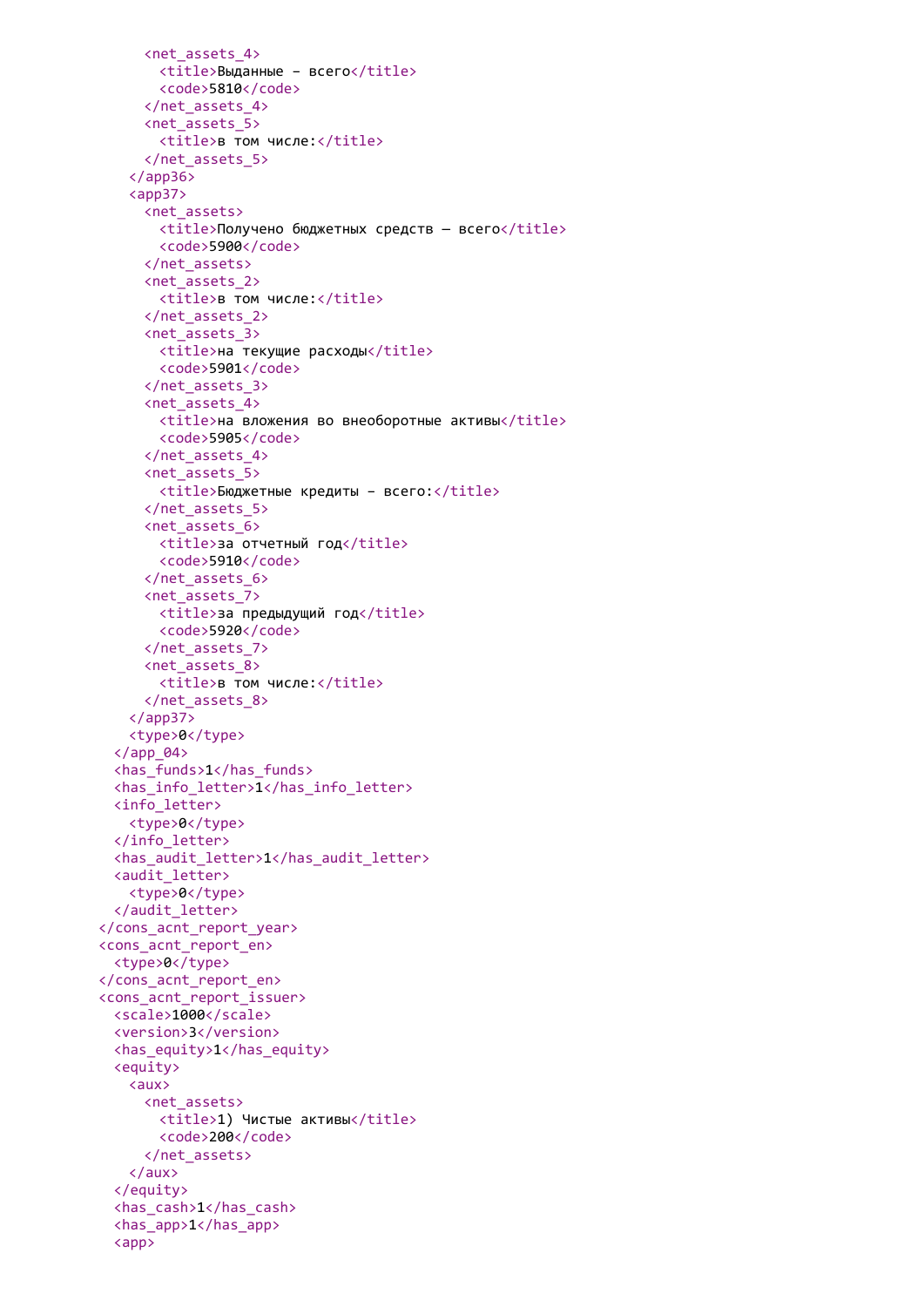```
<intangible_assets_depr>
       <total>
         <title>Амортизация нематериальных активов - всего</title>
       </total>
     </intangible_assets_depr>
     <sr>
       <total>
         <title>Bcero</title>
         <code>310</code>
       </total>
       <incompleted>
         <title>СПРАВОЧНО. Сумма расходов по незаконченным научно-исследовательским, опытно-
         конструкторским и технологическим работам</title>
         <code>320</code>
       </incompleted>
       <wasted>
         <title>Сумма не давших положительных результатов расходов по научно-исследовательским,
         опытно-конструкторским и технологическим работам, отнесенных на внереализационные
         расходы</title>
         <code>340</code>
       </wasted>
     \langle/sr>
     <nat>
       <total>
         <title>Расходы на освоение природных ресурсов - всего</title>
         <code>410</code>
       </total>
       <incompleted>
         <title>Сумма расходов по участкам недр, не законченным поиском и оценкой
         месторождений, разведкой и (или) гидрогеологическими изысканиями и прочими
         аналогичными работами</title>
         <code>420</code>
       </incompleted>
       <wasted>
         <title>Сумма расходов на освоение природных ресурсов, отнесенных в отчетном периоде на
         внереализационные расходы как безрезультатные</title>
         <code>430</code>
       </wasted>
     </nat>
     <gs>
       <total>
         <title>Получено в отчетном году бюджетных средств - всего</title>
         <code>910</code>
       </total>
       <mr>
         <title>в том числе: МОБ резерв</title>
       \langle/mr>
       <other>
         <title>целевое пособие - прочие</title>
       </other>
       <total_credits>
         <title>Бюджетные кредиты - всего</title>
         <code>920</code>
       </total_credits>
     \langle/gs>
   </app>
   <has_info_letter>1</has_info_letter>
   <info_letter>
     <type>0</type>
   </info_letter>
   <has_audit_letter>1</has_audit_letter>
   <audit_letter>
     <type>0</type>
   </audit_letter>
  </cons_acnt_report_issuer>
</pre_cons_acnt>
<cons_acnt_report_year>
 <scale>1000</scale>
  <version>3</version>
```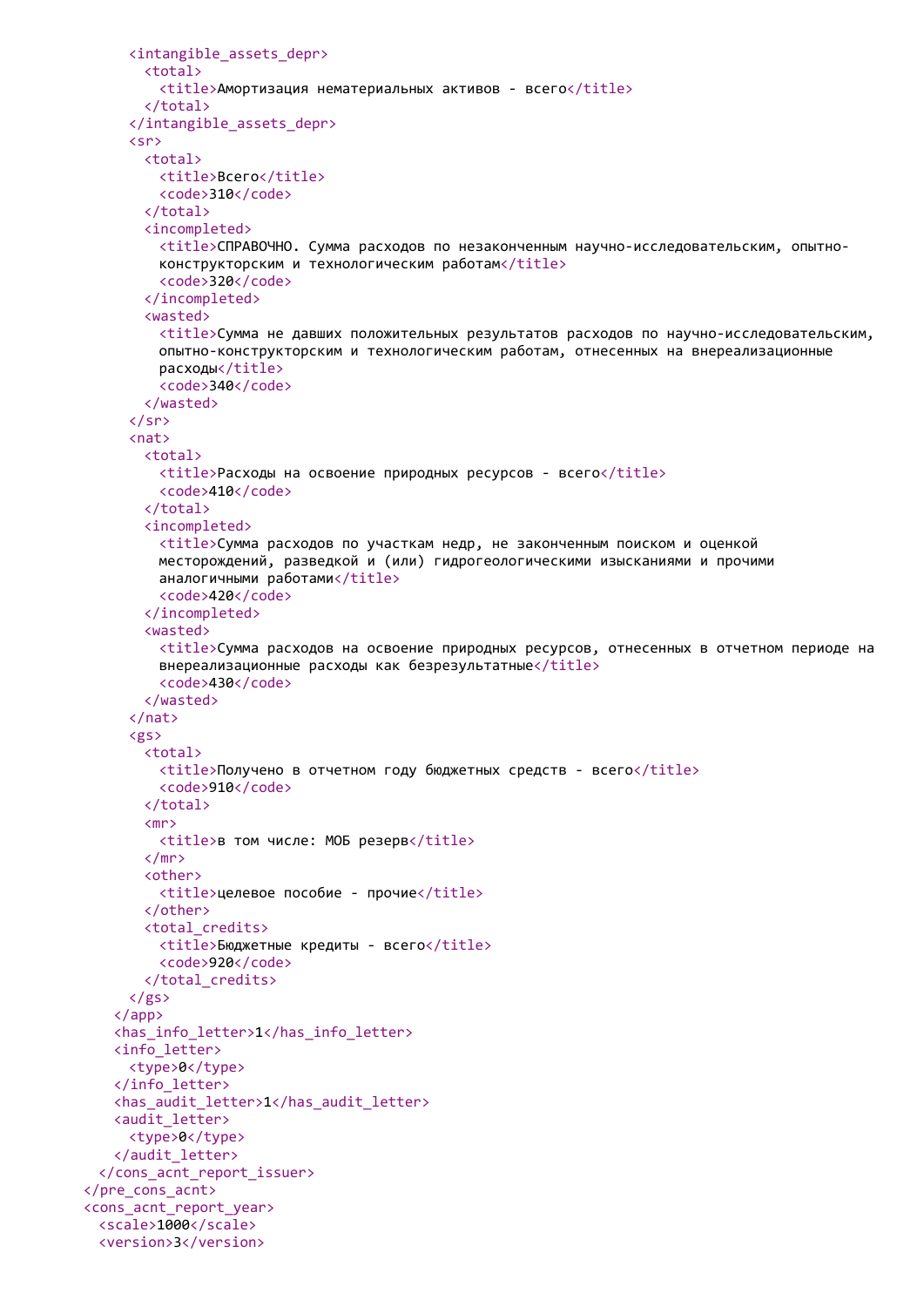```
<has_equity>1</has_equity>
<equity_04>
 <aux>
   <net_assets>
     <title>Чистые активы</title>
     <code>3600</code>
   </net_assets>
 </aux>
 <aux_insure>
   <net_assets>
     <title>Чистые активы</title>
     <code>6000</code>
   </net_assets>
 </aux_insure>
</equity_04>
<has_cash>1</has_cash>
<has_app>1</has_app>
<app_04>
 <has anoter form>1</has anoter form>
 \langle app1 \rangle<net_assets>
     <title>Нематериальные активы - всего</title>
     <code>5100</code>
     <period>за отчетный год</period>
   </net_assets>
   <net_assets_2>
     <code>5110</code>
     <period>за предыдущий год</period>
   </net_assets_2>
   <net_assets_3>
     <title>в том числе:</title>
   </net_assets_3>
   <net_assets_4>
     <title>(вид нематериальных активов)</title>
     <period>за отчетный год</period>
   </net_assets_4>
   <net_assets_5>
     <period>за предыдущий год</period>
   </net_assets_5>
   <net_assets_6>
     <title>(вид нематериальных активов)</title>
     <period>за отчетный год</period>
   </net_assets_6>
   <net_assets_7>
     <period>за предыдущий год</period>
   </net_assets_7>
  </app1>
  \langle app1 \rangle<net_assets>
     <title>Нематериальные активы – всего</title>
     <code>5100</code>
     <period>за отчетный год</period>
   </net_assets>
   <net_assets_2>
     <code>5110</code>
     <period>за предыдущий год</period>
   </net_assets_2>
   <net_assets_3>
     <title>в том числе:</title>
   </net_assets_3>
   <net_assets_4>
     <title>(вид нематериальных активов)</title>
     <period>за отчетный год</period>
   </net_assets_4>
   <net_assets_5>
     <period>за предыдущий год</period>
   </net_assets_5>
   <net_assets_6>
     <title>(вид нематериальных активов)</title>
```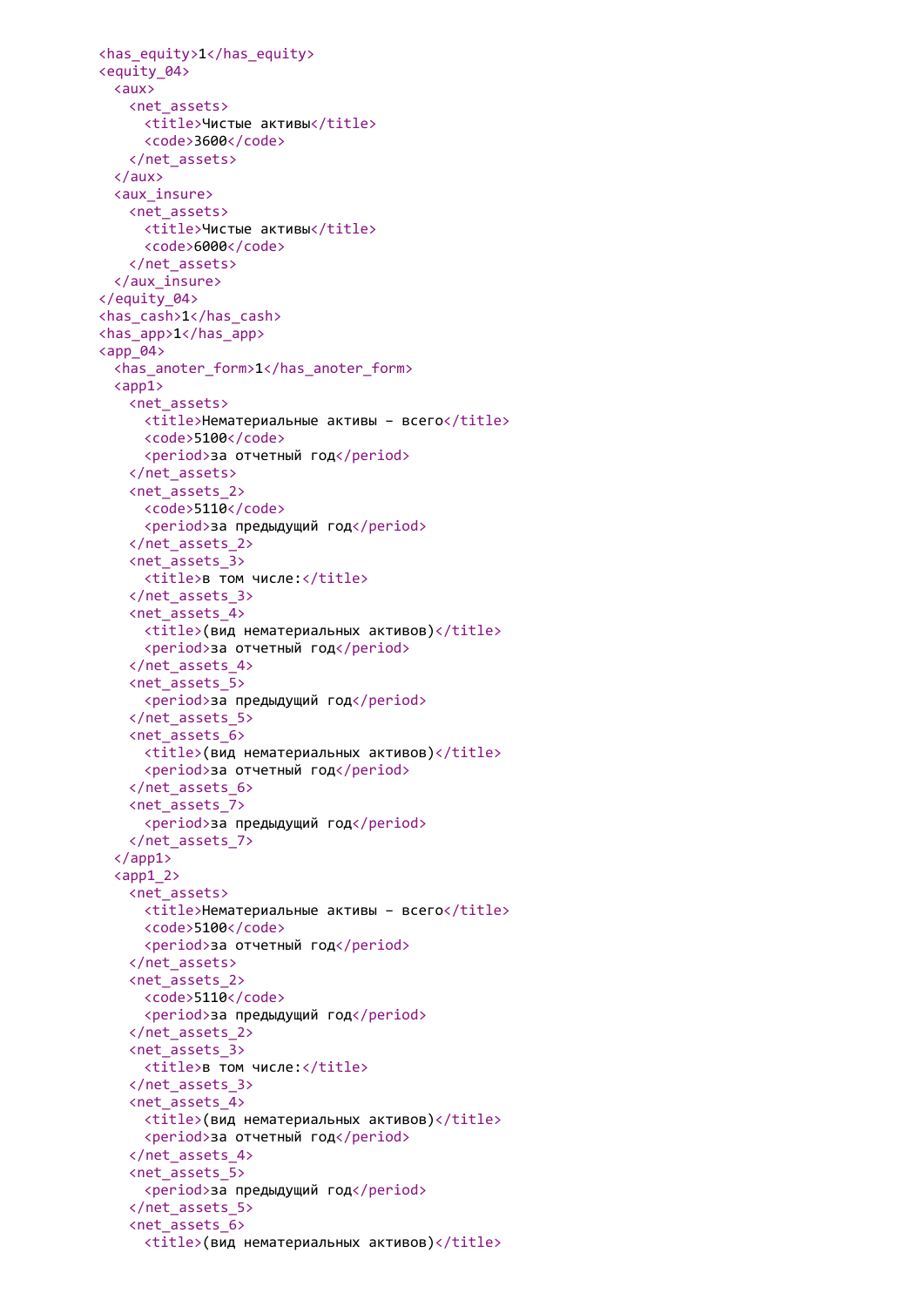```
<period>за отчетный год</period>
 </net_assets_6>
 <net_assets_7>
   <period>за предыдущий год</period>
 </net_assets_7>
\langle app1 2>
\langle app1_3 \rangle<net_assets>
   <title>Нематериальные активы - всего</title>
   <code>5100</code>
   <period>за отчетный год</period>
 </net_assets>
 <net_assets_2>
   <code>5110</code>
   <period>за предыдущий год</period>
 </net_assets_2>
 <net_assets_3>
   <title>в том числе:</title>
 </net_assets_3>
 <net_assets_4>
   <title>(вид нематериальных активов)</title>
   <period>за отчетный год</period>
 </net_assets_4>
 <net_assets_5>
   <period>за предыдущий год</period>
 </net_assets_5>
 <net_assets_6>
   <title>(вид нематериальных активов)</title>
   <period>за отчетный год</period>
 </net_assets_6>
 <net_assets_7>
   <period>за предыдущий год</period>
 </net_assets_7>
\langle app1 3><app3>
 <net_assets>
   <title>Bcero</title>
   <code>5120</code>
 </net_assets>
 <net_assets_3>
   <title>в том числе:</title>
 </net_assets_3>
 <net_assets_4>
   <title>(вид нематериальных активов)</title>
 </net_assets_4>
 <net_assets_5>
   <title>(вид нематериальных активов)</title>
 </net_assets_5>
</app3>
<app4>
 <net_assets>
   <title>Всего</title>
   <code>5130</code>
 </net_assets>
 <net_assets_3>
   <title>в том числе:</title>
 </net_assets_3>
 <net_assets_4>
   <title>(вид нематериальных активов)</title>
 </net_assets_4>
 <net_assets_5>
   <title>(вид нематериальных активов)</title>
 </net_assets_5>
</app4>
<app5>
 <net_assets>
   <title>НИОКР - всего</title>
   <code>5140</code>
   <period>за отчетный год</period>
```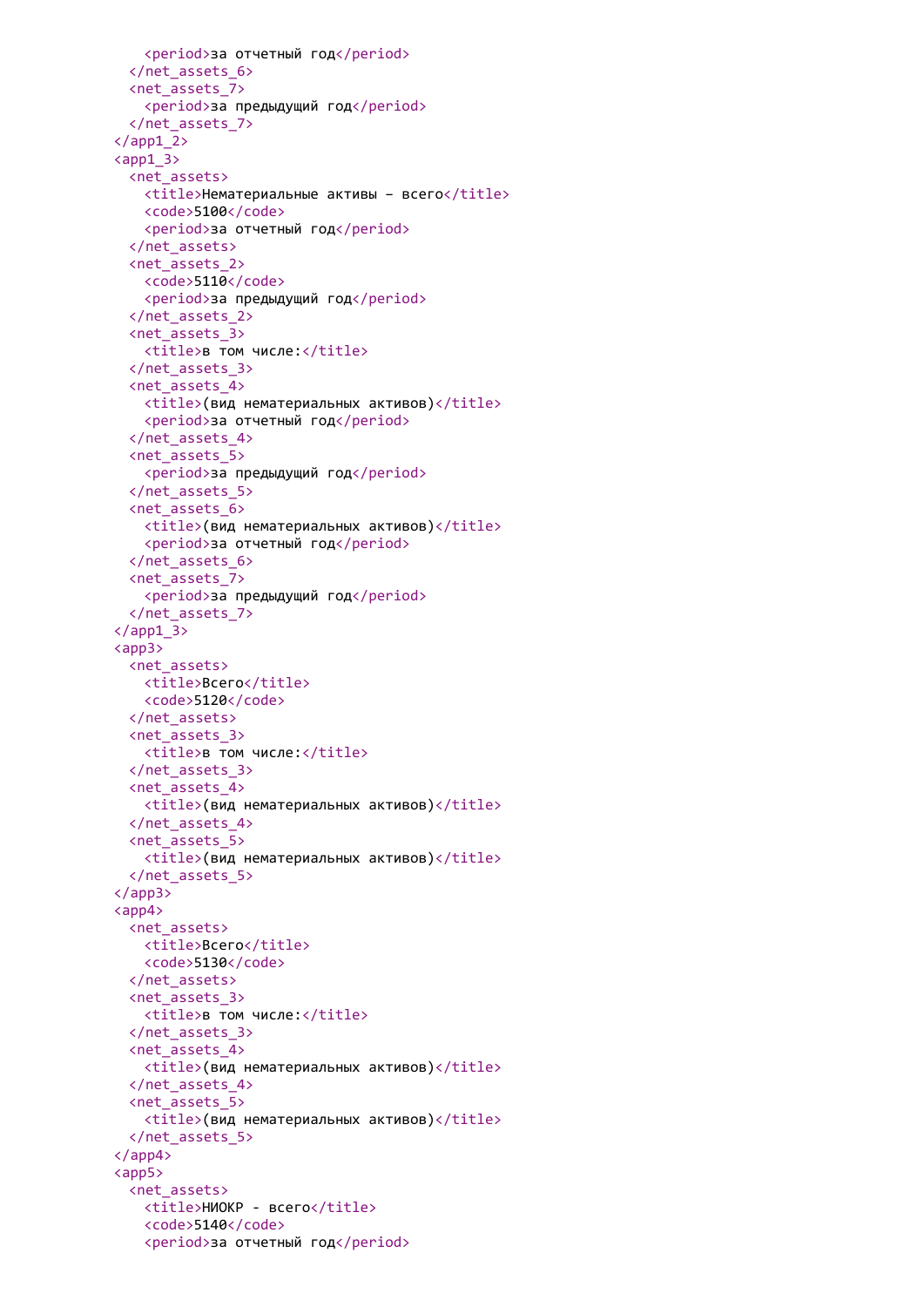```
</net_assets>
 <net_assets_2>
   <code>5150</code>
   <period>за предыдущий год</period>
 </net_assets_2>
 <net_assets_3>
   <title>в том числе:</title>
 </net_assets_3>
 <net_assets_4>
   <title>(вид нематериальных активов)</title>
   <period>за отчетный год</period>
 </net_assets_4>
 <net_assets_5>
   <period>за предыдущий год</period>
 </net_assets_5>
 <net_assets_6>
   <title>(вид нематериальных активов)</title>
   <period>за отчетный год</period>
 </net_assets_6>
 <net_assets_7>
   <period>за предыдущий год</period>
 </net_assets_7>
</app5>
<app6>
 <net_assets>
   <title>НИОКР - всего</title>
   <code>5140</code>
   <period>за отчетный год</period>
 </net_assets>
 <net_assets_2>
   <code>5150</code>
   <period>за предыдущий год</period>
 </net_assets_2>
 <net_assets_3>
   <title>в том числе:</title>
 </net_assets_3>
 <net_assets_4>
   <title>(объект, группа объектов)</title>
   <period>за отчетный год</period>
 </net_assets_4>
 <net_assets_5>
   <period>за предыдущий год</period>
 </net_assets_5>
</app6>
<app7>
 <net_assets>
   <title>Затраты по незаконченным исследованиям и разработкам – всего</title>
   <code>5160</code>
   <period>за отчетный год</period>
 </net_assets>
 <net_assets_2>
   <code>5170</code>
   <period>за предыдущий год</period>
 </net_assets_2>
 <net_assets_3>
   <title>в том числе:</title>
 </net_assets_3>
 <net_assets_4>
   <title>(объект, группа объектов)</title>
   <period>за отчетный год</period>
 </net_assets_4>
 <net_assets_5>
   <period>за предыдущий год</period>
 </net_assets_5>
 <net_assets_9>
   <title>Незаконченные операции по приобретению нематериальных активов – всего</title>
   <code>5180</code>
   <period>за предыдущий год</period>
 </net_assets_9>
```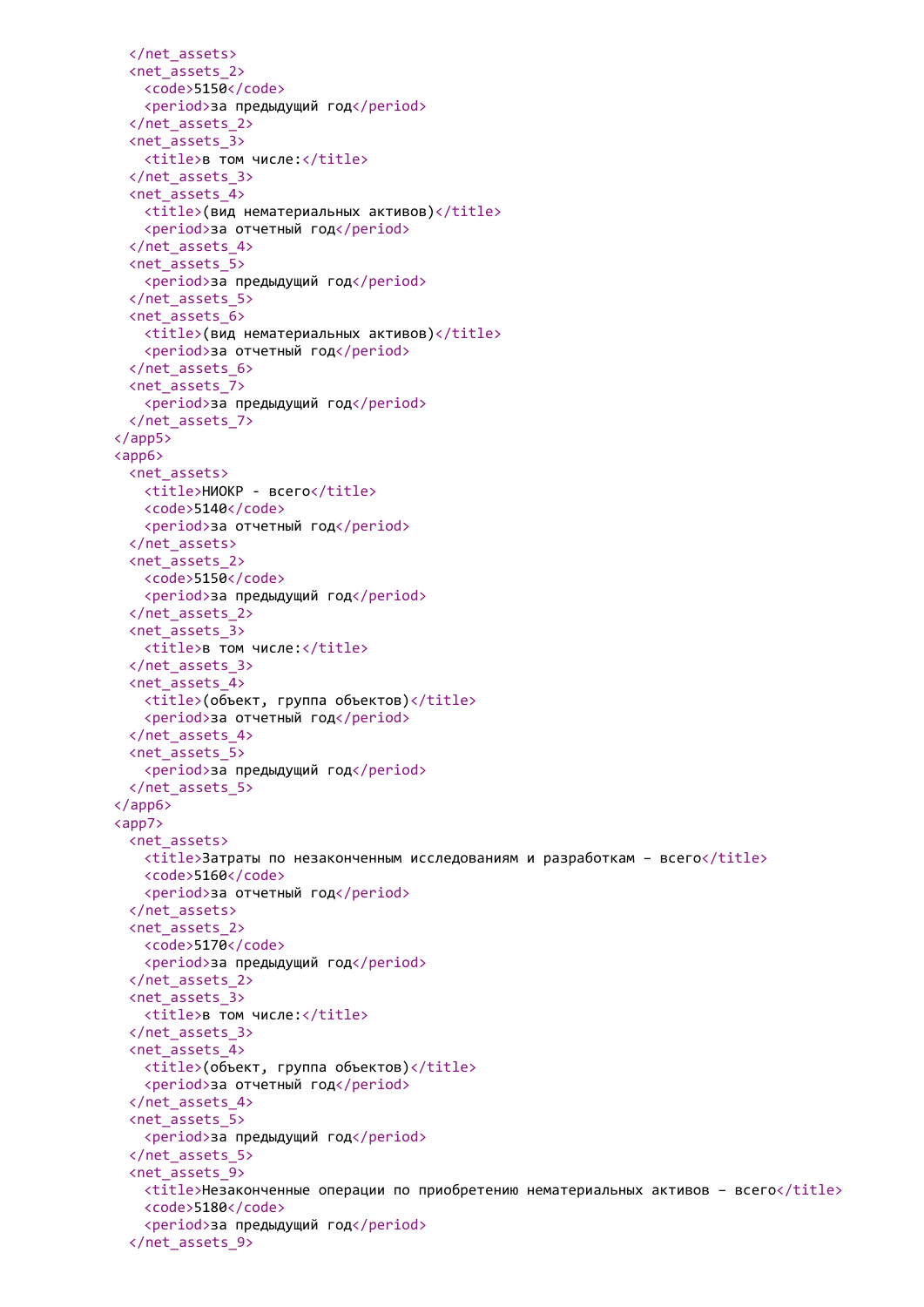```
<net_assets_10>
   <code>5190</code>
   <period>за отчетный год</period>
 </net_assets_10>
 <net_assets_11>
   <title>в том числе:</title>
 </net_assets_11>
 <net_assets_12>
   <title>(объект, группа объектов)</title>
   <period>за предыдущий год</period>
 </net_assets_12>
 <net_assets_13>
   <period>за отчетный год</period>
 </net_assets_13>
 <net_assets_14>
   <title>(объект, группа объектов)</title>
   <period>за предыдущий год</period>
 </net_assets_14>
 <net_assets_15>
   <period>за отчетный год</period>
 </net_assets_15>
</app7>
<app8>
 <net_assets>
   <title>Затраты по незаконченным исследованиям и разработкам – всего</title>
   <code>5160</code>
   <period>за отчетный год</period>
 </net_assets>
 <net_assets_2>
   <code>5170</code>
   <period>за предыдущий год</period>
 </net_assets_2>
 <net_assets_3>
   <title>в том числе:</title>
 </net_assets_3>
 <net_assets_4>
   <title>(объект, группа объектов)</title>
   <period>за отчетный год</period>
 </net_assets_4>
 <net_assets_5>
   <period>за предыдущий год</period>
 </net_assets_5>
 <net_assets_9>
   <title>Незаконченные операции по приобретению нематериальных активов – всего</title>
   <code>5180</code>
   <period>за предыдущий год</period>
 </net_assets_9>
 <net_assets_10>
   <code>5190</code>
   <period>за отчетный год</period>
 </net_assets_10>
 <net_assets_11>
   <title>в том числе:</title>
 </net_assets_11>
 <net_assets_12>
   <title>(объект, группа объектов)</title>
   <period>за предыдущий год</period>
 </net_assets_12>
 <net_assets_13>
   <period>за отчетный год</period>
 </net_assets_13>
 <net_assets_14>
   <title>(объект, группа объектов)</title>
   <period>за предыдущий год</period>
 </net_assets_14>
 <net_assets_15>
   <period>за отчетный год</period>
 </net_assets_15>
</app8>
```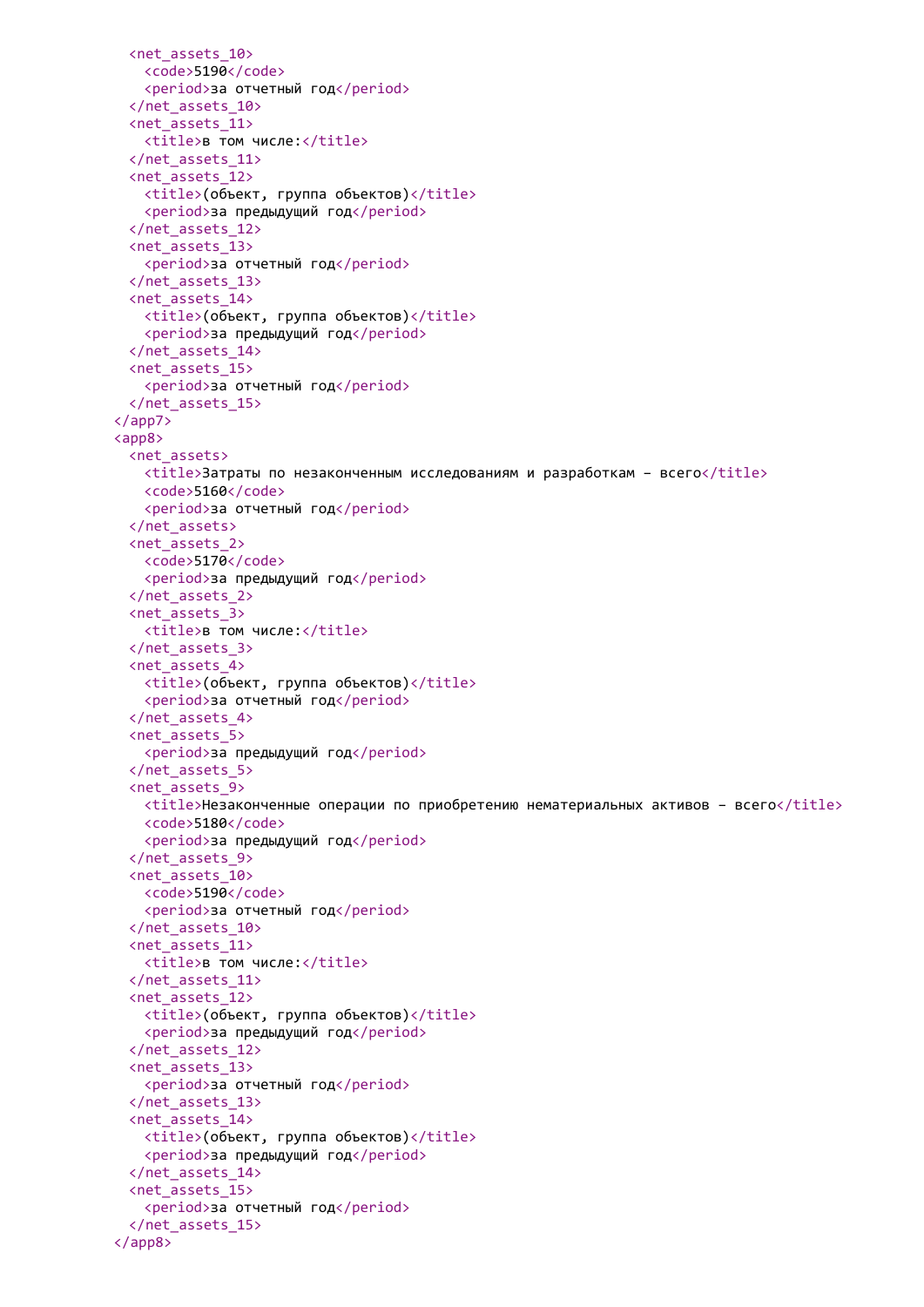```
<app9>
 <net_assets>
   <title>Основные средства (без учета доходных вложений в материальные ценности) -
   всего</title>
   <code>5200</code>
   <period>за отчетный год</period>
 </net_assets>
 <net_assets_2>
   <code>5210</code>
   <period>за предыдущий год</period>
 </net_assets_2>
 <net_assets_3>
   <title>в том числе:</title>
 </net_assets_3>
 <net_assets_4>
   <title>(группа основных средств)</title>
   <period>за отчетный год</period>
 </net_assets_4>
 <net_assets_5>
   <period>за предыдущий год</period>
 </net_assets_5>
 <net_assets_6>
   <title>(группа основных средств)</title>
   <period>за отчетный год</period>
 </net_assets_6>
 <net_assets_7>
   <period>за предыдущий год</period>
 </net_assets_7>
 <net_assets_9>
   <title>Учтено в составе доходных вложений в материальные ценности - всего</title>
   <code>5220</code>
   <period>за предыдущий год</period>
 </net_assets_9>
 <net_assets_10>
   <code>5230</code>
   <period>за отчетный год</period>
 </net_assets_10>
 <net_assets_11>
   <title>в том числе:</title>
 </net_assets_11>
 <net_assets_12>
   <title>(группа объектов)</title>
   <period>за предыдущий год</period>
 </net_assets_12>
 <net_assets_13>
   <period>за отчетный год</period>
 </net_assets_13>
 <net_assets_14>
   <title>(группа объектов)</title>
   <period>за предыдущий год</period>
 </net_assets_14>
 <net_assets_15>
   <period>за отчетный год</period>
 </net_assets_15>
</app9>
<app10>
 <net_assets>
   <title>Основные средства (без учета доходных вложений в материальные ценности) -
   всего</title>
   <code>5200</code>
   <period>за отчетный год</period>
 </net_assets>
 <net_assets_2>
   <code>5210</code>
   <period>за предыдущий год</period>
 </net_assets_2>
 <net_assets_3>
   <title>в том числе:</title>
 </net_assets_3>
```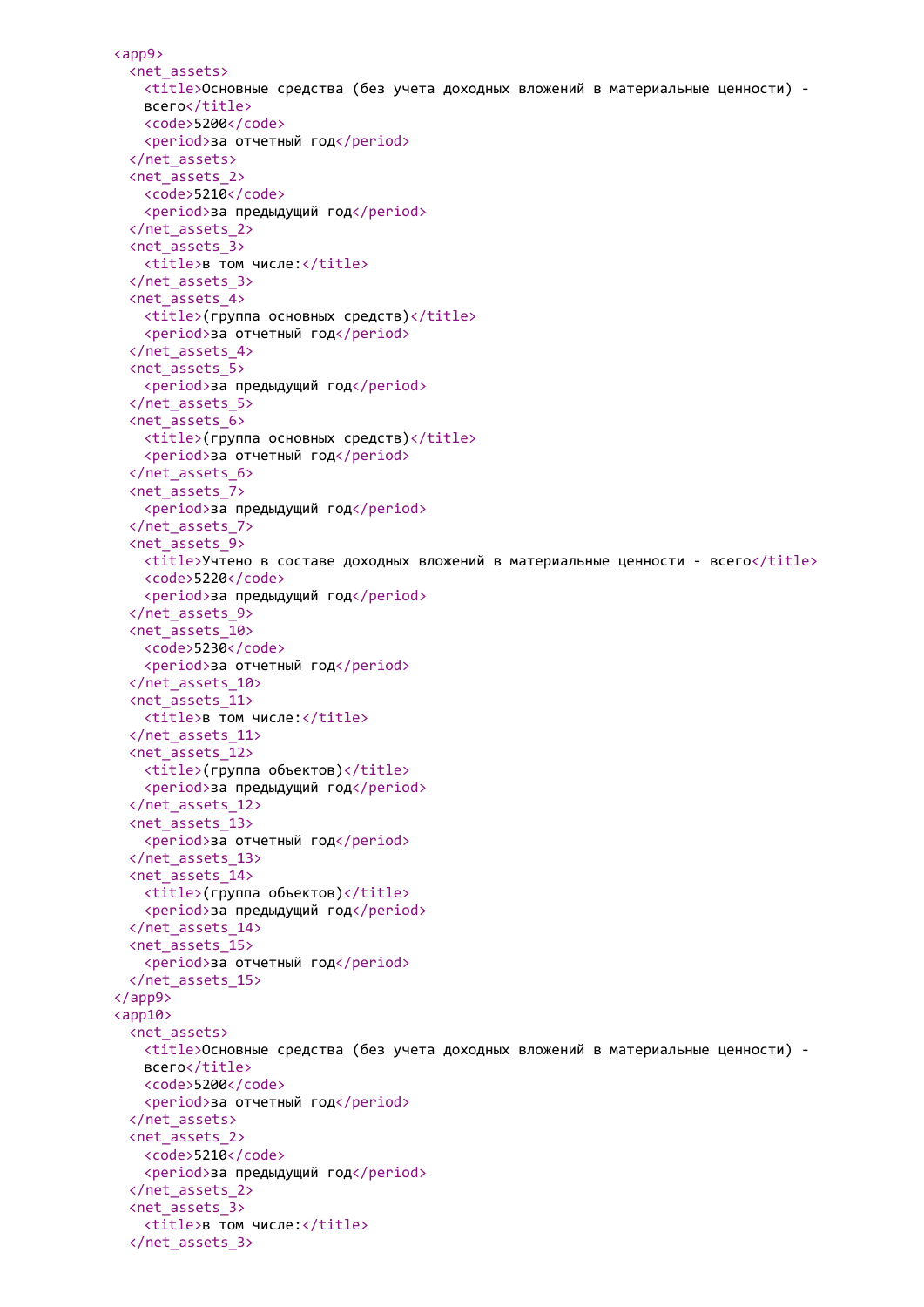```
<net_assets_4>
   <title>(группа основных средств)</title>
   <period>за отчетный год</period>
 </net_assets_4>
 <net_assets_5>
   <period>за предыдущий год</period>
 </net_assets_5>
 <net_assets_6>
   <title>(группа основных средств)</title>
   <period>за отчетный год</period>
 </net_assets_6>
 <net_assets_7>
   <period>за предыдущий год</period>
 </net_assets_7>
 <net_assets_9>
   <title>Учтено в составе доходных вложений в материальные ценности - всего</title>
   <code>5220</code>
   <period>за предыдущий год</period>
 </net_assets_9>
 <net_assets_10>
   <code>5230</code>
   <period>за отчетный год</period>
 </net_assets_10>
 <net_assets_11>
   <title>в том числе:</title>
 </net_assets_11>
 <net_assets_12>
   <title>(группа объектов)</title>
   <period>за предыдущий год</period>
 </net_assets_12>
 <net_assets_13>
   <period>за отчетный год</period>
 </net_assets_13>
 <net_assets_14>
   <title>(группа объектов)</title>
   <period>за предыдущий год</period>
 </net_assets_14>
 <net_assets_15>
   <period>за отчетный год</period>
 </net_assets_15>
\langle / app10>
<app11>
 <net_assets>
   <title>Основные средства (без учета доходных вложений в материальные ценности) -
   всего</title>
   <code>5200</code>
   <period>за отчетный год</period>
 </net_assets>
 <net_assets_2>
   <code>5210</code>
   <period>за предыдущий год</period>
 </net_assets_2>
 <net_assets_3>
   <title>в том числе:</title>
 </net_assets_3>
 <net_assets_4>
   <title>(группа основных средств)</title>
   <period>за отчетный год</period>
 </net_assets_4>
 <net_assets_5>
   <period>за предыдущий год</period>
 </net_assets_5>
 <net_assets_6>
   <title>(группа основных средств)</title>
   <period>за отчетный год</period>
 </net_assets_6>
 <net_assets_7>
   <period>за предыдущий год</period>
 </net_assets_7>
```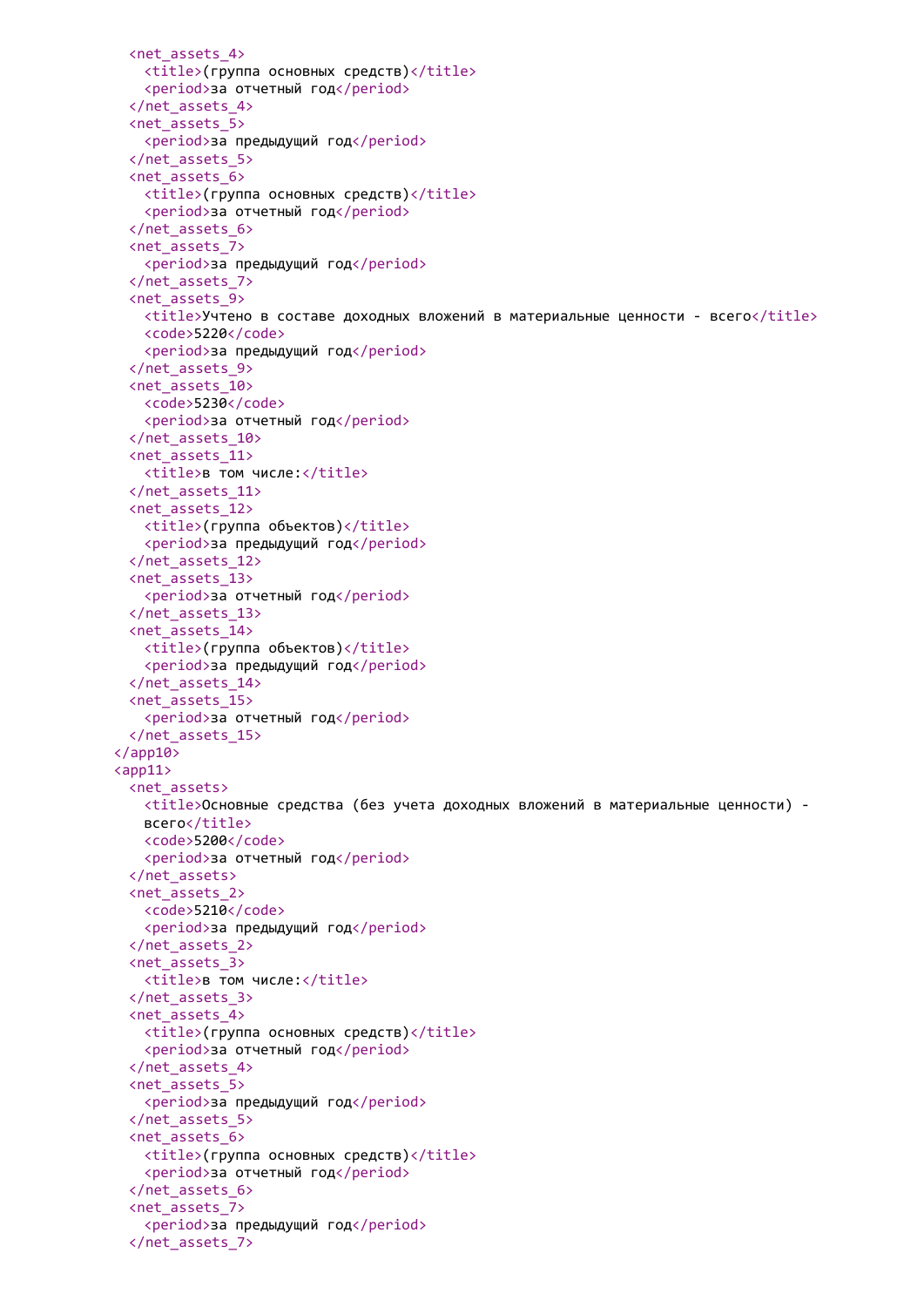```
<net_assets_9>
   <title>Учтено в составе доходных вложений в материальные ценности - всего</title>
   <code>5220</code>
   <period>за предыдущий год</period>
 </net_assets_9>
 <net_assets_10>
   <code>5230</code>
   <period>за отчетный год</period>
 </net_assets_10>
 <net_assets_11>
   <title>в том числе:</title>
 </net_assets_11>
 <net_assets_12>
   <title>(группа объектов)</title>
   <period>за предыдущий год</period>
 </net_assets_12>
 <net_assets_13>
   <period>за отчетный год</period>
 </net_assets_13>
 <net_assets_14>
   <title>(группа объектов)</title>
   <period>за предыдущий год</period>
 </net_assets_14>
 <net_assets_15>
   <period>за отчетный год</period>
 </net_assets_15>
\langle app11>
<app12>
 <net assets>
   <title>Незавершенное строительство и незаконченные операции по приобретению,
   модернизации и т.п. основных средств - всего</title>
   <code>5240</code>
   <period>за отчетный год</period>
 </net_assets>
 <net_assets_2>
   <code>5250</code>
   <period>за предыдущий год</period>
 </net_assets_2>
 <net_assets_3>
   <title>в том числе:</title>
 </net_assets_3>
 <net_assets_4>
   <title>(группа объектов)</title>
   <period>за отчетный год</period>
 </net_assets_4>
 <net_assets_5>
   <period>за предыдущий год</period>
 </net_assets_5>
</app12>
<app13>
 <net_assets>
   <title>Незавершенное строительство и незаконченные операции по приобретению,
   модернизации и т.п. основных средств - всего\langletitle>
   <code>5240</code>
   <period>за отчетный год</period>
 </net_assets>
 <net_assets_2>
   <code>5250</code>
   <period>за предыдущий год</period>
 </net_assets_2>
 <net_assets_3>
   <title>в том числе:</title>
 </net_assets_3>
 <net_assets_4>
   <title>(группа объектов)</title>
   <period>за отчетный год</period>
 </net_assets_4>
 <net_assets_5>
   <period>за предыдущий год</period>
```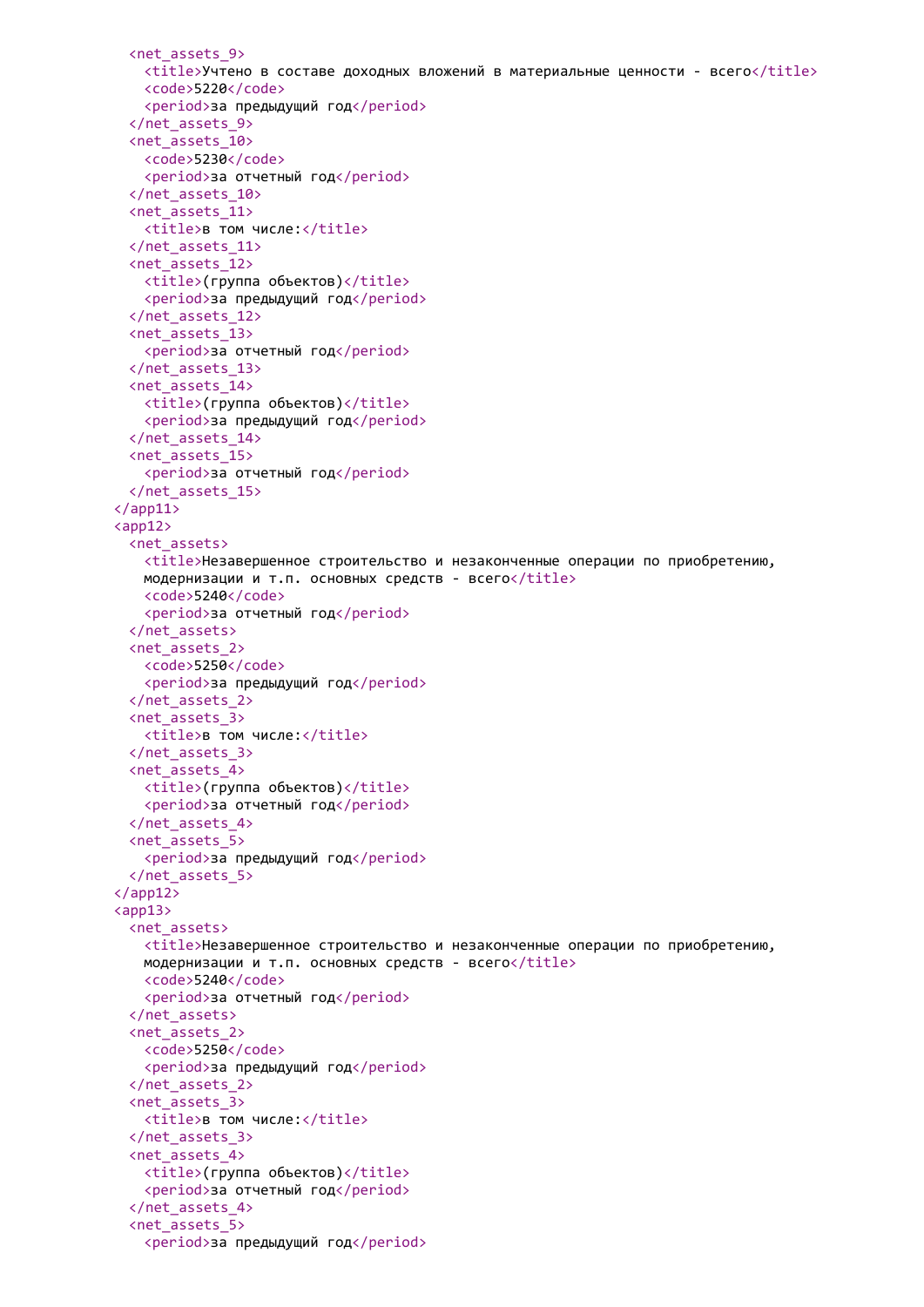```
</net_assets_5>
 <net_assets_6>
   <title>(группа объектов)</title>
   <period>за отчетный год</period>
 </net_assets_6>
 <net_assets_7>
   <period>за предыдущий год</period>
 </net_assets_7>
</app13>
<app14>
 <net_assets>
   <title>Увеличение стоимости объектов основных средств в результате достройки,
   дооборудования, реконструкции - всего</title>
   <code>5260</code>
 </net_assets>
 <net_assets_3>
   <title>в том числе:</title>
 </net_assets_3>
 <net_assets_4>
   <title>(объект основных средств)</title>
 </net_assets_4>
 <net_assets_5>
   <title>(объект основных средств)</title>
 </net_assets_5>
 <net_assets_7>
   <title>Уменьшение стоимости объектов основных средств в результате частичной ликвидации
   – всего:</title>
   <code>5270</code>
 </net_assets_7>
 <net_assets_8>
   <title>в том числе:</title>
 </net_assets_8>
 <net_assets_9>
   <title>(объект основных средств)</title>
 </net_assets_9>
 <net_assets_10>
   <title>(объект основных средств)</title>
 </net_assets_10>
</app14>
<app15>
 <net_assets>
   <title>Переданные в аренду основные средства, числящиеся на балансе</title>
   <code>5280</code>
 </net_assets>
 <net_assets_2>
   <title>Переданные в аренду основные средства, числящиеся за балансом</title>
   <code>5281</code>
 </net_assets_2>
 <net_assets_3>
   <title>Полученные в аренду основные средства, числящиеся на балансе</title>
   <code>5282</code>
 </net_assets_3>
 <net_assets_4>
   <title>Полученные в аренду основные средства, числящиеся за балансом</title>
   <code>5283</code>
 </net_assets_4>
 <net_assets_5>
   <title>Объекты недвижимости, принятые в эксплуатацию и фактически используемые,
   находящиеся в процессе государственной регистрации</title>
   <code>5284</code>
 </net_assets_5>
 <net_assets_6>
   <title>Основные средства, переведенные на консервацию</title>
   <code>5285</code>
 </net_assets_6>
 <net_assets_7>
   <title>Иное использование основных средств (залог и др.)</title>
   <code>5286</code>
 </net_assets_7>
```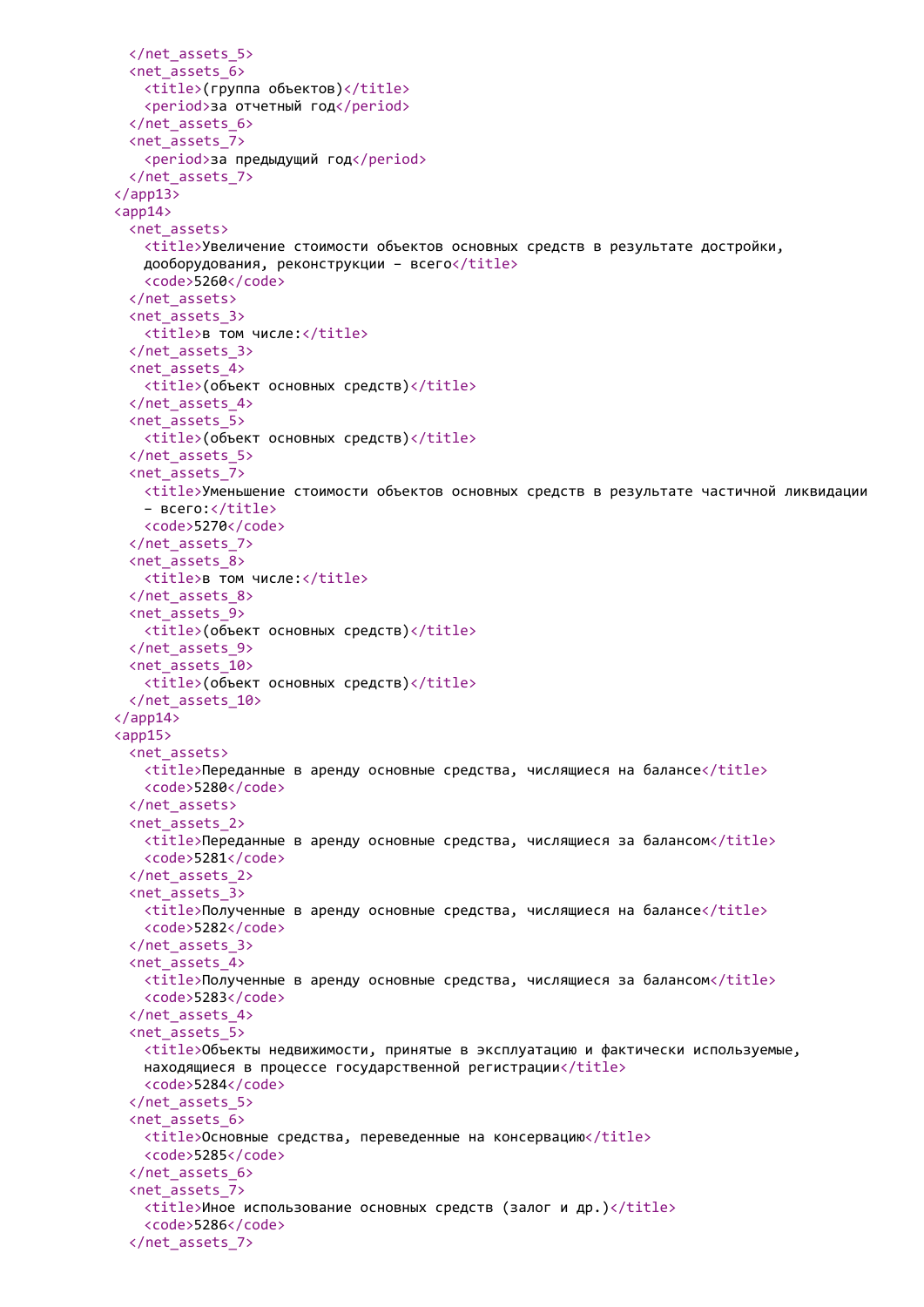```
</app15>
<app16>
 <net_assets>
   <title>Долгосрочные - всего</title>
   <code>5301</code>
   <period>за отчетный год</period>
 </net_assets>
 <net_assets_2>
   <code>5311</code>
   <period>за предыдущий год</period>
 </net_assets_2>
 <net_assets_3>
   <title>в том числе:</title>
 </net_assets_3>
 <net_assets_4>
   <title>(группа, вид)</title>
   <period>за отчетный год</period>
 </net_assets_4>
 <net_assets_5>
   <period>за предыдущий год</period>
 </net_assets_5>
 <net_assets_6>
   <title>(группа, вид)</title>
   <period>за отчетный год</period>
 </net_assets_6>
 <net_assets_7>
   <period>за предыдущий год</period>
 </net_assets_7>
 <net_assets_9>
   <title>Краткосрочные - всего</title>
   <code>5305</code>
   <period>за отчетный год</period>
 </net_assets_9>
 <net_assets_10>
   <code>5315</code>
   <period>за предыдущий год</period>
 </net_assets_10>
 <net_assets_11>
   <title>в том числе:</title>
 </net_assets_11>
 <net_assets_12>
   <title>(группа, вид)</title>
   <period>за отчетный год</period>
 </net_assets_12>
 <net_assets_13>
   <period>за предыдущий год</period>
 </net_assets_13>
 <net_assets_15>
   <title>Финансовых вложений - итого</title>
   <code>5300</code>
   <period>за отчетный год</period>
 </net_assets_15>
 <net_assets_16>
   <code>5315</code>
   <period>за предыдущий год</period>
 </net_assets_16>
</app16>
<app17>
 <net_assets>
   <title>Долгосрочные - всего</title>
   <code>5301</code>
   <period>за отчетный год</period>
 </net_assets>
 <net_assets_2>
   <code>5311</code>
   <period>за предыдущий год</period>
 </net_assets_2>
 <net_assets_3>
   <title>в том числе:</title>
```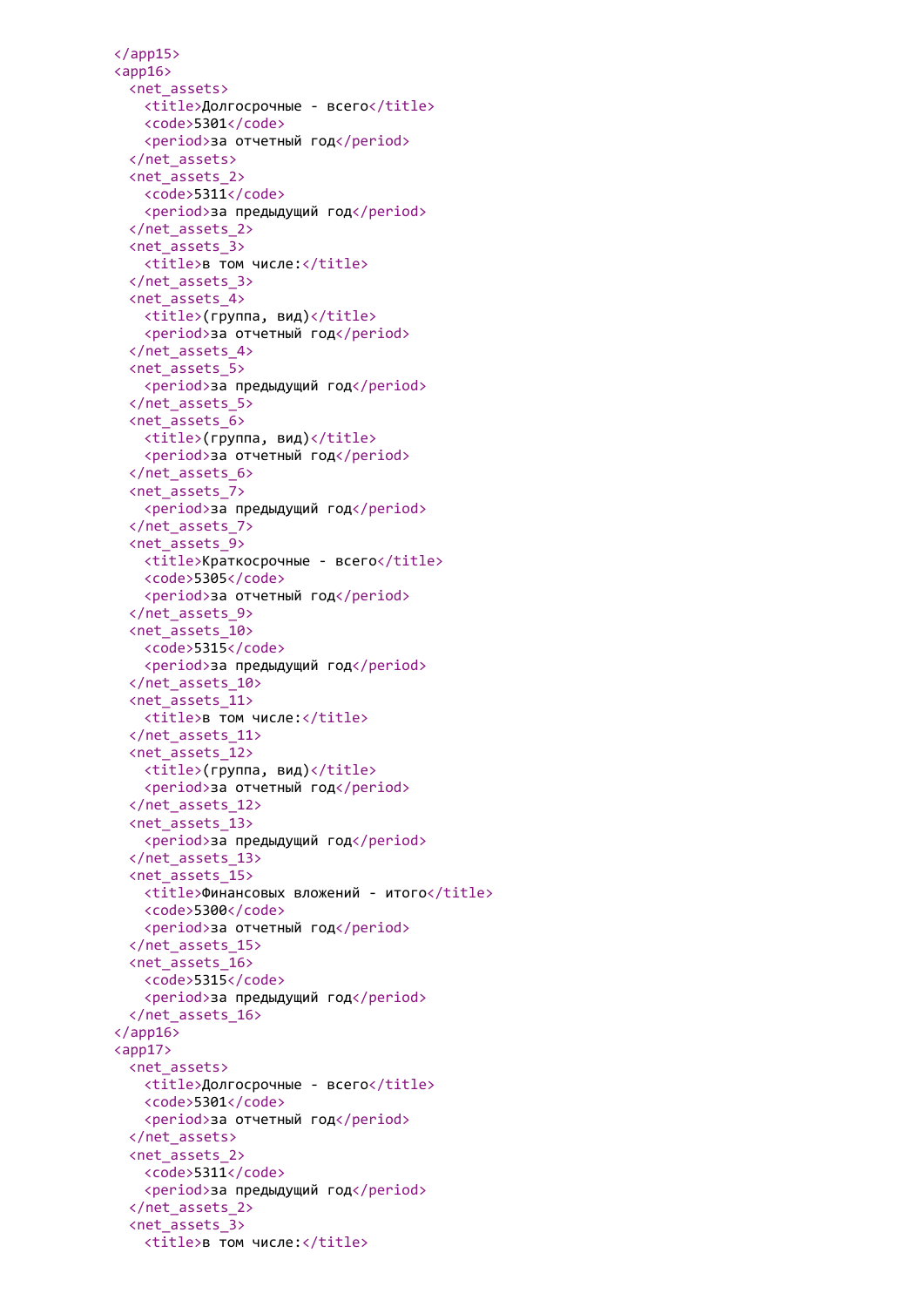```
</net_assets_3>
 <net_assets_4>
   <title>(группа, вид)</title>
   <period>за отчетный год</period>
 </net_assets_4>
 <net_assets_5>
   <period>за предыдущий год</period>
 </net_assets_5>
 <net_assets_7>
   <title>Краткосрочные - всего</title>
   <code>5305</code>
   <period>за отчетный год</period>
 </net_assets_7>
 <net_assets_8>
   <code>5315</code>
   <period>за предыдущий год</period>
 </net_assets_8>
 <net_assets_9>
   <title>в том числе:</title>
 </net_assets_9>
 <net_assets_10>
   <title>(группа, вид)</title>
   <period>за отчетный год</period>
 </net_assets_10>
 <net_assets_11>
   <period>за предыдущий год</period>
 </net_assets_11>
 <net_assets_13>
   <title>Финансовых вложений - итого</title>
   <code>5300</code>
   <period>за отчетный год</period>
 </net_assets_13>
 <net_assets_14>
   <code>5310</code>
   <period>за предыдущий год</period>
 </net_assets_14>
</app17>
<app18>
 <net_assets>
   <title>Долгосрочные - всего</title>
   <code>5301</code>
   <period>за отчетный год</period>
 </net_assets>
 <net_assets_2>
   <code>5311</code>
   <period>за предыдущий год</period>
 </net_assets_2>
 <net_assets_3>
   <title>в том числе:</title>
 </net_assets_3>
 <net_assets_4>
   <title>(группа, вид)</title>
   <period>за отчетный год</period>
 </net_assets_4>
 <net_assets_5>
   <period>за предыдущий год</period>
 </net_assets_5>
 <net_assets_7>
   <title>Краткосрочные - всего</title>
   <code>5305</code>
   <period>за отчетный год</period>
 </net_assets_7>
 <net_assets_8>
   <code>5315</code>
   <period>за предыдущий год</period>
 </net_assets_8>
 <net_assets_9>
   <title>в том числе:</title>
 </net_assets_9>
```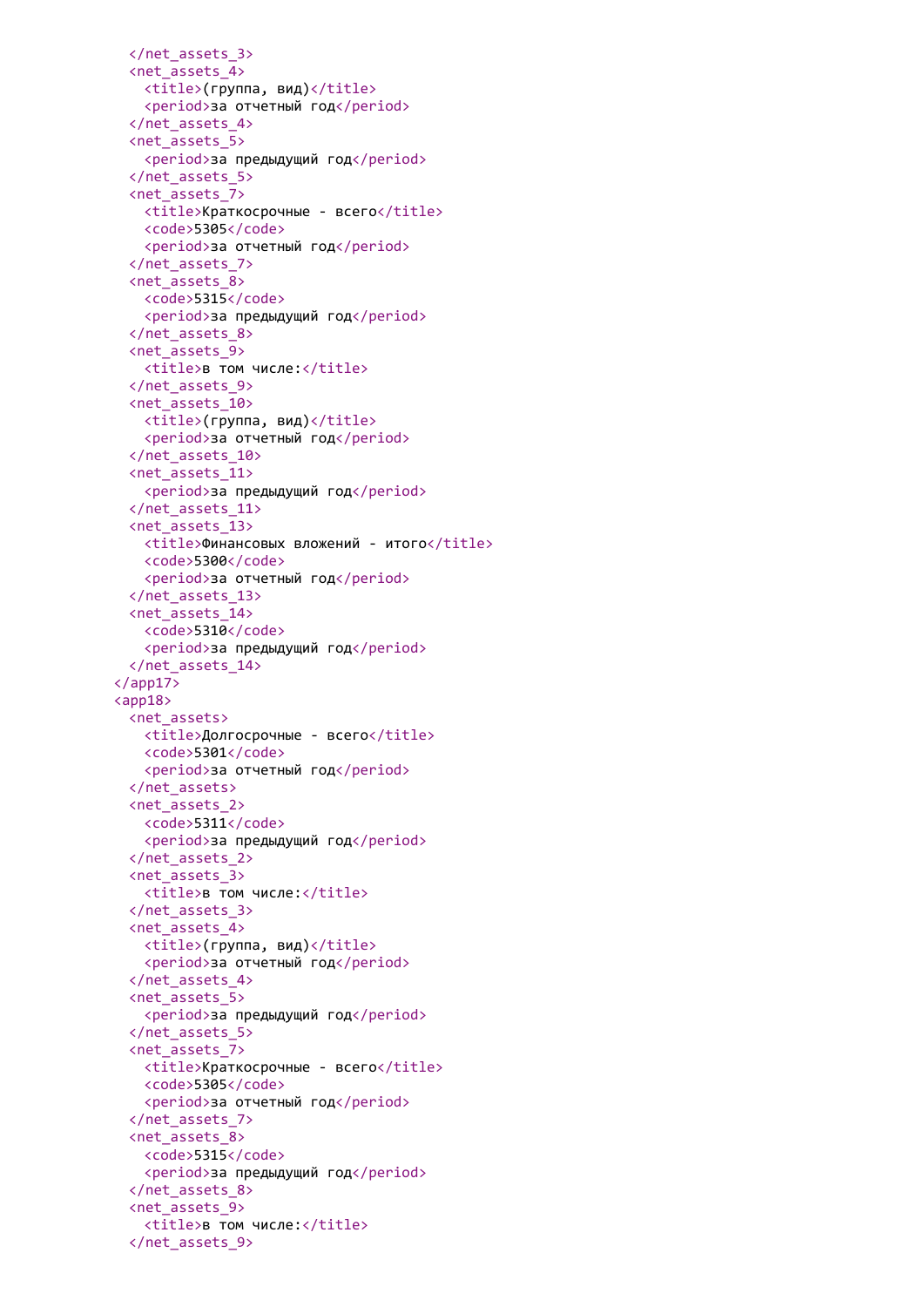```
<net_assets_10>
   <title>(группа, вид)</title>
   <period>за отчетный год</period>
 </net_assets_10>
 <net_assets_11>
   <period>за предыдущий год</period>
 </net_assets_11>
 <net_assets_13>
   <title>Финансовых вложений - итого</title>
   <code>5300</code>
   <period>за отчетный год</period>
 </net_assets_13>
 <net_assets_14>
   <code>5310</code>
   <period>за предыдущий год</period>
 </net_assets_14>
</app18>
<app19>
 <net_assets>
   <title>Финансовые вложения, находящиеся в залоге - всего</title>
   <code>5320</code>
 </net_assets>
 <net_assets_2>
   <title>в том числе:</title>
 </net_assets_2>
 <net_assets_4>
   <title>Финансовые вложения, переданные третьим лицам (кроме продажи) - всего</title>
   <code>5325</code>
 </net_assets_4>
 <net_assets_5>
   <title>в том числе:</title>
 </net_assets_5>
 <net_assets_7>
   <title>Иное использование финансовых вложений</title>
   <code>5329</code>
 </net_assets_7>
</app19>
<app20>
 <net_assets>
   <title>Запасы – всего</title>
   <code>5400</code>
   <period>за отчетный год</period>
 </net_assets>
 <net_assets_2>
   <code>5420</code>
   <period>за предыдущий год</period>
 </net_assets_2>
 <net_assets_3>
   <title>в том числе:</title>
 </net_assets_3>
 <net_assets_4>
   <title>(группа, вид)</title>
   <period>за отчетный год</period>
 </net_assets_4>
 <net_assets_5>
   <period>за предыдущий год</period>
 </net_assets_5>
 <net_assets_6>
   <title>(группа, вид)</title>
   <period>за отчетный год</period>
 </net_assets_6>
 <net_assets_7>
   <period>за предыдущий год</period>
 </net_assets_7>
</app20>
<app21>
 <net_assets>
   <title>Запасы - всего</title>
   <code>5400</code>
```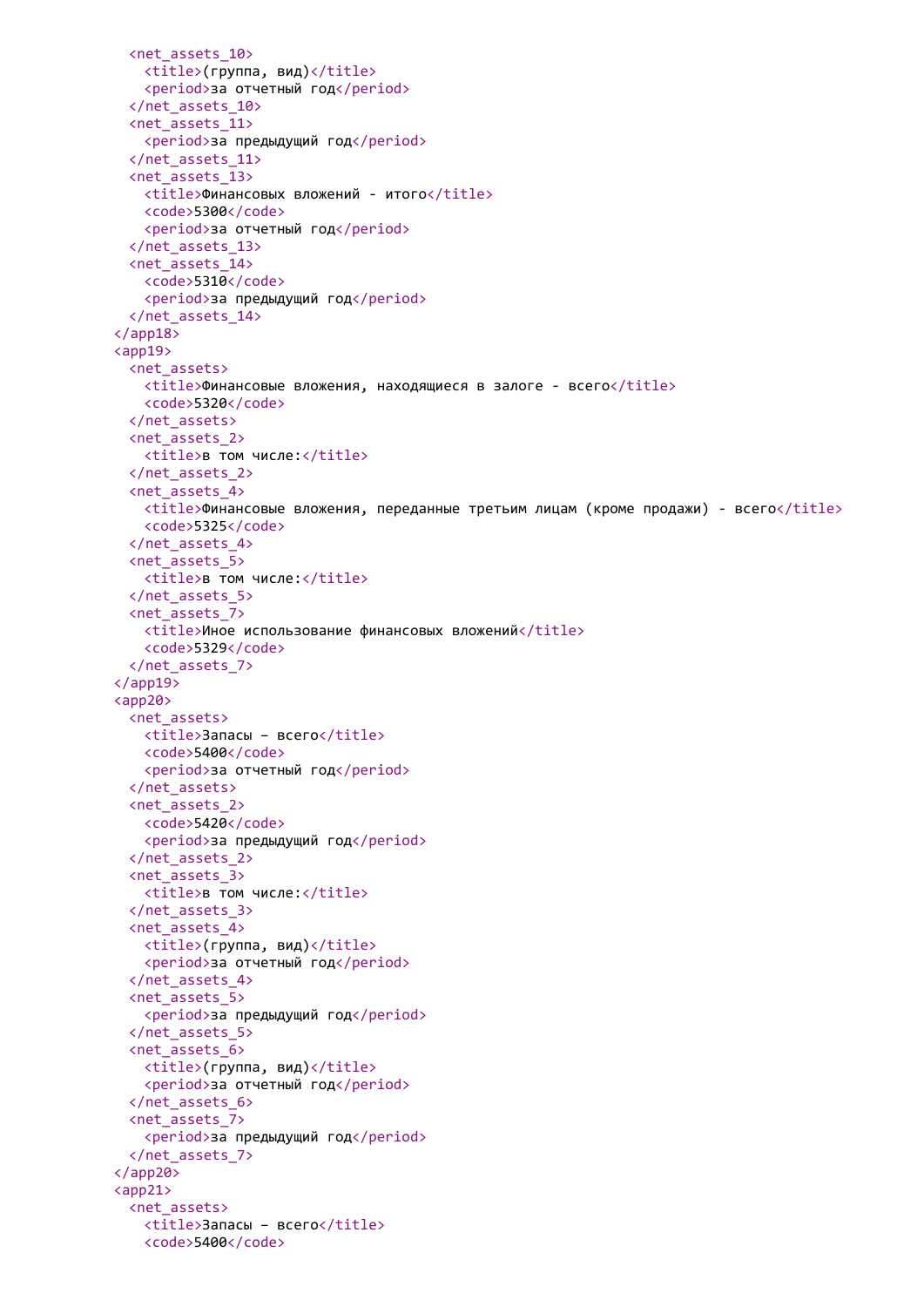```
<period>за отчетный год</period>
 </net_assets>
 <net_assets_2>
   <code>5420</code>
   <period>за предыдущий год</period>
 </net_assets_2>
 <net_assets_3>
   <title>в том числе:</title>
 </net_assets_3>
 <net_assets_4>
   <title>(группа, вид)</title>
   <period>за отчетный год</period>
 </net_assets_4>
 <net_assets_5>
   <period>за предыдущий год</period>
 </net_assets_5>
 <net_assets_6>
   \langle \text{title} \rangle(группа, вид)</title>
   <period>за отчетный год</period>
 </net_assets_6>
 <net_assets_7>
   <period>за предыдущий год</period>
 </net_assets_7>
</app21>
<app22>
 <net_assets>
   <title>Запасы - всего</title>
   <code>5400</code>
   <period>за отчетный год</period>
 </net_assets>
 <net_assets_2>
   <code>5420</code>
   <period>за предыдущий год</period>
 </net_assets_2>
 <net_assets_3>
   <title>в том числе:</title>
 </net_assets_3>
 <net_assets_4>
   <title>(группа, вид)</title>
   <period>за отчетный год</period>
 </net_assets_4>
 <net_assets_5>
   <period>за предыдущий год</period>
 </net_assets_5>
 <net_assets_6>
   \langletitle>(группа, вид)</title>
   <period>за отчетный год</period>
 </net_assets_6>
 <net_assets_7>
   <period>за предыдущий год</period>
 </net_assets_7>
</app22>
<app23>
 <net_assets>
   <title>Запасы, не оплаченные на отчетную дату - всего</title>
   <code>5440</code>
 </net_assets>
 <net_assets_2>
   <title>в том числе:</title>
 </net_assets_2>
 <net_assets_4>
   <title>Запасы, находящиеся в залоге по договору - всего</title>
   <code>5445</code>
 </net_assets_4>
 <net_assets_5>
   <title>в том числе:</title>
 </net_assets_5>
</app23>
<app24>
```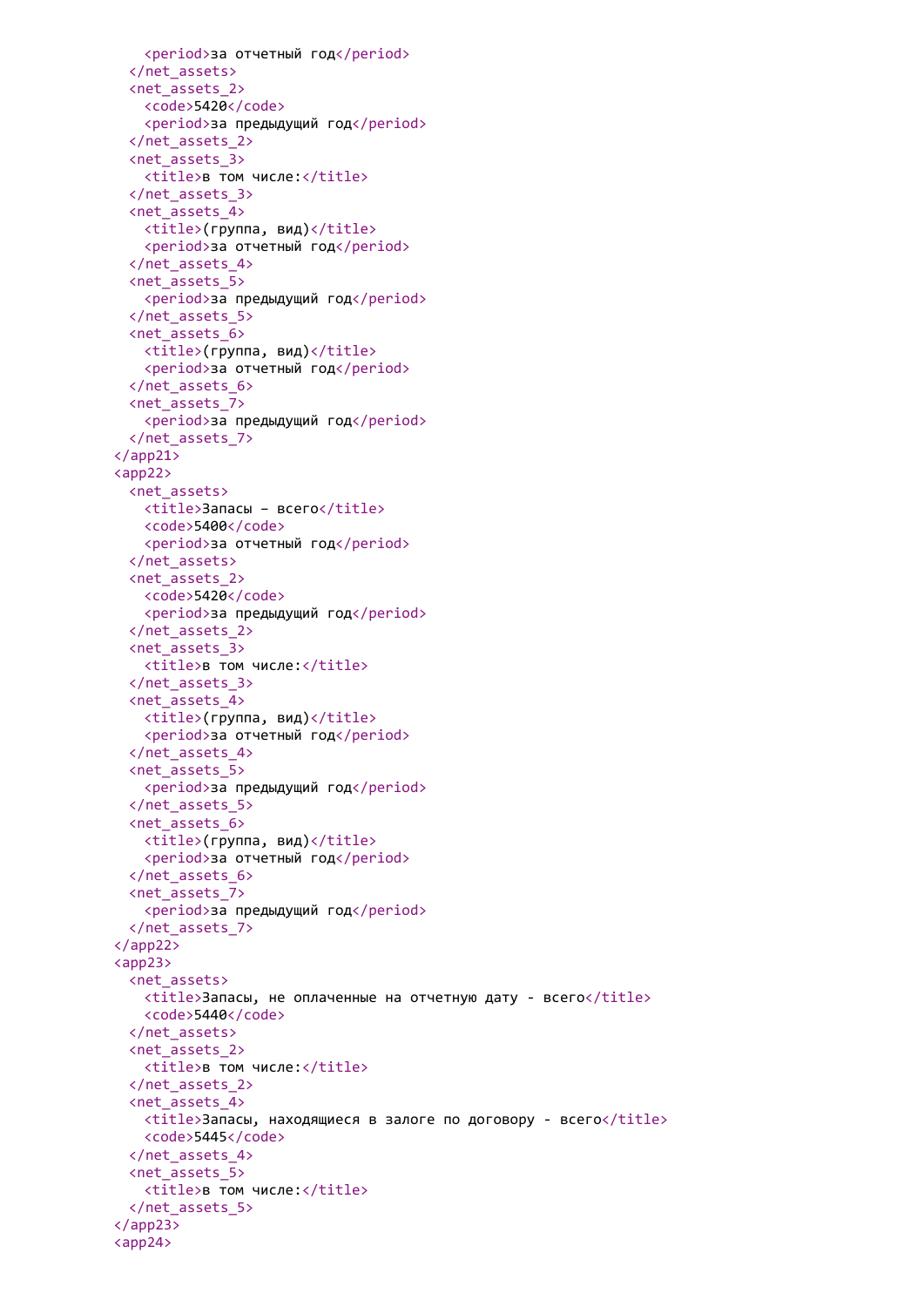```
<net_assets>
   <title>Долгосрочная дебиторская задолженность – всего</title>
   <code>5501</code>
   <period>за отчетный год</period>
 </net_assets>
 <net_assets_2>
   <code>5521</code>
   <period>за предыдущий год</period>
 </net_assets_2>
 <net_assets_3>
   <title>в том числе:</title>
 </net_assets_3>
 <net_assets_4>
   <title>(вид)</title>
   <period>за отчетный год</period>
 </net_assets_4>
 <net_assets_5>
   <period>за предыдущий год</period>
 </net_assets_5>
 <net_assets_6>
   <title>(вид)</title>
   <period>за отчетный год</period>
 </net_assets_6>
 <net_assets_7>
   <period>за предыдущий год</period>
 </net_assets_7>
 <net_assets_9>
   <title>Краткосрочная дебиторская задолженность – всего</title>
   <code>5510</code>
   <period>за отчетный год</period>
 </net_assets_9>
 <net_assets_10>
   <code>5530</code>
   <period>за предыдущий год</period>
 </net_assets_10>
 <net_assets_11>
   <title>в том числе:</title>
 </net_assets_11>
 <net_assets_12>
   <title>(вид)</title>
   <period>за отчетный год</period>
 </net_assets_12>
 <net_assets_13>
   <period>за предыдущий год</period>
 </net_assets_13>
 <net_assets_14>
   <title>(вид)</title>
   <period>за отчетный год</period>
 </net_assets_14>
 <net_assets_15>
   <period>за предыдущий год</period>
 </net_assets_15>
 <net_assets_17>
   <title>Итого</title>
   <code>5500</code>
   <period>за отчетный год</period>
 </net_assets_17>
 <net_assets_18>
   <code>5520</code>
   <period>за предыдущий год</period>
 </net_assets_18>
</app24>
<app25>
 <net_assets>
   <title>Долгосрочная дебиторская задолженность – всего</title>
   <code>5501</code>
   <period>за отчетный год</period>
 </net_assets>
 <net_assets_2>
```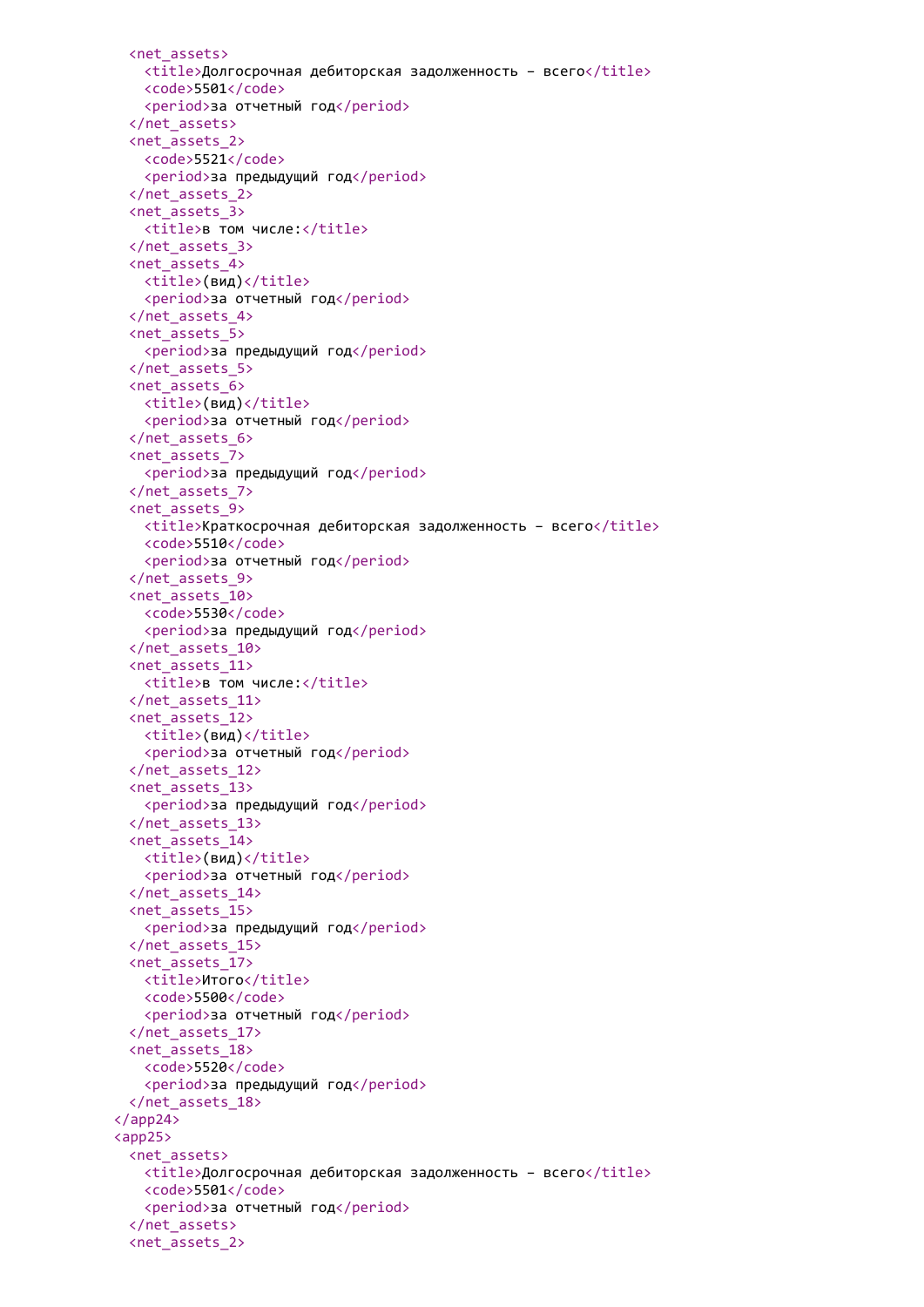```
<code>5521</code>
   <period>за предыдущий год</period>
 </net_assets_2>
 <net_assets_3>
   <title>в том числе:</title>
 </net_assets_3>
 <net_assets_4>
   <title>(вид)</title>
   <period>за отчетный год</period>
 </net_assets_4>
 <net_assets_5>
   <period>за предыдущий год</period>
 </net_assets_5>
 <net_assets_6>
   <title>(вид)</title>
   <period>за отчетный год</period>
 </net_assets_6>
 <net_assets_7>
   <period>за предыдущий год</period>
 </net_assets_7>
 <net_assets_9>
   <title>Краткосрочная дебиторская задолженность – всего</title>
   <code>5510</code>
   <period>за отчетный год</period>
 </net_assets_9>
 <net_assets_10>
   <code>5530</code>
   <period>за предыдущий год</period>
 </net_assets_10>
 <net_assets_11>
   <title>в том числе:</title>
 </net_assets_11>
 <net_assets_12>
   <title>(вид)</title>
   <period>за отчетный год</period>
 </net_assets_12>
 <net_assets_13>
   <period>за предыдущий год</period>
 </net_assets_13>
 <net_assets_14>
   <title>(вид)</title>
   <period>за отчетный год</period>
 </net_assets_14>
 <net_assets_15>
   <period>за предыдущий год</period>
 </net_assets_15>
 <net_assets_17>
   <title>Итого</title>
   <code>5500</code>
   <period>за отчетный год</period>
 </net_assets_17>
 <net_assets_18>
   <code>5520</code>
   <period>за предыдущий год</period>
 </net_assets_18>
</app25>
<app26>
 <net_assets>
   <title>Долгосрочная дебиторская задолженность – всего</title>
   <code>5501</code>
   <period>за отчетный год</period>
 </net_assets>
 <net_assets_2>
   <code>5521</code>
   <period>за предыдущий год</period>
 </net_assets_2>
 <net_assets_3>
   <title>в том числе:</title>
 </net_assets_3>
```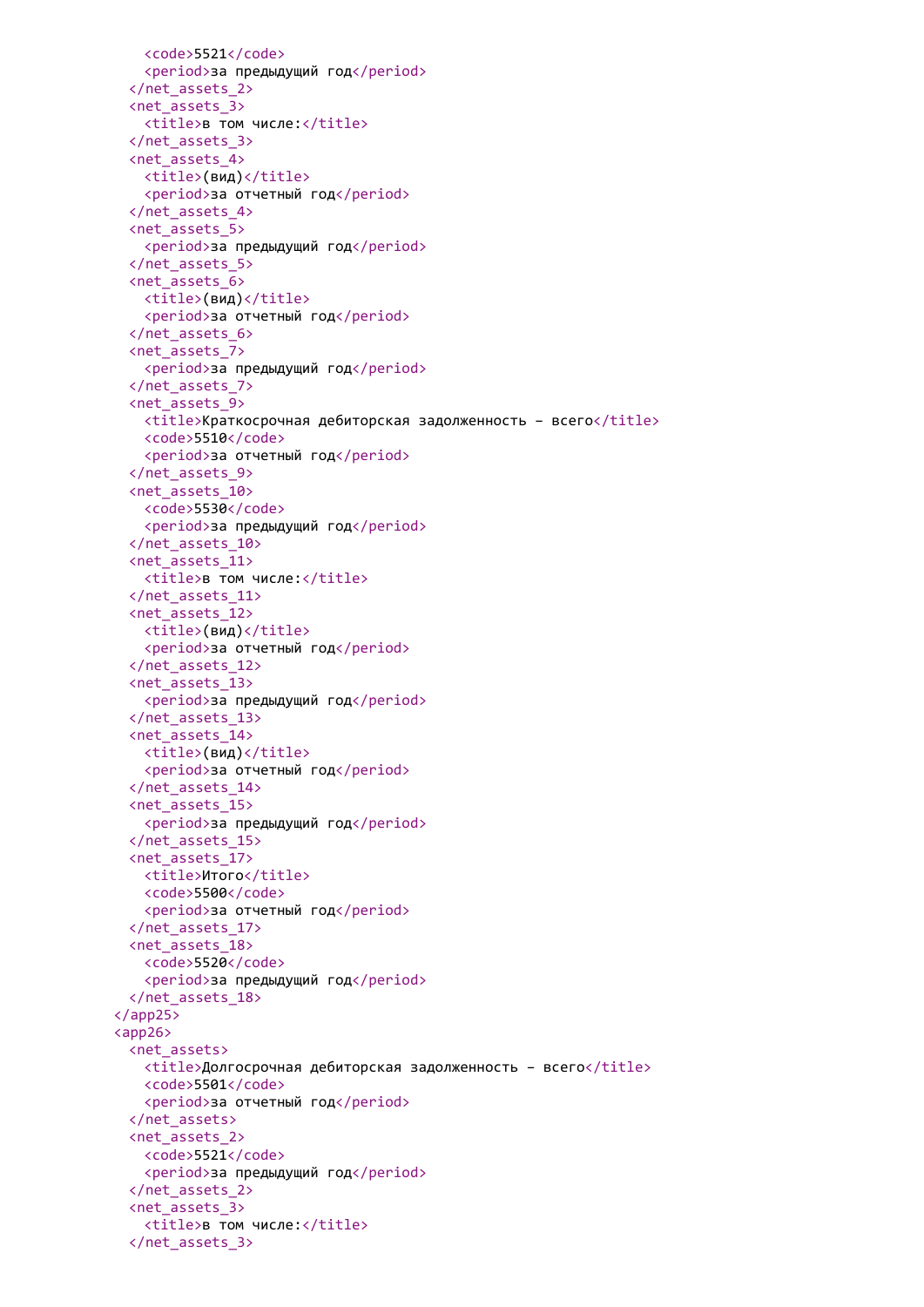```
<net_assets_4>
   <title>(вид)</title>
   <period>за отчетный год</period>
 </net_assets_4>
 <net_assets_5>
   <period>за предыдущий год</period>
 </net_assets_5>
 <net_assets_6>
   <title>(вид)</title>
   <period>за отчетный год</period>
 </net_assets_6>
 <net_assets_7>
   <period>за предыдущий год</period>
 </net_assets_7>
 <net_assets_9>
   <title>Краткосрочная дебиторская задолженность – всего</title>
   <code>5510</code>
   <period>за отчетный год</period>
 </net_assets_9>
 <net_assets_10>
   <code>5530</code>
   <period>за предыдущий год</period>
 </net_assets_10>
 <net_assets_11>
   <title>в том числе:</title>
 </net_assets_11>
 <net_assets_12>
   <title>(вид)</title>
   <period>за отчетный год</period>
 </net_assets_12>
 <net_assets_13>
   <period>за предыдущий год</period>
 </net_assets_13>
 <net_assets_14>
   <title>(вид)</title>
   <period>за отчетный год</period>
 </net_assets_14>
 <net_assets_15>
   <period>за предыдущий год</period>
 </net_assets_15>
 <net_assets_17>
   <title>Итого</title>
   <code>5500</code>
   <period>за отчетный год</period>
 </net_assets_17>
 <net_assets_18>
   <code>5520</code>
   <period>за предыдущий год</period>
 </net_assets_18>
</app26>
<app27>
 <net_assets>
   <title>Всего</title>
   <code>5540</code>
 </net_assets>
 <net_assets_2>
   <title>в том числе:</title>
 </net_assets_2>
</app27>
<app28>
 <net_assets>
   <title>Всего</title>
   <code>5540</code>
 </net_assets>
 <net_assets_2>
   <title>в том числе:</title>
 </net_assets_2>
</app28>
<app29>
```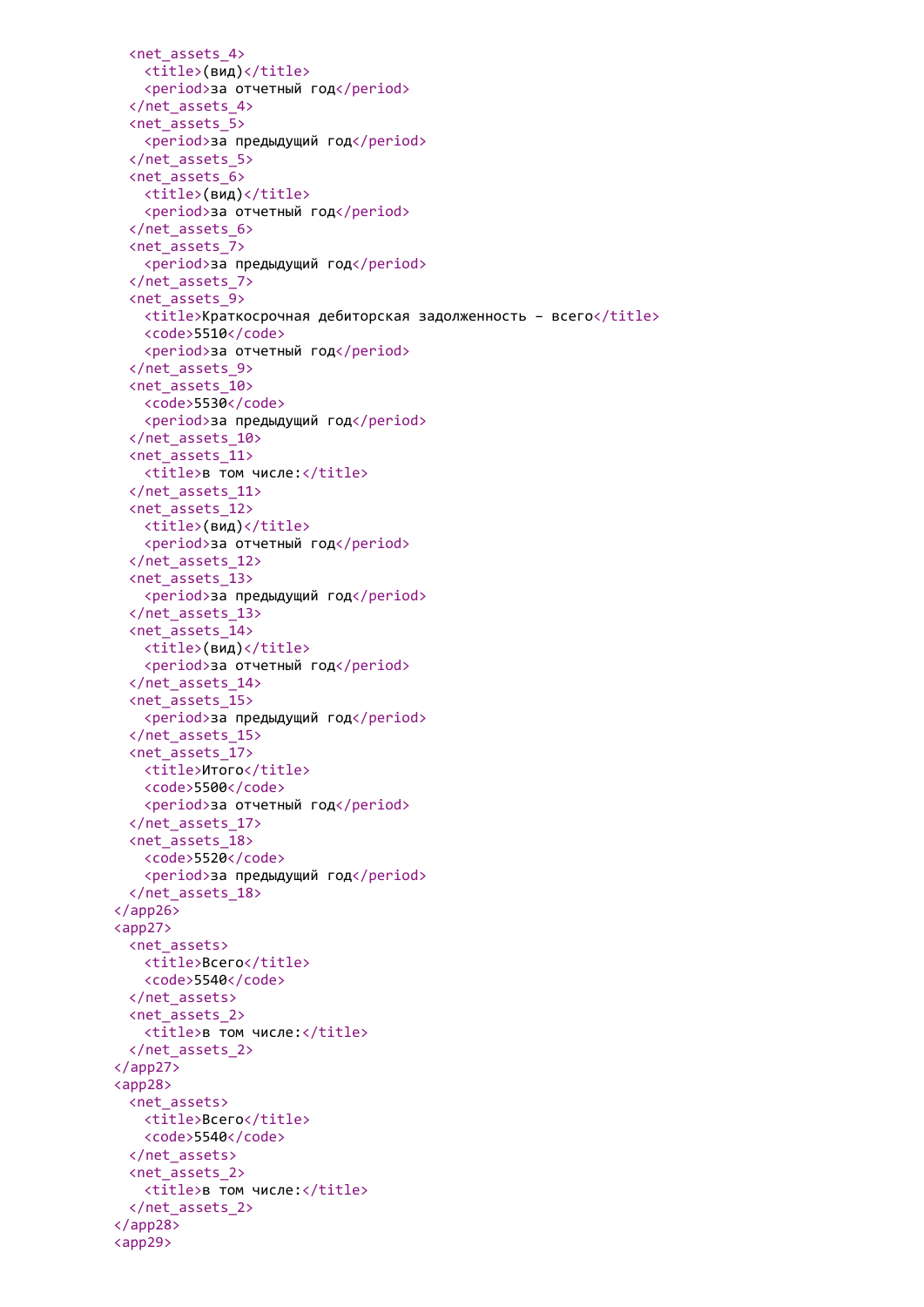```
<net_assets>
   <title>Долгосрочная кредиторская задолженность – всего</title>
   <code>5551</code>
   <period>за отчетный год</period>
 </net_assets>
 <net_assets_2>
   <code>5571</code>
   <period>за предыдущий год</period>
 </net_assets_2>
 <net_assets_3>
   <title>в том числе:</title>
 </net_assets_3>
 <net_assets_4>
   <title>(вид)</title>
   <period>за отчетный год</period>
 </net_assets_4>
 <net_assets_5>
   <period>за предыдущий год</period>
 </net_assets_5>
 <net_assets_9>
   <title>Краткосрочная кредиторская задолженность – всего</title>
   <code>5560</code>
   <period>за отчетный год</period>
 </net_assets_9>
 <net_assets_10>
   <code>5580</code>
   <period>за предыдущий год</period>
 </net_assets_10>
 <net_assets_11>
   <title>в том числе:</title>
 </net_assets_11>
 <net_assets_12>
   <title>(вид)</title>
   <period>за отчетный год</period>
 </net_assets_12>
 <net_assets_13>
   <period>за предыдущий год</period>
 </net_assets_13>
 <net_assets_15>
   <title>Итого</title>
   <code>5550</code>
   <period>за отчетный год</period>
 </net_assets_15>
 <net_assets_16>
   <code>5570</code>
   <period>за предыдущий год</period>
 </net_assets_16>
</app29>
<app30>
 <net_assets>
   \langletitle>Долгосрочная кредиторская задолженность – всего</title>
   <code>5551</code>
   <period>за отчетный год</period>
 </net_assets>
 <net_assets_2>
   <code>5571</code>
   <period>за предыдущий год</period>
 </net_assets_2>
 <net_assets_3>
   <title>в том числе:</title>
 </net_assets_3>
 <net_assets_4>
   <title>(вид)</title>
   <period>за отчетный год</period>
 </net_assets_4>
 <net_assets_5>
   <period>за предыдущий год</period>
 </net_assets_5>
 <net_assets_9>
```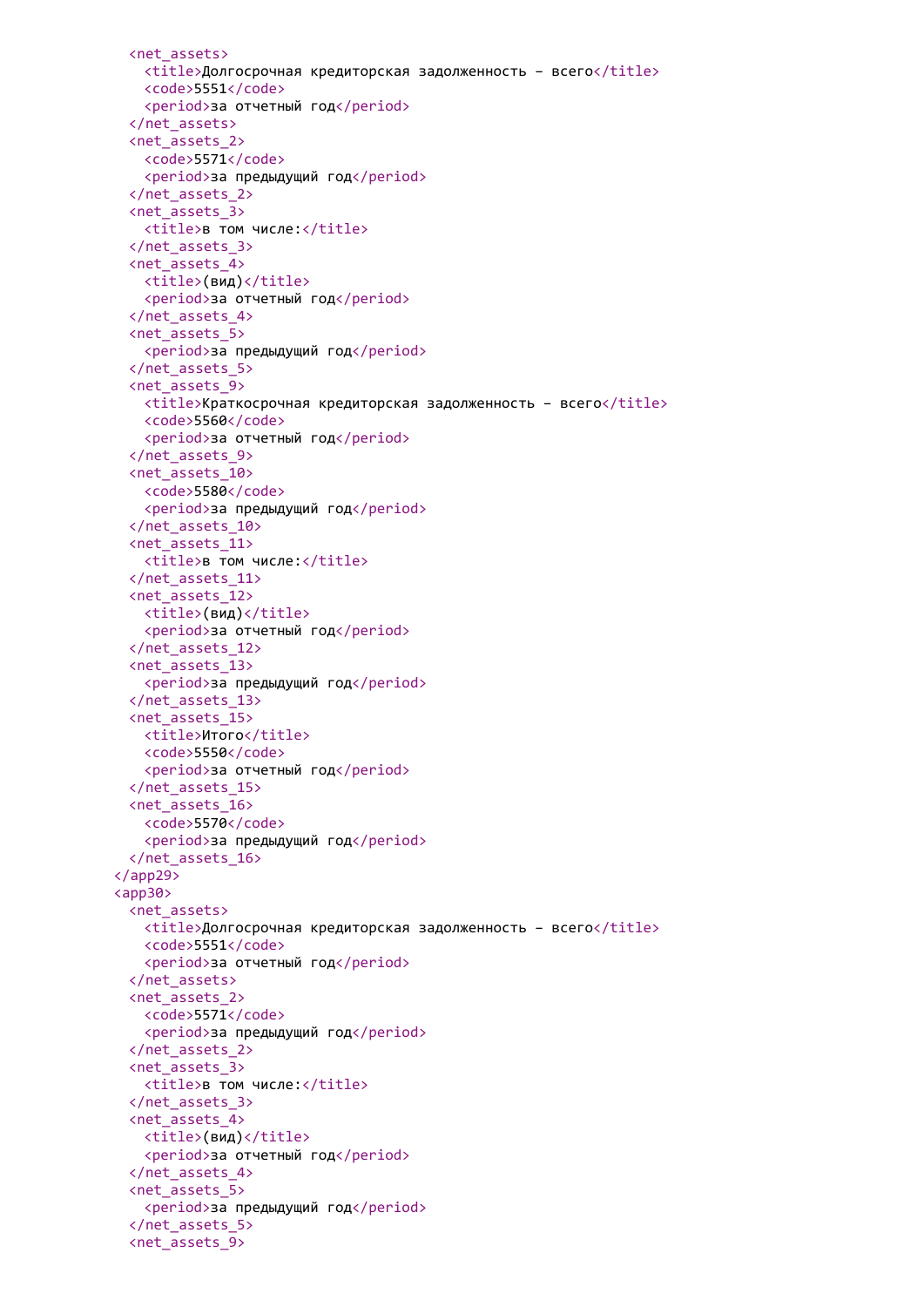```
<title>Краткосрочная кредиторская задолженность – всего</title>
   <code>5560</code>
   <period>за отчетный год</period>
 </net_assets_9>
 <net_assets_10>
   <code>5580</code>
   <period>за предыдущий год</period>
 </net_assets_10>
 <net_assets_11>
   <title>в том числе:</title>
 </net_assets_11>
 <net_assets_12>
   <title>(вид)</title>
   <period>за отчетный год</period>
 </net_assets_12>
 <net_assets_13>
   <period>за предыдущий год</period>
 </net_assets_13>
 <net_assets_15>
   <title>Итого</title>
   <code>5550</code>
   <period>за отчетный год</period>
 </net_assets_15>
 <net_assets_16>
   <code>5570</code>
   <period>за предыдущий год</period>
 </net_assets_16>
</app30>
<app32>
 <net_assets>
   <title>Долгосрочная кредиторская задолженность – всего</title>
   <code>5551</code>
   <period>за отчетный год</period>
 </net_assets>
 <net_assets_2>
   <code>5571</code>
   <period>за предыдущий год</period>
 </net_assets_2>
 <net_assets_3>
   <title>в том числе:</title>
 </net_assets_3>
 <net_assets_4>
   <title>(вид)</title>
   <period>за отчетный год</period>
 </net_assets_4>
 <net_assets_5>
   <period>за предыдущий год</period>
 </net_assets_5>
 <net_assets_9>
   <title>Краткосрочная кредиторская задолженность – всего</title>
   <code>5560</code>
   <period>за отчетный год</period>
 </net_assets_9>
 <net_assets_10>
   <code>5580</code>
   <period>за предыдущий год</period>
 </net_assets_10>
 <net_assets_11>
   <title>в том числе:</title>
 </net_assets_11>
 <net_assets_12>
   <title>(вид)</title>
   <period>за отчетный год</period>
 </net_assets_12>
 <net_assets_13>
   <period>за предыдущий год</period>
 </net_assets_13>
 <net_assets_15>
   <title>Итого</title>
```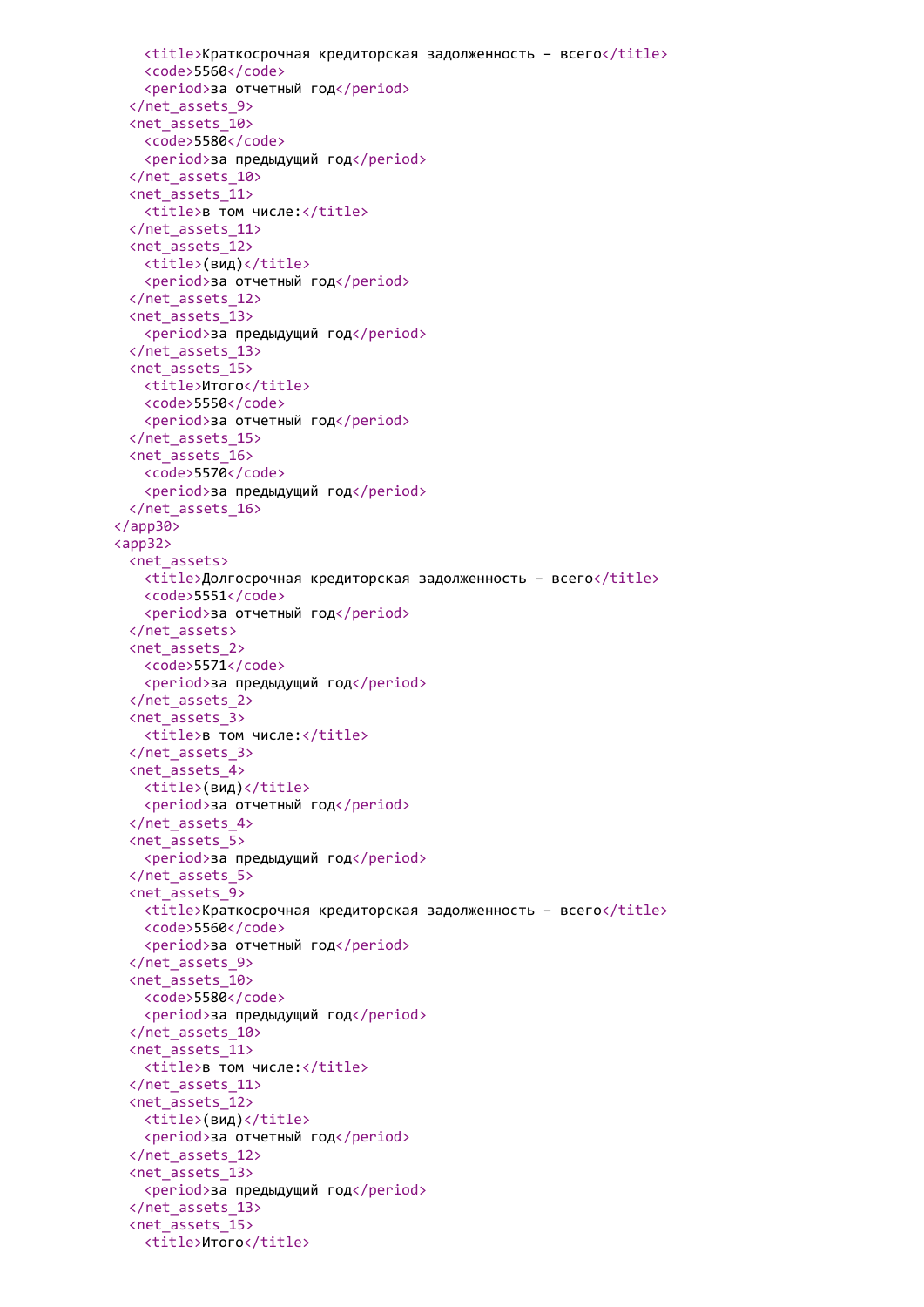```
<code>5550</code>
   <period>за отчетный год</period>
 </net_assets_15>
 <net_assets_16>
   <code>5570</code>
   <period>за предыдущий год</period>
 </net_assets_16>
</app32>
<app33>
 <net_assets>
   <title>Bcero</title>
   <code>5590</code>
 </net_assets>
 <net_assets_2>
   <title>в том числе:</title>
 </net_assets_2>
</app33>
<app34>
 <net_assets>
   <title>Материальные затраты</title>
   <code>5610</code>
 </net_assets>
 <net_assets_2>
   <title>Расходы на оплату труда</title>
   <code>5620</code>
 </net_assets_2>
 <net_assets_3>
   <title>Отчисления на социальные нужды</title>
   <code>5630</code>
 </net_assets_3>
 <net_assets_4>
   <title>Амортизация</title>
   <code>5640</code>
 </net_assets_4>
 <net_assets_5>
   <title>Прочие затраты</title>
   <code>5650</code>
 </net_assets_5>
 <net_assets_6>
   <title>Итого по элементам</title>
   <code>5660</code>
 </net_assets_6>
 <net_assets_7>
   <title>Изменение остатков незавершенного производства, готовой продукции и др. (прирост
   [-]):\langle/title>
   <code>5670</code>
 </net_assets_7>
 <net_assets_8>
   <title>Изменение остатков незавершенного производства, готовой продукции и др.
   ( уменьшение [+]) \lt/title>
   <code>5680</code>
 </net_assets_8>
 <net_assets_9>
   <title>Итого расходы по обычным видам деятельности</title>
   <code>5600</code>
 </net_assets_9>
</app34>
<app35>
 <net_assets>
   <title>Оценочные обязательства - всего</title>
   <code>5700</code>
 </net_assets>
 <net_assets_3>
   <title>в том числе:</title>
 </net_assets_3>
</app35>
<app36>
 <net_assets>
   <title>Полученные – всего</title>
```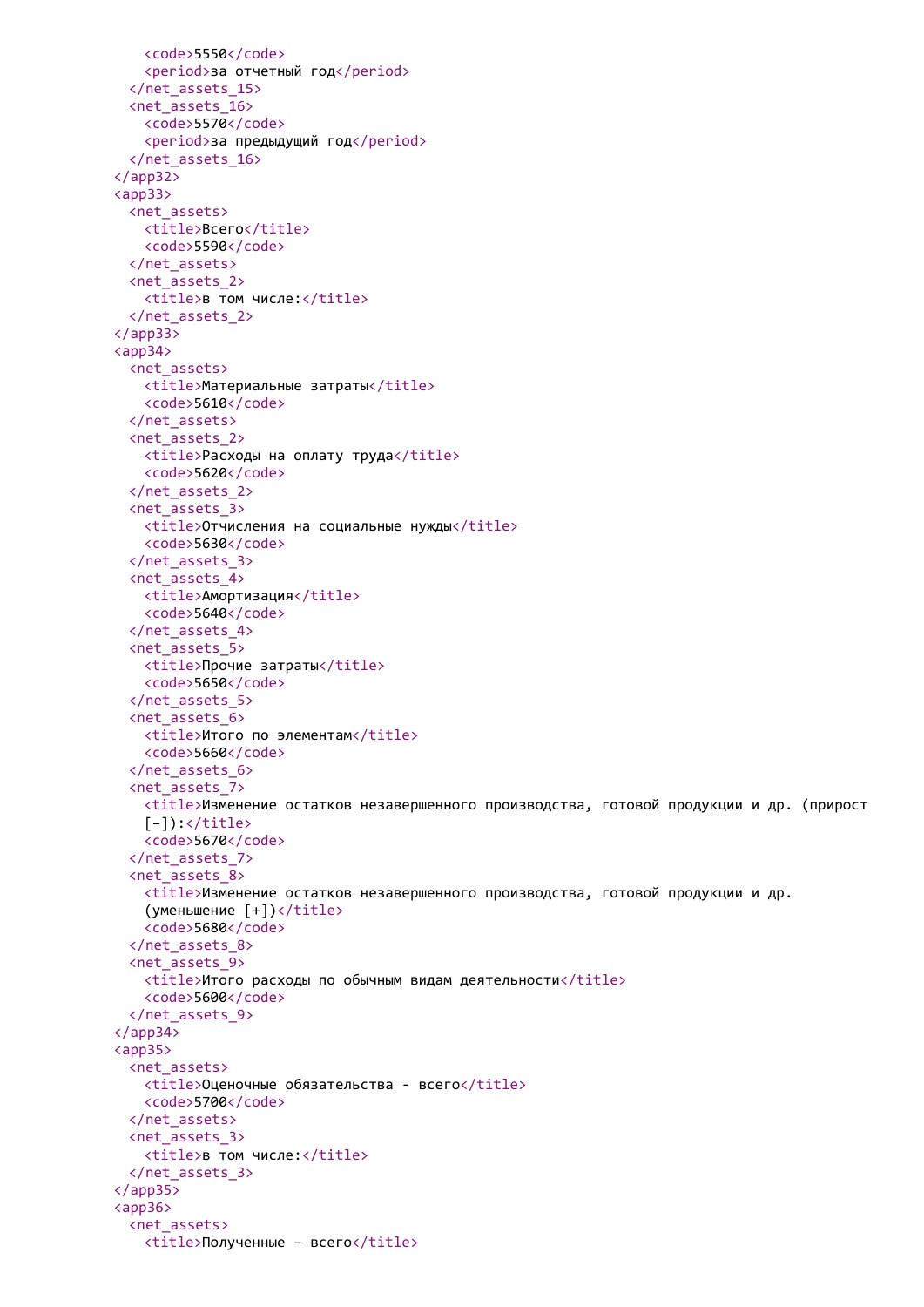```
<code>5800</code>
     </net_assets>
     <net_assets_2>
       <title>в том числе:</title>
     </net_assets_2>
     <net_assets_4>
       <title>Выданные – всего</title>
       <code>5810</code>
     </net_assets_4>
     <net_assets_5>
       <title>в том числе:</title>
     </net_assets_5>
   </app36>
   <app37>
     <net assets>
       <title>Получено бюджетных средств - всего</title>
       <code>5900</code>
     </net_assets>
     <net_assets_2>
       <title>в том числе:</title>
     </net_assets_2>
     <net_assets_3>
       <title>на текущие расходы</title>
       <code>5901</code>
     </net_assets_3>
     <net_assets_4>
       <title>на вложения во внеоборотные активы</title>
       <code>5905</code>
     </net_assets_4>
     <net_assets_5>
       <title>Бюджетные кредиты - всего:</title>
     </net_assets_5>
     <net_assets_6>
       <title>за отчетный год</title>
       <code>5910</code>
     </net_assets_6>
     <net_assets_7>
       <title>за предыдущий год</title>
       <code>5920</code>
     </net_assets_7>
     <net_assets_8>
       <title>в том числе:</title>
     </net_assets_8>
   </app37>
   <type>0</type>
  \langle app 04\rangle<has_funds>1</has_funds>
  <has info letter>1</has info letter>
  <info_letter>
   <type>0</type>
  </info_letter>
  <has_audit_letter>1</has_audit_letter>
  <audit_letter>
   <type>0</type>
  </audit_letter>
</cons_acnt_report_year>
<cons_acnt_report_year_issuer>
 <scale>1000</scale>
  <version>3</version>
  <has_equity>1</has_equity>
  <equity>
   <aux>
     <net_assets>
       <title>1) Чистые активы</title>
       <code>200</code>
     </net_assets>
   </aux>
  </equity>
  <has_cash>1</has_cash>
```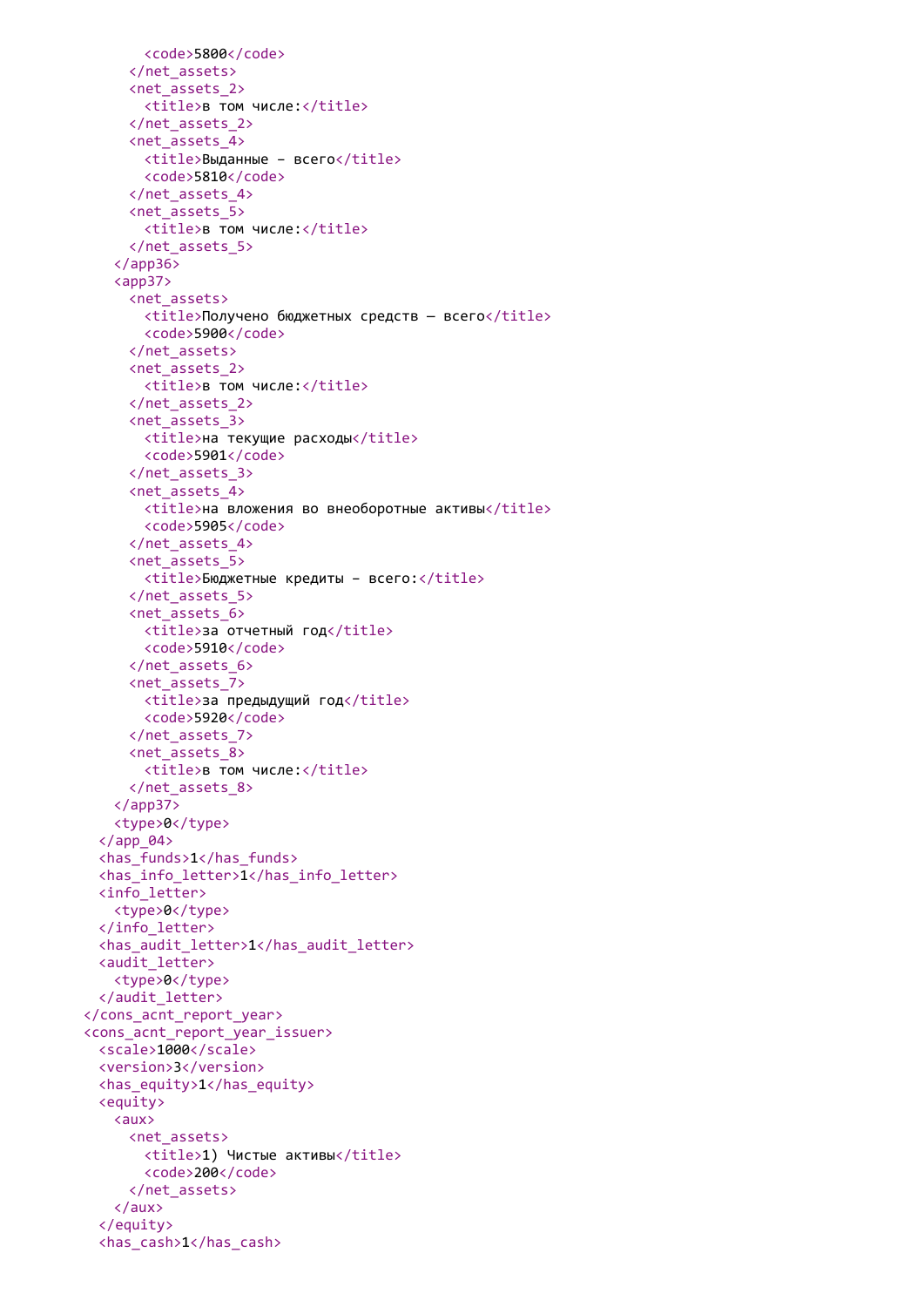```
<has_app>1</has_app>
  <app>
   <intangible_assets_depr>
     <total>
       <title>Амортизация нематериальных активов - всего</title>
     </total>
   </intangible_assets_depr>
   <sr>
     <total>
       <title>Bcero</title>
       <code>310</code>
     </total>
     <incompleted>
       <title>СПРАВОЧНО. Сумма расходов по незаконченным научно-исследовательским, опытно-
       конструкторским и технологическим работам</title>
       <code>320</code>
     </incompleted>
     <wasted>
       <title>Сумма не давших положительных результатов расходов по научно-исследовательским,
       опытно-конструкторским и технологическим работам, отнесенных на внереализационные
       расходы</title>
       <code>340</code>
     </wasted>
   \langle/sr>
   <nat>
     <total>
       <title>Расходы на освоение природных ресурсов - всего</title>
       <code>410</code>
     </total>
     <incompleted>
       <title>Сумма расходов по участкам недр, не законченным поиском и оценкой месторождений,
       разведкой и (или) гидрогеологическими изысканиями и прочими аналогичными
       работами</title>
       <code>420</code>
     </incompleted>
     <wasted>
       <title>Сумма расходов на освоение природных ресурсов, отнесенных в отчетном периоде на
       внереализационные расходы как безрезультатные</title>
       <code>430</code>
     </wasted>
   </nat>
   <gs>
     <total>
       <title>Получено в отчетном году бюджетных средств - всего</title>
       <code>910</code>
     </total>
     <mr>
       <title>в том числе: МОБ резерв</title>
     \langle/mr>
     <other>
       <title>целевое пособие - прочие</title>
     </other>
     <total_credits>
       <title>Бюджетные кредиты - всего</title>
       <code>920</code>
     </total_credits>
   \langle/gs>
  </app>
  <has info letter>1</has info letter>
  <info_letter>
   <type>0</type>
  </info_letter>
  <has_audit_letter>1</has_audit_letter>
  <audit_letter>
   <type>0</type>
  </audit_letter>
</cons_acnt_report_year_issuer>
<cons_acnt_report>
  <scale>1000</scale>
```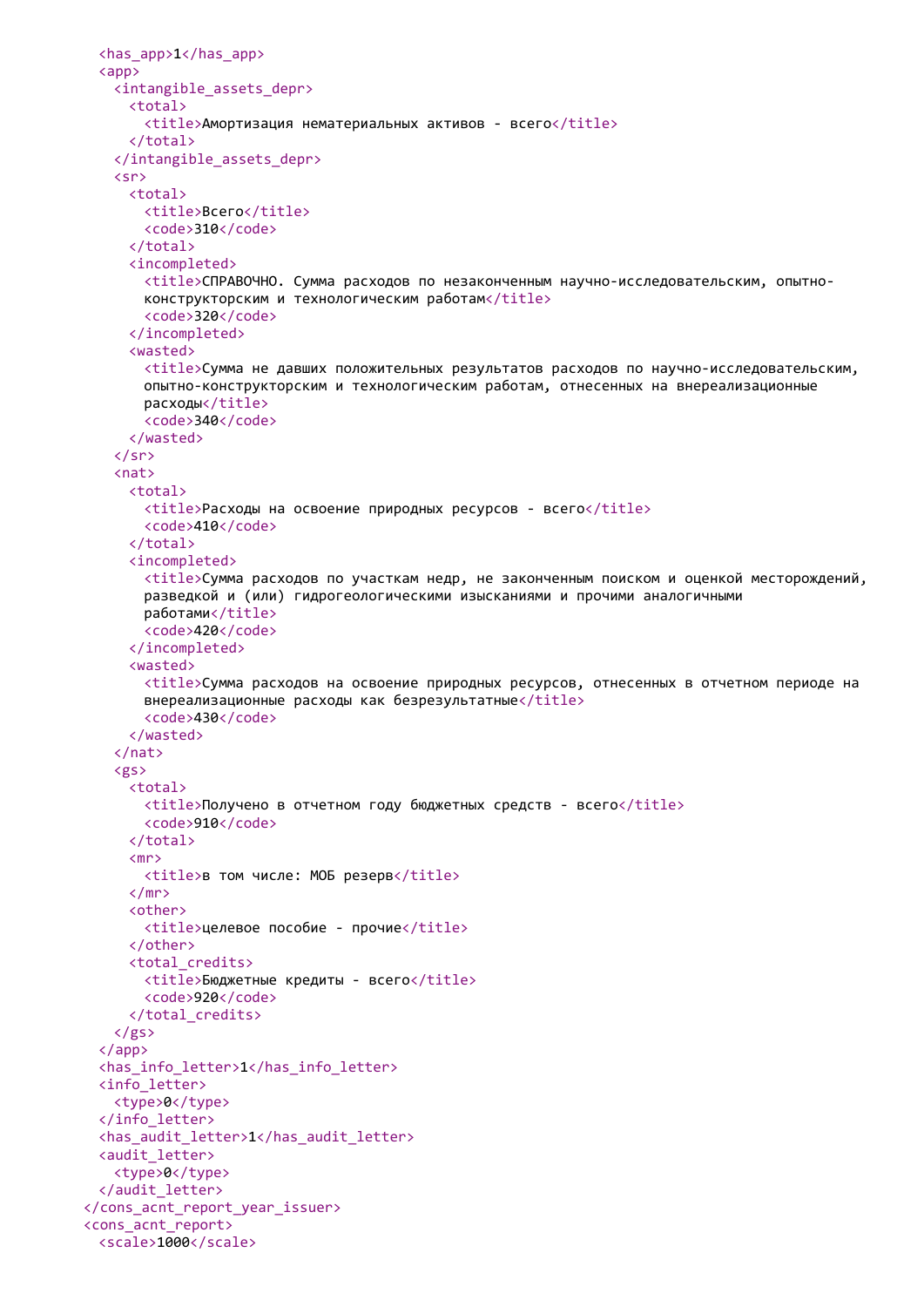```
<version>3</version>
<has_equity>1</has_equity>
<equity_04>
 <aux>
   <net_assets>
     <title>Чистые активы</title>
     <code>3600</code>
   </net_assets>
 </aux>
 <aux_insure>
   <net_assets>
     <title>Чистые активы</title>
     <code>6000</code>
   </net_assets>
 </aux_insure>
</equity_04>
<has_cash>1</has_cash>
<has_app>1</has_app>
<app_04>
 <has_anoter_form>1</has_anoter_form>
 \langle app1 \rangle<net_assets>
     <title>Нематериальные активы - всего</title>
     <code>5100</code>
     <period>за отчетный год</period>
   </net_assets>
   <net_assets_2>
     <code>5110</code>
     <period>за предыдущий год</period>
   </net_assets_2>
   <net_assets_3>
     <title>в том числе:</title>
   </net_assets_3>
   <net_assets_4>
     <title>(вид нематериальных активов)</title>
     <period>за отчетный год</period>
   </net_assets_4>
   <net_assets_5>
     <period>за предыдущий год</period>
   </net_assets_5>
   <net_assets_6>
     <title>(вид нематериальных активов)</title>
     <period>за отчетный год</period>
   </net_assets_6>
   <net_assets_7>
     <period>за предыдущий год</period>
   </net_assets_7>
 \langle app1>
 \langle app1 \rangle<net_assets>
     <title>Нематериальные активы – всего</title>
     <code>5100</code>
     <period>за отчетный год</period>
   </net_assets>
   <net_assets_2>
     <code>5110</code>
     <period>за предыдущий год</period>
   </net_assets_2>
   <net_assets_3>
     <title>в том числе:</title>
   </net_assets_3>
   <net_assets_4>
     <title>(вид нематериальных активов)</title>
     <period>за отчетный год</period>
   </net_assets_4>
   <net_assets_5>
     <period>за предыдущий год</period>
   </net_assets_5>
   <net_assets_6>
```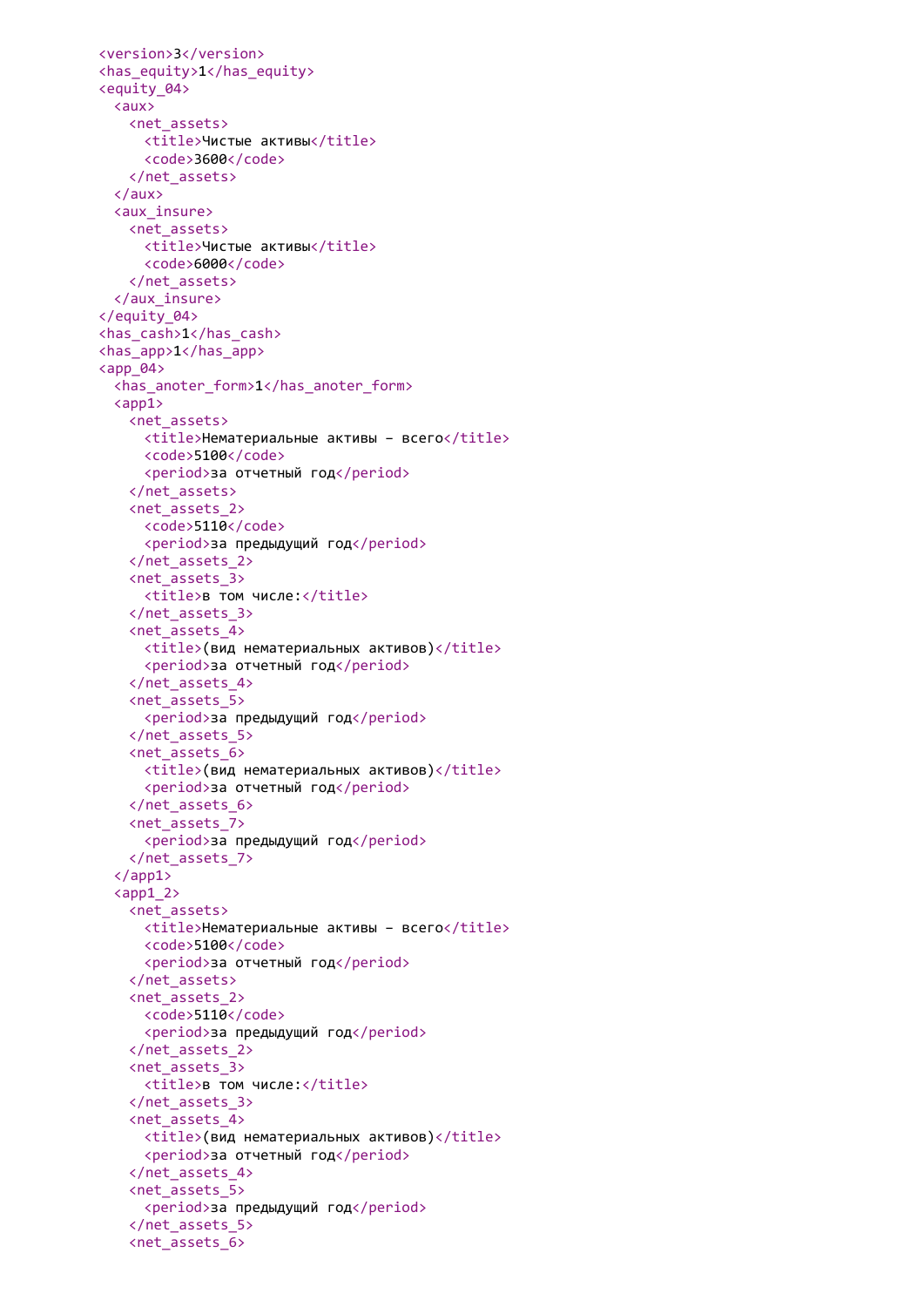```
<title>(вид нематериальных активов)</title>
   <period>за отчетный год</period>
 </net_assets_6>
 <net_assets_7>
   <period>за предыдущий год</period>
 </net_assets_7>
\langle app1_2>
\langle app1 \rangle 3>
 <net_assets>
   <title>Нематериальные активы - всего</title>
   <code>5100</code>
   <period>за отчетный год</period>
 </net_assets>
 <net_assets_2>
   <code>5110</code>
   <period>за предыдущий год</period>
 </net_assets_2>
 <net_assets_3>
   <title>в том числе:</title>
 </net_assets_3>
 <net_assets_4>
   <title>(вид нематериальных активов)</title>
   <period>за отчетный год</period>
 </net_assets_4>
 <net_assets_5>
   <period>за предыдущий год</period>
 </net_assets_5>
 <net_assets_6>
   <title>(вид нематериальных активов)</title>
   <period>за отчетный год</period>
 </net_assets_6>
 <net_assets_7>
   <period>за предыдущий год</period>
 </net_assets_7>
\langle app1 3><app3>
 <net_assets>
   <title>Bcero</title>
   <code>5120</code>
 </net_assets>
 <net_assets_3>
   <title>в том числе:</title>
 </net_assets_3>
 <net_assets_4>
   <title>(вид нематериальных активов)</title>
 </net_assets_4>
 <net_assets_5>
   <title>(вид нематериальных активов)</title>
 </net_assets_5>
</app3>
\langleapp4 \rangle<net_assets>
   <title>Всего</title>
   <code>5130</code>
 </net_assets>
 <net_assets_3>
   <title>в том числе:</title>
 </net_assets_3>
 <net_assets_4>
   <title>(вид нематериальных активов)</title>
 </net_assets_4>
 <net_assets_5>
   <title>(вид нематериальных активов)</title>
 </net_assets_5>
</app4>
<app5>
 <net_assets>
   <title>НИОКР - всего</title>
   <code>5140</code>
```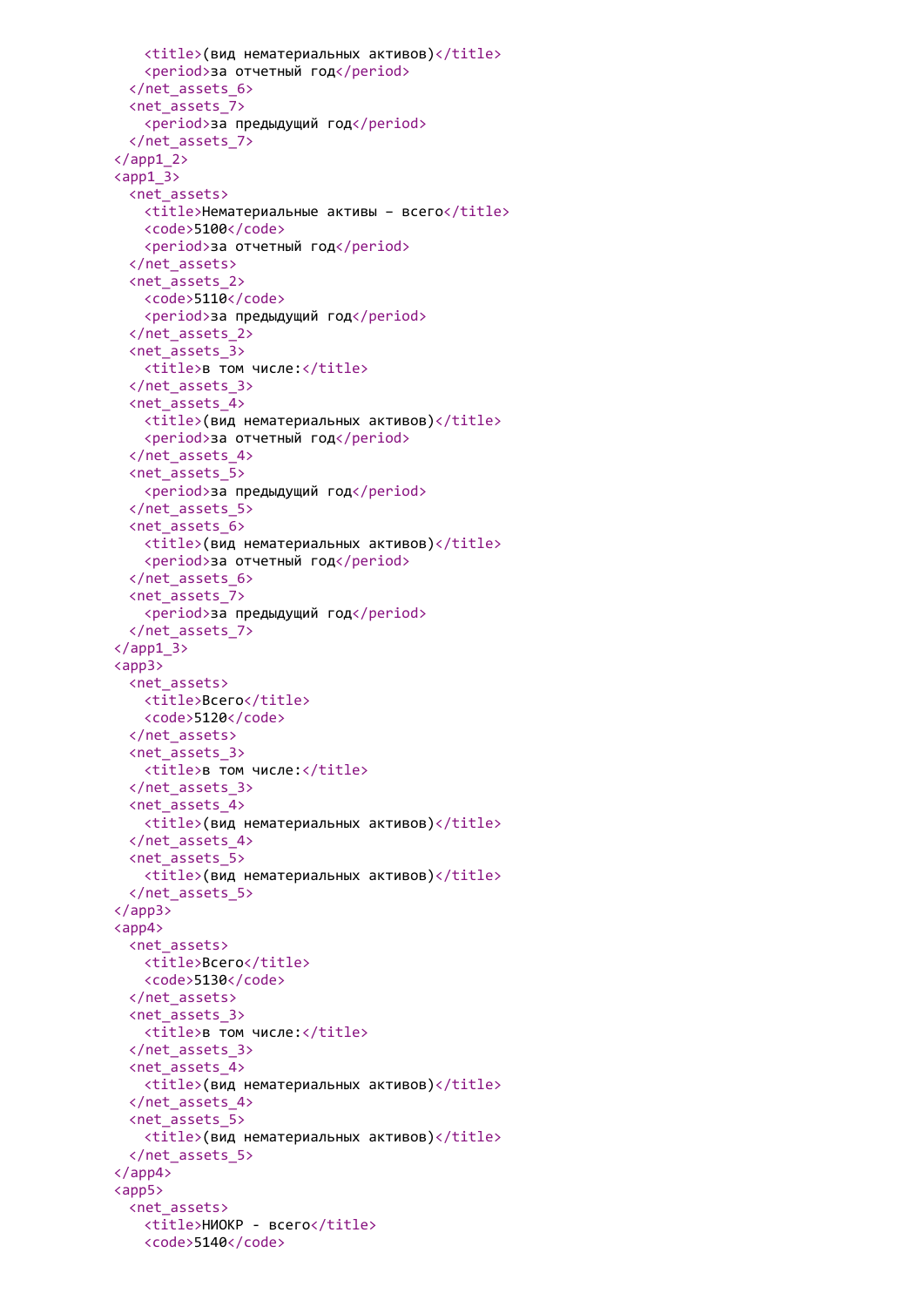```
<period>за отчетный год</period>
 </net_assets>
 <net_assets_2>
   <code>5150</code>
   <period>за предыдущий год</period>
 </net_assets_2>
 <net_assets_3>
   <title>в том числе:</title>
 </net_assets_3>
 <net_assets_4>
   <title>(вид нематериальных активов)</title>
   <period>за отчетный год</period>
 </net_assets_4>
 <net_assets_5>
   <period>за предыдущий год</period>
 </net_assets_5>
 <net_assets_6>
   <title>(вид нематериальных активов)</title>
   <period>за отчетный год</period>
 </net_assets_6>
 <net_assets_7>
   <period>за предыдущий год</period>
 </net_assets_7>
</app5>
<app6>
 <net_assets>
   <title>НИОКР - всего</title>
   <code>5140</code>
   <period>за отчетный год</period>
 </net_assets>
 <net_assets_2>
   <code>5150</code>
   <period>за предыдущий год</period>
 </net_assets_2>
 <net_assets_3>
   <title>в том числе:</title>
 </net_assets_3>
 <net_assets_4>
   <title>(объект, группа объектов)</title>
   <period>за отчетный год</period>
 </net_assets_4>
 <net_assets_5>
   <period>за предыдущий год</period>
 </net_assets_5>
</app6>
<app7>
 <net_assets>
   <title>Затраты по незаконченным исследованиям и разработкам – всего</title>
   <code>5160</code>
   <period>за отчетный год</period>
 </net_assets>
 <net_assets_2>
   <code>5170</code>
   <period>за предыдущий год</period>
 </net_assets_2>
 <net_assets_3>
   <title>в том числе:</title>
 </net_assets_3>
 <net_assets_4>
   <title>(объект, группа объектов)</title>
   <period>за отчетный год</period>
 </net_assets_4>
 <net_assets_5>
   <period>за предыдущий год</period>
 </net_assets_5>
 <net_assets_9>
   <title>Незаконченные операции по приобретению нематериальных активов – всего</title>
   <code>5180</code>
   <period>за предыдущий год</period>
```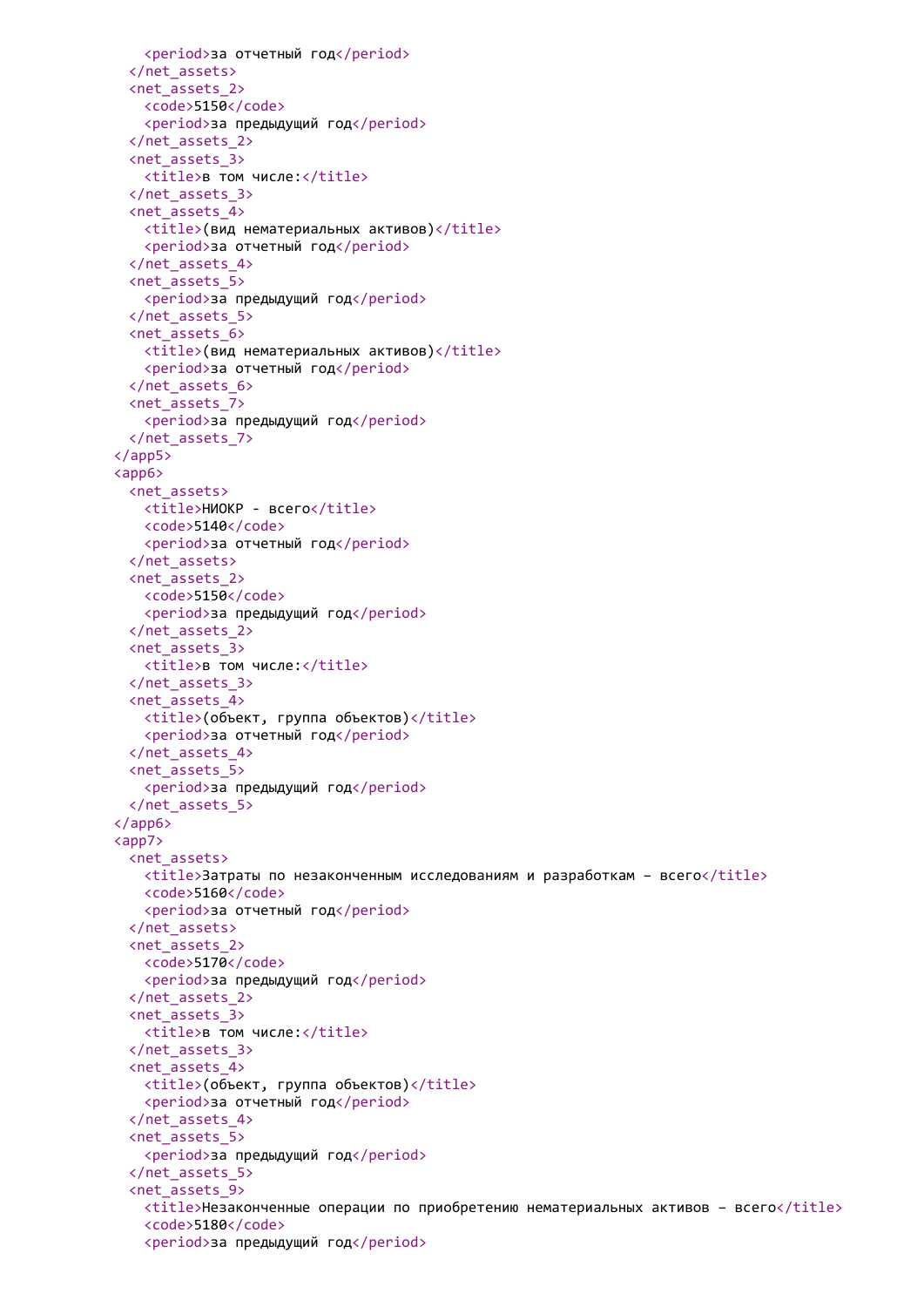```
</net_assets_9>
 <net_assets_10>
   <code>5190</code>
   <period>за отчетный год</period>
 </net_assets_10>
 <net_assets_11>
   <title>в том числе:</title>
 </net_assets_11>
 <net_assets_12>
   <title>(объект, группа объектов)</title>
   <period>за предыдущий год</period>
 </net_assets_12>
 <net_assets_13>
   <period>за отчетный год</period>
 </net_assets_13>
 <net_assets_14>
   <title>(объект, группа объектов)</title>
   <period>за предыдущий год</period>
 </net_assets_14>
 <net_assets_15>
   <period>за отчетный год</period>
 </net_assets_15>
</app7>
<app8>
 <net_assets>
   <title>Затраты по незаконченным исследованиям и разработкам – всего</title>
   <code>5160</code>
   <period>за отчетный год</period>
 </net_assets>
 <net_assets_2>
   <code>5170</code>
   <period>за предыдущий год</period>
 </net_assets_2>
 <net_assets_3>
   <title>в том числе:</title>
 </net_assets_3>
 <net_assets_4>
   <title>(объект, группа объектов)</title>
   <period>за отчетный год</period>
 </net_assets_4>
 <net_assets_5>
   <period>за предыдущий год</period>
 </net_assets_5>
 <net_assets_9>
   \timestitle>Незаконченные операции по приобретению нематериальных активов - всего\times/title>
   <code>5180</code>
   <period>за предыдущий год</period>
 </net_assets_9>
 <net_assets_10>
   <code>5190</code>
   <period>за отчетный год</period>
 </net_assets_10>
 <net_assets_11>
   <title>в том числе:</title>
 </net_assets_11>
 <net_assets_12>
   <title>(объект, группа объектов)</title>
   <period>за предыдущий год</period>
 </net_assets_12>
 <net_assets_13>
   <period>за отчетный год</period>
 </net_assets_13>
 <net_assets_14>
   <title>(объект, группа объектов)</title>
   <period>за предыдущий год</period>
 </net_assets_14>
 <net_assets_15>
   <period>за отчетный год</period>
 </net_assets_15>
```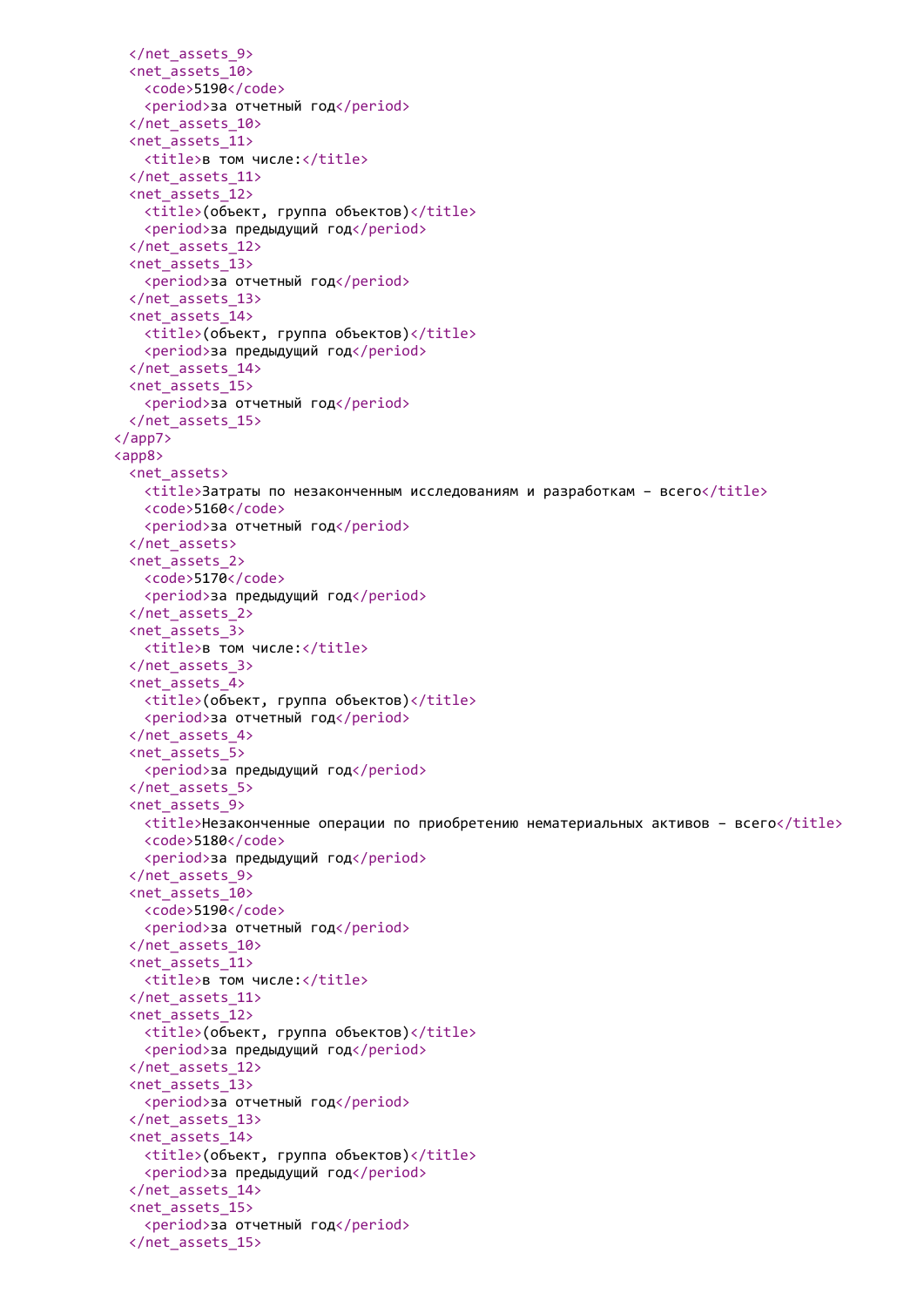```
</app8>
<app9>
 <net_assets>
   <title>Основные средства (без учета доходных вложений в материальные ценности) -
   всего</title>
   <code>5200</code>
   <period>за отчетный год</period>
 </net_assets>
 <net_assets_2>
   <code>5210</code>
   <period>за предыдущий год</period>
 </net_assets_2>
 <net_assets_3>
   <title>в том числе:</title>
 </net_assets_3>
 <net_assets_4>
   <title>(группа основных средств)</title>
   <period>за отчетный год</period>
 </net_assets_4>
 <net_assets_5>
   <period>за предыдущий год</period>
 </net_assets_5>
 <net_assets_6>
   <title>(группа основных средств)</title>
   <period>за отчетный год</period>
 </net_assets_6>
 <net_assets_7>
   <period>за предыдущий год</period>
 </net_assets_7>
 <net_assets_9>
   <title>Учтено в составе доходных вложений в материальные ценности - всего</title>
   <code>5220</code>
   <period>за предыдущий год</period>
 </net_assets_9>
 <net_assets_10>
   <code>5230</code>
   <period>за отчетный год</period>
 </net_assets_10>
 <net_assets_11>
   <title>в том числе:</title>
 </net_assets_11>
 <net_assets_12>
   <title>(группа объектов)</title>
   <period>за предыдущий год</period>
 </net_assets_12>
 <net_assets_13>
   <period>за отчетный год</period>
 </net_assets_13>
 <net_assets_14>
   <title>(группа объектов)</title>
   <period>за предыдущий год</period>
 </net_assets_14>
 <net_assets_15>
   <period>за отчетный год</period>
 </net_assets_15>
</app9>
<app10>
 <net_assets>
   <title>Основные средства (без учета доходных вложений в материальные ценности) -
   всего</title>
   <code>5200</code>
   <period>за отчетный год</period>
 </net_assets>
 <net_assets_2>
   <code>5210</code>
   <period>за предыдущий год</period>
 </net_assets_2>
 <net_assets_3>
   <title>в том числе:</title>
```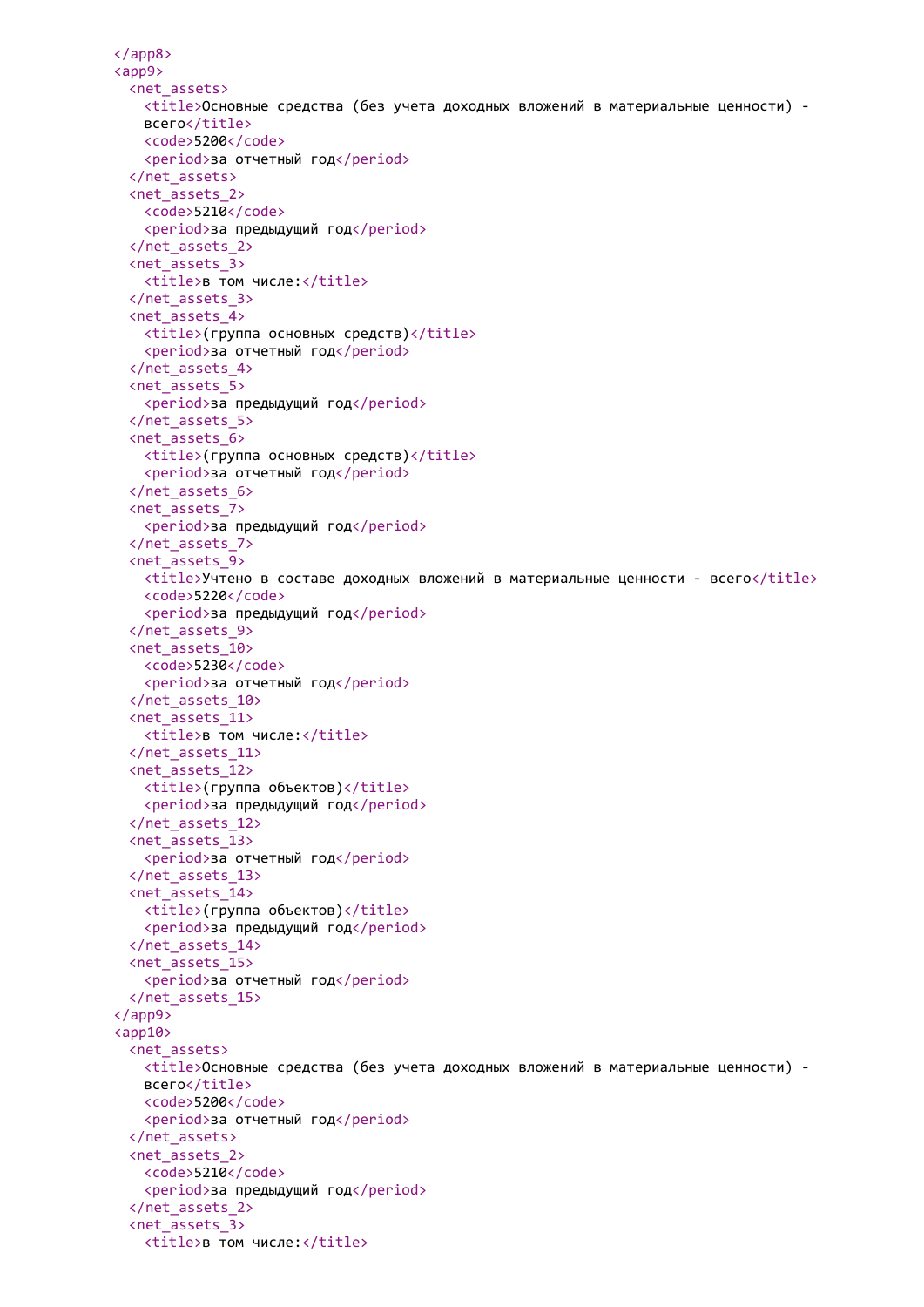```
</net_assets_3>
 <net_assets_4>
   <title>(группа основных средств)</title>
   <period>за отчетный год</period>
 </net_assets_4>
 <net_assets_5>
   <period>за предыдущий год</period>
 </net_assets_5>
 <net_assets_6>
   <title>(группа основных средств)</title>
   <period>за отчетный год</period>
 </net_assets_6>
 <net_assets_7>
   <period>за предыдущий год</period>
 </net_assets_7>
 <net_assets_9>
   <title>Учтено в составе доходных вложений в материальные ценности - всего</title>
   <code>5220</code>
   <period>за предыдущий год</period>
 </net_assets_9>
 <net_assets_10>
   <code>5230</code>
   <period>за отчетный год</period>
 </net_assets_10>
 <net_assets_11>
   <title>в том числе:</title>
 </net_assets_11>
 <net_assets_12>
   <title>(группа объектов)</title>
   <period>за предыдущий год</period>
 </net_assets_12>
 <net_assets_13>
   <period>за отчетный год</period>
 </net_assets_13>
 <net_assets_14>
   <title>(группа объектов)</title>
   <period>за предыдущий год</period>
 </net_assets_14>
 <net_assets_15>
   <period>за отчетный год</period>
 </net_assets_15>
</app10>
<app11>
 <net assets>
   <title>Основные средства (без учета доходных вложений в материальные ценности) -
   всего</title>
   <code>5200</code>
   <period>за отчетный год</period>
 </net_assets>
 <net_assets_2>
   <code>5210</code>
   <period>за предыдущий год</period>
 </net_assets_2>
 <net_assets_3>
   <title>в том числе:</title>
 </net_assets_3>
 <net_assets_4>
   <title>(группа основных средств)</title>
   <period>за отчетный год</period>
 </net_assets_4>
 <net_assets_5>
   <period>за предыдущий год</period>
 </net_assets_5>
 <net_assets_6>
   <title>(группа основных средств)</title>
   <period>за отчетный год</period>
 </net_assets_6>
 <net_assets_7>
   <period>за предыдущий год</period>
```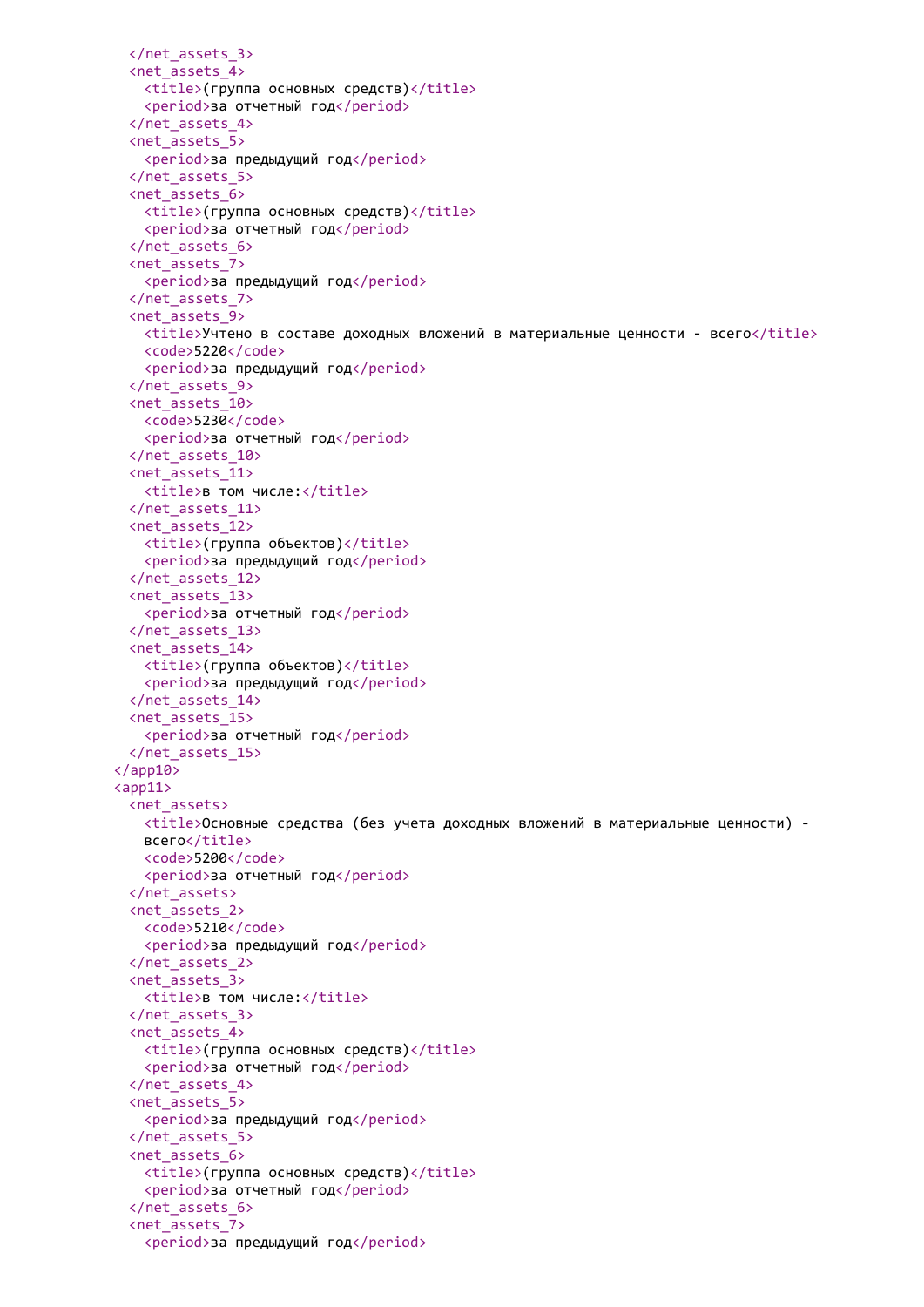```
</net_assets_7>
 <net_assets_9>
   <title>Учтено в составе доходных вложений в материальные ценности - всего</title>
   <code>5220</code>
   <period>за предыдущий год</period>
 </net_assets_9>
 <net_assets_10>
   <code>5230</code>
   <period>за отчетный год</period>
 </net_assets_10>
 <net_assets_11>
   <title>в том числе:</title>
 </net_assets_11>
 <net_assets_12>
   <title>(группа объектов)</title>
   <period>за предыдущий год</period>
 </net_assets_12>
 <net_assets_13>
   <period>за отчетный год</period>
 </net_assets_13>
 <net_assets_14>
   <title>(группа объектов)</title>
   <period>за предыдущий год</period>
 </net_assets_14>
 <net_assets_15>
   <period>за отчетный год</period>
 </net_assets_15>
\langle app11>
<app12>
 <net_assets>
   <title>Незавершенное строительство и незаконченные операции по приобретению,
   модернизации и т.п. основных средств - всего</title>
   <code>5240</code>
   <period>за отчетный год</period>
 </net_assets>
 <net_assets_2>
   <code>5250</code>
   <period>за предыдущий год</period>
 </net_assets_2>
 <net_assets_3>
   <title>в том числе:</title>
 </net_assets_3>
 <net_assets_4>
   <title>(группа объектов)</title>
   <period>за отчетный год</period>
 </net_assets_4>
 <net_assets_5>
   <period>за предыдущий год</period>
 </net_assets_5>
</app12>
\langleapp13\rangle<net_assets>
   <title>Незавершенное строительство и незаконченные операции по приобретению,
   модернизации и т.п. основных средств - всего\langletitle>
   <code>5240</code>
   <period>за отчетный год</period>
 </net_assets>
 <net_assets_2>
   <code>5250</code>
   <period>за предыдущий год</period>
 </net_assets_2>
 <net_assets_3>
   <title>в том числе:</title>
 </net_assets_3>
 <net_assets_4>
   <title>(группа объектов)</title>
   <period>за отчетный год</period>
 </net_assets_4>
 <net_assets_5>
```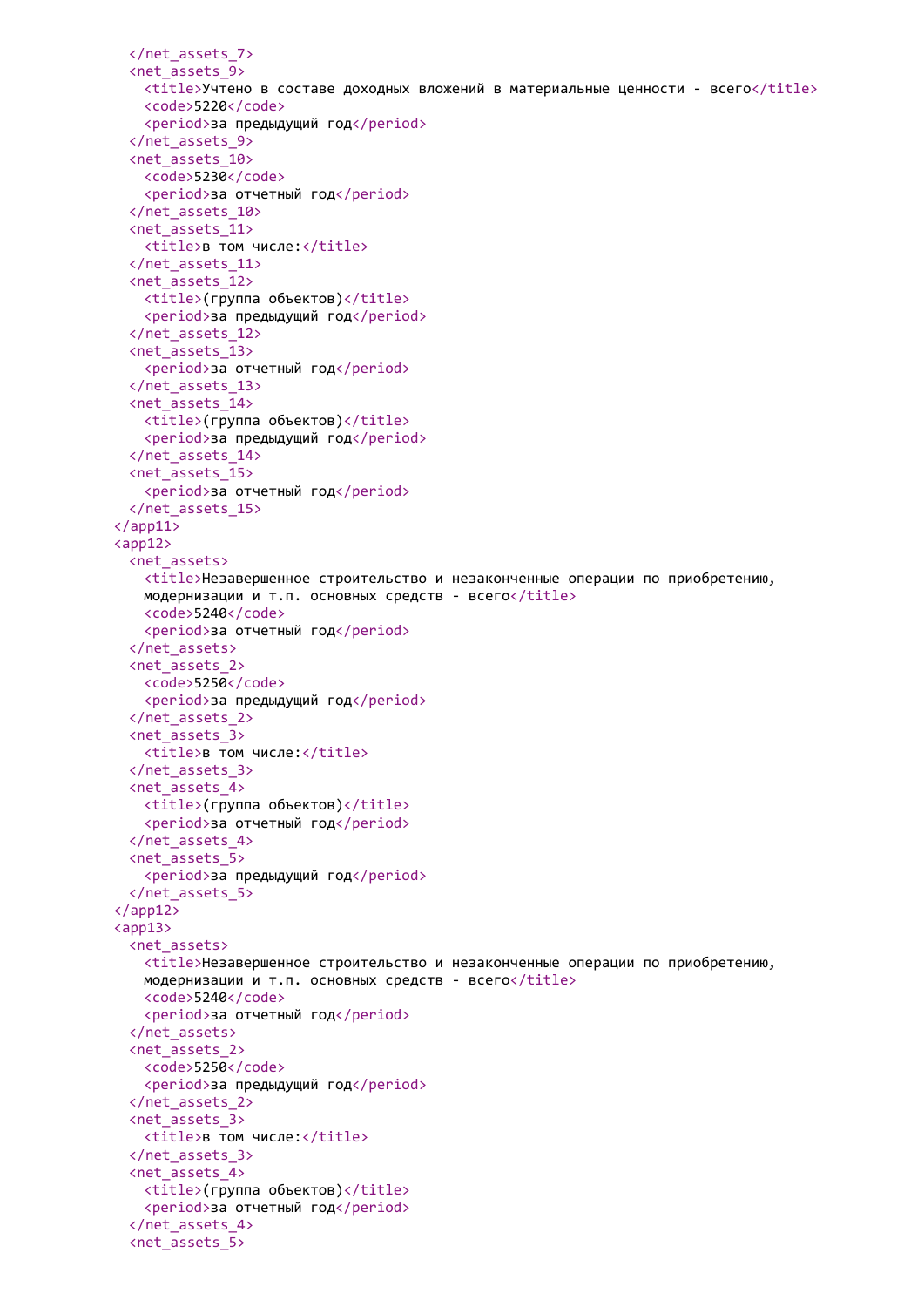```
<period>за предыдущий год</period>
 </net_assets_5>
 <net_assets_6>
   <title>(группа объектов)</title>
   <period>за отчетный год</period>
 </net_assets_6>
 <net_assets_7>
   <period>за предыдущий год</period>
 </net_assets_7>
</app13>
<app14>
 <net_assets>
   <title>Увеличение стоимости объектов основных средств в результате достройки,
   дооборудования, реконструкции - всего</title>
   <code>5260</code>
 </net_assets>
 <net_assets_3>
   <title>в том числе:</title>
 </net_assets_3>
 <net_assets_4>
   <title>(объект основных средств)</title>
 </net_assets_4>
 <net_assets_5>
   <title>(объект основных средств)</title>
 </net_assets_5>
 <net_assets_7>
   <title>Уменьшение стоимости объектов основных средств в результате частичной ликвидации
   – всего:</title>
   <code>5270</code>
 </net_assets_7>
 <net_assets_8>
   <title>в том числе:</title>
 </net_assets_8>
 <net_assets_9>
   <title>(объект основных средств)</title>
 </net_assets_9>
 <net_assets_10>
   <title>(объект основных средств)</title>
 </net_assets_10>
\langle app14>
<app15>
 <net_assets>
   <title>Переданные в аренду основные средства, числящиеся на балансе</title>
   <code>5280</code>
 </net_assets>
 <net_assets_2>
   <title>Переданные в аренду основные средства, числящиеся за балансом</title>
   <code>5281</code>
 </net_assets_2>
 <net_assets_3>
   <title>Полученные в аренду основные средства, числящиеся на балансе</title>
   <code>5282</code>
 </net_assets_3>
 <net_assets_4>
   <title>Полученные в аренду основные средства, числящиеся за балансом</title>
   <code>5283</code>
 </net_assets_4>
 <net_assets_5>
   <title>Объекты недвижимости, принятые в эксплуатацию и фактически используемые,
   находящиеся в процессе государственной регистрации</title>
   <code>5284</code>
 </net_assets_5>
 <net_assets_6>
   <title>Основные средства, переведенные на консервацию</title>
   <code>5285</code>
 </net_assets_6>
 <net_assets_7>
   \langletitle>Иное использование основных средств (залог и др.)\langle/title>
   <code>5286</code>
```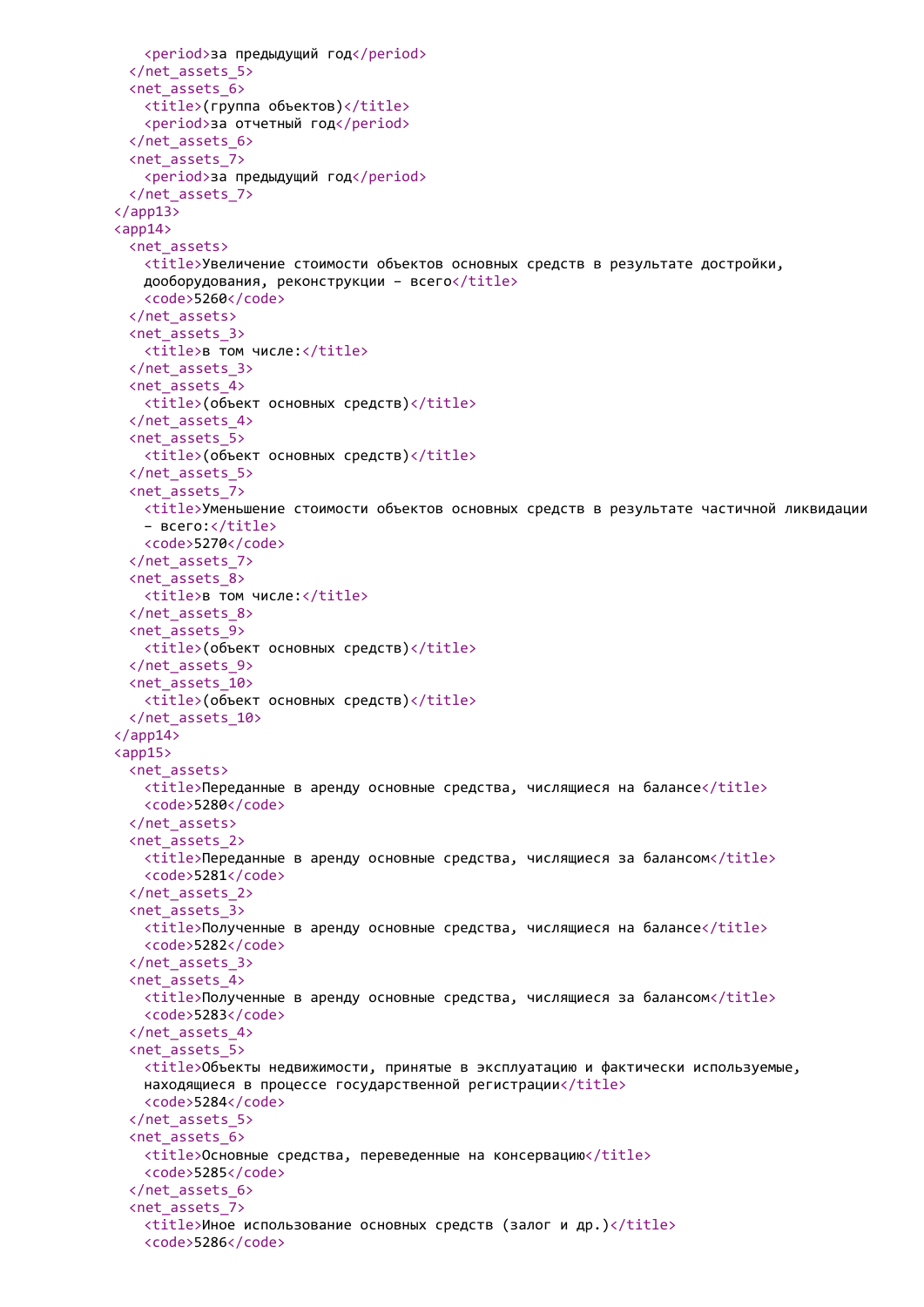```
</net_assets_7>
\langle app15\rangle<app16>
 <net_assets>
   <title>Долгосрочные - всего</title>
   <code>5301</code>
   <period>за отчетный год</period>
 </net_assets>
 <net_assets_2>
   <code>5311</code>
   <period>за предыдущий год</period>
 </net_assets_2>
 <net_assets_3>
   <title>в том числе:</title>
 </net_assets_3>
 <net_assets_4>
   \langle \text{title} \rangle(группа, вид)</title>
   <period>за отчетный год</period>
 </net_assets_4>
 <net_assets_5>
   <period>за предыдущий год</period>
 </net_assets_5>
 <net_assets_6>
   <title>(группа, вид)</title>
   <period>за отчетный год</period>
 </net_assets_6>
 <net_assets_7>
   <period>за предыдущий год</period>
 </net_assets_7>
 <net_assets_9>
   <title>Краткосрочные - всего</title>
   <code>5305</code>
   <period>за отчетный год</period>
 </net_assets_9>
 <net_assets_10>
   <code>5315</code>
   <period>за предыдущий год</period>
 </net_assets_10>
 <net_assets_11>
   <title>в том числе:</title>
 </net_assets_11>
 <net_assets_12>
   <title>(группа, вид)</title>
   <period>за отчетный год</period>
 </net_assets_12>
 <net_assets_13>
   <period>за предыдущий год</period>
 </net_assets_13>
 <net_assets_15>
   <title>Финансовых вложений - итого</title>
   <code>5300</code>
   <period>за отчетный год</period>
 </net_assets_15>
 <net_assets_16>
   <code>5315</code>
   <period>за предыдущий год</period>
 </net_assets_16>
</app16>
<app17>
 <net_assets>
   <title>Долгосрочные - всего</title>
   <code>5301</code>
   <period>за отчетный год</period>
 </net_assets>
 <net_assets_2>
   <code>5311</code>
   <period>за предыдущий год</period>
 </net_assets_2>
 <net_assets_3>
```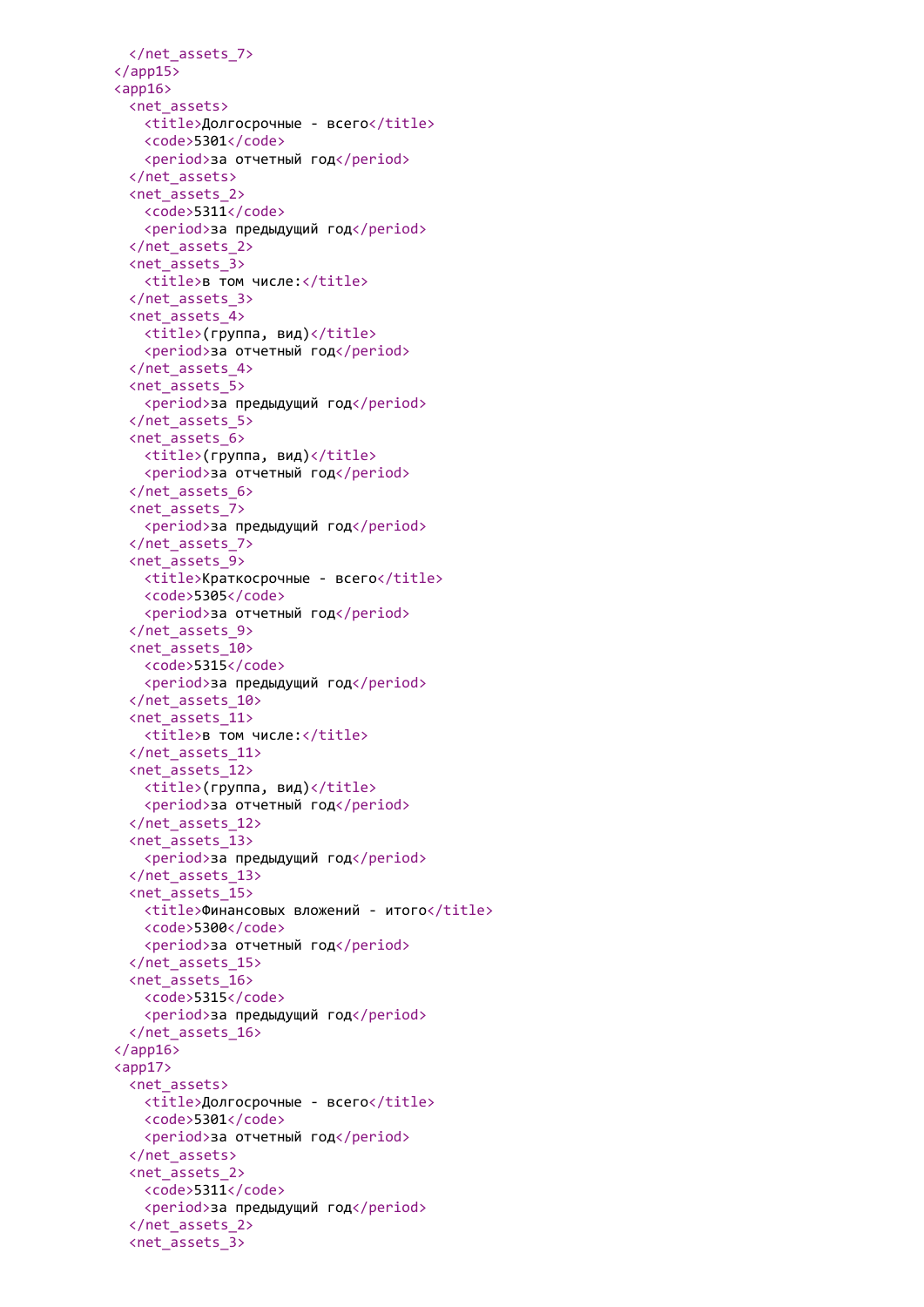```
<title>в том числе:</title>
 </net_assets_3>
 <net_assets_4>
   <title>(группа, вид)</title>
   <period>за отчетный год</period>
 </net_assets_4>
 <net_assets_5>
   <period>за предыдущий год</period>
 </net_assets_5>
 <net_assets_7>
   <title>Краткосрочные - всего</title>
   <code>5305</code>
   <period>за отчетный год</period>
 </net_assets_7>
 <net_assets_8>
   <code>5315</code>
   <period>за предыдущий год</period>
 </net_assets_8>
 <net_assets_9>
   <title>в том числе:</title>
 </net_assets_9>
 <net_assets_10>
   <title>(группа, вид)</title>
   <period>за отчетный год</period>
 </net_assets_10>
 <net_assets_11>
   <period>за предыдущий год</period>
 </net_assets_11>
 <net_assets_13>
   <title>Финансовых вложений - итого</title>
   <code>5300</code>
   <period>за отчетный год</period>
 </net_assets_13>
 <net_assets_14>
   <code>5310</code>
   <period>за предыдущий год</period>
 </net_assets_14>
</app17>
<app18>
 <net_assets>
   <title>Долгосрочные - всего</title>
   <code>5301</code>
   <period>за отчетный год</period>
 </net_assets>
 <net_assets_2>
   <code>5311</code>
   <period>за предыдущий год</period>
 </net_assets_2>
 <net_assets_3>
   <title>в том числе:</title>
 </net_assets_3>
 <net_assets_4>
   <title>(группа, вид)</title>
   <period>за отчетный год</period>
 </net_assets_4>
 <net_assets_5>
   <period>за предыдущий год</period>
 </net_assets_5>
 <net_assets_7>
   <title>Краткосрочные - всего</title>
   <code>5305</code>
   <period>за отчетный год</period>
 </net_assets_7>
 <net_assets_8>
   <code>5315</code>
   <period>за предыдущий год</period>
 </net_assets_8>
 <net_assets_9>
   <title>в том числе:</title>
```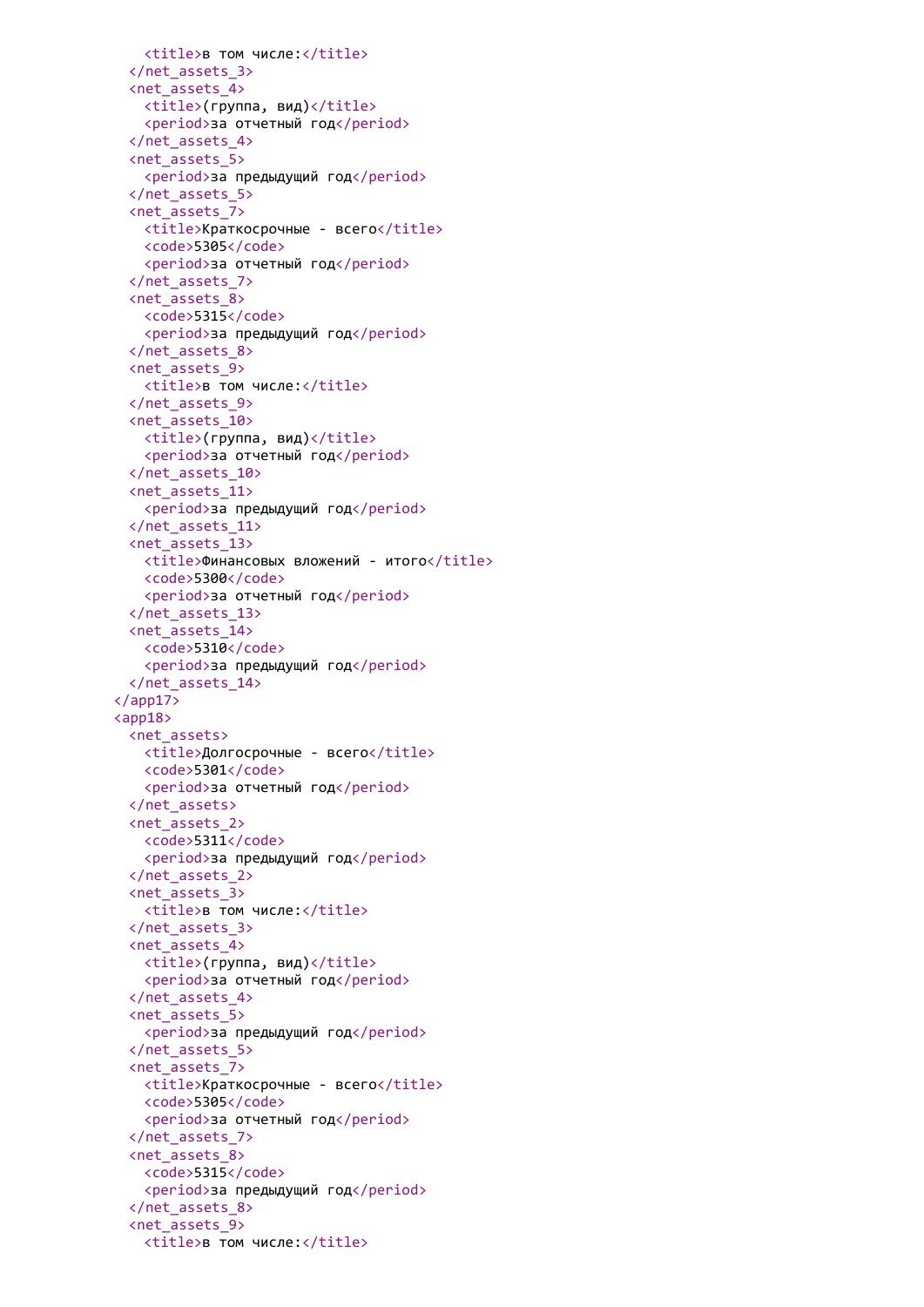```
</net_assets_9>
 <net_assets_10>
   <title>(группа, вид)</title>
   <period>за отчетный год</period>
 </net_assets_10>
 <net_assets_11>
   <period>за предыдущий год</period>
 </net_assets_11>
 <net_assets_13>
   <title>Финансовых вложений - итого</title>
   <code>5300</code>
   <period>за отчетный год</period>
 </net_assets_13>
 <net_assets_14>
   <code>5310</code>
   <period>за предыдущий год</period>
 </net_assets_14>
</app18>
<app19>
 <net assets>
   <title>Финансовые вложения, находящиеся в залоге - всего</title>
   <code>5320</code>
 </net_assets>
 <net_assets_2>
   <title>в том числе:</title>
 </net_assets_2>
 <net_assets_4>
   <title>Финансовые вложения, переданные третьим лицам (кроме продажи) - всего</title>
   <code>5325</code>
 </net_assets_4>
 <net_assets_5>
   <title>в том числе:</title>
 </net_assets_5>
 <net_assets_7>
   <title>Иное использование финансовых вложений</title>
   <code>5329</code>
 </net_assets_7>
</app19>
<app20>
 <net_assets>
   <title>Запасы - всего</title>
   <code>5400</code>
   <period>за отчетный год</period>
 </net_assets>
 <net_assets_2>
   <code>5420</code>
   <period>за предыдущий год</period>
 </net_assets_2>
 <net_assets_3>
   <title>в том числе:</title>
 </net_assets_3>
 <net_assets_4>
   <title>(группа, вид)</title>
   <period>за отчетный год</period>
 </net_assets_4>
 <net_assets_5>
   <period>за предыдущий год</period>
 </net_assets_5>
 <net_assets_6>
   <title>(группа, вид)</title>
   <period>за отчетный год</period>
 </net_assets_6>
 <net_assets_7>
   <period>за предыдущий год</period>
 </net_assets_7>
</app20>
<app21>
 <net_assets>
   <title>Запасы - всего</title>
```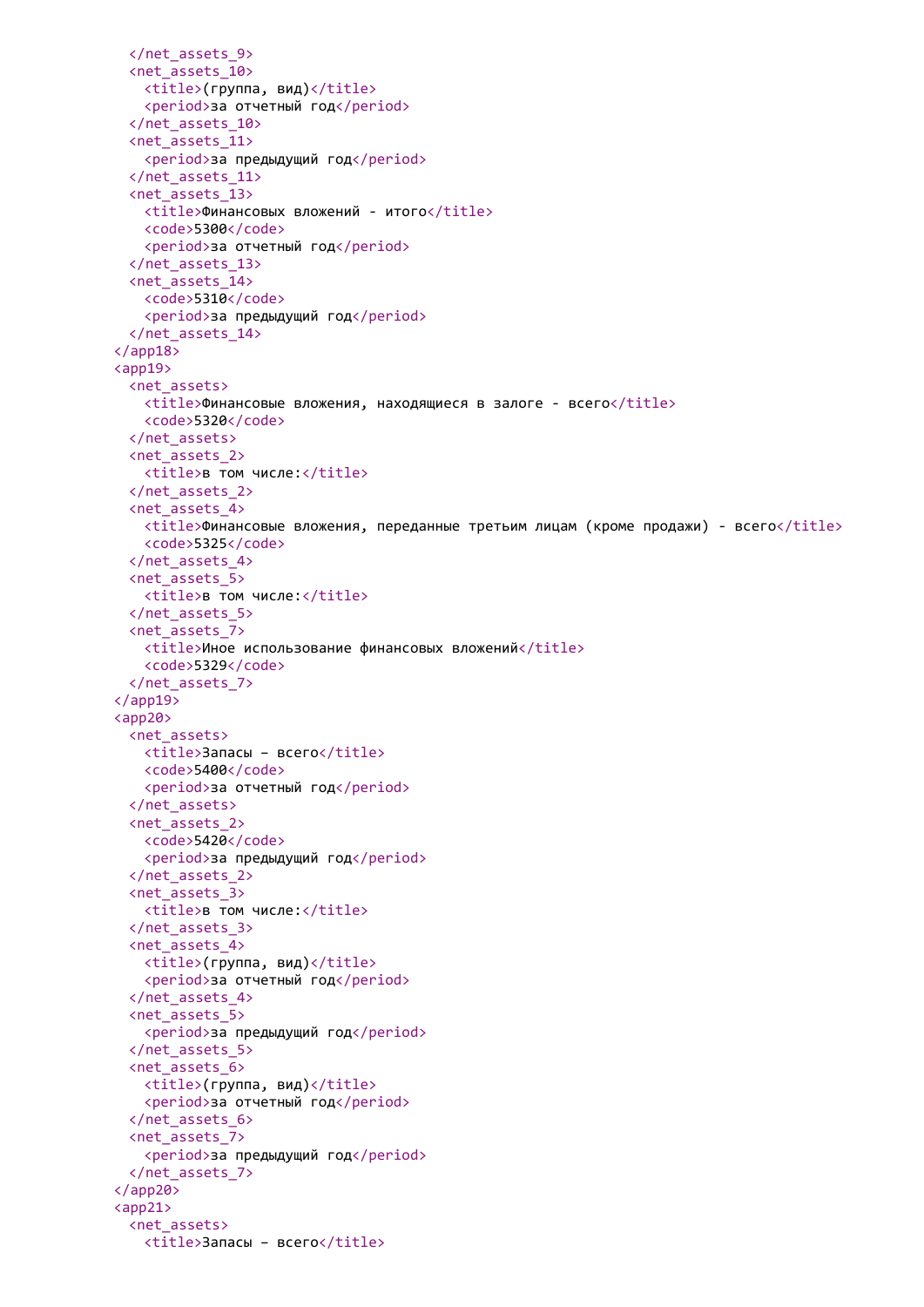```
<code>5400</code>
   <period>за отчетный год</period>
 </net_assets>
 <net_assets_2>
   <code>5420</code>
   <period>за предыдущий год</period>
 </net_assets_2>
 <net_assets_3>
   <title>в том числе:</title>
 </net_assets_3>
 <net_assets_4>
   <title>(группа, вид)</title>
   <period>за отчетный год</period>
 </net_assets_4>
 <net_assets_5>
   <period>за предыдущий год</period>
 </net_assets_5>
 <net_assets_6>
   <title>(группа, вид)</title>
   <period>за отчетный год</period>
 </net_assets_6>
 <net_assets_7>
   <period>за предыдущий год</period>
 </net_assets_7>
</app21>
<app22>
 <net assets>
   <title>Запасы - всего</title>
   <code>5400</code>
   <period>за отчетный год</period>
 </net_assets>
 <net_assets_2>
   <code>5420</code>
   <period>за предыдущий год</period>
 </net_assets_2>
 <net_assets_3>
   <title>в том числе:</title>
 </net_assets_3>
 <net_assets_4>
   <title>(группа, вид)</title>
   <period>за отчетный год</period>
 </net_assets_4>
 <net_assets_5>
   <period>за предыдущий год</period>
 </net_assets_5>
 <net_assets_6>
   <title>(группа, вид)</title>
   <period>за отчетный год</period>
 </net_assets_6>
 <net_assets_7>
   <period>за предыдущий год</period>
 </net_assets_7>
</app22>
<app23>
 <net_assets>
   <title>Запасы, не оплаченные на отчетную дату - всего</title>
   <code>5440</code>
 </net_assets>
 <net_assets_2>
   <title>в том числе:</title>
 </net_assets_2>
 <net_assets_4>
   <title>Запасы, находящиеся в залоге по договору - всего</title>
   <code>5445</code>
 </net_assets_4>
 <net_assets_5>
   <title>в том числе:</title>
 </net_assets_5>
</app23>
```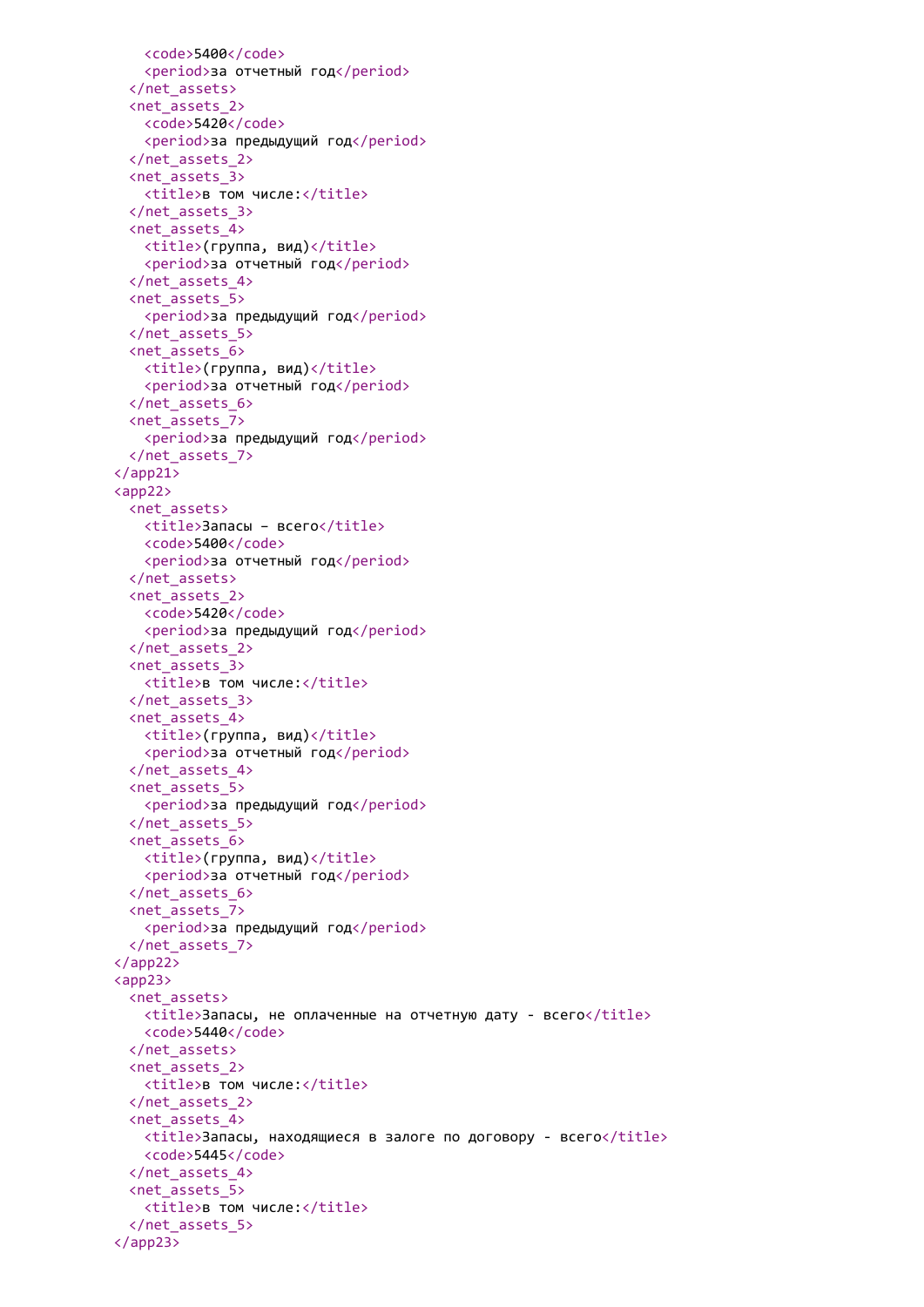```
<app24>
 <net_assets>
   \langletitle>Долгосрочная дебиторская задолженность - всего\langletitle>
   <code>5501</code>
   <period>за отчетный год</period>
 </net_assets>
 <net_assets_2>
   <code>5521</code>
   <period>за предыдущий год</period>
 </net_assets_2>
 <net_assets_3>
   <title>в том числе:</title>
 </net_assets_3>
 <net_assets_4>
   <title>(вид)</title>
   <period>за отчетный год</period>
 </net_assets_4>
 <net_assets_5>
   <period>за предыдущий год</period>
 </net_assets_5>
 <net_assets_6>
   <title>(вид)</title>
   <period>за отчетный год</period>
 </net_assets_6>
 <net_assets_7>
   <period>за предыдущий год</period>
 </net_assets_7>
 <net_assets_9>
   \langletitle>Краткосрочная дебиторская задолженность – всего\langletitle>
   <code>5510</code>
   <period>за отчетный год</period>
 </net_assets_9>
 <net_assets_10>
   <code>5530</code>
   <period>за предыдущий год</period>
 </net_assets_10>
 <net_assets_11>
   <title>в том числе:</title>
 </net_assets_11>
 <net_assets_12>
   <title>(вид)</title>
   <period>за отчетный год</period>
 </net_assets_12>
 <net_assets_13>
   <period>за предыдущий год</period>
 </net_assets_13>
 <net_assets_14>
   <title>(вид)</title>
   <period>за отчетный год</period>
 </net_assets_14>
 <net_assets_15>
   <period>за предыдущий год</period>
 </net_assets_15>
 <net_assets_17>
   <title>Итого</title>
   <code>5500</code>
   <period>за отчетный год</period>
 </net_assets_17>
 <net_assets_18>
   <code>5520</code>
   <period>за предыдущий год</period>
 </net_assets_18>
</app24>
<app25>
 <net_assets>
   <title>Долгосрочная дебиторская задолженность - всего</title>
   <code>5501</code>
   <period>за отчетный год</period>
 </net_assets>
```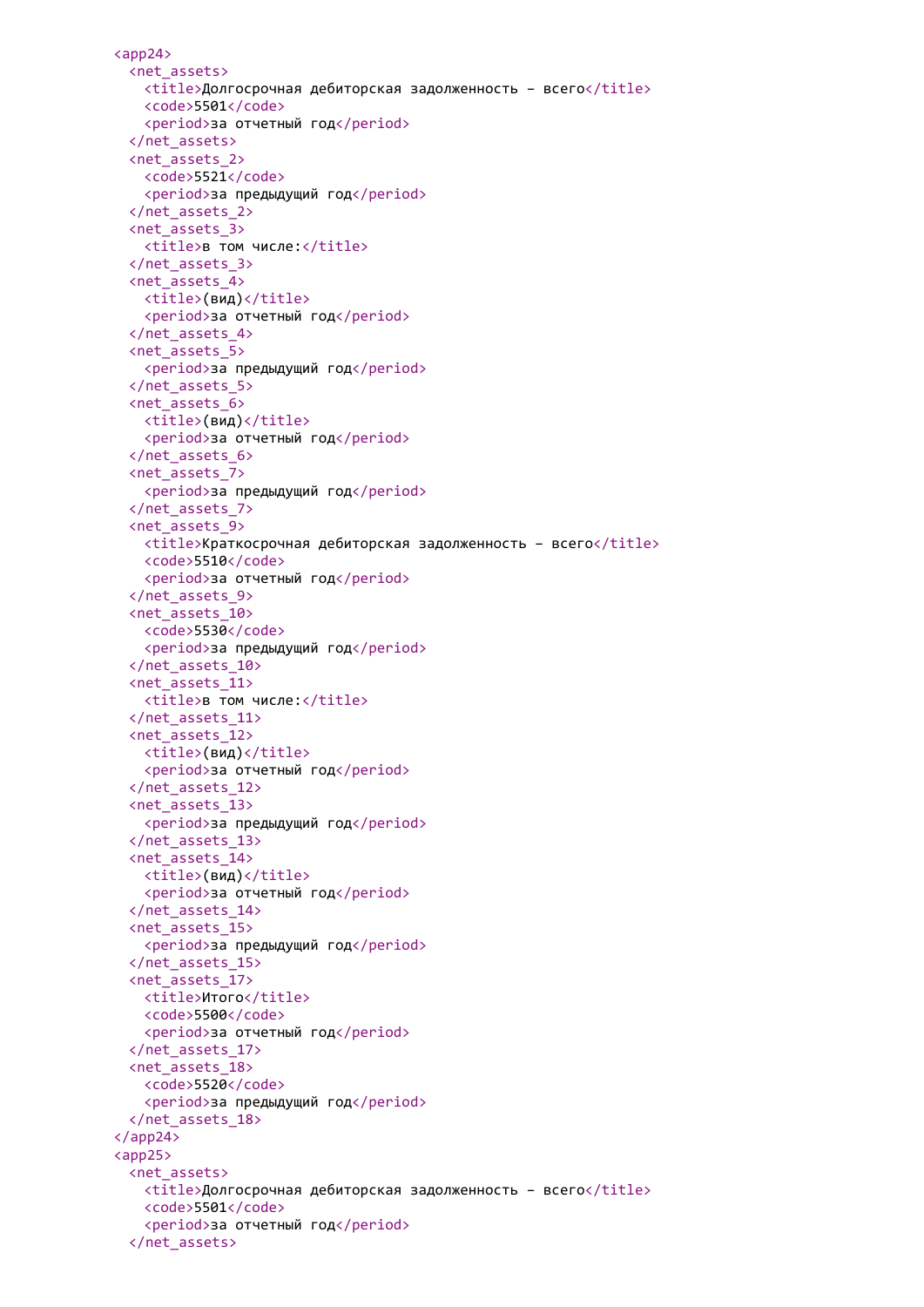<net\_assets\_2> <code>5521</code> <period>за предыдущий год</period> </net\_assets\_2> <net\_assets\_3> <title>в том числе:</title> </net\_assets\_3> <net\_assets\_4> <title>(вид)</title> <period>за отчетный год</period> </net\_assets\_4> <net\_assets\_5> <period>за предыдущий год</period> </net\_assets\_5> <net\_assets\_6> <title>(вид)</title> <period>за отчетный год</period> </net\_assets\_6> <net\_assets\_7> <period>за предыдущий год</period> </net\_assets\_7> <net\_assets\_9>  $\langle$ title>Краткосрочная дебиторская задолженность – всего $\langle$ title> <code>5510</code> <period>за отчетный год</period> </net\_assets\_9> <net\_assets\_10> <code>5530</code> <period>за предыдущий год</period> </net\_assets\_10> <net\_assets\_11> <title>в том числе:</title> </net\_assets\_11> <net\_assets\_12> <title>(вид)</title> <period>за отчетный год</period> </net\_assets\_12> <net\_assets\_13> <period>за предыдущий год</period> </net\_assets\_13> <net\_assets\_14> <title>(вид)</title> <period>за отчетный год</period> </net\_assets\_14> <net\_assets\_15> <period>за предыдущий год</period> </net\_assets\_15> <net\_assets\_17> <title>Итого</title> <code>5500</code> <period>за отчетный год</period> </net\_assets\_17> <net\_assets\_18> <code>5520</code> <period>за предыдущий год</period> </net\_assets\_18> </app25> <app26> <net\_assets> <title>Долгосрочная дебиторская задолженность – всего</title> <code>5501</code> <period>за отчетный год</period> </net\_assets> <net\_assets\_2> <code>5521</code> <period>за предыдущий год</period> </net\_assets\_2> <net\_assets\_3> <title>в том числе:</title>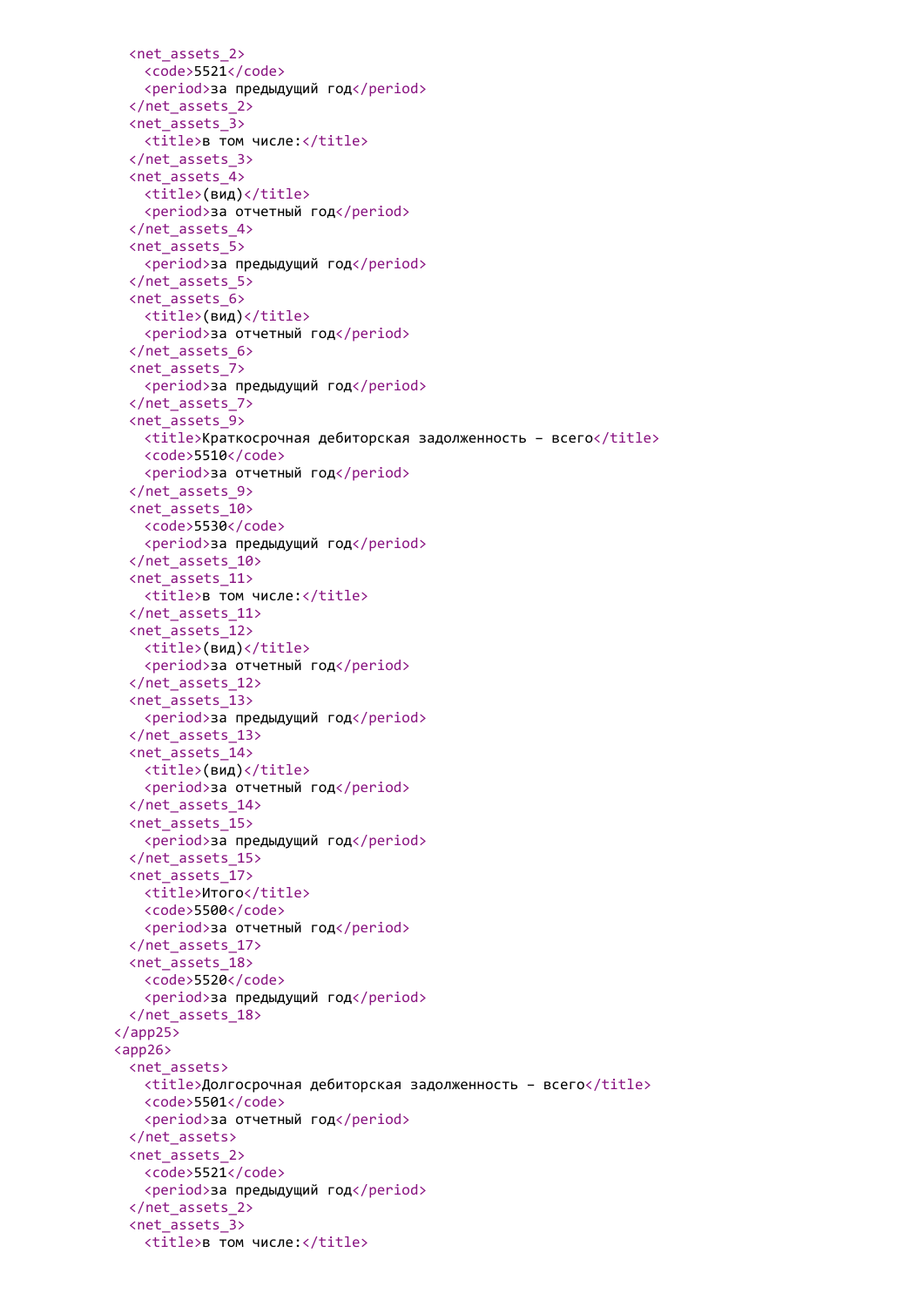```
</net_assets_3>
 <net_assets_4>
   <title>(вид)</title>
   <period>за отчетный год</period>
 </net_assets_4>
 <net_assets_5>
   <period>за предыдущий год</period>
 </net_assets_5>
 <net_assets_6>
   <title>(вид)</title>
   <period>за отчетный год</period>
 </net_assets_6>
 <net_assets_7>
   <period>за предыдущий год</period>
 </net_assets_7>
 <net_assets_9>
   <title>Краткосрочная дебиторская задолженность – всего</title>
   <code>5510</code>
   <period>за отчетный год</period>
 </net_assets_9>
 <net_assets_10>
   <code>5530</code>
   <period>за предыдущий год</period>
 </net_assets_10>
 <net_assets_11>
   <title>в том числе:</title>
 </net_assets_11>
 <net_assets_12>
   <title>(вид)</title>
   <period>за отчетный год</period>
 </net_assets_12>
 <net_assets_13>
   <period>за предыдущий год</period>
 </net_assets_13>
 <net_assets_14>
   <title>(вид)</title>
   <period>за отчетный год</period>
 </net_assets_14>
 <net_assets_15>
   <period>за предыдущий год</period>
 </net_assets_15>
 <net_assets_17>
   <title>Итого</title>
   <code>5500</code>
   <period>за отчетный год</period>
 </net_assets_17>
 <net_assets_18>
   <code>5520</code>
   <period>за предыдущий год</period>
 </net_assets_18>
</app26>
<app27>
 <net_assets>
   <title>Bcero</title>
   <code>5540</code>
 </net_assets>
 <net_assets_2>
   <title>в том числе:</title>
 </net_assets_2>
</app27>
<app28>
 <net_assets>
   <title>Всего</title>
   <code>5540</code>
 </net_assets>
 <net_assets_2>
   <title>в том числе:</title>
 </net_assets_2>
</app28>
```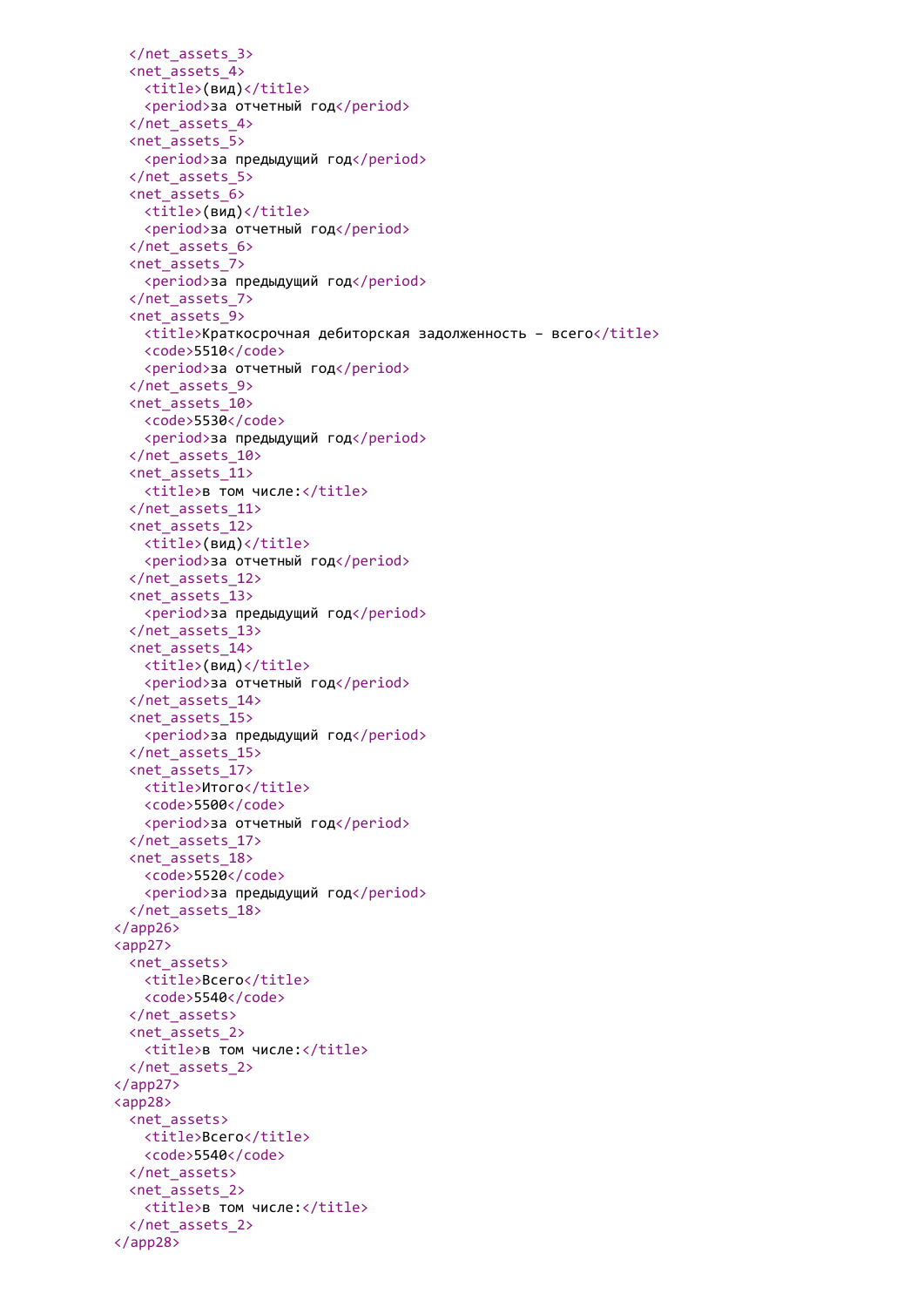```
<app29>
 <net_assets>
   \langletitle>Долгосрочная кредиторская задолженность – всего\langletitle>
   <code>5551</code>
   <period>за отчетный год</period>
 </net_assets>
 <net_assets_2>
   <code>5571</code>
   <period>за предыдущий год</period>
 </net_assets_2>
 <net_assets_3>
   <title>в том числе:</title>
 </net_assets_3>
 <net_assets_4>
   <title>(вид)</title>
   <period>за отчетный год</period>
 </net_assets_4>
 <net_assets_5>
   <period>за предыдущий год</period>
 </net_assets_5>
 <net_assets_9>
   <title>Краткосрочная кредиторская задолженность – всего</title>
   <code>5560</code>
   <period>за отчетный год</period>
 </net_assets_9>
 <net_assets_10>
   <code>5580</code>
   <period>за предыдущий год</period>
 </net_assets_10>
 <net_assets_11>
   <title>в том числе:</title>
 </net_assets_11>
 <net_assets_12>
   <title>(вид)</title>
   <period>за отчетный год</period>
 </net_assets_12>
 <net_assets_13>
   <period>за предыдущий год</period>
 </net_assets_13>
 <net_assets_15>
   <title>Итого</title>
   <code>5550</code>
   <period>за отчетный год</period>
 </net_assets_15>
 <net_assets_16>
   <code>5570</code>
   <period>за предыдущий год</period>
 </net_assets_16>
</app29>
<app30>
 <net_assets>
   \langletitle>Долгосрочная кредиторская задолженность – всего\langletitle>
   <code>5551</code>
   <period>за отчетный год</period>
 </net_assets>
 <net_assets_2>
   <code>5571</code>
   <period>за предыдущий год</period>
 </net_assets_2>
 <net_assets_3>
   <title>в том числе:</title>
 </net_assets_3>
 <net_assets_4>
   <title>(вид)</title>
   <period>за отчетный год</period>
 </net_assets_4>
 <net_assets_5>
   <period>за предыдущий год</period>
 </net_assets_5>
```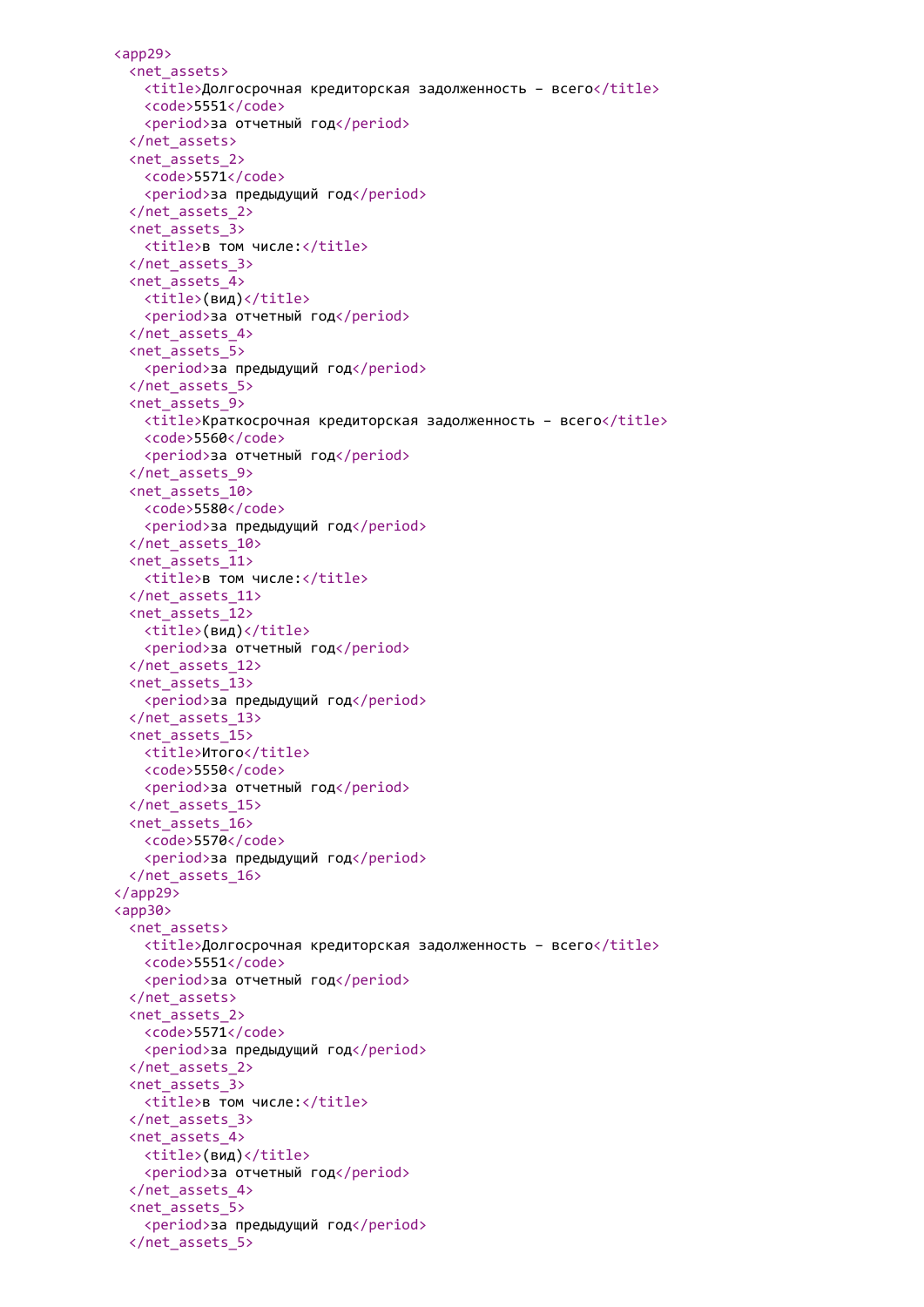```
<net_assets_9>
   <title>Краткосрочная кредиторская задолженность – всего</title>
   <code>5560</code>
   <period>за отчетный год</period>
 </net_assets_9>
 <net_assets_10>
   <code>5580</code>
   <period>за предыдущий год</period>
 </net_assets_10>
 <net_assets_11>
   <title>в том числе:</title>
 </net_assets_11>
 <net_assets_12>
   <title>(вид)</title>
   <period>за отчетный год</period>
 </net_assets_12>
 <net_assets_13>
   <period>за предыдущий год</period>
 </net_assets_13>
 <net_assets_15>
   <title>Итого</title>
   <code>5550</code>
   <period>за отчетный год</period>
 </net_assets_15>
 <net_assets_16>
   <code>5570</code>
   <period>за предыдущий год</period>
 </net_assets_16>
</app30>
<app32>
 <net assets>
   <title>Долгосрочная кредиторская задолженность – всего</title>
   <code>5551</code>
   <period>за отчетный год</period>
 </net_assets>
 <net_assets_2>
   <code>5571</code>
   <period>за предыдущий год</period>
 </net_assets_2>
 <net_assets_3>
   <title>в том числе:</title>
 </net_assets_3>
 <net_assets_4>
   <title>(вид)</title>
   <period>за отчетный год</period>
 </net_assets_4>
 <net_assets_5>
   <period>за предыдущий год</period>
 </net_assets_5>
 <net_assets_9>
   <title>Краткосрочная кредиторская задолженность – всего</title>
   <code>5560</code>
   <period>за отчетный год</period>
 </net_assets_9>
 <net_assets_10>
   <code>5580</code>
   <period>за предыдущий год</period>
 </net_assets_10>
 <net_assets_11>
   <title>в том числе:</title>
 </net_assets_11>
 <net_assets_12>
   <title>(вид)</title>
   <period>за отчетный год</period>
 </net_assets_12>
 <net_assets_13>
   <period>за предыдущий год</period>
 </net_assets_13>
 <net_assets_15>
```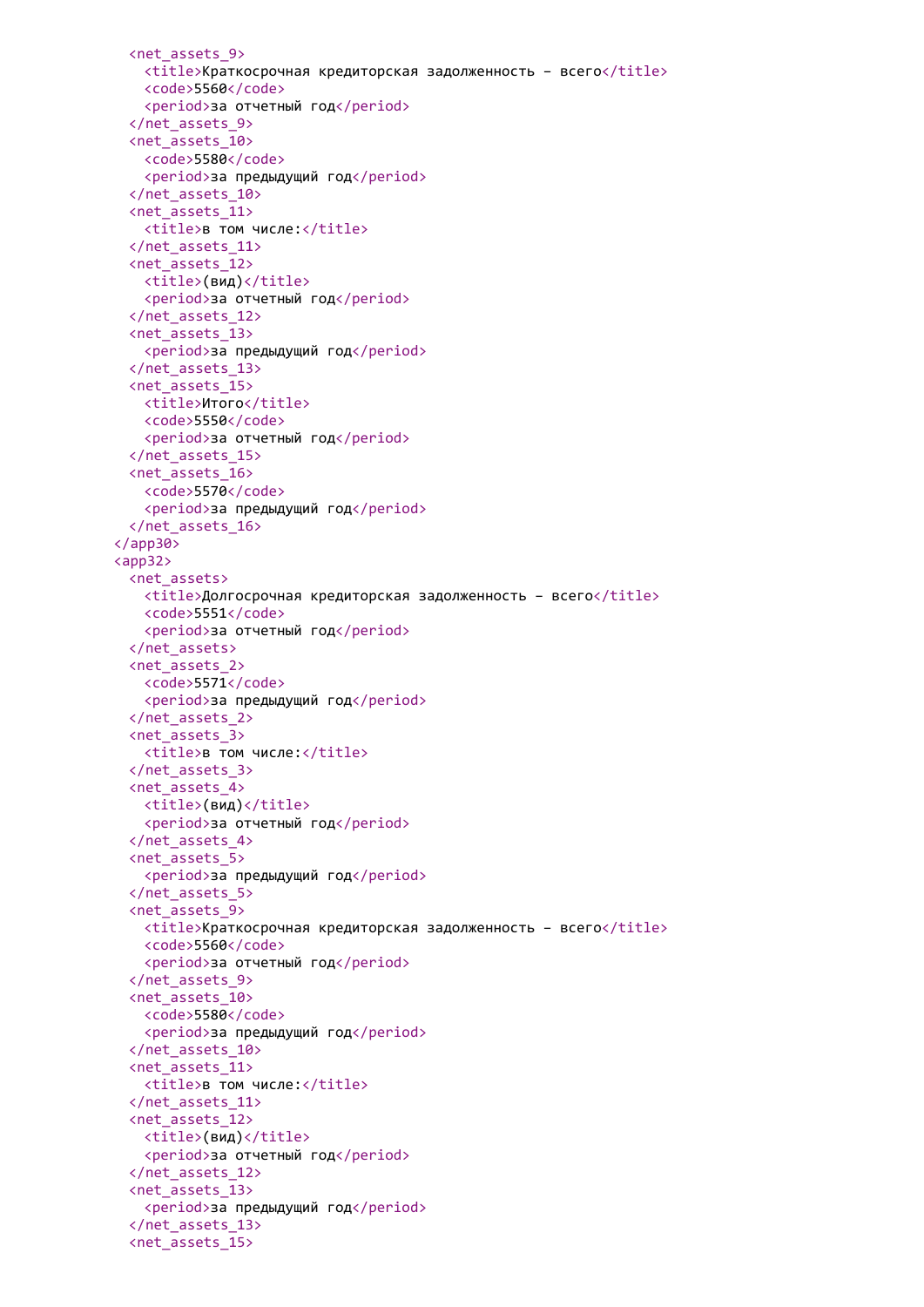```
<title>Итого</title>
   <code>5550</code>
   <period>за отчетный год</period>
 </net_assets_15>
 <net_assets_16>
   <code>5570</code>
   <period>за предыдущий год</period>
 </net_assets_16>
</app32>
<app33>
 <net assets>
   <title>Bcero</title>
   <code>5590</code>
 </net_assets>
 <net_assets_2>
   <title>в том числе:</title>
 </net_assets_2>
</app33>
<app34>
 <net_assets>
   <title>Материальные затраты</title>
   <code>5610</code>
 </net_assets>
 <net_assets_2>
   <title>Расходы на оплату труда</title>
   <code>5620</code>
 </net_assets_2>
 <net_assets_3>
   <title>Отчисления на социальные нужды</title>
   <code>5630</code>
 </net_assets_3>
 <net_assets_4>
   <title>Амортизация</title>
   <code>5640</code>
 </net_assets_4>
 <net_assets_5>
   <title>Прочие затраты</title>
   <code>5650</code>
 </net_assets_5>
 <net_assets_6>
   <title>Итого по элементам</title>
   <code>5660</code>
 </net_assets_6>
 <net_assets_7>
   <title>Изменение остатков незавершенного производства, готовой продукции и др. (прирост
   [-]):\langle/title>
   <code>5670</code>
 </net_assets_7>
 <net_assets_8>
   <title>Изменение остатков незавершенного производства, готовой продукции и др.
   ( уменьшение [+]) \lt/title>
   <code>5680</code>
 </net_assets_8>
 <net_assets_9>
   <title>Итого расходы по обычным видам деятельности</title>
   <code>5600</code>
 </net_assets_9>
</app34>
<app35>
 <net_assets>
   <title>Оценочные обязательства - всего</title>
   <code>5700</code>
 </net_assets>
 <net_assets_3>
   <title>в том числе:</title>
 </net_assets_3>
</app35>
<app36>
 <net_assets>
```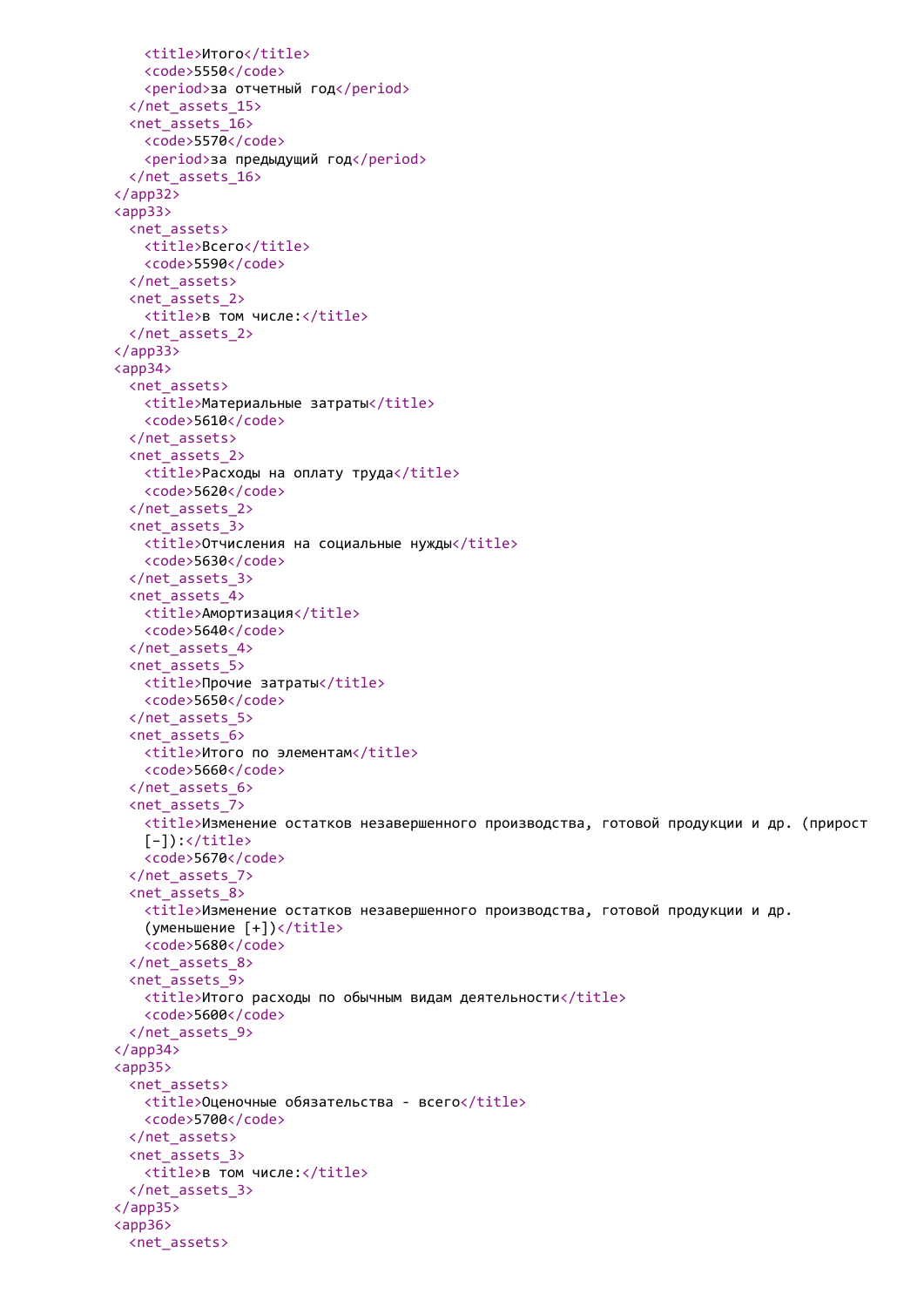```
<title>Полученные – всего</title>
       <code>5800</code>
      </net_assets>
     <net_assets_2>
       <title>в том числе:</title>
      </net_assets_2>
     <net_assets_4>
       <title>Выданные – всего</title>
       <code>5810</code>
     </net_assets_4>
     <net_assets_5>
       <title>в том числе:</title>
      </net_assets_5>
    </app36>
    <app37>
     <net_assets>
       \langle \text{title}\rangleПолучено бюджетных средств - всего\langle \text{title}\rangle<code>5900</code>
     </net_assets>
     <net_assets_2>
       <title>в том числе:</title>
     </net_assets_2>
     <net_assets_3>
       <title>на текущие расходы</title>
       <code>5901</code>
     </net_assets_3>
     <net_assets_4>
       <title>на вложения во внеоборотные активы</title>
       <code>5905</code>
     </net_assets_4>
     <net_assets_5>
       <title>Бюджетные кредиты - всего:</title>
      </net_assets_5>
     <net_assets_6>
       <title>за отчетный год</title>
       <code>5910</code>
      </net_assets_6>
     <net_assets_7>
       <title>за предыдущий год</title>
       <code>5920</code>
     </net_assets_7>
     <net_assets_8>
       <title>в том числе:</title>
     </net_assets_8>
   </app37>
   <type>0</type>
  \langle app 04\rangle<has_funds>1</has_funds>
  <has_info_letter>1</has_info_letter>
  <info_letter>
   <type>0</type>
  </info_letter>
  <has_audit_letter>1</has_audit_letter>
  <audit_letter>
   <type>0</type>
 </audit_letter>
</cons_acnt_report>
<cons_acnt_report_iss>
 <scale>1000</scale>
 <version>3</version>
 <has_equity>1</has_equity>
 <equity>
   <aux>
     <net_assets>
       <title>1) Чистые активы</title>
       <code>200</code>
     </net_assets>
   </aux>
  </equity>
```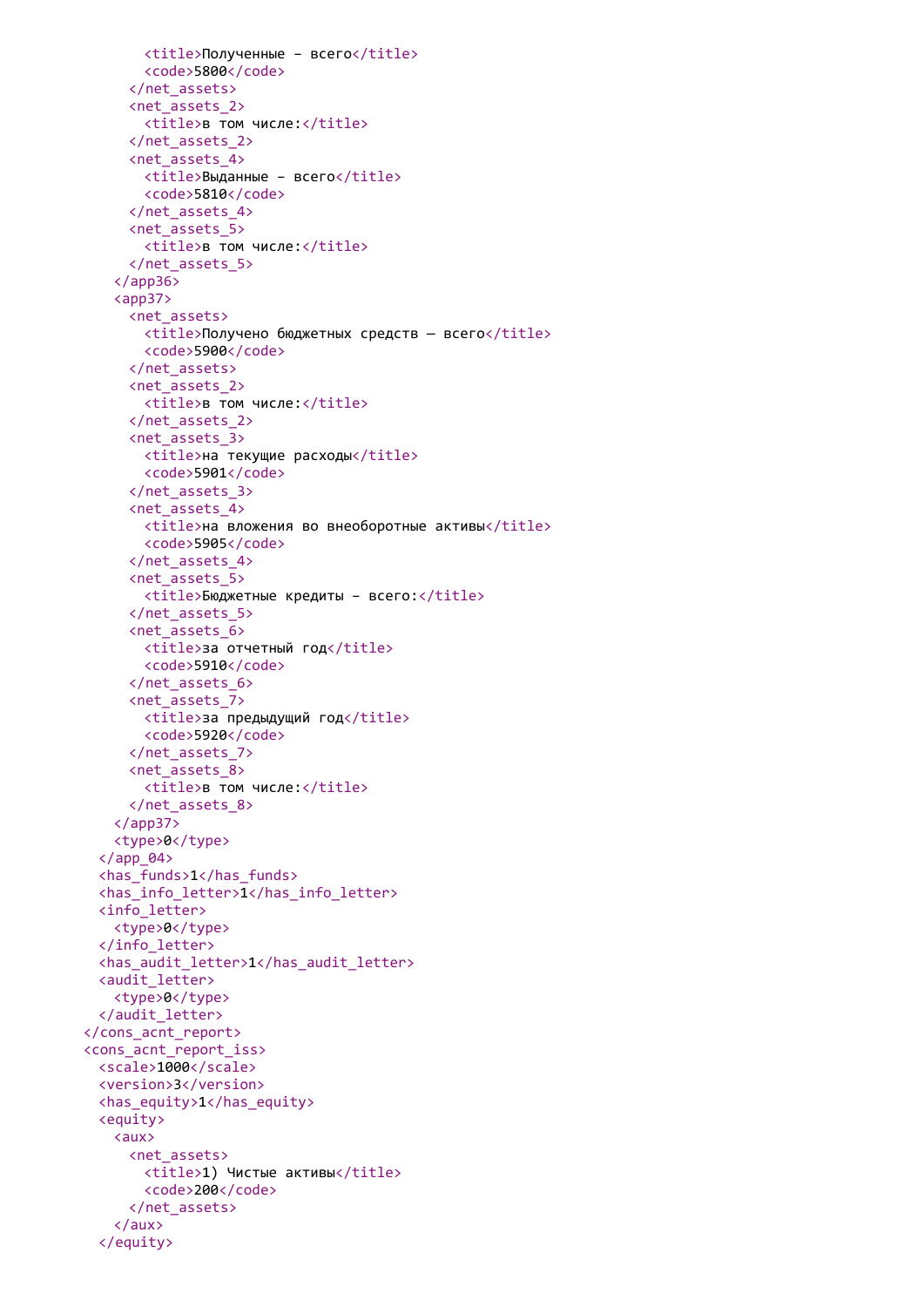```
<has_cash>1</has_cash>
  <has_app>1</has_app>
  <app>
   <intangible_assets_depr>
     <total>
       <title>Амортизация нематериальных активов - всего</title>
     </total>
   </intangible_assets_depr>
   <sr>
     <total>
       <title>Bcero</title>
       <code>310</code>
     </total>
     <incompleted>
       <title>СПРАВОЧНО. Сумма расходов по незаконченным научно-исследовательским, опытно-
       конструкторским и технологическим работам</title>
       <code>320</code>
     </incompleted>
     <wasted>
       <title>Сумма не давших положительных результатов расходов по научно-исследовательским,
       опытно-конструкторским и технологическим работам, отнесенных на внереализационные
       расходы</title>
       <code>340</code>
     </wasted>
   \langle/sr>
   <nat>
     <total>
       <title>Расходы на освоение природных ресурсов - всего</title>
       <code>410</code>
     </total>
     <incompleted>
       <title>Сумма расходов по участкам недр, не законченным поиском и оценкой месторождений,
       разведкой и (или) гидрогеологическими изысканиями и прочими аналогичными
       работами</title>
       <code>420</code>
     </incompleted>
     <wasted>
       <title>Сумма расходов на освоение природных ресурсов, отнесенных в отчетном периоде на
       внереализационные расходы как безрезультатные</title>
       <code>430</code>
     </wasted>
   </nat>
   <gs>
     <total>
       <title>Получено в отчетном году бюджетных средств - всего</title>
       <code>910</code>
     </total>
     <mr>
       <title>в том числе: МОБ резерв</title>
     \langle/mr\rangle<other>
       <title>целевое пособие - прочие</title>
     </other>
     <total_credits>
       <title>Бюджетные кредиты - всего</title>
       <code>920</code>
     </total_credits>
   </gs>
  </app>
  <has_info_letter>1</has_info_letter>
  <info_letter>
   <tvpe>0</tvpe>
  </info_letter>
 <has_audit_letter>1</has_audit_letter>
  <audit_letter>
   <type>0</type>
  </audit_letter>
</cons_acnt_report_iss>
<has_cons_acnt_report_en>0</has_cons_acnt_report_en>
```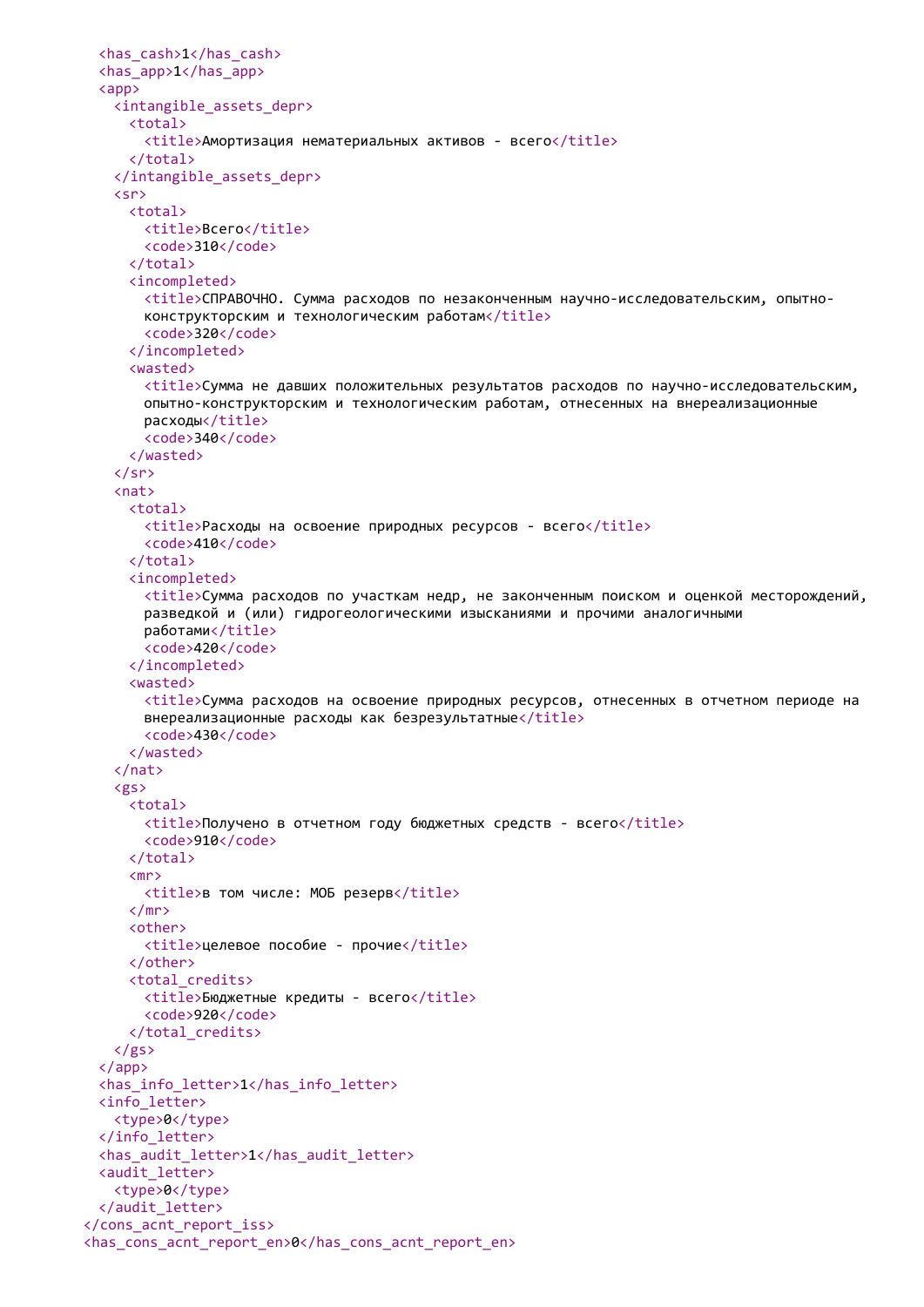```
<cons_acnt_report_en>
 <fin_standart>2</fin_standart>
 <type>0</type>
</cons_acnt_report_en>
<has_cons_acnt_report_en_qrep>0</has_cons_acnt_report_en_qrep>
<intermediate_cons_acnt_report_en>
 <fin_standart>2</fin_standart>
 <type>0</type>
</intermediate_cons_acnt_report_en>
<acnt_policy>
 \langle none change 1>1\langle/none change 1>
 <type>0</type>
</acnt_policy>
<export_state>
 <scale>1000</scale>
</export_state>
<real_estate>
 <sig_changes>
   <none>1</none>
 </sig_changes>
</real_estate>
<trials>
 <none>1</none>
</trials>
<capital>
 <has_foreign_secs>0</has_foreign_secs>
</capital>
<smeeting>
 <none_change_1>0</none_change_1>
 <name>В соответствии с п. 1 ст. 8 Федерального закона «О Государственной компании «Российские
 автомобильные дороги» и о внесении изменений в отдельные законодательные акты Российской
 Федерации» от 17.07.2009 № 145-ФЗ высшим органом управления Государственной компании является
 наблюдательный совет Государственной компании.</name>
 <notif_desc>В соответствии с Постановлением Правительства РФ от 03.09.2010 N 685 "Об
 утверждении Регламента Государственной компании "Российские автомобильные дороги" секретарь
 наблюдательного совета направляет членам наблюдательного совета извещение о проведении
 заседания наблюдательного совета в течение 1 рабочего дня со дня утверждения повестки
 заседания наблюдательного совета. Извещение о проведении заседания наблюдательного совета
 должно содержать фамилию, имя и отчество члена наблюдательного совета, а также сведения о
 дате, месте и времени проведения заседания наблюдательного совета. К извещению прилагается
 повестка заседания, а также материалы, необходимые для рассмотрения включенных в нее
 вопросов. Извещение о проведении заочного голосования направляется секретарем наблюдательного
 совета членам наблюдательного совета в течение 1 рабочего дня со дня утверждения повестки
 заочного голосования. Одновременно с извещением о проведении заочного голосования
 направляются опросные листы и материалы по вопросам повестки заочного голосования. В
 извещении о проведении заочного голосования указывается дата окончания срока представления
 заполненных опросных листов, определенная председателем наблюдательного совета, а также дата
 определения результатов заочного голосования.</notif_desc>
 <call_desc>В соответствии с Постановлением Правительства РФ от 03.09.2010 N 685 "Об
 утверждении Регламента Государственной компании "Российские автомобильные дороги": Заседания
 наблюдательного совета проводятся не реже чем 1 раз в 3 месяца в соответствии с утверждаемым
 наблюдательным советом планом работы наблюдательного совета. Внеочередное заседание
 наблюдательного совета проводится по решению председателя наблюдательного совета, а также по
 требованию ревизионной комиссии Государственной компании или аудиторской организации (порядок
 направления (предъявления) таких требований, не определен Постановлением Правительства РФ от
 03.09.2010 N 685 "Об утверждении Регламента Государственной компании "Российские
 автомобильные дороги"). Наблюдательный совет вправе принимать решения без созыва заседания
 наблюдательного совета путем проведения заочного голосования в порядке, установленном в
 утверждаемом наблюдательным советом положении о наблюдательном совете Государственной
 компании, а также в соответствии с настоящим Регламентом.</call_desc>
 <date desc>Заседания наблюдательного совета Государственной компании созываются его
 председателем или членом наблюдательного совета Государственной компании, уполномоченным
 председателем наблюдательного совета Государственной компании, не реже чем один раз в три
 месяца. Порядок и сроки подготовки, созыва и проведения заседаний наблюдательного совета
 Государственной компании устанавливаются Регламентом Государственной компании (п. 14 ст. 8
 Федерального закона от 17.07.2009 N 145-ФЗ "О государственной компании "Российские
 автомобильные дороги" и о внесении изменений в отдельные законодательные акты Российской
 Федерации"). Наблюдательный совет Государственной компании вправе принимать решения без
```
созыва заседания наблюдательного совета Государственной компании путем проведения заочного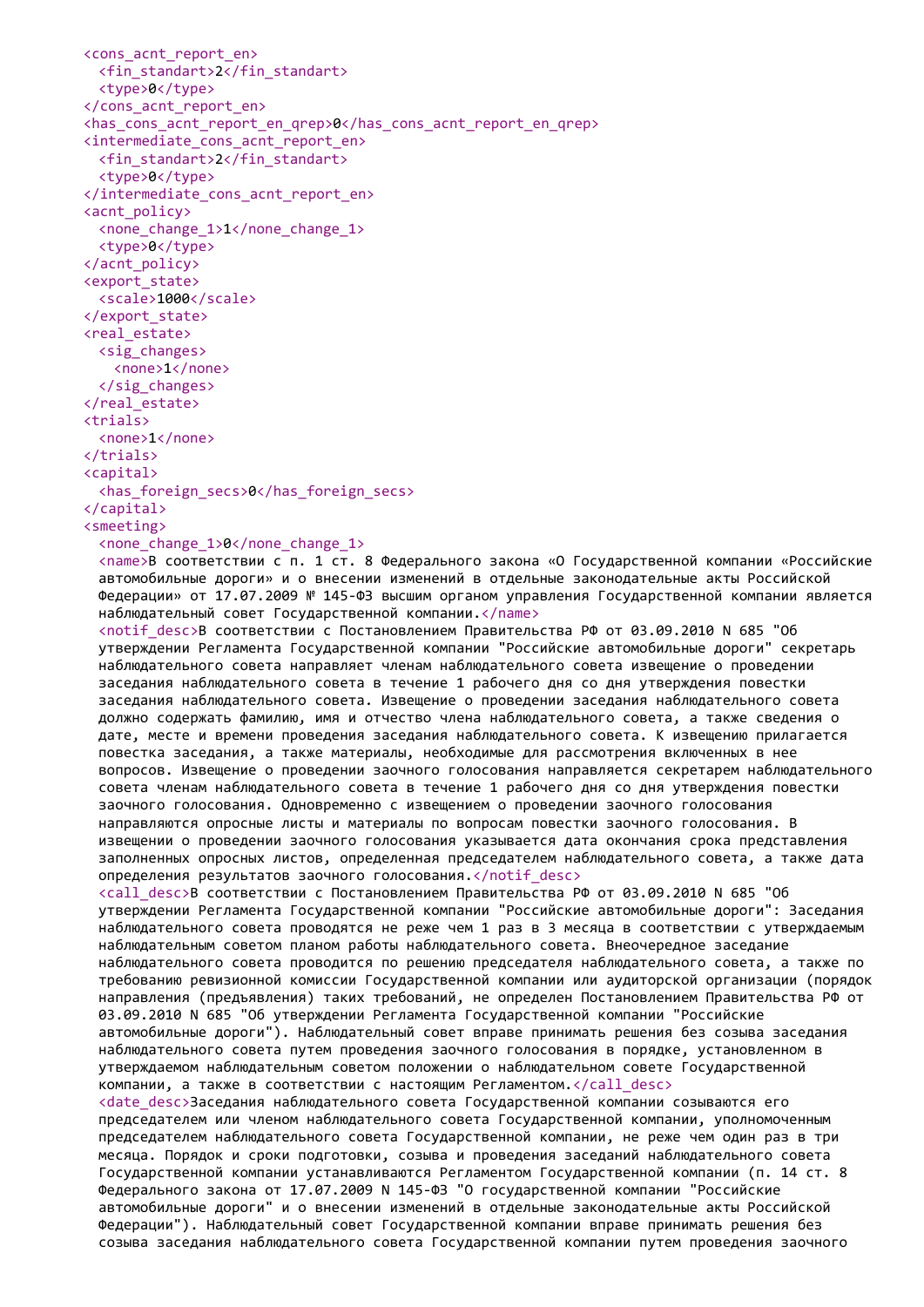```
голосования в порядке, установленном наблюдательным советом Государственной компании (п. 20
 ст. 8 Федерального закона от 17.07.2009 N 145-ФЗ "О государственной компании "Российские
 автомобильные дороги" и о внесении изменений в отдельные законодательные акты Российской
 Федерации"). В соответствии с Постановлением Правительства РФ от 03.09.2010 N 685 "Об
 утверждении Регламента Государственной компании "Российские автомобильные дороги" решение о
 проведения заочного голосования принимается председателем наблюдательного совета Компании.
 При принятии решения о проведении заочного голосования председатель наблюдательного совета
 утверждает повестку заочного голосования, включающую перечень вопросов, выносимых на заочное
 голосование, дату окончания срока представления заполненных опросных листов, дату определения
 результатов заочного голосования и дает указание секретарю наблюдательного совета подготовить
 извещение о проведении заочного голосования, опросные листы и материалы, необходимые для
 рассмотрения включенных в повестку заочного голосования вопросов.</date_desc>
 <prop desc>В соответствии с Постановлением Правительства РФ от 03.09.2010 N 685 "Об
 утверждении Регламента Государственной компании "Российские автомобильные дороги" вопросы,
 выносимые на заседание наблюдательного совета, включаются в повестку заседания
 наблюдательного совета на основании решений наблюдательного совета, решений председателя
 наблюдательного совета, а также по письменным требованиям членов наблюдательного совета,
 председателя ревизионной комиссии Государственной компании или аудиторской организации
 Государственной компании (порядок внесения таких предложений, не определен Постановлением
 Правительства РФ от 03.09.2010 N 685 "Об утверждении Регламента Государственной компании
 "Российские автомобильные дороги").</prop_desc>
 <prep_desc>В соответствии с Постановлением Правительства РФ от 03.09.2010 N 685 "Об
 утверждении Регламента Государственной компании "Российские автомобильные дороги" секретарь
 наблюдательного совета направляет членам наблюдательного совета извещение о проведении
 заседания наблюдательного совета в течение 1 рабочего дня со дня утверждения повестки
 заседания наблюдательного совета. Извещение о проведении заседания наблюдательного совета
 должно содержать фамилию, имя и отчество члена наблюдательного совета, а также сведения о
 дате, месте и времени проведения заседания наблюдательного совета. К извещению прилагается
 повестка заседания, а также материалы, необходимые для рассмотрения включенных в нее
 вопросов.</prep_desc>
 <res desc>В соответствии с Постановлением Правительства РФ от 03.09.2010 N 685 "Об
 утверждении Регламента Государственной компании "Российские автомобильные дороги": Решения,
 принятые на заседании наблюдательного совета, оформляются протоколом заседания. Протокол
 заседания наблюдательного совета составляется секретарем наблюдательного совета, сшивается,
 заверяется печатью Государственной компании и подписывается председательствовавшим на
 заседании наблюдательного совета, а также секретарем наблюдательного совета, как правило, не
 позднее чем через 7 дней со дня проведения заседания. Копии протокола заседания
 наблюдательного совета направляются секретарем наблюдательного совета всем членам
 наблюдательного совета, председателю правления Государственной компании, правлению
 Государственной компании, научно-техническому совету Государственной компании и ревизионной
 комиссии Государственной компании в течение 2 рабочих дней со дня подписания протокола в
 установленном порядке.</res_desc>
</smeeting>
<shares>
 <share>
   <name>Общество с ограниченной ответственностью «Автодор - Платежные Системы»</name>
   <short name>ООО «Автодор - ПС»</short name>
   <legal_address>
     <zip_code>109012</zip_code>
     <country>Россия</country>
     <city>город Москва</city>
     <street>Новая площадь</street>
     <building>10</building>
     <canonical_name>109012 Россия, город Москва, Новая площадь 10</canonical_name>
   </legal_address>
   <inn>7709874971</inn>
   <ogrn>1117746252227</ogrn>
   <issuer_share>100</issuer_share>
   <share>0</share>
 </share>
</shares>
<deals3>
 \langlea>
   <none>1</none>
 \langle/q>
</deals3>
<credit_ratings>
 <none_change_1>0</none_change_1>
 <none>1</none>
```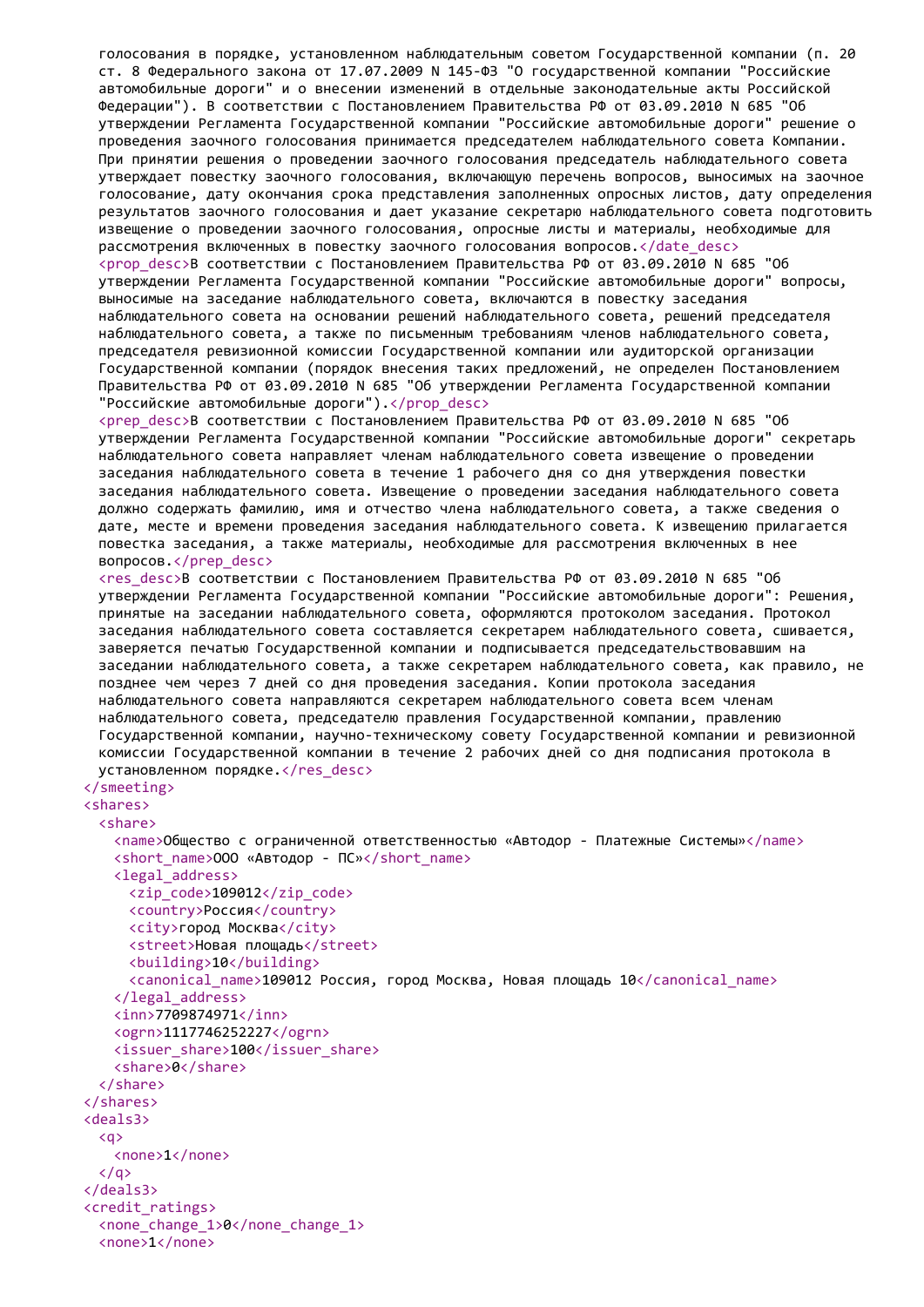```
</credit_ratings>
<term_issues>
 <none_change_1>0</none_change_1>
  <none>1</none>
</term_issues>
<out_issues>
  <none_change_1>0</none_change_1>
  <out_issue>
   <sec_type_id>2</sec_type_id>
   <stock cat id>1</stock cat id>
   <sec_form_id>1</sec_form_id>
   <ser>01</ser>
   <other id>неконвертируемые процентные облигации, размещаемые по открытой подписке среди
   неограниченного круга лиц</other id>
   <canonical_name>облигации, серия 01, неконвертируемые процентные облигации, размещаемые по
   открытой подписке среди неограниченного круга лиц</canonical_name>
   <non_reg>0</non_reg>
   <reg_no>4-01-00011-Т</reg_no>
   <reg_date>2011-04-26</reg_date>
   <reg_org_id>200</reg_org_id>
   <num_issued>3000000</num_issued>
   <vol_par>3000000000</vol_par>
   <nominal>1000</nominal>
   <non_vol_par>0</non_vol_par>
   <state_reg>4</state_reg>
   <non_report>1</non_report>
   <non_notice>0</non_notice>
   <notice_date>2011-12-12</notice_date>
   <namber_coupon>9</namber_coupon>
   <maturity_date>2016-11-29</maturity_date>
   <exactly>1</exactly>
   <web>www.russianhighways.ru, http://www.e-disclosure.ru/portal/company.aspx?id=27572</web>
   <web_none>0</web_none>
   <has_add_issues>0</has_add_issues>
   <sec_bond>1</sec_bond>
   <secured_bonds>
     <provisor>
       <entity_type>0</entity_type>
       <name>Министерство финансов Российской Федерации</name>
       <short name>Минфин России</short name>
       <legal_address>
         <zip_code>109097</zip_code>
         <country>Россия</country>
         <city>город Москва</city>
         <street>Ильинка</street>
         <building>9</building>
         <canonical_name>109097 Россия, город Москва, Ильинка 9</canonical_name>
       </legal_address>
       <inn>7710168360</inn>
       <ensure>4</ensure>
       <size_ensure>3000000000</size_ensure>
       <oblige_ensure>3000000000</oblige_ensure>
       <web>www.minfin.ru</web>
       <web_none>0</web_none>
     </provisor>
   </secured_bonds>
   <conver_issue>0</conver_issue>
   <non_out>1</non_out>
  </out_issue>
</out_issues>
<bond_provision>
  <provisor>
   <mandatory_discl>0</mandatory_discl>
   <voluntary_discl>0</voluntary_discl>
   <substituted_discl>0</substituted_discl>
   <entity_type>0</entity_type>
   <name>Министерство финансов Российской Федерации</name>
   <legal_address>
     <zip_code>109097</zip_code>
```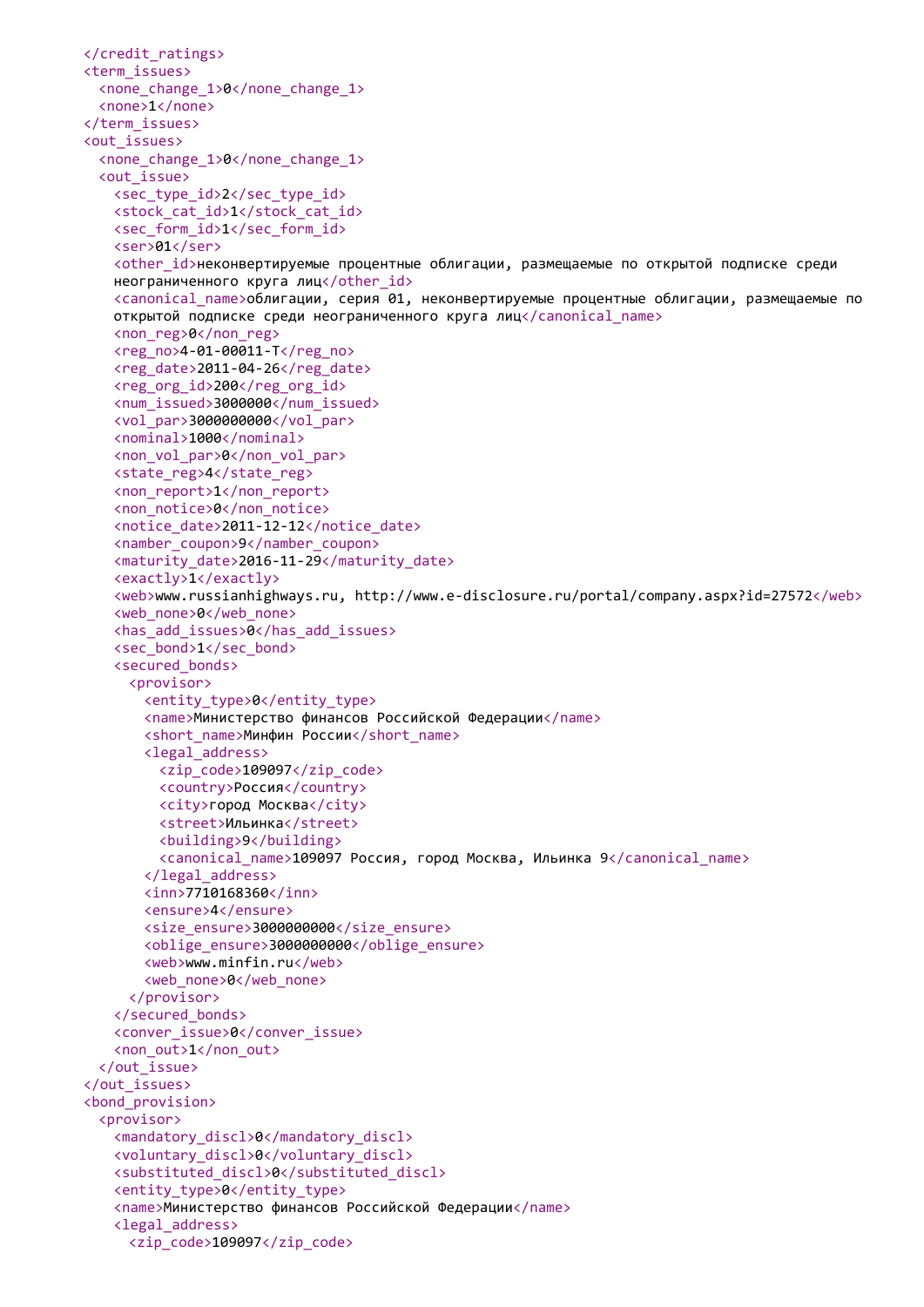```
<country>Россия</country>
     <city>город Москва</city>
     <street>Ильинка</street>
     <building>9</building>
     <canonical_name>109097 Россия, город Москва, Ильинка 9</canonical_name>
   </legal_address>
   <inn>7710168360</inn>
   <ogrn>1037739085636</ogrn>
   <ensure>4</ensure>
   <nominal>
     <principal_debt_current>3000000</principal_debt_current>
     <currency>RUR</currency>
     <scale_base_2>1000</scale_base_2>
     <canonical_name_2> 3000000 RUR x 1000</canonical_name_2>
   </nominal>
   <oblige_ensure>В соответствии с п. 2.1. государственной гарантии Российской Федерации от
   31.12.2010 № 04-04-10/188 гарант в лице Министерства финансов Российской Федерации
   обеспечивает надлежащее (в полном объеме и в установленный срок) исполнение Государственной
   компанией "Автодор" ее обязательств по облигациям перед владельцами облигаций по выплате
   номинальной стоимости облигаций при погашении облигаций на 1 821 (одна тысяча восемьсот
   двадцать первый) день с даты начала размещения облигаций.</oblige_ensure>
   <web>www.minfin.ru</web>
   <issue>
     <reg_no>4-01-00011-Т</reg_no>
     <reg_date>2011-04-26</reg_date>
   </issue>
  </provisor>
</bond_provision>
<bond_provision_2>
  <none>1</none>
</bond_provision_2>
<register>
  <none_change_1>0</none_change_1>
  <none>1</none>
  <holder_type_id>2</holder_type_id>
  <registrar>
   <is_foreign_entity>0</is_foreign_entity>
   <license>
     <lic_org>
       <name>ФКЦБ (ФСФР) России</name>
     \langlelic_org>
   </license>
  </registrar>
  <has_depos_orgs>1</has_depos_orgs>
  <depos_orgs>
   <depos_org>
     <name>Небанковская кредитная организация закрытое акционерное общество "Национальный
     расчетный депозитарий"</name>
     <short_name>НКО ЗАО НРД</short_name>
     \langlelegal address>125009, г. Москва, Средний Кисловский переулок, дом 1/13, строение 8;
     </legal_address>
     <inn>7702165310</inn>
     <ogrn>1027739132563</ogrn>
     <is_foreign_entity>0</is_foreign_entity>
     <license>
       <no>177-12042-000100</no>
       <start_date>2009-02-19</start_date>
       <end_date>
         <none>1</none>
       </end_date>
       <lic_org>
         <name>ФКЦБ (ФСФР) России</name>
       </lic_org>
     </license>
   </depos_org>
  </depos_orgs>
</register>
<capital_leg>
  <none_change_1>0</none_change_1>
```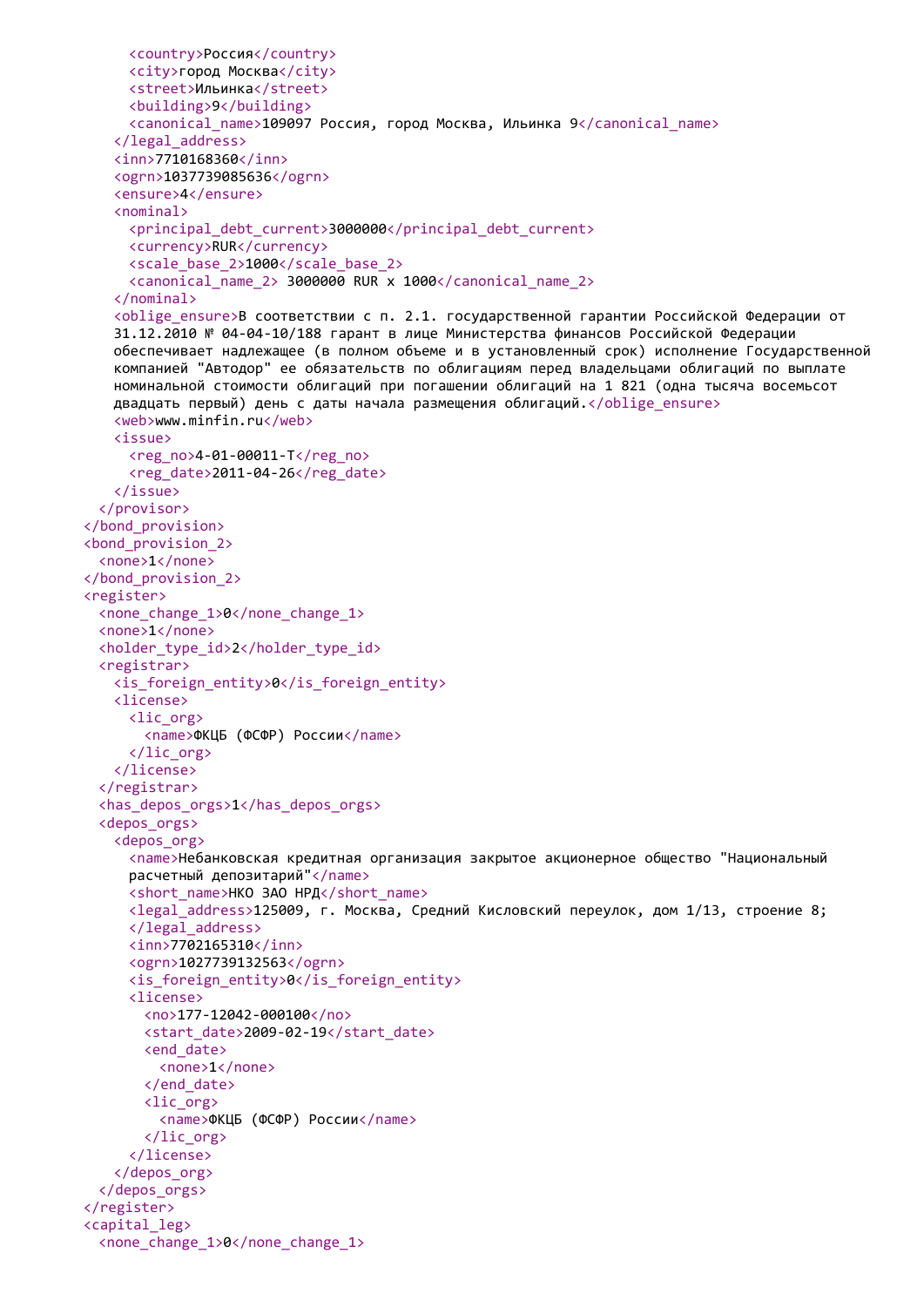<desc>Эмитент не является акционерным обществом. Названия и реквизиты законодательных актов Российской Федерации, действующих на дату утверждения ежеквартального отчета, которые регулируют вопросы импорта и экспорта капитала и могут повлиять на выплату процентов и других платежей, причитающихся нерезидентам - владельцам ценных бумаг эмитента. Налоговый кодекс Российской Федерации (часть первая) № 146-ФЗ от 31.07.1998 г.; Налоговый кодекс Российской Федерации (часть вторая) № 117-ФЗ от 5.08.2000 г.; Таможенный кодекс Российской Федерации № 61-ФЗ от 28.05.2003 г.; Федеральный закон № 395-1 от 2.12.1990 г. «О банках и банковской деятельности»; Закон РСФСР № 1488-1 от 26.06.1991 г. «Об инвестиционной деятельности в РСФСР»; Закон Российской Федерации № 5003-1 от 21.05.1993 г. «О таможенном тарифе»; Федеральный закон от 12.01.1996 № 7-ФЗ «О некоммерческих организациях»; Федеральный закон № 39-ФЗ от 22.04.1996 «О рынке ценных бумаг»; Федеральный закон № 39-ФЗ от 25.02.1999 г. «Об инвестиционной деятельности в Российской Федерации, осуществляемой в форме капитальных вложений»; Федеральный закон «Об иностранных инвестициях в Российской Федерации» от 09.07.1999 № 160-ФЗ; Федеральный закон «О порядке осуществления иностранных инвестиций в хозяйственные общества, имеющие стратегическое значение для обеспечения обороны страны и безопасности государства» от 29.04.2008 № 57-ФЗ; Федеральный закон № 115-ФЗ от 07.08.2001 г. «О противодействии легализации (отмыванию) доходов, полученных преступным путем, и финансированию терроризма»; Федеральный закон № 86-ФЗ от 10.07.2002 г. «О Центральном банке Российской Федерации (Банке России)»; Федеральный закон № 173-ФЗ от 10.12.2003 «О валютном регулировании и валютном контроле»; Федерального закона от 17.07.2009 N 145-ФЗ "О государственной компании "Российские автомобильные дороги" и о внесении изменений в отдельные законодательные акты Российской Федерации"; Нормативные правовые акты Правительства Российской Федерации, федеральных органов исполнительной власти, органов исполнительной власти субъектов Российской Федерации, исполнительных органов местного самоуправления; Международные договоры Российской Федерации по вопросам избежания двойного налогообложения. </desc>

## </capital\_leg>

## <capital\_tax>

## <none\_change\_1>0</none\_change\_1>

<desc>Налогообложение доходов по размещенным и размещаемым эмиссионным ценным бумагам Эмитента регулируется Налоговым кодексом Российской Федерации (далее – НК), а также иными нормативными правовыми актами Российской Федерации, принятыми в соответствии с Налоговым кодексом Российской Федерации. Налоговые ставки Вид дохода Юридические лица Физические лица Нерезиденты Резиденты Резиденты Нерезиденты Купонный доход 20% 20% 13% 30% Доход от реализации ценных бумаг 20% 20% 13% 30% Доход в виде дивидендов 9%\* 15% 9% 15% \* Либо 0% – по доходам, полученным российскими организациями в виде дивидендов при условии, что на день принятия решения о выплате дивидендов получающая дивиденды организация в течение не менее 365 календарных дней непрерывно владеет на праве собственности не менее чем 50%-ным вкладом (долей) в уставном (складочном) капитале (фонде) выплачивающей дивиденды организации или депозитарными расписками, дающими право на получение дивидендов, в сумме, соответствующей не менее 50% общей суммы выплачиваемых организацией дивидендов. Порядок налогообложения физических лиц: Вид налога – налог на доходы физических лиц (НДФЛ). К доходам от источников в Российской Федерации относятся: дивиденды и проценты, полученные от российской организации, а также проценты, полученные от российских индивидуальных предпринимателей и (или) иностранной организации в связи с деятельностью ее постоянного представительства в РФ; доходы от реализации в РФ акций или иных ценных бумаг, а также долей участия в уставном капитале организаций. Налоговая база: При определении налоговой базы учитываются все доходы налогоплательщика, полученные им как в денежной, так и в натуральной формах, или право на распоряжение которыми у него возникло, а также доходы в виде материальной выгоды. Доходом налогоплательщика, полученным в виде материальной выгоды, является материальная выгода, полученная от приобретения ценных бумаг. При получении налогоплательщиком дохода в виде материальной выгоды от приобретения ценных бумаг налоговая база определяется как превышение рыночной стоимости ценных бумаг над суммой фактических расходов налогоплательщика на их приобретение. Рыночная стоимость ценных бумаг, обращающихся на организованном рынке ценных бумаг, определяется исходя из их рыночной цены с учетом предельной границы ее колебаний. Рыночная стоимость ценных бумаг, не обращающихся на организованном рынке ценных бумаг, определяется исходя из расчетной цены ценных бумаг с учетом предельной границы ее колебаний. Рыночной ценой ценной бумаги, обращающейся на организованном рынке ценных бумаг, признается средневзвешенная цена такой ценной бумаги, рассчитанная организатором торговли на рынке ценных бумаг (фондовой биржей). При отсутствии информации о средневзвешенной цене ценной бумаги у организаторов торговли на рынке ценных бумаг (фондовой биржи) на дату совершения сделки рыночной ценой признается средневзвешенная цена, сложившаяся на дату ближайших торгов, состоявшихся до дня совершения соответствующей сделки, если торги по этим ценным бумагам проводились хотя бы один раз в течение последних трех месяцев. Предельная граница колебаний для ценных бумаг, обращающихся на организованном рынке ценных бумаг, устанавливается в размере 20% в сторону повышения и понижения от рыночной цены таких ценных бумаг. Предельная граница колебаний для ценных бумаг, не обращающихся на организованном рынке ценных бумаг, устанавливается в размере 20% в сторону повышения и понижения от расчетной цены таких ценных бумаг. При определении налоговой базы по доходам по операциям с ценными бумагами учитываются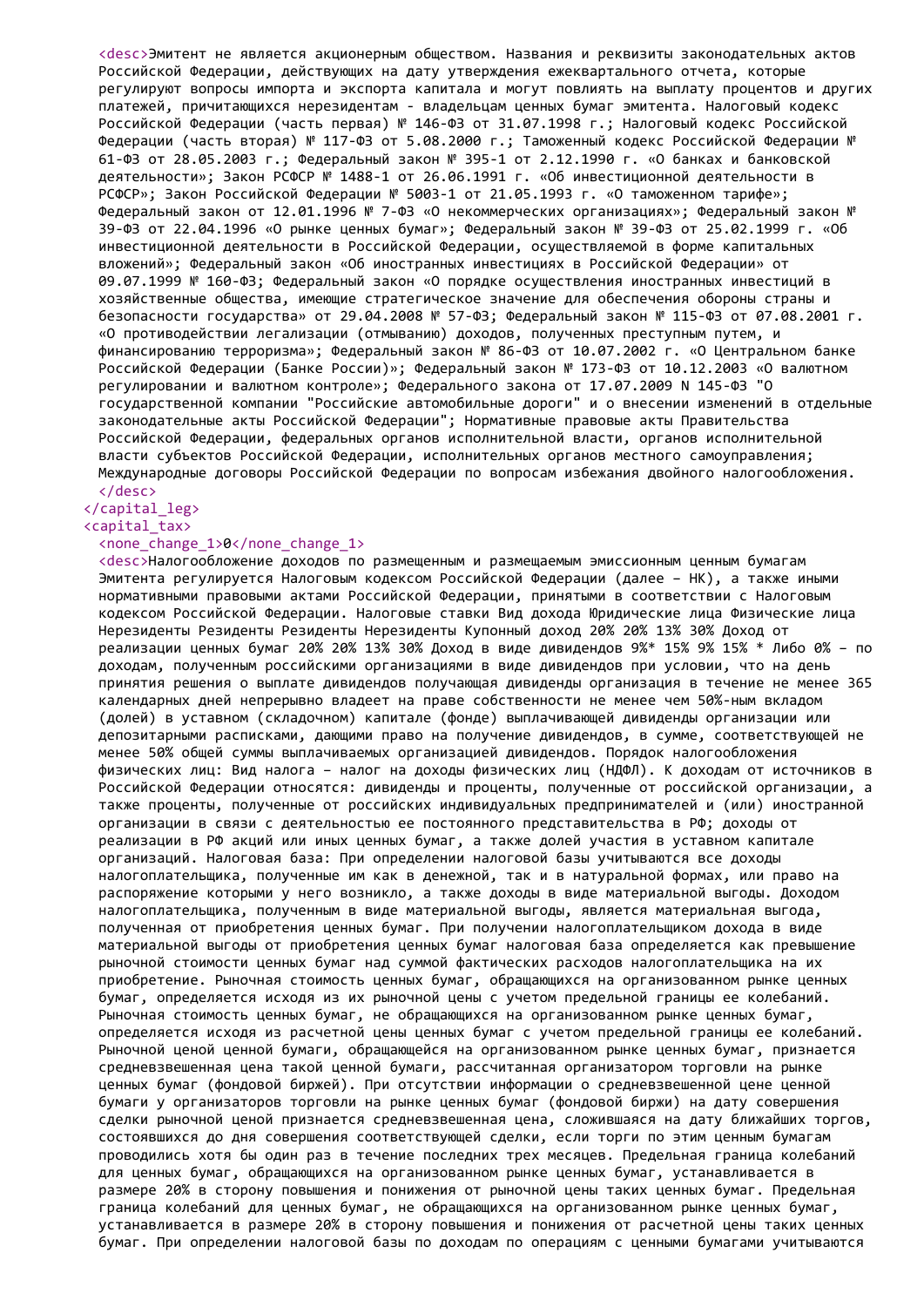доходы, полученные по следующим операциям: - с ценными бумагами, обращающимися на организованном рынке ценных бумаг; - с ценными бумагами, не обращающимися на организованном рынке ценных бумаг. Порядок отнесения объектов гражданских прав к ценным бумагам устанавливается законодательством Российской Федерации и применимым законодательством иностранных государств. К ценным бумагам, обращающимся на организованном рынке ценных бумаг, относятся, помимо прочих, ценные бумаги, допущенные к торгам российского организатора торговли на рынке ценных бумаг, в том числе на фондовой бирже. Указанные ценные бумаги относятся к ценным бумагам, обращающимся на организованном рынке ценных бумаг, если по ним рассчитывается рыночная котировка ценной бумаги. Под рыночной котировкой ценной бумаги понимается: 1. средневзвешенная цена ценной бумаги по сделкам, совершенным в течение одного торгового дня через российского организатора торговли на рынке ценных бумаг, включая фондовую биржу, - для ценных бумаг, допущенных к торгам такого организатора торговли на рынке ценных бумаг, на фондовой бирже; 2. цена закрытия по ценной бумаге, рассчитываемая иностранной фондовой биржей по сделкам, совершенным в течение одного торгового дня через такую биржу, – для ценных бумаг, допущенных к торгам на иностранной фондовой бирже. Ценные бумаги для целей налогообложения НДФЛ также признаются реализованными (приобретенными) в случае прекращения обязательств налогоплательщика передать (принять) соответствующие ценные бумаги зачетом встречных однородных требований, в том числе при осуществлении клиринга в соответствии с законодательством Российской Федерации. Однородными признаются требования по передаче имеющих одинаковый объем прав ценных бумаг одного эмитента, одного вида, одной категории (типа). При этом зачет встречных однородных требований должен в соответствии с законодательством Российской Федерации подтверждаться документами о прекращении обязательств по передаче (принятию) ценных бумаг, в том числе отчетами клиринговой организации, лиц, осуществляющих брокерскую деятельность, или управляющих, которые в соответствии с законодательством Российской Федерации оказывают налогоплательщику клиринговые, брокерские услуги или осуществляют доверительное управление в интересах налогоплательщика. Доходами по операциям с ценными бумагами признаются доходы от купли-продажи (погашения) ценных бумаг, полученные в налоговом периоде. Доходы в виде процента (купона, дисконта), полученные в налоговом периоде по ценным бумагам, включаются в доходы по операциям с ценными бумагами, если иное не предусмотрено ст. 214.1 НК РФ. Доходы по операциям с ценными бумагами, обращающимися и не обращающимися на организованном рынке ценных бумаг, осуществляемым доверительным управляющим (за исключением управляющей компании, осуществляющей доверительное управление имуществом, составляющим паевой инвестиционный фонд) в пользу выгодоприобретателя - физического лица, включаются в доходы выгодоприобретателя по соответствующим операциям с ценными бумагами. Расходами по операциям с ценными бумагами признаются документально подтвержденные и фактически осуществленные налогоплательщиком расходы, связанные с приобретением, реализацией, хранением и погашением ценных бумаг. К указанным расходам относятся: 2 суммы, уплачиваемые эмитенту ценных бумаг в оплату размещаемых ценных бумаг, а также суммы, уплачиваемые в соответствии с договором купли-продажи ценных бумаг, в том числе суммы купона; 3 оплата услуг, оказываемых профессиональными участниками рынка ценных бумаг, а также биржевыми посредниками и клиринговыми центрами; 4 биржевой сбор (комиссия); 5 оплата услуг лиц, осуществляющих ведение реестра; 6 налог, уплаченный налогоплательщиком при получении им ценных бумаг в порядке наследования; 7 налог, уплаченный налогоплательщиком при получении им в порядке дарения акций, паев в соответствии с п. 18.1 ст. 217 НК РФ; 8 суммы процентов, уплаченные налогоплательщиком по кредитам и займам, полученным для совершения сделок с ценными бумагами (включая проценты по кредитам и займам для совершения маржинальных сделок), в пределах сумм, рассчитанных исходя из действующей на дату выплаты процентов ставки рефинансирования Центрального банка Российской Федерации, увеличенной в 1,1 раза, - для кредитов и займов, выраженных в рублях, и исходя из 9 процентов - для кредитов и займов, выраженных в иностранной валюте; 9 другие расходы, непосредственно связанные с операциями с ценными бумагами. Финансовый результат по операциям с ценными бумагами определяется как доходы от операций за вычетом соответствующих расходов, указанных выше. При этом расходы, которые не могут быть непосредственно отнесены на уменьшение дохода по операциям с ценными бумагами, обращающимися или не обращающимися на организованном рынке, либо на уменьшение соответствующего вида дохода, распределяются пропорционально доле каждого вида дохода. Финансовый результат определяется по каждой операции и по каждой совокупности операций с ценными бумагами. Финансовый результат определяется по окончании налогового периода, если иное не установлено статьей 214.1 НК РФ. Отрицательный финансовый результат, полученный в налоговом периоде по отдельным операциям с ценными бумагами, уменьшает финансовый результат, полученный в налоговом периоде по соответствующим операциям. При этом по операциям с ценными бумагами, обращающимися на организованном рынке ценных бумаг, сумма отрицательного финансового результата, уменьшающая финансовый результат по операциям с ценными бумагами, обращающимися на организованном рынке, определяется с учетом предельной границы колебаний рыночной цены ценных бумаг. Отрицательный финансовый результат, полученный в налоговом периоде по отдельным операциям с ценными бумагами, не обращающимися на организованном рынке ценных бумаг, которые на момент их приобретения относились к ценным бумагам, обращающимся на организованном рынке ценных бумаг, может уменьшать финансовый результат, полученный в налоговом периоде по операциям с ценными бумагами, обращающимися на организованном рынке ценных бумаг. Отрицательный финансовый результат по каждой совокупности операций с ценными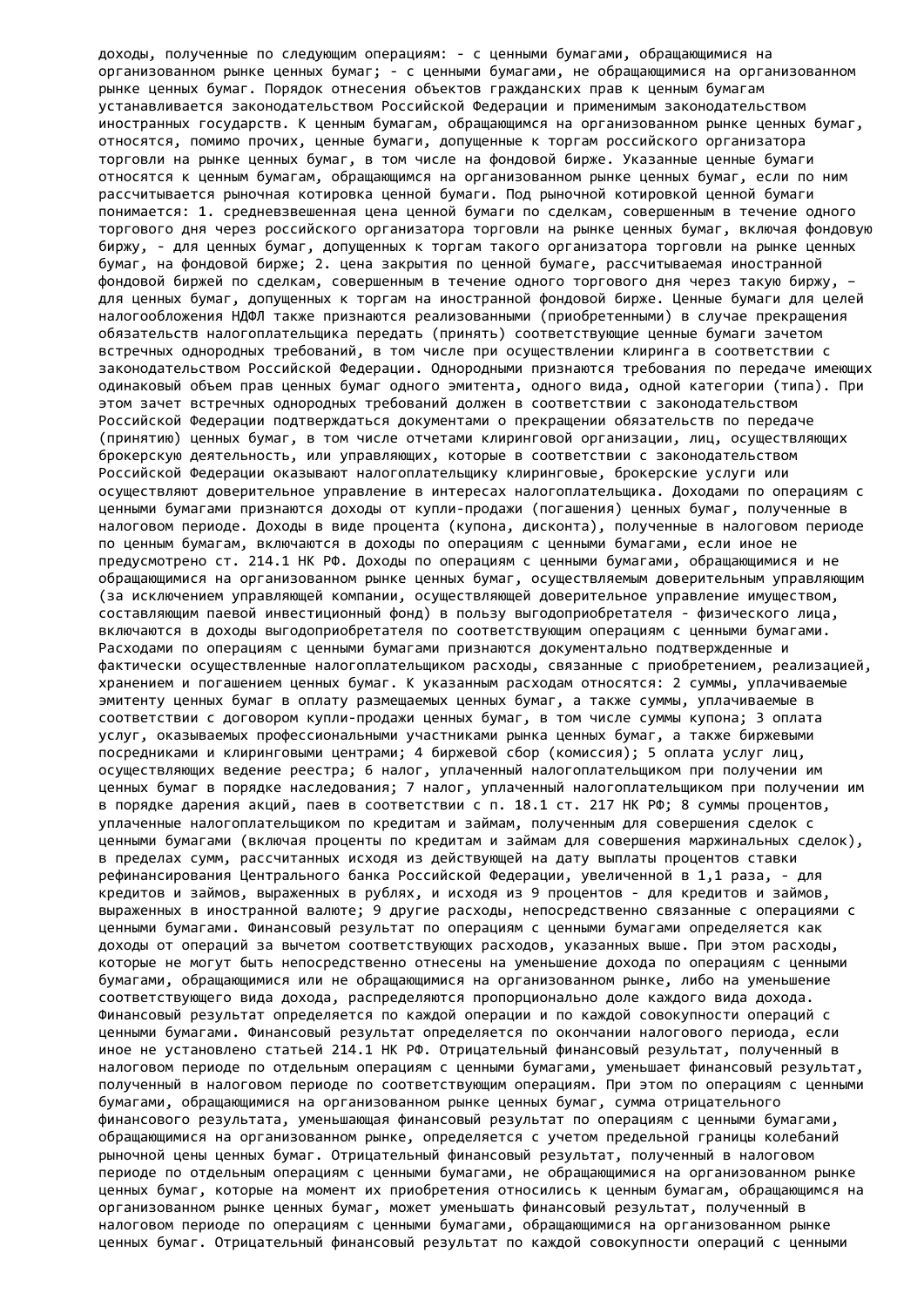бумагами, признается убытком. Учет убытков по операциям с ценными бумагами осуществляется в порядке, установленном ст. 214.1 и 220.1 НК РФ. При реализации ценных бумаг расходы в виде стоимости приобретения ценных бумаг признаются по стоимости первых по времени приобретений (ФИФО). В случае, если организацией-эмитентом был осуществлен обмен (конвертация) акций, при реализации акций, полученных налогоплательщиком в результате обмена (конвертации), в качестве документально подтвержденных расходов налогоплательщика признаются расходы по приобретению акций, которыми владел налогоплательщик до их обмена (конвертации). При реализации акций (долей, паев), полученных налогоплательщиком при реорганизации организаций, расходами на их приобретение признается стоимость, определяемая в соответствии с п. 4-6 ст. 277 НК РФ, при условии документального подтверждения налогоплательщиком расходов на приобретение акций (долей, паев) реорганизуемых организаций. Если налогоплательщиком были приобретены в собственность (в том числе получены на безвозмездной основе или с частичной оплатой, а также в порядке дарения или наследования) ценные бумаги, при налогообложении доходов по операциям купли-продажи (погашения) ценных бумаг в качестве документально подтвержденных расходов на приобретение (получение) этих ценных бумаг учитываются суммы, с которых был исчислен и уплачен налог при приобретении (получении) данных ценных бумаг, и сумма налога, уплаченного налогоплательщиком. Если при получении налогоплательщиком ценных бумаг в порядке дарения или наследования налог в соответствии с п. 18 и 18.1 ст. 217 НК РФ не взимается, при налогообложении доходов по операциям купли-продажи (погашения) ценных бумаг, полученных налогоплательщиком в порядке дарения или наследования, учитываются также документально подтвержденные расходы дарителя (наследодателя) на приобретение этих ценных бумаг. Суммы, уплаченные налогоплательщиком за приобретение ценных бумаг, в отношении которых предусмотрено частичное погашение номинальной стоимости ценной бумаги в период ее обращения, признаются расходами при таком частичном погашении пропорционально доле доходов, полученных от частичного погашения, в общей сумме, подлежащей погашению. Налоговой базой по операциям с ценными бумагами признается положительный финансовый результат по совокупности соответствующих операций, исчисленный за налоговый период. Налоговая база по каждой совокупности операций (операций с ценными бумагами, обращающимися на организованном рынке, и операций с ценными бумагами, не обращающимися на организованном рынке), определяется отдельно. Налогоплательщики, получившие убытки в предыдущих налоговых периодах по операциям с ценными бумагами, обращающимися на организованном рынке ценных бумаг, вправе уменьшить налоговую базу по операциям с ценными бумагами, обращающимися на организованном рынке ценных бумаг, в текущем налоговом периоде на всю сумму полученного ими убытка или на часть этой суммы (перенести убыток на будущие периоды). При этом определение налоговой базы текущего налогового периода производится с учетом особенностей, предусмотренных ст. 214.1 и 220.1 НК РФ. Суммы убытка, полученные по операциям с ценными бумагами, обращающимися на организованном рынке ценных бумаг, перенесенные на будущие периоды, уменьшают налоговую базу соответствующих налоговых периодов по таким операциям. Не допускается перенос на будущие периоды убытков, полученных по операциям с ценными бумагами, не обращающимися на организованном рынке ценных бумаг. Налогоплательщик вправе осуществлять перенос убытка на будущие периоды в течение 10 лет, следующих за тем налоговым периодом, в котором получен этот убыток. Налогоплательщик вправе перенести на текущий налоговый период сумму полученных в предыдущих налоговых периодах убытков. При этом убыток, не перенесенный на ближайший следующий год, может быть перенесен полностью или частично на следующий год из последующих девяти лет. Если налогоплательщик понес убытки более чем в одном налоговом периоде, перенос таких убытков на будущие периоды производится в той очередности, в которой они понесены. Налогоплательщик обязан хранить документы, подтверждающие объем понесенного убытка, в течение всего срока, когда он уменьшает налоговую базу текущего налогового периода на суммы ранее полученных убытков. Учет убытков в соответствии со ст. 220.1 НК РФ осуществляется налогоплательщиком при представлении налоговой декларации в налоговый орган по окончании налогового периода. Суммы, уплаченные по договору доверительного управления доверительному управляющему в виде вознаграждения и компенсации произведенных им расходов по осуществленным операциям с ценными бумагами, учитываются как расходы, уменьшающие доходы от соответствующих операций. При этом, если учредитель доверительного управления не является выгодоприобретателем по договору доверительного управления, такие расходы принимаются при исчислении финансового результата только у выгодоприобретателя. Если договор доверительного управления предусматривает несколько выгодоприобретателей, распределение между ними доходов по операциям с ценными бумагами, осуществляемых доверительным управляющим в пользу выгодоприобретателя, осуществляется исходя из условий договора доверительного управления. В случае, если при осуществлении доверительного управления совершаются операции с ценными бумагами, обращающимися и (или) не обращающимися на организованном рынке ценных бумаг, а также если в процессе доверительного управления возникают иные виды доходов (в том числе доходы в виде дивидендов, процентов), налоговая база определяется отдельно по операциям с ценными бумагами, обращающимися или не обращающимися на организованном рынке ценных бумаг, и по каждому виду дохода. При этом расходы, которые не могут быть непосредственно отнесены на уменьшение дохода по операциям с ценными бумагами, обращающимися или не обращающимися на организованном рынке ценных бумаг, или на уменьшение соответствующего вида дохода, распределяются пропорционально доле каждого вида дохода. Отрицательный финансовый результат по отдельным операциям с ценными бумагами, осуществляемым доверительным управляющим в налоговом периоде, уменьшает финансовый результат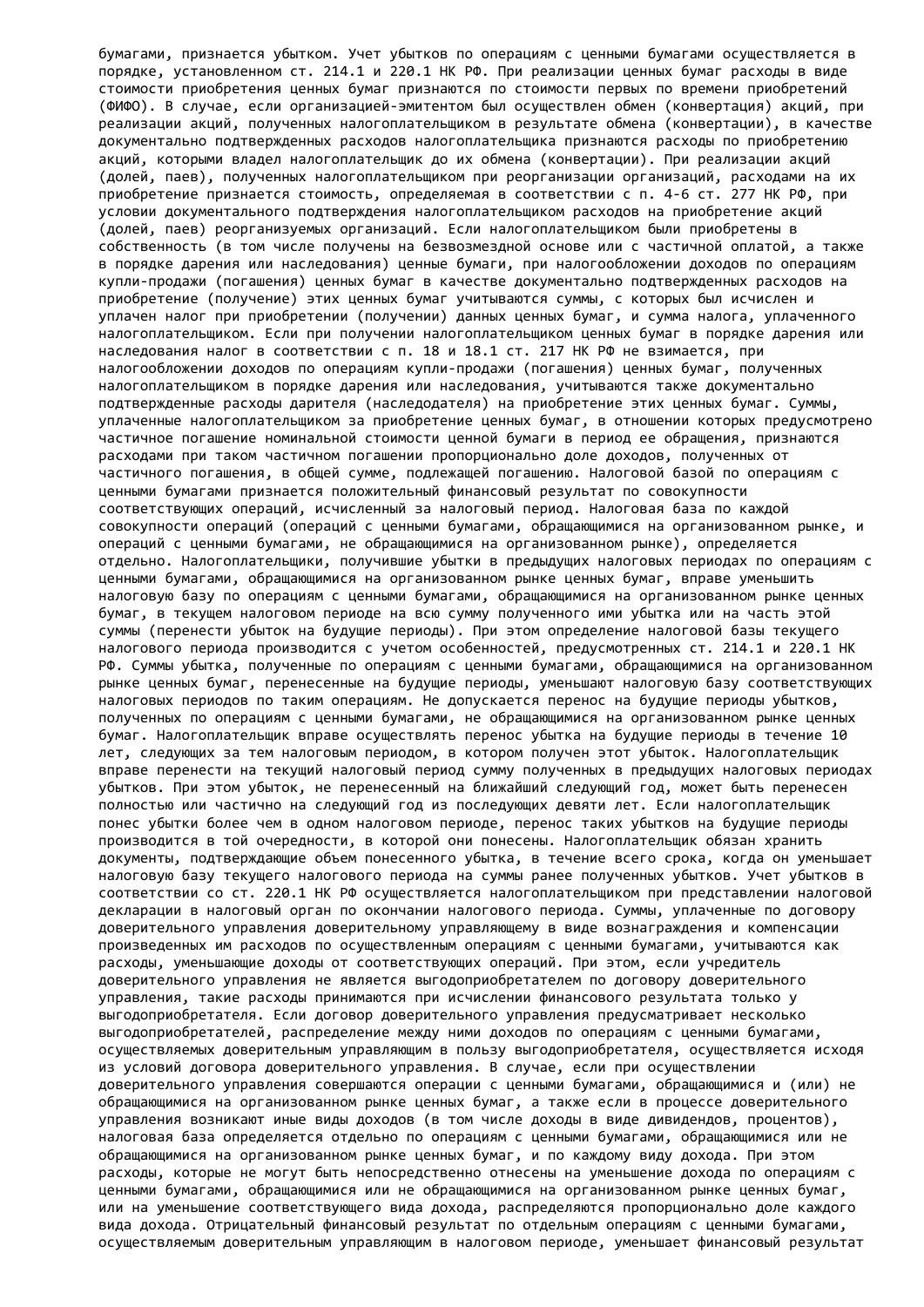по совокупности соответствующих операций. При этом финансовый результат определяется раздельно по операциям с ценными бумагами, обращающимися на организованном рынке ценных бумаг, и по операциям с ценными бумагами, не обращающимися на организованном рынке ценных бумаг. Доверительный управляющий признается налоговым агентом по отношению к лицу, в интересах которого осуществляется доверительное управление в соответствии с договором доверительного управления. Налоговая база по операциям с ценными бумагами определяется по окончании налогового периода. Налоговый агент (доверительный управляющий, брокер, лицо, осуществляющее операции по договору поручения, договору комиссии, агентскому договору в пользу налогоплательщика, иное лицо, признаваемое налоговым агентом в соответствии с НК РФ) определяет налоговую базу налогоплательщика по всем видам доходов от операций, осуществляемых налоговым агентом в пользу налогоплательщика. При этом доверительный управляющий, брокер, лицо, осуществляющее операции по договору поручения, договору комиссии, агентскому договору в пользу налогоплательщика, иное лицо, признаваемое налоговым агентом в соответствии с НК РФ, признается налоговым агентом по суммам налога, недоудержанным эмитентом ценных бумаг, в том числе в случае совершения в пользу налогоплательщика операций, налоговая база по которым определяется в соответствии со ст. 214.3 и 214.4 НК РФ. Исчисление, удержание и уплата суммы налога осуществляются налоговым агентом по окончании налогового периода, а также до истечения налогового периода или до истечения срока действия договора доверительного управления. Под выплатой денежных средств понимаются выплата налоговым агентом наличных денежных средств налогоплательщику или третьему лицу по требованию налогоплательщика, а также перечисление денежных средств на банковский счет налогоплательщика или на счет третьего лица по требованию налогоплательщика. Выплатой дохода в натуральной форме в целях настоящего пункта признается передача налоговым агентом налогоплательщику ценных бумаг со счета депо (лицевого счета) налогового агента или счета депо (лицевого счета) налогоплательщика, по которым налоговый агент наделен правом распоряжения. Выплатой дохода в натуральной форме не признается передача налоговым агентом ценных бумаг по требованию налогоплательщика, связанная с исполнением последним сделок с ценными бумагами, при условии, если денежные средства по соответствующим сделкам в полном объеме поступили на счет (в том числе банковский счет) налогоплательщика, открытый у данного налогового агента. При выплате налоговым агентом денежных средств (дохода в натуральной форме) до истечения налогового периода или до истечения срока действия договора доверительного управления налог исчисляется с налоговой базы, определяемой в соответствии со ст. 214.1 НК РФ. Для определения налоговой базы налоговый агент производит расчет финансового результата для налогоплательщика, которому выплачиваются денежные средства или доход в натуральной форме, на дату выплаты дохода. При этом, если сумма выплачиваемых налогоплательщику денежных средств не превышает рассчитанную для него сумму в размере финансового результата по операциям, по которым доверительный управляющий (брокер, лицо, совершающее операции по договору поручения, договору комиссии, агентскому договору в пользу налогоплательщика, иное лицо, признаваемое налоговым агентом в соответствии с НК РФ) выступает налоговым агентом, налог уплачивается с суммы выплаты. При выплате дохода в натуральной форме сумма выплаты определяется в сумме фактически произведенных и документально подтвержденных расходов на приобретение передаваемых налогоплательщику ценных бумаг. Если сумма выплачиваемых налогоплательщику денежных средств превышает рассчитанную для него сумму финансового результата по операциям, по которым доверительный управляющий (брокер, лицо, совершающее операции по договору поручения, договору комиссии, агентскому договору в пользу налогоплательщика, иное лицо, признаваемое налоговым агентом в соответствии с НК РФ) выступает налоговым агентом, налог уплачивается со всей суммы, соответствующей рассчитанной для данного налогоплательщика сумме финансового результата по операциям, по которым доверительный управляющий (брокер, лицо, совершающее операции по договору поручения, договору комиссии, агентскому договору в пользу налогоплательщика, иное лицо, признаваемое налоговым агентом в соответствии с НК РФ) выступает налоговым агентом. При выплате налогоплательщику налоговым агентом денежных средств (дохода в натуральной форме) более одного раза в течение налогового периода исчисление суммы налога производится нарастающим итогом с зачетом ранее уплаченных сумм налога. При наличии у налогоплательщика разных видов доходов (в том числе доходов, облагаемых налогом по разным ставкам) по операциям, осуществляемым налоговым агентом в пользу налогоплательщика, очередность их выплаты налогоплательщику в случае выплаты денежных средств (дохода в натуральной форме) до истечения налогового периода (до истечения срока действия договора доверительного управления) устанавливается по соглашению налогоплательщика и налогового агента. При невозможности удержать у налогоплательщика исчисленную сумму налога (полностью или частично) налоговый агент (брокер, доверительный управляющий, лицо, совершающее операции по договору поручения, договору комиссии, агентскому договору в пользу налогоплательщика, иное лицо, признаваемое налоговым агентом в соответствии с НК РФ) в течение одного месяца с момента возникновения этого обстоятельства в письменной форме уведомляет налоговый орган по месту своего учета о невозможности указанного удержания и сумме задолженности налогоплательщика. Уплата налога в этом случае производится в соответствии со ст. 228 НК РФ. Налоговые агенты исчисляют, удерживают и перечисляют удержанный у налогоплательщика налог не позднее одного месяца с даты окончания налогового периода или с даты выплаты денежных средств (передачи ценных бумаг). Вычет в размере фактически произведенных и документально подтвержденных расходов предоставляется налогоплательщику при исчислении и уплате налога у налогового агента (брокера, доверительного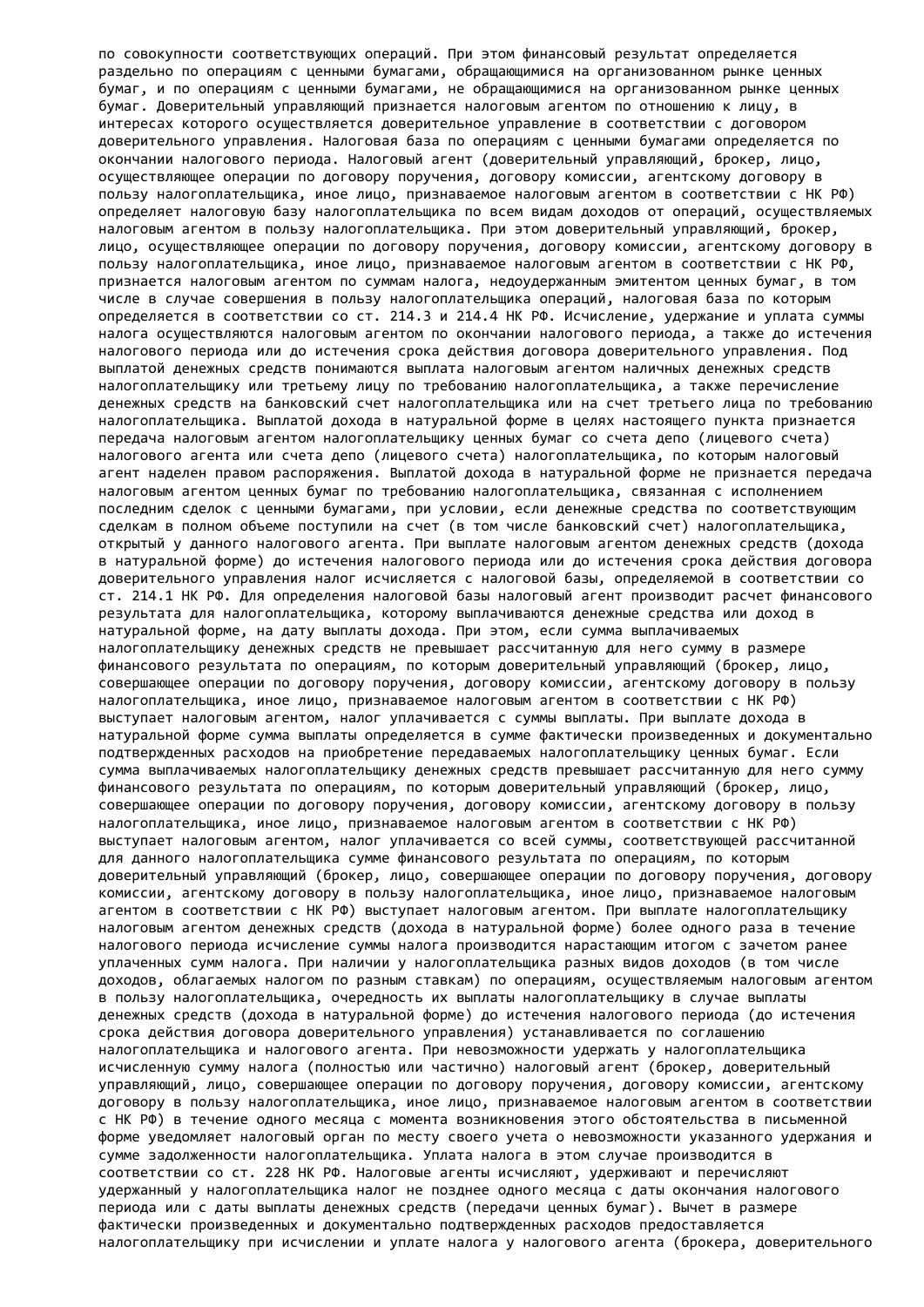управляющего, управляющей компании, осуществляющей доверительное управление имуществом, составляющим паевой инвестиционный фонд, или у иного лица, совершающего операции по договору поручения, договору комиссии, агентскому договору или по иному подобному договору в пользу налогоплательщика) либо по окончании налогового периода при представлении налоговой декларации в налоговый орган. Особенности определения налоговой базы по операциям РЕПО с ценными бумагами и по операциям займа ценными бумагами устанавливаются ст. 214.3 и 214.4 НК РФ соответственно. Порядок налогообложения юридических лиц: Вид налога – налог на прибыль. К доходам относятся: 1. выручка от реализации имущественных прав (доходы от реализации); 2. внереализационные доходы в виде процентов по ценным бумагам и другим долговым обязательствам и/или от долевого участия в других организациях. Налоговая база: Доходы налогоплательщика от операций по реализации или иного выбытия ценных бумаг (в том числе погашения) определяются исходя из цены реализации или иного выбытия ценной бумаги, а также суммы накопленного процентного (купонного) дохода, уплаченной покупателем налогоплательщику, и суммы процентного (купонного) дохода, выплаченной налогоплательщику Эмитентом. При этом в доход налогоплательщика от реализации или иного выбытия ценных бумаг не включаются суммы процентного (купонного) дохода, ранее учтенные при налогообложении. Расходы при реализации (или ином выбытии) ценных бумаг определяются исходя из цены приобретения ценной бумаги (включая расходы на ее приобретение), затрат на ее реализацию, размера скидок с расчетной стоимости инвестиционных паев, суммы накопленного процентного (купонного) дохода, уплаченной налогоплательщиком продавцу ценной бумаги. При этом в расход не включаются суммы накопленного процентного (купонного) дохода, ранее учтенные при налогообложении. Ценные бумаги также признаются реализованными (приобретенными) в случае прекращения обязательств налогоплательщика передать (принять) соответствующие ценные бумаги зачетом встречных однородных требований, в том числе в случае прекращения таких обязательств при осуществлении клиринга в соответствии с законодательством Российской Федерации. Ценные бумаги признаются обращающимися на организованном рынке ценных бумаг только при одновременном соблюдении следующих условий: 9. если они допущены к обращению хотя бы одним организатором торговли, имеющим на это право в соответствии с национальным законодательством; 10. если информация об их ценах (котировках) публикуется в средствах массовой информации (в том числе электронных) либо может быть представлена организатором торговли или иным уполномоченным лицом любому заинтересованному лицу в течение трех лет после даты совершения операций с ценными бумагами; 11. если по ним в течение последних трех месяцев, предшествующих дате совершения налогоплательщиком сделки с этими ценными бумагами, рассчитывалась рыночная котировка, если это предусмотрено применимым законодательством. Под применимым законодательством понимается законодательство государства, на территории которого осуществляется обращение ценных бумаг (заключение налогоплательщиком гражданско-правовых сделок, влекущих переход права собственности на ценные бумаги). В случаях невозможности однозначно определить, на территории какого государства заключались сделки с ценными бумагами вне организованного рынка ценных бумаг, включая сделки, заключаемые посредством электронных торговых систем, налогоплательщик вправе самостоятельно в соответствии с принятой им для целей налогообложения учетной политикой выбирать такое государство в зависимости от места нахождения продавца либо покупателя ценных бумаг. Под рыночной котировкой ценной бумаги для целей налогообложения понимается средневзвешенная цена ценной бумаги по сделкам, совершенным в течение торгового дня через российского организатора торговли на рынке ценных бумаг, включая фондовую биржу,– для ценных бумаг, допущенных к торгам такого организатора торговли на рынке ценных бумаг, такой фондовой биржи, или цена закрытия по ценной бумаге, рассчитываемая иностранной фондовой биржей по сделкам, совершенным в течение торгового дня через такую биржу,– для ценных бумаг, допущенных к торгам такой фондовой биржи. Если по одной и той же ценной бумаге сделки совершались через двух и более организаторов торговли, то налогоплательщик вправе самостоятельно выбрать рыночную котировку, сложившуюся у одного из организаторов торговли. В случае, если средневзвешенная цена организатором торговли не рассчитывается, то в целях настоящей главы за средневзвешенную цену принимается половина суммы максимальной и минимальной цен сделок, совершенных в течение торгового дня через этого организатора торговли. Под накопленным процентным (купонным) доходом понимается часть процентного (купонного) дохода, выплата которого предусмотрена условиями выпуска такой ценной бумаги, рассчитываемая пропорционально количеству календарных дней, прошедших от даты выпуска ценной бумаги или даты выплаты предшествующего купонного дохода до даты совершения сделки (даты передачи ценной бумаги). Рыночной ценой ценных бумаг, обращающихся на организованном рынке ценных бумаг, для целей налогообложения признается фактическая цена реализации или иного выбытия ценных бумаг, если эта цена находится в интервале между минимальной и максимальной ценами сделок (интервал цен) с указанной ценной бумагой, зарегистрированной организатором торговли на рынке ценных бумаг на дату совершения соответствующей сделки. В случае совершения сделки через организатора торговли под датой совершения сделки следует понимать дату проведения торгов, на которых соответствующая сделка с ценной бумагой была заключена. В случае реализации ценной бумаги вне организованного рынка ценных бумаг датой совершения сделки считается дата определения всех существенных условий передачи ценной бумаги, то есть дата подписания договора. Если по одной и той же ценной бумаге сделки на указанную дату совершались через двух и более организаторов торговли на рынке ценных бумаг, то налогоплательщик вправе самостоятельно выбрать организатора торговли, значения интервала цен